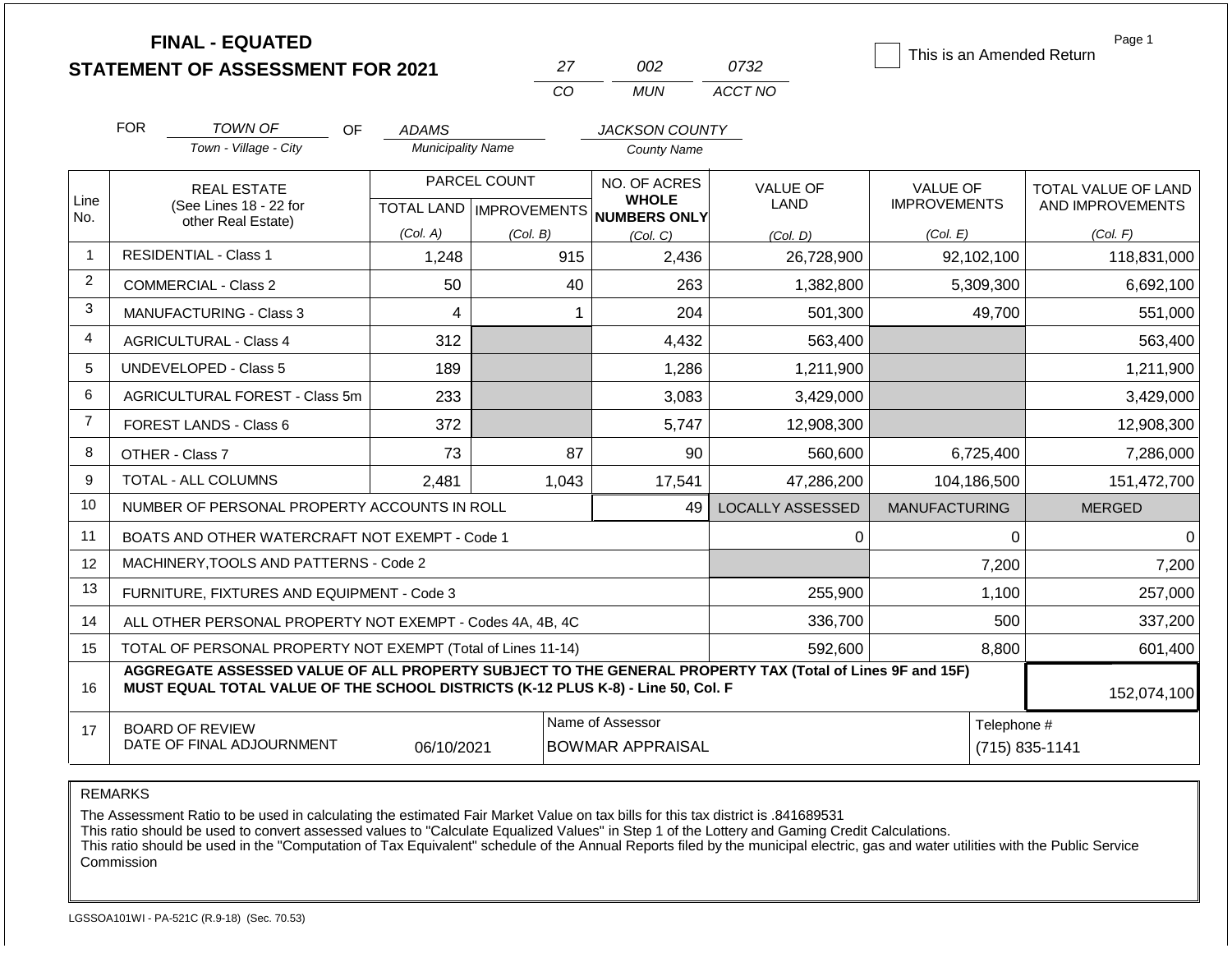2021 27 002 0732

FOREST LANDS (Line 7) and FOREST CROPS (in this section) - are **NOT** the same *YEAR CO MUN ACCT NO*

|    |                                  |                 |  | Private Forest Crop - Reg Class @ 10¢ per acre                                 | Private Forest Crop - Reg Class @ \$2.52 per acre |                                                                              |  |                                                                    |               |                    |  |
|----|----------------------------------|-----------------|--|--------------------------------------------------------------------------------|---------------------------------------------------|------------------------------------------------------------------------------|--|--------------------------------------------------------------------|---------------|--------------------|--|
| 18 | (a) PARCELS                      | (b) ACRES       |  | (c) ASSESSED VALUE                                                             |                                                   | (d) PARCELS                                                                  |  | (e) ACRES                                                          |               | (f) ASSESSED VALUE |  |
|    |                                  |                 |  | Private Forest Crop - Special Class @ 20¢ per acre                             |                                                   | Entered Before 2005 Managed Forest - Ferrous Mining CLOSED @ \$7.87 per acre |  |                                                                    |               |                    |  |
| 19 | (a) PARCELS                      | (b) ACRES       |  | (c) ASSESSED VALUE                                                             |                                                   | (d) PARCELS                                                                  |  | (e) ACRES                                                          |               | (f) ASSESSED VALUE |  |
|    |                                  |                 |  |                                                                                |                                                   |                                                                              |  |                                                                    |               |                    |  |
|    |                                  |                 |  | Entered Before 2005 Managed Forest - OPEN @ 74 ¢ per acre                      |                                                   |                                                                              |  | Entered Before 2005 Managed Forest - CLOSED @                      |               | \$1.75 per acre    |  |
| 20 | (a) PARCELS                      | (b) ACRES       |  | (c) ASSESSED VALUE                                                             |                                                   | (d) PARCELS                                                                  |  | (e) ACRES                                                          |               | (f) ASSESSED VALUE |  |
|    | 6                                | 96.14           |  | 230,700                                                                        |                                                   | 34                                                                           |  | 1,147.64                                                           |               | 2,288,300          |  |
|    |                                  |                 |  | Entered After 2004 Managed Forest - OPEN @ \$2.04 per acre                     |                                                   | Entered After 2004 Managed Forest - CLOSED @ \$ 10.20 per acre               |  |                                                                    |               |                    |  |
| 21 | (a) PARCELS                      | (b) ACRES       |  | (c) ASSESSED VALUE                                                             | (d) PARCELS                                       |                                                                              |  | (e) ACRES                                                          |               | (f) ASSESSED VALUE |  |
|    |                                  |                 |  |                                                                                |                                                   |                                                                              |  |                                                                    |               |                    |  |
|    | 11                               | 241.89          |  | 519,100                                                                        |                                                   | 67                                                                           |  | 1.952.41                                                           |               | 3.833.600          |  |
| 22 | (a) County Forest Cropland Acres |                 |  | (b) Federal Acres                                                              |                                                   | (c) State Acres                                                              |  | (d) County (NOT FOREST CROP) Acres                                 |               | (e) Other Acres    |  |
|    |                                  |                 |  |                                                                                |                                                   |                                                                              |  |                                                                    |               | 212.16             |  |
|    |                                  |                 |  |                                                                                |                                                   | 1,309.48                                                                     |  | 144.32                                                             |               |                    |  |
|    |                                  |                 |  | Assessed Value of Omitted Property From Prior Years (Sec. 70.44)               |                                                   |                                                                              |  | Assessed Value of Sec. 70.43 Corrections of Errors by Assessors    |               |                    |  |
|    |                                  | (a) REAL ESTATE |  | (b) PERSONAL                                                                   |                                                   |                                                                              |  | (c1) REAL ESTATE                                                   | (c2) PERSONAL |                    |  |
| 23 |                                  |                 |  |                                                                                |                                                   |                                                                              |  |                                                                    |               |                    |  |
|    |                                  |                 |  | Manufacturing Equated Value of Omitted Property From Prior Years (Sec. 70.995) |                                                   |                                                                              |  | Mfg. Equated Value of Sec.70.43 Corrections of Errors by Assessors |               |                    |  |
|    |                                  | (d) REAL ESTATE |  | (e) PERSONAL                                                                   |                                                   |                                                                              |  | (f1) REAL ESTATE                                                   | (f2) PERSONAL |                    |  |
|    |                                  |                 |  |                                                                                |                                                   |                                                                              |  |                                                                    |               |                    |  |
|    |                                  |                 |  |                                                                                |                                                   |                                                                              |  |                                                                    |               |                    |  |

# **SPECIAL DISTRICTS**

| Line<br>No. | Enter 6-digit<br><b>Special District</b><br>Code (Col. A) | Account<br><b>Number</b><br>(Col. B) | <b>Special District Name</b><br>(Col. C) | <b>Locally Assessed Value</b><br>of Real Estate and<br>Personal Property (Col. D) | Mfg Value of Real Estate<br>and Personal Property<br>(Col. E) | <b>Merged Value of</b><br><b>Real Estate and</b><br>Personal Property (Col. F) |
|-------------|-----------------------------------------------------------|--------------------------------------|------------------------------------------|-----------------------------------------------------------------------------------|---------------------------------------------------------------|--------------------------------------------------------------------------------|
| 24          | 277030                                                    | 0172                                 | HATFIELD SANITARY DISTRICT #1            | 26,644,900                                                                        |                                                               | 26,644,900                                                                     |
| 25          |                                                           |                                      |                                          |                                                                                   |                                                               |                                                                                |
| 26          |                                                           |                                      |                                          |                                                                                   |                                                               |                                                                                |
| 27          |                                                           |                                      |                                          |                                                                                   |                                                               |                                                                                |
| 28          |                                                           |                                      |                                          |                                                                                   |                                                               |                                                                                |
| 29          |                                                           |                                      |                                          |                                                                                   |                                                               |                                                                                |
| 30          |                                                           |                                      |                                          |                                                                                   |                                                               |                                                                                |
| 31          |                                                           |                                      |                                          |                                                                                   |                                                               |                                                                                |
| 32          |                                                           |                                      |                                          |                                                                                   |                                                               |                                                                                |
| 33          |                                                           |                                      |                                          |                                                                                   |                                                               |                                                                                |
| 34          |                                                           |                                      |                                          |                                                                                   |                                                               |                                                                                |
| 35          |                                                           |                                      |                                          |                                                                                   |                                                               |                                                                                |

LGSSOA101WI-PA - 521C (R. 9-18) (Sec. 70.53)

Page 2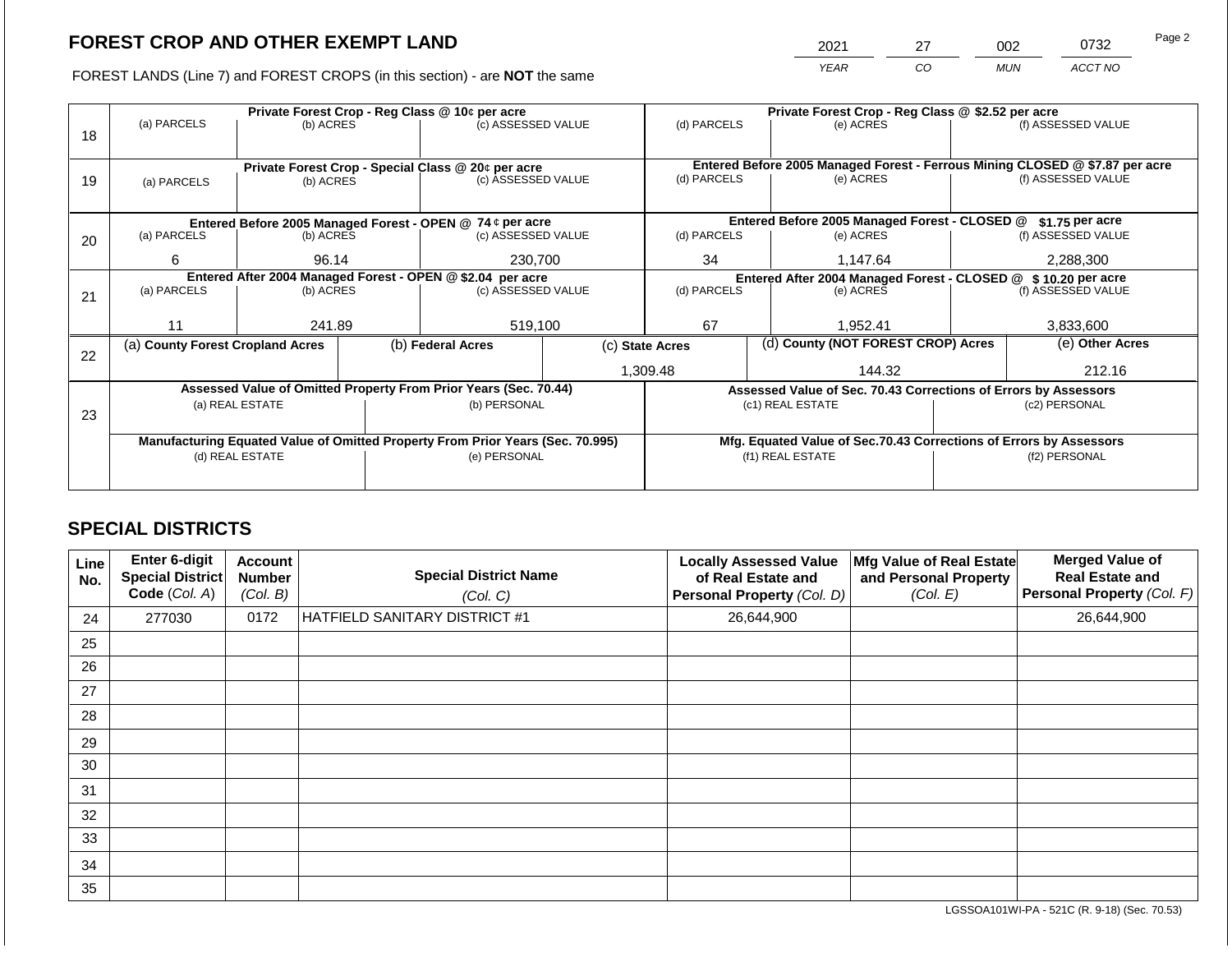### **SCHOOL DISTRICTS**

| 2021 | ററാ | 0732    |
|------|-----|---------|
| YFAR | MUN | ACCT NO |

| Line<br>No. | <b>Enter 6-digit</b><br><b>School District</b><br>Code (Col. A) | <b>Account</b><br><b>Number</b><br>(Col. B) | <b>School District Name</b><br>(Col. C)                 | <b>Locally Assessed Value</b><br>of Real Estate and<br>Personal Property (Col. D) | Mfg Value of Real Estate<br>and Personal Property<br>(Col. E) | <b>Merged Value of</b><br><b>Real Estate and</b><br>Personal Property (Col. F) |
|-------------|-----------------------------------------------------------------|---------------------------------------------|---------------------------------------------------------|-----------------------------------------------------------------------------------|---------------------------------------------------------------|--------------------------------------------------------------------------------|
|             | A.                                                              |                                             | <b>SCHOOL DISTRICTS (K-8 and K-12)</b>                  |                                                                                   |                                                               |                                                                                |
| 36          | 270476                                                          | 0162                                        | SCH D OF BLACK RIVER FALLS                              | 151,514,300                                                                       | 559,800                                                       | 152,074,100                                                                    |
| 37          |                                                                 |                                             |                                                         |                                                                                   |                                                               |                                                                                |
| 38          |                                                                 |                                             |                                                         |                                                                                   |                                                               |                                                                                |
| 39          |                                                                 |                                             |                                                         |                                                                                   |                                                               |                                                                                |
| 40          |                                                                 |                                             |                                                         |                                                                                   |                                                               |                                                                                |
| 41          |                                                                 |                                             |                                                         |                                                                                   |                                                               |                                                                                |
| 42          |                                                                 |                                             |                                                         |                                                                                   |                                                               |                                                                                |
| 43          |                                                                 |                                             |                                                         |                                                                                   |                                                               |                                                                                |
| 44          |                                                                 |                                             |                                                         |                                                                                   |                                                               |                                                                                |
| 45          |                                                                 |                                             |                                                         |                                                                                   |                                                               |                                                                                |
| 46          |                                                                 |                                             |                                                         |                                                                                   |                                                               |                                                                                |
| 47          |                                                                 |                                             |                                                         |                                                                                   |                                                               |                                                                                |
| 48          |                                                                 |                                             |                                                         |                                                                                   |                                                               |                                                                                |
| 49          |                                                                 |                                             |                                                         |                                                                                   |                                                               |                                                                                |
| 50          |                                                                 |                                             | TOTAL ASSESSED VALUE OF SCHOOL DISTRICTS (K-8 and K-12) | 151,514,300                                                                       | 559,800                                                       | 152,074,100                                                                    |
|             | <b>B.</b><br><b>UNION HIGH SCHOOL DISTRICTS</b>                 |                                             |                                                         |                                                                                   |                                                               |                                                                                |
| 51          |                                                                 |                                             |                                                         |                                                                                   |                                                               |                                                                                |
| 52          |                                                                 |                                             |                                                         |                                                                                   |                                                               |                                                                                |
| 53          |                                                                 |                                             |                                                         |                                                                                   |                                                               |                                                                                |
| 54          |                                                                 |                                             |                                                         |                                                                                   |                                                               |                                                                                |
| 55          |                                                                 |                                             | TOTAL ASSESSED VALUE OF UNION HIGH SCHOOLS              |                                                                                   |                                                               |                                                                                |
|             | C.<br><b>TECHNICAL COLLEGE DISTRICTS</b>                        |                                             |                                                         |                                                                                   |                                                               |                                                                                |
| 56          | 000200                                                          | 0002                                        | WESTERN TECHNICAL COLLEGE LACR                          | 151,514,300                                                                       | 559,800                                                       | 152,074,100                                                                    |
| 57          |                                                                 |                                             |                                                         |                                                                                   |                                                               |                                                                                |
| 58          |                                                                 |                                             |                                                         |                                                                                   |                                                               |                                                                                |
| 59          |                                                                 |                                             | TOTAL ASSESSED VALUE OF TECHNICAL COLLEGES              | 151,514,300                                                                       | 559,800                                                       | 152,074,100                                                                    |

 *I hereby certify, to the best of my knowledge and belief, this form is complete and correct.*

| Name                                           |                                    | Title | Submission date  |
|------------------------------------------------|------------------------------------|-------|------------------|
| APRIL SCHOOLCRAFT                              |                                    |       | 2021<br>06<br>16 |
| Phone                                          | Email address                      |       |                  |
| 715<br>284<br>0203<br>$\overline{\phantom{0}}$ | APRIL.SCHOOLCRAFT@CO.JACKSON.WI.US |       |                  |

Page 3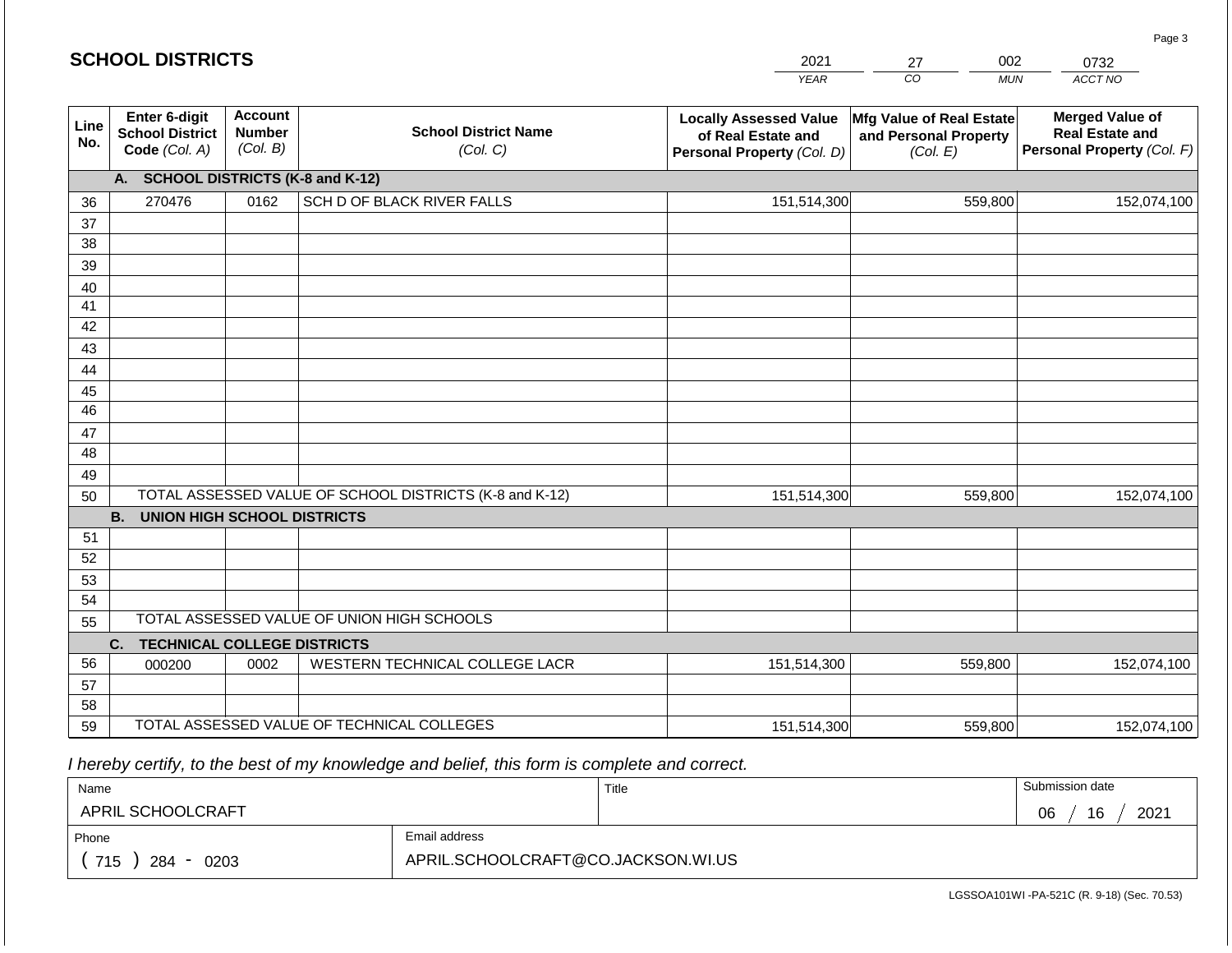- Each municipality's SOA is completed after the Board of Review and includes any changes made to the locally assessed values, under state law (sec. 70.53, Wis. Stats.)
- The Wisconsin Department of Revenue (DOR) merges the locally assessed values with the state assessed manufacturing values
- DOR provides the information regarding district names and codes. If a district is not listed, contact DOR.

Note: If you submit an amended SOA to DOR after your municipality's SOA is equated and posted to our website, we will process the SOA. However, DOR will not recalculate the *aggregate ratio or update the final SOA posted on our website. You should use the corrected values to calculate your tax rates.*

### **Page 1: Real Estate and Personal Property**

- Lines 1-9 assessed real estate values, parcel counts and acres by classification
- Lines 10-15 assessed personal property values and number of accounts by class
- Line 16 aggregate assessed value of all property subject to general property; use to calculate tax rates. Note: This line equals the total assessed value of K-8 and K-12 school districts (Line 50) and total assessed value of technical colleges (Line 59).
- Remarks assessment ratio used to calculate estimated fair market value on property tax bills

### **Page 2: Forest Crop, Other Exempt Land and Special Districts**

- Lines 18-21 private forest crop and managed forest lands assessed values
- Line  $22 -$  tax exempt land acres
- Line 23 prior years assessed value of omitted property under sec. 70.44 and correction of errors under sec. 70.43 shown by locally assessed or manufacturing real estate and personal property. Note: If there is an amount on this line, report the corresponding tax in the Statement of Taxes, Sections J or K.
- Lines 24-35 special district assessed values. These values are used to calculate tax rates for the special districts.

### **Page 3: School Districts**

- Lines 36-50 school districts (K-8 and K-12) assessed values. These values are used to calculate tax rates for school districts.
- Lines 51-55 union high school district assessed values. These values are used to calculate tax rates for union high school districts.
- Lines 56-59 technical college assessed values. These values are used to calculate tax rates for technical colleges.

If you have questions: Email: lgs@wisconsin.gov

 Phone: (608) 266-2569 or (608) 264-6892 Fax: (608) 264-6887

**BLACK RIVER FALLS, WI 54615** BLACK RIVER FALLS, WI 54615**Q** W11353 SPAULDING RD W11353 SPAULDING **DALE ANN BOHAC** TOWN OF ADAMS TOWN OF ADAMS DALE ANN BOHAC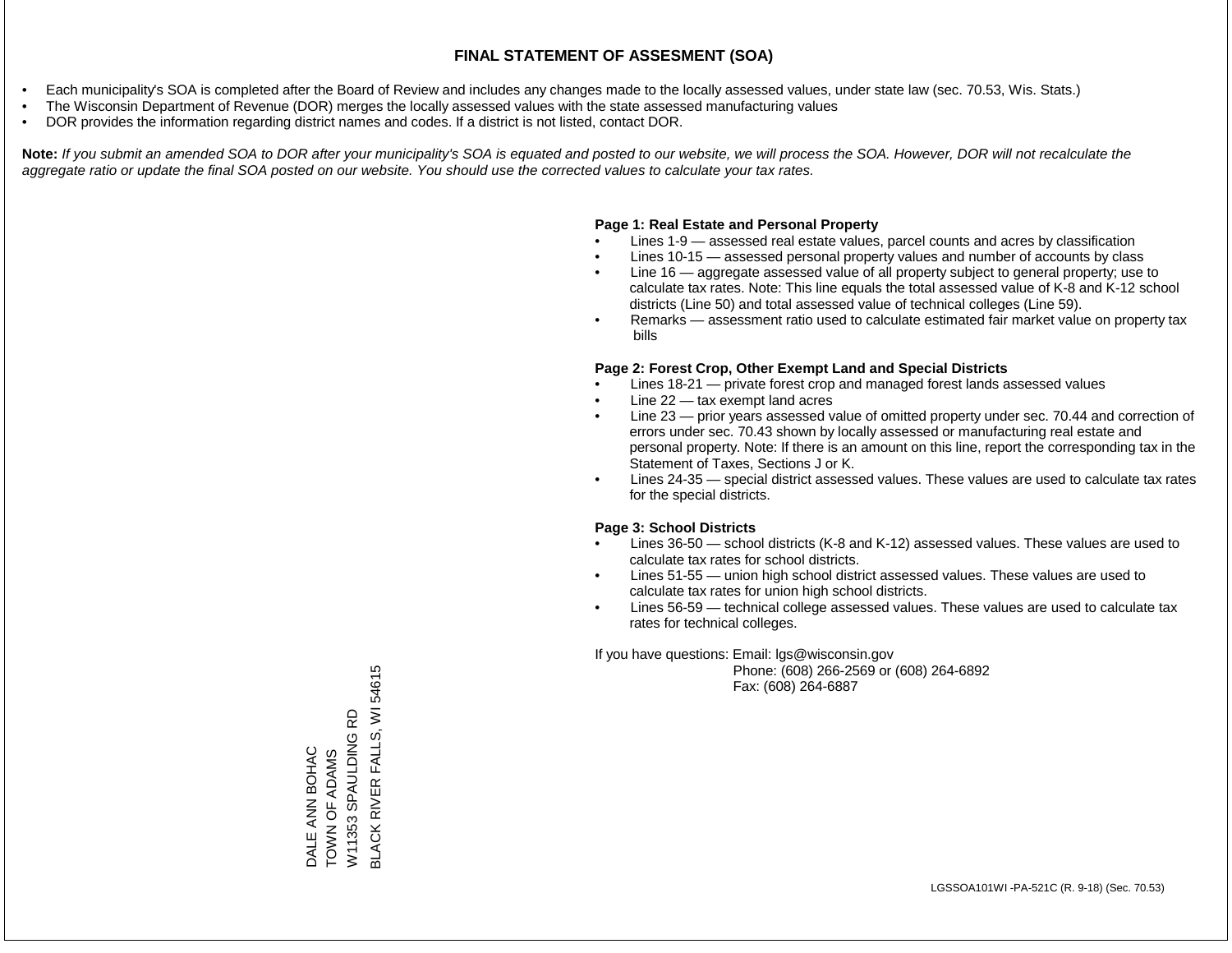**STATEMENT OF ASSESSMENT FOR 2021**

| $2\prime$ | ∩∩⊿ | 0733    |
|-----------|-----|---------|
| CO.       | MUN | ACCT NO |

**FINAL - EQUATED**<br>  $\overline{X}$  This is an Amended Return

Page 1

|                | <b>FOR</b>                                                                                                                         | TOWN OF<br><b>OF</b>                                                                                                                                                                         | <b>ALBION</b>            |                                    | <b>JACKSON COUNTY</b>        |                         |                      |                     |
|----------------|------------------------------------------------------------------------------------------------------------------------------------|----------------------------------------------------------------------------------------------------------------------------------------------------------------------------------------------|--------------------------|------------------------------------|------------------------------|-------------------------|----------------------|---------------------|
|                |                                                                                                                                    | Town - Village - City                                                                                                                                                                        | <b>Municipality Name</b> |                                    | <b>County Name</b>           |                         |                      |                     |
| Line           |                                                                                                                                    | <b>REAL ESTATE</b>                                                                                                                                                                           |                          | PARCEL COUNT                       | NO. OF ACRES<br><b>WHOLE</b> | <b>VALUE OF</b>         | VALUE OF             | TOTAL VALUE OF LAND |
| No.            |                                                                                                                                    | (See Lines 18 - 22 for<br>other Real Estate)                                                                                                                                                 |                          | <b>TOTAL LAND   IMPROVEMENTS  </b> | <b>NUMBERS ONLY</b>          | LAND                    | <b>IMPROVEMENTS</b>  | AND IMPROVEMENTS    |
|                |                                                                                                                                    |                                                                                                                                                                                              | (Col. A)                 | (Col. B)                           | (Col, C)                     | (Col, D)                | (Col. E)             | (Col. F)            |
| $\mathbf{1}$   |                                                                                                                                    | <b>RESIDENTIAL - Class 1</b>                                                                                                                                                                 | 610                      | 539                                | 1,127                        | 8,047,100               | 69,422,200           | 77,469,300          |
| $\overline{2}$ |                                                                                                                                    | <b>COMMERCIAL - Class 2</b>                                                                                                                                                                  | 24                       | 19                                 | 58                           | 906,500                 | 3,947,600            | 4,854,100           |
| 3              |                                                                                                                                    | <b>MANUFACTURING - Class 3</b>                                                                                                                                                               | 0                        | 0                                  | 0                            | 0                       | 0                    |                     |
| $\overline{4}$ |                                                                                                                                    | <b>AGRICULTURAL - Class 4</b>                                                                                                                                                                | 689                      |                                    | 10,985                       | 1,498,600               |                      | 1,498,600           |
| 5              |                                                                                                                                    | <b>UNDEVELOPED - Class 5</b>                                                                                                                                                                 | 290                      |                                    | 1,122                        | 708,400                 |                      | 708,400             |
| 6              |                                                                                                                                    | AGRICULTURAL FOREST - Class 5m                                                                                                                                                               | 415                      |                                    | 6,087                        | 8,513,900               |                      | 8,513,900           |
| $\overline{7}$ |                                                                                                                                    | FOREST LANDS - Class 6                                                                                                                                                                       | 292                      |                                    | 5,449                        | 13,973,900              |                      | 13,973,900          |
| 8              |                                                                                                                                    | OTHER - Class 7                                                                                                                                                                              | 61                       | 61                                 | 83                           | 416,700                 | 3,806,200            | 4,222,900           |
| 9              |                                                                                                                                    | TOTAL - ALL COLUMNS                                                                                                                                                                          | 2,381                    | 619                                | 24,911                       | 34,065,100              | 77,176,000           | 111,241,100         |
| 10             |                                                                                                                                    | NUMBER OF PERSONAL PROPERTY ACCOUNTS IN ROLL                                                                                                                                                 |                          |                                    | 24                           | <b>LOCALLY ASSESSED</b> | <b>MANUFACTURING</b> | <b>MERGED</b>       |
| 11             |                                                                                                                                    | BOATS AND OTHER WATERCRAFT NOT EXEMPT - Code 1                                                                                                                                               |                          |                                    |                              | 0                       | 0                    |                     |
| 12             |                                                                                                                                    | MACHINERY, TOOLS AND PATTERNS - Code 2                                                                                                                                                       |                          |                                    |                              |                         | 0                    |                     |
| 13             |                                                                                                                                    | FURNITURE, FIXTURES AND EQUIPMENT - Code 3                                                                                                                                                   |                          |                                    |                              | 82,000                  | 0                    | 82,000              |
| 14             |                                                                                                                                    | ALL OTHER PERSONAL PROPERTY NOT EXEMPT - Codes 4A, 4B, 4C                                                                                                                                    |                          |                                    |                              | 181,800                 | 0                    | 181,800             |
| 15             | TOTAL OF PERSONAL PROPERTY NOT EXEMPT (Total of Lines 11-14)<br>263,800<br>0                                                       |                                                                                                                                                                                              |                          |                                    |                              |                         |                      |                     |
| 16             |                                                                                                                                    | AGGREGATE ASSESSED VALUE OF ALL PROPERTY SUBJECT TO THE GENERAL PROPERTY TAX (Total of Lines 9F and 15F)<br>MUST EQUAL TOTAL VALUE OF THE SCHOOL DISTRICTS (K-12 PLUS K-8) - Line 50, Col. F |                          |                                    |                              |                         |                      | 111,504,900         |
| 17             | Name of Assessor<br>Telephone #<br><b>BOARD OF REVIEW</b><br>DATE OF FINAL ADJOURNMENT<br>05/25/2021<br>RIGLEMON APPRAISAL SERVICE |                                                                                                                                                                                              |                          |                                    |                              |                         | (608) 378-3003       |                     |

REMARKS

The Assessment Ratio to be used in calculating the estimated Fair Market Value on tax bills for this tax district is .925288134

This ratio should be used to convert assessed values to "Calculate Equalized Values" in Step 1 of the Lottery and Gaming Credit Calculations.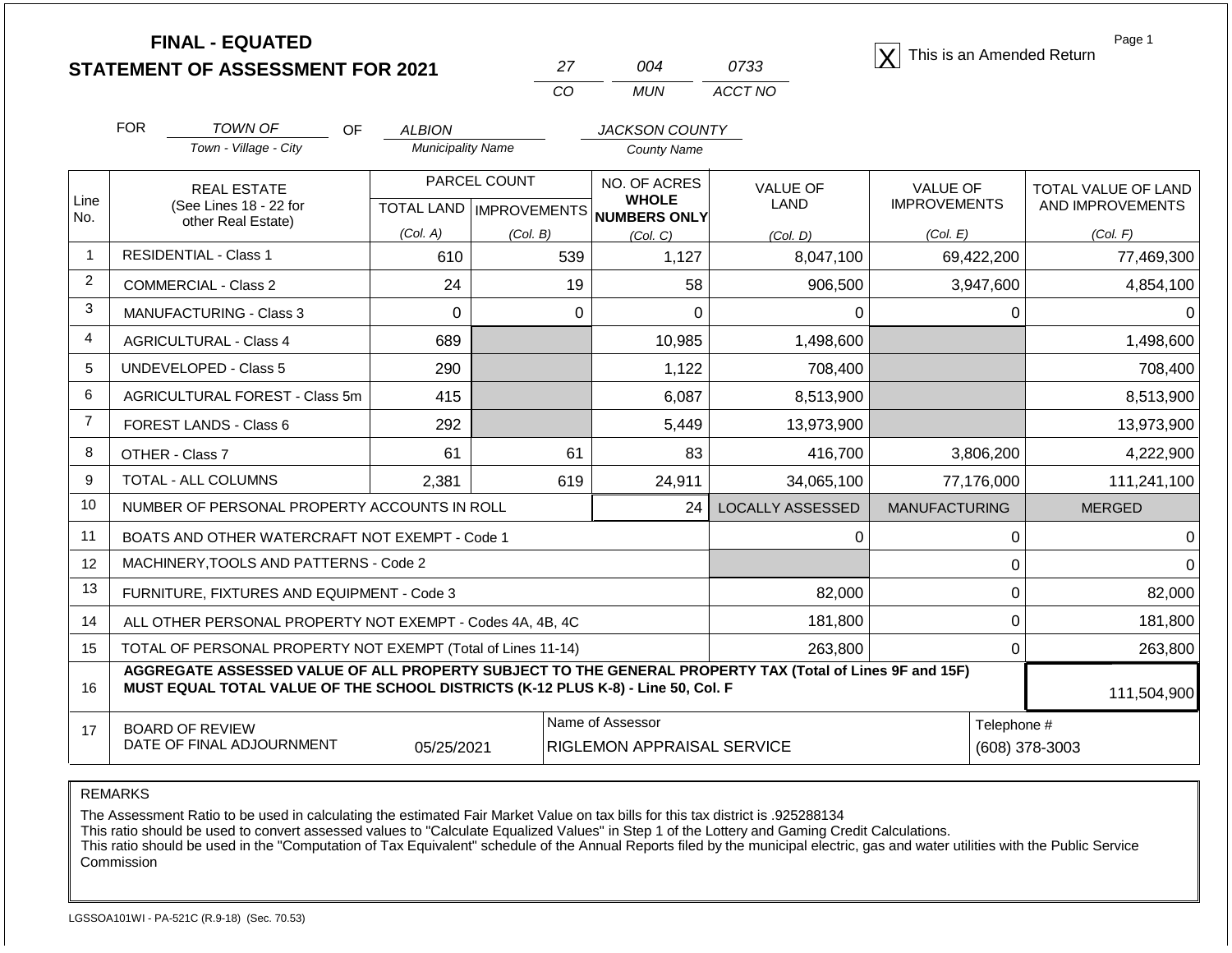2021 27 004 0733

FOREST LANDS (Line 7) and FOREST CROPS (in this section) - are **NOT** the same *YEAR CO MUN ACCT NO*

| (a) PARCELS<br>(b) ACRES |           |                                                                        | (c) ASSESSED VALUE     |                                                | (d) PARCELS<br>(e) ACRES                                                                                                                                                                                                                                                                                                                                                                  |                                          |           | (f) ASSESSED VALUE                   |                                                                                                                                                                                                                                                                                                                                                                   |
|--------------------------|-----------|------------------------------------------------------------------------|------------------------|------------------------------------------------|-------------------------------------------------------------------------------------------------------------------------------------------------------------------------------------------------------------------------------------------------------------------------------------------------------------------------------------------------------------------------------------------|------------------------------------------|-----------|--------------------------------------|-------------------------------------------------------------------------------------------------------------------------------------------------------------------------------------------------------------------------------------------------------------------------------------------------------------------------------------------------------------------|
| (a) PARCELS              | (b) ACRES |                                                                        | (c) ASSESSED VALUE     |                                                | (d) PARCELS                                                                                                                                                                                                                                                                                                                                                                               |                                          | (e) ACRES |                                      | (f) ASSESSED VALUE                                                                                                                                                                                                                                                                                                                                                |
|                          |           |                                                                        |                        |                                                |                                                                                                                                                                                                                                                                                                                                                                                           |                                          |           |                                      | \$1.75 per acre                                                                                                                                                                                                                                                                                                                                                   |
| (a) PARCELS              |           |                                                                        |                        |                                                | (d) PARCELS                                                                                                                                                                                                                                                                                                                                                                               |                                          | (e) ACRES |                                      | (f) ASSESSED VALUE                                                                                                                                                                                                                                                                                                                                                |
|                          |           |                                                                        |                        |                                                | 55                                                                                                                                                                                                                                                                                                                                                                                        |                                          | 1,462.9   |                                      | 3,442,600                                                                                                                                                                                                                                                                                                                                                         |
|                          |           |                                                                        |                        |                                                | Entered After 2004 Managed Forest - CLOSED @ \$ 10.20 per acre                                                                                                                                                                                                                                                                                                                            |                                          |           |                                      |                                                                                                                                                                                                                                                                                                                                                                   |
| (a) PARCELS              |           |                                                                        | (c) ASSESSED VALUE     |                                                |                                                                                                                                                                                                                                                                                                                                                                                           |                                          | (e) ACRES |                                      | (f) ASSESSED VALUE                                                                                                                                                                                                                                                                                                                                                |
|                          |           |                                                                        |                        |                                                |                                                                                                                                                                                                                                                                                                                                                                                           |                                          |           |                                      |                                                                                                                                                                                                                                                                                                                                                                   |
|                          |           |                                                                        |                        |                                                | 75                                                                                                                                                                                                                                                                                                                                                                                        |                                          | 2.075.09  |                                      | 4.919.200                                                                                                                                                                                                                                                                                                                                                         |
|                          |           |                                                                        | (b) Federal Acres      |                                                |                                                                                                                                                                                                                                                                                                                                                                                           |                                          |           | (e) Other Acres                      |                                                                                                                                                                                                                                                                                                                                                                   |
|                          |           |                                                                        | 58                     | 77.48                                          |                                                                                                                                                                                                                                                                                                                                                                                           | 120.48                                   |           |                                      |                                                                                                                                                                                                                                                                                                                                                                   |
|                          |           |                                                                        |                        |                                                |                                                                                                                                                                                                                                                                                                                                                                                           |                                          |           |                                      |                                                                                                                                                                                                                                                                                                                                                                   |
|                          |           |                                                                        |                        |                                                |                                                                                                                                                                                                                                                                                                                                                                                           |                                          |           | (c2) PERSONAL                        |                                                                                                                                                                                                                                                                                                                                                                   |
|                          |           |                                                                        |                        |                                                |                                                                                                                                                                                                                                                                                                                                                                                           |                                          |           |                                      |                                                                                                                                                                                                                                                                                                                                                                   |
|                          |           |                                                                        |                        |                                                |                                                                                                                                                                                                                                                                                                                                                                                           |                                          |           |                                      |                                                                                                                                                                                                                                                                                                                                                                   |
|                          |           |                                                                        |                        |                                                |                                                                                                                                                                                                                                                                                                                                                                                           |                                          |           | (f2) PERSONAL                        |                                                                                                                                                                                                                                                                                                                                                                   |
|                          |           |                                                                        |                        |                                                |                                                                                                                                                                                                                                                                                                                                                                                           |                                          |           |                                      |                                                                                                                                                                                                                                                                                                                                                                   |
|                          |           | (a) County Forest Cropland Acres<br>(a) REAL ESTATE<br>(d) REAL ESTATE | (b) ACRES<br>(b) ACRES | Private Forest Crop - Reg Class @ 10¢ per acre | Private Forest Crop - Special Class @ 20¢ per acre<br>Entered Before 2005 Managed Forest - OPEN @ 74 ¢ per acre<br>(c) ASSESSED VALUE<br>Entered After 2004 Managed Forest - OPEN @ \$2.04 per acre<br>Assessed Value of Omitted Property From Prior Years (Sec. 70.44)<br>(b) PERSONAL<br>Manufacturing Equated Value of Omitted Property From Prior Years (Sec. 70.995)<br>(e) PERSONAL | (d) PARCELS<br>(c) State Acres<br>297.07 |           | (c1) REAL ESTATE<br>(f1) REAL ESTATE | Private Forest Crop - Reg Class @ \$2.52 per acre<br>Entered Before 2005 Managed Forest - Ferrous Mining CLOSED @ \$7.87 per acre<br>Entered Before 2005 Managed Forest - CLOSED @<br>(d) County (NOT FOREST CROP) Acres<br>Assessed Value of Sec. 70.43 Corrections of Errors by Assessors<br>Mfg. Equated Value of Sec.70.43 Corrections of Errors by Assessors |

# **SPECIAL DISTRICTS**

| Line<br>No. | <b>Enter 6-digit</b><br>Special District | <b>Account</b><br><b>Number</b> | <b>Special District Name</b> | <b>Locally Assessed Value</b><br>of Real Estate and | Mfg Value of Real Estate<br>and Personal Property | <b>Merged Value of</b><br><b>Real Estate and</b> |
|-------------|------------------------------------------|---------------------------------|------------------------------|-----------------------------------------------------|---------------------------------------------------|--------------------------------------------------|
|             | Code (Col. A)                            | (Col. B)                        | (Col. C)                     | Personal Property (Col. D)                          | (Col. E)                                          | Personal Property (Col. F)                       |
| 24          |                                          |                                 |                              |                                                     |                                                   |                                                  |
| 25          |                                          |                                 |                              |                                                     |                                                   |                                                  |
| 26          |                                          |                                 |                              |                                                     |                                                   |                                                  |
| 27          |                                          |                                 |                              |                                                     |                                                   |                                                  |
| 28          |                                          |                                 |                              |                                                     |                                                   |                                                  |
| 29          |                                          |                                 |                              |                                                     |                                                   |                                                  |
| 30          |                                          |                                 |                              |                                                     |                                                   |                                                  |
| 31          |                                          |                                 |                              |                                                     |                                                   |                                                  |
| 32          |                                          |                                 |                              |                                                     |                                                   |                                                  |
| 33          |                                          |                                 |                              |                                                     |                                                   |                                                  |
| 34          |                                          |                                 |                              |                                                     |                                                   |                                                  |
| 35          |                                          |                                 |                              |                                                     |                                                   |                                                  |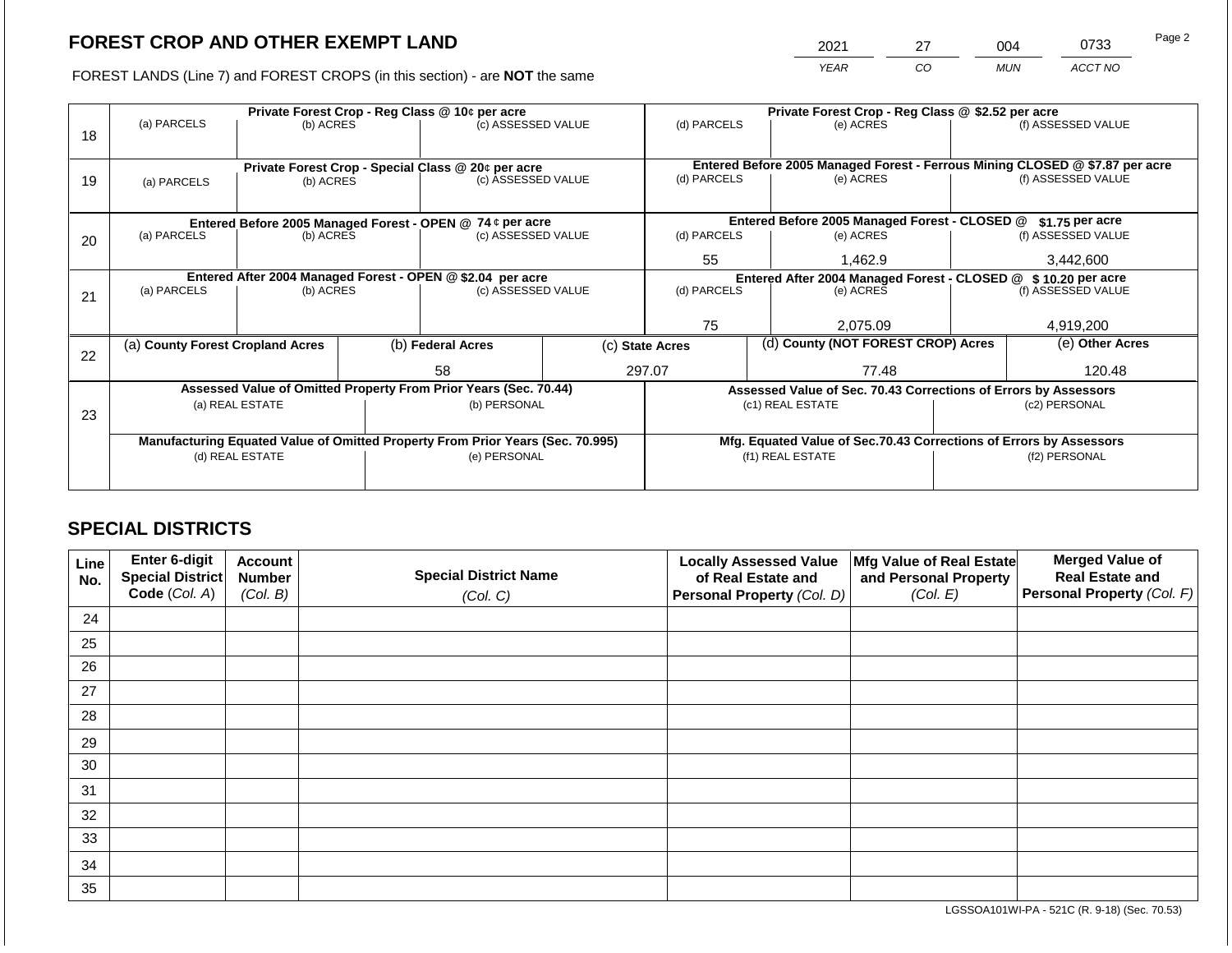|                       | <b>SCHOOL DISTRICTS</b>                                  |                                             |                                                         | 2021                                                                              | 004<br>27<br>0733                                             |                                                                                |
|-----------------------|----------------------------------------------------------|---------------------------------------------|---------------------------------------------------------|-----------------------------------------------------------------------------------|---------------------------------------------------------------|--------------------------------------------------------------------------------|
|                       |                                                          |                                             |                                                         | <b>YEAR</b>                                                                       | CO                                                            | ACCT NO<br><b>MUN</b>                                                          |
| Line<br>No.           | Enter 6-digit<br><b>School District</b><br>Code (Col. A) | <b>Account</b><br><b>Number</b><br>(Col. B) | <b>School District Name</b><br>(Col. C)                 | <b>Locally Assessed Value</b><br>of Real Estate and<br>Personal Property (Col. D) | Mfg Value of Real Estate<br>and Personal Property<br>(Col. E) | <b>Merged Value of</b><br><b>Real Estate and</b><br>Personal Property (Col. F) |
|                       | A. SCHOOL DISTRICTS (K-8 and K-12)                       |                                             |                                                         |                                                                                   |                                                               |                                                                                |
| 36                    | 270476                                                   | 0162                                        | SCH D OF BLACK RIVER FALLS                              | 95,101,600                                                                        |                                                               | 95,101,600                                                                     |
| 37                    | 610485                                                   | 0359                                        | SCH D OF BLAIR-TAYLOR                                   | 16,403,300                                                                        |                                                               | 16,403,300                                                                     |
| 38                    |                                                          |                                             |                                                         |                                                                                   |                                                               |                                                                                |
| 39                    |                                                          |                                             |                                                         |                                                                                   |                                                               |                                                                                |
| 40                    |                                                          |                                             |                                                         |                                                                                   |                                                               |                                                                                |
| 41                    |                                                          |                                             |                                                         |                                                                                   |                                                               |                                                                                |
| 42                    |                                                          |                                             |                                                         |                                                                                   |                                                               |                                                                                |
| 43                    |                                                          |                                             |                                                         |                                                                                   |                                                               |                                                                                |
| 44                    |                                                          |                                             |                                                         |                                                                                   |                                                               |                                                                                |
| 45<br>$\overline{46}$ |                                                          |                                             |                                                         |                                                                                   |                                                               |                                                                                |
| 47                    |                                                          |                                             |                                                         |                                                                                   |                                                               |                                                                                |
| 48                    |                                                          |                                             |                                                         |                                                                                   |                                                               |                                                                                |
| 49                    |                                                          |                                             |                                                         |                                                                                   |                                                               |                                                                                |
| 50                    |                                                          |                                             | TOTAL ASSESSED VALUE OF SCHOOL DISTRICTS (K-8 and K-12) | 111,504,900                                                                       |                                                               | 111,504,900                                                                    |
|                       | <b>B. UNION HIGH SCHOOL DISTRICTS</b>                    |                                             |                                                         |                                                                                   |                                                               |                                                                                |
| 51                    |                                                          |                                             |                                                         |                                                                                   |                                                               |                                                                                |
| 52                    |                                                          |                                             |                                                         |                                                                                   |                                                               |                                                                                |
| 53                    |                                                          |                                             |                                                         |                                                                                   |                                                               |                                                                                |
| 54                    |                                                          |                                             |                                                         |                                                                                   |                                                               |                                                                                |
| 55                    |                                                          |                                             | TOTAL ASSESSED VALUE OF UNION HIGH SCHOOLS              |                                                                                   |                                                               |                                                                                |
|                       | C.<br><b>TECHNICAL COLLEGE DISTRICTS</b>                 |                                             |                                                         |                                                                                   |                                                               |                                                                                |
| 56                    | 000200                                                   | 0002                                        | WESTERN TECHNICAL COLLEGE LACR                          | 111,504,900                                                                       |                                                               | 111,504,900                                                                    |
| 57                    |                                                          |                                             |                                                         |                                                                                   |                                                               |                                                                                |
| 58                    |                                                          |                                             |                                                         |                                                                                   |                                                               |                                                                                |
| 59                    |                                                          |                                             | TOTAL ASSESSED VALUE OF TECHNICAL COLLEGES              | 111,504,900                                                                       |                                                               | 111,504,900                                                                    |

 *I hereby certify, to the best of my knowledge and belief, this form is complete and correct.*

**SCHOOL DISTRICTS**

| Name                     |                                    | Title | Submission date   |
|--------------------------|------------------------------------|-------|-------------------|
| <b>APRIL SCHOOLCRAFT</b> |                                    |       | 2021<br>09<br>-07 |
| Phone                    | Email address                      |       |                   |
| 715<br>284<br>0203       | APRIL.SCHOOLCRAFT@CO.JACKSON.WI.US |       |                   |

Page 3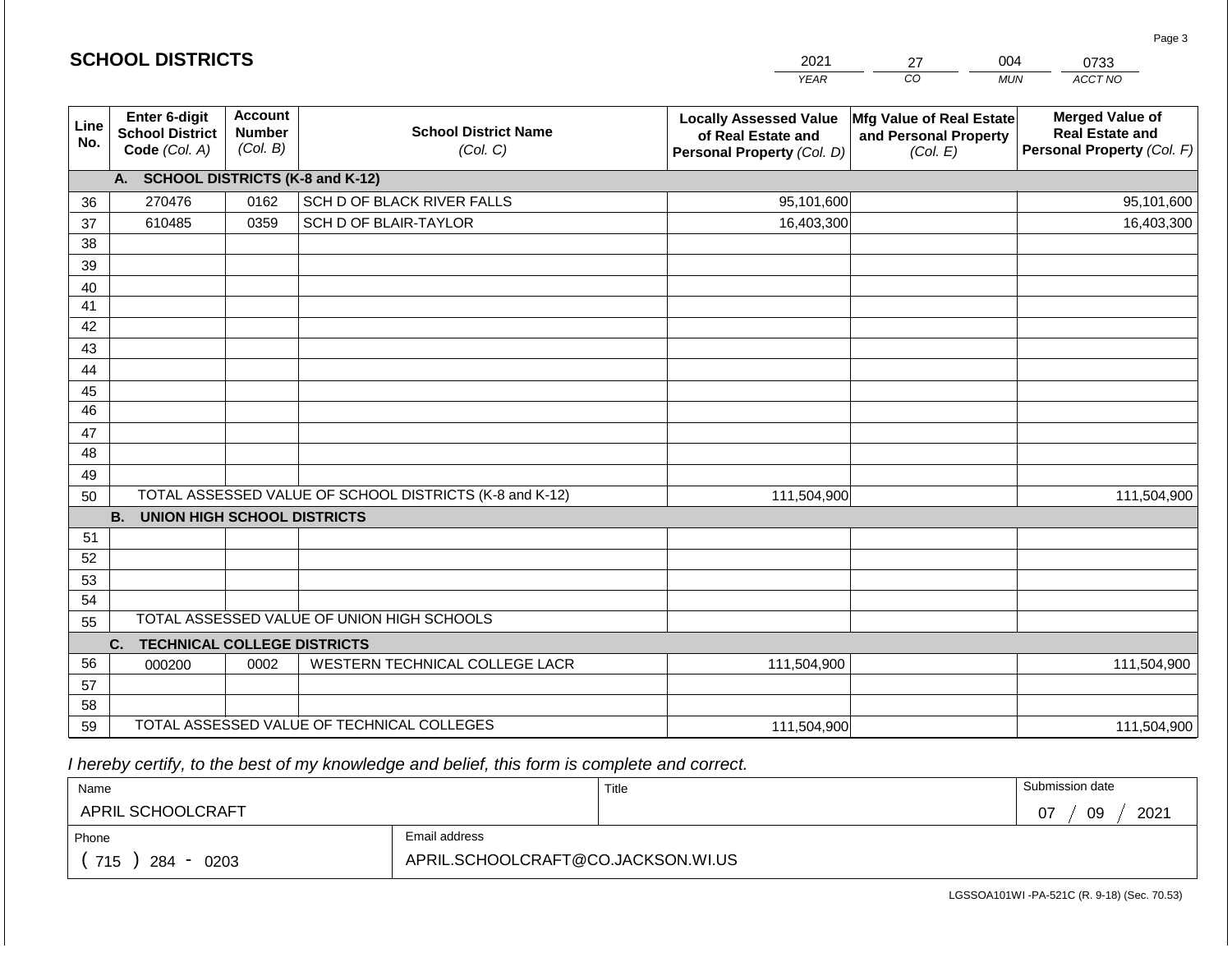- Each municipality's SOA is completed after the Board of Review and includes any changes made to the locally assessed values, under state law (sec. 70.53, Wis. Stats.)
- The Wisconsin Department of Revenue (DOR) merges the locally assessed values with the state assessed manufacturing values
- DOR provides the information regarding district names and codes. If a district is not listed, contact DOR.

Note: If you submit an amended SOA to DOR after your municipality's SOA is equated and posted to our website, we will process the SOA. However, DOR will not recalculate the *aggregate ratio or update the final SOA posted on our website. You should use the corrected values to calculate your tax rates.*

#### **Page 1: Real Estate and Personal Property**

- Lines 1-9 assessed real estate values, parcel counts and acres by classification
- Lines 10-15 assessed personal property values and number of accounts by class
- Line 16 aggregate assessed value of all property subject to general property; use to calculate tax rates. Note: This line equals the total assessed value of K-8 and K-12 school districts (Line 50) and total assessed value of technical colleges (Line 59).
- Remarks assessment ratio used to calculate estimated fair market value on property tax bills

#### **Page 2: Forest Crop, Other Exempt Land and Special Districts**

- Lines 18-21 private forest crop and managed forest lands assessed values
- Line  $22 -$  tax exempt land acres
- Line 23 prior years assessed value of omitted property under sec. 70.44 and correction of errors under sec. 70.43 shown by locally assessed or manufacturing real estate and personal property. Note: If there is an amount on this line, report the corresponding tax in the Statement of Taxes, Sections J or K.
- Lines 24-35 special district assessed values. These values are used to calculate tax rates for the special districts.

#### **Page 3: School Districts**

- Lines 36-50 school districts (K-8 and K-12) assessed values. These values are used to calculate tax rates for school districts.
- Lines 51-55 union high school district assessed values. These values are used to calculate tax rates for union high school districts.
- Lines 56-59 technical college assessed values. These values are used to calculate tax rates for technical colleges.

If you have questions: Email: lgs@wisconsin.gov

 Phone: (608) 266-2569 or (608) 264-6892 Fax: (608) 264-6887

**BLACK RIVER FALLS, WI 54615** BLACK RIVER FALLS, WI 54615SQUAW CREEK RD N5813 SQUAW CREEK RD JOAN HANSON<br>TOWN OF ALBION TOWN OF ALBION N5813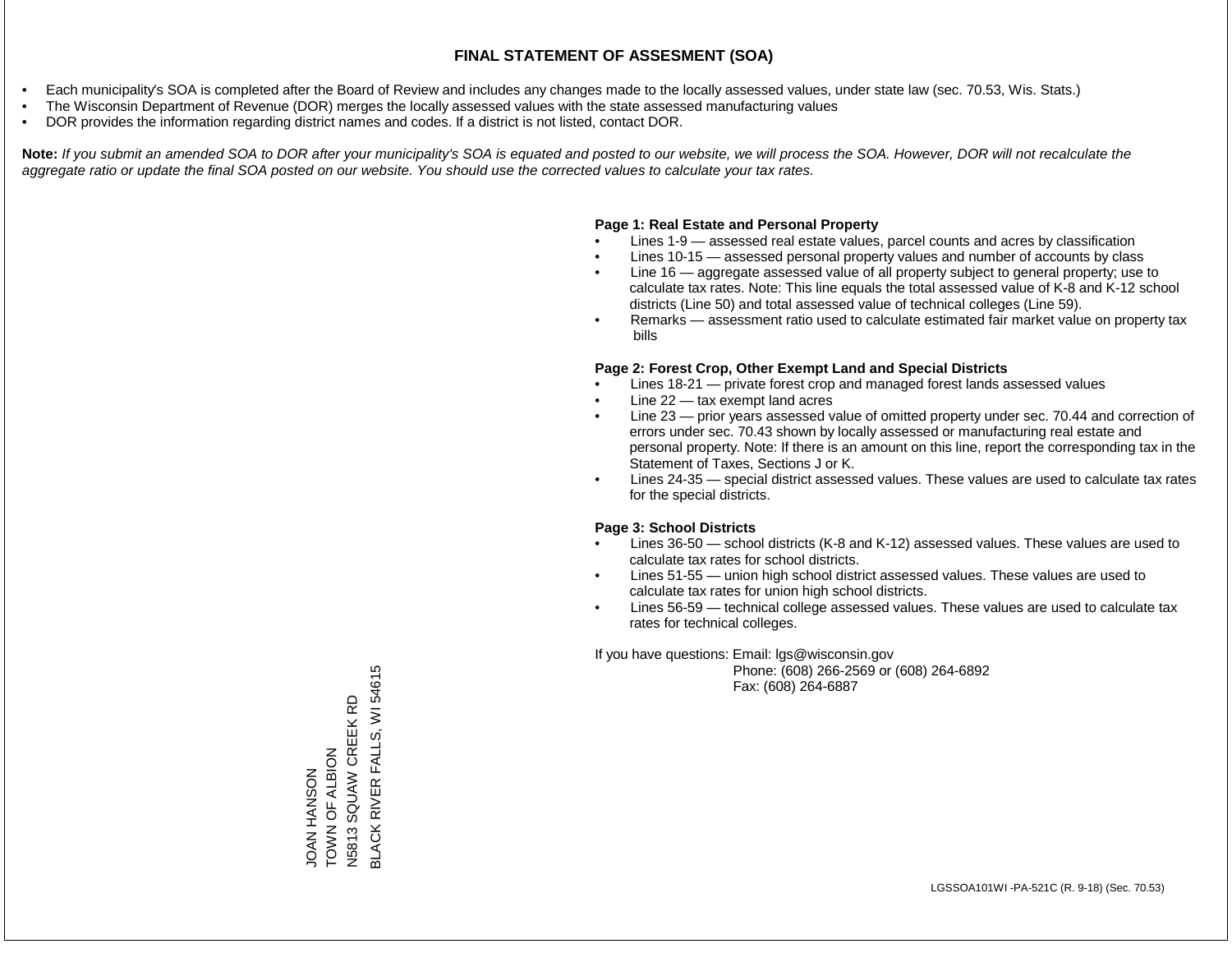|                | <b>FINAL - EQUATED</b><br><b>STATEMENT OF ASSESSMENT FOR 2021</b>                                                                                                                            |                                         | 27                        | 006                                         | 0734                    | This is an Amended Return | Page 1              |
|----------------|----------------------------------------------------------------------------------------------------------------------------------------------------------------------------------------------|-----------------------------------------|---------------------------|---------------------------------------------|-------------------------|---------------------------|---------------------|
|                |                                                                                                                                                                                              |                                         | CO                        | <b>MUN</b>                                  | ACCT NO                 |                           |                     |
|                | <b>FOR</b><br>TOWN OF<br><b>OF</b><br>Town - Village - City                                                                                                                                  | <b>ALMA</b><br><b>Municipality Name</b> |                           | <b>JACKSON COUNTY</b><br><b>County Name</b> |                         |                           |                     |
|                |                                                                                                                                                                                              |                                         |                           |                                             |                         |                           |                     |
| Line           | <b>REAL ESTATE</b>                                                                                                                                                                           |                                         | PARCEL COUNT              | NO. OF ACRES<br><b>WHOLE</b>                | <b>VALUE OF</b>         | <b>VALUE OF</b>           | TOTAL VALUE OF LAND |
| No.            | (See Lines 18 - 22 for<br>other Real Estate)                                                                                                                                                 |                                         | TOTAL LAND   IMPROVEMENTS | <b>NUMBERS ONLY</b>                         | LAND                    | <b>IMPROVEMENTS</b>       | AND IMPROVEMENTS    |
|                |                                                                                                                                                                                              | (Col. A)                                | (Col. B)                  | (Col, C)                                    | (Col. D)                | (Col. E)                  | (Col. F)            |
| -1             | <b>RESIDENTIAL - Class 1</b>                                                                                                                                                                 | 505                                     | 427                       | 1,097                                       | 6,015,200               | 40,395,100                | 46,410,300          |
| 2              | <b>COMMERCIAL - Class 2</b>                                                                                                                                                                  | 33                                      | 24                        | 604                                         | 2,766,900               | 13,319,900                | 16,086,800          |
| 3              | MANUFACTURING - Class 3                                                                                                                                                                      | 0                                       | 0                         | 0                                           | 0                       | 0                         | 0                   |
| $\overline{4}$ | <b>AGRICULTURAL - Class 4</b>                                                                                                                                                                | 694                                     |                           | 12,896                                      | 1,870,600               |                           | 1,870,600           |
| 5              | <b>UNDEVELOPED - Class 5</b>                                                                                                                                                                 | 409                                     |                           | 1,612                                       | 778,000                 |                           | 778,000             |
| 6              | AGRICULTURAL FOREST - Class 5m                                                                                                                                                               | 355                                     |                           | 4,217                                       | 4,426,600               |                           | 4,426,600           |
| $\overline{7}$ | FOREST LANDS - Class 6                                                                                                                                                                       | 366                                     |                           | 6,118                                       | 13,117,000              |                           | 13,117,000          |
| 8              | OTHER - Class 7                                                                                                                                                                              | 90                                      | 103                       | 209                                         | 989,800                 | 9,230,400                 | 10,220,200          |
| 9              | TOTAL - ALL COLUMNS                                                                                                                                                                          | 2,452                                   | 554                       | 26,753                                      | 29,964,100              | 62,945,400                | 92,909,500          |
| 10             | NUMBER OF PERSONAL PROPERTY ACCOUNTS IN ROLL                                                                                                                                                 |                                         |                           | 20                                          | <b>LOCALLY ASSESSED</b> | <b>MANUFACTURING</b>      | <b>MERGED</b>       |
| 11             | BOATS AND OTHER WATERCRAFT NOT EXEMPT - Code 1                                                                                                                                               |                                         |                           |                                             | 0                       | 0                         | $\Omega$            |
| 12             | MACHINERY, TOOLS AND PATTERNS - Code 2                                                                                                                                                       |                                         |                           |                                             |                         | 1,342,400                 | 1,342,400           |
| 13             | FURNITURE, FIXTURES AND EQUIPMENT - Code 3                                                                                                                                                   |                                         |                           |                                             | 67,500                  | 48,400                    | 115,900             |
| 14             | ALL OTHER PERSONAL PROPERTY NOT EXEMPT - Codes 4A, 4B, 4C                                                                                                                                    |                                         |                           |                                             | 67,900                  | 696,700                   | 764,600             |
| 15             | TOTAL OF PERSONAL PROPERTY NOT EXEMPT (Total of Lines 11-14)                                                                                                                                 |                                         |                           | 135,400                                     | 2,087,500               | 2,222,900                 |                     |
| 16             | AGGREGATE ASSESSED VALUE OF ALL PROPERTY SUBJECT TO THE GENERAL PROPERTY TAX (Total of Lines 9F and 15F)<br>MUST EQUAL TOTAL VALUE OF THE SCHOOL DISTRICTS (K-12 PLUS K-8) - Line 50, Col. F |                                         | 95,132,400                |                                             |                         |                           |                     |
| 17             | <b>BOARD OF REVIEW</b><br>DATE OF FINAL ADJOURNMENT                                                                                                                                          | 06/10/2021                              |                           | Name of Assessor<br><b>BOWMAR APPRAISAL</b> |                         | Telephone #               | (715) 835-1141      |

REMARKS

The Assessment Ratio to be used in calculating the estimated Fair Market Value on tax bills for this tax district is .755085032

This ratio should be used to convert assessed values to "Calculate Equalized Values" in Step 1 of the Lottery and Gaming Credit Calculations.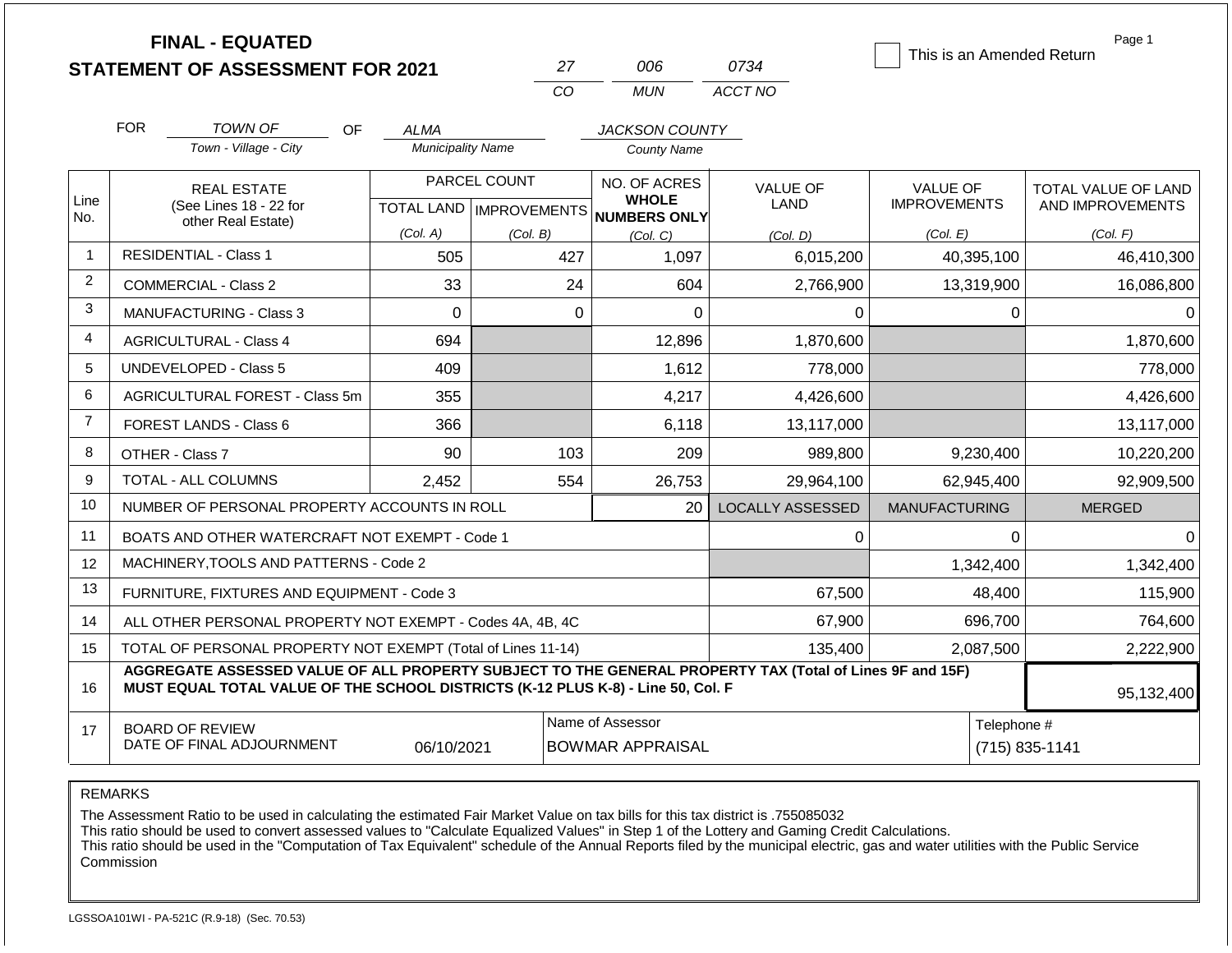2021 27 006 0734

FOREST LANDS (Line 7) and FOREST CROPS (in this section) - are **NOT** the same *YEAR CO MUN ACCT NO*

|    |                                                                                |                 |  | Private Forest Crop - Reg Class @ 10¢ per acre                   |                                                               |                 |           | Private Forest Crop - Reg Class @ \$2.52 per acre                  |                    |                                                                              |  |
|----|--------------------------------------------------------------------------------|-----------------|--|------------------------------------------------------------------|---------------------------------------------------------------|-----------------|-----------|--------------------------------------------------------------------|--------------------|------------------------------------------------------------------------------|--|
| 18 | (a) PARCELS                                                                    | (b) ACRES       |  | (c) ASSESSED VALUE                                               |                                                               | (d) PARCELS     |           | (e) ACRES                                                          |                    | (f) ASSESSED VALUE                                                           |  |
|    |                                                                                |                 |  |                                                                  |                                                               |                 |           | 40                                                                 |                    | 76,000                                                                       |  |
|    |                                                                                |                 |  | Private Forest Crop - Special Class @ 20¢ per acre               |                                                               |                 |           |                                                                    |                    | Entered Before 2005 Managed Forest - Ferrous Mining CLOSED @ \$7.87 per acre |  |
| 19 | (a) PARCELS                                                                    | (b) ACRES       |  | (c) ASSESSED VALUE                                               |                                                               | (d) PARCELS     |           | (e) ACRES                                                          |                    | (f) ASSESSED VALUE                                                           |  |
|    |                                                                                |                 |  |                                                                  |                                                               |                 |           |                                                                    |                    |                                                                              |  |
|    |                                                                                |                 |  | Entered Before 2005 Managed Forest - OPEN @ 74 ¢ per acre        |                                                               |                 |           | Entered Before 2005 Managed Forest - CLOSED @                      |                    | \$1.75 per acre                                                              |  |
| 20 | (a) PARCELS                                                                    | (b) ACRES       |  | (c) ASSESSED VALUE                                               |                                                               | (d) PARCELS     |           | (e) ACRES                                                          |                    | (f) ASSESSED VALUE                                                           |  |
|    |                                                                                |                 |  |                                                                  |                                                               |                 |           |                                                                    |                    |                                                                              |  |
|    | 2                                                                              | 48              |  | 110,400                                                          | 31                                                            |                 | 1,040.16  | 1,995,700                                                          |                    |                                                                              |  |
|    | Entered After 2004 Managed Forest - OPEN @ \$2.04 per acre                     |                 |  |                                                                  | Entered After 2004 Managed Forest - CLOSED @ \$10.20 per acre |                 |           |                                                                    |                    |                                                                              |  |
| 21 | (a) PARCELS                                                                    | (b) ACRES       |  | (c) ASSESSED VALUE                                               |                                                               | (d) PARCELS     | (e) ACRES |                                                                    | (f) ASSESSED VALUE |                                                                              |  |
|    |                                                                                |                 |  |                                                                  |                                                               |                 |           |                                                                    |                    |                                                                              |  |
|    |                                                                                | 40              |  | 92.000                                                           |                                                               | 107<br>3.037.85 |           | 5,646,500                                                          |                    |                                                                              |  |
| 22 | (a) County Forest Cropland Acres                                               |                 |  | (b) Federal Acres                                                |                                                               | (c) State Acres |           | (d) County (NOT FOREST CROP) Acres                                 |                    | (e) Other Acres                                                              |  |
|    | 5,294.99                                                                       |                 |  |                                                                  |                                                               | 295.24          |           | 229.17                                                             |                    | 358.74                                                                       |  |
|    |                                                                                |                 |  | Assessed Value of Omitted Property From Prior Years (Sec. 70.44) |                                                               |                 |           | Assessed Value of Sec. 70.43 Corrections of Errors by Assessors    |                    |                                                                              |  |
|    |                                                                                | (a) REAL ESTATE |  | (b) PERSONAL                                                     |                                                               |                 |           | (c1) REAL ESTATE                                                   |                    | (c2) PERSONAL                                                                |  |
| 23 |                                                                                |                 |  |                                                                  |                                                               |                 |           |                                                                    |                    |                                                                              |  |
|    | Manufacturing Equated Value of Omitted Property From Prior Years (Sec. 70.995) |                 |  |                                                                  |                                                               |                 |           | Mfg. Equated Value of Sec.70.43 Corrections of Errors by Assessors |                    |                                                                              |  |
|    | (d) REAL ESTATE                                                                |                 |  | (e) PERSONAL                                                     |                                                               |                 |           | (f1) REAL ESTATE                                                   |                    | (f2) PERSONAL                                                                |  |
|    |                                                                                |                 |  |                                                                  |                                                               |                 |           |                                                                    |                    |                                                                              |  |
|    |                                                                                |                 |  |                                                                  |                                                               |                 |           |                                                                    |                    |                                                                              |  |

# **SPECIAL DISTRICTS**

| Line<br>No. | <b>Enter 6-digit</b><br>Special District | <b>Account</b><br><b>Number</b> | <b>Special District Name</b> | <b>Locally Assessed Value</b><br>of Real Estate and | Mfg Value of Real Estate<br>and Personal Property | <b>Merged Value of</b><br><b>Real Estate and</b> |
|-------------|------------------------------------------|---------------------------------|------------------------------|-----------------------------------------------------|---------------------------------------------------|--------------------------------------------------|
|             | Code (Col. A)                            | (Col. B)                        | (Col. C)                     | Personal Property (Col. D)                          | (Col. E)                                          | Personal Property (Col. F)                       |
| 24          |                                          |                                 |                              |                                                     |                                                   |                                                  |
| 25          |                                          |                                 |                              |                                                     |                                                   |                                                  |
| 26          |                                          |                                 |                              |                                                     |                                                   |                                                  |
| 27          |                                          |                                 |                              |                                                     |                                                   |                                                  |
| 28          |                                          |                                 |                              |                                                     |                                                   |                                                  |
| 29          |                                          |                                 |                              |                                                     |                                                   |                                                  |
| 30          |                                          |                                 |                              |                                                     |                                                   |                                                  |
| 31          |                                          |                                 |                              |                                                     |                                                   |                                                  |
| 32          |                                          |                                 |                              |                                                     |                                                   |                                                  |
| 33          |                                          |                                 |                              |                                                     |                                                   |                                                  |
| 34          |                                          |                                 |                              |                                                     |                                                   |                                                  |
| 35          |                                          |                                 |                              |                                                     |                                                   |                                                  |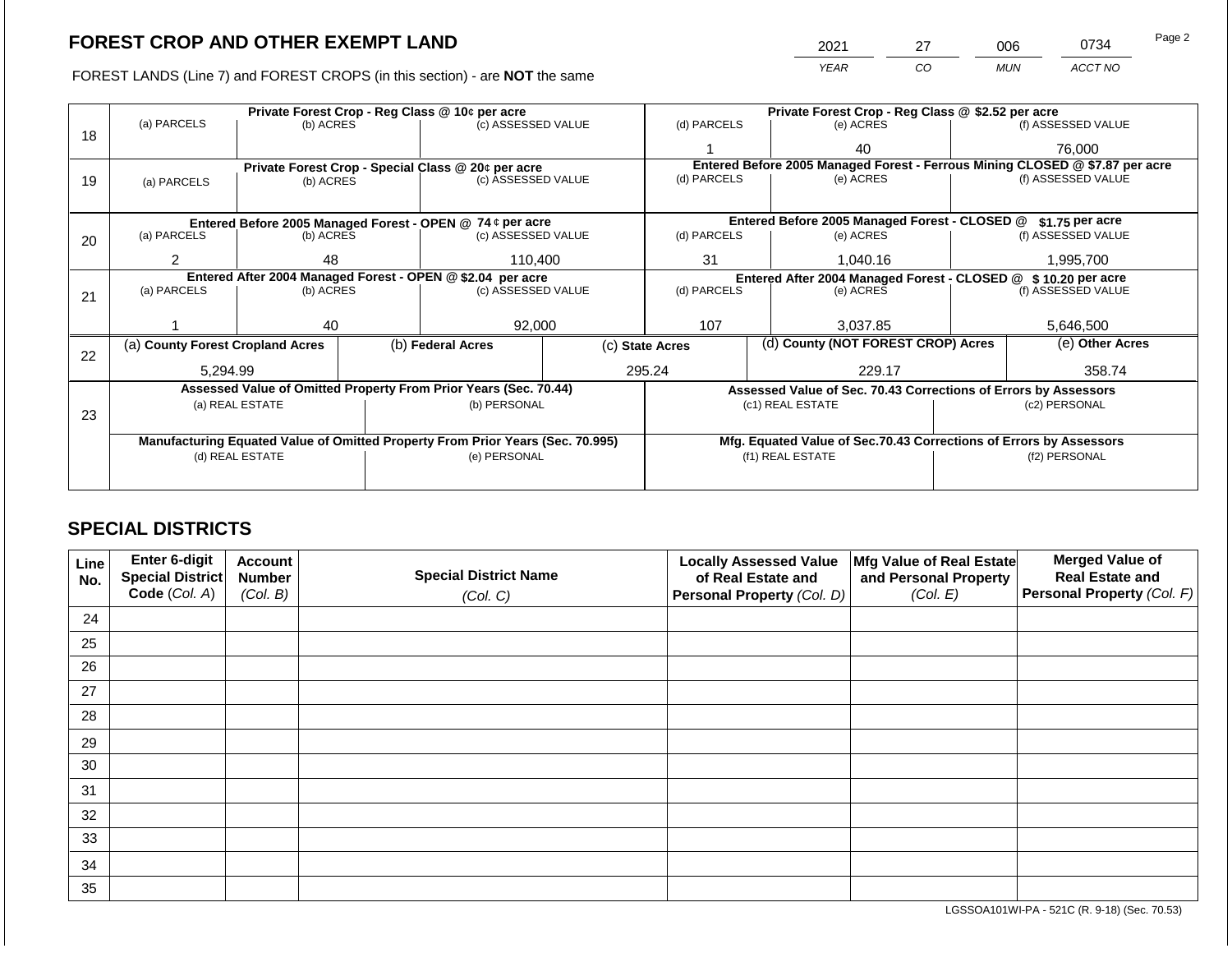|                       | <b>SCHOOL DISTRICTS</b>                                  |                                             |                                                         | 2021                                                                              | 006<br>27<br>0734                                             |                                                                                |  |
|-----------------------|----------------------------------------------------------|---------------------------------------------|---------------------------------------------------------|-----------------------------------------------------------------------------------|---------------------------------------------------------------|--------------------------------------------------------------------------------|--|
|                       |                                                          |                                             |                                                         | <b>YEAR</b>                                                                       | CO<br><b>MUN</b>                                              | ACCT NO                                                                        |  |
| Line<br>No.           | Enter 6-digit<br><b>School District</b><br>Code (Col. A) | <b>Account</b><br><b>Number</b><br>(Col. B) | <b>School District Name</b><br>(Col. C)                 | <b>Locally Assessed Value</b><br>of Real Estate and<br>Personal Property (Col. D) | Mfg Value of Real Estate<br>and Personal Property<br>(Col. E) | <b>Merged Value of</b><br><b>Real Estate and</b><br>Personal Property (Col. F) |  |
|                       | A.                                                       |                                             | <b>SCHOOL DISTRICTS (K-8 and K-12)</b>                  |                                                                                   |                                                               |                                                                                |  |
| 36                    | 270091                                                   | 0161                                        | SCH D OF ALMA CENTER                                    | 59,921,300                                                                        | 2,087,500                                                     | 62,008,800                                                                     |  |
| 37                    | 270476                                                   | 0162                                        | SCH D OF BLACK RIVER FALLS                              | 33,123,600                                                                        |                                                               | 33,123,600                                                                     |  |
| 38                    |                                                          |                                             |                                                         |                                                                                   |                                                               |                                                                                |  |
| 39                    |                                                          |                                             |                                                         |                                                                                   |                                                               |                                                                                |  |
| 40                    |                                                          |                                             |                                                         |                                                                                   |                                                               |                                                                                |  |
| 41                    |                                                          |                                             |                                                         |                                                                                   |                                                               |                                                                                |  |
| 42                    |                                                          |                                             |                                                         |                                                                                   |                                                               |                                                                                |  |
| 43                    |                                                          |                                             |                                                         |                                                                                   |                                                               |                                                                                |  |
| 44                    |                                                          |                                             |                                                         |                                                                                   |                                                               |                                                                                |  |
| 45<br>$\overline{46}$ |                                                          |                                             |                                                         |                                                                                   |                                                               |                                                                                |  |
| 47                    |                                                          |                                             |                                                         |                                                                                   |                                                               |                                                                                |  |
| 48                    |                                                          |                                             |                                                         |                                                                                   |                                                               |                                                                                |  |
| 49                    |                                                          |                                             |                                                         |                                                                                   |                                                               |                                                                                |  |
| 50                    |                                                          |                                             | TOTAL ASSESSED VALUE OF SCHOOL DISTRICTS (K-8 and K-12) | 93,044,900                                                                        | 2,087,500                                                     | 95,132,400                                                                     |  |
|                       | <b>B.</b><br><b>UNION HIGH SCHOOL DISTRICTS</b>          |                                             |                                                         |                                                                                   |                                                               |                                                                                |  |
| 51                    |                                                          |                                             |                                                         |                                                                                   |                                                               |                                                                                |  |
| 52                    |                                                          |                                             |                                                         |                                                                                   |                                                               |                                                                                |  |
| 53                    |                                                          |                                             |                                                         |                                                                                   |                                                               |                                                                                |  |
| 54                    |                                                          |                                             |                                                         |                                                                                   |                                                               |                                                                                |  |
| 55                    |                                                          |                                             | TOTAL ASSESSED VALUE OF UNION HIGH SCHOOLS              |                                                                                   |                                                               |                                                                                |  |
|                       | C.<br><b>TECHNICAL COLLEGE DISTRICTS</b>                 |                                             |                                                         |                                                                                   |                                                               |                                                                                |  |
| 56                    | 000100                                                   | 0001                                        | CHIPPEWA VALLEY TECHNICAL COLLEGE EAUC                  | 59,921,300                                                                        | 2,087,500                                                     | 62,008,800                                                                     |  |
| 57                    | 000200                                                   | 0002                                        | WESTERN TECHNICAL COLLEGE LACR                          | 33,123,600                                                                        |                                                               | 33,123,600                                                                     |  |
| 58                    |                                                          |                                             |                                                         |                                                                                   |                                                               |                                                                                |  |
| 59                    |                                                          |                                             | TOTAL ASSESSED VALUE OF TECHNICAL COLLEGES              | 93,044,900                                                                        | 2,087,500                                                     | 95,132,400                                                                     |  |

 *I hereby certify, to the best of my knowledge and belief, this form is complete and correct.*

**SCHOOL DISTRICTS**

| Name               |                                    | Title | Submission date  |
|--------------------|------------------------------------|-------|------------------|
| APRIL SCHOOLCRAFT  |                                    |       | 16<br>2021<br>06 |
| Phone              | Email address                      |       |                  |
| 715<br>284<br>0203 | APRIL.SCHOOLCRAFT@CO.JACKSON.WI.US |       |                  |

Page 3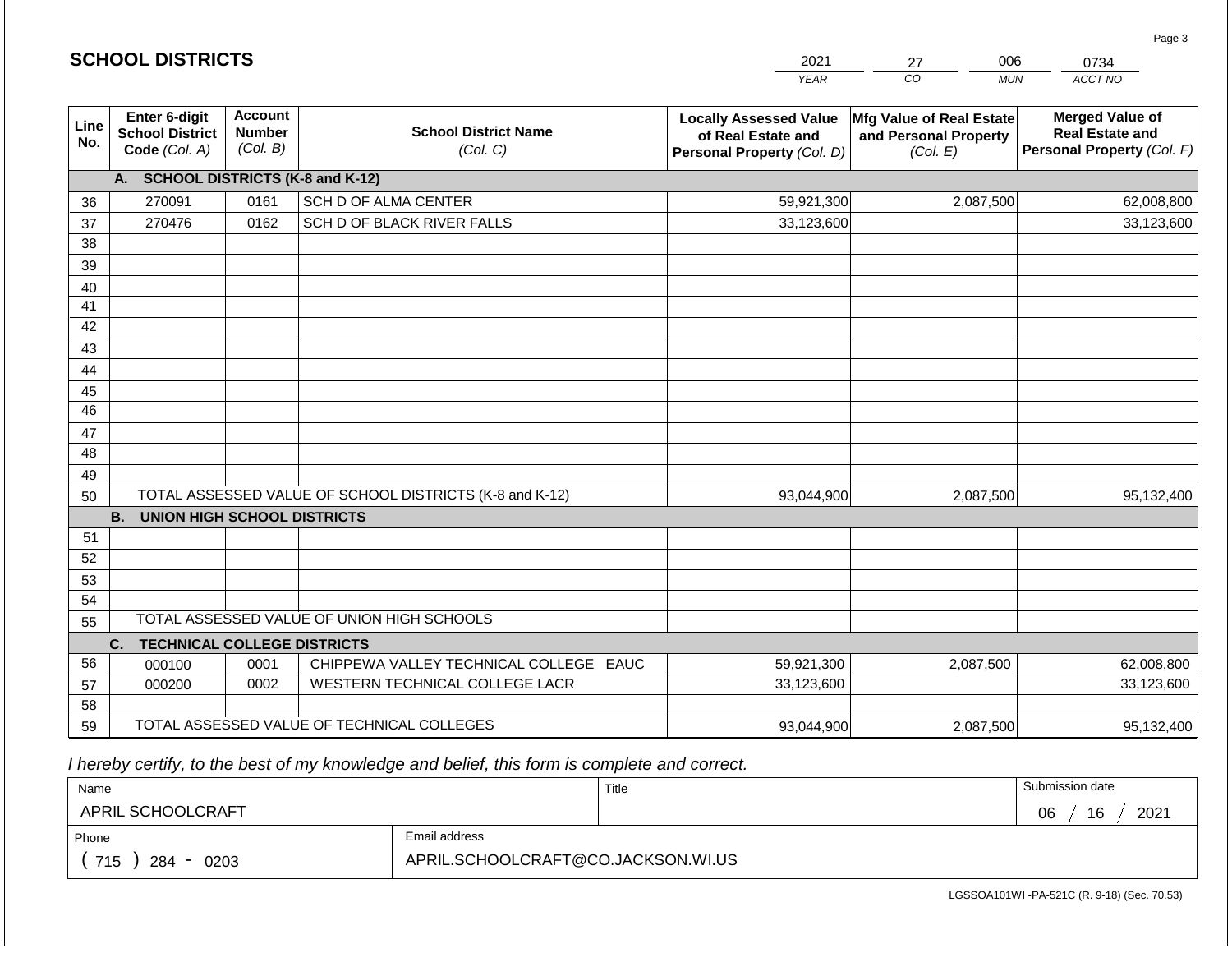- Each municipality's SOA is completed after the Board of Review and includes any changes made to the locally assessed values, under state law (sec. 70.53, Wis. Stats.)
- The Wisconsin Department of Revenue (DOR) merges the locally assessed values with the state assessed manufacturing values
- DOR provides the information regarding district names and codes. If a district is not listed, contact DOR.

Note: If you submit an amended SOA to DOR after your municipality's SOA is equated and posted to our website, we will process the SOA. However, DOR will not recalculate the *aggregate ratio or update the final SOA posted on our website. You should use the corrected values to calculate your tax rates.*

### **Page 1: Real Estate and Personal Property**

- Lines 1-9 assessed real estate values, parcel counts and acres by classification
- Lines 10-15 assessed personal property values and number of accounts by class
- Line 16 aggregate assessed value of all property subject to general property; use to calculate tax rates. Note: This line equals the total assessed value of K-8 and K-12 school districts (Line 50) and total assessed value of technical colleges (Line 59).
- Remarks assessment ratio used to calculate estimated fair market value on property tax bills

### **Page 2: Forest Crop, Other Exempt Land and Special Districts**

- Lines 18-21 private forest crop and managed forest lands assessed values
- Line  $22 -$  tax exempt land acres
- Line 23 prior years assessed value of omitted property under sec. 70.44 and correction of errors under sec. 70.43 shown by locally assessed or manufacturing real estate and personal property. Note: If there is an amount on this line, report the corresponding tax in the Statement of Taxes, Sections J or K.
- Lines 24-35 special district assessed values. These values are used to calculate tax rates for the special districts.

### **Page 3: School Districts**

- Lines 36-50 school districts (K-8 and K-12) assessed values. These values are used to calculate tax rates for school districts.
- Lines 51-55 union high school district assessed values. These values are used to calculate tax rates for union high school districts.
- Lines 56-59 technical college assessed values. These values are used to calculate tax rates for technical colleges.

If you have questions: Email: lgs@wisconsin.gov

 Phone: (608) 266-2569 or (608) 264-6892 Fax: (608) 264-6887

ALMA CENTER, WI 54611 - 8515 ALMA CENTER, WI 54611 - 8515DONALD FORSTING<br>TOWN OF ALMA<br>N8880 N CASPER RD 윤 N8880 N CASPER RD DONALD FORSTING TOWN OF ALMA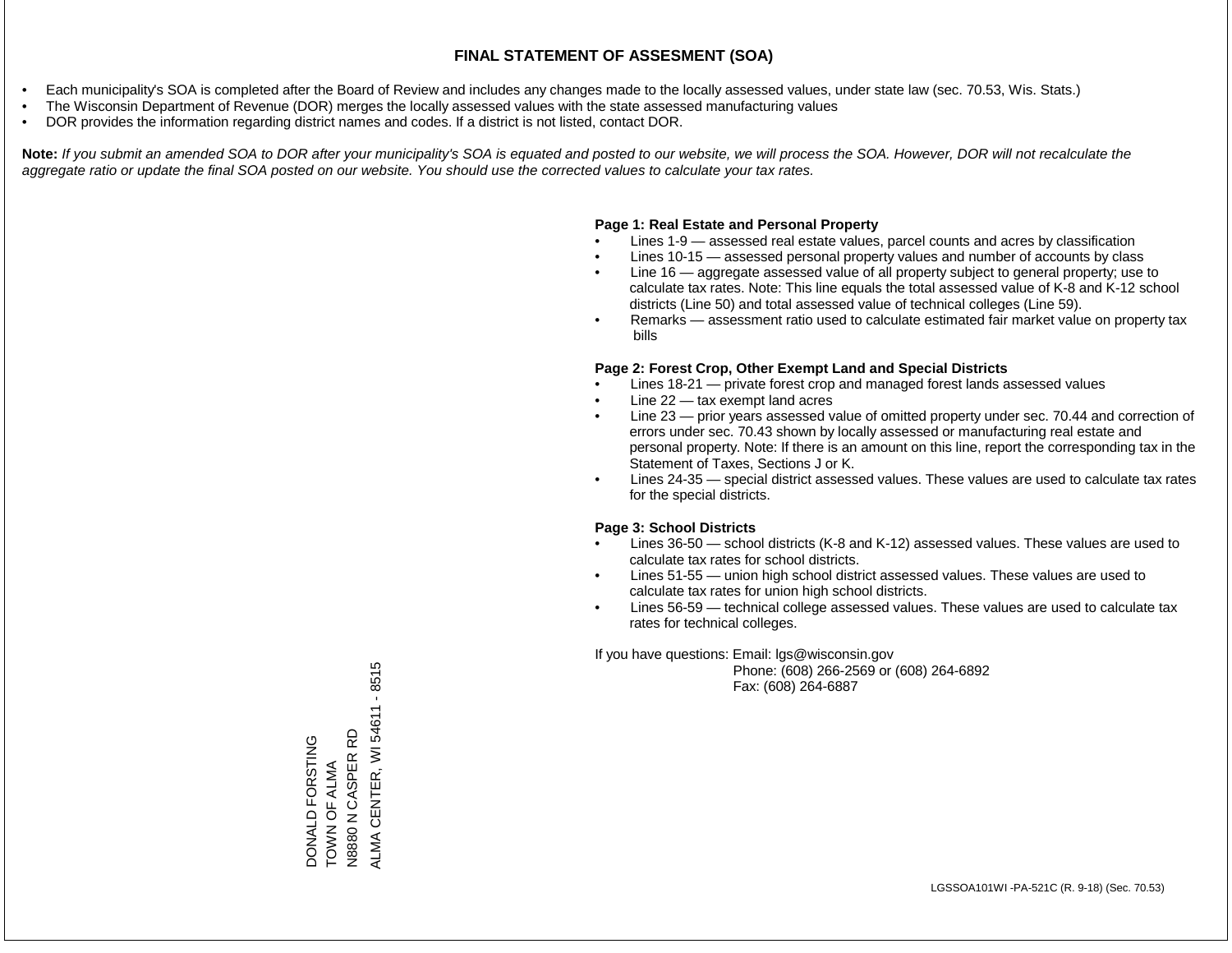|                |                                                                                                                                                                                              | <b>FINAL - EQUATED</b><br><b>STATEMENT OF ASSESSMENT FOR 2021</b> |                          |              | 27             | 008                                                                 | 0735                                   | This is an Amended Return              | Page 1                                  |
|----------------|----------------------------------------------------------------------------------------------------------------------------------------------------------------------------------------------|-------------------------------------------------------------------|--------------------------|--------------|----------------|---------------------------------------------------------------------|----------------------------------------|----------------------------------------|-----------------------------------------|
|                |                                                                                                                                                                                              |                                                                   |                          |              | CO             | <b>MUN</b>                                                          | ACCT NO                                |                                        |                                         |
|                | <b>FOR</b>                                                                                                                                                                                   | <b>TOWN OF</b><br>OF.                                             | <b>BEAR BLUFF</b>        |              |                | <b>JACKSON COUNTY</b>                                               |                                        |                                        |                                         |
|                |                                                                                                                                                                                              | Town - Village - City                                             | <b>Municipality Name</b> |              |                | <b>County Name</b>                                                  |                                        |                                        |                                         |
| Line<br>No.    |                                                                                                                                                                                              | <b>REAL ESTATE</b><br>(See Lines 18 - 22 for                      |                          | PARCEL COUNT |                | NO. OF ACRES<br><b>WHOLE</b><br>TOTAL LAND MPROVEMENTS NUMBERS ONLY | <b>VALUE OF</b><br>LAND                | <b>VALUE OF</b><br><b>IMPROVEMENTS</b> | TOTAL VALUE OF LAND<br>AND IMPROVEMENTS |
|                |                                                                                                                                                                                              | other Real Estate)                                                | (Col. A)                 | (Col. B)     |                | (Col, C)                                                            | (Col. D)                               | (Col. E)                               | (Col. F)                                |
| $\mathbf{1}$   |                                                                                                                                                                                              | <b>RESIDENTIAL - Class 1</b>                                      | 109                      |              | 93             | 235                                                                 | 804,600                                | 5,987,200                              | 6,791,800                               |
| $\overline{2}$ |                                                                                                                                                                                              | <b>COMMERCIAL - Class 2</b>                                       | 1                        |              | 1              | 1                                                                   | 6,000                                  | 100,100                                | 106,100                                 |
| 3              |                                                                                                                                                                                              | <b>MANUFACTURING - Class 3</b>                                    | $\overline{0}$           |              | $\overline{0}$ | 0                                                                   | 0                                      | 0                                      | 0                                       |
| 4              |                                                                                                                                                                                              | <b>AGRICULTURAL - Class 4</b>                                     | 119                      |              |                | 1,925                                                               | 232,200                                |                                        | 232,200                                 |
| 5              |                                                                                                                                                                                              | UNDEVELOPED - Class 5                                             | 613                      |              |                | 16,279                                                              | 3,926,700                              |                                        | 3,926,700                               |
| 6              |                                                                                                                                                                                              | AGRICULTURAL FOREST - Class 5m                                    | 42                       |              |                | 450                                                                 | 440,100                                |                                        | 440,100                                 |
| $\overline{7}$ |                                                                                                                                                                                              | FOREST LANDS - Class 6                                            | 355                      |              |                | 5,825                                                               | 10,956,300                             |                                        | 10,956,300                              |
| 8              |                                                                                                                                                                                              | OTHER - Class 7                                                   | 109                      |              | 109            | 419                                                                 | 285,000                                | 5,849,300                              | 6,134,300                               |
| 9              |                                                                                                                                                                                              | TOTAL - ALL COLUMNS                                               | 1,348                    |              | 203            | 25,134                                                              | 16,650,900                             | 11,936,600                             | 28,587,500                              |
| 10             |                                                                                                                                                                                              | NUMBER OF PERSONAL PROPERTY ACCOUNTS IN ROLL                      |                          |              |                | 8                                                                   | <b>LOCALLY ASSESSED</b>                | <b>MANUFACTURING</b>                   | <b>MERGED</b>                           |
| 11             |                                                                                                                                                                                              | BOATS AND OTHER WATERCRAFT NOT EXEMPT - Code 1                    |                          |              |                |                                                                     | 0                                      | 0                                      | ∩                                       |
| 12             |                                                                                                                                                                                              | MACHINERY, TOOLS AND PATTERNS - Code 2                            |                          |              |                |                                                                     |                                        | 0                                      |                                         |
| 13             |                                                                                                                                                                                              | FURNITURE, FIXTURES AND EQUIPMENT - Code 3                        |                          |              |                |                                                                     | 1,000                                  | $\mathbf 0$                            | 1,000                                   |
| 14             | ALL OTHER PERSONAL PROPERTY NOT EXEMPT - Codes 4A, 4B, 4C                                                                                                                                    |                                                                   |                          |              |                |                                                                     | 362,600                                | $\mathbf 0$                            | 362,600                                 |
| 15             | TOTAL OF PERSONAL PROPERTY NOT EXEMPT (Total of Lines 11-14)                                                                                                                                 |                                                                   |                          |              |                |                                                                     | 363,600                                | $\mathbf 0$                            | 363,600                                 |
| 16             | AGGREGATE ASSESSED VALUE OF ALL PROPERTY SUBJECT TO THE GENERAL PROPERTY TAX (Total of Lines 9F and 15F)<br>MUST EQUAL TOTAL VALUE OF THE SCHOOL DISTRICTS (K-12 PLUS K-8) - Line 50, Col. F |                                                                   |                          |              |                |                                                                     |                                        |                                        | 28,951,100                              |
| 17             | <b>BOARD OF REVIEW</b><br>DATE OF FINAL ADJOURNMENT<br>05/18/2021                                                                                                                            |                                                                   |                          |              |                | Name of Assessor                                                    | <b>GARDINER APPRAISAL SERVICE, LLC</b> | Telephone #<br>(888) 756-9726          |                                         |

REMARKS

The Assessment Ratio to be used in calculating the estimated Fair Market Value on tax bills for this tax district is .861263078

This ratio should be used to convert assessed values to "Calculate Equalized Values" in Step 1 of the Lottery and Gaming Credit Calculations.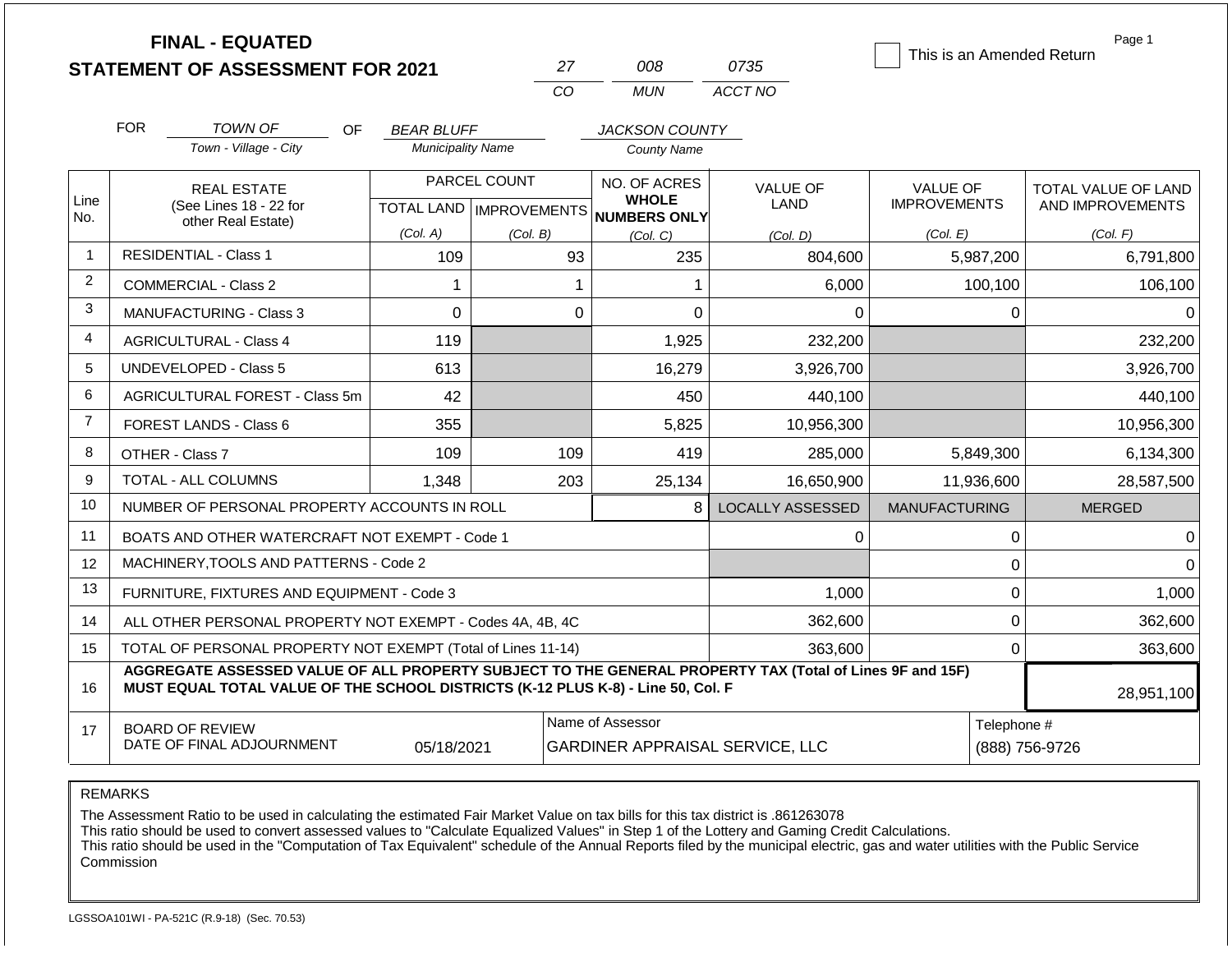2021 27 008 0735 Page 2

FOREST LANDS (Line 7) and FOREST CROPS (in this section) - are **NOT** the same *YEAR CO MUN ACCT NO*

|    |                                                                                |                                                             | Private Forest Crop - Reg Class @ \$2.52 per acre |                                                                  |                                                               |                          |                                                                              |                                                                 |                                                                                                                                                                        |                    |
|----|--------------------------------------------------------------------------------|-------------------------------------------------------------|---------------------------------------------------|------------------------------------------------------------------|---------------------------------------------------------------|--------------------------|------------------------------------------------------------------------------|-----------------------------------------------------------------|------------------------------------------------------------------------------------------------------------------------------------------------------------------------|--------------------|
| 18 | (a) PARCELS                                                                    | Private Forest Crop - Reg Class @ 10¢ per acre<br>(b) ACRES |                                                   | (c) ASSESSED VALUE                                               |                                                               | (d) PARCELS              |                                                                              | (e) ACRES                                                       |                                                                                                                                                                        | (f) ASSESSED VALUE |
|    |                                                                                |                                                             |                                                   |                                                                  |                                                               |                          |                                                                              |                                                                 |                                                                                                                                                                        |                    |
|    |                                                                                |                                                             |                                                   | Private Forest Crop - Special Class @ 20¢ per acre               |                                                               |                          | Entered Before 2005 Managed Forest - Ferrous Mining CLOSED @ \$7.87 per acre |                                                                 |                                                                                                                                                                        |                    |
| 19 | (a) PARCELS                                                                    | (b) ACRES                                                   |                                                   | (c) ASSESSED VALUE                                               |                                                               | (d) PARCELS              |                                                                              | (e) ACRES                                                       |                                                                                                                                                                        | (f) ASSESSED VALUE |
|    |                                                                                |                                                             |                                                   |                                                                  |                                                               |                          |                                                                              |                                                                 |                                                                                                                                                                        |                    |
|    |                                                                                |                                                             |                                                   |                                                                  |                                                               |                          |                                                                              |                                                                 |                                                                                                                                                                        |                    |
|    |                                                                                |                                                             |                                                   | Entered Before 2005 Managed Forest - OPEN @ 74 ¢ per acre        |                                                               |                          |                                                                              | Entered Before 2005 Managed Forest - CLOSED @                   |                                                                                                                                                                        |                    |
| 20 | (a) PARCELS                                                                    | (c) ASSESSED VALUE<br>(b) ACRES                             |                                                   | (d) PARCELS                                                      |                                                               | (e) ACRES                |                                                                              |                                                                 |                                                                                                                                                                        |                    |
|    |                                                                                |                                                             |                                                   | 5<br>131                                                         |                                                               |                          | 262,000                                                                      |                                                                 |                                                                                                                                                                        |                    |
|    | Entered After 2004 Managed Forest - OPEN @ \$2.04 per acre                     |                                                             |                                                   |                                                                  | Entered After 2004 Managed Forest - CLOSED @ \$10.20 per acre |                          |                                                                              |                                                                 |                                                                                                                                                                        |                    |
| 21 | (a) PARCELS                                                                    | (b) ACRES                                                   |                                                   | (c) ASSESSED VALUE                                               |                                                               | (d) PARCELS<br>(e) ACRES |                                                                              | (f) ASSESSED VALUE                                              |                                                                                                                                                                        |                    |
|    |                                                                                |                                                             |                                                   |                                                                  |                                                               |                          |                                                                              |                                                                 |                                                                                                                                                                        |                    |
|    | 6                                                                              | 97                                                          |                                                   | 194,000                                                          |                                                               | 18<br>450.36             |                                                                              |                                                                 | 882,200                                                                                                                                                                |                    |
|    |                                                                                | (b) Federal Acres<br>(a) County Forest Cropland Acres       |                                                   |                                                                  | (c) State Acres                                               |                          | (d) County (NOT FOREST CROP) Acres                                           |                                                                 | \$1.75 per acre<br>(f) ASSESSED VALUE<br>(e) Other Acres<br>78<br>(c2) PERSONAL<br>Mfg. Equated Value of Sec.70.43 Corrections of Errors by Assessors<br>(f2) PERSONAL |                    |
| 22 |                                                                                |                                                             |                                                   |                                                                  |                                                               |                          |                                                                              |                                                                 |                                                                                                                                                                        |                    |
|    | 3,961.76                                                                       |                                                             |                                                   | 618                                                              |                                                               |                          |                                                                              | 5,403.22                                                        |                                                                                                                                                                        |                    |
|    |                                                                                |                                                             |                                                   | Assessed Value of Omitted Property From Prior Years (Sec. 70.44) |                                                               |                          |                                                                              | Assessed Value of Sec. 70.43 Corrections of Errors by Assessors |                                                                                                                                                                        |                    |
|    |                                                                                | (a) REAL ESTATE                                             |                                                   | (b) PERSONAL                                                     |                                                               |                          |                                                                              | (c1) REAL ESTATE                                                |                                                                                                                                                                        |                    |
| 23 |                                                                                |                                                             |                                                   |                                                                  |                                                               |                          |                                                                              |                                                                 |                                                                                                                                                                        |                    |
|    | Manufacturing Equated Value of Omitted Property From Prior Years (Sec. 70.995) |                                                             |                                                   |                                                                  |                                                               |                          |                                                                              |                                                                 |                                                                                                                                                                        |                    |
|    | (d) REAL ESTATE                                                                |                                                             |                                                   | (e) PERSONAL                                                     |                                                               |                          |                                                                              | (f1) REAL ESTATE                                                |                                                                                                                                                                        |                    |
|    |                                                                                |                                                             |                                                   |                                                                  |                                                               |                          |                                                                              |                                                                 |                                                                                                                                                                        |                    |
|    |                                                                                |                                                             |                                                   |                                                                  |                                                               |                          |                                                                              |                                                                 |                                                                                                                                                                        |                    |

# **SPECIAL DISTRICTS**

| Line<br>No. | Enter 6-digit<br>Special District<br>Code (Col. A) | <b>Account</b><br><b>Number</b><br>(Col. B) | <b>Special District Name</b><br>(Col. C) | <b>Locally Assessed Value</b><br>of Real Estate and<br><b>Personal Property (Col. D)</b> | Mfg Value of Real Estate<br>and Personal Property<br>(Col. E) | <b>Merged Value of</b><br><b>Real Estate and</b><br>Personal Property (Col. F) |
|-------------|----------------------------------------------------|---------------------------------------------|------------------------------------------|------------------------------------------------------------------------------------------|---------------------------------------------------------------|--------------------------------------------------------------------------------|
| 24          |                                                    |                                             |                                          |                                                                                          |                                                               |                                                                                |
| 25          |                                                    |                                             |                                          |                                                                                          |                                                               |                                                                                |
| 26          |                                                    |                                             |                                          |                                                                                          |                                                               |                                                                                |
| 27          |                                                    |                                             |                                          |                                                                                          |                                                               |                                                                                |
| 28          |                                                    |                                             |                                          |                                                                                          |                                                               |                                                                                |
| 29          |                                                    |                                             |                                          |                                                                                          |                                                               |                                                                                |
| 30          |                                                    |                                             |                                          |                                                                                          |                                                               |                                                                                |
| 31          |                                                    |                                             |                                          |                                                                                          |                                                               |                                                                                |
| 32          |                                                    |                                             |                                          |                                                                                          |                                                               |                                                                                |
| 33          |                                                    |                                             |                                          |                                                                                          |                                                               |                                                                                |
| 34          |                                                    |                                             |                                          |                                                                                          |                                                               |                                                                                |
| 35          |                                                    |                                             |                                          |                                                                                          |                                                               |                                                                                |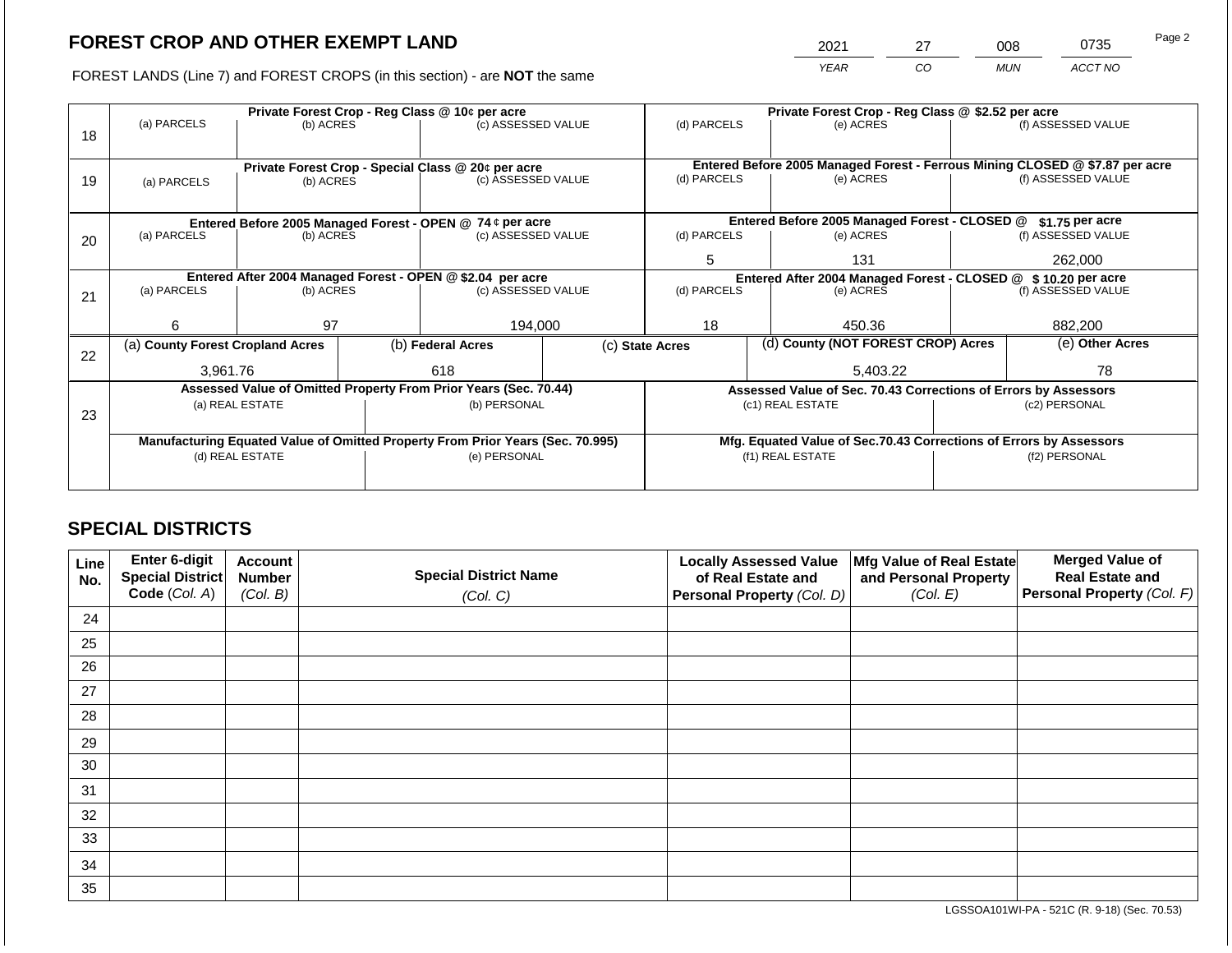#### *YEAR*  2021  $\overline{co}$ *MUN ACCT NO*  0735 **Line No. Enter 6-digit School District Code** *(Col. A)* **Account Number** *(Col. B)* **School District Name** *(Col. C)* **Locally Assessed Value of Real Estate and Personal Property** *(Col. D)* **Mfg Value of Real Estate and Personal Property** *(Col. E)* **Merged Value of Real Estate and Personal Property** *(Col. F)* **A. SCHOOL DISTRICTS (K-8 and K-12)** 36 37 38 39 40 41 42 43 44 45 46 47 48 49 50 TOTAL ASSESSED VALUE OF SCHOOL DISTRICTS (K-8 and K-12) **B. UNION HIGH SCHOOL DISTRICTS** 51 52 53 54 55 **C. TECHNICAL COLLEGE DISTRICTS** 56 57 58 59 TOTAL ASSESSED VALUE OF TECHNICAL COLLEGES TOTAL ASSESSED VALUE OF UNION HIGH SCHOOLS 415747 0254 SCH D OF TOMAH AREA 28,951,100 28,951,100 000200 | 0002 | WESTERN TECHNICAL COLLEGE LACR 28,951,100 28,951,100 28,951,100 28,951,100 28,951,100 28,951,100

 *I hereby certify, to the best of my knowledge and belief, this form is complete and correct.*

| Name               |                                    | Title | Submission date  |
|--------------------|------------------------------------|-------|------------------|
| APRIL SCHOOLCRAFT  |                                    |       | 16<br>2021<br>06 |
| Phone              | Email address                      |       |                  |
| 715<br>284<br>0203 | APRIL.SCHOOLCRAFT@CO.JACKSON.WI.US |       |                  |

LGSSOA101WI -PA-521C (R. 9-18) (Sec. 70.53)

Page 3

27

008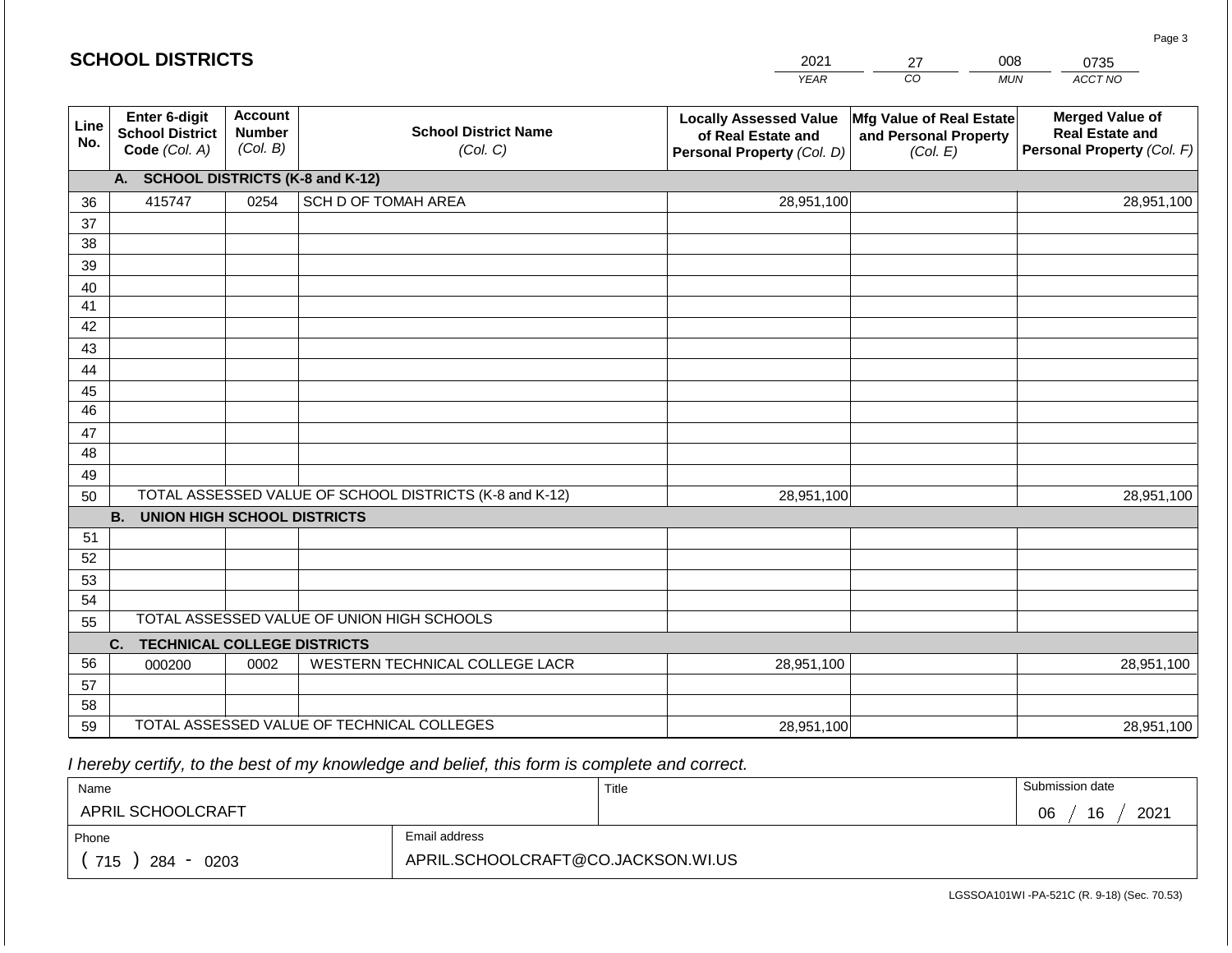- Each municipality's SOA is completed after the Board of Review and includes any changes made to the locally assessed values, under state law (sec. 70.53, Wis. Stats.)
- The Wisconsin Department of Revenue (DOR) merges the locally assessed values with the state assessed manufacturing values
- DOR provides the information regarding district names and codes. If a district is not listed, contact DOR.

Note: If you submit an amended SOA to DOR after your municipality's SOA is equated and posted to our website, we will process the SOA. However, DOR will not recalculate the *aggregate ratio or update the final SOA posted on our website. You should use the corrected values to calculate your tax rates.*

#### **Page 1: Real Estate and Personal Property**

- Lines 1-9 assessed real estate values, parcel counts and acres by classification
- Lines 10-15 assessed personal property values and number of accounts by class
- Line 16 aggregate assessed value of all property subject to general property; use to calculate tax rates. Note: This line equals the total assessed value of K-8 and K-12 school districts (Line 50) and total assessed value of technical colleges (Line 59).
- Remarks assessment ratio used to calculate estimated fair market value on property tax bills

#### **Page 2: Forest Crop, Other Exempt Land and Special Districts**

- Lines 18-21 private forest crop and managed forest lands assessed values
- Line  $22 -$  tax exempt land acres
- Line 23 prior years assessed value of omitted property under sec. 70.44 and correction of errors under sec. 70.43 shown by locally assessed or manufacturing real estate and personal property. Note: If there is an amount on this line, report the corresponding tax in the Statement of Taxes, Sections J or K.
- Lines 24-35 special district assessed values. These values are used to calculate tax rates for the special districts.

#### **Page 3: School Districts**

- Lines 36-50 school districts (K-8 and K-12) assessed values. These values are used to calculate tax rates for school districts.
- Lines 51-55 union high school district assessed values. These values are used to calculate tax rates for union high school districts.
- Lines 56-59 technical college assessed values. These values are used to calculate tax rates for technical colleges.

If you have questions: Email: lgs@wisconsin.gov

 Phone: (608) 266-2569 or (608) 264-6892 Fax: (608) 264-6887

/VARRENS, WI 54666 - 8108 WARRENS, WI 54666 - 8108TOWN OF BEAR BLUFF KIM RINDEN<br>TOWN OF BEAR BLUFF W957 CRAMPTON RD W957 CRAMPTON RD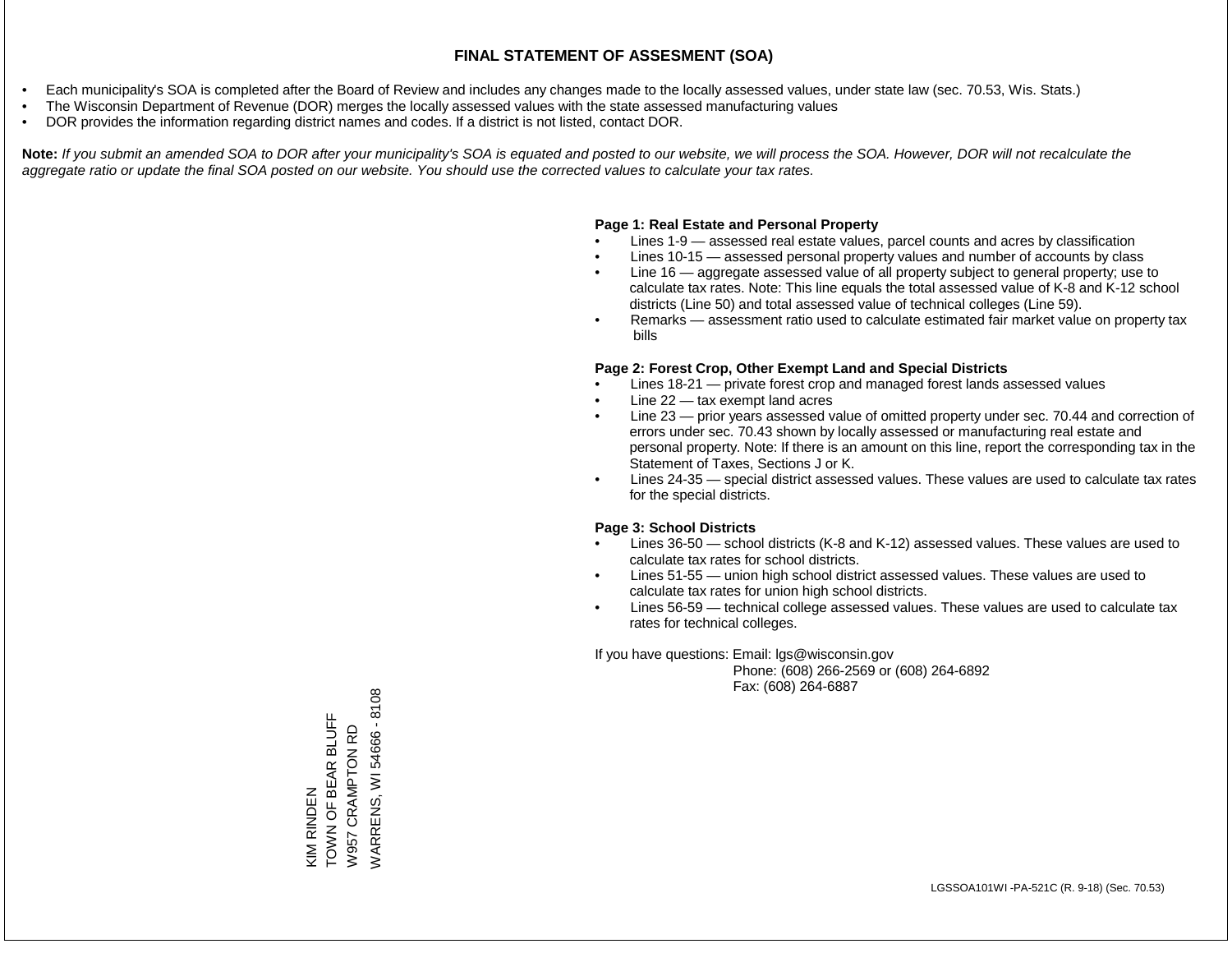| <b>STATEMENT OF ASSESSMENT FOR 2021</b> |  |
|-----------------------------------------|--|
|                                         |  |

**FINAL - EQUATED**

| י כי | 01 O  | 0736    |
|------|-------|---------|
| CO.  | MI IN | ACCT NO |

This is an Amended Return

Page 1

|                         | <b>FOR</b>                                                                                                                                                                                   | <b>TOWN OF</b><br>OF                                                                                                                           | <b>BROCKWAY</b>           |                              | <b>JACKSON COUNTY</b> |                         |                      |                                         |
|-------------------------|----------------------------------------------------------------------------------------------------------------------------------------------------------------------------------------------|------------------------------------------------------------------------------------------------------------------------------------------------|---------------------------|------------------------------|-----------------------|-------------------------|----------------------|-----------------------------------------|
|                         |                                                                                                                                                                                              | Town - Village - City                                                                                                                          | <b>Municipality Name</b>  |                              | <b>County Name</b>    |                         |                      |                                         |
|                         | <b>REAL ESTATE</b>                                                                                                                                                                           |                                                                                                                                                |                           | PARCEL COUNT                 | NO. OF ACRES          | <b>VALUE OF</b>         | <b>VALUE OF</b>      | TOTAL VALUE OF LAND<br>AND IMPROVEMENTS |
| Line<br>No.             | (See Lines 18 - 22 for<br>other Real Estate)                                                                                                                                                 |                                                                                                                                                | TOTAL LAND   IMPROVEMENTS | <b>WHOLE</b><br>NUMBERS ONLY | <b>LAND</b>           | <b>IMPROVEMENTS</b>     |                      |                                         |
|                         |                                                                                                                                                                                              |                                                                                                                                                | (Col. A)                  | (Col. B)                     | (Col. C)              | (Col. D)                | (Col. E)             | (Col. F)                                |
| $\mathbf{1}$            |                                                                                                                                                                                              | <b>RESIDENTIAL - Class 1</b>                                                                                                                   | 810                       | 608                          | 965                   | 10,661,100              | 52,403,300           | 63,064,400                              |
| $\overline{2}$          |                                                                                                                                                                                              | <b>COMMERCIAL - Class 2</b>                                                                                                                    | 102                       | 69                           | 406                   | 4,457,900               | 20,361,500           | 24,819,400                              |
| 3                       |                                                                                                                                                                                              | MANUFACTURING - Class 3                                                                                                                        | $6\phantom{1}$            |                              | 87                    | 231,900                 | 130,100              | 362,000                                 |
| $\overline{\mathbf{4}}$ |                                                                                                                                                                                              | <b>AGRICULTURAL - Class 4</b>                                                                                                                  | 28                        |                              | 423                   | 48,200                  |                      | 48,200                                  |
| 5                       |                                                                                                                                                                                              | <b>UNDEVELOPED - Class 5</b>                                                                                                                   | 62                        |                              | 822                   | 250,400                 |                      | 250,400                                 |
| 6                       |                                                                                                                                                                                              | AGRICULTURAL FOREST - Class 5m                                                                                                                 | 15                        |                              | 200                   | 268,300                 |                      | 268,300                                 |
| $\overline{7}$          |                                                                                                                                                                                              | FOREST LANDS - Class 6                                                                                                                         | 183                       |                              | 3,212                 | 5,912,800               |                      | 5,912,800                               |
| 8                       |                                                                                                                                                                                              | OTHER - Class 7                                                                                                                                | 23                        | 20                           | 111                   | 97,100                  | 1,906,500            | 2,003,600                               |
| 9                       |                                                                                                                                                                                              | TOTAL - ALL COLUMNS                                                                                                                            | 1,229                     | 698                          | 6,226                 | 21,927,700              | 74,801,400           | 96,729,100                              |
| 10                      |                                                                                                                                                                                              | NUMBER OF PERSONAL PROPERTY ACCOUNTS IN ROLL                                                                                                   |                           |                              | 76                    | <b>LOCALLY ASSESSED</b> | <b>MANUFACTURING</b> | <b>MERGED</b>                           |
| 11                      |                                                                                                                                                                                              | BOATS AND OTHER WATERCRAFT NOT EXEMPT - Code 1                                                                                                 |                           |                              |                       | 3,100,700               | 0                    | 3,100,700                               |
| 12                      |                                                                                                                                                                                              | MACHINERY, TOOLS AND PATTERNS - Code 2                                                                                                         |                           |                              |                       |                         | 22,600               | 22,600                                  |
| 13                      |                                                                                                                                                                                              | FURNITURE, FIXTURES AND EQUIPMENT - Code 3                                                                                                     |                           |                              |                       | 1,715,700               | 100                  | 1,715,800                               |
| 14                      |                                                                                                                                                                                              | ALL OTHER PERSONAL PROPERTY NOT EXEMPT - Codes 4A, 4B, 4C                                                                                      |                           |                              |                       | 2,379,800               | 300                  | 2,380,100                               |
| 15                      | TOTAL OF PERSONAL PROPERTY NOT EXEMPT (Total of Lines 11-14)<br>7,196,200                                                                                                                    |                                                                                                                                                |                           |                              |                       |                         | 23,000               | 7,219,200                               |
| 16                      | AGGREGATE ASSESSED VALUE OF ALL PROPERTY SUBJECT TO THE GENERAL PROPERTY TAX (Total of Lines 9F and 15F)<br>MUST EQUAL TOTAL VALUE OF THE SCHOOL DISTRICTS (K-12 PLUS K-8) - Line 50, Col. F |                                                                                                                                                |                           |                              |                       |                         | 103,948,300          |                                         |
| 17                      |                                                                                                                                                                                              | Name of Assessor<br>Telephone #<br><b>BOARD OF REVIEW</b><br>DATE OF FINAL ADJOURNMENT<br>APPRAISAL SERVICE CO<br>05/03/2021<br>(715) 834-1361 |                           |                              |                       |                         |                      |                                         |

REMARKS

The Assessment Ratio to be used in calculating the estimated Fair Market Value on tax bills for this tax district is .82731044

This ratio should be used to convert assessed values to "Calculate Equalized Values" in Step 1 of the Lottery and Gaming Credit Calculations.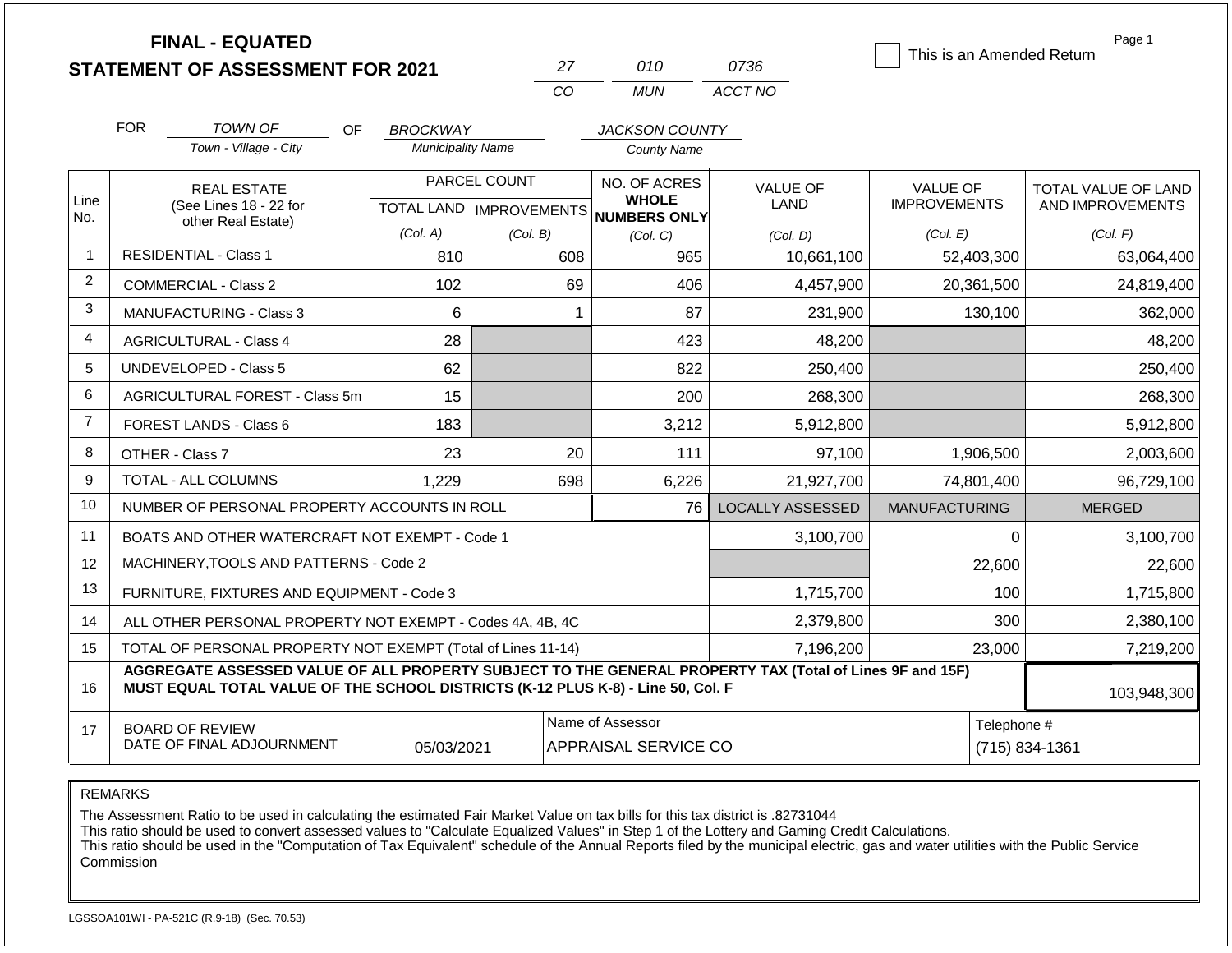2021 27 010 0736 Page 2

FOREST LANDS (Line 7) and FOREST CROPS (in this section) - are **NOT** the same *YEAR CO MUN ACCT NO*

|    | (a) PARCELS                                                                    | (b) ACRES       | Private Forest Crop - Reg Class @ 10¢ per acre<br>(c) ASSESSED VALUE |                                                                  | (d) PARCELS                                                    |                                                                              | Private Forest Crop - Reg Class @ \$2.52 per acre<br>(e) ACRES | (f) ASSESSED VALUE                                                 |               |                    |
|----|--------------------------------------------------------------------------------|-----------------|----------------------------------------------------------------------|------------------------------------------------------------------|----------------------------------------------------------------|------------------------------------------------------------------------------|----------------------------------------------------------------|--------------------------------------------------------------------|---------------|--------------------|
| 18 |                                                                                |                 |                                                                      |                                                                  |                                                                |                                                                              |                                                                |                                                                    |               |                    |
|    |                                                                                |                 |                                                                      | Private Forest Crop - Special Class @ 20¢ per acre               |                                                                | Entered Before 2005 Managed Forest - Ferrous Mining CLOSED @ \$7.87 per acre |                                                                |                                                                    |               |                    |
| 19 | (a) PARCELS                                                                    | (b) ACRES       |                                                                      | (c) ASSESSED VALUE                                               |                                                                | (d) PARCELS                                                                  |                                                                | (e) ACRES                                                          |               | (f) ASSESSED VALUE |
|    |                                                                                |                 |                                                                      |                                                                  |                                                                |                                                                              |                                                                |                                                                    |               |                    |
|    |                                                                                |                 |                                                                      | Entered Before 2005 Managed Forest - OPEN @ 74 ¢ per acre        |                                                                | Entered Before 2005 Managed Forest - CLOSED @<br>\$1.75 per acre             |                                                                |                                                                    |               |                    |
| 20 | (a) PARCELS                                                                    | (b) ACRES       |                                                                      | (c) ASSESSED VALUE                                               |                                                                | (d) PARCELS                                                                  |                                                                | (e) ACRES                                                          |               | (f) ASSESSED VALUE |
|    |                                                                                | 280             |                                                                      | 532,000                                                          |                                                                | 11                                                                           |                                                                | 295.74                                                             |               | 471,500            |
|    |                                                                                |                 | Entered After 2004 Managed Forest - OPEN @ \$2.04 per acre           |                                                                  | Entered After 2004 Managed Forest - CLOSED @ \$ 10.20 per acre |                                                                              |                                                                |                                                                    |               |                    |
| 21 | (a) PARCELS                                                                    | (b) ACRES       |                                                                      | (c) ASSESSED VALUE                                               |                                                                | (d) PARCELS<br>(e) ACRES                                                     |                                                                | (f) ASSESSED VALUE                                                 |               |                    |
|    |                                                                                |                 |                                                                      |                                                                  |                                                                |                                                                              |                                                                |                                                                    |               |                    |
|    | 10                                                                             | 353.12          |                                                                      | 727.200                                                          |                                                                | 14                                                                           |                                                                | 304.74                                                             | 567.400       |                    |
| 22 | (a) County Forest Cropland Acres                                               |                 |                                                                      | (b) Federal Acres                                                |                                                                | (c) State Acres                                                              |                                                                | (d) County (NOT FOREST CROP) Acres                                 |               | (e) Other Acres    |
|    | 15,893.86                                                                      |                 |                                                                      | 679.11                                                           |                                                                | 4,180.78                                                                     |                                                                | 770.84                                                             |               | 1,258.5            |
|    |                                                                                |                 |                                                                      | Assessed Value of Omitted Property From Prior Years (Sec. 70.44) |                                                                |                                                                              |                                                                | Assessed Value of Sec. 70.43 Corrections of Errors by Assessors    |               |                    |
|    |                                                                                | (a) REAL ESTATE |                                                                      | (b) PERSONAL                                                     |                                                                |                                                                              |                                                                | (c1) REAL ESTATE                                                   |               | (c2) PERSONAL      |
| 23 |                                                                                |                 |                                                                      |                                                                  |                                                                |                                                                              |                                                                |                                                                    |               |                    |
|    | Manufacturing Equated Value of Omitted Property From Prior Years (Sec. 70.995) |                 |                                                                      |                                                                  |                                                                |                                                                              |                                                                | Mfg. Equated Value of Sec.70.43 Corrections of Errors by Assessors |               |                    |
|    |                                                                                | (d) REAL ESTATE |                                                                      | (e) PERSONAL                                                     |                                                                | (f1) REAL ESTATE                                                             |                                                                |                                                                    | (f2) PERSONAL |                    |
|    |                                                                                |                 |                                                                      |                                                                  |                                                                |                                                                              |                                                                |                                                                    |               |                    |

# **SPECIAL DISTRICTS**

| Line<br>No. | <b>Enter 6-digit</b><br>Special District<br>Code (Col. A) | <b>Account</b><br><b>Number</b><br>(Col. B) | <b>Special District Name</b><br>(Col. C) | <b>Locally Assessed Value</b><br>of Real Estate and<br>Personal Property (Col. D) | Mfg Value of Real Estate<br>and Personal Property<br>(Col. E) | <b>Merged Value of</b><br><b>Real Estate and</b><br>Personal Property (Col. F) |
|-------------|-----------------------------------------------------------|---------------------------------------------|------------------------------------------|-----------------------------------------------------------------------------------|---------------------------------------------------------------|--------------------------------------------------------------------------------|
| 24          | 277020                                                    | 0171                                        | <b>BROCKWAY SANITARY DISTRICT #1</b>     | 72,998,250                                                                        |                                                               | 72,998,250                                                                     |
| 25          |                                                           |                                             |                                          |                                                                                   |                                                               |                                                                                |
| 26          |                                                           |                                             |                                          |                                                                                   |                                                               |                                                                                |
| 27          |                                                           |                                             |                                          |                                                                                   |                                                               |                                                                                |
| 28          |                                                           |                                             |                                          |                                                                                   |                                                               |                                                                                |
| 29          |                                                           |                                             |                                          |                                                                                   |                                                               |                                                                                |
| 30          |                                                           |                                             |                                          |                                                                                   |                                                               |                                                                                |
| 31          |                                                           |                                             |                                          |                                                                                   |                                                               |                                                                                |
| 32          |                                                           |                                             |                                          |                                                                                   |                                                               |                                                                                |
| 33          |                                                           |                                             |                                          |                                                                                   |                                                               |                                                                                |
| 34          |                                                           |                                             |                                          |                                                                                   |                                                               |                                                                                |
| 35          |                                                           |                                             |                                          |                                                                                   |                                                               |                                                                                |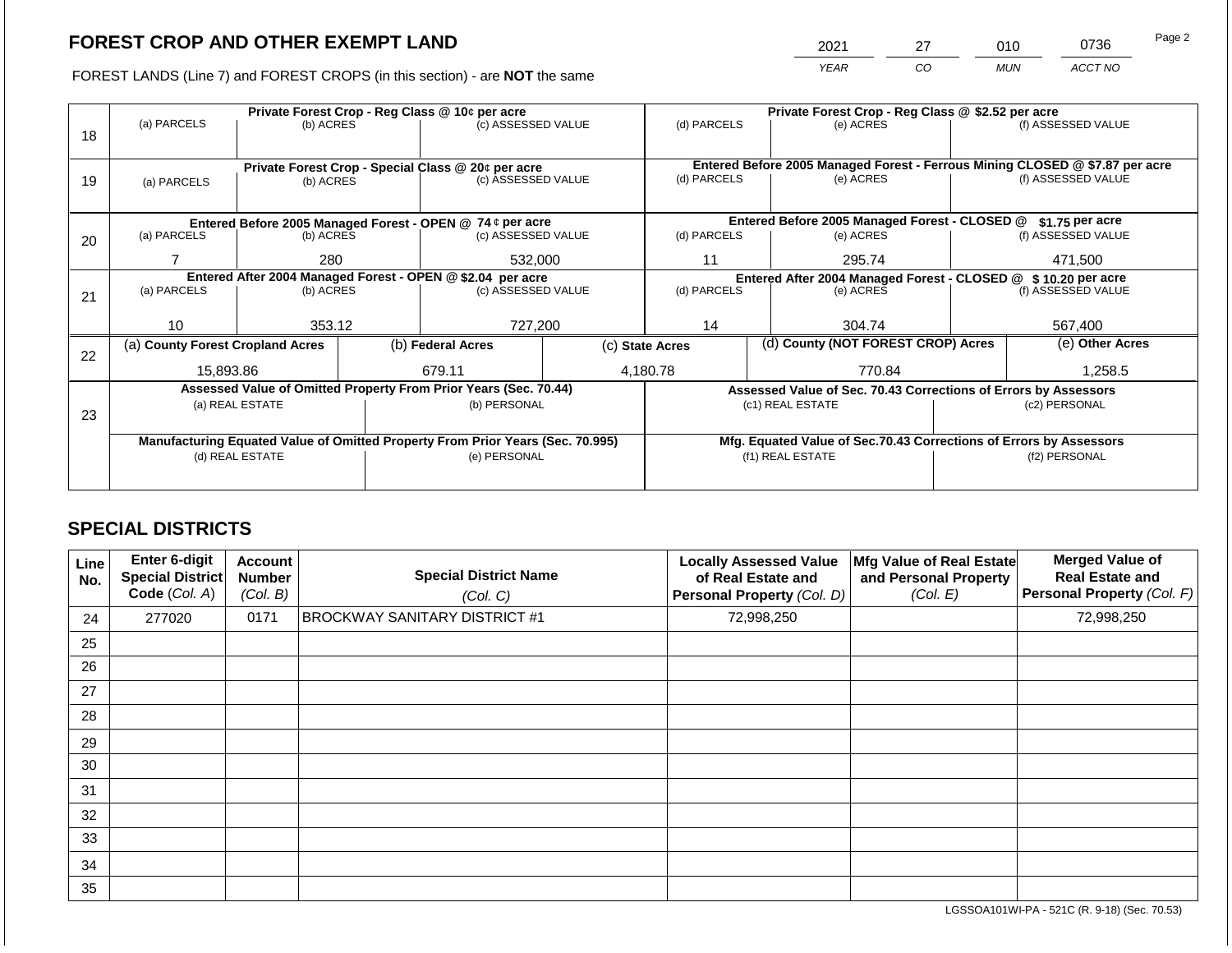### **SCHOOL DISTRICTS**

| 2021        |    | ን10 | 0736    |
|-------------|----|-----|---------|
| <b>YFAR</b> | 20 | MUN | ACCT NO |

| Line<br>No. | <b>Enter 6-digit</b><br><b>School District</b><br>Code (Col. A) | <b>Account</b><br><b>Number</b><br>(Col. B) | <b>School District Name</b><br>(Col. C)                 | <b>Locally Assessed Value</b><br>of Real Estate and<br>Personal Property (Col. D) | Mfg Value of Real Estate<br>and Personal Property<br>(Col. E) | <b>Merged Value of</b><br><b>Real Estate and</b><br>Personal Property (Col. F) |
|-------------|-----------------------------------------------------------------|---------------------------------------------|---------------------------------------------------------|-----------------------------------------------------------------------------------|---------------------------------------------------------------|--------------------------------------------------------------------------------|
|             | A.                                                              |                                             | <b>SCHOOL DISTRICTS (K-8 and K-12)</b>                  |                                                                                   |                                                               |                                                                                |
| 36          | 270476                                                          | 0162                                        | SCH D OF BLACK RIVER FALLS                              | 103,563,300                                                                       | 385,000                                                       | 103,948,300                                                                    |
| 37          |                                                                 |                                             |                                                         |                                                                                   |                                                               |                                                                                |
| 38          |                                                                 |                                             |                                                         |                                                                                   |                                                               |                                                                                |
| 39          |                                                                 |                                             |                                                         |                                                                                   |                                                               |                                                                                |
| 40          |                                                                 |                                             |                                                         |                                                                                   |                                                               |                                                                                |
| 41          |                                                                 |                                             |                                                         |                                                                                   |                                                               |                                                                                |
| 42          |                                                                 |                                             |                                                         |                                                                                   |                                                               |                                                                                |
| 43          |                                                                 |                                             |                                                         |                                                                                   |                                                               |                                                                                |
| 44          |                                                                 |                                             |                                                         |                                                                                   |                                                               |                                                                                |
| 45          |                                                                 |                                             |                                                         |                                                                                   |                                                               |                                                                                |
| 46          |                                                                 |                                             |                                                         |                                                                                   |                                                               |                                                                                |
| 47          |                                                                 |                                             |                                                         |                                                                                   |                                                               |                                                                                |
| 48          |                                                                 |                                             |                                                         |                                                                                   |                                                               |                                                                                |
| 49          |                                                                 |                                             |                                                         |                                                                                   |                                                               |                                                                                |
| 50          |                                                                 |                                             | TOTAL ASSESSED VALUE OF SCHOOL DISTRICTS (K-8 and K-12) | 103,563,300                                                                       | 385,000                                                       | 103,948,300                                                                    |
|             | <b>B.</b><br><b>UNION HIGH SCHOOL DISTRICTS</b>                 |                                             |                                                         |                                                                                   |                                                               |                                                                                |
| 51          |                                                                 |                                             |                                                         |                                                                                   |                                                               |                                                                                |
| 52          |                                                                 |                                             |                                                         |                                                                                   |                                                               |                                                                                |
| 53          |                                                                 |                                             |                                                         |                                                                                   |                                                               |                                                                                |
| 54          |                                                                 |                                             |                                                         |                                                                                   |                                                               |                                                                                |
| 55          |                                                                 |                                             | TOTAL ASSESSED VALUE OF UNION HIGH SCHOOLS              |                                                                                   |                                                               |                                                                                |
|             | <b>TECHNICAL COLLEGE DISTRICTS</b><br>C.                        |                                             |                                                         |                                                                                   |                                                               |                                                                                |
| 56          | 000200                                                          | 0002                                        | WESTERN TECHNICAL COLLEGE LACR                          | 103,563,300                                                                       | 385,000                                                       | 103,948,300                                                                    |
| 57          |                                                                 |                                             |                                                         |                                                                                   |                                                               |                                                                                |
| 58          |                                                                 |                                             |                                                         |                                                                                   |                                                               |                                                                                |
| 59          |                                                                 |                                             | TOTAL ASSESSED VALUE OF TECHNICAL COLLEGES              | 103,563,300                                                                       | 385,000                                                       | 103,948,300                                                                    |

 *I hereby certify, to the best of my knowledge and belief, this form is complete and correct.*

| Name                  |                                    | Title | Submission date  |
|-----------------------|------------------------------------|-------|------------------|
| APRIL SCHOOLCRAFT     |                                    |       | 2021<br>16<br>06 |
| Phone                 | Email address                      |       |                  |
| 715<br>284<br>$-0203$ | APRIL.SCHOOLCRAFT@CO.JACKSON.WI.US |       |                  |

Page 3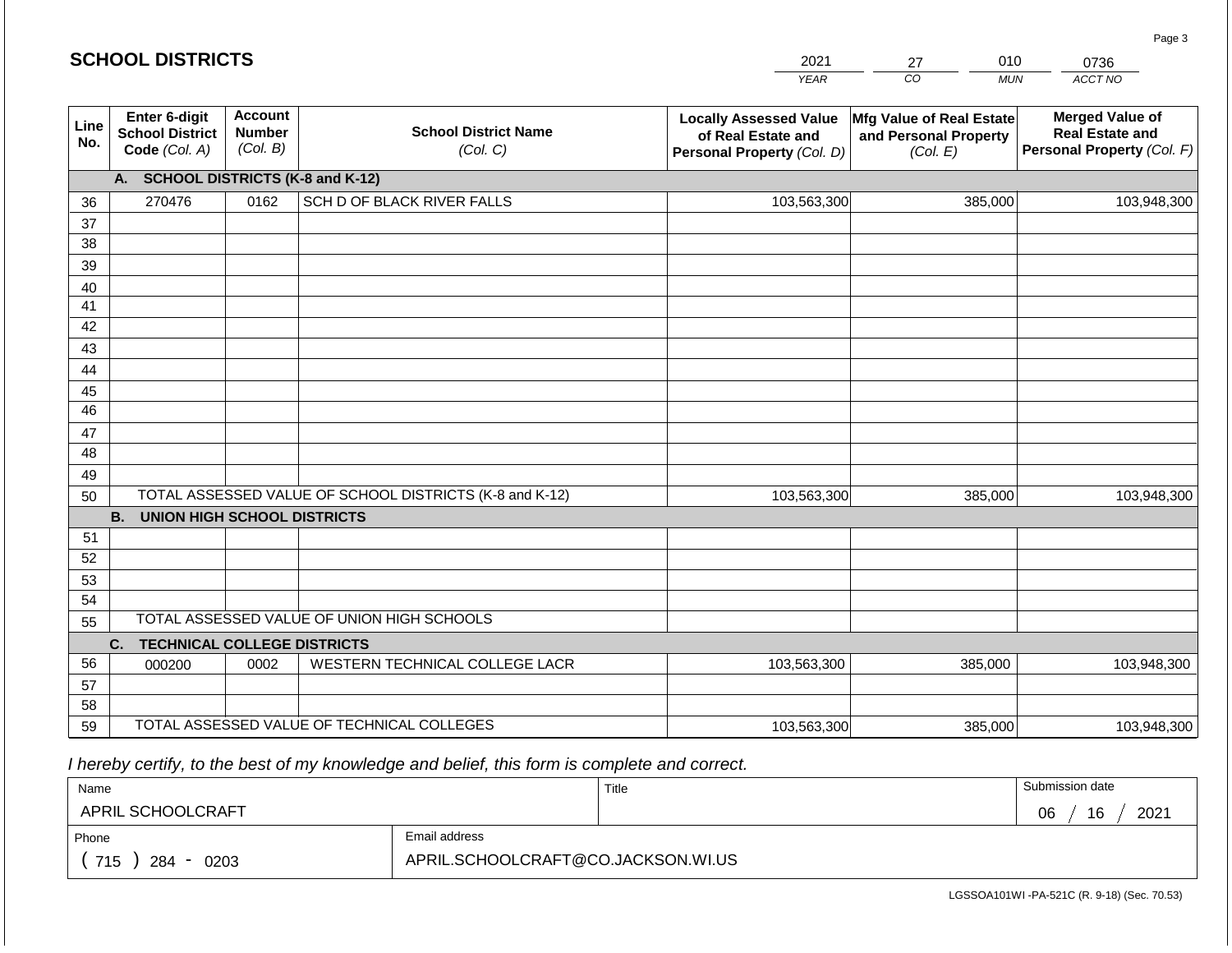- Each municipality's SOA is completed after the Board of Review and includes any changes made to the locally assessed values, under state law (sec. 70.53, Wis. Stats.)
- The Wisconsin Department of Revenue (DOR) merges the locally assessed values with the state assessed manufacturing values
- DOR provides the information regarding district names and codes. If a district is not listed, contact DOR.

Note: If you submit an amended SOA to DOR after your municipality's SOA is equated and posted to our website, we will process the SOA. However, DOR will not recalculate the *aggregate ratio or update the final SOA posted on our website. You should use the corrected values to calculate your tax rates.*

### **Page 1: Real Estate and Personal Property**

- Lines 1-9 assessed real estate values, parcel counts and acres by classification
- Lines 10-15 assessed personal property values and number of accounts by class
- Line 16 aggregate assessed value of all property subject to general property; use to calculate tax rates. Note: This line equals the total assessed value of K-8 and K-12 school districts (Line 50) and total assessed value of technical colleges (Line 59).
- Remarks assessment ratio used to calculate estimated fair market value on property tax bills

### **Page 2: Forest Crop, Other Exempt Land and Special Districts**

- Lines 18-21 private forest crop and managed forest lands assessed values
- Line  $22 -$  tax exempt land acres
- Line 23 prior years assessed value of omitted property under sec. 70.44 and correction of errors under sec. 70.43 shown by locally assessed or manufacturing real estate and personal property. Note: If there is an amount on this line, report the corresponding tax in the Statement of Taxes, Sections J or K.
- Lines 24-35 special district assessed values. These values are used to calculate tax rates for the special districts.

### **Page 3: School Districts**

- Lines 36-50 school districts (K-8 and K-12) assessed values. These values are used to calculate tax rates for school districts.
- Lines 51-55 union high school district assessed values. These values are used to calculate tax rates for union high school districts.
- Lines 56-59 technical college assessed values. These values are used to calculate tax rates for technical colleges.

If you have questions: Email: lgs@wisconsin.gov

 Phone: (608) 266-2569 or (608) 264-6892 Fax: (608) 264-6887

JANN DAHL<br>TOWN OF BROCKWAY TOWN OF BROCKWAY PO BOX 484<br>BLACK RIVER FALLS, WI 54615 - 0484 BLACK RIVER FALLS, WI 54615 - 0484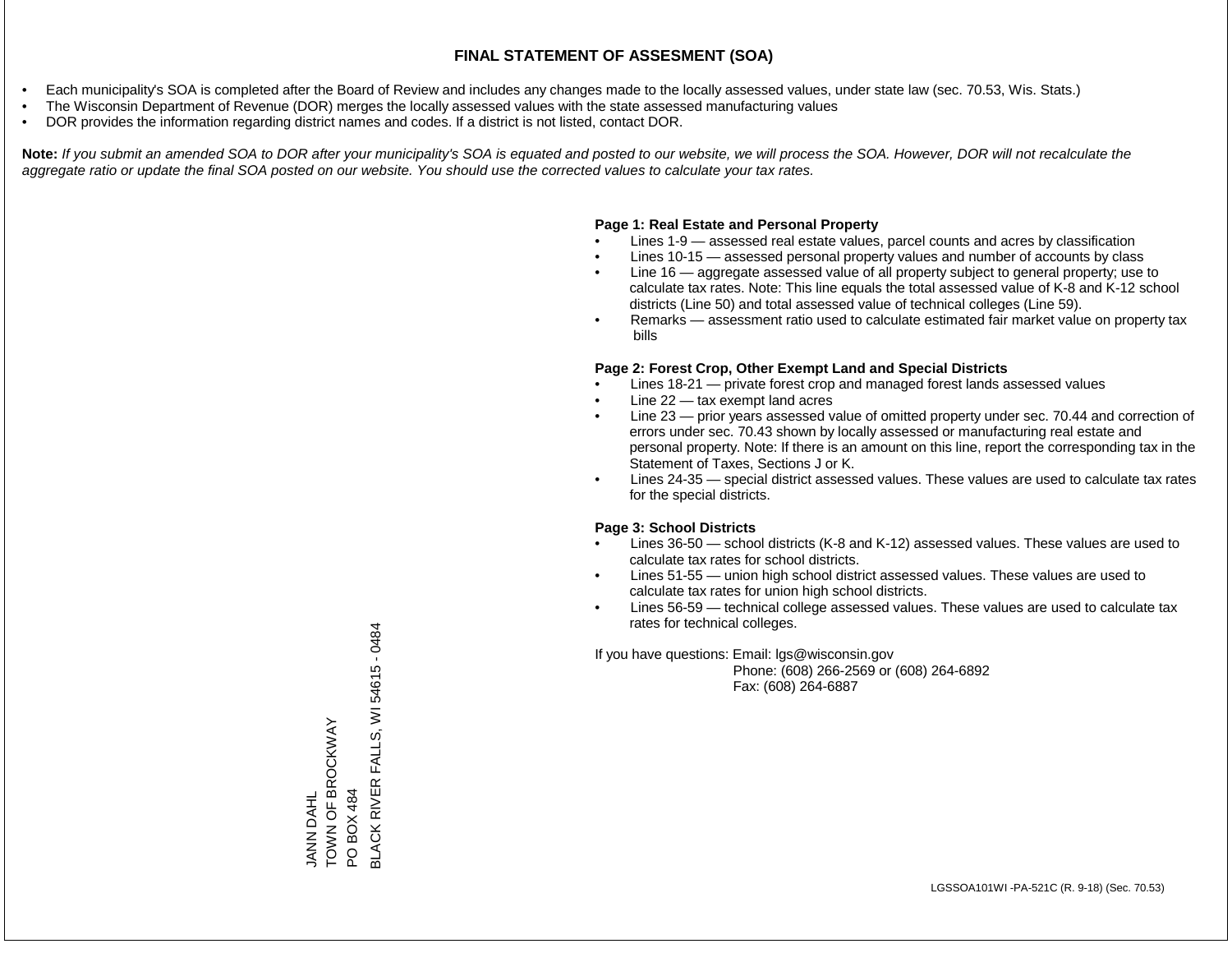|                | <b>FINAL - EQUATED</b>                                                                                                                                                                       |                          | 27                        | 012                                 | 0737                    | This is an Amended Return | Page 1              |
|----------------|----------------------------------------------------------------------------------------------------------------------------------------------------------------------------------------------|--------------------------|---------------------------|-------------------------------------|-------------------------|---------------------------|---------------------|
|                | <b>STATEMENT OF ASSESSMENT FOR 2021</b>                                                                                                                                                      |                          | CO                        | <b>MUN</b>                          | ACCT NO                 |                           |                     |
|                |                                                                                                                                                                                              |                          |                           |                                     |                         |                           |                     |
|                | <b>FOR</b><br><b>TOWN OF</b><br><b>OF</b>                                                                                                                                                    | <b>CITY POINT</b>        |                           | <b>JACKSON COUNTY</b>               |                         |                           |                     |
|                | Town - Village - City                                                                                                                                                                        | <b>Municipality Name</b> |                           | <b>County Name</b>                  |                         |                           |                     |
|                | <b>REAL ESTATE</b>                                                                                                                                                                           |                          | PARCEL COUNT              | NO. OF ACRES                        | <b>VALUE OF</b>         | <b>VALUE OF</b>           | TOTAL VALUE OF LAND |
| Line<br>No.    | (See Lines 18 - 22 for                                                                                                                                                                       |                          | TOTAL LAND   IMPROVEMENTS | <b>WHOLE</b><br><b>NUMBERS ONLY</b> | LAND                    | <b>IMPROVEMENTS</b>       | AND IMPROVEMENTS    |
|                | other Real Estate)                                                                                                                                                                           | (Col. A)                 | (Col. B)                  | (Col, C)                            | (Col, D)                | (Col. E)                  | (Col. F)            |
| $\mathbf 1$    | <b>RESIDENTIAL - Class 1</b>                                                                                                                                                                 | 325                      | 285                       | 872                                 | 2,926,100               | 13,956,900                | 16,883,000          |
| 2              | <b>COMMERCIAL - Class 2</b>                                                                                                                                                                  | $\overline{7}$           |                           | 9<br>4                              | 39,500                  | 371,900                   | 411,400             |
| 3              | <b>MANUFACTURING - Class 3</b>                                                                                                                                                               | 0                        |                           | $\mathbf 0$<br>$\mathbf 0$          | $\Omega$                | 0                         | $\Omega$            |
| $\overline{4}$ | <b>AGRICULTURAL - Class 4</b>                                                                                                                                                                | 66                       |                           | 868                                 | 112,100                 |                           | 112,100             |
| 5              | <b>UNDEVELOPED - Class 5</b>                                                                                                                                                                 | 442                      |                           | 9,213                               | 2,412,500               |                           | 2,412,500           |
| 6              | AGRICULTURAL FOREST - Class 5m                                                                                                                                                               | 41                       |                           | 306                                 | 293,000                 |                           | 293,000             |
| $\overline{7}$ | FOREST LANDS - Class 6                                                                                                                                                                       | 338                      |                           | 5,511                               | 10,566,500              |                           | 10,566,500          |
| 8              | OTHER - Class 7                                                                                                                                                                              | 67                       | 67                        | 345                                 | 105,600                 | 2,309,400                 | 2,415,000           |
| 9              | TOTAL - ALL COLUMNS                                                                                                                                                                          | 1,286                    | 356                       | 17,124                              | 16,455,300              | 16,638,200                | 33,093,500          |
| 10             | NUMBER OF PERSONAL PROPERTY ACCOUNTS IN ROLL                                                                                                                                                 |                          |                           | 18                                  | <b>LOCALLY ASSESSED</b> | <b>MANUFACTURING</b>      | <b>MERGED</b>       |
| 11             | BOATS AND OTHER WATERCRAFT NOT EXEMPT - Code 1                                                                                                                                               |                          |                           |                                     | 0                       | $\mathbf 0$               | $\mathbf 0$         |
| 12             | MACHINERY, TOOLS AND PATTERNS - Code 2                                                                                                                                                       |                          |                           |                                     |                         | $\mathbf 0$               | $\overline{0}$      |
| 13             | FURNITURE, FIXTURES AND EQUIPMENT - Code 3                                                                                                                                                   |                          |                           |                                     | 14,400                  | $\mathbf 0$               | 14,400              |
| 14             | ALL OTHER PERSONAL PROPERTY NOT EXEMPT - Codes 4A, 4B, 4C                                                                                                                                    |                          |                           |                                     | 205,300                 | $\mathbf 0$               | 205,300             |
| 15             | TOTAL OF PERSONAL PROPERTY NOT EXEMPT (Total of Lines 11-14)                                                                                                                                 |                          |                           | 219,700                             | $\mathbf 0$             | 219,700                   |                     |
| 16             | AGGREGATE ASSESSED VALUE OF ALL PROPERTY SUBJECT TO THE GENERAL PROPERTY TAX (Total of Lines 9F and 15F)<br>MUST EQUAL TOTAL VALUE OF THE SCHOOL DISTRICTS (K-12 PLUS K-8) - Line 50, Col. F |                          |                           |                                     |                         |                           | 33,313,200          |
| 17             | <b>BOARD OF REVIEW</b>                                                                                                                                                                       |                          |                           | Name of Assessor                    |                         | Telephone #               |                     |
|                | DATE OF FINAL ADJOURNMENT                                                                                                                                                                    | 10/26/2021               |                           | <b>HOLLOWAY APPRAISAL</b>           |                         |                           | (608) 374-4207      |

REMARKS

The Assessment Ratio to be used in calculating the estimated Fair Market Value on tax bills for this tax district is .861790469

This ratio should be used to convert assessed values to "Calculate Equalized Values" in Step 1 of the Lottery and Gaming Credit Calculations.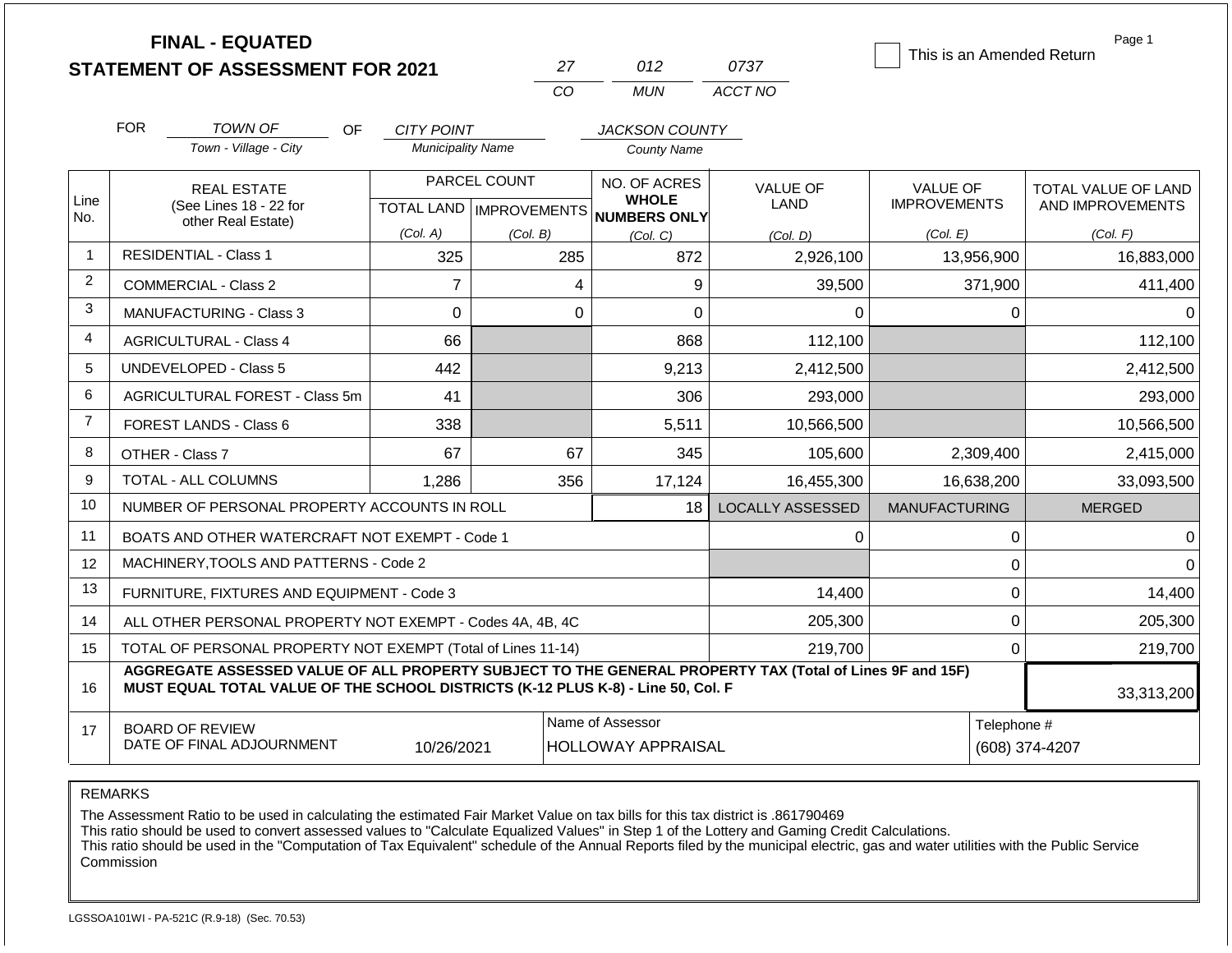2021 27 012 0737

FOREST LANDS (Line 7) and FOREST CROPS (in this section) - are **NOT** the same *YEAR CO MUN ACCT NO*

|    |                                                                                |                 | Private Forest Crop - Reg Class @ \$2.52 per acre |                                                                      |                                                               |                                                                    |     |                                                                 |         |                                                                              |
|----|--------------------------------------------------------------------------------|-----------------|---------------------------------------------------|----------------------------------------------------------------------|---------------------------------------------------------------|--------------------------------------------------------------------|-----|-----------------------------------------------------------------|---------|------------------------------------------------------------------------------|
| 18 | (a) PARCELS                                                                    | (b) ACRES       |                                                   | Private Forest Crop - Reg Class @ 10¢ per acre<br>(c) ASSESSED VALUE |                                                               | (d) PARCELS                                                        |     | (e) ACRES                                                       |         | (f) ASSESSED VALUE                                                           |
|    |                                                                                |                 |                                                   | Private Forest Crop - Special Class @ 20¢ per acre                   |                                                               |                                                                    |     |                                                                 |         | Entered Before 2005 Managed Forest - Ferrous Mining CLOSED @ \$7.87 per acre |
| 19 | (a) PARCELS                                                                    | (b) ACRES       |                                                   | (c) ASSESSED VALUE                                                   |                                                               | (d) PARCELS                                                        |     | (e) ACRES                                                       |         | (f) ASSESSED VALUE                                                           |
|    |                                                                                |                 |                                                   |                                                                      |                                                               |                                                                    |     |                                                                 |         |                                                                              |
|    |                                                                                |                 |                                                   | Entered Before 2005 Managed Forest - OPEN @ 74 ¢ per acre            |                                                               |                                                                    |     | Entered Before 2005 Managed Forest - CLOSED @                   |         | $$1.75$ per acre                                                             |
| 20 | (a) PARCELS                                                                    | (b) ACRES       |                                                   | (c) ASSESSED VALUE                                                   |                                                               | (d) PARCELS                                                        |     | (e) ACRES                                                       |         | (f) ASSESSED VALUE                                                           |
|    |                                                                                |                 |                                                   |                                                                      | 9                                                             |                                                                    | 227 |                                                                 | 396,200 |                                                                              |
|    | Entered After 2004 Managed Forest - OPEN @ \$2.04 per acre                     |                 |                                                   |                                                                      | Entered After 2004 Managed Forest - CLOSED @ \$10.20 per acre |                                                                    |     |                                                                 |         |                                                                              |
| 21 | (a) PARCELS                                                                    | (b) ACRES       |                                                   | (c) ASSESSED VALUE                                                   |                                                               | (d) PARCELS                                                        |     | (e) ACRES                                                       |         | (f) ASSESSED VALUE                                                           |
|    |                                                                                |                 |                                                   |                                                                      |                                                               |                                                                    |     |                                                                 |         |                                                                              |
|    | 54                                                                             | 2,161.56        |                                                   | 3,026,200                                                            |                                                               | 72<br>2,397.07                                                     |     | 3,931,300                                                       |         |                                                                              |
|    | (a) County Forest Cropland Acres                                               |                 |                                                   | (b) Federal Acres                                                    |                                                               | (c) State Acres                                                    |     | (d) County (NOT FOREST CROP) Acres                              |         | (e) Other Acres                                                              |
| 22 | 34,713.11                                                                      |                 |                                                   | 1,100                                                                |                                                               | 4.12                                                               |     | 151.45                                                          |         | 34.71                                                                        |
|    |                                                                                |                 |                                                   |                                                                      |                                                               |                                                                    |     |                                                                 |         |                                                                              |
|    |                                                                                |                 |                                                   | Assessed Value of Omitted Property From Prior Years (Sec. 70.44)     |                                                               |                                                                    |     | Assessed Value of Sec. 70.43 Corrections of Errors by Assessors |         |                                                                              |
| 23 |                                                                                | (a) REAL ESTATE |                                                   | (b) PERSONAL                                                         |                                                               |                                                                    |     | (c1) REAL ESTATE                                                |         | (c2) PERSONAL                                                                |
|    |                                                                                |                 |                                                   |                                                                      |                                                               |                                                                    |     |                                                                 |         |                                                                              |
|    | Manufacturing Equated Value of Omitted Property From Prior Years (Sec. 70.995) |                 |                                                   |                                                                      |                                                               | Mfg. Equated Value of Sec.70.43 Corrections of Errors by Assessors |     |                                                                 |         |                                                                              |
|    |                                                                                | (d) REAL ESTATE |                                                   | (e) PERSONAL                                                         |                                                               |                                                                    |     | (f1) REAL ESTATE                                                |         | (f2) PERSONAL                                                                |
|    |                                                                                |                 |                                                   |                                                                      |                                                               |                                                                    |     |                                                                 |         |                                                                              |
|    |                                                                                |                 |                                                   |                                                                      |                                                               |                                                                    |     |                                                                 |         |                                                                              |

# **SPECIAL DISTRICTS**

| Line<br>No. | Enter 6-digit<br>Special District<br>Code (Col. A) | <b>Account</b><br><b>Number</b><br>(Col. B) | <b>Special District Name</b><br>(Col. C) | <b>Locally Assessed Value</b><br>of Real Estate and<br><b>Personal Property (Col. D)</b> | Mfg Value of Real Estate<br>and Personal Property<br>(Col. E) | <b>Merged Value of</b><br><b>Real Estate and</b><br>Personal Property (Col. F) |
|-------------|----------------------------------------------------|---------------------------------------------|------------------------------------------|------------------------------------------------------------------------------------------|---------------------------------------------------------------|--------------------------------------------------------------------------------|
| 24          |                                                    |                                             |                                          |                                                                                          |                                                               |                                                                                |
| 25          |                                                    |                                             |                                          |                                                                                          |                                                               |                                                                                |
| 26          |                                                    |                                             |                                          |                                                                                          |                                                               |                                                                                |
| 27          |                                                    |                                             |                                          |                                                                                          |                                                               |                                                                                |
| 28          |                                                    |                                             |                                          |                                                                                          |                                                               |                                                                                |
| 29          |                                                    |                                             |                                          |                                                                                          |                                                               |                                                                                |
| 30          |                                                    |                                             |                                          |                                                                                          |                                                               |                                                                                |
| 31          |                                                    |                                             |                                          |                                                                                          |                                                               |                                                                                |
| 32          |                                                    |                                             |                                          |                                                                                          |                                                               |                                                                                |
| 33          |                                                    |                                             |                                          |                                                                                          |                                                               |                                                                                |
| 34          |                                                    |                                             |                                          |                                                                                          |                                                               |                                                                                |
| 35          |                                                    |                                             |                                          |                                                                                          |                                                               |                                                                                |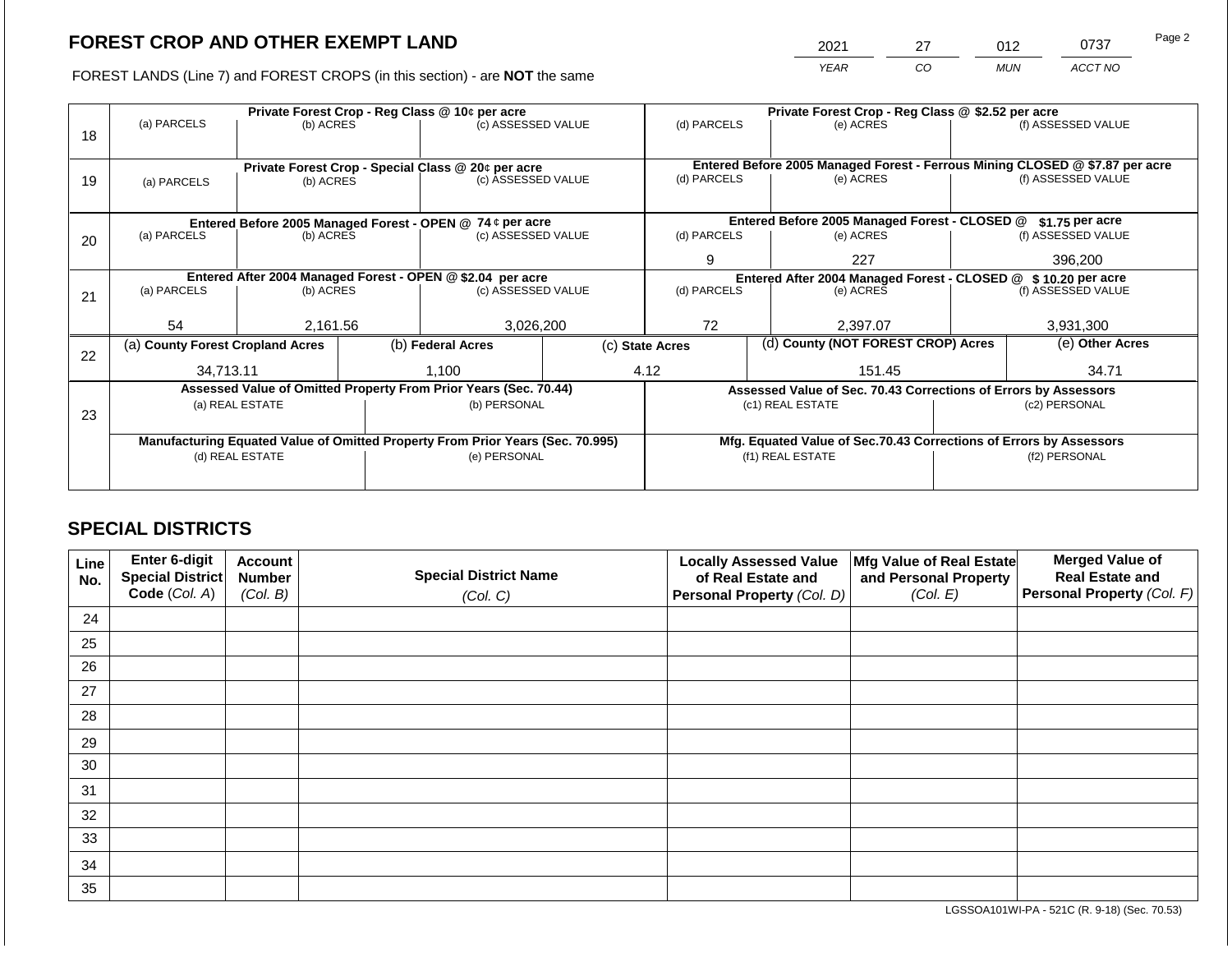#### *YEAR*  2021  $\overline{co}$ 27 *MUN*  012 *ACCT NO*  0737 **SCHOOL DISTRICTS Line No. Enter 6-digit School District Code** *(Col. A)* **Account Number** *(Col. B)* **School District Name** *(Col. C)* **Locally Assessed Value of Real Estate and Personal Property** *(Col. D)* **Mfg Value of Real Estate and Personal Property** *(Col. E)* **Merged Value of Real Estate and Personal Property** *(Col. F)* **A. SCHOOL DISTRICTS (K-8 and K-12)** 36 37 38 39 40 41 42 43 44 45 46 47 48 49 50 TOTAL ASSESSED VALUE OF SCHOOL DISTRICTS (K-8 and K-12) **B. UNION HIGH SCHOOL DISTRICTS** 51 52 53 54 55 **C. TECHNICAL COLLEGE DISTRICTS** 56 57 58 59 TOTAL ASSESSED VALUE OF TECHNICAL COLLEGES TOTAL ASSESSED VALUE OF UNION HIGH SCHOOLS 714368 0440 SCH D OF PITTSVILLE 33,313,200 33,313,200 001400 | 0013 | MID-STATE TECHNICAL COLLEGE WRAP 33,313,200 33,313,200 33,313,200 33,313,200 33,313,200 33,313,200

 *I hereby certify, to the best of my knowledge and belief, this form is complete and correct.*

| Name               |                                    | Title | Submission date  |
|--------------------|------------------------------------|-------|------------------|
| APRIL SCHOOLCRAFT  |                                    |       | 28<br>2021<br>10 |
| Phone              | Email address                      |       |                  |
| 715<br>284<br>0203 | APRIL.SCHOOLCRAFT@CO.JACKSON.WI.US |       |                  |

LGSSOA101WI -PA-521C (R. 9-18) (Sec. 70.53)

Page 3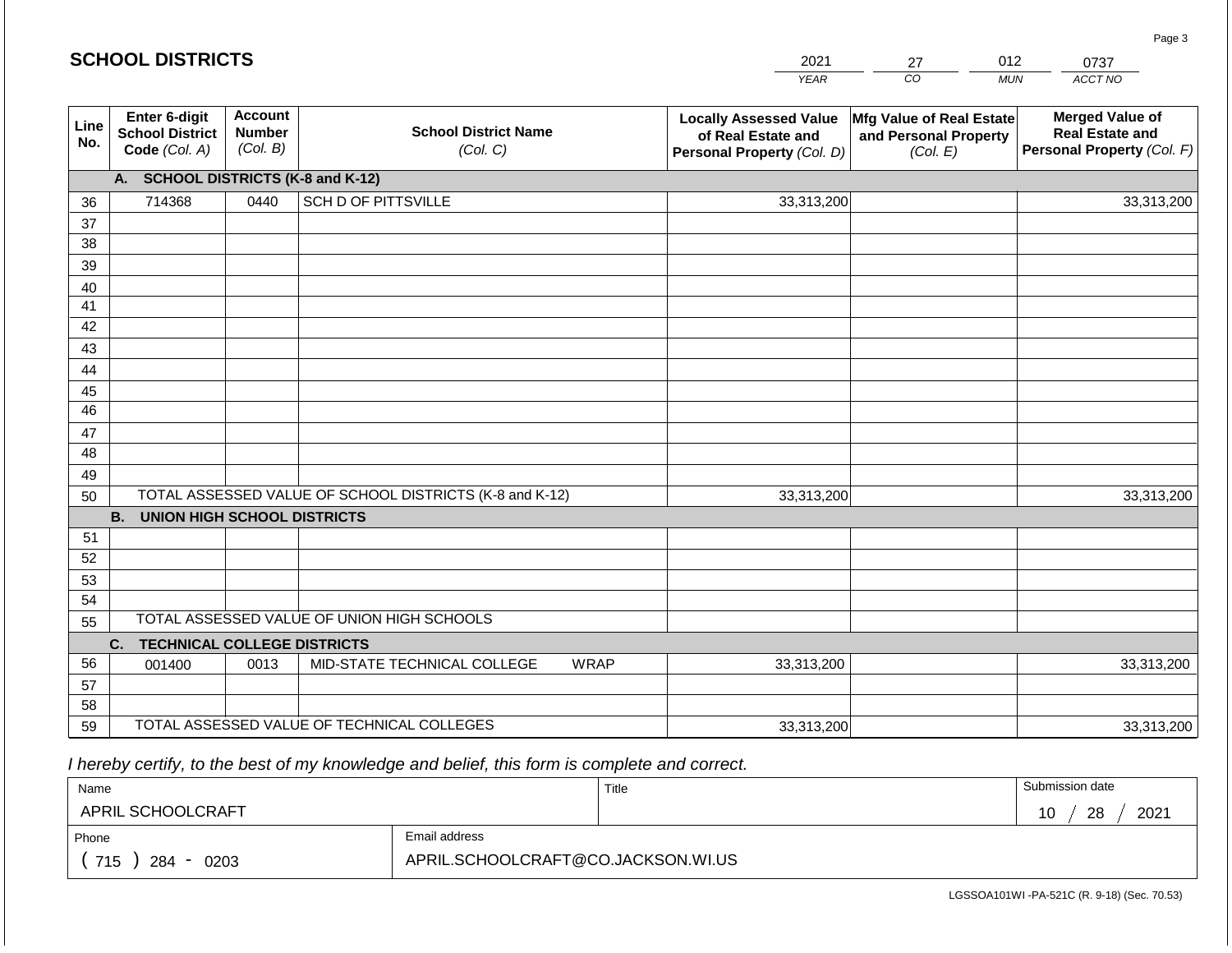- Each municipality's SOA is completed after the Board of Review and includes any changes made to the locally assessed values, under state law (sec. 70.53, Wis. Stats.)
- The Wisconsin Department of Revenue (DOR) merges the locally assessed values with the state assessed manufacturing values
- DOR provides the information regarding district names and codes. If a district is not listed, contact DOR.

Note: If you submit an amended SOA to DOR after your municipality's SOA is equated and posted to our website, we will process the SOA. However, DOR will not recalculate the *aggregate ratio or update the final SOA posted on our website. You should use the corrected values to calculate your tax rates.*

### **Page 1: Real Estate and Personal Property**

- Lines 1-9 assessed real estate values, parcel counts and acres by classification
- Lines 10-15 assessed personal property values and number of accounts by class
- Line 16 aggregate assessed value of all property subject to general property; use to calculate tax rates. Note: This line equals the total assessed value of K-8 and K-12 school districts (Line 50) and total assessed value of technical colleges (Line 59).
- Remarks assessment ratio used to calculate estimated fair market value on property tax bills

### **Page 2: Forest Crop, Other Exempt Land and Special Districts**

- Lines 18-21 private forest crop and managed forest lands assessed values
- Line  $22 -$  tax exempt land acres
- Line 23 prior years assessed value of omitted property under sec. 70.44 and correction of errors under sec. 70.43 shown by locally assessed or manufacturing real estate and personal property. Note: If there is an amount on this line, report the corresponding tax in the Statement of Taxes, Sections J or K.
- Lines 24-35 special district assessed values. These values are used to calculate tax rates for the special districts.

### **Page 3: School Districts**

- Lines 36-50 school districts (K-8 and K-12) assessed values. These values are used to calculate tax rates for school districts.
- Lines 51-55 union high school district assessed values. These values are used to calculate tax rates for union high school districts.
- Lines 56-59 technical college assessed values. These values are used to calculate tax rates for technical colleges.

If you have questions: Email: lgs@wisconsin.gov

 Phone: (608) 266-2569 or (608) 264-6892 Fax: (608) 264-6887

PITTSVILLE, WI 54466 - 9134 PITTSVILLE, WI 54466 - 9134AMY BARTLETT<br>TOWN OF CITY POINT<br>W1117 RESHEL RD TOWN CHO COMPOSED W1117 RESHEL RD AMY BARTLETT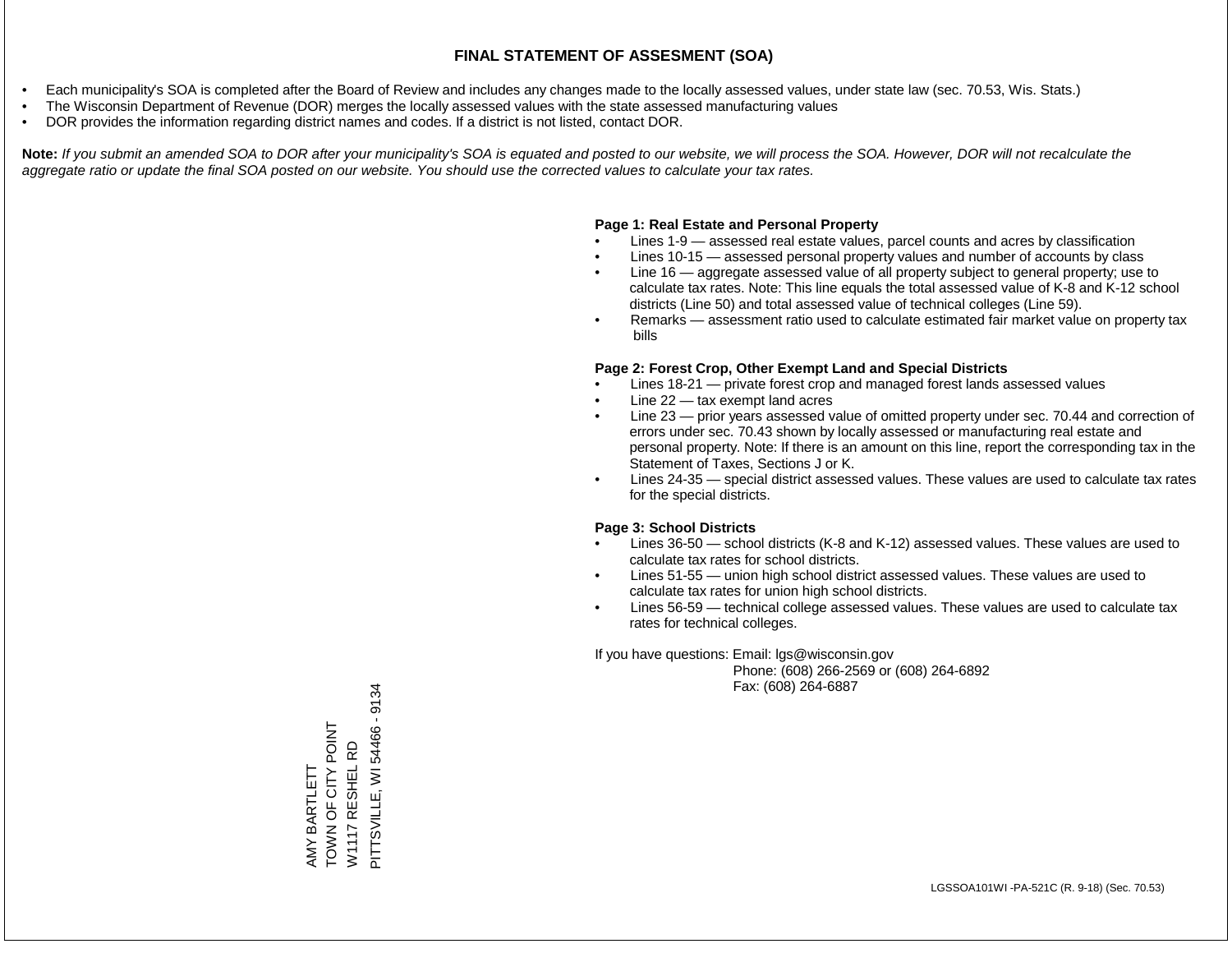|                | <b>FINAL - EQUATED</b><br><b>STATEMENT OF ASSESSMENT FOR 2021</b>                                                                                                                            |           |                                  |              | 27           | 014                                    | 0738                    | This is an Amended Return | Page 1                        |  |  |
|----------------|----------------------------------------------------------------------------------------------------------------------------------------------------------------------------------------------|-----------|----------------------------------|--------------|--------------|----------------------------------------|-------------------------|---------------------------|-------------------------------|--|--|
|                |                                                                                                                                                                                              |           |                                  |              | CO           | <b>MUN</b>                             | ACCT NO                 |                           |                               |  |  |
|                |                                                                                                                                                                                              |           |                                  |              |              |                                        |                         |                           |                               |  |  |
|                | <b>FOR</b><br><b>TOWN OF</b>                                                                                                                                                                 | <b>OF</b> | <b>CLEVELAND</b>                 |              |              | <b>JACKSON COUNTY</b>                  |                         |                           |                               |  |  |
|                | Town - Village - City                                                                                                                                                                        |           | <b>Municipality Name</b>         |              |              | <b>County Name</b>                     |                         |                           |                               |  |  |
|                | <b>REAL ESTATE</b>                                                                                                                                                                           |           |                                  | PARCEL COUNT | NO. OF ACRES |                                        | <b>VALUE OF</b>         | <b>VALUE OF</b>           | TOTAL VALUE OF LAND           |  |  |
| Line<br>No.    | (See Lines 18 - 22 for<br>other Real Estate)                                                                                                                                                 |           | <b>TOTAL LAND   IMPROVEMENTS</b> |              |              | <b>WHOLE</b><br>NUMBERS ONLY           | LAND                    | <b>IMPROVEMENTS</b>       | AND IMPROVEMENTS              |  |  |
|                |                                                                                                                                                                                              |           | (Col. A)                         | (Col. B)     |              | (Col, C)                               | (Col, D)                | (Col. E)                  | (Col. F)                      |  |  |
| $\mathbf 1$    | <b>RESIDENTIAL - Class 1</b>                                                                                                                                                                 |           | 254                              |              | 230          | 564                                    | 3,979,100               | 22,684,200                | 26,663,300                    |  |  |
| 2              | <b>COMMERCIAL - Class 2</b>                                                                                                                                                                  |           | 8                                |              | 7            | 14                                     | 116,000                 | 697,200                   | 813,200                       |  |  |
| 3              | <b>MANUFACTURING - Class 3</b>                                                                                                                                                               |           | $\Omega$                         |              | $\Omega$     | 0                                      | 0                       | 0                         | 0                             |  |  |
| 4              | <b>AGRICULTURAL - Class 4</b>                                                                                                                                                                |           | 477                              |              |              | 9,033                                  | 1,750,500               |                           | 1,750,500                     |  |  |
| 5              | <b>UNDEVELOPED - Class 5</b>                                                                                                                                                                 |           | 305                              |              |              | 1,262                                  | 391,800                 |                           | 391,800                       |  |  |
| 6              | AGRICULTURAL FOREST - Class 5m                                                                                                                                                               |           | 320                              |              |              | 4,398                                  | 5,505,400               |                           | 5,505,400                     |  |  |
| $\overline{7}$ | FOREST LANDS - Class 6                                                                                                                                                                       |           | 157                              |              |              | 2,998                                  | 7,495,800               |                           | 7,495,800                     |  |  |
| 8              | OTHER - Class 7                                                                                                                                                                              |           | 56                               |              | 55           | 115                                    | 835,700                 | 5,521,600                 | 6,357,300                     |  |  |
| 9              | TOTAL - ALL COLUMNS                                                                                                                                                                          |           | 1,577                            |              | 292          | 18,384                                 | 20,074,300              | 28,903,000                | 48,977,300                    |  |  |
| 10             | NUMBER OF PERSONAL PROPERTY ACCOUNTS IN ROLL                                                                                                                                                 |           |                                  |              |              | 12                                     | <b>LOCALLY ASSESSED</b> | <b>MANUFACTURING</b>      | <b>MERGED</b>                 |  |  |
| 11             | BOATS AND OTHER WATERCRAFT NOT EXEMPT - Code 1                                                                                                                                               |           |                                  |              |              |                                        | 0                       | 0                         | $\Omega$                      |  |  |
| 12             | MACHINERY, TOOLS AND PATTERNS - Code 2                                                                                                                                                       |           |                                  |              |              |                                        |                         | 0                         | $\Omega$                      |  |  |
| 13             | FURNITURE, FIXTURES AND EQUIPMENT - Code 3                                                                                                                                                   |           |                                  |              |              |                                        | 28,100                  | 0                         | 28,100                        |  |  |
| 14             | ALL OTHER PERSONAL PROPERTY NOT EXEMPT - Codes 4A, 4B, 4C                                                                                                                                    |           |                                  |              |              |                                        | 30,000                  | 0                         | 30,000                        |  |  |
| 15             | TOTAL OF PERSONAL PROPERTY NOT EXEMPT (Total of Lines 11-14)                                                                                                                                 |           |                                  |              |              |                                        | 58,100                  | 0                         | 58,100                        |  |  |
| 16             | AGGREGATE ASSESSED VALUE OF ALL PROPERTY SUBJECT TO THE GENERAL PROPERTY TAX (Total of Lines 9F and 15F)<br>MUST EQUAL TOTAL VALUE OF THE SCHOOL DISTRICTS (K-12 PLUS K-8) - Line 50, Col. F |           |                                  |              |              |                                        |                         |                           | 49,035,400                    |  |  |
|                |                                                                                                                                                                                              |           |                                  |              |              |                                        |                         |                           |                               |  |  |
| 17             | <b>BOARD OF REVIEW</b><br>DATE OF FINAL ADJOURNMENT                                                                                                                                          |           | 06/09/2021                       |              |              | Name of Assessor<br><b>ERIC KLEVEN</b> |                         |                           | Telephone #<br>(715) 529-1032 |  |  |

REMARKS

The Assessment Ratio to be used in calculating the estimated Fair Market Value on tax bills for this tax district is .954295022

This ratio should be used to convert assessed values to "Calculate Equalized Values" in Step 1 of the Lottery and Gaming Credit Calculations.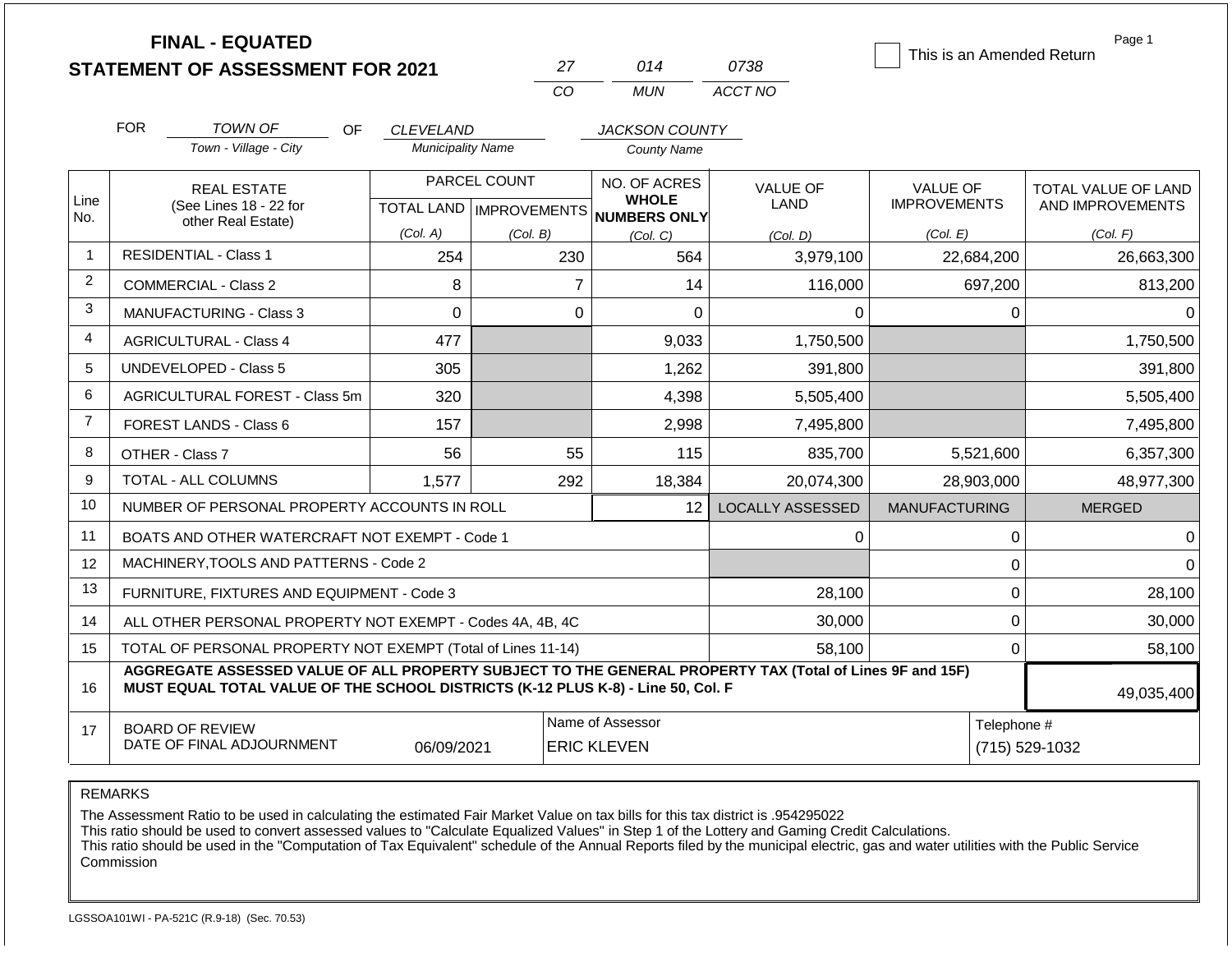2021 27 014 0738

FOREST LANDS (Line 7) and FOREST CROPS (in this section) - are **NOT** the same *YEAR CO MUN ACCT NO*

|    |                                                            |                 |  | Private Forest Crop - Reg Class @ 10¢ per acre                                 |                                                               | Private Forest Crop - Reg Class @ \$2.52 per acre                  |                                    |                                                                 |               |                                                                              |
|----|------------------------------------------------------------|-----------------|--|--------------------------------------------------------------------------------|---------------------------------------------------------------|--------------------------------------------------------------------|------------------------------------|-----------------------------------------------------------------|---------------|------------------------------------------------------------------------------|
| 18 | (a) PARCELS                                                | (b) ACRES       |  | (c) ASSESSED VALUE                                                             |                                                               | (d) PARCELS                                                        |                                    | (e) ACRES                                                       |               | (f) ASSESSED VALUE                                                           |
|    |                                                            |                 |  | Private Forest Crop - Special Class @ 20¢ per acre                             |                                                               |                                                                    |                                    |                                                                 |               | Entered Before 2005 Managed Forest - Ferrous Mining CLOSED @ \$7.87 per acre |
| 19 | (a) PARCELS                                                | (b) ACRES       |  | (c) ASSESSED VALUE                                                             |                                                               | (d) PARCELS                                                        |                                    | (e) ACRES                                                       |               | (f) ASSESSED VALUE                                                           |
|    |                                                            |                 |  |                                                                                |                                                               |                                                                    |                                    |                                                                 |               |                                                                              |
|    | Entered Before 2005 Managed Forest - OPEN @ 74 ¢ per acre  |                 |  |                                                                                | Entered Before 2005 Managed Forest - CLOSED @                 |                                                                    | $$1.75$ per acre                   |                                                                 |               |                                                                              |
| 20 | (a) PARCELS                                                | (b) ACRES       |  | (c) ASSESSED VALUE                                                             |                                                               | (d) PARCELS                                                        |                                    | (e) ACRES                                                       |               | (f) ASSESSED VALUE                                                           |
|    |                                                            |                 |  |                                                                                | 43                                                            |                                                                    | 1.254                              |                                                                 | 2,992,700     |                                                                              |
|    | Entered After 2004 Managed Forest - OPEN @ \$2.04 per acre |                 |  |                                                                                | Entered After 2004 Managed Forest - CLOSED @ \$10.20 per acre |                                                                    |                                    |                                                                 |               |                                                                              |
| 21 | (a) PARCELS                                                | (b) ACRES       |  | (c) ASSESSED VALUE                                                             |                                                               | (d) PARCELS                                                        |                                    | (e) ACRES                                                       |               | (f) ASSESSED VALUE                                                           |
|    |                                                            |                 |  |                                                                                |                                                               |                                                                    |                                    |                                                                 |               |                                                                              |
|    |                                                            |                 |  |                                                                                |                                                               | 83                                                                 |                                    | 2,668.86                                                        |               | 6,470,000                                                                    |
| 22 | (a) County Forest Cropland Acres                           |                 |  | (b) Federal Acres                                                              | (c) State Acres                                               |                                                                    | (d) County (NOT FOREST CROP) Acres |                                                                 |               | (e) Other Acres                                                              |
|    |                                                            |                 |  |                                                                                |                                                               | 462.81                                                             |                                    | 5.84                                                            |               | 113.07                                                                       |
|    |                                                            |                 |  | Assessed Value of Omitted Property From Prior Years (Sec. 70.44)               |                                                               |                                                                    |                                    | Assessed Value of Sec. 70.43 Corrections of Errors by Assessors |               |                                                                              |
| 23 |                                                            | (a) REAL ESTATE |  | (b) PERSONAL                                                                   |                                                               |                                                                    |                                    | (c1) REAL ESTATE                                                |               | (c2) PERSONAL                                                                |
|    |                                                            |                 |  |                                                                                |                                                               |                                                                    |                                    |                                                                 |               |                                                                              |
|    |                                                            |                 |  | Manufacturing Equated Value of Omitted Property From Prior Years (Sec. 70.995) |                                                               | Mfg. Equated Value of Sec.70.43 Corrections of Errors by Assessors |                                    |                                                                 |               |                                                                              |
|    |                                                            | (d) REAL ESTATE |  | (e) PERSONAL                                                                   |                                                               | (f1) REAL ESTATE                                                   |                                    |                                                                 | (f2) PERSONAL |                                                                              |
|    |                                                            |                 |  |                                                                                |                                                               |                                                                    |                                    |                                                                 |               |                                                                              |
|    |                                                            |                 |  |                                                                                |                                                               |                                                                    |                                    |                                                                 |               |                                                                              |

# **SPECIAL DISTRICTS**

| Line<br>No. | <b>Enter 6-digit</b><br>Special District | <b>Account</b><br><b>Number</b> | <b>Special District Name</b> | <b>Locally Assessed Value</b><br>of Real Estate and | Mfg Value of Real Estate<br>and Personal Property | <b>Merged Value of</b><br><b>Real Estate and</b> |
|-------------|------------------------------------------|---------------------------------|------------------------------|-----------------------------------------------------|---------------------------------------------------|--------------------------------------------------|
|             | Code (Col. A)                            | (Col. B)                        | (Col. C)                     | Personal Property (Col. D)                          | (Col. E)                                          | Personal Property (Col. F)                       |
| 24          |                                          |                                 |                              |                                                     |                                                   |                                                  |
| 25          |                                          |                                 |                              |                                                     |                                                   |                                                  |
| 26          |                                          |                                 |                              |                                                     |                                                   |                                                  |
| 27          |                                          |                                 |                              |                                                     |                                                   |                                                  |
| 28          |                                          |                                 |                              |                                                     |                                                   |                                                  |
| 29          |                                          |                                 |                              |                                                     |                                                   |                                                  |
| 30          |                                          |                                 |                              |                                                     |                                                   |                                                  |
| 31          |                                          |                                 |                              |                                                     |                                                   |                                                  |
| 32          |                                          |                                 |                              |                                                     |                                                   |                                                  |
| 33          |                                          |                                 |                              |                                                     |                                                   |                                                  |
| 34          |                                          |                                 |                              |                                                     |                                                   |                                                  |
| 35          |                                          |                                 |                              |                                                     |                                                   |                                                  |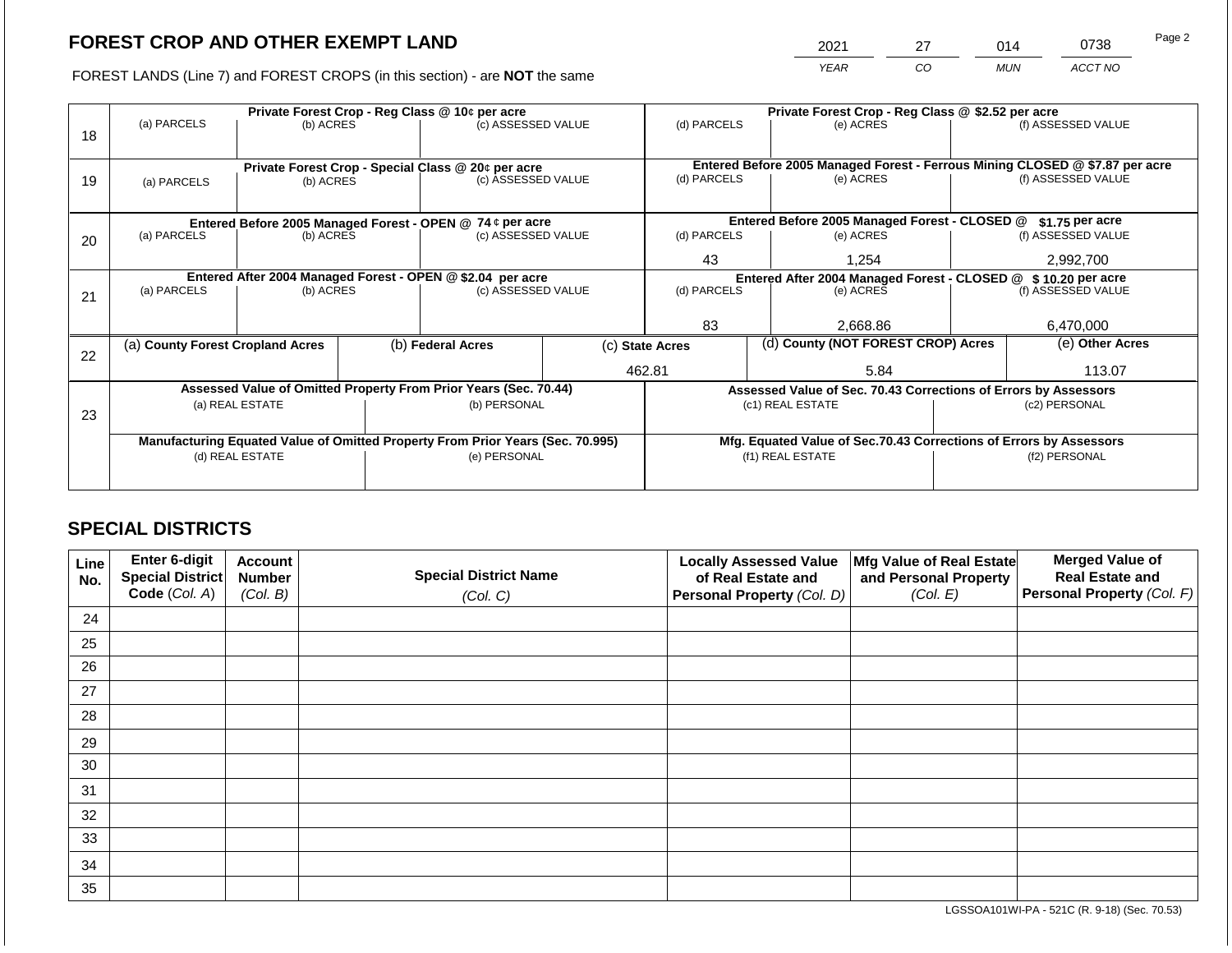|                       | <b>SCHOOL DISTRICTS</b>                                  |                                             |                                                         | 2021                                                                              | 27                                                            | 014<br>0738                                                                    |
|-----------------------|----------------------------------------------------------|---------------------------------------------|---------------------------------------------------------|-----------------------------------------------------------------------------------|---------------------------------------------------------------|--------------------------------------------------------------------------------|
|                       |                                                          |                                             |                                                         | <b>YEAR</b>                                                                       | CO                                                            | ACCT NO<br><b>MUN</b>                                                          |
| Line<br>No.           | Enter 6-digit<br><b>School District</b><br>Code (Col. A) | <b>Account</b><br><b>Number</b><br>(Col. B) | <b>School District Name</b><br>(Col. C)                 | <b>Locally Assessed Value</b><br>of Real Estate and<br>Personal Property (Col. D) | Mfg Value of Real Estate<br>and Personal Property<br>(Col. E) | <b>Merged Value of</b><br><b>Real Estate and</b><br>Personal Property (Col. F) |
|                       | A. SCHOOL DISTRICTS (K-8 and K-12)                       |                                             |                                                         |                                                                                   |                                                               |                                                                                |
| 36                    | 270091                                                   | 0161                                        | SCH D OF ALMA CENTER                                    | 6,399,100                                                                         |                                                               | 6,399,100                                                                      |
| 37                    | 614186                                                   | 0363                                        | SCH D OF OSSEO-FAIRCHILD                                | 42,636,300                                                                        |                                                               | 42,636,300                                                                     |
| 38                    |                                                          |                                             |                                                         |                                                                                   |                                                               |                                                                                |
| 39                    |                                                          |                                             |                                                         |                                                                                   |                                                               |                                                                                |
| 40                    |                                                          |                                             |                                                         |                                                                                   |                                                               |                                                                                |
| 41                    |                                                          |                                             |                                                         |                                                                                   |                                                               |                                                                                |
| 42                    |                                                          |                                             |                                                         |                                                                                   |                                                               |                                                                                |
| 43                    |                                                          |                                             |                                                         |                                                                                   |                                                               |                                                                                |
| 44                    |                                                          |                                             |                                                         |                                                                                   |                                                               |                                                                                |
| 45<br>$\overline{46}$ |                                                          |                                             |                                                         |                                                                                   |                                                               |                                                                                |
| 47                    |                                                          |                                             |                                                         |                                                                                   |                                                               |                                                                                |
| 48                    |                                                          |                                             |                                                         |                                                                                   |                                                               |                                                                                |
| 49                    |                                                          |                                             |                                                         |                                                                                   |                                                               |                                                                                |
| 50                    |                                                          |                                             | TOTAL ASSESSED VALUE OF SCHOOL DISTRICTS (K-8 and K-12) | 49,035,400                                                                        |                                                               | 49,035,400                                                                     |
|                       | <b>B. UNION HIGH SCHOOL DISTRICTS</b>                    |                                             |                                                         |                                                                                   |                                                               |                                                                                |
| 51                    |                                                          |                                             |                                                         |                                                                                   |                                                               |                                                                                |
| 52                    |                                                          |                                             |                                                         |                                                                                   |                                                               |                                                                                |
| 53                    |                                                          |                                             |                                                         |                                                                                   |                                                               |                                                                                |
| 54                    |                                                          |                                             |                                                         |                                                                                   |                                                               |                                                                                |
| 55                    |                                                          |                                             | TOTAL ASSESSED VALUE OF UNION HIGH SCHOOLS              |                                                                                   |                                                               |                                                                                |
|                       | C.<br><b>TECHNICAL COLLEGE DISTRICTS</b>                 |                                             |                                                         |                                                                                   |                                                               |                                                                                |
| 56                    | 000100                                                   | 0001                                        | CHIPPEWA VALLEY TECHNICAL COLLEGE EAUC                  | 49,035,400                                                                        |                                                               | 49,035,400                                                                     |
| 57                    |                                                          |                                             |                                                         |                                                                                   |                                                               |                                                                                |
| 58                    |                                                          |                                             |                                                         |                                                                                   |                                                               |                                                                                |
| 59                    |                                                          |                                             | TOTAL ASSESSED VALUE OF TECHNICAL COLLEGES              | 49,035,400                                                                        |                                                               | 49,035,400                                                                     |

 *I hereby certify, to the best of my knowledge and belief, this form is complete and correct.*

**SCHOOL DISTRICTS**

| Name                    |                                    | Title | Submission date  |
|-------------------------|------------------------------------|-------|------------------|
| APRIL SCHOOLCRAFT       |                                    |       | 10<br>2021<br>06 |
| Phone                   | Email address                      |       |                  |
| 715<br>284<br>0203<br>- | APRIL.SCHOOLCRAFT@CO.JACKSON.WI.US |       |                  |

Page 3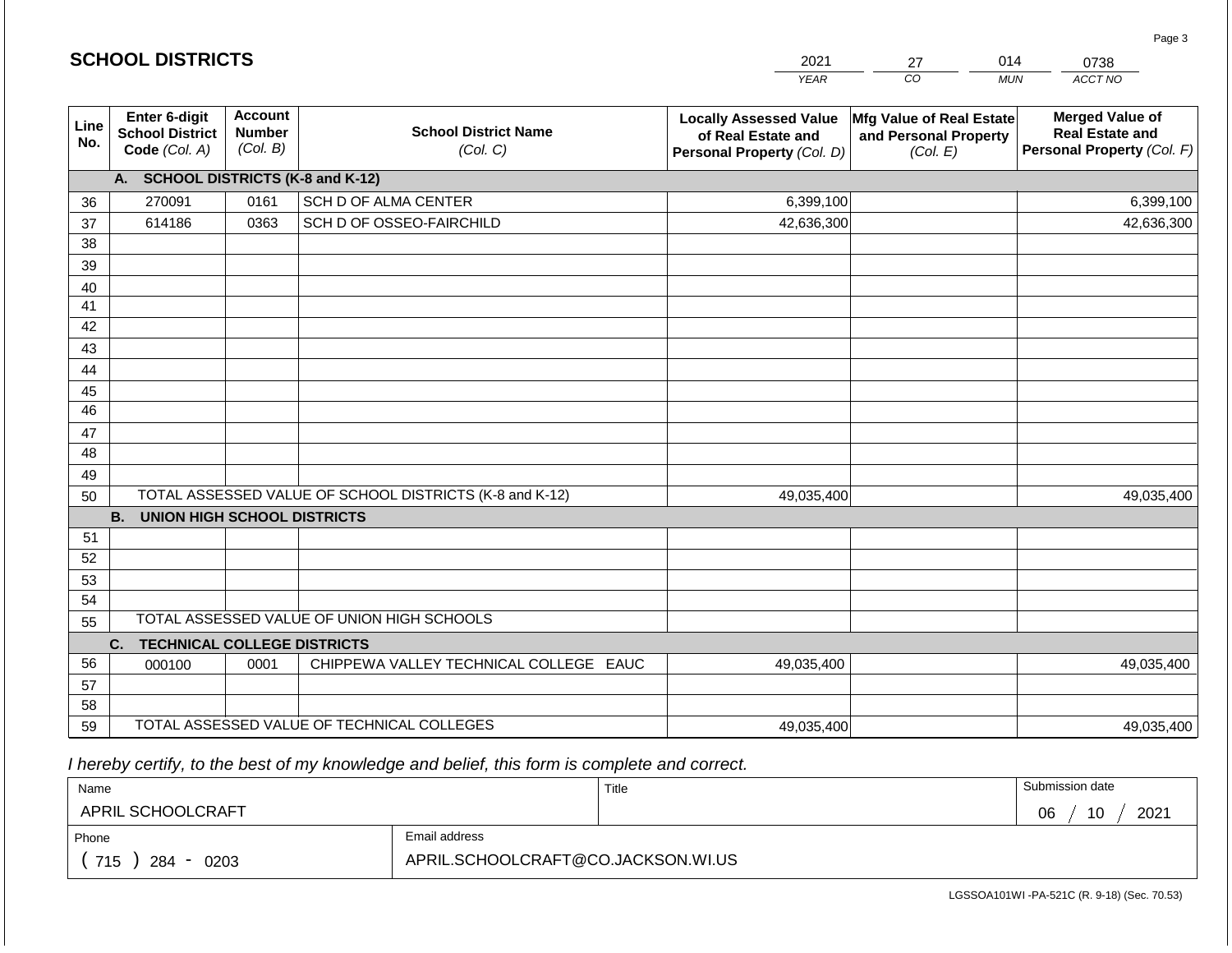- Each municipality's SOA is completed after the Board of Review and includes any changes made to the locally assessed values, under state law (sec. 70.53, Wis. Stats.)
- The Wisconsin Department of Revenue (DOR) merges the locally assessed values with the state assessed manufacturing values
- DOR provides the information regarding district names and codes. If a district is not listed, contact DOR.

Note: If you submit an amended SOA to DOR after your municipality's SOA is equated and posted to our website, we will process the SOA. However, DOR will not recalculate the *aggregate ratio or update the final SOA posted on our website. You should use the corrected values to calculate your tax rates.*

#### **Page 1: Real Estate and Personal Property**

- Lines 1-9 assessed real estate values, parcel counts and acres by classification
- Lines 10-15 assessed personal property values and number of accounts by class
- Line 16 aggregate assessed value of all property subject to general property; use to calculate tax rates. Note: This line equals the total assessed value of K-8 and K-12 school districts (Line 50) and total assessed value of technical colleges (Line 59).
- Remarks assessment ratio used to calculate estimated fair market value on property tax bills

#### **Page 2: Forest Crop, Other Exempt Land and Special Districts**

- Lines 18-21 private forest crop and managed forest lands assessed values
- Line  $22 -$  tax exempt land acres
- Line 23 prior years assessed value of omitted property under sec. 70.44 and correction of errors under sec. 70.43 shown by locally assessed or manufacturing real estate and personal property. Note: If there is an amount on this line, report the corresponding tax in the Statement of Taxes, Sections J or K.
- Lines 24-35 special district assessed values. These values are used to calculate tax rates for the special districts.

#### **Page 3: School Districts**

- Lines 36-50 school districts (K-8 and K-12) assessed values. These values are used to calculate tax rates for school districts.
- Lines 51-55 union high school district assessed values. These values are used to calculate tax rates for union high school districts.
- Lines 56-59 technical college assessed values. These values are used to calculate tax rates for technical colleges.

If you have questions: Email: lgs@wisconsin.gov

 Phone: (608) 266-2569 or (608) 264-6892 Fax: (608) 264-6887

FAIRCHILD, WI 54741 - 8824 FAIRCHILD, WI 54741 - 8824KIMBERLY SORENSON<br>TOWN OF CLEVELAND<br>W14427 OLD HWY 10 TOWN OF CLEVELAND KIMBERLY SORENSON W14427 OLD HWY 10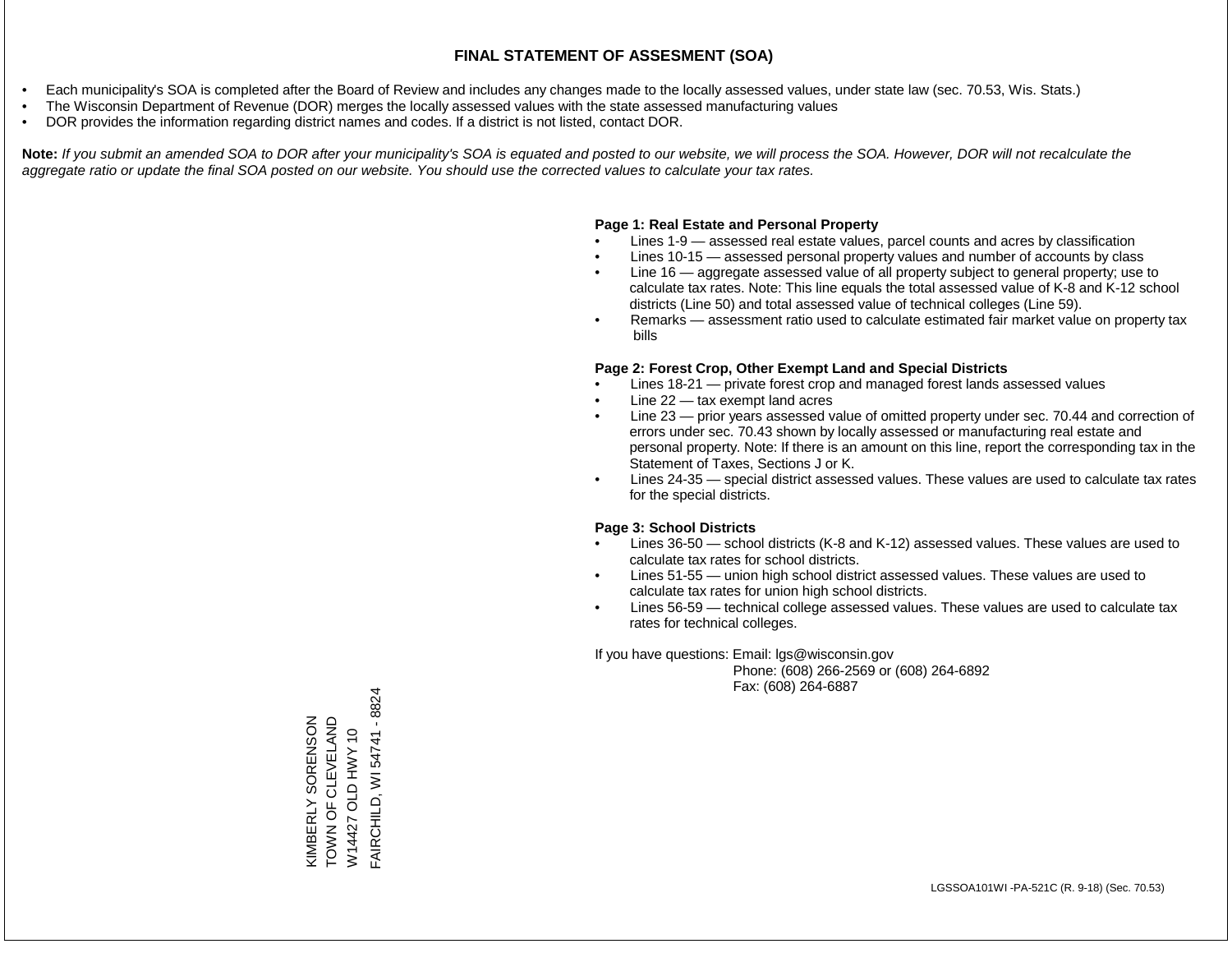**STATEMENT OF ASSESSMENT FOR 2021**

| 27  | 016. | 0739    |  |  |
|-----|------|---------|--|--|
| CO. | MUN. | ACCT NO |  |  |

**FINAL - EQUATED** <sup>X</sup> This is an Amended Return

Page 1

|                | <b>FOR</b><br><b>TOWN OF</b><br><b>OF</b>                                                                                                                                                    | <b>CURRAN</b>            |                           | <b>JACKSON COUNTY</b>           |                         |                      |                            |
|----------------|----------------------------------------------------------------------------------------------------------------------------------------------------------------------------------------------|--------------------------|---------------------------|---------------------------------|-------------------------|----------------------|----------------------------|
|                | Town - Village - City                                                                                                                                                                        | <b>Municipality Name</b> |                           | <b>County Name</b>              |                         |                      |                            |
| Line           | <b>REAL ESTATE</b>                                                                                                                                                                           |                          | PARCEL COUNT              | NO. OF ACRES<br><b>WHOLE</b>    | <b>VALUE OF</b>         | <b>VALUE OF</b>      | <b>TOTAL VALUE OF LAND</b> |
| No.            | (See Lines 18 - 22 for<br>other Real Estate)                                                                                                                                                 |                          | TOTAL LAND   IMPROVEMENTS | NUMBERS ONLY                    | <b>LAND</b>             | <b>IMPROVEMENTS</b>  | AND IMPROVEMENTS           |
|                |                                                                                                                                                                                              | (Col. A)                 | (Col. B)                  | (Col. C)                        | (Col. D)                | (Col. E)             | (Col. F)                   |
| $\mathbf{1}$   | <b>RESIDENTIAL - Class 1</b>                                                                                                                                                                 | 168                      | 153                       | 250                             | 1,267,700               | 14,960,600           | 16,228,300                 |
| $\overline{2}$ | <b>COMMERCIAL - Class 2</b>                                                                                                                                                                  | 18                       | $\overline{2}$            | 193                             | 1,441,900               | 124,400              | 1,566,300                  |
| 3              | <b>MANUFACTURING - Class 3</b>                                                                                                                                                               | 33                       | 12                        | 1,255                           | 7,361,500               | 23,707,200           | 31,068,700                 |
| 4              | <b>AGRICULTURAL - Class 4</b>                                                                                                                                                                | 496                      |                           | 8,908                           | 1,355,900               |                      | 1,355,900                  |
| 5              | <b>UNDEVELOPED - Class 5</b>                                                                                                                                                                 | 363                      |                           | 2,649                           | 1,379,950               |                      | 1,379,950                  |
| 6              | AGRICULTURAL FOREST - Class 5m                                                                                                                                                               | 286                      |                           | 4,466                           | 5,468,700               |                      | 5,468,700                  |
| $\overline{7}$ | FOREST LANDS - Class 6                                                                                                                                                                       | 146                      |                           | 3,075                           | 7,631,200               |                      | 7,631,200                  |
| 8              | OTHER - Class 7                                                                                                                                                                              | 49                       | 46                        | 102                             | 397,500                 | 4,228,400            | 4,625,900                  |
| 9              | TOTAL - ALL COLUMNS                                                                                                                                                                          | 1,559                    | 213                       | 20,898                          | 26,304,350              | 43,020,600           | 69,324,950                 |
| 10             | NUMBER OF PERSONAL PROPERTY ACCOUNTS IN ROLL                                                                                                                                                 |                          |                           | 12                              | <b>LOCALLY ASSESSED</b> | <b>MANUFACTURING</b> | <b>MERGED</b>              |
| 11             | BOATS AND OTHER WATERCRAFT NOT EXEMPT - Code 1                                                                                                                                               |                          |                           |                                 | 0                       | $\Omega$             | 0                          |
| 12             | MACHINERY, TOOLS AND PATTERNS - Code 2                                                                                                                                                       |                          |                           |                                 |                         | 9,186,000            | 9,186,000                  |
| 13             | FURNITURE, FIXTURES AND EQUIPMENT - Code 3                                                                                                                                                   |                          |                           |                                 | 3,270                   | 735,200              | 738,470                    |
| 14             | ALL OTHER PERSONAL PROPERTY NOT EXEMPT - Codes 4A, 4B, 4C                                                                                                                                    |                          |                           |                                 | 36,990                  | 2,248,000            | 2,284,990                  |
| 15             | TOTAL OF PERSONAL PROPERTY NOT EXEMPT (Total of Lines 11-14)                                                                                                                                 |                          |                           |                                 | 40,260                  | 12,169,200           | 12,209,460                 |
| 16             | AGGREGATE ASSESSED VALUE OF ALL PROPERTY SUBJECT TO THE GENERAL PROPERTY TAX (Total of Lines 9F and 15F)<br>MUST EQUAL TOTAL VALUE OF THE SCHOOL DISTRICTS (K-12 PLUS K-8) - Line 50, Col. F |                          | 81,534,410                |                                 |                         |                      |                            |
| 17             | <b>BOARD OF REVIEW</b>                                                                                                                                                                       |                          |                           | Name of Assessor<br>Telephone # |                         |                      |                            |
|                | DATE OF FINAL ADJOURNMENT                                                                                                                                                                    | 05/10/2021               |                           | <b>DARRELL KLEVEN</b>           |                         |                      | (715) 287-4737             |

REMARKS

The Assessment Ratio to be used in calculating the estimated Fair Market Value on tax bills for this tax district is .87751903

This ratio should be used to convert assessed values to "Calculate Equalized Values" in Step 1 of the Lottery and Gaming Credit Calculations.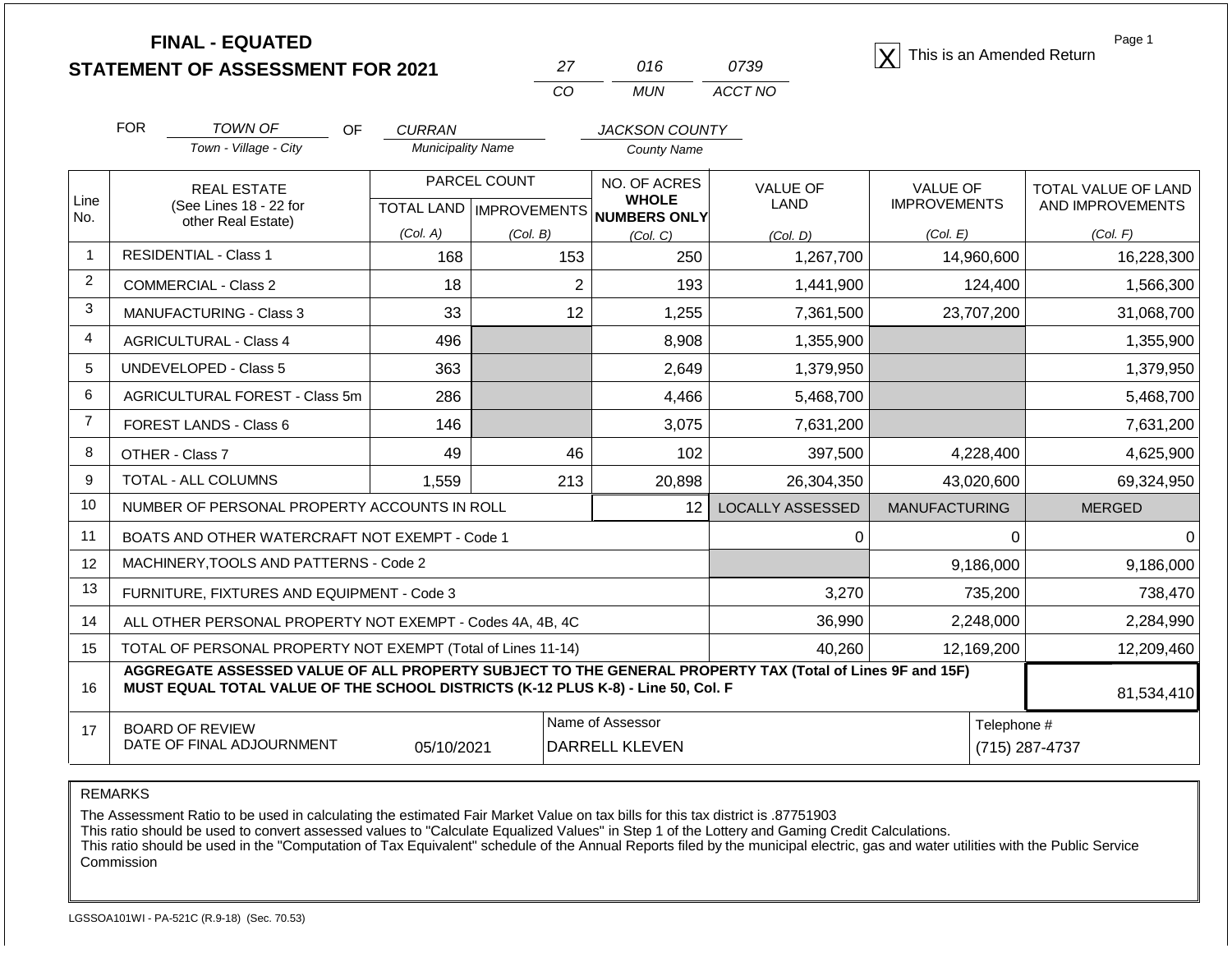2021 27 016 0739

FOREST LANDS (Line 7) and FOREST CROPS (in this section) - are **NOT** the same *YEAR CO MUN ACCT NO*

|    |                                                                                  |                 |  | Private Forest Crop - Reg Class @ 10¢ per acre                                 |                    | Private Forest Crop - Reg Class @ \$2.52 per acre |  |                                                                    |                                                                                                    |                    |
|----|----------------------------------------------------------------------------------|-----------------|--|--------------------------------------------------------------------------------|--------------------|---------------------------------------------------|--|--------------------------------------------------------------------|----------------------------------------------------------------------------------------------------|--------------------|
|    | (a) PARCELS                                                                      | (b) ACRES       |  | (c) ASSESSED VALUE                                                             |                    | (d) PARCELS                                       |  | (e) ACRES                                                          |                                                                                                    | (f) ASSESSED VALUE |
| 18 |                                                                                  |                 |  |                                                                                |                    |                                                   |  |                                                                    |                                                                                                    |                    |
|    |                                                                                  |                 |  |                                                                                |                    |                                                   |  |                                                                    |                                                                                                    |                    |
|    |                                                                                  |                 |  | Private Forest Crop - Special Class @ 20¢ per acre                             |                    | (d) PARCELS                                       |  | (e) ACRES                                                          | Entered Before 2005 Managed Forest - Ferrous Mining CLOSED @ \$7.87 per acre<br>(f) ASSESSED VALUE |                    |
| 19 | (a) PARCELS                                                                      | (b) ACRES       |  |                                                                                | (c) ASSESSED VALUE |                                                   |  |                                                                    |                                                                                                    |                    |
|    |                                                                                  |                 |  |                                                                                |                    |                                                   |  |                                                                    |                                                                                                    |                    |
|    |                                                                                  |                 |  | Entered Before 2005 Managed Forest - OPEN @ 74 ¢ per acre                      |                    |                                                   |  | Entered Before 2005 Managed Forest - CLOSED @                      |                                                                                                    | \$1.75 per acre    |
| 20 | (a) PARCELS                                                                      | (b) ACRES       |  | (c) ASSESSED VALUE                                                             |                    | (d) PARCELS                                       |  | (e) ACRES                                                          |                                                                                                    | (f) ASSESSED VALUE |
|    |                                                                                  |                 |  |                                                                                |                    |                                                   |  |                                                                    |                                                                                                    |                    |
|    |                                                                                  |                 |  |                                                                                |                    | 38                                                |  | 1,072.5                                                            |                                                                                                    | 2,270,600          |
|    | Entered After 2004 Managed Forest - OPEN @ \$2.04 per acre<br>(c) ASSESSED VALUE |                 |  |                                                                                |                    |                                                   |  | Entered After 2004 Managed Forest - CLOSED @ \$10.20 per acre      |                                                                                                    |                    |
| 21 | (a) PARCELS                                                                      | (b) ACRES       |  |                                                                                |                    | (d) PARCELS                                       |  | (e) ACRES                                                          |                                                                                                    | (f) ASSESSED VALUE |
|    |                                                                                  |                 |  |                                                                                |                    |                                                   |  |                                                                    |                                                                                                    |                    |
|    |                                                                                  |                 |  |                                                                                |                    | 41                                                |  | 1,073.71                                                           |                                                                                                    | 2,219,600          |
|    | (a) County Forest Cropland Acres                                                 |                 |  | (b) Federal Acres<br>(c) State Acres                                           |                    | (d) County (NOT FOREST CROP) Acres                |  |                                                                    |                                                                                                    | (e) Other Acres    |
| 22 |                                                                                  |                 |  |                                                                                |                    |                                                   |  |                                                                    |                                                                                                    |                    |
|    |                                                                                  |                 |  |                                                                                |                    | 73.28                                             |  | 7.11                                                               |                                                                                                    | 34.02              |
|    |                                                                                  |                 |  | Assessed Value of Omitted Property From Prior Years (Sec. 70.44)               |                    |                                                   |  | Assessed Value of Sec. 70.43 Corrections of Errors by Assessors    |                                                                                                    |                    |
|    |                                                                                  | (a) REAL ESTATE |  | (b) PERSONAL                                                                   |                    |                                                   |  | (c1) REAL ESTATE                                                   |                                                                                                    | (c2) PERSONAL      |
| 23 |                                                                                  | 11.000          |  |                                                                                |                    |                                                   |  |                                                                    |                                                                                                    |                    |
|    |                                                                                  |                 |  | Manufacturing Equated Value of Omitted Property From Prior Years (Sec. 70.995) |                    |                                                   |  | Mfg. Equated Value of Sec.70.43 Corrections of Errors by Assessors |                                                                                                    |                    |
|    |                                                                                  | (d) REAL ESTATE |  | (e) PERSONAL                                                                   |                    |                                                   |  | (f1) REAL ESTATE                                                   | (f2) PERSONAL                                                                                      |                    |
|    |                                                                                  |                 |  |                                                                                |                    |                                                   |  |                                                                    |                                                                                                    |                    |
|    |                                                                                  |                 |  |                                                                                |                    |                                                   |  |                                                                    |                                                                                                    |                    |

# **SPECIAL DISTRICTS**

| Line<br>No. | Enter 6-digit<br>Special District<br>Code (Col. A) | <b>Account</b><br><b>Number</b><br>(Col. B) | <b>Special District Name</b><br>(Col. C) | <b>Locally Assessed Value</b><br>of Real Estate and<br><b>Personal Property (Col. D)</b> | Mfg Value of Real Estate<br>and Personal Property<br>(Col. E) | <b>Merged Value of</b><br><b>Real Estate and</b><br>Personal Property (Col. F) |
|-------------|----------------------------------------------------|---------------------------------------------|------------------------------------------|------------------------------------------------------------------------------------------|---------------------------------------------------------------|--------------------------------------------------------------------------------|
| 24          |                                                    |                                             |                                          |                                                                                          |                                                               |                                                                                |
| 25          |                                                    |                                             |                                          |                                                                                          |                                                               |                                                                                |
| 26          |                                                    |                                             |                                          |                                                                                          |                                                               |                                                                                |
| 27          |                                                    |                                             |                                          |                                                                                          |                                                               |                                                                                |
| 28          |                                                    |                                             |                                          |                                                                                          |                                                               |                                                                                |
| 29          |                                                    |                                             |                                          |                                                                                          |                                                               |                                                                                |
| 30          |                                                    |                                             |                                          |                                                                                          |                                                               |                                                                                |
| 31          |                                                    |                                             |                                          |                                                                                          |                                                               |                                                                                |
| 32          |                                                    |                                             |                                          |                                                                                          |                                                               |                                                                                |
| 33          |                                                    |                                             |                                          |                                                                                          |                                                               |                                                                                |
| 34          |                                                    |                                             |                                          |                                                                                          |                                                               |                                                                                |
| 35          |                                                    |                                             |                                          |                                                                                          |                                                               |                                                                                |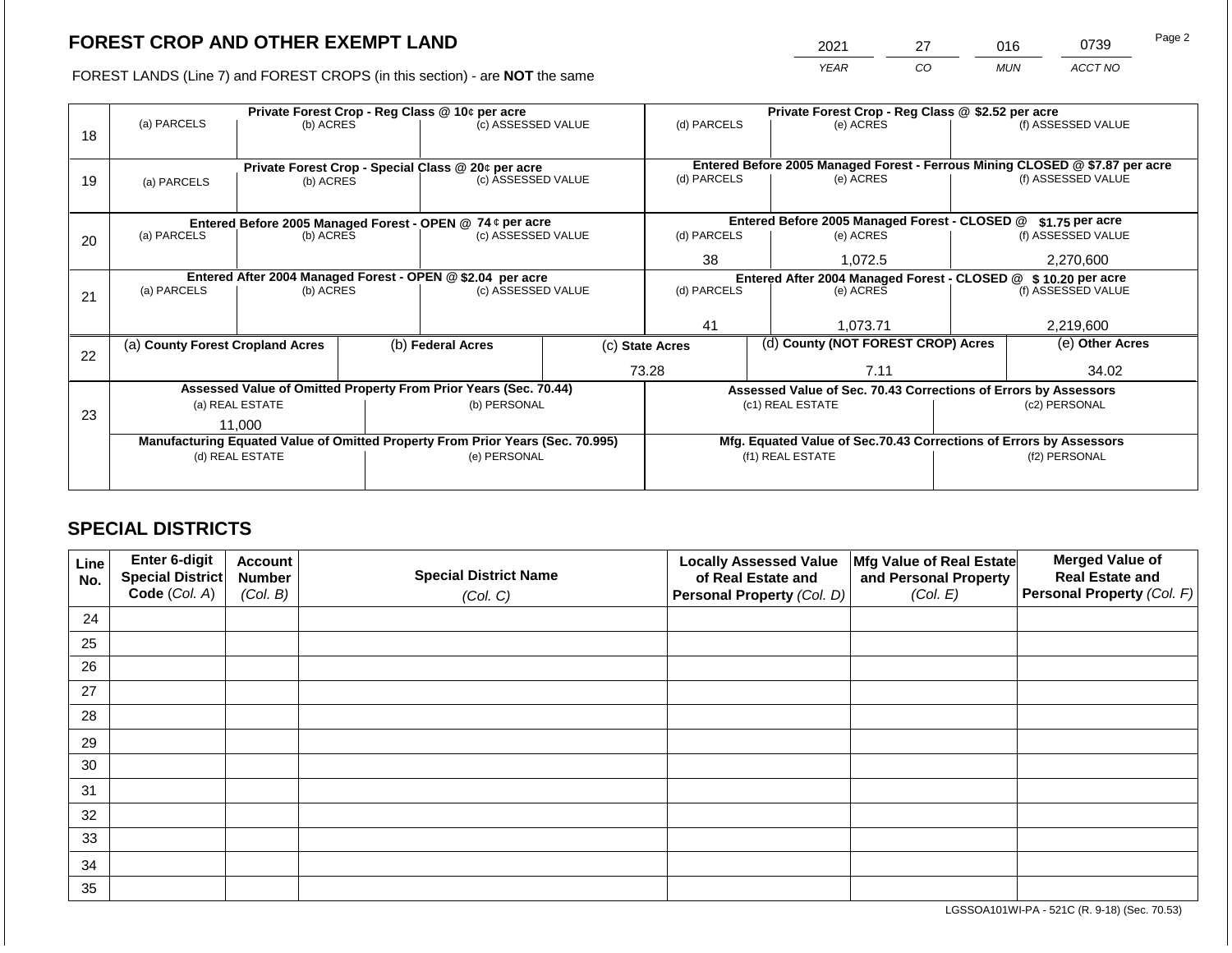|                 | <b>SCHOOL DISTRICTS</b>                                         |                                             |                                                         | 2021                                                                              | 016<br>27                                                     | 0739                                                                           |
|-----------------|-----------------------------------------------------------------|---------------------------------------------|---------------------------------------------------------|-----------------------------------------------------------------------------------|---------------------------------------------------------------|--------------------------------------------------------------------------------|
|                 |                                                                 |                                             |                                                         | <b>YEAR</b>                                                                       | $\overline{co}$<br><b>MUN</b>                                 | ACCT NO                                                                        |
| Line<br>No.     | <b>Enter 6-digit</b><br><b>School District</b><br>Code (Col. A) | <b>Account</b><br><b>Number</b><br>(Col. B) | <b>School District Name</b><br>(Col. C)                 | <b>Locally Assessed Value</b><br>of Real Estate and<br>Personal Property (Col. D) | Mfg Value of Real Estate<br>and Personal Property<br>(Col. E) | <b>Merged Value of</b><br><b>Real Estate and</b><br>Personal Property (Col. F) |
|                 | A. SCHOOL DISTRICTS (K-8 and K-12)                              |                                             |                                                         |                                                                                   |                                                               |                                                                                |
| 36              | 270476                                                          | 0162                                        | SCH D OF BLACK RIVER FALLS                              | 12,213,130                                                                        | 10,305,100                                                    | 22,518,230                                                                     |
| 37              | 610485                                                          | 0359                                        | SCH D OF BLAIR-TAYLOR                                   | 22,092,980                                                                        | 32,932,800                                                    | 55,025,780                                                                     |
| 38              | 616426                                                          | 0364                                        | <b>SCH D OF WHITEHALL</b>                               | 3,990,400                                                                         |                                                               | 3,990,400                                                                      |
| 39              |                                                                 |                                             |                                                         |                                                                                   |                                                               |                                                                                |
| 40              |                                                                 |                                             |                                                         |                                                                                   |                                                               |                                                                                |
| 41              |                                                                 |                                             |                                                         |                                                                                   |                                                               |                                                                                |
| 42              |                                                                 |                                             |                                                         |                                                                                   |                                                               |                                                                                |
| 43              |                                                                 |                                             |                                                         |                                                                                   |                                                               |                                                                                |
| 44              |                                                                 |                                             |                                                         |                                                                                   |                                                               |                                                                                |
| 45              |                                                                 |                                             |                                                         |                                                                                   |                                                               |                                                                                |
| $\overline{46}$ |                                                                 |                                             |                                                         |                                                                                   |                                                               |                                                                                |
| 47              |                                                                 |                                             |                                                         |                                                                                   |                                                               |                                                                                |
| 48              |                                                                 |                                             |                                                         |                                                                                   |                                                               |                                                                                |
| 49              |                                                                 |                                             | TOTAL ASSESSED VALUE OF SCHOOL DISTRICTS (K-8 and K-12) |                                                                                   |                                                               |                                                                                |
| 50              | <b>B.</b><br><b>UNION HIGH SCHOOL DISTRICTS</b>                 |                                             |                                                         | 38,296,510                                                                        | 43,237,900                                                    | 81,534,410                                                                     |
| 51              |                                                                 |                                             |                                                         |                                                                                   |                                                               |                                                                                |
| 52              |                                                                 |                                             |                                                         |                                                                                   |                                                               |                                                                                |
| 53              |                                                                 |                                             |                                                         |                                                                                   |                                                               |                                                                                |
| 54              |                                                                 |                                             |                                                         |                                                                                   |                                                               |                                                                                |
| 55              |                                                                 |                                             | TOTAL ASSESSED VALUE OF UNION HIGH SCHOOLS              |                                                                                   |                                                               |                                                                                |
|                 | <b>TECHNICAL COLLEGE DISTRICTS</b><br>C.                        |                                             |                                                         |                                                                                   |                                                               |                                                                                |
| 56              | 000200                                                          | 0002                                        | WESTERN TECHNICAL COLLEGE LACR                          | 38,296,510                                                                        | 43,237,900                                                    | 81,534,410                                                                     |
| 57              |                                                                 |                                             |                                                         |                                                                                   |                                                               |                                                                                |
| 58              |                                                                 |                                             |                                                         |                                                                                   |                                                               |                                                                                |
| 59              |                                                                 |                                             | TOTAL ASSESSED VALUE OF TECHNICAL COLLEGES              | 38,296,510                                                                        | 43,237,900                                                    | 81,534,410                                                                     |

2021

016

Page 3

 *I hereby certify, to the best of my knowledge and belief, this form is complete and correct.*

**SCHOOL DISTRICTS**

| Name               |                                    | Title | Submission date  |
|--------------------|------------------------------------|-------|------------------|
| APRIL SCHOOLCRAFT  |                                    |       | 2021<br>08<br>06 |
| Phone              | Email address                      |       |                  |
| 715<br>284<br>0203 | APRIL.SCHOOLCRAFT@CO.JACKSON.WI.US |       |                  |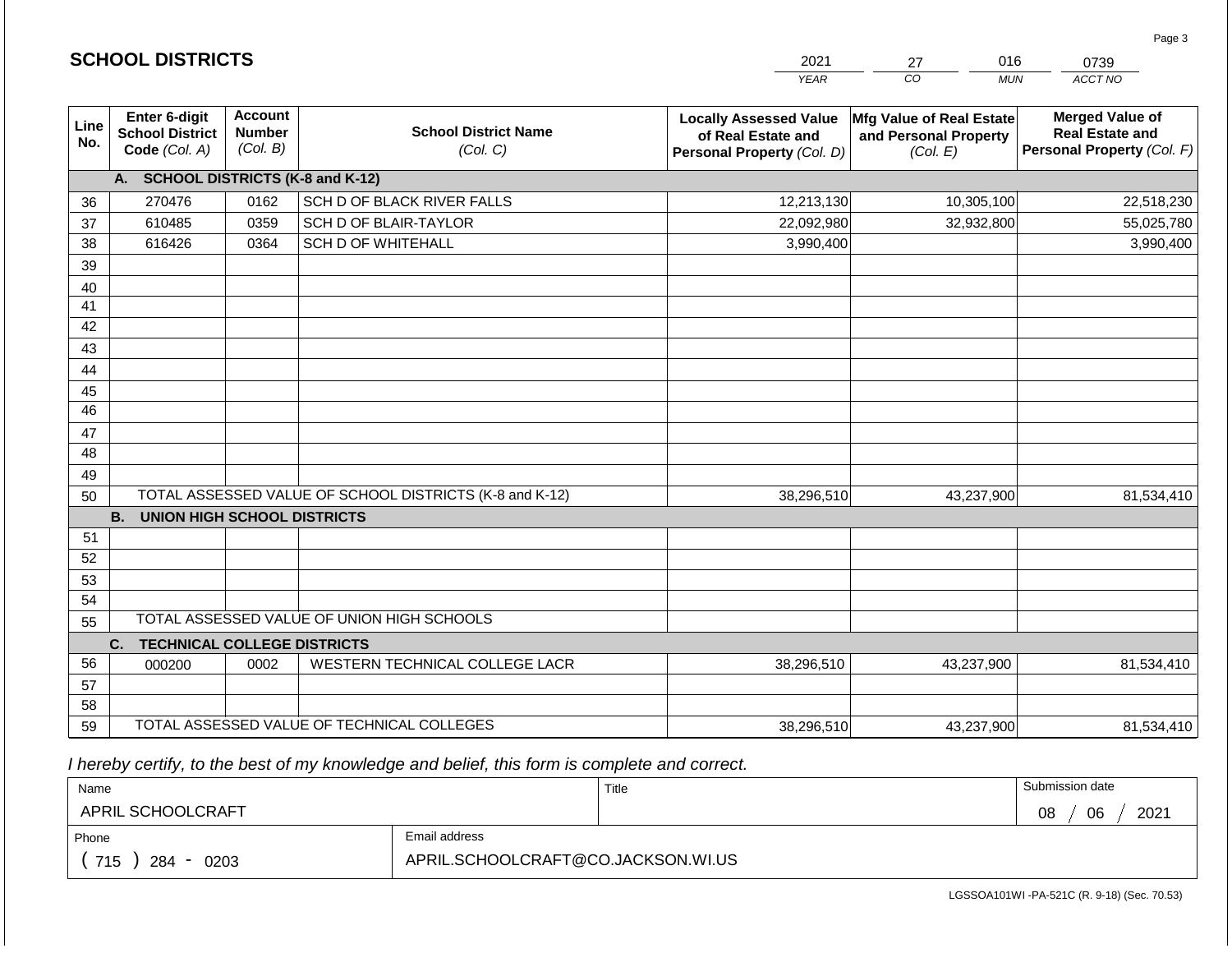- Each municipality's SOA is completed after the Board of Review and includes any changes made to the locally assessed values, under state law (sec. 70.53, Wis. Stats.)
- The Wisconsin Department of Revenue (DOR) merges the locally assessed values with the state assessed manufacturing values
- DOR provides the information regarding district names and codes. If a district is not listed, contact DOR.

Note: If you submit an amended SOA to DOR after your municipality's SOA is equated and posted to our website, we will process the SOA. However, DOR will not recalculate the *aggregate ratio or update the final SOA posted on our website. You should use the corrected values to calculate your tax rates.*

### **Page 1: Real Estate and Personal Property**

- Lines 1-9 assessed real estate values, parcel counts and acres by classification
- Lines 10-15 assessed personal property values and number of accounts by class
- Line 16 aggregate assessed value of all property subject to general property; use to calculate tax rates. Note: This line equals the total assessed value of K-8 and K-12 school districts (Line 50) and total assessed value of technical colleges (Line 59).
- Remarks assessment ratio used to calculate estimated fair market value on property tax bills

### **Page 2: Forest Crop, Other Exempt Land and Special Districts**

- Lines 18-21 private forest crop and managed forest lands assessed values
- Line  $22 -$  tax exempt land acres
- Line 23 prior years assessed value of omitted property under sec. 70.44 and correction of errors under sec. 70.43 shown by locally assessed or manufacturing real estate and personal property. Note: If there is an amount on this line, report the corresponding tax in the Statement of Taxes, Sections J or K.
- Lines 24-35 special district assessed values. These values are used to calculate tax rates for the special districts.

### **Page 3: School Districts**

- Lines 36-50 school districts (K-8 and K-12) assessed values. These values are used to calculate tax rates for school districts.
- Lines 51-55 union high school district assessed values. These values are used to calculate tax rates for union high school districts.
- Lines 56-59 technical college assessed values. These values are used to calculate tax rates for technical colleges.

If you have questions: Email: lgs@wisconsin.gov

 Phone: (608) 266-2569 or (608) 264-6892 Fax: (608) 264-6887

MICHELLE SCHWENNEKER<br>TOWN OF CURRAN MICHELLE SCHWENNEKER TOWN OF CURRAN HAGEN RD HIXTON, WI 54635 N9526 HAGEN RD HIXTON, WI 54635N9526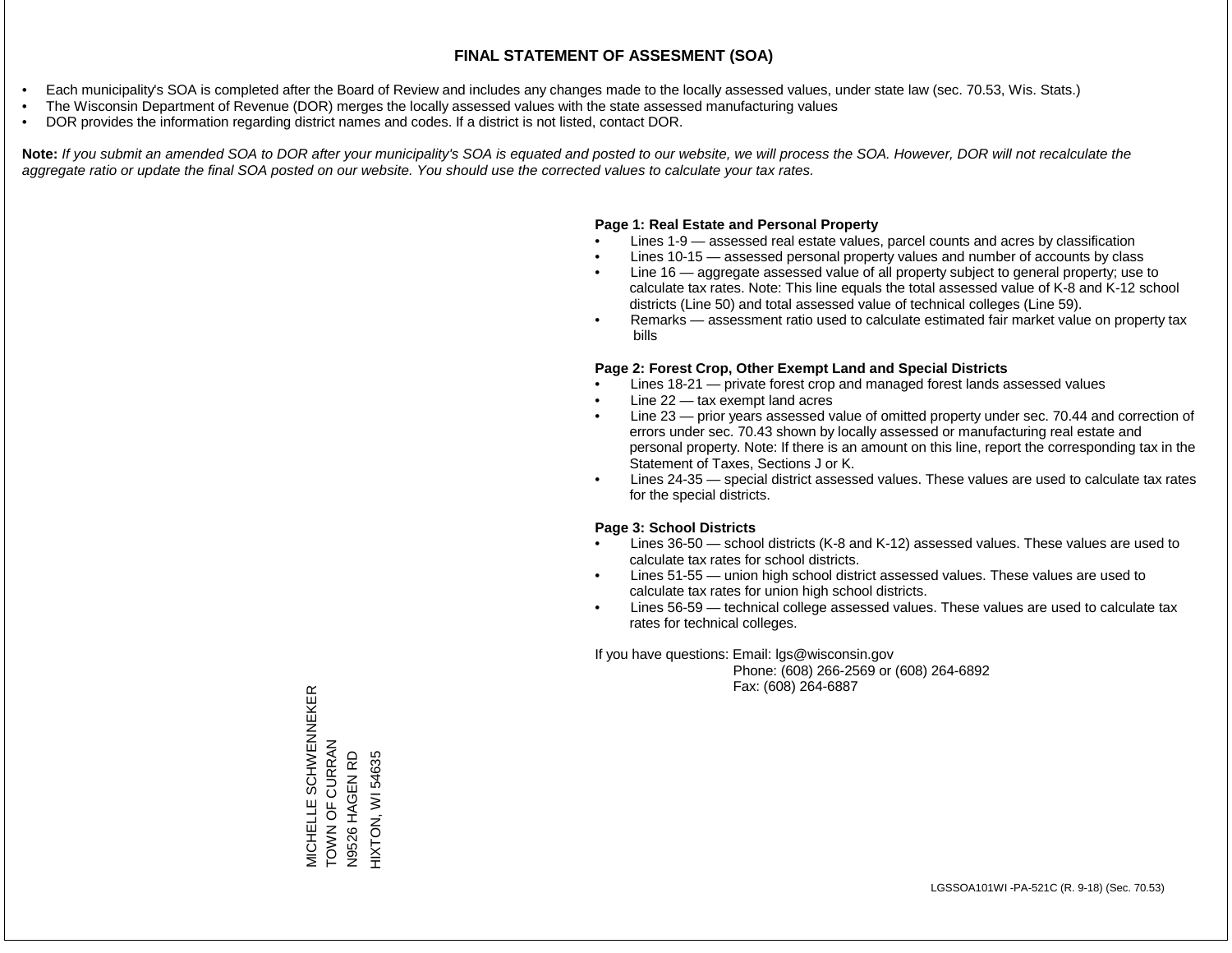|                   | <b>FINAL - EQUATED</b><br><b>STATEMENT OF ASSESSMENT FOR 2021</b>                                                                                                                            |                                             | 27                                                      | 018                                                      | 0740                                | This is an Amended Return                          | Page 1                                              |
|-------------------|----------------------------------------------------------------------------------------------------------------------------------------------------------------------------------------------|---------------------------------------------|---------------------------------------------------------|----------------------------------------------------------|-------------------------------------|----------------------------------------------------|-----------------------------------------------------|
|                   |                                                                                                                                                                                              |                                             | CO                                                      | <b>MUN</b>                                               | ACCT NO                             |                                                    |                                                     |
|                   | <b>FOR</b><br>TOWN OF<br>OF<br>Town - Village - City                                                                                                                                         | <b>FRANKLIN</b><br><b>Municipality Name</b> |                                                         | <b>JACKSON COUNTY</b><br><b>County Name</b>              |                                     |                                                    |                                                     |
| Line<br>No.       | <b>REAL ESTATE</b><br>(See Lines 18 - 22 for<br>other Real Estate)                                                                                                                           | (Col. A)                                    | PARCEL COUNT<br>TOTAL LAND   IMPROVEMENTS  <br>(Col. B) | NO. OF ACRES<br><b>WHOLE</b><br>NUMBERS ONLY<br>(Col, C) | <b>VALUE OF</b><br>LAND<br>(Col. D) | <b>VALUE OF</b><br><b>IMPROVEMENTS</b><br>(Col. E) | TOTAL VALUE OF LAND<br>AND IMPROVEMENTS<br>(Col. F) |
| 1                 | <b>RESIDENTIAL - Class 1</b>                                                                                                                                                                 | 212                                         | 188                                                     | 346                                                      | 1,498,800                           | 16,014,600                                         | 17,513,400                                          |
| 2                 | <b>COMMERCIAL - Class 2</b>                                                                                                                                                                  | 4                                           | 4                                                       | 14                                                       | 77,300                              | 272,300                                            | 349,600                                             |
| 3                 | <b>MANUFACTURING - Class 3</b>                                                                                                                                                               | $\overline{0}$                              | $\overline{0}$                                          | $\mathbf 0$                                              | 0                                   | 0                                                  | 0                                                   |
| 4                 | <b>AGRICULTURAL - Class 4</b>                                                                                                                                                                | 642                                         |                                                         | 8,792                                                    | 1,097,200                           |                                                    | 1,097,200                                           |
| 5                 | <b>UNDEVELOPED - Class 5</b>                                                                                                                                                                 | 295                                         |                                                         | 1,357                                                    | 925,000                             |                                                    | 925,000                                             |
| 6                 | AGRICULTURAL FOREST - Class 5m                                                                                                                                                               | 431                                         |                                                         | 6,773                                                    | 8,480,400                           |                                                    | 8,480,400                                           |
| $\overline{7}$    | FOREST LANDS - Class 6                                                                                                                                                                       | 139                                         |                                                         | 2,230                                                    | 5,576,600                           |                                                    | 5,576,600                                           |
| 8                 | OTHER - Class 7                                                                                                                                                                              | 86                                          | 86                                                      | 130                                                      | 579,000                             | 6,226,900                                          | 6,805,900                                           |
| 9                 | TOTAL - ALL COLUMNS                                                                                                                                                                          | 1,809                                       | 278                                                     | 19,642                                                   | 18,234,300                          | 22,513,800                                         | 40,748,100                                          |
| 10                | NUMBER OF PERSONAL PROPERTY ACCOUNTS IN ROLL                                                                                                                                                 |                                             |                                                         | 31                                                       | <b>LOCALLY ASSESSED</b>             | <b>MANUFACTURING</b>                               | <b>MERGED</b>                                       |
| 11                | BOATS AND OTHER WATERCRAFT NOT EXEMPT - Code 1                                                                                                                                               |                                             |                                                         |                                                          | 0                                   | $\Omega$                                           | $\Omega$                                            |
| $12 \overline{ }$ | MACHINERY, TOOLS AND PATTERNS - Code 2                                                                                                                                                       |                                             |                                                         |                                                          |                                     | 13,200                                             | 13,200                                              |
| 13                | FURNITURE, FIXTURES AND EQUIPMENT - Code 3                                                                                                                                                   |                                             |                                                         |                                                          | 3,700                               | 2,700                                              | 6,400                                               |
| 14                | ALL OTHER PERSONAL PROPERTY NOT EXEMPT - Codes 4A, 4B, 4C                                                                                                                                    |                                             |                                                         |                                                          | 364,500                             | 100                                                | 364,600                                             |
| 15                | TOTAL OF PERSONAL PROPERTY NOT EXEMPT (Total of Lines 11-14)                                                                                                                                 |                                             |                                                         |                                                          | 368,200                             | 16,000                                             | 384,200                                             |
| 16                | AGGREGATE ASSESSED VALUE OF ALL PROPERTY SUBJECT TO THE GENERAL PROPERTY TAX (Total of Lines 9F and 15F)<br>MUST EQUAL TOTAL VALUE OF THE SCHOOL DISTRICTS (K-12 PLUS K-8) - Line 50, Col. F |                                             | 41,132,300                                              |                                                          |                                     |                                                    |                                                     |
| 17                | <b>BOARD OF REVIEW</b><br>DATE OF FINAL ADJOURNMENT                                                                                                                                          | Telephone #                                 | (715) 235-6941                                          |                                                          |                                     |                                                    |                                                     |

REMARKS

The Assessment Ratio to be used in calculating the estimated Fair Market Value on tax bills for this tax district is .898485199

This ratio should be used to convert assessed values to "Calculate Equalized Values" in Step 1 of the Lottery and Gaming Credit Calculations.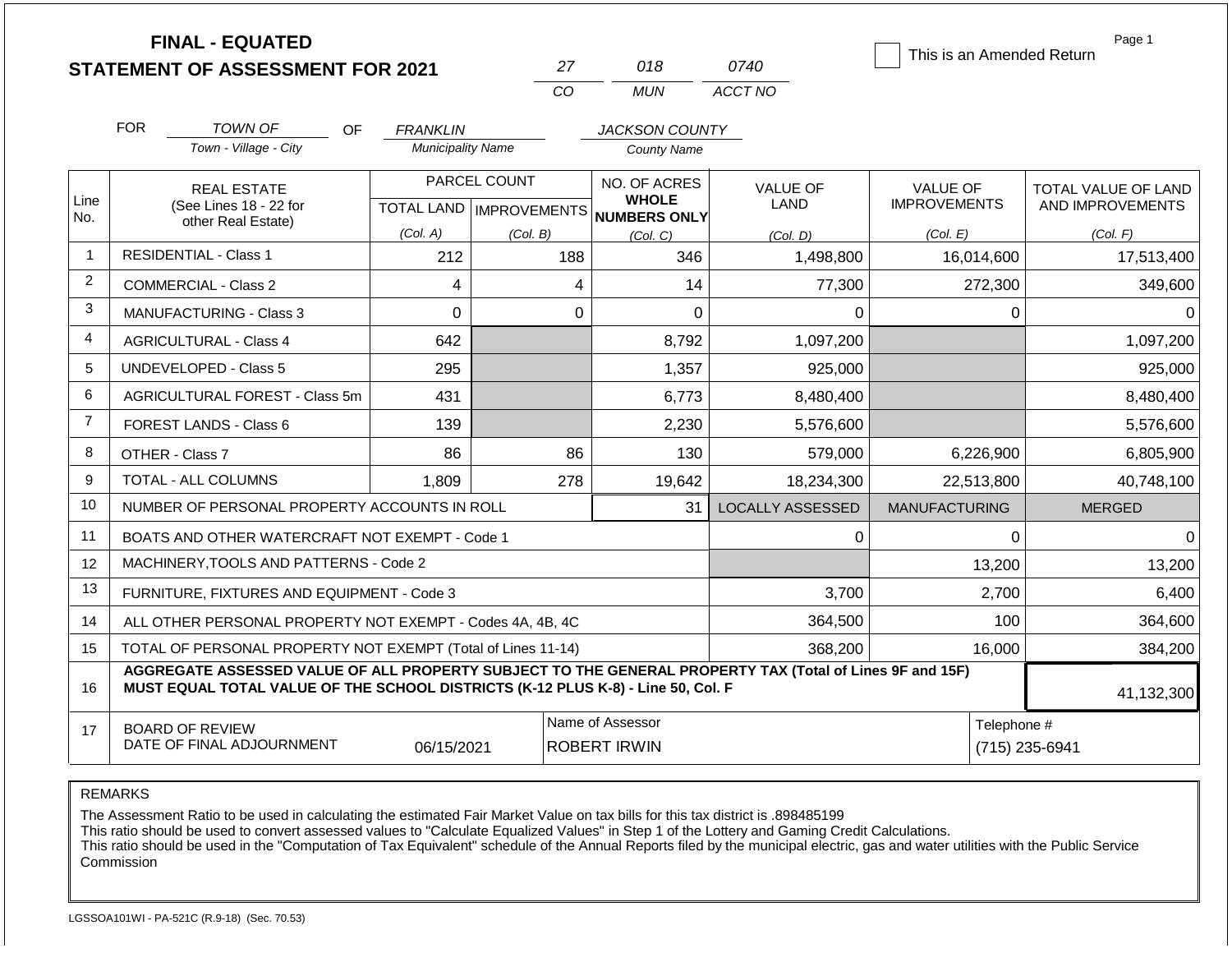2021 27 018 0740

FOREST LANDS (Line 7) and FOREST CROPS (in this section) - are **NOT** the same *YEAR CO MUN ACCT NO*

|    | Private Forest Crop - Reg Class @ 10¢ per acre                                 |                          |              |                    |                  | Private Forest Crop - Reg Class @ \$2.52 per acre                            |                                                                    |                    |                    |                                                                              |
|----|--------------------------------------------------------------------------------|--------------------------|--------------|--------------------|------------------|------------------------------------------------------------------------------|--------------------------------------------------------------------|--------------------|--------------------|------------------------------------------------------------------------------|
|    | (a) PARCELS                                                                    | (b) ACRES                |              | (c) ASSESSED VALUE |                  | (d) PARCELS                                                                  |                                                                    | (e) ACRES          |                    | (f) ASSESSED VALUE                                                           |
| 18 |                                                                                |                          |              |                    |                  |                                                                              |                                                                    |                    |                    |                                                                              |
|    |                                                                                |                          |              |                    |                  |                                                                              |                                                                    |                    |                    | Entered Before 2005 Managed Forest - Ferrous Mining CLOSED @ \$7.87 per acre |
| 19 | Private Forest Crop - Special Class @ 20¢ per acre                             |                          |              | (c) ASSESSED VALUE |                  | (d) PARCELS<br>(e) ACRES                                                     |                                                                    | (f) ASSESSED VALUE |                    |                                                                              |
|    |                                                                                | (b) ACRES<br>(a) PARCELS |              |                    |                  |                                                                              |                                                                    |                    |                    |                                                                              |
|    |                                                                                |                          |              |                    |                  |                                                                              |                                                                    |                    |                    |                                                                              |
|    | Entered Before 2005 Managed Forest - OPEN @ 74 ¢ per acre                      |                          |              |                    |                  | Entered Before 2005 Managed Forest - CLOSED @<br>\$1.75 per acre             |                                                                    |                    |                    |                                                                              |
| 20 | (a) PARCELS<br>(b) ACRES                                                       |                          |              | (c) ASSESSED VALUE |                  | (d) PARCELS                                                                  |                                                                    | (e) ACRES          | (f) ASSESSED VALUE |                                                                              |
|    |                                                                                |                          |              |                    |                  | 34                                                                           |                                                                    | 968                |                    | 2,065,400                                                                    |
|    | Entered After 2004 Managed Forest - OPEN @ \$2.04 per acre                     |                          |              |                    |                  |                                                                              |                                                                    |                    |                    |                                                                              |
|    |                                                                                |                          |              |                    |                  | Entered After 2004 Managed Forest - CLOSED @ \$10.20 per acre<br>(d) PARCELS |                                                                    | (f) ASSESSED VALUE |                    |                                                                              |
| 21 | (a) PARCELS<br>(b) ACRES                                                       |                          |              | (c) ASSESSED VALUE |                  |                                                                              |                                                                    | (e) ACRES          |                    |                                                                              |
|    |                                                                                |                          |              |                    |                  |                                                                              |                                                                    |                    |                    |                                                                              |
|    |                                                                                |                          |              |                    |                  | 94                                                                           |                                                                    | 2,599.5            |                    | 5,240,300                                                                    |
|    | (a) County Forest Cropland Acres                                               |                          |              | (b) Federal Acres  |                  | (d) County (NOT FOREST CROP) Acres<br>(c) State Acres                        |                                                                    |                    | (e) Other Acres    |                                                                              |
| 22 |                                                                                |                          |              |                    |                  |                                                                              |                                                                    |                    |                    |                                                                              |
|    |                                                                                |                          |              |                    |                  | 233.23                                                                       | 41.99                                                              |                    | 16.05              |                                                                              |
|    | Assessed Value of Omitted Property From Prior Years (Sec. 70.44)               |                          |              |                    |                  | Assessed Value of Sec. 70.43 Corrections of Errors by Assessors              |                                                                    |                    |                    |                                                                              |
|    | (a) REAL ESTATE                                                                |                          |              | (b) PERSONAL       |                  | (c1) REAL ESTATE                                                             |                                                                    | (c2) PERSONAL      |                    |                                                                              |
| 23 |                                                                                |                          |              |                    |                  |                                                                              |                                                                    |                    |                    |                                                                              |
|    | Manufacturing Equated Value of Omitted Property From Prior Years (Sec. 70.995) |                          |              |                    |                  |                                                                              | Mfg. Equated Value of Sec.70.43 Corrections of Errors by Assessors |                    |                    |                                                                              |
|    | (d) REAL ESTATE                                                                |                          | (e) PERSONAL |                    | (f1) REAL ESTATE |                                                                              | (f2) PERSONAL                                                      |                    |                    |                                                                              |
|    |                                                                                |                          |              |                    |                  |                                                                              |                                                                    |                    |                    |                                                                              |
|    |                                                                                |                          |              |                    |                  |                                                                              |                                                                    |                    |                    |                                                                              |

# **SPECIAL DISTRICTS**

| Line<br>No. | Enter 6-digit<br>Special District<br>Code (Col. A) | <b>Account</b><br><b>Number</b><br>(Col. B) | <b>Special District Name</b><br>(Col. C) | <b>Locally Assessed Value</b><br>of Real Estate and<br><b>Personal Property (Col. D)</b> | Mfg Value of Real Estate<br>and Personal Property<br>(Col. E) | <b>Merged Value of</b><br><b>Real Estate and</b><br>Personal Property (Col. F) |
|-------------|----------------------------------------------------|---------------------------------------------|------------------------------------------|------------------------------------------------------------------------------------------|---------------------------------------------------------------|--------------------------------------------------------------------------------|
| 24          |                                                    |                                             |                                          |                                                                                          |                                                               |                                                                                |
| 25          |                                                    |                                             |                                          |                                                                                          |                                                               |                                                                                |
| 26          |                                                    |                                             |                                          |                                                                                          |                                                               |                                                                                |
| 27          |                                                    |                                             |                                          |                                                                                          |                                                               |                                                                                |
| 28          |                                                    |                                             |                                          |                                                                                          |                                                               |                                                                                |
| 29          |                                                    |                                             |                                          |                                                                                          |                                                               |                                                                                |
| 30          |                                                    |                                             |                                          |                                                                                          |                                                               |                                                                                |
| 31          |                                                    |                                             |                                          |                                                                                          |                                                               |                                                                                |
| 32          |                                                    |                                             |                                          |                                                                                          |                                                               |                                                                                |
| 33          |                                                    |                                             |                                          |                                                                                          |                                                               |                                                                                |
| 34          |                                                    |                                             |                                          |                                                                                          |                                                               |                                                                                |
| 35          |                                                    |                                             |                                          |                                                                                          |                                                               |                                                                                |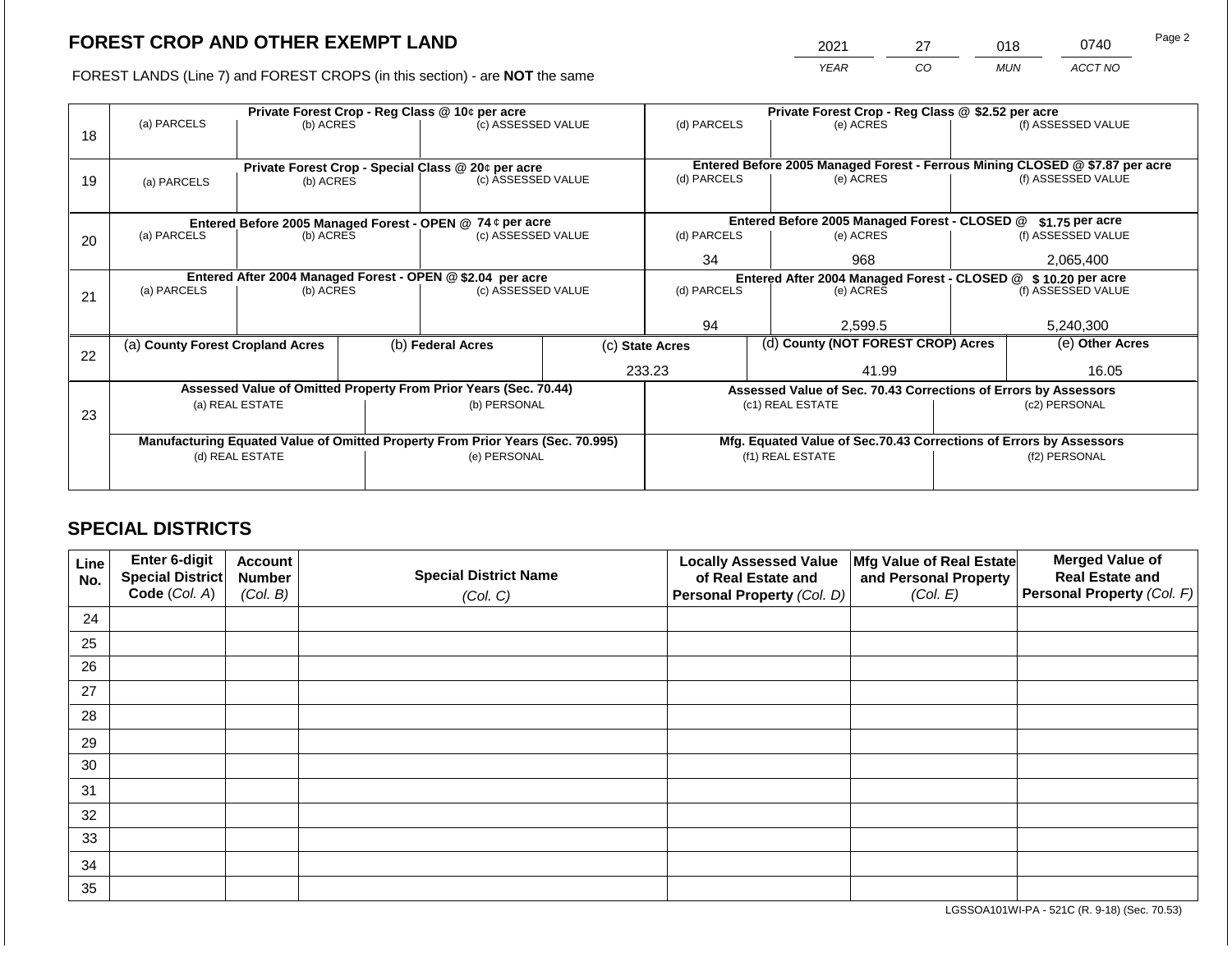|             | <b>SCHOOL DISTRICTS</b>                                                                                    | 2021<br>018<br>27                           |                                            |                                                                                   | 0740                                                          |                                                                                |
|-------------|------------------------------------------------------------------------------------------------------------|---------------------------------------------|--------------------------------------------|-----------------------------------------------------------------------------------|---------------------------------------------------------------|--------------------------------------------------------------------------------|
|             |                                                                                                            |                                             |                                            | <b>YEAR</b>                                                                       | $\overline{co}$<br><b>MUN</b>                                 | ACCT NO                                                                        |
| Line<br>No. | <b>Enter 6-digit</b><br><b>School District</b><br>Code (Col. A)                                            | <b>Account</b><br><b>Number</b><br>(Col. B) | <b>School District Name</b><br>(Col. C)    | <b>Locally Assessed Value</b><br>of Real Estate and<br>Personal Property (Col. D) | Mfg Value of Real Estate<br>and Personal Property<br>(Col. E) | <b>Merged Value of</b><br><b>Real Estate and</b><br>Personal Property (Col. F) |
|             | A. SCHOOL DISTRICTS (K-8 and K-12)                                                                         |                                             |                                            |                                                                                   |                                                               |                                                                                |
| 36          | 270476                                                                                                     | 0162                                        | SCH D OF BLACK RIVER FALLS                 | 827,900                                                                           | 16,000                                                        | 843,900                                                                        |
| 37          | 273428                                                                                                     | 0163                                        | SCH D OF MELROSE-MINDORO                   | 27,015,900                                                                        |                                                               | 27,015,900                                                                     |
| 38          | 610485                                                                                                     | 0359                                        | SCH D OF BLAIR-TAYLOR                      | 13,272,500                                                                        |                                                               | 13,272,500                                                                     |
| 39          |                                                                                                            |                                             |                                            |                                                                                   |                                                               |                                                                                |
| 40          |                                                                                                            |                                             |                                            |                                                                                   |                                                               |                                                                                |
| 41          |                                                                                                            |                                             |                                            |                                                                                   |                                                               |                                                                                |
| 42          |                                                                                                            |                                             |                                            |                                                                                   |                                                               |                                                                                |
| 43          |                                                                                                            |                                             |                                            |                                                                                   |                                                               |                                                                                |
| 44          |                                                                                                            |                                             |                                            |                                                                                   |                                                               |                                                                                |
| 45          |                                                                                                            |                                             |                                            |                                                                                   |                                                               |                                                                                |
| 46          |                                                                                                            |                                             |                                            |                                                                                   |                                                               |                                                                                |
| 47          |                                                                                                            |                                             |                                            |                                                                                   |                                                               |                                                                                |
| 48          |                                                                                                            |                                             |                                            |                                                                                   |                                                               |                                                                                |
| 49<br>50    |                                                                                                            |                                             |                                            | 41,116,300                                                                        | 16,000                                                        | 41,132,300                                                                     |
|             | TOTAL ASSESSED VALUE OF SCHOOL DISTRICTS (K-8 and K-12)<br><b>B.</b><br><b>UNION HIGH SCHOOL DISTRICTS</b> |                                             |                                            |                                                                                   |                                                               |                                                                                |
| 51          |                                                                                                            |                                             |                                            |                                                                                   |                                                               |                                                                                |
| 52          |                                                                                                            |                                             |                                            |                                                                                   |                                                               |                                                                                |
| 53          |                                                                                                            |                                             |                                            |                                                                                   |                                                               |                                                                                |
| 54          |                                                                                                            |                                             |                                            |                                                                                   |                                                               |                                                                                |
| 55          |                                                                                                            |                                             | TOTAL ASSESSED VALUE OF UNION HIGH SCHOOLS |                                                                                   |                                                               |                                                                                |
|             | <b>TECHNICAL COLLEGE DISTRICTS</b><br>C.                                                                   |                                             |                                            |                                                                                   |                                                               |                                                                                |
| 56          | 000200                                                                                                     | 0002                                        | WESTERN TECHNICAL COLLEGE LACR             | 41,116,300                                                                        | 16,000                                                        | 41,132,300                                                                     |
| 57          |                                                                                                            |                                             |                                            |                                                                                   |                                                               |                                                                                |
| 58          |                                                                                                            |                                             |                                            |                                                                                   |                                                               |                                                                                |
| 59          | TOTAL ASSESSED VALUE OF TECHNICAL COLLEGES                                                                 |                                             |                                            | 41,116,300                                                                        | 16,000                                                        | 41,132,300                                                                     |

2021

 *I hereby certify, to the best of my knowledge and belief, this form is complete and correct.*

**SCHOOL DISTRICTS**

| Name                   |                                    | Title | Submission date  |  |  |
|------------------------|------------------------------------|-------|------------------|--|--|
| APRIL SCHOOLCRAFT      |                                    |       | 2021<br>06<br>24 |  |  |
| Email address<br>Phone |                                    |       |                  |  |  |
| 715<br>284<br>0203     | APRIL.SCHOOLCRAFT@CO.JACKSON.WI.US |       |                  |  |  |

018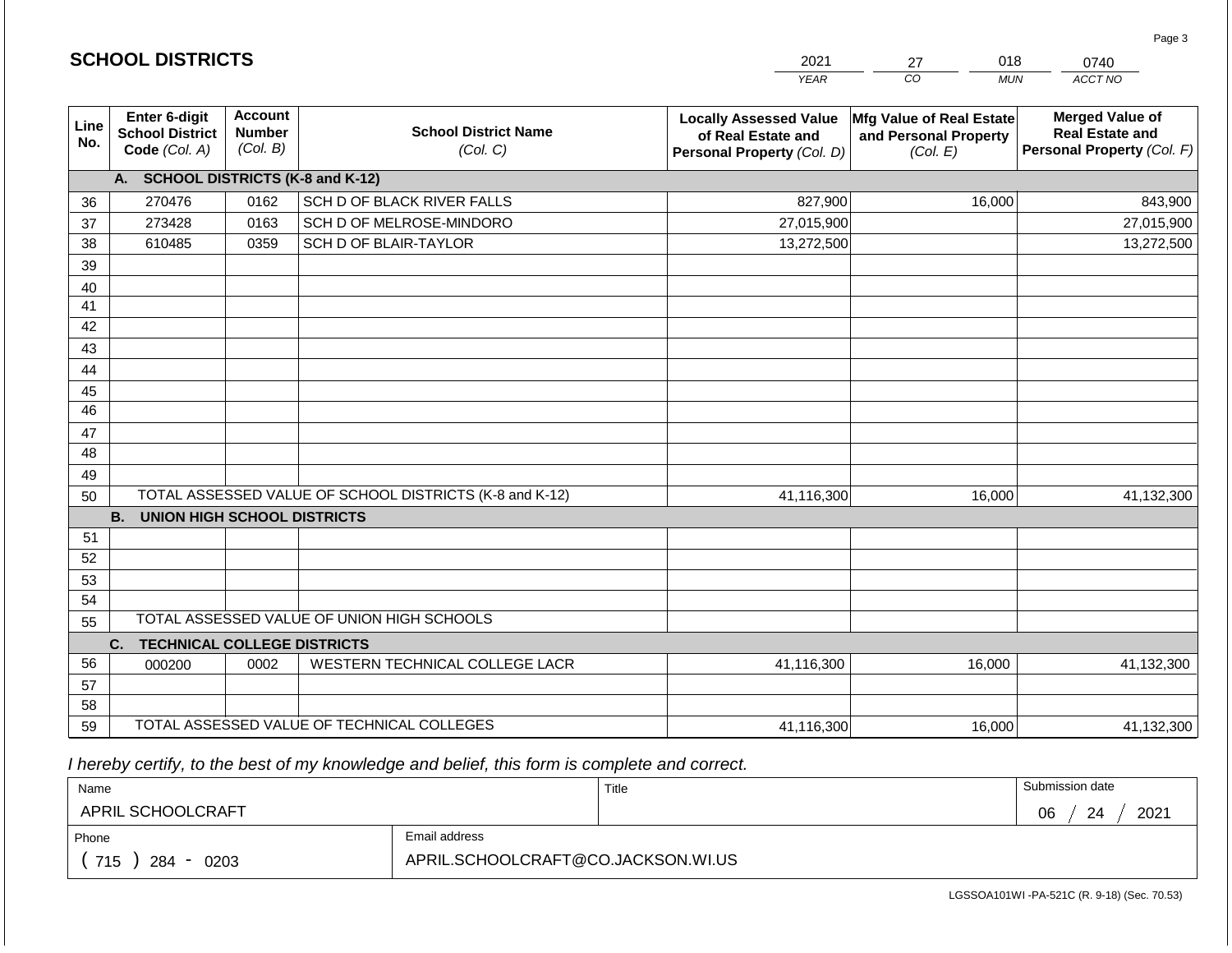- Each municipality's SOA is completed after the Board of Review and includes any changes made to the locally assessed values, under state law (sec. 70.53, Wis. Stats.)
- The Wisconsin Department of Revenue (DOR) merges the locally assessed values with the state assessed manufacturing values
- DOR provides the information regarding district names and codes. If a district is not listed, contact DOR.

Note: If you submit an amended SOA to DOR after your municipality's SOA is equated and posted to our website, we will process the SOA. However, DOR will not recalculate the *aggregate ratio or update the final SOA posted on our website. You should use the corrected values to calculate your tax rates.*

#### **Page 1: Real Estate and Personal Property**

- Lines 1-9 assessed real estate values, parcel counts and acres by classification
- Lines 10-15 assessed personal property values and number of accounts by class
- Line 16 aggregate assessed value of all property subject to general property; use to calculate tax rates. Note: This line equals the total assessed value of K-8 and K-12 school districts (Line 50) and total assessed value of technical colleges (Line 59).
- Remarks assessment ratio used to calculate estimated fair market value on property tax bills

#### **Page 2: Forest Crop, Other Exempt Land and Special Districts**

- Lines 18-21 private forest crop and managed forest lands assessed values
- Line  $22 -$  tax exempt land acres
- Line 23 prior years assessed value of omitted property under sec. 70.44 and correction of errors under sec. 70.43 shown by locally assessed or manufacturing real estate and personal property. Note: If there is an amount on this line, report the corresponding tax in the Statement of Taxes, Sections J or K.
- Lines 24-35 special district assessed values. These values are used to calculate tax rates for the special districts.

#### **Page 3: School Districts**

- Lines 36-50 school districts (K-8 and K-12) assessed values. These values are used to calculate tax rates for school districts.
- Lines 51-55 union high school district assessed values. These values are used to calculate tax rates for union high school districts.
- Lines 56-59 technical college assessed values. These values are used to calculate tax rates for technical colleges.

If you have questions: Email: lgs@wisconsin.gov

 Phone: (608) 266-2569 or (608) 264-6892 Fax: (608) 264-6887

TAYLOR, WI 54659 - 7008 TAYLOR, WI 54659 - 7008W16177 COUNTY RD C W16177 COUNTY RD C BREE LIEN<br>TOWN OF FRANKLIN TOWN OF FRANKLIN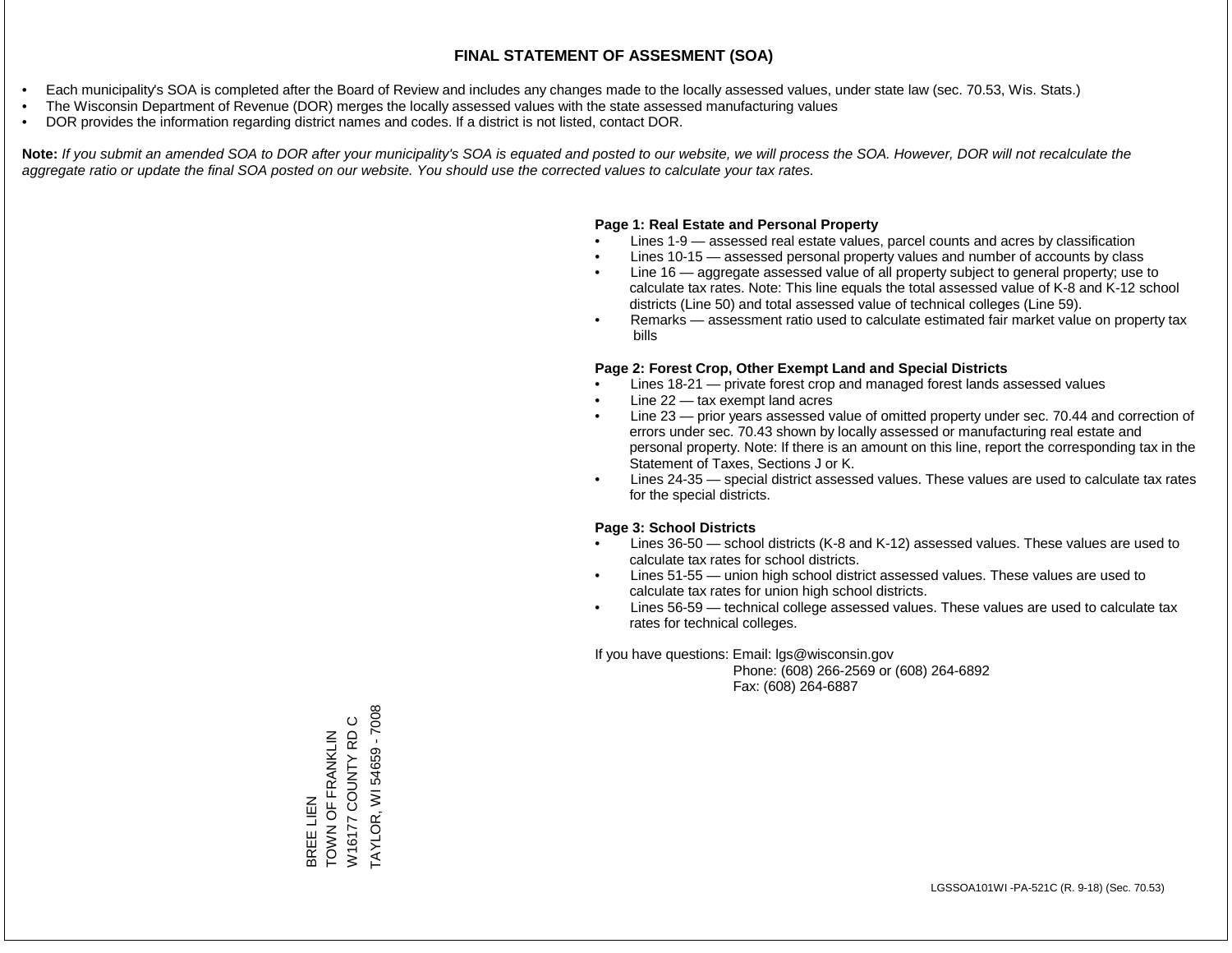|                |                                                                                                               | <b>FINAL - EQUATED</b><br><b>STATEMENT OF ASSESSMENT FOR 2021</b>                                                                                                                            |                          |              | 27       | 020                                                                      | 0741                           | This is an Amended Return              |                | Page 1                                  |
|----------------|---------------------------------------------------------------------------------------------------------------|----------------------------------------------------------------------------------------------------------------------------------------------------------------------------------------------|--------------------------|--------------|----------|--------------------------------------------------------------------------|--------------------------------|----------------------------------------|----------------|-----------------------------------------|
|                |                                                                                                               |                                                                                                                                                                                              |                          |              | CO       | <b>MUN</b>                                                               | ACCT NO                        |                                        |                |                                         |
|                | <b>FOR</b>                                                                                                    | <b>TOWN OF</b><br>OF.                                                                                                                                                                        | <b>GARDEN VALLEY</b>     |              |          | <b>JACKSON COUNTY</b>                                                    |                                |                                        |                |                                         |
|                |                                                                                                               | Town - Village - City                                                                                                                                                                        | <b>Municipality Name</b> |              |          | <b>County Name</b>                                                       |                                |                                        |                |                                         |
| Line           |                                                                                                               | <b>REAL ESTATE</b><br>(See Lines 18 - 22 for                                                                                                                                                 |                          | PARCEL COUNT |          | NO. OF ACRES<br><b>WHOLE</b><br>TOTAL LAND   IMPROVEMENTS   NUMBERS ONLY | <b>VALUE OF</b><br><b>LAND</b> | <b>VALUE OF</b><br><b>IMPROVEMENTS</b> |                | TOTAL VALUE OF LAND<br>AND IMPROVEMENTS |
| No.            |                                                                                                               | other Real Estate)                                                                                                                                                                           | (Col. A)                 | (Col. B)     |          | (Col, C)                                                                 | (Col. D)                       | (Col. E)                               |                | (Col. F)                                |
| 1              |                                                                                                               | <b>RESIDENTIAL - Class 1</b>                                                                                                                                                                 | 153                      |              | 146      | 348                                                                      | 1,502,200                      | 14,922,700                             |                | 16,424,900                              |
| $\overline{c}$ |                                                                                                               | COMMERCIAL - Class 2                                                                                                                                                                         | 4                        |              | 3        | 29                                                                       | 100,100                        |                                        | 92,800         | 192,900                                 |
| 3              |                                                                                                               | <b>MANUFACTURING - Class 3</b>                                                                                                                                                               | 0                        |              | $\Omega$ | 0                                                                        | 0                              |                                        | $\mathbf 0$    | $\Omega$                                |
| 4              |                                                                                                               | <b>AGRICULTURAL - Class 4</b>                                                                                                                                                                | 601                      |              |          | 13,478                                                                   | 2,480,950                      |                                        |                | 2,480,950                               |
| 5              |                                                                                                               | UNDEVELOPED - Class 5                                                                                                                                                                        | 391                      |              |          | 1,026                                                                    | 444,550                        |                                        |                | 444,550                                 |
| 6              |                                                                                                               | AGRICULTURAL FOREST - Class 5m                                                                                                                                                               | 357                      |              |          | 3,906                                                                    | 5,842,400                      |                                        |                | 5,842,400                               |
| $\overline{7}$ |                                                                                                               | FOREST LANDS - Class 6                                                                                                                                                                       | 85                       |              |          | 1,582                                                                    | 4,393,400                      |                                        |                | 4,393,400                               |
| 8              |                                                                                                               | OTHER - Class 7                                                                                                                                                                              | 103                      |              | 97       | 253                                                                      | 974,800                        | 8,950,300                              |                | 9,925,100                               |
| 9              |                                                                                                               | TOTAL - ALL COLUMNS                                                                                                                                                                          | 1,694                    |              | 246      | 20,622                                                                   | 15,738,400                     | 23,965,800                             |                | 39,704,200                              |
| 10             |                                                                                                               | NUMBER OF PERSONAL PROPERTY ACCOUNTS IN ROLL                                                                                                                                                 |                          |              |          | 5                                                                        | <b>LOCALLY ASSESSED</b>        | <b>MANUFACTURING</b>                   |                | <b>MERGED</b>                           |
| 11             |                                                                                                               | BOATS AND OTHER WATERCRAFT NOT EXEMPT - Code 1                                                                                                                                               |                          |              |          |                                                                          | 0                              |                                        | $\mathbf 0$    | 0                                       |
| 12             |                                                                                                               | MACHINERY, TOOLS AND PATTERNS - Code 2                                                                                                                                                       |                          |              |          |                                                                          |                                |                                        | 0              | $\Omega$                                |
| 13             |                                                                                                               | FURNITURE, FIXTURES AND EQUIPMENT - Code 3                                                                                                                                                   |                          |              |          |                                                                          | 36,200                         |                                        | $\mathbf 0$    | 36,200                                  |
| 14             | ALL OTHER PERSONAL PROPERTY NOT EXEMPT - Codes 4A, 4B, 4C                                                     |                                                                                                                                                                                              |                          |              |          |                                                                          | 70,800                         |                                        | $\mathbf{0}$   | 70,800                                  |
| 15             | TOTAL OF PERSONAL PROPERTY NOT EXEMPT (Total of Lines 11-14)                                                  |                                                                                                                                                                                              |                          |              |          |                                                                          | 107,000                        |                                        | 0              | 107,000                                 |
| 16             |                                                                                                               | AGGREGATE ASSESSED VALUE OF ALL PROPERTY SUBJECT TO THE GENERAL PROPERTY TAX (Total of Lines 9F and 15F)<br>MUST EQUAL TOTAL VALUE OF THE SCHOOL DISTRICTS (K-12 PLUS K-8) - Line 50, Col. F |                          |              |          |                                                                          |                                |                                        |                | 39,811,200                              |
| 17             | Name of Assessor<br><b>BOARD OF REVIEW</b><br>DATE OF FINAL ADJOURNMENT<br>06/04/2021<br>APPRAISAL SERVICE CO |                                                                                                                                                                                              |                          |              |          |                                                                          |                                | Telephone #                            | (715) 834-1361 |                                         |

REMARKS

The Assessment Ratio to be used in calculating the estimated Fair Market Value on tax bills for this tax district is .941176471

This ratio should be used to convert assessed values to "Calculate Equalized Values" in Step 1 of the Lottery and Gaming Credit Calculations.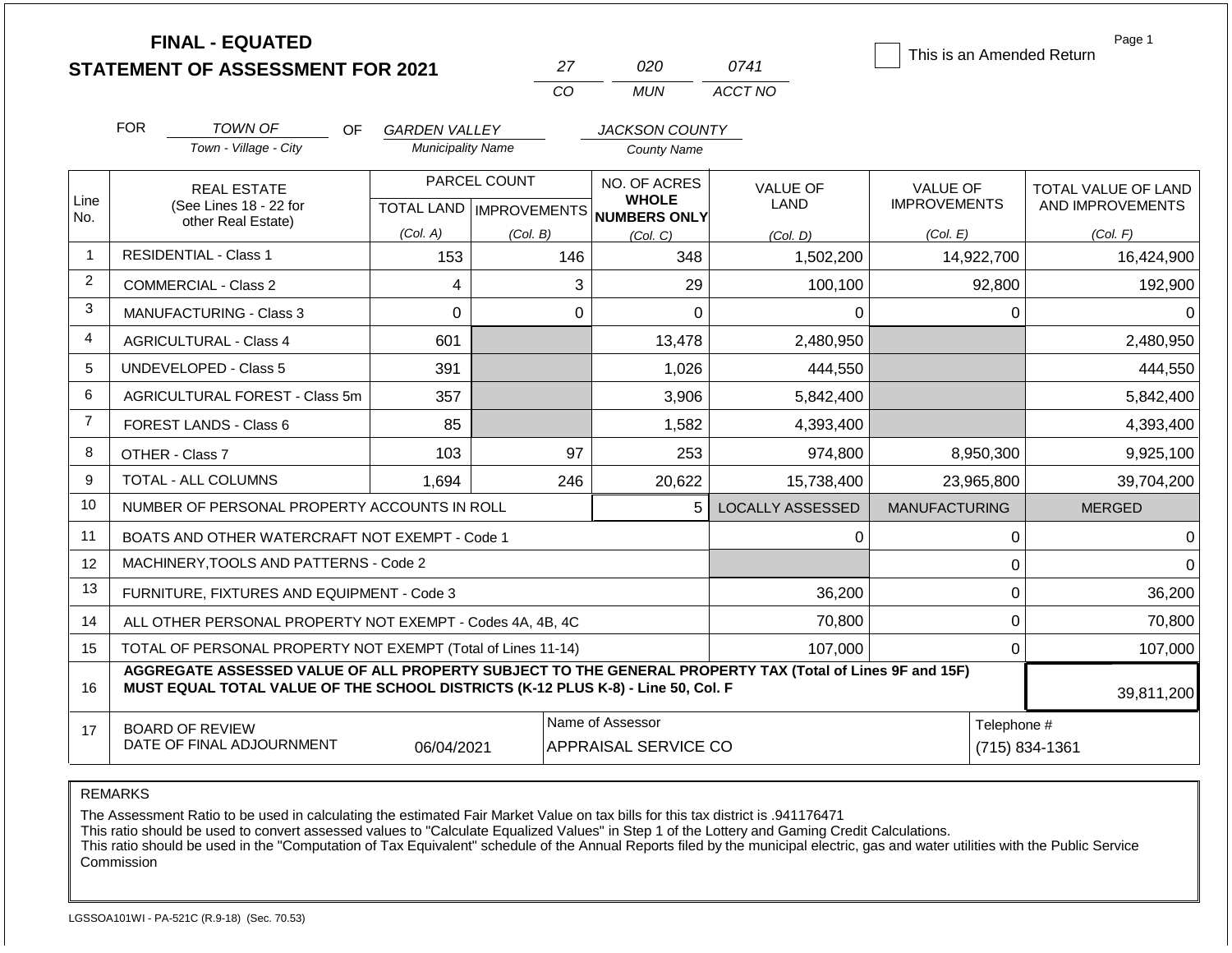2021 27 020 0741

FOREST LANDS (Line 7) and FOREST CROPS (in this section) - are **NOT** the same *YEAR CO MUN ACCT NO*

|    | Private Forest Crop - Reg Class @ 10¢ per acre                                 |                 |  |                                                                          |                                                                    | Private Forest Crop - Reg Class @ \$2.52 per acre             |  |                                                                 |                    |                                                                              |
|----|--------------------------------------------------------------------------------|-----------------|--|--------------------------------------------------------------------------|--------------------------------------------------------------------|---------------------------------------------------------------|--|-----------------------------------------------------------------|--------------------|------------------------------------------------------------------------------|
| 18 | (a) PARCELS                                                                    | (b) ACRES       |  | (c) ASSESSED VALUE                                                       |                                                                    | (d) PARCELS                                                   |  | (e) ACRES                                                       |                    | (f) ASSESSED VALUE                                                           |
|    |                                                                                |                 |  |                                                                          |                                                                    |                                                               |  |                                                                 |                    |                                                                              |
|    |                                                                                |                 |  |                                                                          |                                                                    |                                                               |  |                                                                 |                    | Entered Before 2005 Managed Forest - Ferrous Mining CLOSED @ \$7.87 per acre |
| 19 | (a) PARCELS                                                                    | (b) ACRES       |  | Private Forest Crop - Special Class @ 20¢ per acre<br>(c) ASSESSED VALUE |                                                                    | (d) PARCELS                                                   |  | (e) ACRES                                                       |                    | (f) ASSESSED VALUE                                                           |
|    |                                                                                |                 |  |                                                                          |                                                                    |                                                               |  |                                                                 |                    |                                                                              |
|    |                                                                                |                 |  |                                                                          |                                                                    |                                                               |  |                                                                 |                    |                                                                              |
|    |                                                                                |                 |  | Entered Before 2005 Managed Forest - OPEN @ 74 ¢ per acre                |                                                                    |                                                               |  | Entered Before 2005 Managed Forest - CLOSED @                   |                    | \$1.75 per acre                                                              |
| 20 | (a) PARCELS                                                                    | (b) ACRES       |  | (c) ASSESSED VALUE                                                       |                                                                    | (d) PARCELS                                                   |  | (e) ACRES                                                       |                    | (f) ASSESSED VALUE                                                           |
|    |                                                                                |                 |  |                                                                          |                                                                    | 11                                                            |  | 302.37                                                          |                    | 848.700                                                                      |
|    | Entered After 2004 Managed Forest - OPEN @ \$2.04 per acre                     |                 |  |                                                                          |                                                                    | Entered After 2004 Managed Forest - CLOSED @ \$10.20 per acre |  |                                                                 |                    |                                                                              |
| 21 | (a) PARCELS                                                                    | (b) ACRES       |  | (c) ASSESSED VALUE                                                       |                                                                    | (d) PARCELS                                                   |  | (e) ACRES                                                       | (f) ASSESSED VALUE |                                                                              |
|    |                                                                                |                 |  |                                                                          |                                                                    |                                                               |  |                                                                 |                    |                                                                              |
|    |                                                                                |                 |  |                                                                          |                                                                    | 53                                                            |  | 1,436.55                                                        |                    | 3,397,400                                                                    |
|    | (a) County Forest Cropland Acres                                               |                 |  | (b) Federal Acres                                                        |                                                                    | (d) County (NOT FOREST CROP) Acres<br>(c) State Acres         |  |                                                                 |                    | (e) Other Acres                                                              |
| 22 |                                                                                |                 |  |                                                                          |                                                                    |                                                               |  |                                                                 |                    |                                                                              |
|    |                                                                                |                 |  |                                                                          |                                                                    | 490.94                                                        |  | 9.97                                                            |                    | 183.37                                                                       |
|    |                                                                                |                 |  | Assessed Value of Omitted Property From Prior Years (Sec. 70.44)         |                                                                    |                                                               |  | Assessed Value of Sec. 70.43 Corrections of Errors by Assessors |                    |                                                                              |
| 23 |                                                                                | (a) REAL ESTATE |  | (b) PERSONAL                                                             |                                                                    |                                                               |  | (c1) REAL ESTATE                                                |                    | (c2) PERSONAL                                                                |
|    |                                                                                |                 |  |                                                                          |                                                                    |                                                               |  |                                                                 |                    |                                                                              |
|    | Manufacturing Equated Value of Omitted Property From Prior Years (Sec. 70.995) |                 |  |                                                                          | Mfg. Equated Value of Sec.70.43 Corrections of Errors by Assessors |                                                               |  |                                                                 |                    |                                                                              |
|    | (d) REAL ESTATE                                                                |                 |  | (e) PERSONAL                                                             |                                                                    | (f1) REAL ESTATE                                              |  |                                                                 | (f2) PERSONAL      |                                                                              |
|    |                                                                                |                 |  |                                                                          |                                                                    |                                                               |  |                                                                 |                    |                                                                              |
|    |                                                                                |                 |  |                                                                          |                                                                    |                                                               |  |                                                                 |                    |                                                                              |

## **SPECIAL DISTRICTS**

| Line<br>No. | Enter 6-digit<br>Special District<br>Code (Col. A) | <b>Account</b><br><b>Number</b><br>(Col. B) | <b>Special District Name</b><br>(Col. C) | <b>Locally Assessed Value</b><br>of Real Estate and<br><b>Personal Property (Col. D)</b> | Mfg Value of Real Estate<br>and Personal Property<br>(Col. E) | <b>Merged Value of</b><br><b>Real Estate and</b><br>Personal Property (Col. F) |
|-------------|----------------------------------------------------|---------------------------------------------|------------------------------------------|------------------------------------------------------------------------------------------|---------------------------------------------------------------|--------------------------------------------------------------------------------|
| 24          |                                                    |                                             |                                          |                                                                                          |                                                               |                                                                                |
| 25          |                                                    |                                             |                                          |                                                                                          |                                                               |                                                                                |
| 26          |                                                    |                                             |                                          |                                                                                          |                                                               |                                                                                |
| 27          |                                                    |                                             |                                          |                                                                                          |                                                               |                                                                                |
| 28          |                                                    |                                             |                                          |                                                                                          |                                                               |                                                                                |
| 29          |                                                    |                                             |                                          |                                                                                          |                                                               |                                                                                |
| 30          |                                                    |                                             |                                          |                                                                                          |                                                               |                                                                                |
| 31          |                                                    |                                             |                                          |                                                                                          |                                                               |                                                                                |
| 32          |                                                    |                                             |                                          |                                                                                          |                                                               |                                                                                |
| 33          |                                                    |                                             |                                          |                                                                                          |                                                               |                                                                                |
| 34          |                                                    |                                             |                                          |                                                                                          |                                                               |                                                                                |
| 35          |                                                    |                                             |                                          |                                                                                          |                                                               |                                                                                |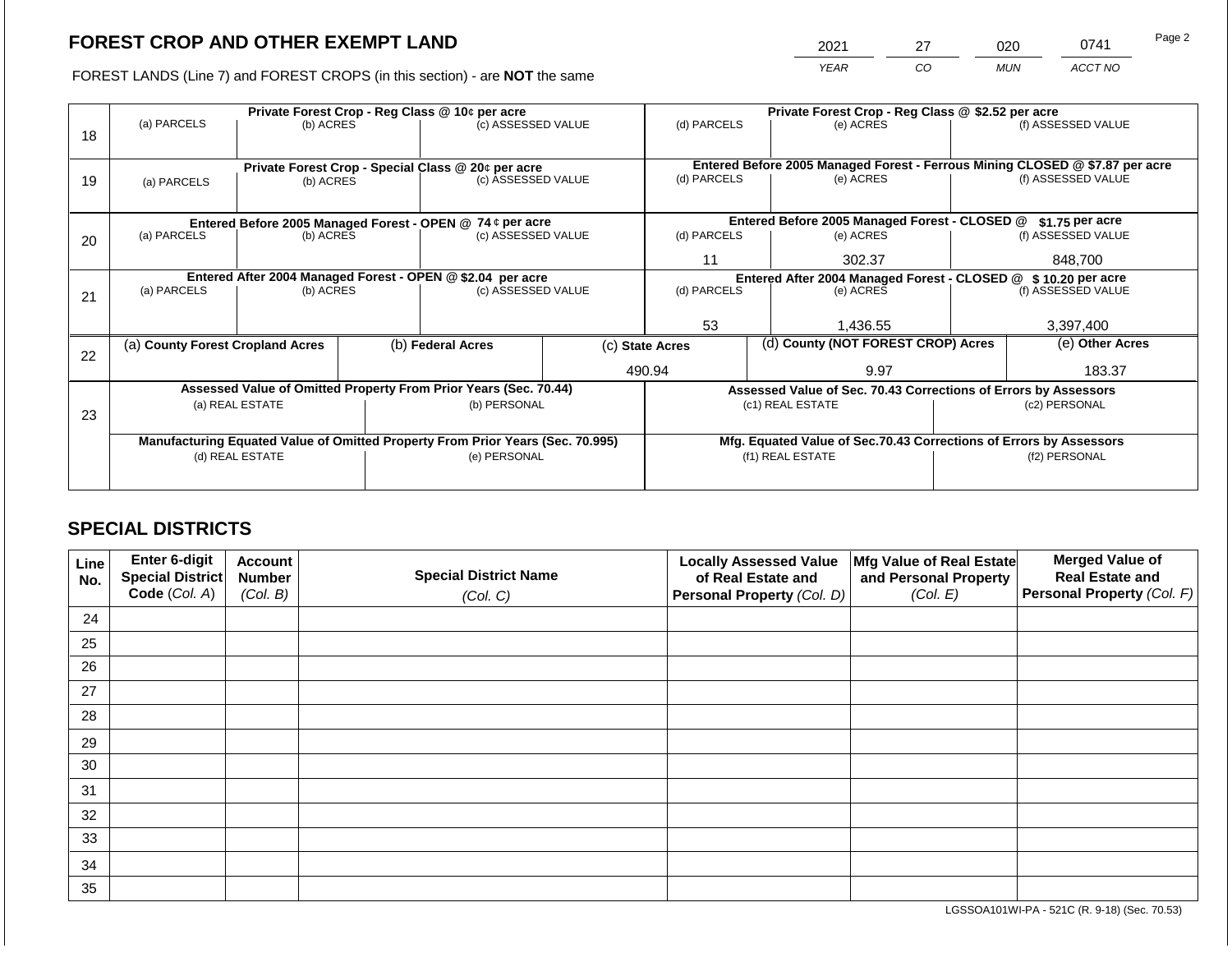|                       | <b>SCHOOL DISTRICTS</b>                                  |                                             |                                                         | 2021                                                                              | 27                                                            | 020<br>0741                                                                    |
|-----------------------|----------------------------------------------------------|---------------------------------------------|---------------------------------------------------------|-----------------------------------------------------------------------------------|---------------------------------------------------------------|--------------------------------------------------------------------------------|
|                       |                                                          |                                             |                                                         | <b>YEAR</b>                                                                       | CO                                                            | ACCT NO<br><b>MUN</b>                                                          |
| Line<br>No.           | Enter 6-digit<br><b>School District</b><br>Code (Col. A) | <b>Account</b><br><b>Number</b><br>(Col. B) | <b>School District Name</b><br>(Col. C)                 | <b>Locally Assessed Value</b><br>of Real Estate and<br>Personal Property (Col. D) | Mfg Value of Real Estate<br>and Personal Property<br>(Col. E) | <b>Merged Value of</b><br><b>Real Estate and</b><br>Personal Property (Col. F) |
|                       | A. SCHOOL DISTRICTS (K-8 and K-12)                       |                                             |                                                         |                                                                                   |                                                               |                                                                                |
| 36                    | 270091                                                   | 0161                                        | SCH D OF ALMA CENTER                                    | 38,177,800                                                                        |                                                               | 38,177,800                                                                     |
| 37                    | 270476                                                   | 0162                                        | SCH D OF BLACK RIVER FALLS                              | 1,273,100                                                                         |                                                               | 1,273,100                                                                      |
| 38                    | 616426                                                   | 0364                                        | <b>SCH D OF WHITEHALL</b>                               | 360,300                                                                           |                                                               | 360,300                                                                        |
| 39                    |                                                          |                                             |                                                         |                                                                                   |                                                               |                                                                                |
| 40                    |                                                          |                                             |                                                         |                                                                                   |                                                               |                                                                                |
| 41                    |                                                          |                                             |                                                         |                                                                                   |                                                               |                                                                                |
| 42                    |                                                          |                                             |                                                         |                                                                                   |                                                               |                                                                                |
| 43                    |                                                          |                                             |                                                         |                                                                                   |                                                               |                                                                                |
| 44                    |                                                          |                                             |                                                         |                                                                                   |                                                               |                                                                                |
| 45<br>$\overline{46}$ |                                                          |                                             |                                                         |                                                                                   |                                                               |                                                                                |
|                       |                                                          |                                             |                                                         |                                                                                   |                                                               |                                                                                |
| 47<br>48              |                                                          |                                             |                                                         |                                                                                   |                                                               |                                                                                |
| 49                    |                                                          |                                             |                                                         |                                                                                   |                                                               |                                                                                |
| 50                    |                                                          |                                             | TOTAL ASSESSED VALUE OF SCHOOL DISTRICTS (K-8 and K-12) | 39,811,200                                                                        |                                                               | 39,811,200                                                                     |
|                       | <b>B.</b><br><b>UNION HIGH SCHOOL DISTRICTS</b>          |                                             |                                                         |                                                                                   |                                                               |                                                                                |
| 51                    |                                                          |                                             |                                                         |                                                                                   |                                                               |                                                                                |
| 52                    |                                                          |                                             |                                                         |                                                                                   |                                                               |                                                                                |
| 53                    |                                                          |                                             |                                                         |                                                                                   |                                                               |                                                                                |
| 54                    |                                                          |                                             |                                                         |                                                                                   |                                                               |                                                                                |
| 55                    |                                                          |                                             | TOTAL ASSESSED VALUE OF UNION HIGH SCHOOLS              |                                                                                   |                                                               |                                                                                |
|                       | <b>TECHNICAL COLLEGE DISTRICTS</b><br>C.                 |                                             |                                                         |                                                                                   |                                                               |                                                                                |
| 56                    | 000100                                                   | 0001                                        | CHIPPEWA VALLEY TECHNICAL COLLEGE EAUC                  | 38,177,800                                                                        |                                                               | 38,177,800                                                                     |
| 57                    | 000200                                                   | 0002                                        | WESTERN TECHNICAL COLLEGE LACR                          | 1,633,400                                                                         |                                                               | 1,633,400                                                                      |
| 58                    |                                                          |                                             |                                                         |                                                                                   |                                                               |                                                                                |
| 59                    |                                                          |                                             | TOTAL ASSESSED VALUE OF TECHNICAL COLLEGES              | 39,811,200                                                                        |                                                               | 39,811,200                                                                     |

 *I hereby certify, to the best of my knowledge and belief, this form is complete and correct.*

| Name               |                                    | Title | Submission date  |
|--------------------|------------------------------------|-------|------------------|
| APRIL SCHOOLCRAFT  |                                    |       | 2021<br>06<br>24 |
| Phone              | Email address                      |       |                  |
| 715<br>284<br>0203 | APRIL.SCHOOLCRAFT@CO.JACKSON.WI.US |       |                  |

Page 3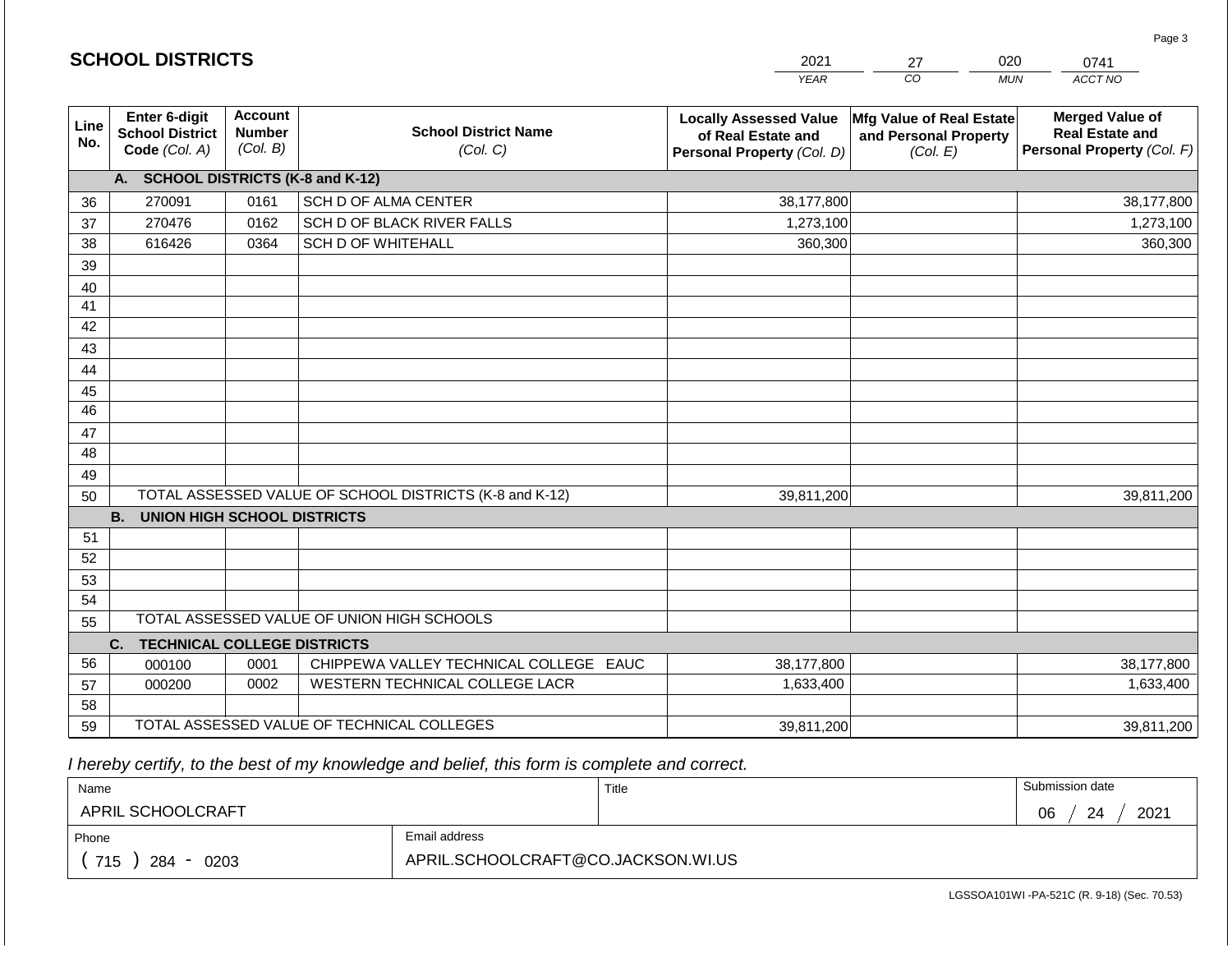- Each municipality's SOA is completed after the Board of Review and includes any changes made to the locally assessed values, under state law (sec. 70.53, Wis. Stats.)
- The Wisconsin Department of Revenue (DOR) merges the locally assessed values with the state assessed manufacturing values
- DOR provides the information regarding district names and codes. If a district is not listed, contact DOR.

Note: If you submit an amended SOA to DOR after your municipality's SOA is equated and posted to our website, we will process the SOA. However, DOR will not recalculate the *aggregate ratio or update the final SOA posted on our website. You should use the corrected values to calculate your tax rates.*

### **Page 1: Real Estate and Personal Property**

- Lines 1-9 assessed real estate values, parcel counts and acres by classification
- Lines 10-15 assessed personal property values and number of accounts by class
- Line 16 aggregate assessed value of all property subject to general property; use to calculate tax rates. Note: This line equals the total assessed value of K-8 and K-12 school districts (Line 50) and total assessed value of technical colleges (Line 59).
- Remarks assessment ratio used to calculate estimated fair market value on property tax bills

### **Page 2: Forest Crop, Other Exempt Land and Special Districts**

- Lines 18-21 private forest crop and managed forest lands assessed values
- Line  $22 -$  tax exempt land acres
- Line 23 prior years assessed value of omitted property under sec. 70.44 and correction of errors under sec. 70.43 shown by locally assessed or manufacturing real estate and personal property. Note: If there is an amount on this line, report the corresponding tax in the Statement of Taxes, Sections J or K.
- Lines 24-35 special district assessed values. These values are used to calculate tax rates for the special districts.

### **Page 3: School Districts**

- Lines 36-50 school districts (K-8 and K-12) assessed values. These values are used to calculate tax rates for school districts.
- Lines 51-55 union high school district assessed values. These values are used to calculate tax rates for union high school districts.
- Lines 56-59 technical college assessed values. These values are used to calculate tax rates for technical colleges.

If you have questions: Email: lgs@wisconsin.gov

 Phone: (608) 266-2569 or (608) 264-6892 Fax: (608) 264-6887

ALMA CENTER, WI 54611 - 8205 ALMA CENTER, WI 54611 - 8205KATHLEEN LEIS<br>TOWN OF GARDEN VALLEY TOWN OF GARDEN VALLEY W13760 STATE RD 121 W13760 STATE RD 121 KATHLEEN LEIS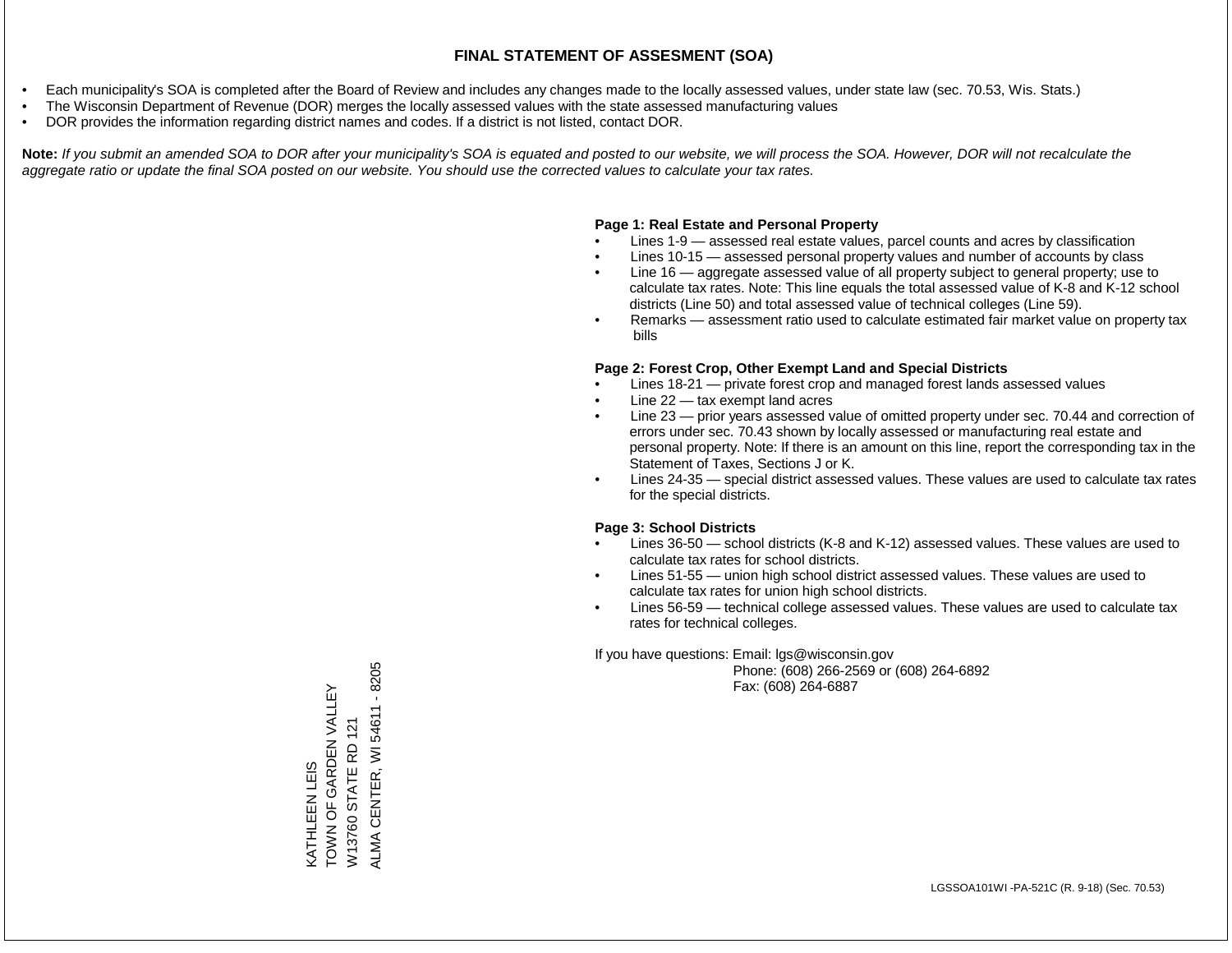|                | <b>FINAL - EQUATED</b>                                                                                   | This is an Amended Return | Page 1                    |                                     |                         |                      |                     |
|----------------|----------------------------------------------------------------------------------------------------------|---------------------------|---------------------------|-------------------------------------|-------------------------|----------------------|---------------------|
|                | <b>STATEMENT OF ASSESSMENT FOR 2021</b>                                                                  |                           | 27                        | 022                                 | 0742                    |                      |                     |
|                |                                                                                                          |                           | CO                        | <b>MUN</b>                          | ACCT NO                 |                      |                     |
|                | <b>FOR</b><br>TOWN OF<br>OF.                                                                             | <b>GARFIELD</b>           |                           | <b>JACKSON COUNTY</b>               |                         |                      |                     |
|                | Town - Village - City                                                                                    | <b>Municipality Name</b>  |                           | <b>County Name</b>                  |                         |                      |                     |
|                | <b>REAL ESTATE</b>                                                                                       |                           | PARCEL COUNT              | NO. OF ACRES                        | <b>VALUE OF</b>         | VALUE OF             | TOTAL VALUE OF LAND |
| Line<br>No.    | (See Lines 18 - 22 for                                                                                   |                           | TOTAL LAND   IMPROVEMENTS | <b>WHOLE</b><br><b>NUMBERS ONLY</b> | <b>LAND</b>             | <b>IMPROVEMENTS</b>  | AND IMPROVEMENTS    |
|                | other Real Estate)                                                                                       | (Col. A)                  | (Col. B)                  | (Col, C)                            | (Col. D)                | (Col. E)             | (Col. F)            |
| $\overline{1}$ | <b>RESIDENTIAL - Class 1</b>                                                                             | 338                       | 310                       | 528                                 | 2,427,000               | 28,962,000           | 31,389,000          |
| 2              | <b>COMMERCIAL - Class 2</b>                                                                              | 9                         | $\overline{7}$            | 45                                  | 137,300                 | 885,800              | 1,023,100           |
| 3              | <b>MANUFACTURING - Class 3</b>                                                                           | 0                         | 0                         | $\Omega$                            | 0                       | 0                    | 0                   |
| 4              | <b>AGRICULTURAL - Class 4</b>                                                                            | 457                       |                           | 7,487                               | 937,400                 |                      | 937,400             |
| 5              | <b>UNDEVELOPED - Class 5</b>                                                                             | 329                       |                           | 1,404                               | 712,900                 |                      | 712,900             |
| 6              | AGRICULTURAL FOREST - Class 5m                                                                           | 302                       |                           | 4,699                               | 5,019,200               |                      | 5,019,200           |
| $\overline{7}$ | FOREST LANDS - Class 6                                                                                   | 220                       |                           | 3,484                               | 7,385,300               |                      | 7,385,300           |
| 8              | OTHER - Class 7                                                                                          | 67                        | 67                        | 124                                 | 436,300                 | 4,703,600            | 5,139,900           |
| 9              | TOTAL - ALL COLUMNS                                                                                      | 1,722                     | 384                       | 17,771                              | 17,055,400              | 34,551,400           | 51,606,800          |
| 10             | NUMBER OF PERSONAL PROPERTY ACCOUNTS IN ROLL                                                             |                           |                           | 19                                  | <b>LOCALLY ASSESSED</b> | <b>MANUFACTURING</b> | <b>MERGED</b>       |
| 11             | BOATS AND OTHER WATERCRAFT NOT EXEMPT - Code 1                                                           |                           |                           |                                     | 0                       | 0                    | $\Omega$            |
| 12             | MACHINERY, TOOLS AND PATTERNS - Code 2                                                                   |                           |                           |                                     |                         | 0                    | $\Omega$            |
| 13             | FURNITURE, FIXTURES AND EQUIPMENT - Code 3                                                               | 0                         | 27,400                    |                                     |                         |                      |                     |
| 14             | ALL OTHER PERSONAL PROPERTY NOT EXEMPT - Codes 4A, 4B, 4C                                                | 0                         | 346,600                   |                                     |                         |                      |                     |
| 15             | TOTAL OF PERSONAL PROPERTY NOT EXEMPT (Total of Lines 11-14)                                             |                           |                           |                                     | 374,000                 | 0                    | 374,000             |
|                | AGGREGATE ASSESSED VALUE OF ALL PROPERTY SUBJECT TO THE GENERAL PROPERTY TAX (Total of Lines 9F and 15F) |                           |                           |                                     |                         |                      |                     |
| 16             | MUST EQUAL TOTAL VALUE OF THE SCHOOL DISTRICTS (K-12 PLUS K-8) - Line 50, Col. F                         |                           |                           |                                     |                         |                      | 51,980,800          |
| 17             | <b>BOARD OF REVIEW</b>                                                                                   |                           |                           | Name of Assessor                    |                         | Telephone #          |                     |
|                | DATE OF FINAL ADJOURNMENT                                                                                | 05/24/2021                |                           | <b>ERIC KLEVEN</b>                  |                         |                      | (715) 529-1032      |

REMARKS

The Assessment Ratio to be used in calculating the estimated Fair Market Value on tax bills for this tax district is .788548474

This ratio should be used to convert assessed values to "Calculate Equalized Values" in Step 1 of the Lottery and Gaming Credit Calculations.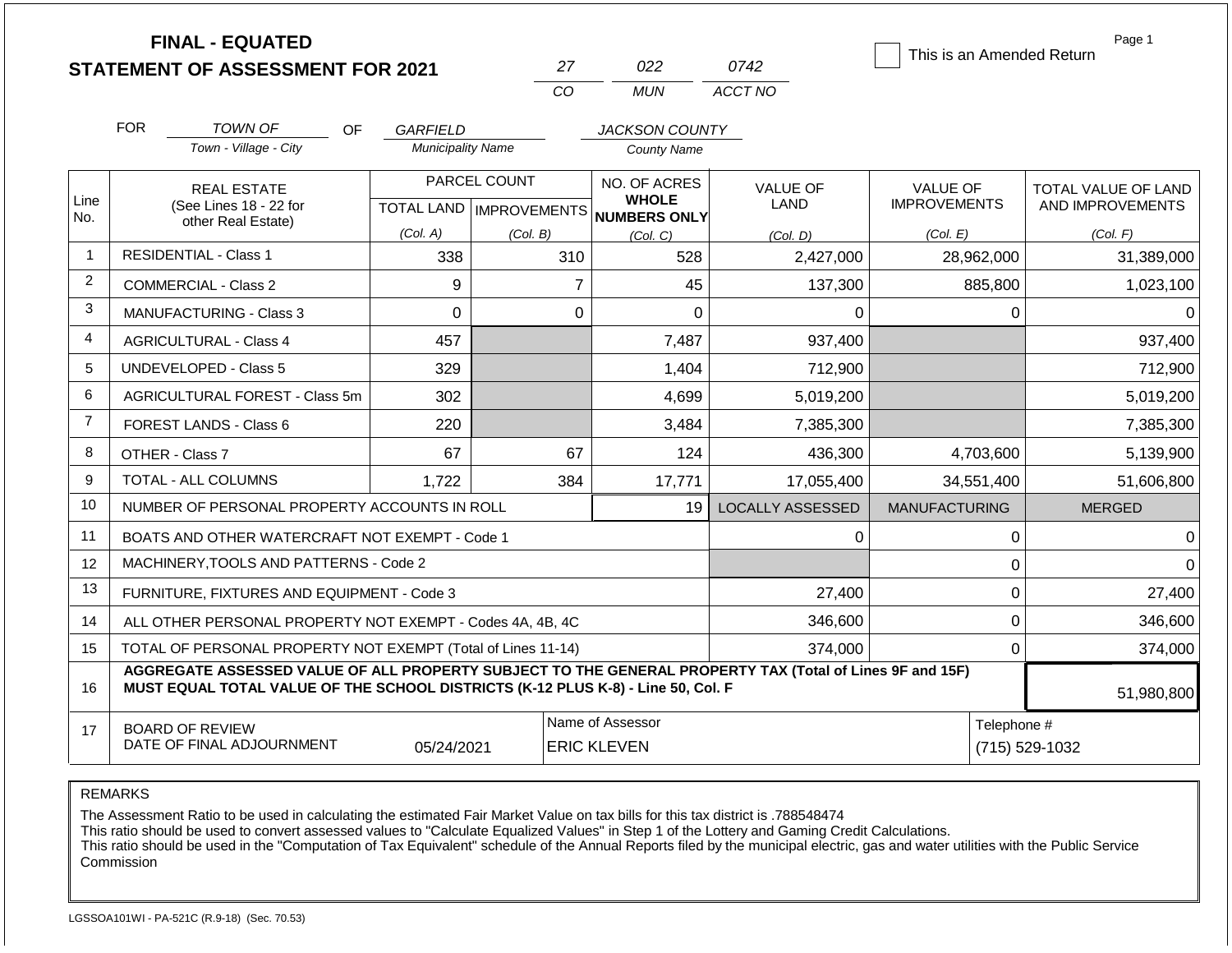2021 27 022 0742

FOREST LANDS (Line 7) and FOREST CROPS (in this section) - are **NOT** the same *YEAR CO MUN ACCT NO*

| Private Forest Crop - Reg Class @ 10¢ per acre<br>(a) PARCELS<br>(b) ACRES<br>18 |                                                    |                                                            | (c) ASSESSED VALUE                            |                   | Private Forest Crop - Reg Class @ \$2.52 per acre<br>(d) PARCELS<br>(e) ACRES                                                                                                                                                                                                                                                                                                   |                                                         | (f) ASSESSED VALUE |                               |                                                                                                                                                                                                  |
|----------------------------------------------------------------------------------|----------------------------------------------------|------------------------------------------------------------|-----------------------------------------------|-------------------|---------------------------------------------------------------------------------------------------------------------------------------------------------------------------------------------------------------------------------------------------------------------------------------------------------------------------------------------------------------------------------|---------------------------------------------------------|--------------------|-------------------------------|--------------------------------------------------------------------------------------------------------------------------------------------------------------------------------------------------|
|                                                                                  |                                                    |                                                            |                                               |                   |                                                                                                                                                                                                                                                                                                                                                                                 |                                                         |                    |                               |                                                                                                                                                                                                  |
|                                                                                  | Private Forest Crop - Special Class @ 20¢ per acre |                                                            |                                               |                   |                                                                                                                                                                                                                                                                                                                                                                                 |                                                         |                    |                               |                                                                                                                                                                                                  |
|                                                                                  |                                                    |                                                            |                                               |                   |                                                                                                                                                                                                                                                                                                                                                                                 |                                                         |                    |                               | (f) ASSESSED VALUE                                                                                                                                                                               |
|                                                                                  |                                                    |                                                            |                                               |                   |                                                                                                                                                                                                                                                                                                                                                                                 |                                                         |                    |                               |                                                                                                                                                                                                  |
|                                                                                  |                                                    |                                                            |                                               |                   |                                                                                                                                                                                                                                                                                                                                                                                 |                                                         |                    |                               | \$1.75 per acre                                                                                                                                                                                  |
| (a) PARCELS                                                                      |                                                    |                                                            |                                               |                   | (d) PARCELS                                                                                                                                                                                                                                                                                                                                                                     |                                                         | (e) ACRES          |                               | (f) ASSESSED VALUE                                                                                                                                                                               |
| 10                                                                               |                                                    |                                                            | 230,100                                       |                   | 56<br>1,704.53                                                                                                                                                                                                                                                                                                                                                                  |                                                         |                    | 3,290,900                     |                                                                                                                                                                                                  |
|                                                                                  |                                                    |                                                            |                                               |                   | Entered After 2004 Managed Forest - CLOSED @ \$ 10.20 per acre                                                                                                                                                                                                                                                                                                                  |                                                         |                    |                               |                                                                                                                                                                                                  |
| (a) PARCELS                                                                      |                                                    |                                                            |                                               |                   |                                                                                                                                                                                                                                                                                                                                                                                 |                                                         | (e) ACRES          |                               | (f) ASSESSED VALUE                                                                                                                                                                               |
|                                                                                  |                                                    |                                                            |                                               |                   |                                                                                                                                                                                                                                                                                                                                                                                 |                                                         |                    |                               |                                                                                                                                                                                                  |
| 8                                                                                |                                                    |                                                            | 272,300                                       |                   | 72                                                                                                                                                                                                                                                                                                                                                                              |                                                         | 1.772.13           |                               | 3,435,500                                                                                                                                                                                        |
|                                                                                  |                                                    |                                                            |                                               |                   | (d) County (NOT FOREST CROP) Acres                                                                                                                                                                                                                                                                                                                                              |                                                         | (e) Other Acres    |                               |                                                                                                                                                                                                  |
|                                                                                  |                                                    |                                                            |                                               |                   |                                                                                                                                                                                                                                                                                                                                                                                 | 10.19                                                   |                    |                               | 62.18                                                                                                                                                                                            |
|                                                                                  |                                                    |                                                            |                                               |                   |                                                                                                                                                                                                                                                                                                                                                                                 |                                                         |                    |                               |                                                                                                                                                                                                  |
|                                                                                  |                                                    |                                                            |                                               |                   |                                                                                                                                                                                                                                                                                                                                                                                 |                                                         |                    |                               | (c2) PERSONAL                                                                                                                                                                                    |
|                                                                                  |                                                    |                                                            |                                               |                   |                                                                                                                                                                                                                                                                                                                                                                                 |                                                         |                    |                               |                                                                                                                                                                                                  |
|                                                                                  |                                                    |                                                            |                                               |                   | Mfg. Equated Value of Sec.70.43 Corrections of Errors by Assessors                                                                                                                                                                                                                                                                                                              |                                                         |                    |                               |                                                                                                                                                                                                  |
| (d) REAL ESTATE                                                                  |                                                    |                                                            |                                               |                   | (f1) REAL ESTATE                                                                                                                                                                                                                                                                                                                                                                |                                                         |                    | (f2) PERSONAL                 |                                                                                                                                                                                                  |
|                                                                                  |                                                    |                                                            |                                               |                   |                                                                                                                                                                                                                                                                                                                                                                                 |                                                         |                    |                               |                                                                                                                                                                                                  |
|                                                                                  | (a) PARCELS                                        | 214<br>(a) County Forest Cropland Acres<br>(a) REAL ESTATE | (b) ACRES<br>(b) ACRES<br>(b) ACRES<br>198.59 | (b) Federal Acres | (c) ASSESSED VALUE<br>Entered Before 2005 Managed Forest - OPEN @ 74 ¢ per acre<br>(c) ASSESSED VALUE<br>Entered After 2004 Managed Forest - OPEN @ \$2.04 per acre<br>(c) ASSESSED VALUE<br>Assessed Value of Omitted Property From Prior Years (Sec. 70.44)<br>(b) PERSONAL<br>Manufacturing Equated Value of Omitted Property From Prior Years (Sec. 70.995)<br>(e) PERSONAL | (d) PARCELS<br>(d) PARCELS<br>(c) State Acres<br>950.94 |                    | (e) ACRES<br>(c1) REAL ESTATE | Entered Before 2005 Managed Forest - Ferrous Mining CLOSED @ \$7.87 per acre<br>Entered Before 2005 Managed Forest - CLOSED @<br>Assessed Value of Sec. 70.43 Corrections of Errors by Assessors |

## **SPECIAL DISTRICTS**

| Line<br>No. | <b>Enter 6-digit</b><br>Special District | <b>Account</b><br><b>Number</b> | <b>Special District Name</b> | <b>Locally Assessed Value</b><br>of Real Estate and | Mfg Value of Real Estate<br>and Personal Property | <b>Merged Value of</b><br><b>Real Estate and</b> |
|-------------|------------------------------------------|---------------------------------|------------------------------|-----------------------------------------------------|---------------------------------------------------|--------------------------------------------------|
|             | Code (Col. A)                            | (Col. B)                        | (Col. C)                     | Personal Property (Col. D)                          | (Col. E)                                          | <b>Personal Property (Col. F)</b>                |
| 24          |                                          |                                 |                              |                                                     |                                                   |                                                  |
| 25          |                                          |                                 |                              |                                                     |                                                   |                                                  |
| 26          |                                          |                                 |                              |                                                     |                                                   |                                                  |
| 27          |                                          |                                 |                              |                                                     |                                                   |                                                  |
| 28          |                                          |                                 |                              |                                                     |                                                   |                                                  |
| 29          |                                          |                                 |                              |                                                     |                                                   |                                                  |
| 30          |                                          |                                 |                              |                                                     |                                                   |                                                  |
| 31          |                                          |                                 |                              |                                                     |                                                   |                                                  |
| 32          |                                          |                                 |                              |                                                     |                                                   |                                                  |
| 33          |                                          |                                 |                              |                                                     |                                                   |                                                  |
| 34          |                                          |                                 |                              |                                                     |                                                   |                                                  |
| 35          |                                          |                                 |                              |                                                     |                                                   |                                                  |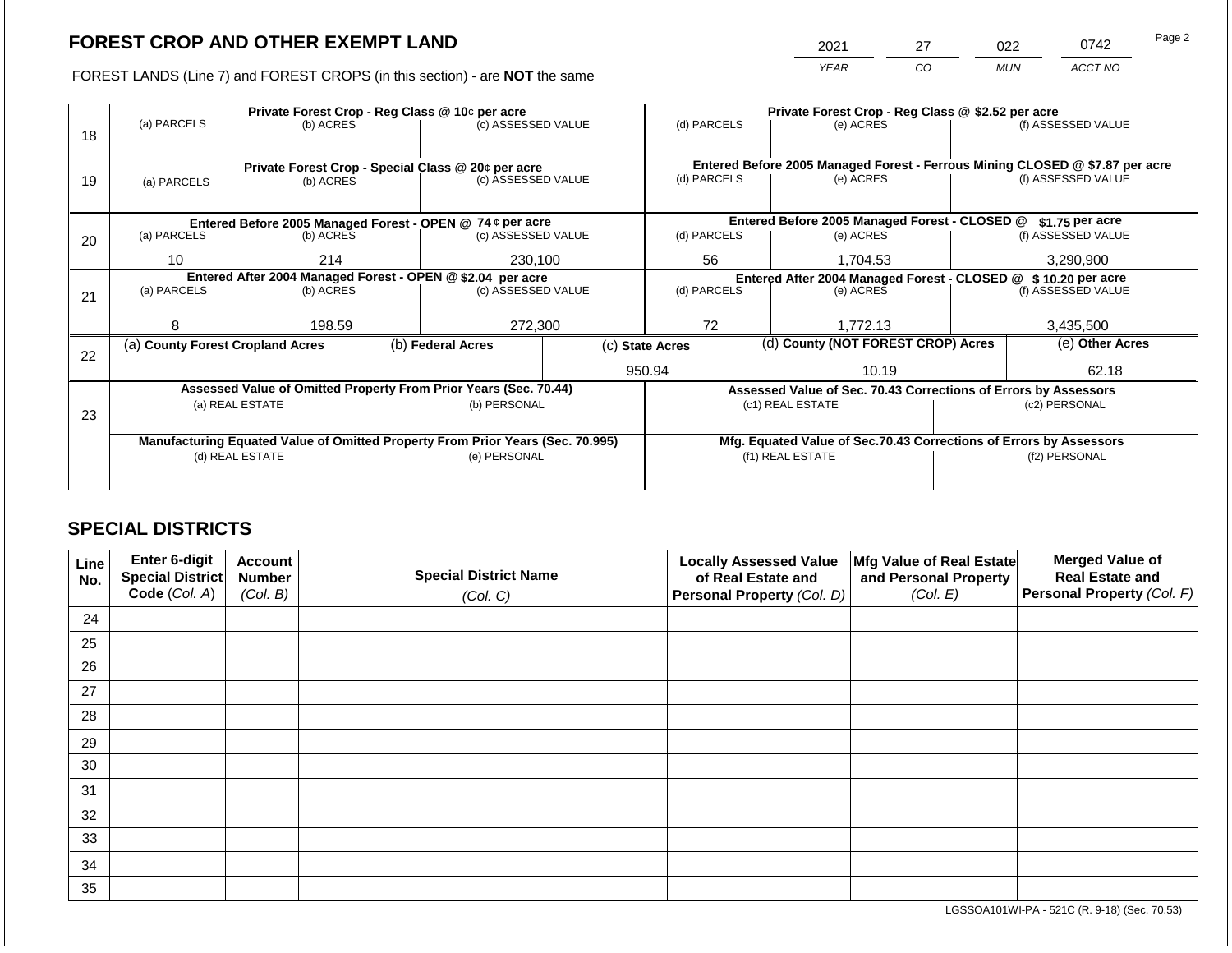#### *YEAR CO MUN ACCT NO*  **Line No. Enter 6-digit School District Code** *(Col. A)* **Account Number** *(Col. B)* **School District Name** *(Col. C)* **Locally Assessed Value of Real Estate and Personal Property** *(Col. D)* **Mfg Value of Real Estate and Personal Property** *(Col. E)* **Merged Value of Real Estate and Personal Property** *(Col. F)* **A. SCHOOL DISTRICTS (K-8 and K-12)** 36 37 38 39 40 41 42 43 44 45 46 47 48 49 50 TOTAL ASSESSED VALUE OF SCHOOL DISTRICTS (K-8 and K-12) **B. UNION HIGH SCHOOL DISTRICTS** 51 52 53 54 55 **C. TECHNICAL COLLEGE DISTRICTS** TOTAL ASSESSED VALUE OF UNION HIGH SCHOOLS 614186 0363 SCH D OF OSSEO-FAIRCHILD 51,980,800 51,980,800 51,980,800 51,980,800

56 57 58 59 TOTAL ASSESSED VALUE OF TECHNICAL COLLEGES 000100 | 0001 | CHIPPEWA VALLEY TECHNICAL COLLEGE EAUC 51,980,800 51,980,800 51,980,800 51,980,800

 *I hereby certify, to the best of my knowledge and belief, this form is complete and correct.*

| Name               |                                    | Title | Submission date  |
|--------------------|------------------------------------|-------|------------------|
| APRIL SCHOOLCRAFT  |                                    |       | 2021<br>17<br>06 |
| Phone              | Email address                      |       |                  |
| 715<br>284<br>0203 | APRIL.SCHOOLCRAFT@CO.JACKSON.WI.US |       |                  |

LGSSOA101WI -PA-521C (R. 9-18) (Sec. 70.53)

Page 3

| <b>SCHOOL DISTRICTS</b> |  |  |
|-------------------------|--|--|
|-------------------------|--|--|

| 2021 |    | 022        | 0742              |
|------|----|------------|-------------------|
| YEAR | CO | <b>MUN</b> | ACCT <sub>N</sub> |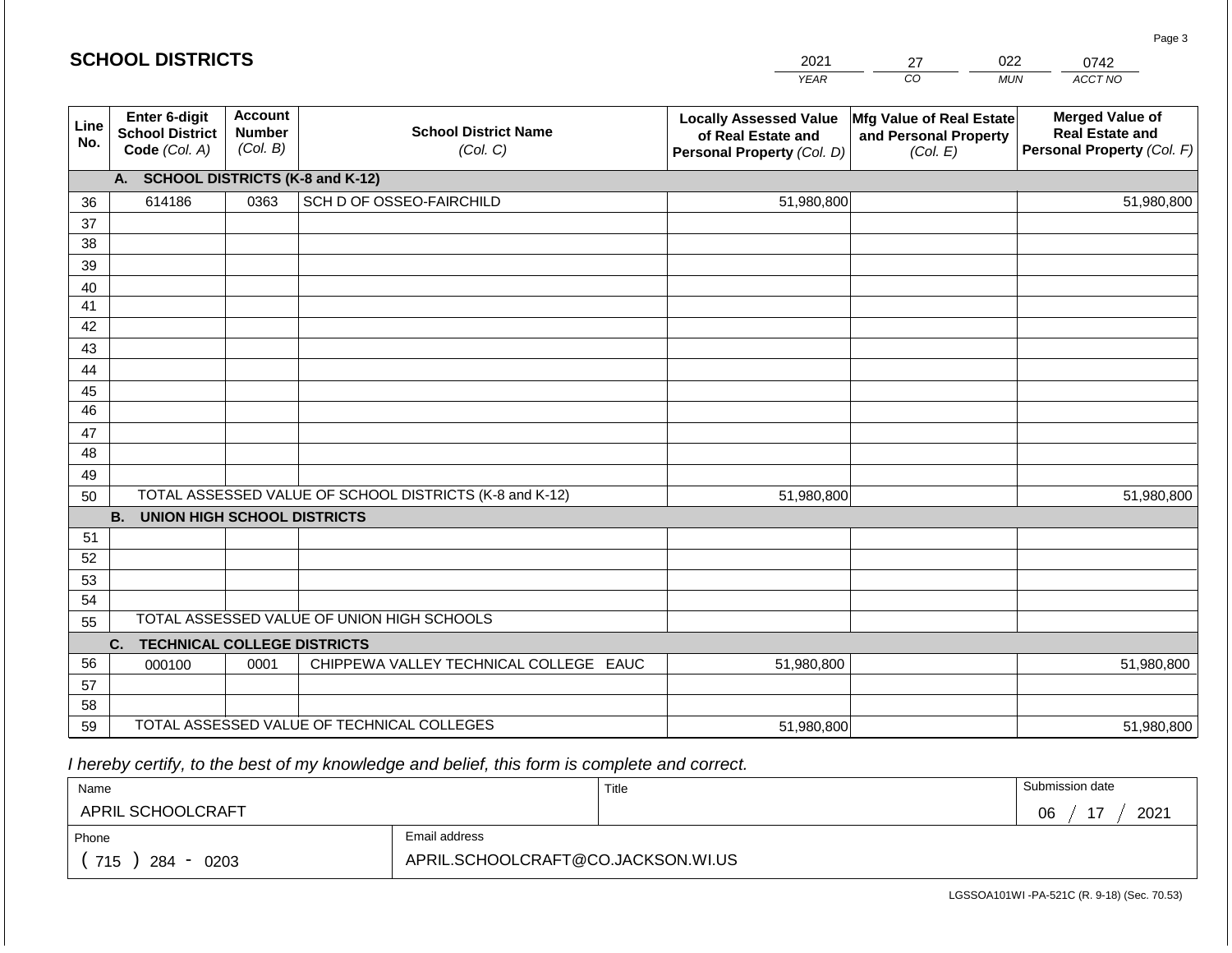- Each municipality's SOA is completed after the Board of Review and includes any changes made to the locally assessed values, under state law (sec. 70.53, Wis. Stats.)
- The Wisconsin Department of Revenue (DOR) merges the locally assessed values with the state assessed manufacturing values
- DOR provides the information regarding district names and codes. If a district is not listed, contact DOR.

Note: If you submit an amended SOA to DOR after your municipality's SOA is equated and posted to our website, we will process the SOA. However, DOR will not recalculate the *aggregate ratio or update the final SOA posted on our website. You should use the corrected values to calculate your tax rates.*

### **Page 1: Real Estate and Personal Property**

- Lines 1-9 assessed real estate values, parcel counts and acres by classification
- Lines 10-15 assessed personal property values and number of accounts by class
- Line 16 aggregate assessed value of all property subject to general property; use to calculate tax rates. Note: This line equals the total assessed value of K-8 and K-12 school districts (Line 50) and total assessed value of technical colleges (Line 59).
- Remarks assessment ratio used to calculate estimated fair market value on property tax bills

#### **Page 2: Forest Crop, Other Exempt Land and Special Districts**

- Lines 18-21 private forest crop and managed forest lands assessed values
- Line  $22 -$  tax exempt land acres
- Line 23 prior years assessed value of omitted property under sec. 70.44 and correction of errors under sec. 70.43 shown by locally assessed or manufacturing real estate and personal property. Note: If there is an amount on this line, report the corresponding tax in the Statement of Taxes, Sections J or K.
- Lines 24-35 special district assessed values. These values are used to calculate tax rates for the special districts.

#### **Page 3: School Districts**

- Lines 36-50 school districts (K-8 and K-12) assessed values. These values are used to calculate tax rates for school districts.
- Lines 51-55 union high school district assessed values. These values are used to calculate tax rates for union high school districts.
- Lines 56-59 technical college assessed values. These values are used to calculate tax rates for technical colleges.

If you have questions: Email: lgs@wisconsin.gov

 Phone: (608) 266-2569 or (608) 264-6892 Fax: (608) 264-6887

N14398 VALLEYBROOK LANE N14398 VALLEYBROOK LANE ARDYTH ROBERTSON<br>TOWN OF GARFIELD ARDYTH ROBERTSON TOWN OF GARFIELD **OSSEO, WI 54758** OSSEO, WI 54758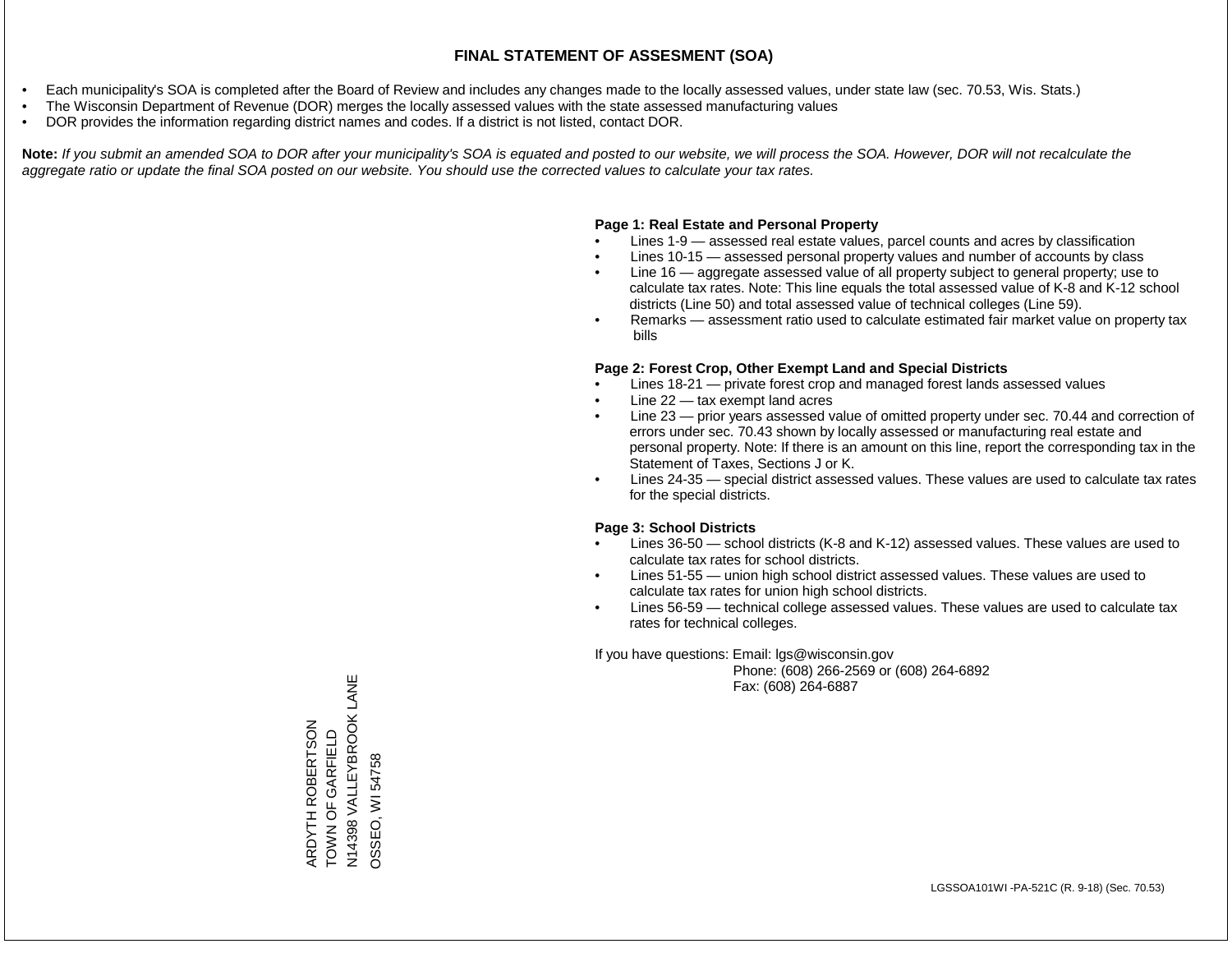| <b>STATEMENT OF ASSESSMENT FOR 2021</b> |  |
|-----------------------------------------|--|
|                                         |  |

**FINAL - EQUATED**

| 27  | በ24   | 0743    |
|-----|-------|---------|
| CO. | MI IN | ACCT NO |

This is an Amended Return

Page 1

|                 | <b>FOR</b>                                                                                                                                                                                                 | <b>TOWN OF</b><br>OF                                         | <b>HIXTON</b>            |              | <b>JACKSON COUNTY</b>                                    |                         |                      |                               |  |
|-----------------|------------------------------------------------------------------------------------------------------------------------------------------------------------------------------------------------------------|--------------------------------------------------------------|--------------------------|--------------|----------------------------------------------------------|-------------------------|----------------------|-------------------------------|--|
|                 |                                                                                                                                                                                                            | Town - Village - City                                        | <b>Municipality Name</b> |              | <b>County Name</b>                                       |                         |                      |                               |  |
|                 |                                                                                                                                                                                                            | <b>REAL ESTATE</b>                                           |                          | PARCEL COUNT | NO. OF ACRES                                             | <b>VALUE OF</b>         | <b>VALUE OF</b>      | TOTAL VALUE OF LAND           |  |
| Line<br>No.     |                                                                                                                                                                                                            | (See Lines 18 - 22 for<br>other Real Estate)                 |                          |              | <b>WHOLE</b><br>TOTAL LAND   IMPROVEMENTS   NUMBERS ONLY | LAND                    | <b>IMPROVEMENTS</b>  | AND IMPROVEMENTS              |  |
|                 |                                                                                                                                                                                                            |                                                              | (Col. A)                 | (Col. B)     | (Col, C)                                                 | (Col. D)                | (Col. E)             | (Col. F)                      |  |
| $\mathbf{1}$    |                                                                                                                                                                                                            | <b>RESIDENTIAL - Class 1</b>                                 | 269                      | 247          | 771                                                      | 3,308,400               | 21,545,000           | 24,853,400                    |  |
| $\overline{2}$  |                                                                                                                                                                                                            | <b>COMMERCIAL - Class 2</b>                                  | 28                       | 16           | 223                                                      | 1,133,100               | 1,089,900            | 2,223,000                     |  |
| 3               |                                                                                                                                                                                                            | <b>MANUFACTURING - Class 3</b>                               | 1                        | -1           | 15                                                       | 67,900                  | 1,043,600            | 1,111,500                     |  |
| $\overline{4}$  |                                                                                                                                                                                                            | <b>AGRICULTURAL - Class 4</b>                                | 539                      |              | 10,954                                                   | 1,705,150               |                      | 1,705,150                     |  |
| 5               |                                                                                                                                                                                                            | <b>UNDEVELOPED - Class 5</b>                                 | 253                      |              | 812                                                      | 343,600                 |                      | 343,600                       |  |
| 6               |                                                                                                                                                                                                            | AGRICULTURAL FOREST - Class 5m                               | 230                      |              | 2,861                                                    | 3,153,100               |                      | 3,153,100                     |  |
| $\overline{7}$  |                                                                                                                                                                                                            | FOREST LANDS - Class 6                                       | 140                      |              | 2,545                                                    | 5,603,300               |                      | 5,603,300                     |  |
| 8               |                                                                                                                                                                                                            | OTHER - Class 7                                              | 77                       | 72           | 201                                                      | 770,600                 | 5,574,100            | 6,344,700                     |  |
| 9               |                                                                                                                                                                                                            | TOTAL - ALL COLUMNS                                          | 1,537                    | 336          | 18,382                                                   | 16,085,150              | 29,252,600           | 45,337,750                    |  |
| 10 <sup>°</sup> |                                                                                                                                                                                                            | NUMBER OF PERSONAL PROPERTY ACCOUNTS IN ROLL                 |                          |              | 20                                                       | <b>LOCALLY ASSESSED</b> | <b>MANUFACTURING</b> | <b>MERGED</b>                 |  |
| 11              |                                                                                                                                                                                                            | BOATS AND OTHER WATERCRAFT NOT EXEMPT - Code 1               |                          |              |                                                          | 0                       | 0                    | $\pmb{0}$                     |  |
| 12              |                                                                                                                                                                                                            | MACHINERY, TOOLS AND PATTERNS - Code 2                       |                          |              |                                                          |                         | 70,400               | 70,400                        |  |
| 13              |                                                                                                                                                                                                            | FURNITURE, FIXTURES AND EQUIPMENT - Code 3                   |                          |              |                                                          | 17,100                  | 19,500               | 36,600                        |  |
| 14              |                                                                                                                                                                                                            | ALL OTHER PERSONAL PROPERTY NOT EXEMPT - Codes 4A, 4B, 4C    |                          |              |                                                          | 191,600                 | 3,500                | 195,100                       |  |
| 15              |                                                                                                                                                                                                            | TOTAL OF PERSONAL PROPERTY NOT EXEMPT (Total of Lines 11-14) |                          |              |                                                          | 208,700                 | 93,400               | 302,100                       |  |
| 16              | AGGREGATE ASSESSED VALUE OF ALL PROPERTY SUBJECT TO THE GENERAL PROPERTY TAX (Total of Lines 9F and 15F)<br>MUST EQUAL TOTAL VALUE OF THE SCHOOL DISTRICTS (K-12 PLUS K-8) - Line 50, Col. F<br>45,639,850 |                                                              |                          |              |                                                          |                         |                      |                               |  |
| 17              |                                                                                                                                                                                                            | <b>BOARD OF REVIEW</b><br>DATE OF FINAL ADJOURNMENT          | 06/09/2021               |              | Name of Assessor<br><b>APPRAISAL SERVICE CO</b>          |                         |                      | Telephone #<br>(715) 834-1361 |  |

REMARKS

The Assessment Ratio to be used in calculating the estimated Fair Market Value on tax bills for this tax district is .852629367

This ratio should be used to convert assessed values to "Calculate Equalized Values" in Step 1 of the Lottery and Gaming Credit Calculations.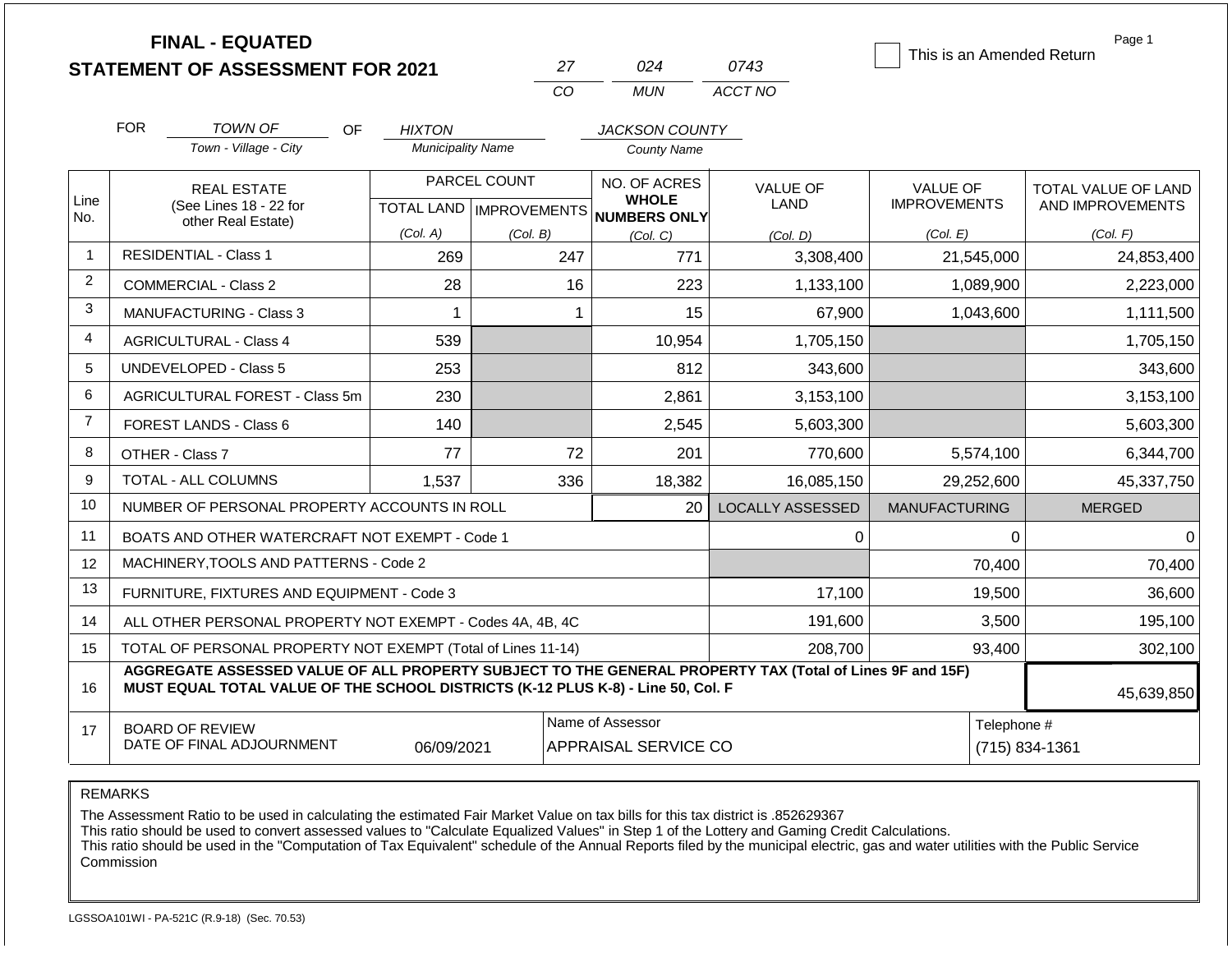2021 27 024 0743

FOREST LANDS (Line 7) and FOREST CROPS (in this section) - are **NOT** the same *YEAR CO MUN ACCT NO*

|    |                                                            |                 | Private Forest Crop - Reg Class @ 10¢ per acre |                                                                                | Private Forest Crop - Reg Class @ \$2.52 per acre |                                    |                 |                                                                    |                 |                                                                              |
|----|------------------------------------------------------------|-----------------|------------------------------------------------|--------------------------------------------------------------------------------|---------------------------------------------------|------------------------------------|-----------------|--------------------------------------------------------------------|-----------------|------------------------------------------------------------------------------|
| 18 | (a) PARCELS                                                | (b) ACRES       |                                                | (c) ASSESSED VALUE                                                             |                                                   | (d) PARCELS                        |                 | (e) ACRES                                                          |                 | (f) ASSESSED VALUE                                                           |
|    |                                                            |                 |                                                |                                                                                |                                                   |                                    |                 |                                                                    |                 |                                                                              |
|    |                                                            |                 |                                                | Private Forest Crop - Special Class @ 20¢ per acre                             |                                                   |                                    |                 |                                                                    |                 | Entered Before 2005 Managed Forest - Ferrous Mining CLOSED @ \$7.87 per acre |
| 19 | (a) PARCELS                                                | (b) ACRES       |                                                | (c) ASSESSED VALUE                                                             |                                                   | (d) PARCELS<br>(e) ACRES           |                 |                                                                    |                 | (f) ASSESSED VALUE                                                           |
|    |                                                            |                 |                                                |                                                                                |                                                   |                                    |                 |                                                                    |                 |                                                                              |
|    |                                                            |                 |                                                |                                                                                |                                                   |                                    |                 |                                                                    |                 |                                                                              |
|    | Entered Before 2005 Managed Forest - OPEN @ 74 ¢ per acre  |                 |                                                |                                                                                | Entered Before 2005 Managed Forest - CLOSED @     |                                    | \$1.75 per acre |                                                                    |                 |                                                                              |
| 20 | (a) PARCELS                                                | (b) ACRES       |                                                | (c) ASSESSED VALUE                                                             |                                                   | (d) PARCELS                        |                 | (e) ACRES                                                          |                 | (f) ASSESSED VALUE                                                           |
|    |                                                            |                 |                                                |                                                                                | 22<br>681                                         |                                    |                 |                                                                    | 1,289,200       |                                                                              |
|    | Entered After 2004 Managed Forest - OPEN @ \$2.04 per acre |                 |                                                |                                                                                |                                                   |                                    |                 | Entered After 2004 Managed Forest - CLOSED @ \$10.20 per acre      |                 |                                                                              |
| 21 | (a) PARCELS                                                | (b) ACRES       |                                                | (c) ASSESSED VALUE                                                             |                                                   | (d) PARCELS<br>(e) ACRES           |                 | (f) ASSESSED VALUE                                                 |                 |                                                                              |
|    |                                                            |                 |                                                |                                                                                |                                                   |                                    |                 |                                                                    |                 |                                                                              |
|    |                                                            |                 |                                                |                                                                                |                                                   | 58                                 |                 | 1,754.44                                                           |                 | 3,618,900                                                                    |
|    | (a) County Forest Cropland Acres                           |                 |                                                | (b) Federal Acres<br>(c) State Acres                                           |                                                   | (d) County (NOT FOREST CROP) Acres |                 |                                                                    | (e) Other Acres |                                                                              |
| 22 |                                                            |                 |                                                |                                                                                |                                                   |                                    |                 |                                                                    |                 |                                                                              |
|    |                                                            |                 |                                                |                                                                                |                                                   | 1,048.32                           |                 |                                                                    |                 | 239.48                                                                       |
|    |                                                            |                 |                                                | Assessed Value of Omitted Property From Prior Years (Sec. 70.44)               |                                                   |                                    |                 | Assessed Value of Sec. 70.43 Corrections of Errors by Assessors    |                 |                                                                              |
|    |                                                            | (a) REAL ESTATE |                                                | (b) PERSONAL                                                                   |                                                   |                                    |                 | (c1) REAL ESTATE                                                   |                 | (c2) PERSONAL                                                                |
| 23 |                                                            |                 |                                                |                                                                                |                                                   |                                    |                 |                                                                    |                 |                                                                              |
|    |                                                            |                 |                                                | Manufacturing Equated Value of Omitted Property From Prior Years (Sec. 70.995) |                                                   |                                    |                 | Mfg. Equated Value of Sec.70.43 Corrections of Errors by Assessors |                 |                                                                              |
|    |                                                            | (d) REAL ESTATE |                                                | (e) PERSONAL                                                                   |                                                   |                                    |                 | (f1) REAL ESTATE                                                   |                 | (f2) PERSONAL                                                                |
|    |                                                            |                 |                                                |                                                                                |                                                   |                                    |                 |                                                                    |                 |                                                                              |
|    |                                                            |                 |                                                |                                                                                |                                                   |                                    |                 |                                                                    |                 |                                                                              |

## **SPECIAL DISTRICTS**

| Line<br>No. | Enter 6-digit<br>Special District<br>Code (Col. A) | <b>Account</b><br><b>Number</b><br>(Col. B) | <b>Special District Name</b><br>(Col. C) | <b>Locally Assessed Value</b><br>of Real Estate and<br><b>Personal Property (Col. D)</b> | Mfg Value of Real Estate<br>and Personal Property<br>(Col. E) | <b>Merged Value of</b><br><b>Real Estate and</b><br>Personal Property (Col. F) |
|-------------|----------------------------------------------------|---------------------------------------------|------------------------------------------|------------------------------------------------------------------------------------------|---------------------------------------------------------------|--------------------------------------------------------------------------------|
| 24          |                                                    |                                             |                                          |                                                                                          |                                                               |                                                                                |
| 25          |                                                    |                                             |                                          |                                                                                          |                                                               |                                                                                |
| 26          |                                                    |                                             |                                          |                                                                                          |                                                               |                                                                                |
| 27          |                                                    |                                             |                                          |                                                                                          |                                                               |                                                                                |
| 28          |                                                    |                                             |                                          |                                                                                          |                                                               |                                                                                |
| 29          |                                                    |                                             |                                          |                                                                                          |                                                               |                                                                                |
| 30          |                                                    |                                             |                                          |                                                                                          |                                                               |                                                                                |
| 31          |                                                    |                                             |                                          |                                                                                          |                                                               |                                                                                |
| 32          |                                                    |                                             |                                          |                                                                                          |                                                               |                                                                                |
| 33          |                                                    |                                             |                                          |                                                                                          |                                                               |                                                                                |
| 34          |                                                    |                                             |                                          |                                                                                          |                                                               |                                                                                |
| 35          |                                                    |                                             |                                          |                                                                                          |                                                               |                                                                                |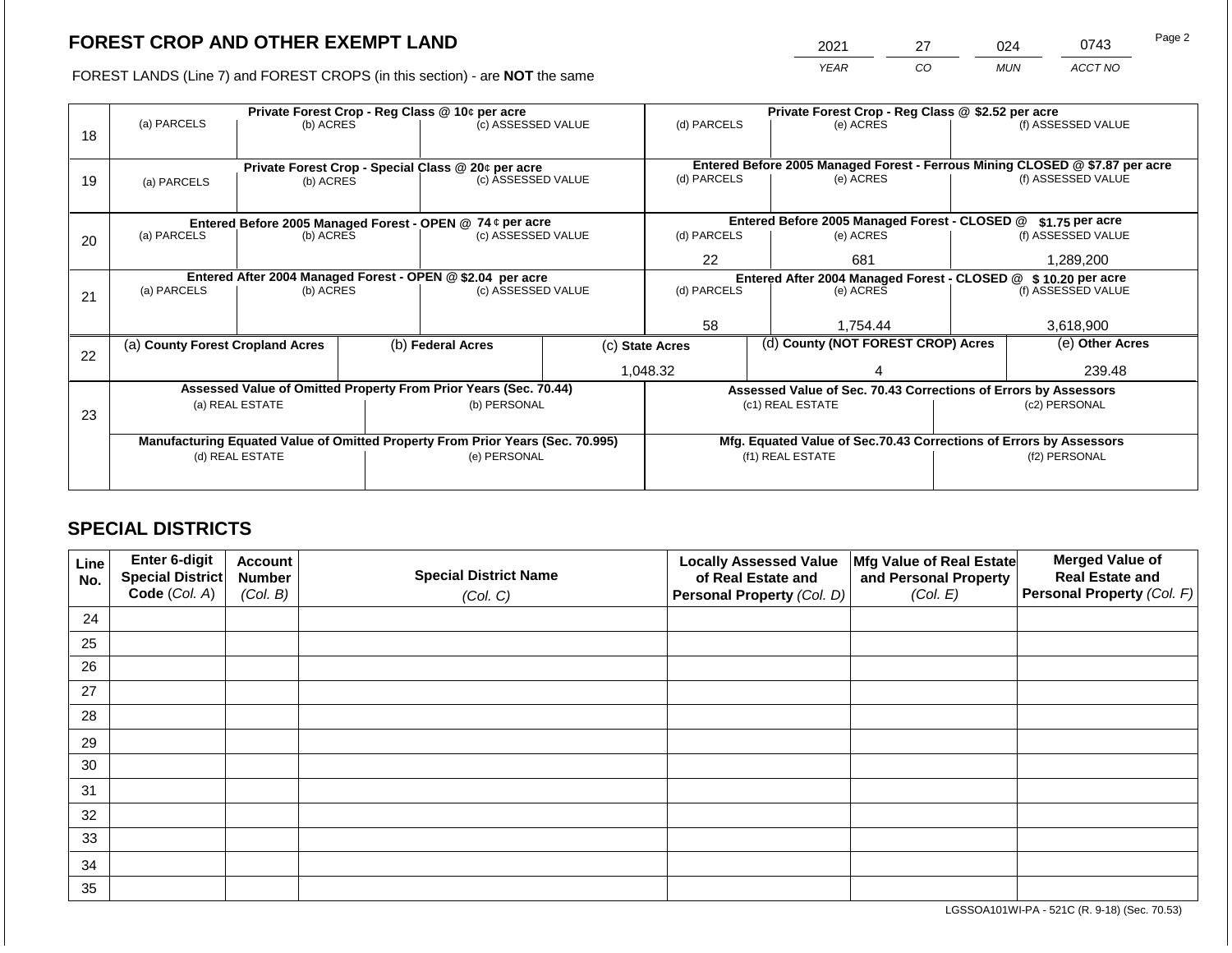|             | <b>SCHOOL DISTRICTS</b>                                         |                                             |                                                         | 2021                                                                              | 024<br>27                                                     | 0743                                                                           |
|-------------|-----------------------------------------------------------------|---------------------------------------------|---------------------------------------------------------|-----------------------------------------------------------------------------------|---------------------------------------------------------------|--------------------------------------------------------------------------------|
|             |                                                                 |                                             |                                                         | <b>YEAR</b>                                                                       | CO <sub>.</sub><br><b>MUN</b>                                 | ACCT NO                                                                        |
| Line<br>No. | <b>Enter 6-digit</b><br><b>School District</b><br>Code (Col. A) | <b>Account</b><br><b>Number</b><br>(Col. B) | <b>School District Name</b><br>(Col. C)                 | <b>Locally Assessed Value</b><br>of Real Estate and<br>Personal Property (Col. D) | Mfg Value of Real Estate<br>and Personal Property<br>(Col. E) | <b>Merged Value of</b><br><b>Real Estate and</b><br>Personal Property (Col. F) |
|             | A. SCHOOL DISTRICTS (K-8 and K-12)                              |                                             |                                                         |                                                                                   |                                                               |                                                                                |
| 36          | 270091                                                          | 0161                                        | SCH D OF ALMA CENTER                                    | 9,929,250                                                                         |                                                               | 9,929,250                                                                      |
| 37          | 270476                                                          | 0162                                        | SCH D OF BLACK RIVER FALLS                              | 34,505,700                                                                        | 1,204,900                                                     | 35,710,600                                                                     |
| 38          |                                                                 |                                             |                                                         |                                                                                   |                                                               |                                                                                |
| 39          |                                                                 |                                             |                                                         |                                                                                   |                                                               |                                                                                |
| 40          |                                                                 |                                             |                                                         |                                                                                   |                                                               |                                                                                |
| 41          |                                                                 |                                             |                                                         |                                                                                   |                                                               |                                                                                |
| 42          |                                                                 |                                             |                                                         |                                                                                   |                                                               |                                                                                |
| 43          |                                                                 |                                             |                                                         |                                                                                   |                                                               |                                                                                |
| 44          |                                                                 |                                             |                                                         |                                                                                   |                                                               |                                                                                |
| 45<br>46    |                                                                 |                                             |                                                         |                                                                                   |                                                               |                                                                                |
| 47          |                                                                 |                                             |                                                         |                                                                                   |                                                               |                                                                                |
| 48          |                                                                 |                                             |                                                         |                                                                                   |                                                               |                                                                                |
| 49          |                                                                 |                                             |                                                         |                                                                                   |                                                               |                                                                                |
| 50          |                                                                 |                                             | TOTAL ASSESSED VALUE OF SCHOOL DISTRICTS (K-8 and K-12) | 44,434,950                                                                        | 1,204,900                                                     | 45,639,850                                                                     |
|             | <b>B.</b><br><b>UNION HIGH SCHOOL DISTRICTS</b>                 |                                             |                                                         |                                                                                   |                                                               |                                                                                |
| 51          |                                                                 |                                             |                                                         |                                                                                   |                                                               |                                                                                |
| 52          |                                                                 |                                             |                                                         |                                                                                   |                                                               |                                                                                |
| 53          |                                                                 |                                             |                                                         |                                                                                   |                                                               |                                                                                |
| 54          |                                                                 |                                             |                                                         |                                                                                   |                                                               |                                                                                |
| 55          |                                                                 |                                             | TOTAL ASSESSED VALUE OF UNION HIGH SCHOOLS              |                                                                                   |                                                               |                                                                                |
|             | <b>TECHNICAL COLLEGE DISTRICTS</b><br>C.                        |                                             |                                                         |                                                                                   |                                                               |                                                                                |
| 56          | 000100                                                          | 0001                                        | CHIPPEWA VALLEY TECHNICAL COLLEGE EAUC                  | 9,929,250                                                                         |                                                               | 9,929,250                                                                      |
| 57          | 000200                                                          | 0002                                        | WESTERN TECHNICAL COLLEGE LACR                          | 34,505,700                                                                        | 1,204,900                                                     | 35,710,600                                                                     |
| 58          |                                                                 |                                             |                                                         |                                                                                   |                                                               |                                                                                |
| 59          |                                                                 |                                             | TOTAL ASSESSED VALUE OF TECHNICAL COLLEGES              | 44,434,950                                                                        | 1,204,900                                                     | 45,639,850                                                                     |

 *I hereby certify, to the best of my knowledge and belief, this form is complete and correct.*

| Name               |                                    | Title | Submission date              |
|--------------------|------------------------------------|-------|------------------------------|
| APRIL SCHOOLCRAFT  |                                    |       | $\overline{ }$<br>2021<br>06 |
| Phone              | Email address                      |       |                              |
| 715<br>284<br>0203 | APRIL.SCHOOLCRAFT@CO.JACKSON.WI.US |       |                              |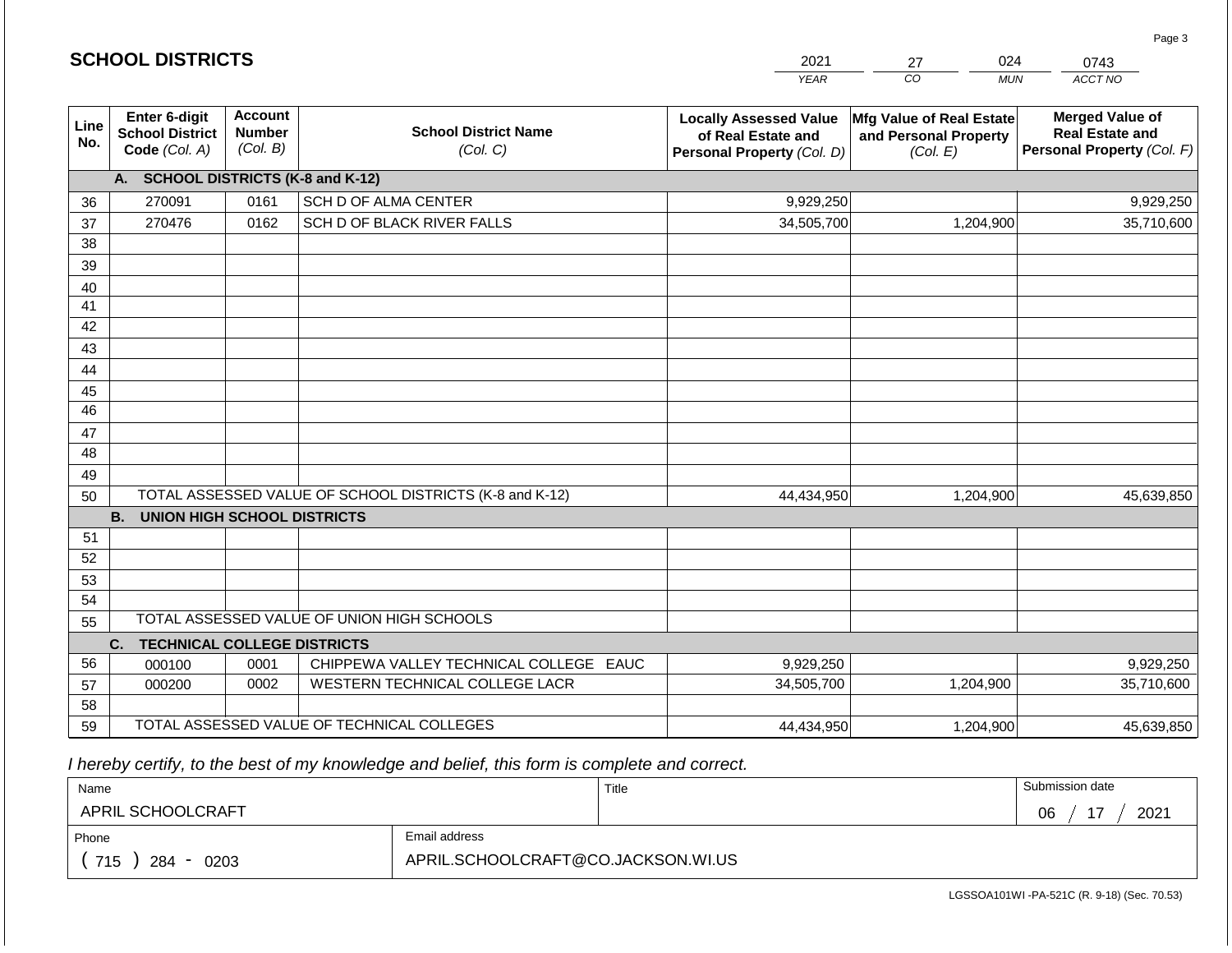- Each municipality's SOA is completed after the Board of Review and includes any changes made to the locally assessed values, under state law (sec. 70.53, Wis. Stats.)
- The Wisconsin Department of Revenue (DOR) merges the locally assessed values with the state assessed manufacturing values
- DOR provides the information regarding district names and codes. If a district is not listed, contact DOR.

Note: If you submit an amended SOA to DOR after your municipality's SOA is equated and posted to our website, we will process the SOA. However, DOR will not recalculate the *aggregate ratio or update the final SOA posted on our website. You should use the corrected values to calculate your tax rates.*

### **Page 1: Real Estate and Personal Property**

- Lines 1-9 assessed real estate values, parcel counts and acres by classification
- Lines 10-15 assessed personal property values and number of accounts by class
- Line 16 aggregate assessed value of all property subject to general property; use to calculate tax rates. Note: This line equals the total assessed value of K-8 and K-12 school districts (Line 50) and total assessed value of technical colleges (Line 59).
- Remarks assessment ratio used to calculate estimated fair market value on property tax bills

### **Page 2: Forest Crop, Other Exempt Land and Special Districts**

- Lines 18-21 private forest crop and managed forest lands assessed values
- Line  $22 -$  tax exempt land acres
- Line 23 prior years assessed value of omitted property under sec. 70.44 and correction of errors under sec. 70.43 shown by locally assessed or manufacturing real estate and personal property. Note: If there is an amount on this line, report the corresponding tax in the Statement of Taxes, Sections J or K.
- Lines 24-35 special district assessed values. These values are used to calculate tax rates for the special districts.

### **Page 3: School Districts**

- Lines 36-50 school districts (K-8 and K-12) assessed values. These values are used to calculate tax rates for school districts.
- Lines 51-55 union high school district assessed values. These values are used to calculate tax rates for union high school districts.
- Lines 56-59 technical college assessed values. These values are used to calculate tax rates for technical colleges.

If you have questions: Email: lgs@wisconsin.gov

 Phone: (608) 266-2569 or (608) 264-6892 Fax: (608) 264-6887

6D W13586 SHADY GLEN RD W13586 SHADY GLEN R<br>HIXTON, WI 54635 RUTH CASPER<br>TOWN OF HIXTON TOWN OF HIXTON HIXTON, WI 54635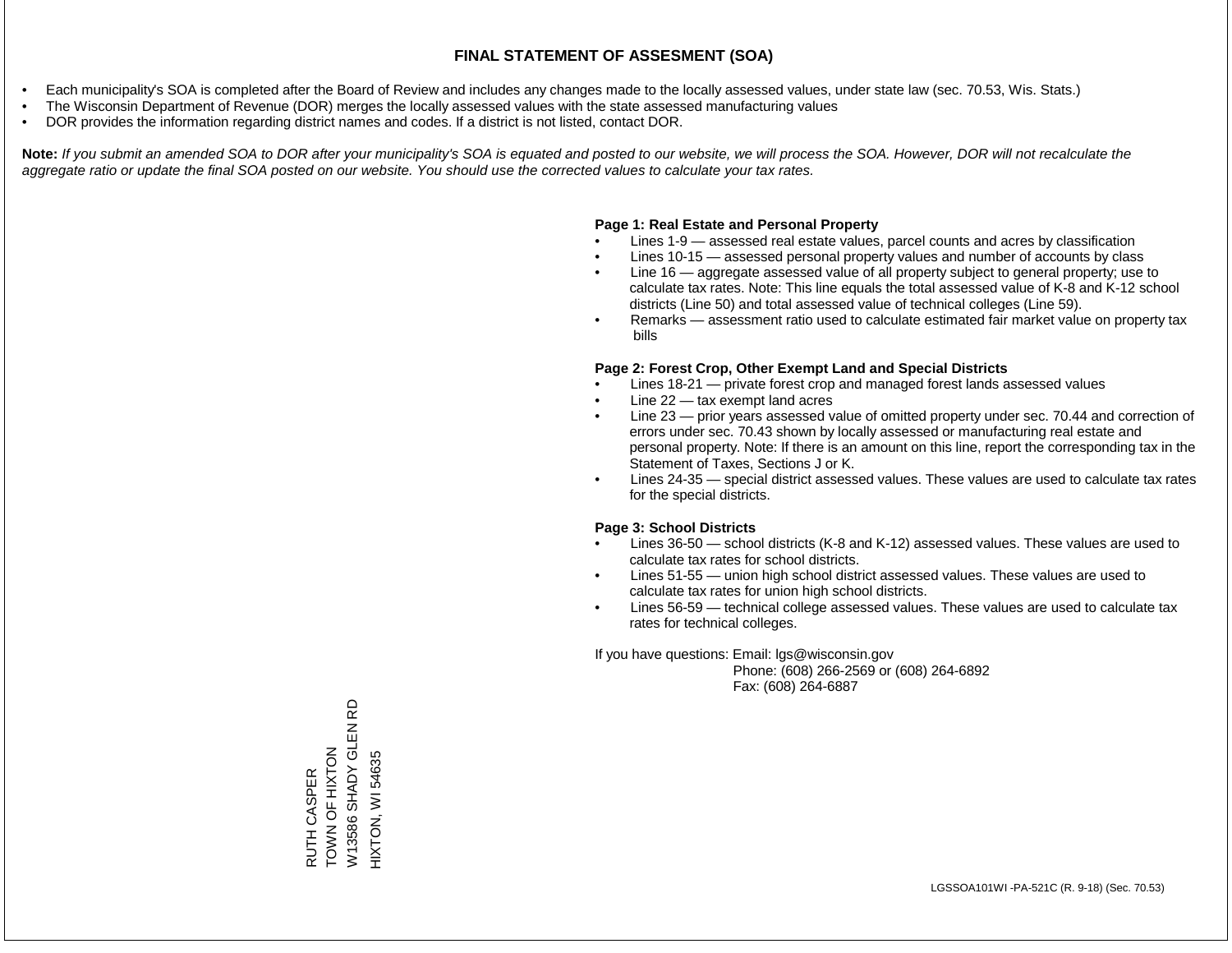|                | <b>FINAL - EQUATED</b>                                                                                                                                                                       |                               |                           |                                     |                         | This is an Amended Return | Page 1              |
|----------------|----------------------------------------------------------------------------------------------------------------------------------------------------------------------------------------------|-------------------------------|---------------------------|-------------------------------------|-------------------------|---------------------------|---------------------|
|                | <b>STATEMENT OF ASSESSMENT FOR 2021</b>                                                                                                                                                      |                               | 27                        | 026                                 | 0744                    |                           |                     |
|                |                                                                                                                                                                                              |                               | CO                        | <b>MUN</b>                          | ACCT NO                 |                           |                     |
|                | <b>FOR</b><br><b>TOWN OF</b><br>OF                                                                                                                                                           | <b>IRVING</b>                 |                           | <b>JACKSON COUNTY</b>               |                         |                           |                     |
|                | Town - Village - City                                                                                                                                                                        | <b>Municipality Name</b>      |                           | <b>County Name</b>                  |                         |                           |                     |
|                | <b>REAL ESTATE</b>                                                                                                                                                                           |                               | PARCEL COUNT              | NO. OF ACRES                        | <b>VALUE OF</b>         | <b>VALUE OF</b>           | TOTAL VALUE OF LAND |
| Line<br>No.    | (See Lines 18 - 22 for                                                                                                                                                                       |                               | TOTAL LAND   IMPROVEMENTS | <b>WHOLE</b><br><b>NUMBERS ONLY</b> | LAND                    | <b>IMPROVEMENTS</b>       | AND IMPROVEMENTS    |
|                | other Real Estate)                                                                                                                                                                           | (Col. A)                      | (Col. B)                  | (Col. C)                            | (Col. D)                | (Col. E)                  | (Col. F)            |
| $\overline{1}$ | <b>RESIDENTIAL - Class 1</b>                                                                                                                                                                 | 304                           | 298                       | 783                                 | 5,515,800               | 33,516,000                | 39,031,800          |
| 2              | <b>COMMERCIAL - Class 2</b>                                                                                                                                                                  | 10                            | 8                         | 34                                  | 185,900                 | 888,600                   | 1,074,500           |
| 3              | <b>MANUFACTURING - Class 3</b>                                                                                                                                                               | 1                             | 1                         | $\overline{2}$                      | 15,100                  | 57,200                    | 72,300              |
| 4              | <b>AGRICULTURAL - Class 4</b>                                                                                                                                                                | 854                           |                           | 15,583                              | 2,208,400               |                           | 2,208,400           |
| 5              | <b>UNDEVELOPED - Class 5</b>                                                                                                                                                                 | 548                           |                           | 2,134                               | 1,079,600               |                           | 1,079,600           |
| 6              | <b>AGRICULTURAL FOREST - Class 5m</b>                                                                                                                                                        | 509                           |                           | 5,272                               | 6,279,600               |                           | 6,279,600           |
| $\overline{7}$ | FOREST LANDS - Class 6                                                                                                                                                                       | 134                           |                           | 1,758                               | 4,074,900               |                           | 4,074,900           |
| 8              | OTHER - Class 7                                                                                                                                                                              | 129                           | 128                       | 190                                 | 941,200                 | 9,392,200                 | 10,333,400          |
| 9              | TOTAL - ALL COLUMNS                                                                                                                                                                          | 2,489                         | 435                       | 25,756                              | 20,300,500              | 43,854,000                | 64,154,500          |
| 10             | NUMBER OF PERSONAL PROPERTY ACCOUNTS IN ROLL                                                                                                                                                 |                               |                           | 16                                  | <b>LOCALLY ASSESSED</b> | <b>MANUFACTURING</b>      | <b>MERGED</b>       |
| 11             | BOATS AND OTHER WATERCRAFT NOT EXEMPT - Code 1                                                                                                                                               |                               |                           |                                     | 0                       | 0                         | $\Omega$            |
| 12             | MACHINERY, TOOLS AND PATTERNS - Code 2                                                                                                                                                       |                               |                           |                                     |                         | 34,000                    | 34,000              |
| 13             | FURNITURE, FIXTURES AND EQUIPMENT - Code 3                                                                                                                                                   |                               |                           |                                     | 7,400                   | $\mathbf 0$               | 7,400               |
| 14             | ALL OTHER PERSONAL PROPERTY NOT EXEMPT - Codes 4A, 4B, 4C                                                                                                                                    |                               |                           |                                     | 238,900                 | 100                       | 239,000             |
| 15             | TOTAL OF PERSONAL PROPERTY NOT EXEMPT (Total of Lines 11-14)                                                                                                                                 |                               |                           |                                     | 246,300                 | 34,100                    | 280,400             |
| 16             | AGGREGATE ASSESSED VALUE OF ALL PROPERTY SUBJECT TO THE GENERAL PROPERTY TAX (Total of Lines 9F and 15F)<br>MUST EQUAL TOTAL VALUE OF THE SCHOOL DISTRICTS (K-12 PLUS K-8) - Line 50, Col. F |                               |                           |                                     |                         |                           | 64,434,900          |
| 17             | <b>BOARD OF REVIEW</b><br>DATE OF FINAL ADJOURNMENT                                                                                                                                          | Telephone #<br>(608) 374-4207 |                           |                                     |                         |                           |                     |

REMARKS

The Assessment Ratio to be used in calculating the estimated Fair Market Value on tax bills for this tax district is .820185996

This ratio should be used to convert assessed values to "Calculate Equalized Values" in Step 1 of the Lottery and Gaming Credit Calculations.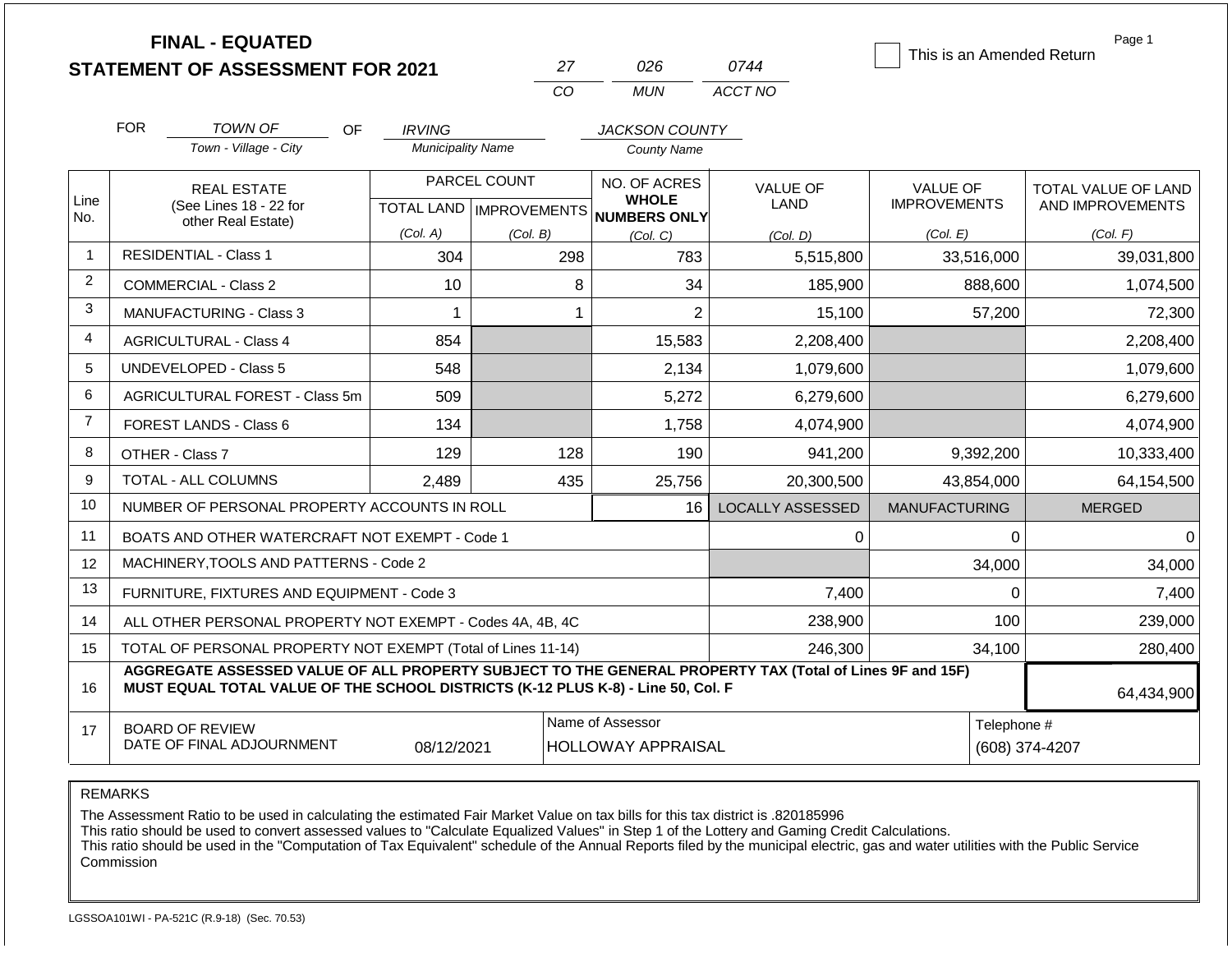2021 27 026 0744

FOREST LANDS (Line 7) and FOREST CROPS (in this section) - are **NOT** the same *YEAR CO MUN ACCT NO*

|    |                                                            | Private Forest Crop - Reg Class @ 10¢ per acre |  |                                                                                 |                                               |                          |                                                                              | Private Forest Crop - Reg Class @ \$2.52 per acre                  |                    |                    |  |
|----|------------------------------------------------------------|------------------------------------------------|--|---------------------------------------------------------------------------------|-----------------------------------------------|--------------------------|------------------------------------------------------------------------------|--------------------------------------------------------------------|--------------------|--------------------|--|
| 18 | (a) PARCELS                                                | (b) ACRES                                      |  | (c) ASSESSED VALUE                                                              |                                               | (d) PARCELS              |                                                                              | (e) ACRES                                                          |                    | (f) ASSESSED VALUE |  |
|    |                                                            |                                                |  |                                                                                 |                                               |                          |                                                                              | 58.29                                                              |                    | 128,200            |  |
|    |                                                            |                                                |  | Private Forest Crop - Special Class @ 20¢ per acre                              |                                               |                          | Entered Before 2005 Managed Forest - Ferrous Mining CLOSED @ \$7.87 per acre |                                                                    |                    |                    |  |
| 19 | (a) PARCELS                                                | (b) ACRES                                      |  | (c) ASSESSED VALUE                                                              |                                               | (d) PARCELS              |                                                                              | (e) ACRES                                                          |                    | (f) ASSESSED VALUE |  |
|    |                                                            |                                                |  |                                                                                 |                                               |                          |                                                                              |                                                                    |                    |                    |  |
|    |                                                            |                                                |  |                                                                                 | Entered Before 2005 Managed Forest - CLOSED @ |                          | \$1.75 per acre                                                              |                                                                    |                    |                    |  |
| 20 | (a) PARCELS                                                | (b) ACRES                                      |  | Entered Before 2005 Managed Forest - OPEN @ 74 ¢ per acre<br>(c) ASSESSED VALUE |                                               | (d) PARCELS              |                                                                              | (e) ACRES                                                          |                    | (f) ASSESSED VALUE |  |
|    |                                                            |                                                |  |                                                                                 |                                               | 26                       |                                                                              | 628.13                                                             |                    | 1,268,600          |  |
|    | Entered After 2004 Managed Forest - OPEN @ \$2.04 per acre |                                                |  | Entered After 2004 Managed Forest - CLOSED @ \$10.20 per acre                   |                                               |                          |                                                                              |                                                                    |                    |                    |  |
|    | (a) PARCELS                                                | (b) ACRES                                      |  | (c) ASSESSED VALUE                                                              |                                               | (d) PARCELS<br>(e) ACRES |                                                                              |                                                                    | (f) ASSESSED VALUE |                    |  |
| 21 |                                                            |                                                |  |                                                                                 |                                               |                          |                                                                              |                                                                    |                    |                    |  |
|    |                                                            |                                                |  |                                                                                 |                                               | 69                       |                                                                              | 1.748.92                                                           |                    | 3,557,200          |  |
| 22 | (a) County Forest Cropland Acres                           |                                                |  | (b) Federal Acres                                                               | (c) State Acres                               |                          |                                                                              | (d) County (NOT FOREST CROP) Acres                                 |                    | (e) Other Acres    |  |
|    |                                                            |                                                |  |                                                                                 |                                               | 92.77                    |                                                                              | 4.69                                                               |                    | 31.16              |  |
|    |                                                            |                                                |  | Assessed Value of Omitted Property From Prior Years (Sec. 70.44)                |                                               |                          |                                                                              | Assessed Value of Sec. 70.43 Corrections of Errors by Assessors    |                    |                    |  |
|    |                                                            | (a) REAL ESTATE                                |  | (b) PERSONAL                                                                    |                                               |                          |                                                                              | (c1) REAL ESTATE                                                   |                    | (c2) PERSONAL      |  |
| 23 |                                                            |                                                |  |                                                                                 |                                               |                          |                                                                              |                                                                    |                    |                    |  |
|    |                                                            |                                                |  |                                                                                 |                                               |                          |                                                                              |                                                                    |                    |                    |  |
|    |                                                            |                                                |  | Manufacturing Equated Value of Omitted Property From Prior Years (Sec. 70.995)  |                                               |                          |                                                                              | Mfg. Equated Value of Sec.70.43 Corrections of Errors by Assessors |                    |                    |  |
|    |                                                            | (d) REAL ESTATE                                |  | (e) PERSONAL                                                                    |                                               |                          |                                                                              | (f1) REAL ESTATE                                                   |                    | (f2) PERSONAL      |  |
|    |                                                            |                                                |  |                                                                                 |                                               |                          |                                                                              |                                                                    |                    |                    |  |
|    |                                                            |                                                |  |                                                                                 |                                               |                          |                                                                              |                                                                    |                    |                    |  |

## **SPECIAL DISTRICTS**

| Line<br>No. | Enter 6-digit<br>Special District | <b>Account</b><br><b>Number</b> | <b>Special District Name</b> | <b>Locally Assessed Value</b><br>of Real Estate and | Mfg Value of Real Estate<br>and Personal Property | <b>Merged Value of</b><br><b>Real Estate and</b> |
|-------------|-----------------------------------|---------------------------------|------------------------------|-----------------------------------------------------|---------------------------------------------------|--------------------------------------------------|
|             | Code (Col. A)                     | (Col. B)                        | (Col. C)                     | Personal Property (Col. D)                          | (Col. E)                                          | Personal Property (Col. F)                       |
| 24          |                                   |                                 |                              |                                                     |                                                   |                                                  |
| 25          |                                   |                                 |                              |                                                     |                                                   |                                                  |
| 26          |                                   |                                 |                              |                                                     |                                                   |                                                  |
| 27          |                                   |                                 |                              |                                                     |                                                   |                                                  |
| 28          |                                   |                                 |                              |                                                     |                                                   |                                                  |
| 29          |                                   |                                 |                              |                                                     |                                                   |                                                  |
| 30          |                                   |                                 |                              |                                                     |                                                   |                                                  |
| 31          |                                   |                                 |                              |                                                     |                                                   |                                                  |
| 32          |                                   |                                 |                              |                                                     |                                                   |                                                  |
| 33          |                                   |                                 |                              |                                                     |                                                   |                                                  |
| 34          |                                   |                                 |                              |                                                     |                                                   |                                                  |
| 35          |                                   |                                 |                              |                                                     |                                                   |                                                  |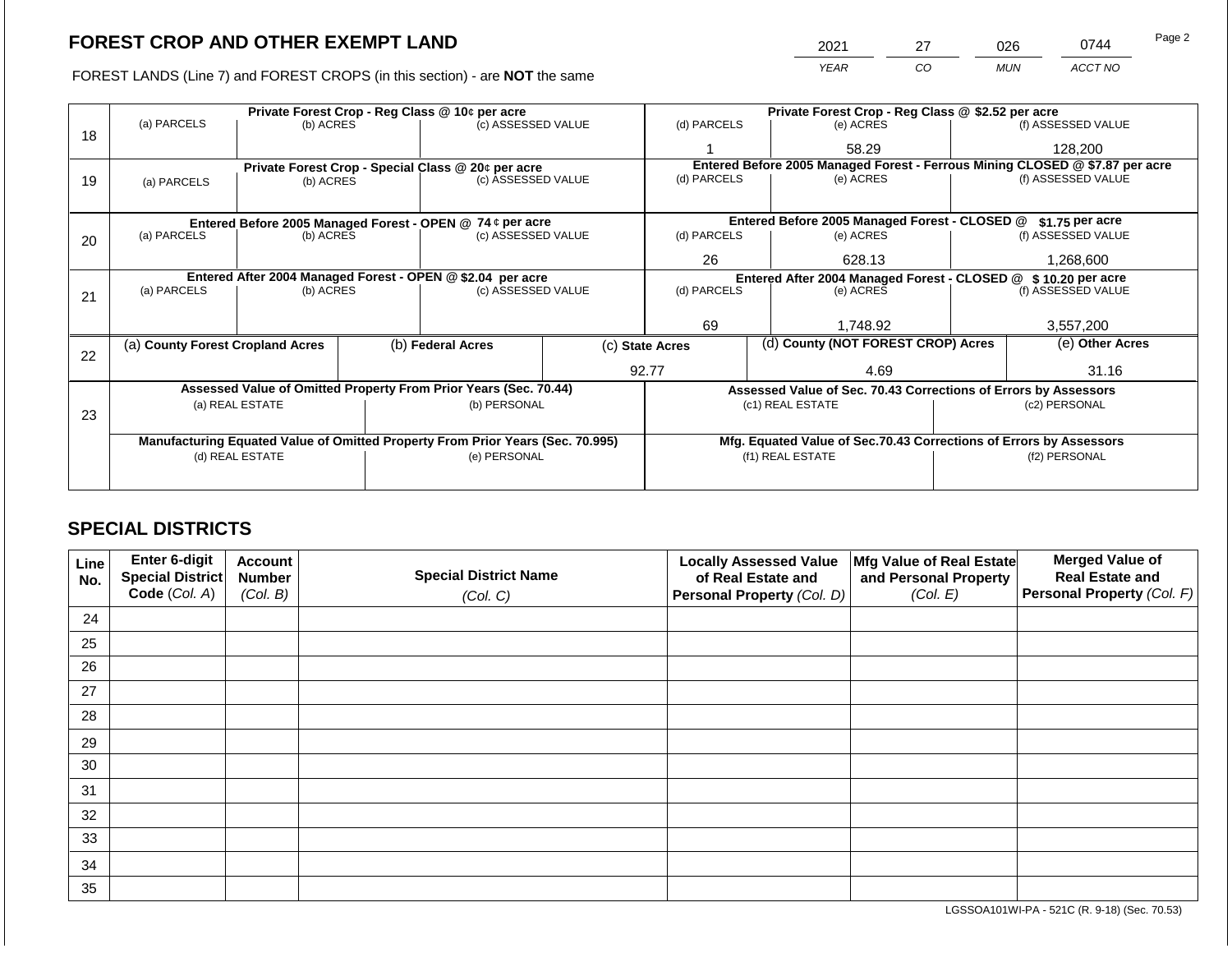|             | <b>SCHOOL DISTRICTS</b>                                                                                                                            |      |                                                         | 2021                                                                              | 026<br>27                                                     | 0744                                                                           |  |  |  |  |  |
|-------------|----------------------------------------------------------------------------------------------------------------------------------------------------|------|---------------------------------------------------------|-----------------------------------------------------------------------------------|---------------------------------------------------------------|--------------------------------------------------------------------------------|--|--|--|--|--|
|             |                                                                                                                                                    |      |                                                         | <b>YEAR</b>                                                                       | CO<br><b>MUN</b>                                              | ACCT NO                                                                        |  |  |  |  |  |
| Line<br>No. | <b>Account</b><br>Enter 6-digit<br><b>School District Name</b><br><b>Number</b><br><b>School District</b><br>(Col. B)<br>Code (Col. A)<br>(Col. C) |      |                                                         | <b>Locally Assessed Value</b><br>of Real Estate and<br>Personal Property (Col. D) | Mfg Value of Real Estate<br>and Personal Property<br>(Col. E) | <b>Merged Value of</b><br><b>Real Estate and</b><br>Personal Property (Col. F) |  |  |  |  |  |
|             | A. SCHOOL DISTRICTS (K-8 and K-12)                                                                                                                 |      |                                                         |                                                                                   |                                                               |                                                                                |  |  |  |  |  |
| 36          | 270476                                                                                                                                             | 0162 | SCH D OF BLACK RIVER FALLS                              | 38,319,100                                                                        |                                                               | 38,319,100                                                                     |  |  |  |  |  |
| 37          | 273428                                                                                                                                             | 0163 | SCH D OF MELROSE-MINDORO                                | 26,009,400                                                                        | 106,400                                                       | 26,115,800                                                                     |  |  |  |  |  |
| 38          |                                                                                                                                                    |      |                                                         |                                                                                   |                                                               |                                                                                |  |  |  |  |  |
| 39          |                                                                                                                                                    |      |                                                         |                                                                                   |                                                               |                                                                                |  |  |  |  |  |
| 40          |                                                                                                                                                    |      |                                                         |                                                                                   |                                                               |                                                                                |  |  |  |  |  |
| 41          |                                                                                                                                                    |      |                                                         |                                                                                   |                                                               |                                                                                |  |  |  |  |  |
| 42          |                                                                                                                                                    |      |                                                         |                                                                                   |                                                               |                                                                                |  |  |  |  |  |
| 43<br>44    |                                                                                                                                                    |      |                                                         |                                                                                   |                                                               |                                                                                |  |  |  |  |  |
| 45          |                                                                                                                                                    |      |                                                         |                                                                                   |                                                               |                                                                                |  |  |  |  |  |
| 46          |                                                                                                                                                    |      |                                                         |                                                                                   |                                                               |                                                                                |  |  |  |  |  |
| 47          |                                                                                                                                                    |      |                                                         |                                                                                   |                                                               |                                                                                |  |  |  |  |  |
| 48          |                                                                                                                                                    |      |                                                         |                                                                                   |                                                               |                                                                                |  |  |  |  |  |
| 49          |                                                                                                                                                    |      |                                                         |                                                                                   |                                                               |                                                                                |  |  |  |  |  |
| 50          |                                                                                                                                                    |      | TOTAL ASSESSED VALUE OF SCHOOL DISTRICTS (K-8 and K-12) | 64,328,500                                                                        | 106,400                                                       | 64,434,900                                                                     |  |  |  |  |  |
|             | <b>B.</b><br><b>UNION HIGH SCHOOL DISTRICTS</b>                                                                                                    |      |                                                         |                                                                                   |                                                               |                                                                                |  |  |  |  |  |
| 51          |                                                                                                                                                    |      |                                                         |                                                                                   |                                                               |                                                                                |  |  |  |  |  |
| 52          |                                                                                                                                                    |      |                                                         |                                                                                   |                                                               |                                                                                |  |  |  |  |  |
| 53          |                                                                                                                                                    |      |                                                         |                                                                                   |                                                               |                                                                                |  |  |  |  |  |
| 54          |                                                                                                                                                    |      |                                                         |                                                                                   |                                                               |                                                                                |  |  |  |  |  |
| 55          | TOTAL ASSESSED VALUE OF UNION HIGH SCHOOLS                                                                                                         |      |                                                         |                                                                                   |                                                               |                                                                                |  |  |  |  |  |
| 56          | C.<br><b>TECHNICAL COLLEGE DISTRICTS</b>                                                                                                           |      |                                                         |                                                                                   |                                                               |                                                                                |  |  |  |  |  |
| 57          | 000200                                                                                                                                             | 0002 | WESTERN TECHNICAL COLLEGE LACR                          | 64,328,500                                                                        | 106,400                                                       | 64,434,900                                                                     |  |  |  |  |  |
| 58          |                                                                                                                                                    |      |                                                         |                                                                                   |                                                               |                                                                                |  |  |  |  |  |
| 59          |                                                                                                                                                    |      | TOTAL ASSESSED VALUE OF TECHNICAL COLLEGES              | 64,328,500                                                                        | 106,400                                                       | 64,434,900                                                                     |  |  |  |  |  |

 *I hereby certify, to the best of my knowledge and belief, this form is complete and correct.*

| Name               |                                    | Title | Submission date  |
|--------------------|------------------------------------|-------|------------------|
| APRIL SCHOOLCRAFT  |                                    |       | 18<br>2021<br>08 |
| Phone              | Email address                      |       |                  |
| 715<br>284<br>0203 | APRIL.SCHOOLCRAFT@CO.JACKSON.WI.US |       |                  |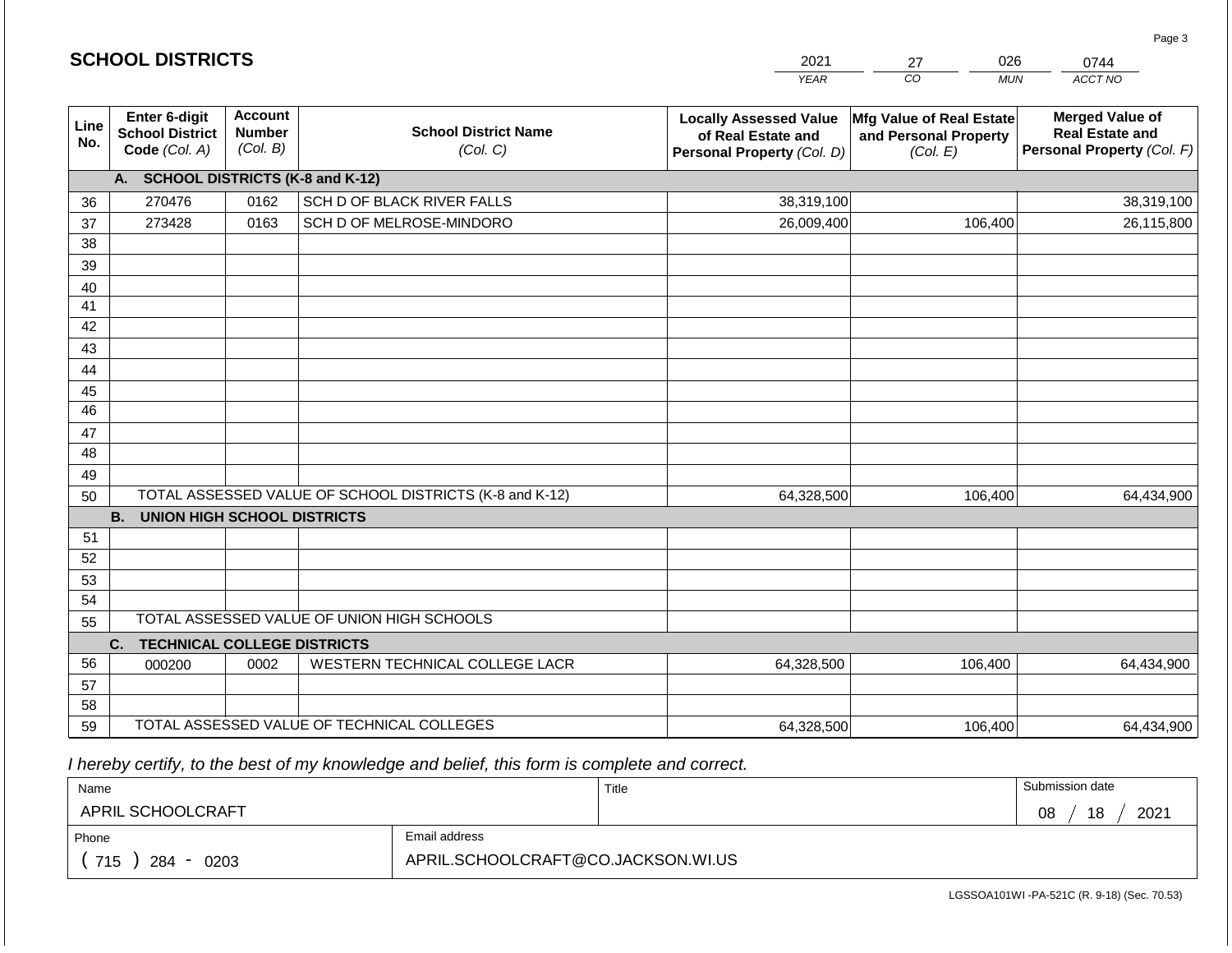- Each municipality's SOA is completed after the Board of Review and includes any changes made to the locally assessed values, under state law (sec. 70.53, Wis. Stats.)
- The Wisconsin Department of Revenue (DOR) merges the locally assessed values with the state assessed manufacturing values
- DOR provides the information regarding district names and codes. If a district is not listed, contact DOR.

Note: If you submit an amended SOA to DOR after your municipality's SOA is equated and posted to our website, we will process the SOA. However, DOR will not recalculate the *aggregate ratio or update the final SOA posted on our website. You should use the corrected values to calculate your tax rates.*

### **Page 1: Real Estate and Personal Property**

- Lines 1-9 assessed real estate values, parcel counts and acres by classification
- Lines 10-15 assessed personal property values and number of accounts by class
- Line 16 aggregate assessed value of all property subject to general property; use to calculate tax rates. Note: This line equals the total assessed value of K-8 and K-12 school districts (Line 50) and total assessed value of technical colleges (Line 59).
- Remarks assessment ratio used to calculate estimated fair market value on property tax bills

### **Page 2: Forest Crop, Other Exempt Land and Special Districts**

- Lines 18-21 private forest crop and managed forest lands assessed values
- Line  $22 -$  tax exempt land acres
- Line 23 prior years assessed value of omitted property under sec. 70.44 and correction of errors under sec. 70.43 shown by locally assessed or manufacturing real estate and personal property. Note: If there is an amount on this line, report the corresponding tax in the Statement of Taxes, Sections J or K.
- Lines 24-35 special district assessed values. These values are used to calculate tax rates for the special districts.

### **Page 3: School Districts**

- Lines 36-50 school districts (K-8 and K-12) assessed values. These values are used to calculate tax rates for school districts.
- Lines 51-55 union high school district assessed values. These values are used to calculate tax rates for union high school districts.
- Lines 56-59 technical college assessed values. These values are used to calculate tax rates for technical colleges.

If you have questions: Email: lgs@wisconsin.gov

 Phone: (608) 266-2569 or (608) 264-6892 Fax: (608) 264-6887

**BLACK RIVER FALLS, WI 54615** BLACK RIVER FALLS, WI 54615W11980 TOTTEN ROAD W11980 TOTTEN ROAD TOWN OF IRVING TOWN OF IRVING PAULA PROFT PAULA PROFT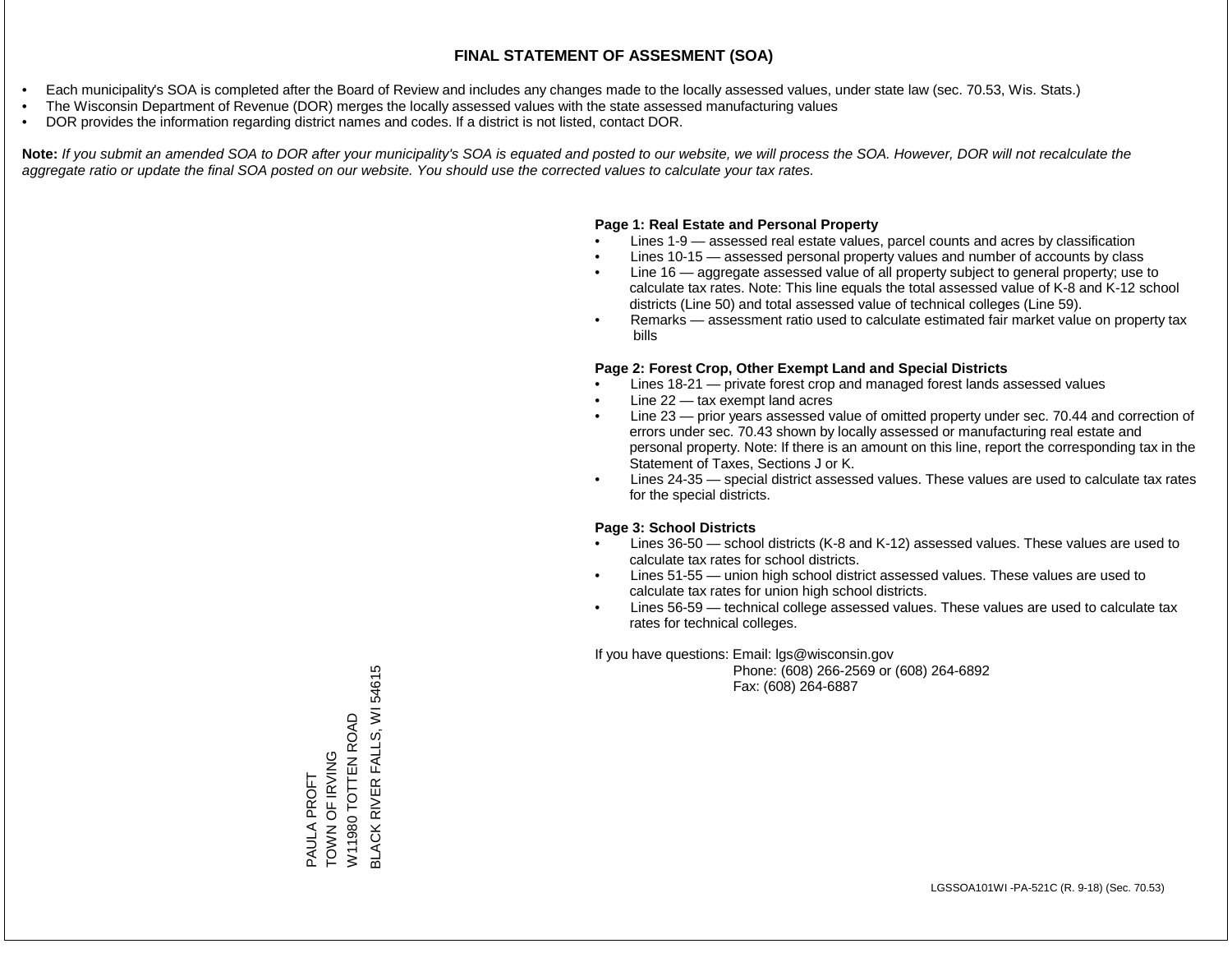|                | <b>FINAL - EQUATED</b>                                                                                                                                                                                     |                           |                | This is an Amended Return           | Page 1                  |                      |                     |  |  |
|----------------|------------------------------------------------------------------------------------------------------------------------------------------------------------------------------------------------------------|---------------------------|----------------|-------------------------------------|-------------------------|----------------------|---------------------|--|--|
|                | <b>STATEMENT OF ASSESSMENT FOR 2021</b>                                                                                                                                                                    |                           | 27             | 028                                 | 0745                    |                      |                     |  |  |
|                |                                                                                                                                                                                                            |                           | CO             | <b>MUN</b>                          | ACCT NO                 |                      |                     |  |  |
|                | <b>FOR</b><br>TOWN OF                                                                                                                                                                                      | OF<br><b>KNAPP</b>        |                | <b>JACKSON COUNTY</b>               |                         |                      |                     |  |  |
|                | Town - Village - City                                                                                                                                                                                      | <b>Municipality Name</b>  |                | <b>County Name</b>                  |                         |                      |                     |  |  |
|                | <b>REAL ESTATE</b>                                                                                                                                                                                         |                           | PARCEL COUNT   | NO. OF ACRES                        | <b>VALUE OF</b>         | VALUE OF             | TOTAL VALUE OF LAND |  |  |
| Line<br>No.    | (See Lines 18 - 22 for                                                                                                                                                                                     | TOTAL LAND   IMPROVEMENTS |                | <b>WHOLE</b><br><b>NUMBERS ONLY</b> | <b>LAND</b>             | <b>IMPROVEMENTS</b>  | AND IMPROVEMENTS    |  |  |
|                | other Real Estate)                                                                                                                                                                                         | (Col. A)                  | (Col. B)       | (Col, C)                            | (Col. D)                | (Col. E)             | (Col. F)            |  |  |
| -1             | <b>RESIDENTIAL - Class 1</b>                                                                                                                                                                               | 196                       | 190            | 508                                 | 2,671,500               | 17,490,200           | 20,161,700          |  |  |
| 2              | <b>COMMERCIAL - Class 2</b>                                                                                                                                                                                | 5                         | 5              | 11                                  | 65,400                  | 368,400              | 433,800             |  |  |
| 3              | <b>MANUFACTURING - Class 3</b>                                                                                                                                                                             | 0                         | 0              | $\Omega$                            | 0                       | 0                    | 0                   |  |  |
| 4              | <b>AGRICULTURAL - Class 4</b>                                                                                                                                                                              | 210                       |                | 2,640                               | 328,600                 |                      | 328,600             |  |  |
| 5              | <b>UNDEVELOPED - Class 5</b>                                                                                                                                                                               | 414                       |                | 7,023                               | 2,051,300               |                      | 2,051,300           |  |  |
| 6              | <b>AGRICULTURAL FOREST - Class 5m</b>                                                                                                                                                                      | 123                       |                | 1,771                               | 2,065,600               |                      | 2,065,600           |  |  |
| $\overline{7}$ | FOREST LANDS - Class 6                                                                                                                                                                                     | 312                       |                | 5,611                               | 12,847,600              |                      | 12,847,600          |  |  |
| 8              | OTHER - Class 7                                                                                                                                                                                            | 117                       | 117            | 523                                 | 516,600                 | 10,120,400           | 10,637,000          |  |  |
| 9              | <b>TOTAL - ALL COLUMNS</b>                                                                                                                                                                                 | 1,377                     | 312            | 18,087                              | 20,546,600              | 27,979,000           | 48,525,600          |  |  |
| 10             | NUMBER OF PERSONAL PROPERTY ACCOUNTS IN ROLL                                                                                                                                                               |                           |                | $\overline{7}$                      | <b>LOCALLY ASSESSED</b> | <b>MANUFACTURING</b> | <b>MERGED</b>       |  |  |
| 11             | BOATS AND OTHER WATERCRAFT NOT EXEMPT - Code 1                                                                                                                                                             |                           |                |                                     | 0                       | 0                    | $\Omega$            |  |  |
| 12             | MACHINERY, TOOLS AND PATTERNS - Code 2                                                                                                                                                                     |                           |                |                                     |                         | 0                    | 0                   |  |  |
| 13             | FURNITURE, FIXTURES AND EQUIPMENT - Code 3                                                                                                                                                                 |                           |                |                                     | 18,000                  | 0                    | 18,000              |  |  |
| 14             | ALL OTHER PERSONAL PROPERTY NOT EXEMPT - Codes 4A, 4B, 4C                                                                                                                                                  |                           |                |                                     | 439,600                 | 0                    | 439,600             |  |  |
| 15             | TOTAL OF PERSONAL PROPERTY NOT EXEMPT (Total of Lines 11-14)                                                                                                                                               |                           |                |                                     | 457,600                 | 0                    | 457,600             |  |  |
| 16             | AGGREGATE ASSESSED VALUE OF ALL PROPERTY SUBJECT TO THE GENERAL PROPERTY TAX (Total of Lines 9F and 15F)<br>MUST EQUAL TOTAL VALUE OF THE SCHOOL DISTRICTS (K-12 PLUS K-8) - Line 50, Col. F<br>48,983,200 |                           |                |                                     |                         |                      |                     |  |  |
| 17             | <b>BOARD OF REVIEW</b><br>DATE OF FINAL ADJOURNMENT                                                                                                                                                        | Telephone #               | (608) 374-4207 |                                     |                         |                      |                     |  |  |

REMARKS

The Assessment Ratio to be used in calculating the estimated Fair Market Value on tax bills for this tax district is .976122627

This ratio should be used to convert assessed values to "Calculate Equalized Values" in Step 1 of the Lottery and Gaming Credit Calculations.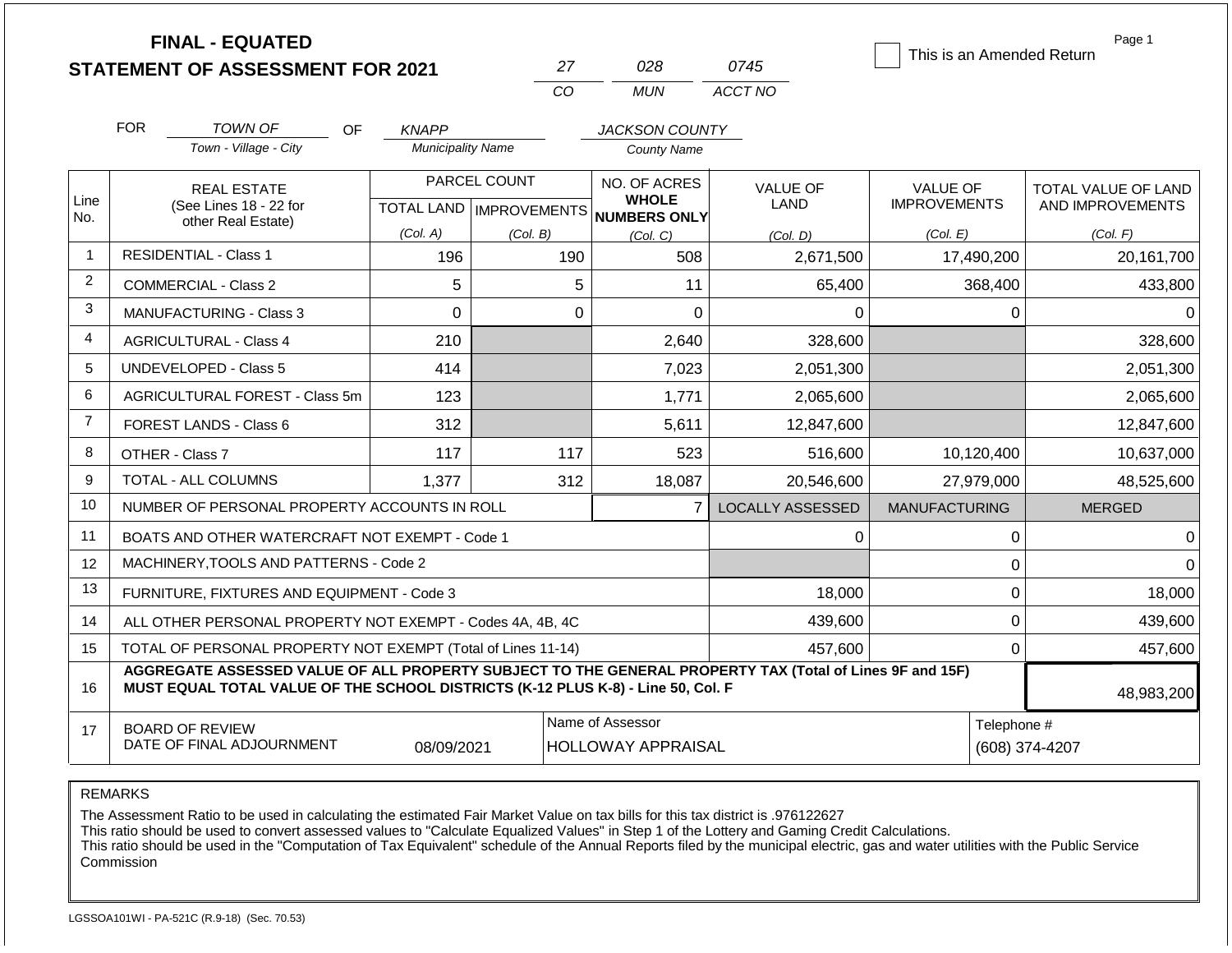2021 27 028 0745

FOREST LANDS (Line 7) and FOREST CROPS (in this section) - are **NOT** the same *YEAR CO MUN ACCT NO*

|    |                                                                                                   |                 |  | Private Forest Crop - Reg Class @ 10¢ per acre                           |                                                               | Private Forest Crop - Reg Class @ \$2.52 per acre |                                                                              |                                                                    |                    |                    |  |
|----|---------------------------------------------------------------------------------------------------|-----------------|--|--------------------------------------------------------------------------|---------------------------------------------------------------|---------------------------------------------------|------------------------------------------------------------------------------|--------------------------------------------------------------------|--------------------|--------------------|--|
|    | (a) PARCELS                                                                                       | (b) ACRES       |  | (c) ASSESSED VALUE                                                       |                                                               | (d) PARCELS                                       |                                                                              | (e) ACRES                                                          |                    | (f) ASSESSED VALUE |  |
| 18 |                                                                                                   |                 |  |                                                                          |                                                               |                                                   |                                                                              |                                                                    |                    |                    |  |
|    |                                                                                                   |                 |  |                                                                          |                                                               |                                                   | Entered Before 2005 Managed Forest - Ferrous Mining CLOSED @ \$7.87 per acre |                                                                    |                    |                    |  |
|    |                                                                                                   |                 |  | Private Forest Crop - Special Class @ 20¢ per acre<br>(c) ASSESSED VALUE |                                                               | (d) PARCELS<br>(e) ACRES                          |                                                                              |                                                                    | (f) ASSESSED VALUE |                    |  |
| 19 | (a) PARCELS                                                                                       | (b) ACRES       |  |                                                                          |                                                               |                                                   |                                                                              |                                                                    |                    |                    |  |
|    |                                                                                                   |                 |  |                                                                          |                                                               |                                                   |                                                                              |                                                                    |                    |                    |  |
|    |                                                                                                   |                 |  | Entered Before 2005 Managed Forest - OPEN @ 74 ¢ per acre                |                                                               |                                                   |                                                                              | Entered Before 2005 Managed Forest - CLOSED @                      |                    | \$1.75 per acre    |  |
| 20 | (a) PARCELS                                                                                       | (b) ACRES       |  | (c) ASSESSED VALUE                                                       |                                                               | (d) PARCELS                                       |                                                                              | (e) ACRES                                                          |                    | (f) ASSESSED VALUE |  |
|    |                                                                                                   |                 |  |                                                                          |                                                               |                                                   |                                                                              |                                                                    |                    |                    |  |
|    | 14                                                                                                | 557.97          |  | 1,272,600                                                                |                                                               | 5                                                 |                                                                              | 156                                                                |                    | 343,600            |  |
|    | Entered After 2004 Managed Forest - OPEN @ \$2.04 per acre                                        |                 |  |                                                                          | Entered After 2004 Managed Forest - CLOSED @ \$10.20 per acre |                                                   |                                                                              |                                                                    |                    |                    |  |
| 21 | (a) PARCELS                                                                                       | (b) ACRES       |  | (c) ASSESSED VALUE                                                       |                                                               | (d) PARCELS                                       |                                                                              | (e) ACRES                                                          | (f) ASSESSED VALUE |                    |  |
|    |                                                                                                   |                 |  |                                                                          |                                                               |                                                   |                                                                              |                                                                    |                    |                    |  |
|    |                                                                                                   |                 |  |                                                                          |                                                               | 49<br>1,726.07                                    |                                                                              | 3,779,800                                                          |                    |                    |  |
|    | (a) County Forest Cropland Acres                                                                  |                 |  | (b) Federal Acres                                                        |                                                               | (c) State Acres                                   |                                                                              | (d) County (NOT FOREST CROP) Acres                                 |                    | (e) Other Acres    |  |
| 22 |                                                                                                   |                 |  |                                                                          |                                                               |                                                   |                                                                              |                                                                    |                    |                    |  |
|    | 23,471.57                                                                                         |                 |  |                                                                          |                                                               | 660.59                                            |                                                                              | 746.36                                                             |                    | 10.83              |  |
|    |                                                                                                   |                 |  | Assessed Value of Omitted Property From Prior Years (Sec. 70.44)         |                                                               |                                                   |                                                                              | Assessed Value of Sec. 70.43 Corrections of Errors by Assessors    |                    |                    |  |
|    |                                                                                                   | (a) REAL ESTATE |  | (b) PERSONAL                                                             |                                                               |                                                   |                                                                              | (c1) REAL ESTATE                                                   |                    | (c2) PERSONAL      |  |
| 23 |                                                                                                   |                 |  |                                                                          |                                                               |                                                   |                                                                              |                                                                    |                    |                    |  |
|    |                                                                                                   |                 |  |                                                                          |                                                               |                                                   |                                                                              | Mfg. Equated Value of Sec.70.43 Corrections of Errors by Assessors |                    |                    |  |
|    | Manufacturing Equated Value of Omitted Property From Prior Years (Sec. 70.995)<br>(d) REAL ESTATE |                 |  | (e) PERSONAL                                                             |                                                               |                                                   |                                                                              | (f1) REAL ESTATE                                                   | (f2) PERSONAL      |                    |  |
|    |                                                                                                   |                 |  |                                                                          |                                                               |                                                   |                                                                              |                                                                    |                    |                    |  |
|    |                                                                                                   |                 |  |                                                                          |                                                               |                                                   |                                                                              |                                                                    |                    |                    |  |

## **SPECIAL DISTRICTS**

| Line<br>No. | Enter 6-digit<br>Special District<br>Code (Col. A) | <b>Account</b><br><b>Number</b><br>(Col. B) | <b>Special District Name</b><br>(Col. C) | <b>Locally Assessed Value</b><br>of Real Estate and<br><b>Personal Property (Col. D)</b> | Mfg Value of Real Estate<br>and Personal Property<br>(Col. E) | <b>Merged Value of</b><br><b>Real Estate and</b><br>Personal Property (Col. F) |
|-------------|----------------------------------------------------|---------------------------------------------|------------------------------------------|------------------------------------------------------------------------------------------|---------------------------------------------------------------|--------------------------------------------------------------------------------|
| 24          |                                                    |                                             |                                          |                                                                                          |                                                               |                                                                                |
| 25          |                                                    |                                             |                                          |                                                                                          |                                                               |                                                                                |
| 26          |                                                    |                                             |                                          |                                                                                          |                                                               |                                                                                |
| 27          |                                                    |                                             |                                          |                                                                                          |                                                               |                                                                                |
| 28          |                                                    |                                             |                                          |                                                                                          |                                                               |                                                                                |
| 29          |                                                    |                                             |                                          |                                                                                          |                                                               |                                                                                |
| 30          |                                                    |                                             |                                          |                                                                                          |                                                               |                                                                                |
| 31          |                                                    |                                             |                                          |                                                                                          |                                                               |                                                                                |
| 32          |                                                    |                                             |                                          |                                                                                          |                                                               |                                                                                |
| 33          |                                                    |                                             |                                          |                                                                                          |                                                               |                                                                                |
| 34          |                                                    |                                             |                                          |                                                                                          |                                                               |                                                                                |
| 35          |                                                    |                                             |                                          |                                                                                          |                                                               |                                                                                |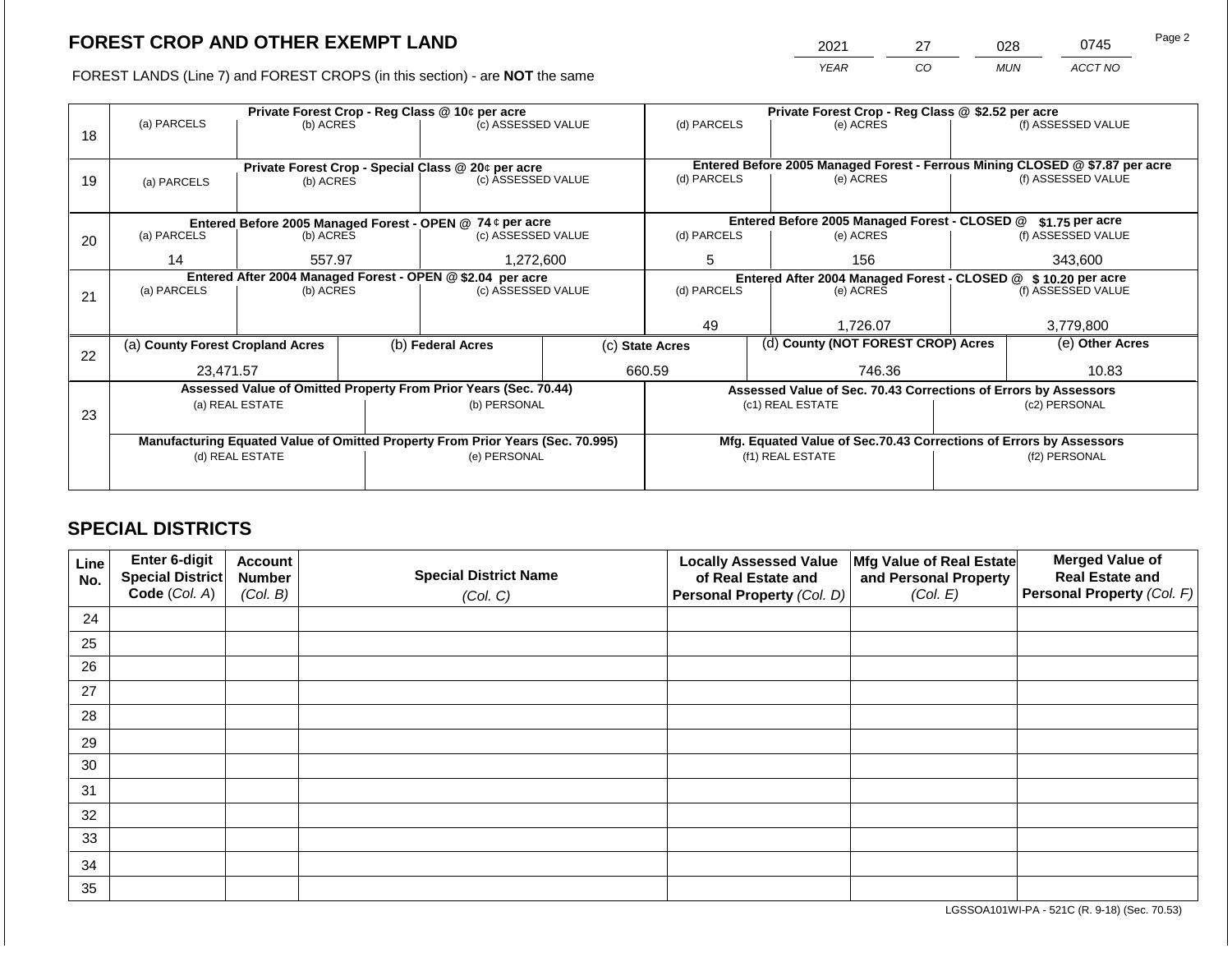| <b>SCHOOL DISTRICTS</b><br>2021<br>27 |                                                          |                                             |                                                         |                                                                                   | 028<br>0745                                                   |                                                                                |
|---------------------------------------|----------------------------------------------------------|---------------------------------------------|---------------------------------------------------------|-----------------------------------------------------------------------------------|---------------------------------------------------------------|--------------------------------------------------------------------------------|
|                                       |                                                          |                                             |                                                         | <b>YEAR</b>                                                                       | CO                                                            | ACCT NO<br><b>MUN</b>                                                          |
| Line<br>No.                           | Enter 6-digit<br><b>School District</b><br>Code (Col. A) | <b>Account</b><br><b>Number</b><br>(Col. B) | <b>School District Name</b><br>(Col. C)                 | <b>Locally Assessed Value</b><br>of Real Estate and<br>Personal Property (Col. D) | Mfg Value of Real Estate<br>and Personal Property<br>(Col. E) | <b>Merged Value of</b><br><b>Real Estate and</b><br>Personal Property (Col. F) |
|                                       | A. SCHOOL DISTRICTS (K-8 and K-12)                       |                                             |                                                         |                                                                                   |                                                               |                                                                                |
| 36                                    | 270476                                                   | 0162                                        | SCH D OF BLACK RIVER FALLS                              | 31,294,900                                                                        |                                                               | 31,294,900                                                                     |
| 37                                    | 415747                                                   | 0254                                        | SCH D OF TOMAH AREA                                     | 17,688,300                                                                        |                                                               | 17,688,300                                                                     |
| 38                                    |                                                          |                                             |                                                         |                                                                                   |                                                               |                                                                                |
| 39                                    |                                                          |                                             |                                                         |                                                                                   |                                                               |                                                                                |
| 40                                    |                                                          |                                             |                                                         |                                                                                   |                                                               |                                                                                |
| 41                                    |                                                          |                                             |                                                         |                                                                                   |                                                               |                                                                                |
| 42                                    |                                                          |                                             |                                                         |                                                                                   |                                                               |                                                                                |
| 43                                    |                                                          |                                             |                                                         |                                                                                   |                                                               |                                                                                |
| 44                                    |                                                          |                                             |                                                         |                                                                                   |                                                               |                                                                                |
| 45<br>$\overline{46}$                 |                                                          |                                             |                                                         |                                                                                   |                                                               |                                                                                |
| 47                                    |                                                          |                                             |                                                         |                                                                                   |                                                               |                                                                                |
| 48                                    |                                                          |                                             |                                                         |                                                                                   |                                                               |                                                                                |
| 49                                    |                                                          |                                             |                                                         |                                                                                   |                                                               |                                                                                |
| 50                                    |                                                          |                                             | TOTAL ASSESSED VALUE OF SCHOOL DISTRICTS (K-8 and K-12) | 48,983,200                                                                        |                                                               | 48,983,200                                                                     |
|                                       | <b>B.</b><br><b>UNION HIGH SCHOOL DISTRICTS</b>          |                                             |                                                         |                                                                                   |                                                               |                                                                                |
| 51                                    |                                                          |                                             |                                                         |                                                                                   |                                                               |                                                                                |
| 52                                    |                                                          |                                             |                                                         |                                                                                   |                                                               |                                                                                |
| 53                                    |                                                          |                                             |                                                         |                                                                                   |                                                               |                                                                                |
| 54                                    |                                                          |                                             |                                                         |                                                                                   |                                                               |                                                                                |
| 55                                    |                                                          |                                             | TOTAL ASSESSED VALUE OF UNION HIGH SCHOOLS              |                                                                                   |                                                               |                                                                                |
|                                       | C.<br><b>TECHNICAL COLLEGE DISTRICTS</b>                 |                                             |                                                         |                                                                                   |                                                               |                                                                                |
| 56                                    | 000200                                                   | 0002                                        | WESTERN TECHNICAL COLLEGE LACR                          | 48,983,200                                                                        |                                                               | 48,983,200                                                                     |
| 57                                    |                                                          |                                             |                                                         |                                                                                   |                                                               |                                                                                |
| 58                                    |                                                          |                                             |                                                         |                                                                                   |                                                               |                                                                                |
| 59                                    |                                                          |                                             | TOTAL ASSESSED VALUE OF TECHNICAL COLLEGES              | 48,983,200                                                                        |                                                               | 48,983,200                                                                     |

 *I hereby certify, to the best of my knowledge and belief, this form is complete and correct.*

**SCHOOL DISTRICTS**

| Name                     |                                    | Title | Submission date  |
|--------------------------|------------------------------------|-------|------------------|
| <b>APRIL SCHOOLCRAFT</b> |                                    |       | 2021<br>18<br>08 |
| Phone                    | Email address                      |       |                  |
| 715<br>284<br>0203       | APRIL.SCHOOLCRAFT@CO.JACKSON.WI.US |       |                  |

Page 3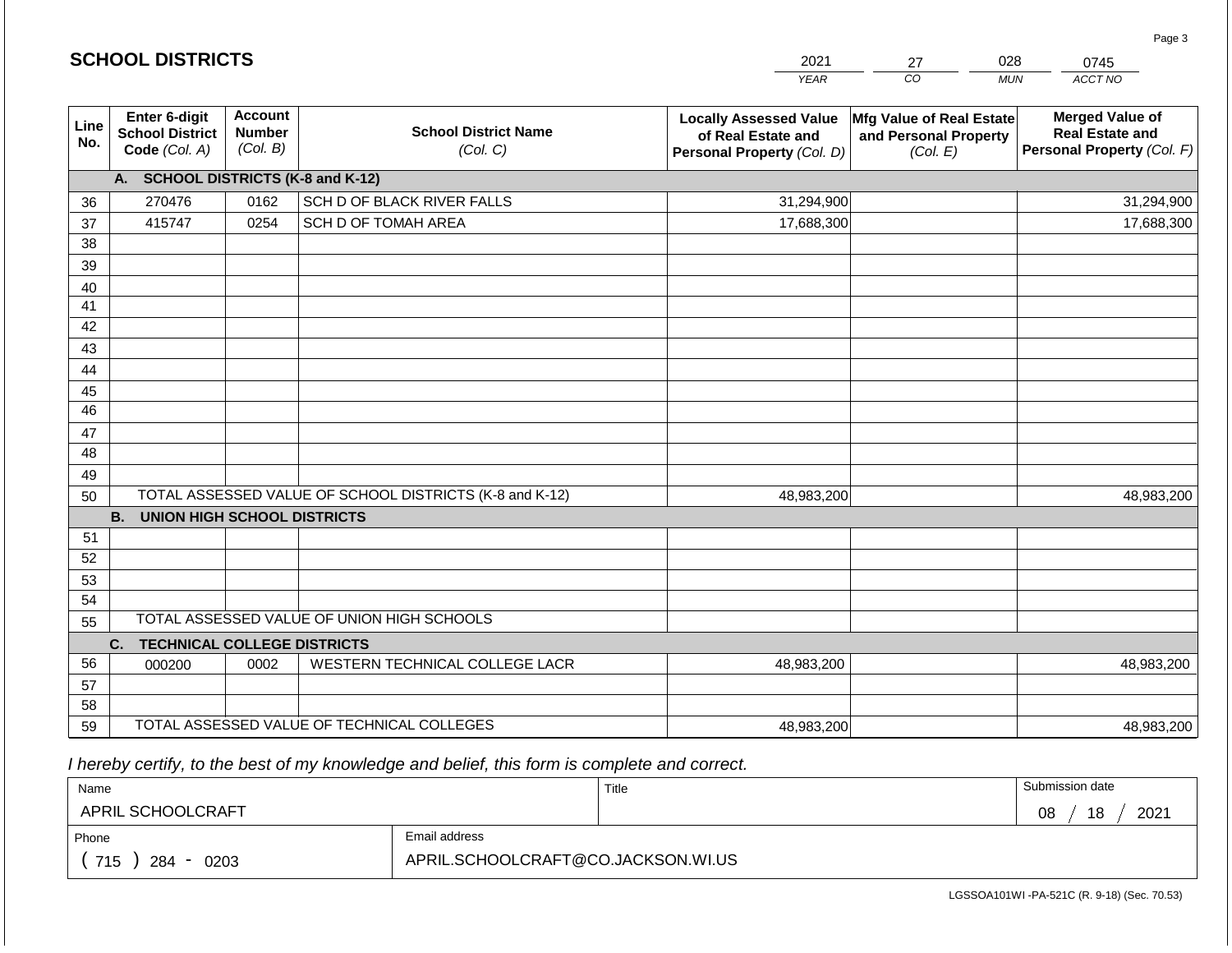- Each municipality's SOA is completed after the Board of Review and includes any changes made to the locally assessed values, under state law (sec. 70.53, Wis. Stats.)
- The Wisconsin Department of Revenue (DOR) merges the locally assessed values with the state assessed manufacturing values
- DOR provides the information regarding district names and codes. If a district is not listed, contact DOR.

Note: If you submit an amended SOA to DOR after your municipality's SOA is equated and posted to our website, we will process the SOA. However, DOR will not recalculate the *aggregate ratio or update the final SOA posted on our website. You should use the corrected values to calculate your tax rates.*

### **Page 1: Real Estate and Personal Property**

- Lines 1-9 assessed real estate values, parcel counts and acres by classification
- Lines 10-15 assessed personal property values and number of accounts by class
- Line 16 aggregate assessed value of all property subject to general property; use to calculate tax rates. Note: This line equals the total assessed value of K-8 and K-12 school districts (Line 50) and total assessed value of technical colleges (Line 59).
- Remarks assessment ratio used to calculate estimated fair market value on property tax bills

### **Page 2: Forest Crop, Other Exempt Land and Special Districts**

- Lines 18-21 private forest crop and managed forest lands assessed values
- Line  $22 -$  tax exempt land acres
- Line 23 prior years assessed value of omitted property under sec. 70.44 and correction of errors under sec. 70.43 shown by locally assessed or manufacturing real estate and personal property. Note: If there is an amount on this line, report the corresponding tax in the Statement of Taxes, Sections J or K.
- Lines 24-35 special district assessed values. These values are used to calculate tax rates for the special districts.

### **Page 3: School Districts**

- Lines 36-50 school districts (K-8 and K-12) assessed values. These values are used to calculate tax rates for school districts.
- Lines 51-55 union high school district assessed values. These values are used to calculate tax rates for union high school districts.
- Lines 56-59 technical college assessed values. These values are used to calculate tax rates for technical colleges.

If you have questions: Email: lgs@wisconsin.gov

 Phone: (608) 266-2569 or (608) 264-6892 Fax: (608) 264-6887

W4565 YONKER ROAD W4565 YONKER ROAD /VARRENS, WI54666 WARRENS, WI 54666DAWN LINDER<br>TOWN OF KNAPP TOWN OF KNAPP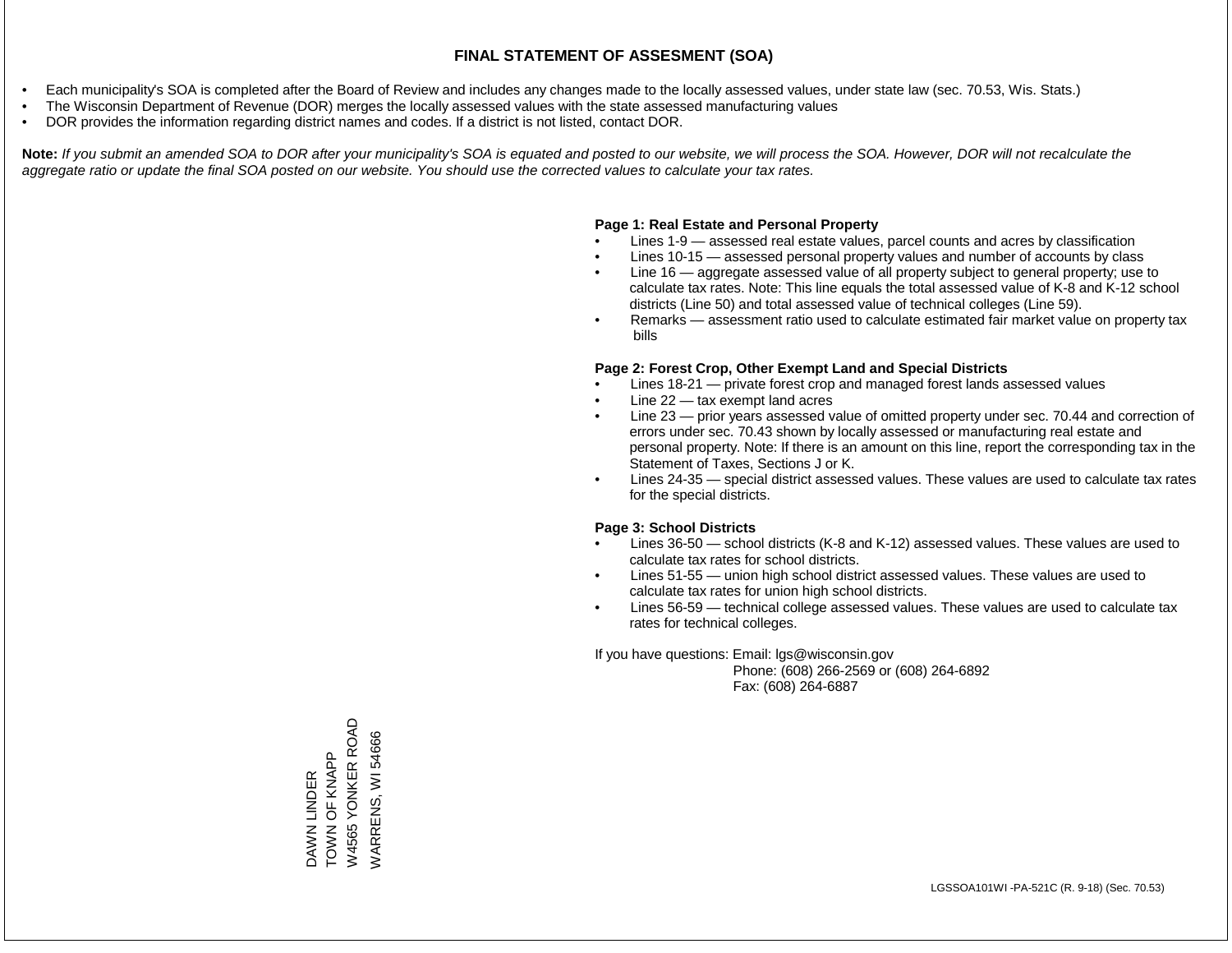|                |            | <b>FINAL - EQUATED</b><br><b>STATEMENT OF ASSESSMENT FOR 2021</b>                                                                                                                            |                          |                           | 27 | 030                                            | 0746                    | This is an Amended Return |                               | Page 1                     |
|----------------|------------|----------------------------------------------------------------------------------------------------------------------------------------------------------------------------------------------|--------------------------|---------------------------|----|------------------------------------------------|-------------------------|---------------------------|-------------------------------|----------------------------|
|                |            |                                                                                                                                                                                              |                          | CO                        |    | <b>MUN</b>                                     | ACCT NO                 |                           |                               |                            |
|                | <b>FOR</b> | <b>TOWN OF</b><br>OF.                                                                                                                                                                        | <b>KOMENSKY</b>          |                           |    | <b>JACKSON COUNTY</b>                          |                         |                           |                               |                            |
|                |            | Town - Village - City                                                                                                                                                                        | <b>Municipality Name</b> |                           |    | <b>County Name</b>                             |                         |                           |                               |                            |
|                |            | <b>REAL ESTATE</b>                                                                                                                                                                           |                          | PARCEL COUNT              |    | NO. OF ACRES                                   | <b>VALUE OF</b>         | <b>VALUE OF</b>           |                               | <b>TOTAL VALUE OF LAND</b> |
| Line<br>No.    |            | (See Lines 18 - 22 for<br>other Real Estate)                                                                                                                                                 |                          | TOTAL LAND   IMPROVEMENTS |    | <b>WHOLE</b><br><b>NUMBERS ONLY</b>            | LAND                    | <b>IMPROVEMENTS</b>       |                               | AND IMPROVEMENTS           |
|                |            |                                                                                                                                                                                              | (Col. A)                 | (Col. B)                  |    | (Col, C)                                       | (Col, D)                | (Col. E)                  |                               | (Col. F)                   |
| $\mathbf{1}$   |            | <b>RESIDENTIAL - Class 1</b>                                                                                                                                                                 | 87                       |                           | 63 | 165                                            | 2,069,700               | 6,686,300                 |                               | 8,756,000                  |
| $\overline{c}$ |            | COMMERCIAL - Class 2                                                                                                                                                                         | $\overline{2}$           |                           | 1  | 10                                             | 32,000                  | 137,500                   |                               | 169,500                    |
| 3              |            | <b>MANUFACTURING - Class 3</b>                                                                                                                                                               | $\mathbf 0$              |                           | 0  | 0                                              | 0                       |                           | 0                             | $\Omega$                   |
| 4              |            | <b>AGRICULTURAL - Class 4</b>                                                                                                                                                                | 4                        |                           |    | 21                                             | 2,900                   |                           |                               | 2,900                      |
| 5              |            | <b>UNDEVELOPED - Class 5</b>                                                                                                                                                                 | 48                       |                           |    | 427                                            | 101,400                 |                           |                               | 101,400                    |
| 6              |            | <b>AGRICULTURAL FOREST - Class 5m</b>                                                                                                                                                        | 4                        |                           |    | 40                                             | 35,300                  |                           |                               | 35,300                     |
| $\overline{7}$ |            | FOREST LANDS - Class 6                                                                                                                                                                       | 61                       |                           |    | 1,187                                          | 2,801,000               |                           |                               | 2,801,000                  |
| 8              |            | OTHER - Class 7                                                                                                                                                                              | 3                        |                           | 3  | 5                                              | 700                     |                           | 78,700                        | 79,400                     |
| 9              |            | TOTAL - ALL COLUMNS                                                                                                                                                                          | 209                      |                           | 67 | 1,855                                          | 5,043,000               | 6,902,500                 |                               | 11,945,500                 |
| 10             |            | NUMBER OF PERSONAL PROPERTY ACCOUNTS IN ROLL                                                                                                                                                 |                          |                           |    | 5                                              | <b>LOCALLY ASSESSED</b> | <b>MANUFACTURING</b>      |                               | <b>MERGED</b>              |
| 11             |            | BOATS AND OTHER WATERCRAFT NOT EXEMPT - Code 1                                                                                                                                               |                          |                           |    |                                                | 0                       |                           | 0                             | $\Omega$                   |
| 12             |            | MACHINERY, TOOLS AND PATTERNS - Code 2                                                                                                                                                       |                          |                           |    |                                                |                         |                           | 0                             | $\Omega$                   |
| 13             |            | FURNITURE, FIXTURES AND EQUIPMENT - Code 3                                                                                                                                                   |                          |                           |    |                                                | 10,600                  |                           | 0                             | 10,600                     |
| 14             |            | ALL OTHER PERSONAL PROPERTY NOT EXEMPT - Codes 4A, 4B, 4C                                                                                                                                    |                          |                           |    |                                                | 1,600                   |                           | 0                             | 1,600                      |
| 15             |            | TOTAL OF PERSONAL PROPERTY NOT EXEMPT (Total of Lines 11-14)                                                                                                                                 |                          |                           |    |                                                | 12,200                  |                           | 0                             | 12,200                     |
| 16             |            | AGGREGATE ASSESSED VALUE OF ALL PROPERTY SUBJECT TO THE GENERAL PROPERTY TAX (Total of Lines 9F and 15F)<br>MUST EQUAL TOTAL VALUE OF THE SCHOOL DISTRICTS (K-12 PLUS K-8) - Line 50, Col. F |                          |                           |    |                                                |                         |                           |                               | 11,957,700                 |
| 17             |            | <b>BOARD OF REVIEW</b><br>DATE OF FINAL ADJOURNMENT                                                                                                                                          | 07/14/2021               |                           |    | Name of Assessor<br>RIGLEMON APPRAISAL SERVICE |                         |                           | Telephone #<br>(608) 378-3003 |                            |

### REMARKS

The Assessment Ratio to be used in calculating the estimated Fair Market Value on tax bills for this tax district is 1.004435149

This ratio should be used to convert assessed values to "Calculate Equalized Values" in Step 1 of the Lottery and Gaming Credit Calculations.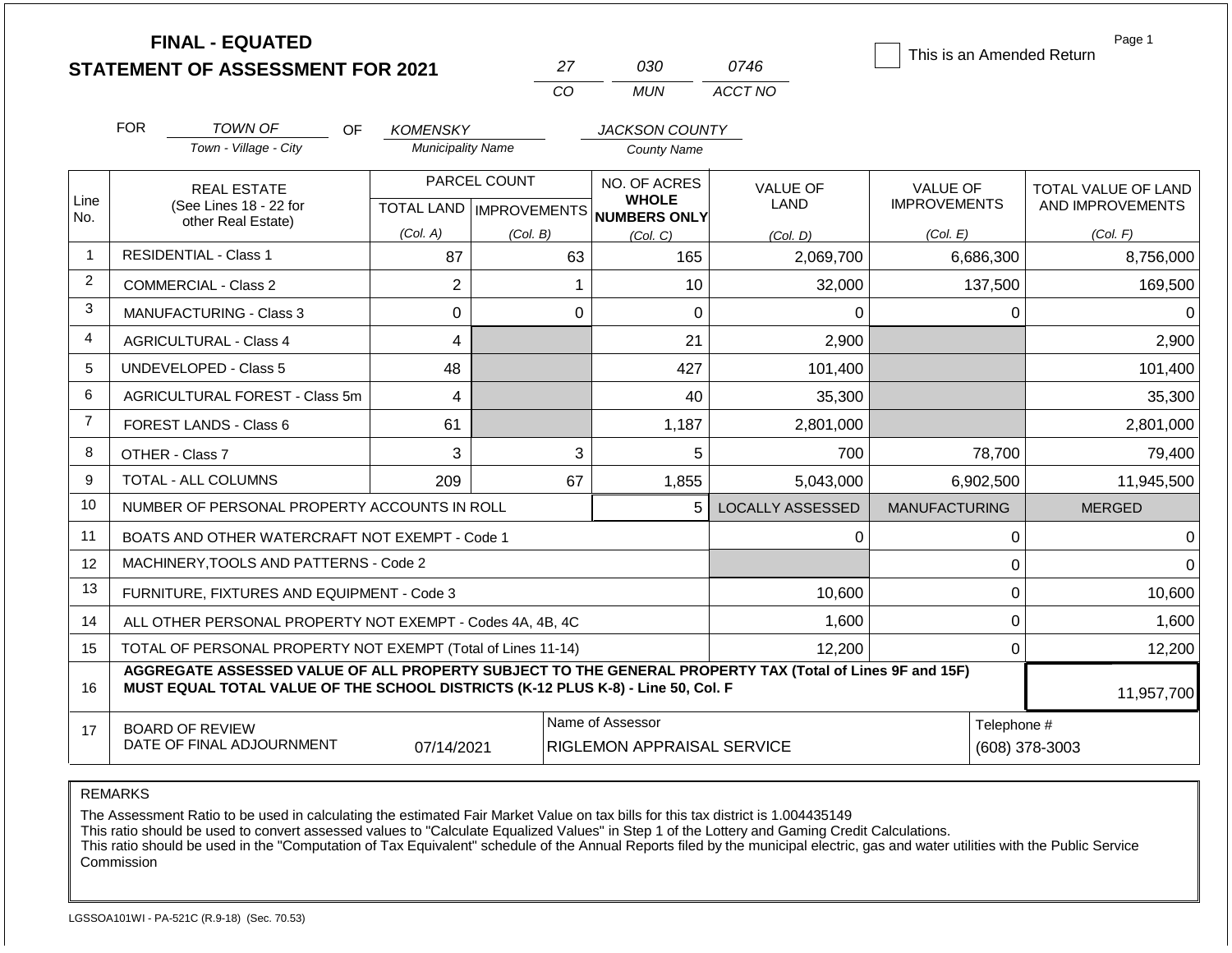FOREST LANDS (Line 7) and FOREST CROPS (in this section) - are NOT the same

| 2021 | ົາ | 030 | 0746    | Page 2 |
|------|----|-----|---------|--------|
| YFAR | CO | MUN | ACCT NO |        |

|    |                                                            |                 |             | Private Forest Crop - Reg Class @ 10¢ per acre                                 |                    | Private Forest Crop - Reg Class @ \$2.52 per acre |                          |                                                                    |                    |                                                                              |  |
|----|------------------------------------------------------------|-----------------|-------------|--------------------------------------------------------------------------------|--------------------|---------------------------------------------------|--------------------------|--------------------------------------------------------------------|--------------------|------------------------------------------------------------------------------|--|
| 18 | (a) PARCELS                                                | (b) ACRES       |             | (c) ASSESSED VALUE                                                             |                    | (d) PARCELS                                       |                          | (e) ACRES                                                          |                    | (f) ASSESSED VALUE                                                           |  |
|    |                                                            |                 |             |                                                                                |                    | 5                                                 |                          | 200                                                                |                    | 303,200                                                                      |  |
|    |                                                            |                 |             | Private Forest Crop - Special Class @ 20¢ per acre                             |                    |                                                   |                          |                                                                    |                    | Entered Before 2005 Managed Forest - Ferrous Mining CLOSED @ \$7.87 per acre |  |
| 19 | (a) PARCELS                                                | (b) ACRES       |             | (c) ASSESSED VALUE                                                             |                    | (d) PARCELS                                       |                          | (e) ACRES                                                          |                    | (f) ASSESSED VALUE                                                           |  |
|    |                                                            |                 |             |                                                                                |                    |                                                   |                          |                                                                    |                    |                                                                              |  |
|    |                                                            |                 |             | Entered Before 2005 Managed Forest - OPEN @ 74 ¢ per acre                      |                    |                                                   |                          | Entered Before 2005 Managed Forest - CLOSED @                      |                    | \$1.75 per acre                                                              |  |
| 20 | (a) PARCELS<br>(b) ACRES<br>(c) ASSESSED VALUE             |                 | (d) PARCELS |                                                                                | (e) ACRES          |                                                   | (f) ASSESSED VALUE       |                                                                    |                    |                                                                              |  |
|    |                                                            |                 |             |                                                                                |                    |                                                   |                          |                                                                    |                    |                                                                              |  |
|    | 11                                                         | 260             |             | 403,300                                                                        |                    |                                                   |                          |                                                                    |                    |                                                                              |  |
|    | Entered After 2004 Managed Forest - OPEN @ \$2.04 per acre |                 |             |                                                                                |                    |                                                   |                          | Entered After 2004 Managed Forest - CLOSED @                       |                    | \$10.20 per acre                                                             |  |
| 21 | (a) PARCELS                                                | (b) ACRES       |             |                                                                                | (c) ASSESSED VALUE |                                                   | (d) PARCELS<br>(e) ACRES |                                                                    | (f) ASSESSED VALUE |                                                                              |  |
|    |                                                            |                 |             |                                                                                |                    |                                                   |                          |                                                                    |                    |                                                                              |  |
|    | 54                                                         | 1.791.24        |             | 2,948,500                                                                      |                    |                                                   |                          |                                                                    |                    |                                                                              |  |
| 22 | (a) County Forest Cropland Acres                           |                 |             | (b) Federal Acres                                                              | (c) State Acres    |                                                   |                          | (d) County (NOT FOREST CROP) Acres                                 |                    | (e) Other Acres                                                              |  |
|    | 12,519.14                                                  |                 |             | 624.66                                                                         |                    | 20,528.69                                         |                          | 203.92                                                             |                    | 547.32                                                                       |  |
|    |                                                            |                 |             | Assessed Value of Omitted Property From Prior Years (Sec. 70.44)               |                    |                                                   |                          | Assessed Value of Sec. 70.43 Corrections of Errors by Assessors    |                    |                                                                              |  |
|    |                                                            | (a) REAL ESTATE |             | (b) PERSONAL                                                                   |                    |                                                   |                          | (c1) REAL ESTATE                                                   | (c2) PERSONAL      |                                                                              |  |
| 23 |                                                            |                 |             |                                                                                |                    |                                                   |                          |                                                                    |                    |                                                                              |  |
|    |                                                            |                 |             | Manufacturing Equated Value of Omitted Property From Prior Years (Sec. 70.995) |                    |                                                   |                          | Mfg. Equated Value of Sec.70.43 Corrections of Errors by Assessors |                    |                                                                              |  |
|    |                                                            | (d) REAL ESTATE |             | (e) PERSONAL                                                                   |                    |                                                   |                          | (f1) REAL ESTATE                                                   |                    | (f2) PERSONAL                                                                |  |
|    |                                                            |                 |             |                                                                                |                    |                                                   |                          |                                                                    |                    |                                                                              |  |
|    |                                                            |                 |             |                                                                                |                    |                                                   |                          |                                                                    |                    |                                                                              |  |

## **SPECIAL DISTRICTS**

| Line<br>No. | Enter 6-digit<br>Special District<br>Code (Col. A) | <b>Account</b><br><b>Number</b><br>(Col. B) | <b>Special District Name</b><br>(Col. C) | <b>Locally Assessed Value</b><br>of Real Estate and<br>Personal Property (Col. D) | Mfg Value of Real Estate<br>and Personal Property<br>(Col. E) | <b>Merged Value of</b><br><b>Real Estate and</b><br>Personal Property (Col. F) |
|-------------|----------------------------------------------------|---------------------------------------------|------------------------------------------|-----------------------------------------------------------------------------------|---------------------------------------------------------------|--------------------------------------------------------------------------------|
| 24          |                                                    |                                             |                                          |                                                                                   |                                                               |                                                                                |
| 25          |                                                    |                                             |                                          |                                                                                   |                                                               |                                                                                |
| 26          |                                                    |                                             |                                          |                                                                                   |                                                               |                                                                                |
| 27          |                                                    |                                             |                                          |                                                                                   |                                                               |                                                                                |
| 28          |                                                    |                                             |                                          |                                                                                   |                                                               |                                                                                |
| 29          |                                                    |                                             |                                          |                                                                                   |                                                               |                                                                                |
| 30          |                                                    |                                             |                                          |                                                                                   |                                                               |                                                                                |
| 31          |                                                    |                                             |                                          |                                                                                   |                                                               |                                                                                |
| 32          |                                                    |                                             |                                          |                                                                                   |                                                               |                                                                                |
| 33          |                                                    |                                             |                                          |                                                                                   |                                                               |                                                                                |
| 34          |                                                    |                                             |                                          |                                                                                   |                                                               |                                                                                |
| 35          |                                                    |                                             |                                          |                                                                                   |                                                               |                                                                                |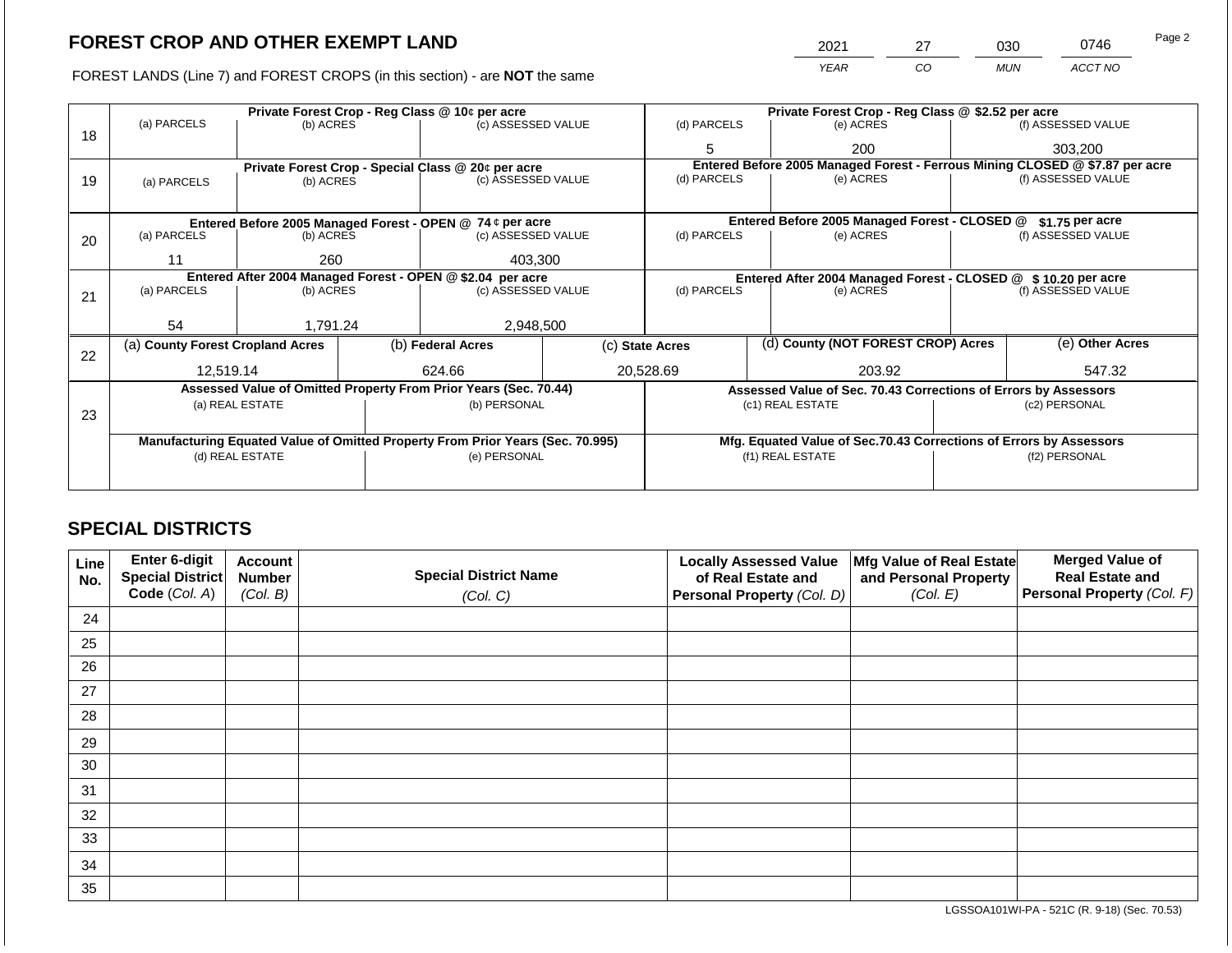#### *YEAR*   $\overline{co}$ *MUN ACCT NO*  **Line No. Enter 6-digit School District Code** *(Col. A)* **Account Number** *(Col. B)* **School District Name** *(Col. C)* **Locally Assessed Value of Real Estate and Personal Property** *(Col. D)* **Mfg Value of Real Estate and Personal Property** *(Col. E)* **Merged Value of Real Estate and Personal Property** *(Col. F)* **A. SCHOOL DISTRICTS (K-8 and K-12)** 36 37 38 39 40 41 42 43 44 45 46 47 48 49 50 TOTAL ASSESSED VALUE OF SCHOOL DISTRICTS (K-8 and K-12) **B. UNION HIGH SCHOOL DISTRICTS** 51 52 53 54 55 **C. TECHNICAL COLLEGE DISTRICTS** 56 57 58 TOTAL ASSESSED VALUE OF UNION HIGH SCHOOLS 270476 0162 SCH D OF BLACK RIVER FALLS 11,957,700 11,957,700 000200 | 0002 | WESTERN TECHNICAL COLLEGE LACR 11,957,700 11,957,700 11,957,700 11,957,700

 *I hereby certify, to the best of my knowledge and belief, this form is complete and correct.*

59 TOTAL ASSESSED VALUE OF TECHNICAL COLLEGES

| Name               |                                    | Title | Submission date  |
|--------------------|------------------------------------|-------|------------------|
| APRIL SCHOOLCRAFT  |                                    |       | 2021<br>19<br>07 |
| Phone              | Email address                      |       |                  |
| 715<br>284<br>0203 | APRIL.SCHOOLCRAFT@CO.JACKSON.WI.US |       |                  |

11,957,700

LGSSOA101WI -PA-521C (R. 9-18) (Sec. 70.53)

11,957,700

Page 3

2021 27 030 0746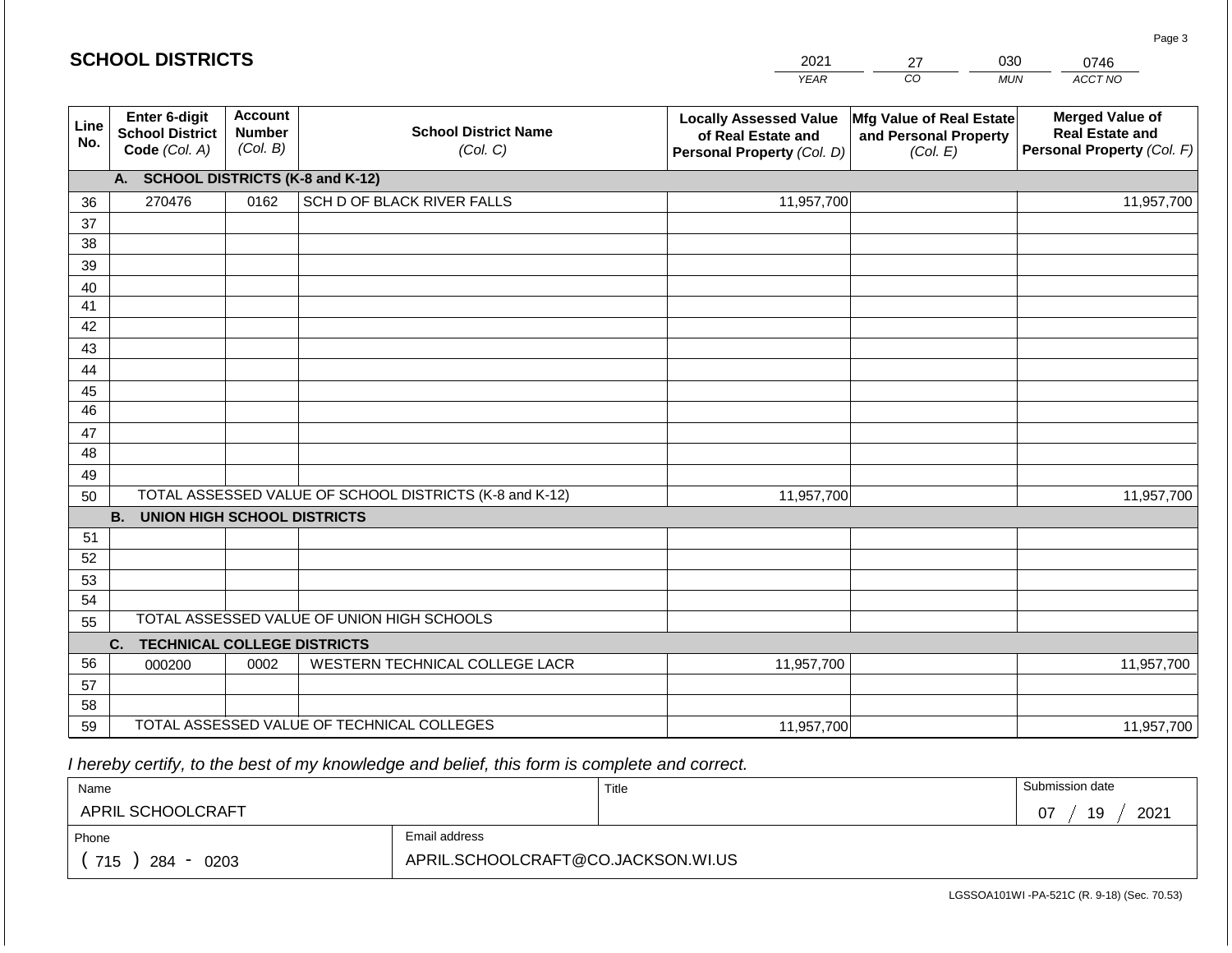- Each municipality's SOA is completed after the Board of Review and includes any changes made to the locally assessed values, under state law (sec. 70.53, Wis. Stats.)
- The Wisconsin Department of Revenue (DOR) merges the locally assessed values with the state assessed manufacturing values
- DOR provides the information regarding district names and codes. If a district is not listed, contact DOR.

Note: If you submit an amended SOA to DOR after your municipality's SOA is equated and posted to our website, we will process the SOA. However, DOR will not recalculate the *aggregate ratio or update the final SOA posted on our website. You should use the corrected values to calculate your tax rates.*

### **Page 1: Real Estate and Personal Property**

- Lines 1-9 assessed real estate values, parcel counts and acres by classification
- Lines 10-15 assessed personal property values and number of accounts by class
- Line 16 aggregate assessed value of all property subject to general property; use to calculate tax rates. Note: This line equals the total assessed value of K-8 and K-12 school districts (Line 50) and total assessed value of technical colleges (Line 59).
- Remarks assessment ratio used to calculate estimated fair market value on property tax bills

### **Page 2: Forest Crop, Other Exempt Land and Special Districts**

- Lines 18-21 private forest crop and managed forest lands assessed values
- Line  $22 -$  tax exempt land acres
- Line 23 prior years assessed value of omitted property under sec. 70.44 and correction of errors under sec. 70.43 shown by locally assessed or manufacturing real estate and personal property. Note: If there is an amount on this line, report the corresponding tax in the Statement of Taxes, Sections J or K.
- Lines 24-35 special district assessed values. These values are used to calculate tax rates for the special districts.

### **Page 3: School Districts**

- Lines 36-50 school districts (K-8 and K-12) assessed values. These values are used to calculate tax rates for school districts.
- Lines 51-55 union high school district assessed values. These values are used to calculate tax rates for union high school districts.
- Lines 56-59 technical college assessed values. These values are used to calculate tax rates for technical colleges.

If you have questions: Email: lgs@wisconsin.gov

 Phone: (608) 266-2569 or (608) 264-6892 Fax: (608) 264-6887

W9680 EVERGREEN LN W9680 EVERGREEN LN ALINA LIMBERG<br>TOWN OF KOMENSKY TOWN OF KOMENSKY **MERRILLAN, WI 54754** MERRILLAN, WI 54754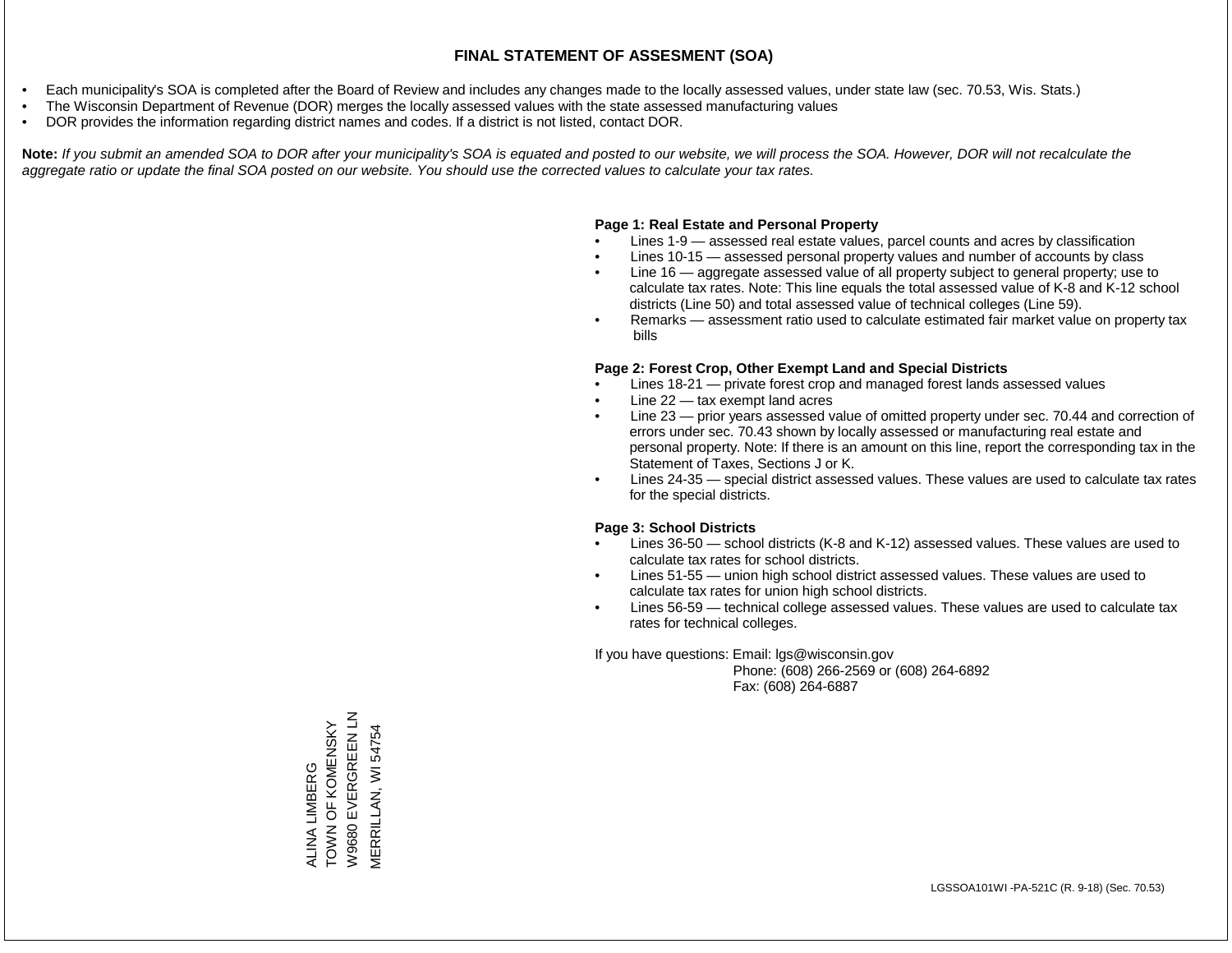|                |                                                                   | <b>FINAL - EQUATED</b><br><b>STATEMENT OF ASSESSMENT FOR 2021</b>                                                                                                                            |                          |              | 27             | 032                                                                      | 0747                           | This is an Amended Return              | Page 1                                  |  |
|----------------|-------------------------------------------------------------------|----------------------------------------------------------------------------------------------------------------------------------------------------------------------------------------------|--------------------------|--------------|----------------|--------------------------------------------------------------------------|--------------------------------|----------------------------------------|-----------------------------------------|--|
|                |                                                                   |                                                                                                                                                                                              |                          |              | CO             | <b>MUN</b>                                                               | ACCT NO                        |                                        |                                         |  |
|                | <b>FOR</b>                                                        | <b>TOWN OF</b><br><b>OF</b>                                                                                                                                                                  | <b>MANCHESTER</b>        |              |                | <b>JACKSON COUNTY</b>                                                    |                                |                                        |                                         |  |
|                |                                                                   | Town - Village - City                                                                                                                                                                        | <b>Municipality Name</b> |              |                | <b>County Name</b>                                                       |                                |                                        |                                         |  |
| Line           |                                                                   | <b>REAL ESTATE</b><br>(See Lines 18 - 22 for                                                                                                                                                 |                          | PARCEL COUNT |                | NO. OF ACRES<br><b>WHOLE</b><br>TOTAL LAND   IMPROVEMENTS   NUMBERS ONLY | <b>VALUE OF</b><br><b>LAND</b> | <b>VALUE OF</b><br><b>IMPROVEMENTS</b> | TOTAL VALUE OF LAND<br>AND IMPROVEMENTS |  |
| No.            |                                                                   | other Real Estate)                                                                                                                                                                           | (Col. A)                 | (Col. B)     |                | (Col. C)                                                                 | (Col, D)                       | (Col. E)                               | (Col. F)                                |  |
| 1              |                                                                   | <b>RESIDENTIAL - Class 1</b>                                                                                                                                                                 | 581                      |              | 514            | 1,195                                                                    | 7,722,900                      | 43,290,500                             | 51,013,400                              |  |
| $\overline{2}$ |                                                                   | <b>COMMERCIAL - Class 2</b>                                                                                                                                                                  | $\overline{7}$           |              | 4              | 17                                                                       | 82,800                         | 71,500                                 | 154,300                                 |  |
| 3              |                                                                   | MANUFACTURING - Class 3<br>0                                                                                                                                                                 |                          |              | $\overline{0}$ | 0                                                                        | 0                              | $\mathbf 0$                            |                                         |  |
| 4              | 222<br><b>AGRICULTURAL - Class 4</b>                              |                                                                                                                                                                                              |                          |              | 3,610          | 443,100                                                                  |                                | 443,100                                |                                         |  |
| 5              |                                                                   | <b>UNDEVELOPED - Class 5</b>                                                                                                                                                                 | 148                      |              |                | 995                                                                      | 341,100                        |                                        | 341,100                                 |  |
| 6              |                                                                   | AGRICULTURAL FOREST - Class 5m                                                                                                                                                               | 123                      |              |                | 1,571                                                                    | 1,942,800                      |                                        | 1,942,800                               |  |
| $\overline{7}$ |                                                                   | FOREST LANDS - Class 6                                                                                                                                                                       | 463                      |              |                | 7,956                                                                    | 19,899,600                     |                                        | 19,899,600                              |  |
| 8              |                                                                   | OTHER - Class 7                                                                                                                                                                              | 31                       |              | 31             | 50                                                                       | 232,200                        | 1,558,900                              | 1,791,100                               |  |
| 9              |                                                                   | TOTAL - ALL COLUMNS                                                                                                                                                                          | 1,575                    |              | 549            | 15,394                                                                   | 30,664,500                     | 44,920,900                             | 75,585,400                              |  |
| 10             |                                                                   | NUMBER OF PERSONAL PROPERTY ACCOUNTS IN ROLL                                                                                                                                                 |                          |              |                | 14                                                                       | <b>LOCALLY ASSESSED</b>        | <b>MANUFACTURING</b>                   | <b>MERGED</b>                           |  |
| 11             |                                                                   | BOATS AND OTHER WATERCRAFT NOT EXEMPT - Code 1                                                                                                                                               |                          |              |                |                                                                          | 0                              | 0                                      | 0                                       |  |
| 12             |                                                                   | MACHINERY, TOOLS AND PATTERNS - Code 2                                                                                                                                                       |                          |              |                |                                                                          |                                | $\mathbf 0$                            | 0                                       |  |
| 13             |                                                                   | FURNITURE, FIXTURES AND EQUIPMENT - Code 3                                                                                                                                                   |                          |              |                |                                                                          | 3,900                          | $\pmb{0}$                              | 3,900                                   |  |
| 14             |                                                                   | ALL OTHER PERSONAL PROPERTY NOT EXEMPT - Codes 4A, 4B, 4C                                                                                                                                    |                          |              |                |                                                                          | 285,500                        | $\Omega$                               | 285,500                                 |  |
| 15             | TOTAL OF PERSONAL PROPERTY NOT EXEMPT (Total of Lines 11-14)      |                                                                                                                                                                                              |                          |              |                |                                                                          | 289,400                        | $\mathbf{0}$                           | 289,400                                 |  |
| 16             |                                                                   | AGGREGATE ASSESSED VALUE OF ALL PROPERTY SUBJECT TO THE GENERAL PROPERTY TAX (Total of Lines 9F and 15F)<br>MUST EQUAL TOTAL VALUE OF THE SCHOOL DISTRICTS (K-12 PLUS K-8) - Line 50, Col. F |                          |              |                |                                                                          |                                |                                        | 75,874,800                              |  |
| 17             | <b>BOARD OF REVIEW</b><br>DATE OF FINAL ADJOURNMENT<br>07/20/2021 |                                                                                                                                                                                              |                          |              |                | Name of Assessor<br>ASSOCIATED APPRAISAL CONSULTANTS INC                 |                                |                                        | Telephone #<br>(920) 749-1995           |  |

REMARKS

The Assessment Ratio to be used in calculating the estimated Fair Market Value on tax bills for this tax district is .860118076

This ratio should be used to convert assessed values to "Calculate Equalized Values" in Step 1 of the Lottery and Gaming Credit Calculations.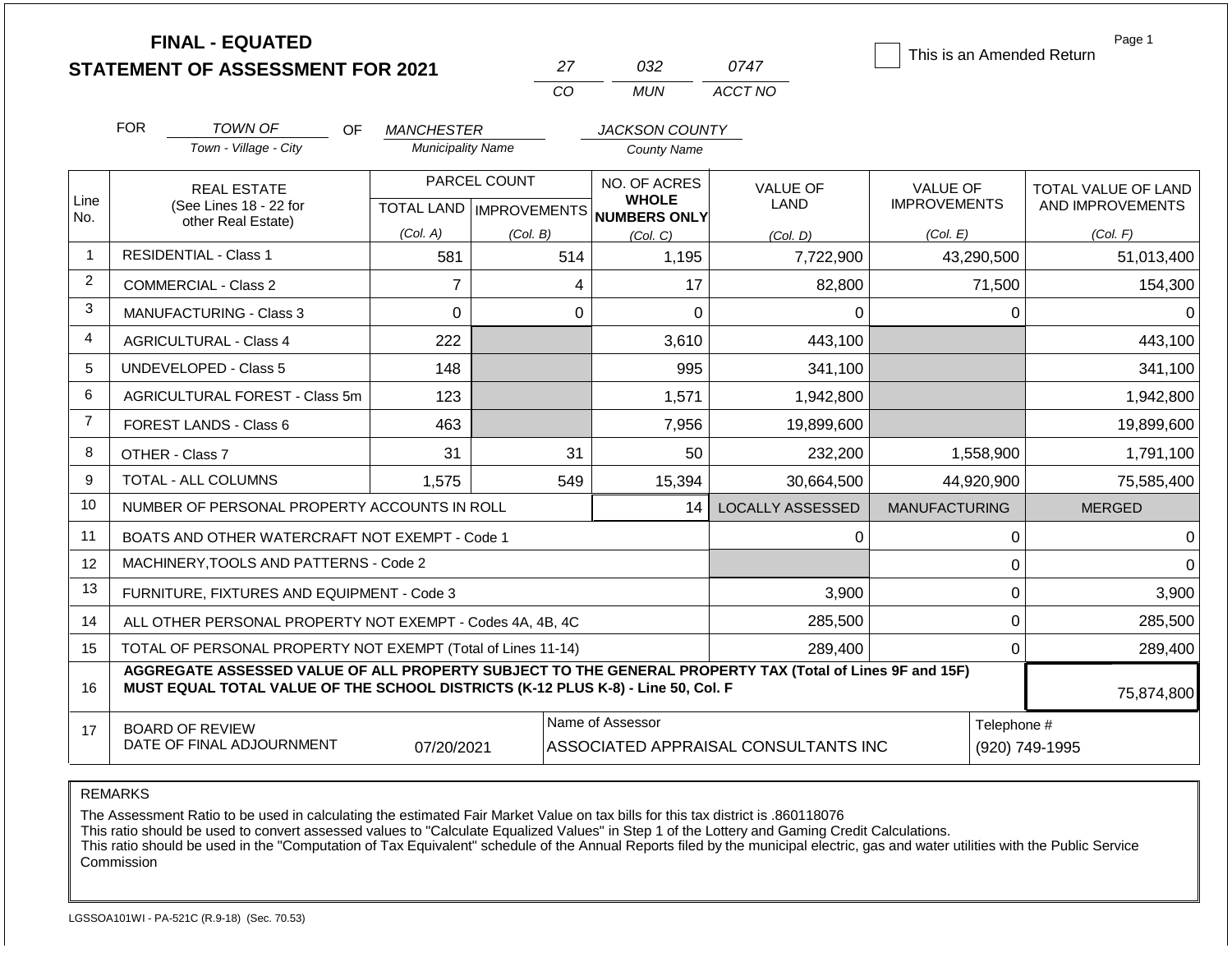FOREST LANDS (Line 7) and FOREST CROPS (in this section) - are **NOT** the same

| 2021 | דר | 032        | 0747    | Page 2 |
|------|----|------------|---------|--------|
| YEAR | CO | <b>MUN</b> | ACCT NO |        |

|    |                                  |                 |           | Private Forest Crop - Reg Class @ 10¢ per acre                                 |                 | Private Forest Crop - Reg Class @ \$2.52 per acre |                                                                              |  |                    |  |
|----|----------------------------------|-----------------|-----------|--------------------------------------------------------------------------------|-----------------|---------------------------------------------------|------------------------------------------------------------------------------|--|--------------------|--|
| 18 | (a) PARCELS                      | (b) ACRES       |           | (c) ASSESSED VALUE                                                             |                 | (d) PARCELS                                       | (e) ACRES                                                                    |  | (f) ASSESSED VALUE |  |
|    |                                  |                 |           |                                                                                |                 | $\overline{2}$                                    | 80                                                                           |  | 184,000            |  |
|    |                                  |                 |           | Private Forest Crop - Special Class @ 20¢ per acre                             |                 |                                                   | Entered Before 2005 Managed Forest - Ferrous Mining CLOSED @ \$7.87 per acre |  |                    |  |
| 19 | (a) PARCELS                      | (b) ACRES       |           | (c) ASSESSED VALUE                                                             |                 | (d) PARCELS                                       | (e) ACRES                                                                    |  | (f) ASSESSED VALUE |  |
|    |                                  |                 |           |                                                                                |                 |                                                   |                                                                              |  |                    |  |
|    |                                  |                 |           | Entered Before 2005 Managed Forest - OPEN @ 74 ¢ per acre                      |                 |                                                   | Entered Before 2005 Managed Forest - CLOSED @                                |  | \$1.75 per acre    |  |
| 20 | (a) PARCELS                      | (b) ACRES       |           | (c) ASSESSED VALUE                                                             |                 | (d) PARCELS                                       | (e) ACRES                                                                    |  | (f) ASSESSED VALUE |  |
|    |                                  |                 |           |                                                                                |                 |                                                   |                                                                              |  | 2,067,900          |  |
|    | 23                               | 851.12          | 2,065,200 |                                                                                | 30              |                                                   | 864.76                                                                       |  |                    |  |
|    |                                  |                 |           | Entered After 2004 Managed Forest - OPEN @ \$2.04 per acre                     |                 |                                                   | Entered After 2004 Managed Forest - CLOSED @ \$10.20 per acre                |  |                    |  |
| 21 | (a) PARCELS                      | (b) ACRES       |           | (c) ASSESSED VALUE                                                             |                 | (d) PARCELS<br>(e) ACRES                          |                                                                              |  | (f) ASSESSED VALUE |  |
|    |                                  |                 |           |                                                                                |                 |                                                   |                                                                              |  |                    |  |
|    |                                  | 244.13          |           | 620,100                                                                        |                 | 98<br>3,074.84                                    |                                                                              |  | 7,605,300          |  |
|    | (a) County Forest Cropland Acres |                 |           | (b) Federal Acres                                                              | (c) State Acres |                                                   | (d) County (NOT FOREST CROP) Acres                                           |  | (e) Other Acres    |  |
| 22 |                                  |                 |           |                                                                                |                 |                                                   |                                                                              |  |                    |  |
|    | 19,329.01                        |                 |           | 20                                                                             |                 | 817.25                                            | 59.3                                                                         |  | 95.85              |  |
|    |                                  |                 |           | Assessed Value of Omitted Property From Prior Years (Sec. 70.44)               |                 |                                                   | Assessed Value of Sec. 70.43 Corrections of Errors by Assessors              |  |                    |  |
|    |                                  | (a) REAL ESTATE |           | (b) PERSONAL                                                                   |                 |                                                   | (c1) REAL ESTATE                                                             |  | (c2) PERSONAL      |  |
| 23 |                                  |                 |           |                                                                                |                 |                                                   |                                                                              |  |                    |  |
|    |                                  |                 |           | 7,000                                                                          |                 |                                                   |                                                                              |  |                    |  |
|    |                                  |                 |           | Manufacturing Equated Value of Omitted Property From Prior Years (Sec. 70.995) |                 |                                                   | Mfg. Equated Value of Sec.70.43 Corrections of Errors by Assessors           |  |                    |  |
|    |                                  | (d) REAL ESTATE |           | (e) PERSONAL                                                                   |                 | (f1) REAL ESTATE                                  |                                                                              |  | (f2) PERSONAL      |  |
|    |                                  |                 |           |                                                                                |                 |                                                   |                                                                              |  |                    |  |
|    |                                  |                 |           |                                                                                |                 |                                                   |                                                                              |  |                    |  |

## **SPECIAL DISTRICTS**

| Line<br>No. | Enter 6-digit<br>Special District<br>Code (Col. A) | <b>Account</b><br><b>Number</b><br>(Col. B) | <b>Special District Name</b><br>(Col. C) | <b>Locally Assessed Value</b><br>of Real Estate and<br>Personal Property (Col. D) | Mfg Value of Real Estate<br>and Personal Property<br>(Col. E) | <b>Merged Value of</b><br><b>Real Estate and</b><br>Personal Property (Col. F) |
|-------------|----------------------------------------------------|---------------------------------------------|------------------------------------------|-----------------------------------------------------------------------------------|---------------------------------------------------------------|--------------------------------------------------------------------------------|
| 24          |                                                    |                                             |                                          |                                                                                   |                                                               |                                                                                |
| 25          |                                                    |                                             |                                          |                                                                                   |                                                               |                                                                                |
| 26          |                                                    |                                             |                                          |                                                                                   |                                                               |                                                                                |
| 27          |                                                    |                                             |                                          |                                                                                   |                                                               |                                                                                |
| 28          |                                                    |                                             |                                          |                                                                                   |                                                               |                                                                                |
| 29          |                                                    |                                             |                                          |                                                                                   |                                                               |                                                                                |
| 30          |                                                    |                                             |                                          |                                                                                   |                                                               |                                                                                |
| 31          |                                                    |                                             |                                          |                                                                                   |                                                               |                                                                                |
| 32          |                                                    |                                             |                                          |                                                                                   |                                                               |                                                                                |
| 33          |                                                    |                                             |                                          |                                                                                   |                                                               |                                                                                |
| 34          |                                                    |                                             |                                          |                                                                                   |                                                               |                                                                                |
| 35          |                                                    |                                             |                                          |                                                                                   |                                                               |                                                                                |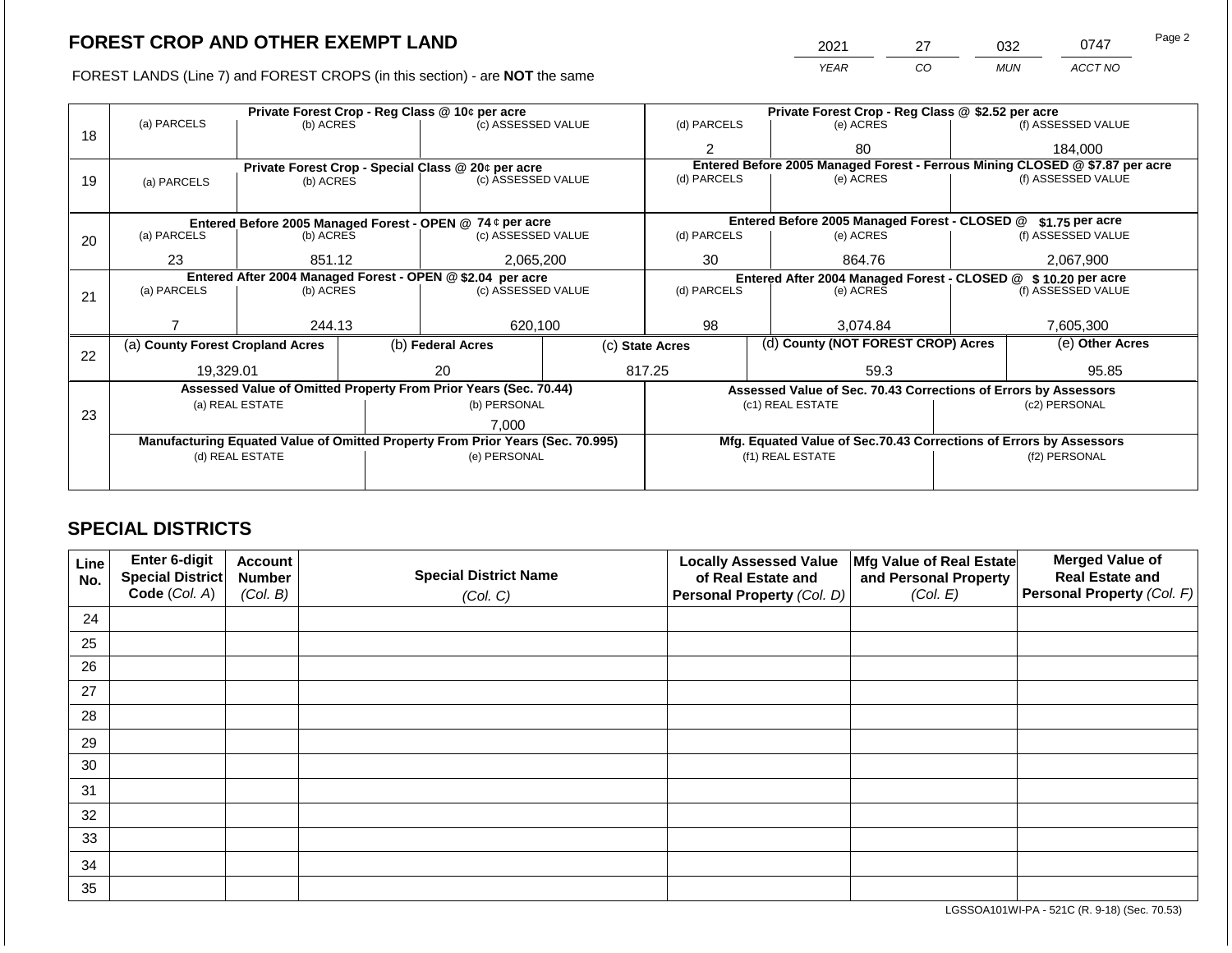#### *YEAR*   $\overline{co}$ 27 *MUN ACCT NO*  0747 **Line No. Enter 6-digit School District Code** *(Col. A)* **Account Number** *(Col. B)* **School District Name** *(Col. C)* **Locally Assessed Value of Real Estate and Personal Property** *(Col. D)* **Mfg Value of Real Estate and Personal Property** *(Col. E)* **Merged Value of Real Estate and Personal Property** *(Col. F)* **A. SCHOOL DISTRICTS (K-8 and K-12)** 36 37 38 39 40 41 42 43 44 45 46 47 48 49 50 TOTAL ASSESSED VALUE OF SCHOOL DISTRICTS (K-8 and K-12) **B. UNION HIGH SCHOOL DISTRICTS** 51 52 53 54 55 **C. TECHNICAL COLLEGE DISTRICTS** 56 57 58 TOTAL ASSESSED VALUE OF UNION HIGH SCHOOLS 270476 0162 SCH D OF BLACK RIVER FALLS 75,874,800 75,874,800 000200 | 0002 | WESTERN TECHNICAL COLLEGE LACR 75,874,800 75,874,800 75,874,800 75,874,800

2021

75,874,800

 *I hereby certify, to the best of my knowledge and belief, this form is complete and correct.*

59 TOTAL ASSESSED VALUE OF TECHNICAL COLLEGES

**SCHOOL DISTRICTS**

| Name               |                                    | Title | Submission date  |
|--------------------|------------------------------------|-------|------------------|
| APRIL SCHOOLCRAFT  |                                    |       | ററ<br>2021<br>07 |
| Phone              | Email address                      |       |                  |
| 715<br>284<br>0203 | APRIL.SCHOOLCRAFT@CO.JACKSON.WI.US |       |                  |

75,874,800

Page 3

032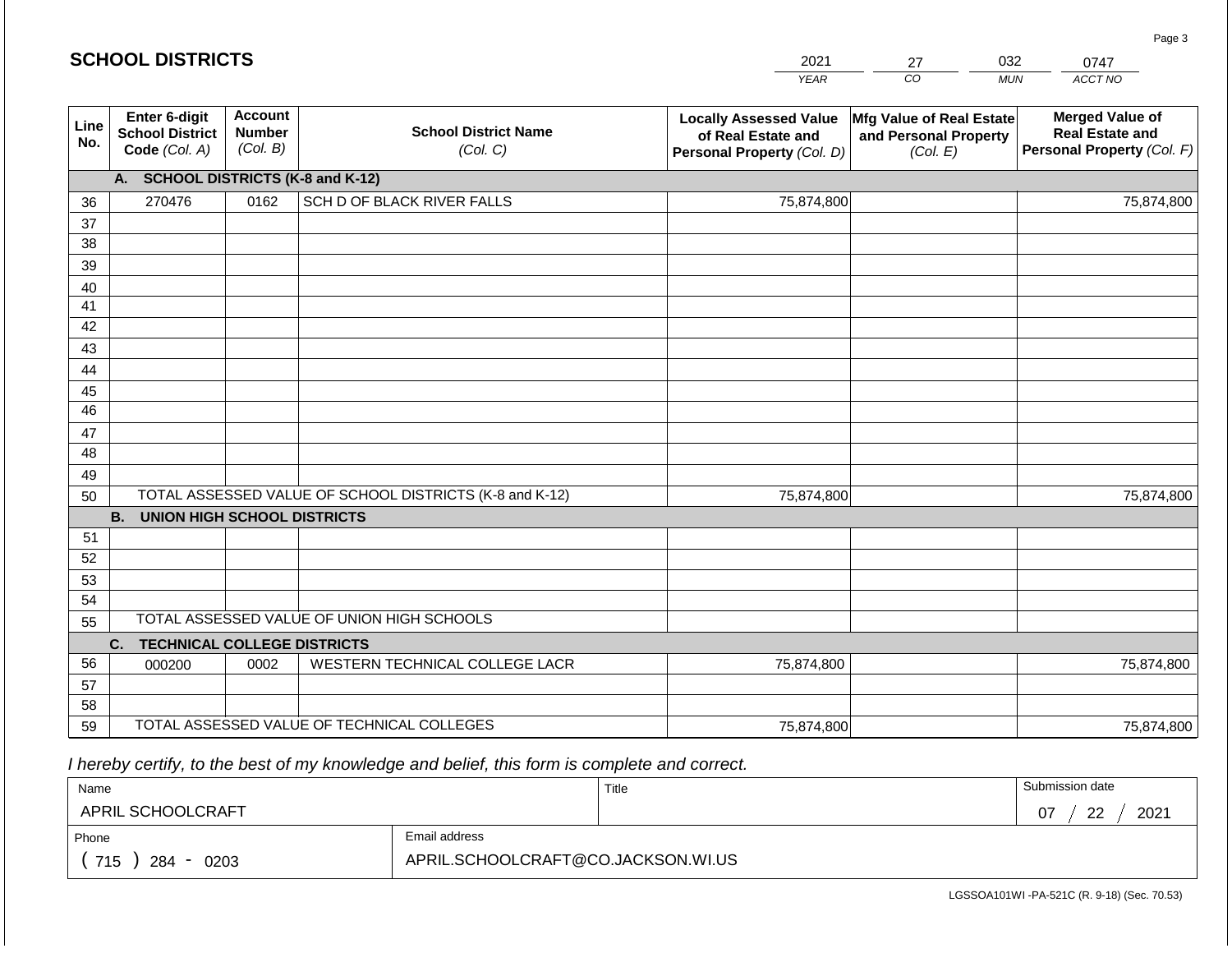- Each municipality's SOA is completed after the Board of Review and includes any changes made to the locally assessed values, under state law (sec. 70.53, Wis. Stats.)
- The Wisconsin Department of Revenue (DOR) merges the locally assessed values with the state assessed manufacturing values
- DOR provides the information regarding district names and codes. If a district is not listed, contact DOR.

Note: If you submit an amended SOA to DOR after your municipality's SOA is equated and posted to our website, we will process the SOA. However, DOR will not recalculate the *aggregate ratio or update the final SOA posted on our website. You should use the corrected values to calculate your tax rates.*

### **Page 1: Real Estate and Personal Property**

- Lines 1-9 assessed real estate values, parcel counts and acres by classification
- Lines 10-15 assessed personal property values and number of accounts by class
- Line 16 aggregate assessed value of all property subject to general property; use to calculate tax rates. Note: This line equals the total assessed value of K-8 and K-12 school districts (Line 50) and total assessed value of technical colleges (Line 59).
- Remarks assessment ratio used to calculate estimated fair market value on property tax bills

### **Page 2: Forest Crop, Other Exempt Land and Special Districts**

- Lines 18-21 private forest crop and managed forest lands assessed values
- Line  $22 -$  tax exempt land acres
- Line 23 prior years assessed value of omitted property under sec. 70.44 and correction of errors under sec. 70.43 shown by locally assessed or manufacturing real estate and personal property. Note: If there is an amount on this line, report the corresponding tax in the Statement of Taxes, Sections J or K.
- Lines 24-35 special district assessed values. These values are used to calculate tax rates for the special districts.

### **Page 3: School Districts**

- Lines 36-50 school districts (K-8 and K-12) assessed values. These values are used to calculate tax rates for school districts.
- Lines 51-55 union high school district assessed values. These values are used to calculate tax rates for union high school districts.
- Lines 56-59 technical college assessed values. These values are used to calculate tax rates for technical colleges.

If you have questions: Email: lgs@wisconsin.gov

 Phone: (608) 266-2569 or (608) 264-6892 Fax: (608) 264-6887

**BLACK RIVER FALLS, WI 54615** BLACK RIVER FALLS, WI 54615TOWN OF MANCHESTER KYLE DENO<br>TOWN OF MANCHESTER W10904 VANCE RD W10904 VANCE RD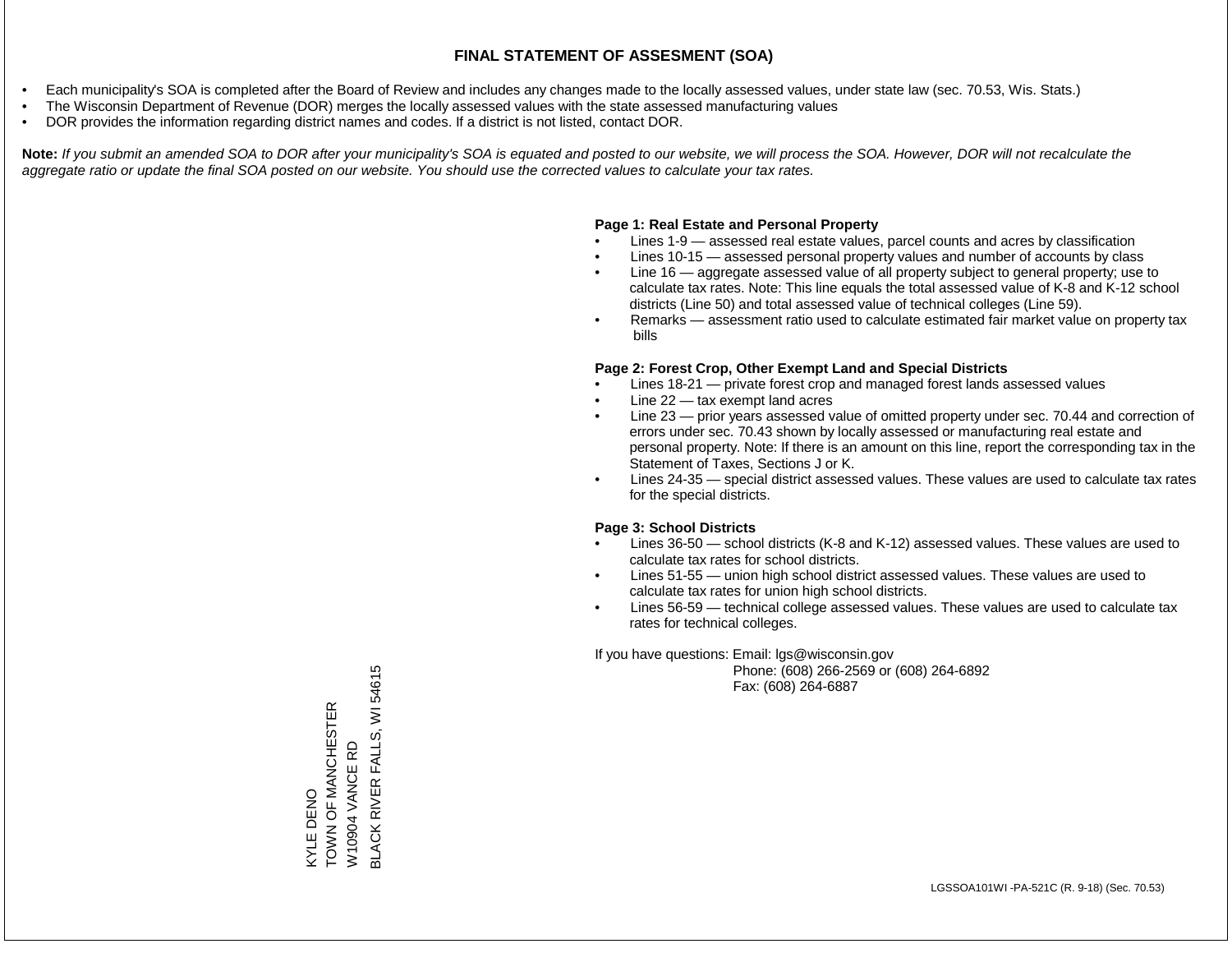**STATEMENT OF ASSESSMENT FOR 2021** 27 034 0748 2021 **STATEMENT OF ASSESSMENT FOR 2021** 

| 27 | ∩จ⊿   | 0748    |
|----|-------|---------|
| CΩ | MI IN | ACCT NO |

Page 1

|                | <b>FOR</b>                                                                                                                                                                                                 | <b>TOWN OF</b><br>OF.                                        | <b>MELROSE</b>                   |                                 | <b>JACKSON COUNTY</b>        |                         |                      |                     |  |
|----------------|------------------------------------------------------------------------------------------------------------------------------------------------------------------------------------------------------------|--------------------------------------------------------------|----------------------------------|---------------------------------|------------------------------|-------------------------|----------------------|---------------------|--|
|                |                                                                                                                                                                                                            | Town - Village - City                                        | <b>Municipality Name</b>         |                                 | County Name                  |                         |                      |                     |  |
| Line           |                                                                                                                                                                                                            | <b>REAL ESTATE</b>                                           |                                  | PARCEL COUNT                    | NO. OF ACRES<br><b>WHOLE</b> | VALUE OF<br>LAND        | <b>VALUE OF</b>      | TOTAL VALUE OF LAND |  |
| No.            |                                                                                                                                                                                                            | (See Lines 18 - 22 for<br>other Real Estate)                 | <b>TOTAL LAND   IMPROVEMENTS</b> |                                 | <b>NUMBERS ONLY</b>          |                         | <b>IMPROVEMENTS</b>  | AND IMPROVEMENTS    |  |
|                |                                                                                                                                                                                                            |                                                              | (Col. A)                         | (Col, B)                        | (Col, C)                     | (Col, D)                | (Col. E)             | (Col. F)            |  |
| $\mathbf{1}$   |                                                                                                                                                                                                            | <b>RESIDENTIAL - Class 1</b>                                 | 209                              | 188                             | 323                          | 3,001,000               | 16,205,500           | 19,206,500          |  |
| $\overline{2}$ |                                                                                                                                                                                                            | <b>COMMERCIAL - Class 2</b>                                  | 14                               | 8                               | 34                           | 144,900                 | 404,300              | 549,200             |  |
| 3              |                                                                                                                                                                                                            | <b>MANUFACTURING - Class 3</b>                               | 0                                | 0                               | $\Omega$                     | 0                       | 0                    |                     |  |
| 4              |                                                                                                                                                                                                            | <b>AGRICULTURAL - Class 4</b>                                | 388                              |                                 | 8,304                        | 1,093,100               |                      | 1,093,100           |  |
| 5              |                                                                                                                                                                                                            | <b>UNDEVELOPED - Class 5</b>                                 | 283                              |                                 | 941                          | 326,700                 |                      | 326,700             |  |
| 6              |                                                                                                                                                                                                            | AGRICULTURAL FOREST - Class 5m                               | 191                              |                                 | 2,350                        | 2,905,400               |                      | 2,905,400           |  |
| $\overline{7}$ |                                                                                                                                                                                                            | FOREST LANDS - Class 6                                       | 149                              |                                 | 2,439                        | 5,707,600               |                      | 5,707,600           |  |
| 8              |                                                                                                                                                                                                            | OTHER - Class 7                                              | 75                               | 74                              | 131                          | 789,200                 | 9,275,800            | 10,065,000          |  |
| 9              |                                                                                                                                                                                                            | TOTAL - ALL COLUMNS                                          | 1,309                            | 270                             | 14,522                       | 13,967,900              | 25,885,600           | 39,853,500          |  |
| 10             |                                                                                                                                                                                                            | NUMBER OF PERSONAL PROPERTY ACCOUNTS IN ROLL                 |                                  |                                 | 16                           | <b>LOCALLY ASSESSED</b> | <b>MANUFACTURING</b> | <b>MERGED</b>       |  |
| 11             |                                                                                                                                                                                                            | BOATS AND OTHER WATERCRAFT NOT EXEMPT - Code 1               |                                  |                                 |                              | $\Omega$                | $\Omega$             |                     |  |
| 12             |                                                                                                                                                                                                            | MACHINERY, TOOLS AND PATTERNS - Code 2                       |                                  |                                 |                              |                         | 0                    |                     |  |
| 13             |                                                                                                                                                                                                            | FURNITURE, FIXTURES AND EQUIPMENT - Code 3                   |                                  |                                 |                              | 21,100                  | $\Omega$             | 21,100              |  |
| 14             |                                                                                                                                                                                                            | ALL OTHER PERSONAL PROPERTY NOT EXEMPT - Codes 4A, 4B, 4C    |                                  |                                 |                              | 97,700                  | $\Omega$             | 97,700              |  |
| 15             |                                                                                                                                                                                                            | TOTAL OF PERSONAL PROPERTY NOT EXEMPT (Total of Lines 11-14) |                                  |                                 |                              | 118,800                 | 0                    | 118,800             |  |
| 16             | AGGREGATE ASSESSED VALUE OF ALL PROPERTY SUBJECT TO THE GENERAL PROPERTY TAX (Total of Lines 9F and 15F)<br>MUST EQUAL TOTAL VALUE OF THE SCHOOL DISTRICTS (K-12 PLUS K-8) - Line 50, Col. F<br>39,972,300 |                                                              |                                  |                                 |                              |                         |                      |                     |  |
| 17             |                                                                                                                                                                                                            | <b>BOARD OF REVIEW</b>                                       |                                  |                                 | Name of Assessor             |                         | Telephone #          |                     |  |
|                |                                                                                                                                                                                                            | DATE OF FINAL ADJOURNMENT                                    | 05/26/2021                       | GARDINER APPRAISAL SERVICE, LLC |                              |                         | (888) 756-9726       |                     |  |

REMARKS

The Assessment Ratio to be used in calculating the estimated Fair Market Value on tax bills for this tax district is .828082758

This ratio should be used to convert assessed values to "Calculate Equalized Values" in Step 1 of the Lottery and Gaming Credit Calculations.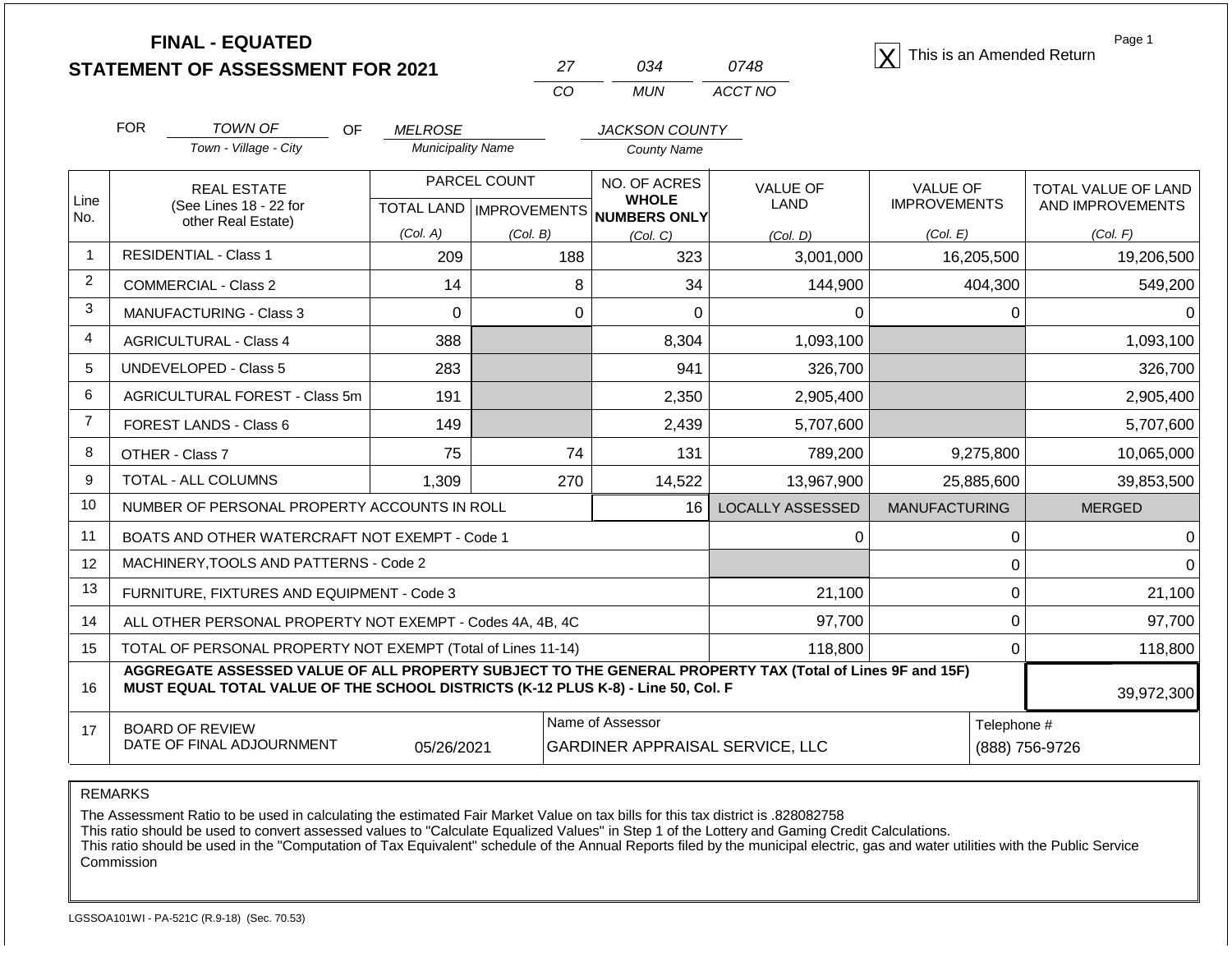2021 27 034 0748

FOREST LANDS (Line 7) and FOREST CROPS (in this section) - are **NOT** the same *YEAR CO MUN ACCT NO*

|    |                                                            |                 | Private Forest Crop - Reg Class @ \$2.52 per acre |                                                                                |                 |             |                                   |                                                                    |               |                                                                              |
|----|------------------------------------------------------------|-----------------|---------------------------------------------------|--------------------------------------------------------------------------------|-----------------|-------------|-----------------------------------|--------------------------------------------------------------------|---------------|------------------------------------------------------------------------------|
|    | (a) PARCELS                                                | (b) ACRES       |                                                   | (c) ASSESSED VALUE                                                             |                 | (d) PARCELS |                                   | (e) ACRES                                                          |               | (f) ASSESSED VALUE                                                           |
| 18 |                                                            |                 |                                                   |                                                                                |                 |             |                                   |                                                                    |               |                                                                              |
|    |                                                            |                 |                                                   |                                                                                |                 |             |                                   |                                                                    |               |                                                                              |
|    |                                                            |                 |                                                   | Private Forest Crop - Special Class @ 20¢ per acre                             |                 |             |                                   |                                                                    |               | Entered Before 2005 Managed Forest - Ferrous Mining CLOSED @ \$7.87 per acre |
| 19 | (a) PARCELS                                                | (b) ACRES       |                                                   | (c) ASSESSED VALUE                                                             |                 | (d) PARCELS |                                   | (e) ACRES                                                          |               | (f) ASSESSED VALUE                                                           |
|    |                                                            |                 |                                                   |                                                                                |                 |             |                                   |                                                                    |               |                                                                              |
|    |                                                            |                 |                                                   | Entered Before 2005 Managed Forest - OPEN @ 74 ¢ per acre                      |                 |             |                                   | Entered Before 2005 Managed Forest - CLOSED @                      |               | \$1.75 per acre                                                              |
| 20 | (a) PARCELS                                                | (b) ACRES       |                                                   | (c) ASSESSED VALUE                                                             |                 | (d) PARCELS |                                   | (e) ACRES                                                          |               | (f) ASSESSED VALUE                                                           |
|    |                                                            |                 |                                                   |                                                                                |                 |             |                                   |                                                                    |               |                                                                              |
|    |                                                            | 10,000          |                                                   | 42                                                                             |                 | 1,149.81    |                                   | 2,801,000                                                          |               |                                                                              |
|    | Entered After 2004 Managed Forest - OPEN @ \$2.04 per acre |                 |                                                   |                                                                                |                 |             |                                   | Entered After 2004 Managed Forest - CLOSED @ \$ 10.20 per acre     |               |                                                                              |
| 21 | (a) PARCELS                                                | (b) ACRES       |                                                   | (c) ASSESSED VALUE                                                             |                 | (d) PARCELS |                                   | (e) ACRES                                                          |               | (f) ASSESSED VALUE                                                           |
|    |                                                            |                 |                                                   |                                                                                |                 |             |                                   |                                                                    |               |                                                                              |
|    |                                                            |                 |                                                   |                                                                                |                 | 49          |                                   | 1,254.14                                                           |               | 2,709,900                                                                    |
|    | (a) County Forest Cropland Acres                           |                 |                                                   | (b) Federal Acres                                                              | (c) State Acres |             |                                   | (d) County (NOT FOREST CROP) Acres                                 |               | (e) Other Acres                                                              |
| 22 |                                                            |                 |                                                   |                                                                                |                 |             |                                   |                                                                    |               |                                                                              |
|    |                                                            |                 |                                                   |                                                                                |                 | 63.25       |                                   | 21.27                                                              |               | 119.3                                                                        |
|    |                                                            |                 |                                                   | Assessed Value of Omitted Property From Prior Years (Sec. 70.44)               |                 |             |                                   | Assessed Value of Sec. 70.43 Corrections of Errors by Assessors    |               |                                                                              |
|    |                                                            | (a) REAL ESTATE |                                                   | (b) PERSONAL                                                                   |                 |             | (c1) REAL ESTATE<br>(c2) PERSONAL |                                                                    |               |                                                                              |
| 23 |                                                            |                 |                                                   |                                                                                |                 |             |                                   |                                                                    |               |                                                                              |
|    |                                                            |                 |                                                   | Manufacturing Equated Value of Omitted Property From Prior Years (Sec. 70.995) |                 |             |                                   | Mfg. Equated Value of Sec.70.43 Corrections of Errors by Assessors |               |                                                                              |
|    |                                                            | (d) REAL ESTATE |                                                   | (e) PERSONAL                                                                   |                 |             |                                   | (f1) REAL ESTATE                                                   | (f2) PERSONAL |                                                                              |
|    |                                                            |                 |                                                   |                                                                                |                 |             |                                   |                                                                    |               |                                                                              |
|    |                                                            |                 |                                                   |                                                                                |                 |             |                                   |                                                                    |               |                                                                              |

## **SPECIAL DISTRICTS**

| Line<br>No. | Enter 6-digit<br>Special District<br>Code (Col. A) | <b>Account</b><br><b>Number</b><br>(Col. B) | <b>Special District Name</b><br>(Col. C) | <b>Locally Assessed Value</b><br>of Real Estate and<br><b>Personal Property (Col. D)</b> | Mfg Value of Real Estate<br>and Personal Property<br>(Col. E) | <b>Merged Value of</b><br><b>Real Estate and</b><br>Personal Property (Col. F) |
|-------------|----------------------------------------------------|---------------------------------------------|------------------------------------------|------------------------------------------------------------------------------------------|---------------------------------------------------------------|--------------------------------------------------------------------------------|
| 24          |                                                    |                                             |                                          |                                                                                          |                                                               |                                                                                |
| 25          |                                                    |                                             |                                          |                                                                                          |                                                               |                                                                                |
| 26          |                                                    |                                             |                                          |                                                                                          |                                                               |                                                                                |
| 27          |                                                    |                                             |                                          |                                                                                          |                                                               |                                                                                |
| 28          |                                                    |                                             |                                          |                                                                                          |                                                               |                                                                                |
| 29          |                                                    |                                             |                                          |                                                                                          |                                                               |                                                                                |
| 30          |                                                    |                                             |                                          |                                                                                          |                                                               |                                                                                |
| 31          |                                                    |                                             |                                          |                                                                                          |                                                               |                                                                                |
| 32          |                                                    |                                             |                                          |                                                                                          |                                                               |                                                                                |
| 33          |                                                    |                                             |                                          |                                                                                          |                                                               |                                                                                |
| 34          |                                                    |                                             |                                          |                                                                                          |                                                               |                                                                                |
| 35          |                                                    |                                             |                                          |                                                                                          |                                                               |                                                                                |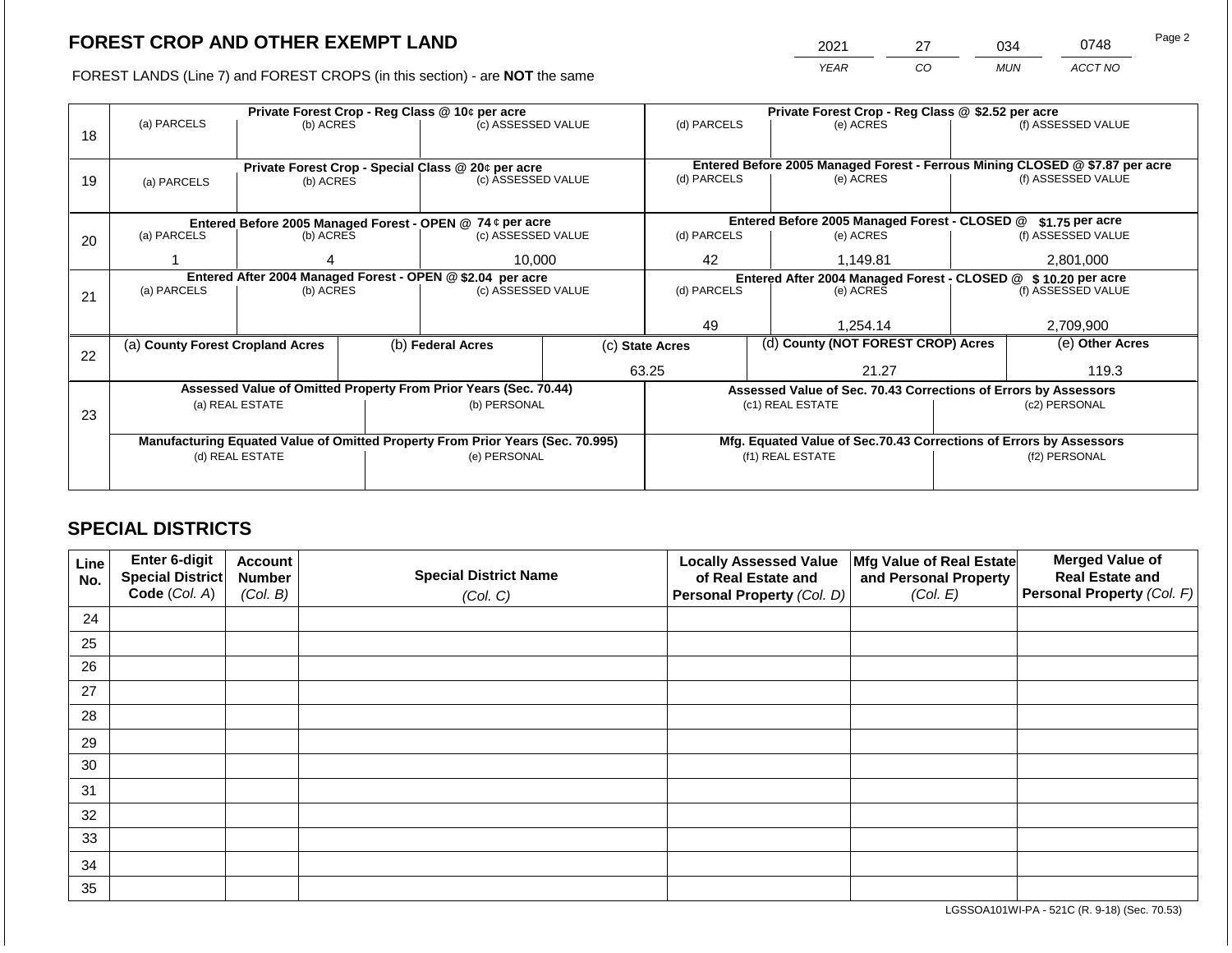|             | <b>SCHOOL DISTRICTS</b>                                  |                                             |                                                         | 2021<br><b>YEAR</b>                                                               | 034<br>27<br>CO<br><b>MUN</b>                                 | 0748<br>ACCT NO                                                                |
|-------------|----------------------------------------------------------|---------------------------------------------|---------------------------------------------------------|-----------------------------------------------------------------------------------|---------------------------------------------------------------|--------------------------------------------------------------------------------|
|             |                                                          |                                             |                                                         |                                                                                   |                                                               |                                                                                |
| Line<br>No. | Enter 6-digit<br><b>School District</b><br>Code (Col. A) | <b>Account</b><br><b>Number</b><br>(Col. B) | <b>School District Name</b><br>(Col. C)                 | <b>Locally Assessed Value</b><br>of Real Estate and<br>Personal Property (Col. D) | Mfg Value of Real Estate<br>and Personal Property<br>(Col. E) | <b>Merged Value of</b><br><b>Real Estate and</b><br>Personal Property (Col. F) |
|             | A. SCHOOL DISTRICTS (K-8 and K-12)                       |                                             |                                                         |                                                                                   |                                                               |                                                                                |
| 36          | 273428                                                   | 0163                                        | SCH D OF MELROSE-MINDORO                                | 39,819,100                                                                        |                                                               | 39,819,100                                                                     |
| 37          | 415460                                                   | 0253                                        | SCH D OF SPARTA AREA                                    | 153,200                                                                           |                                                               | 153,200                                                                        |
| 38          |                                                          |                                             |                                                         |                                                                                   |                                                               |                                                                                |
| 39          |                                                          |                                             |                                                         |                                                                                   |                                                               |                                                                                |
| 40          |                                                          |                                             |                                                         |                                                                                   |                                                               |                                                                                |
| 41          |                                                          |                                             |                                                         |                                                                                   |                                                               |                                                                                |
| 42          |                                                          |                                             |                                                         |                                                                                   |                                                               |                                                                                |
| 43          |                                                          |                                             |                                                         |                                                                                   |                                                               |                                                                                |
| 44<br>45    |                                                          |                                             |                                                         |                                                                                   |                                                               |                                                                                |
| 46          |                                                          |                                             |                                                         |                                                                                   |                                                               |                                                                                |
| 47          |                                                          |                                             |                                                         |                                                                                   |                                                               |                                                                                |
| 48          |                                                          |                                             |                                                         |                                                                                   |                                                               |                                                                                |
| 49          |                                                          |                                             |                                                         |                                                                                   |                                                               |                                                                                |
| 50          |                                                          |                                             | TOTAL ASSESSED VALUE OF SCHOOL DISTRICTS (K-8 and K-12) | 39,972,300                                                                        |                                                               | 39,972,300                                                                     |
|             | <b>B.</b><br><b>UNION HIGH SCHOOL DISTRICTS</b>          |                                             |                                                         |                                                                                   |                                                               |                                                                                |
| 51          |                                                          |                                             |                                                         |                                                                                   |                                                               |                                                                                |
| 52          |                                                          |                                             |                                                         |                                                                                   |                                                               |                                                                                |
| 53          |                                                          |                                             |                                                         |                                                                                   |                                                               |                                                                                |
| 54          |                                                          |                                             |                                                         |                                                                                   |                                                               |                                                                                |
| 55          |                                                          |                                             | TOTAL ASSESSED VALUE OF UNION HIGH SCHOOLS              |                                                                                   |                                                               |                                                                                |
|             | C.<br><b>TECHNICAL COLLEGE DISTRICTS</b>                 |                                             |                                                         |                                                                                   |                                                               |                                                                                |
| 56          | 000200                                                   | 0002                                        | WESTERN TECHNICAL COLLEGE LACR                          | 39,972,300                                                                        |                                                               | 39,972,300                                                                     |
| 57<br>58    |                                                          |                                             |                                                         |                                                                                   |                                                               |                                                                                |
| 59          |                                                          |                                             | TOTAL ASSESSED VALUE OF TECHNICAL COLLEGES              | 39,972,300                                                                        |                                                               | 39,972,300                                                                     |

 *I hereby certify, to the best of my knowledge and belief, this form is complete and correct.*

| Name               |                                    | Title | Submission date  |
|--------------------|------------------------------------|-------|------------------|
| APRIL SCHOOLCRAFT  |                                    |       | 2021<br>15<br>06 |
| Phone              | Email address                      |       |                  |
| 715<br>284<br>0203 | APRIL.SCHOOLCRAFT@CO.JACKSON.WI.US |       |                  |

Page 3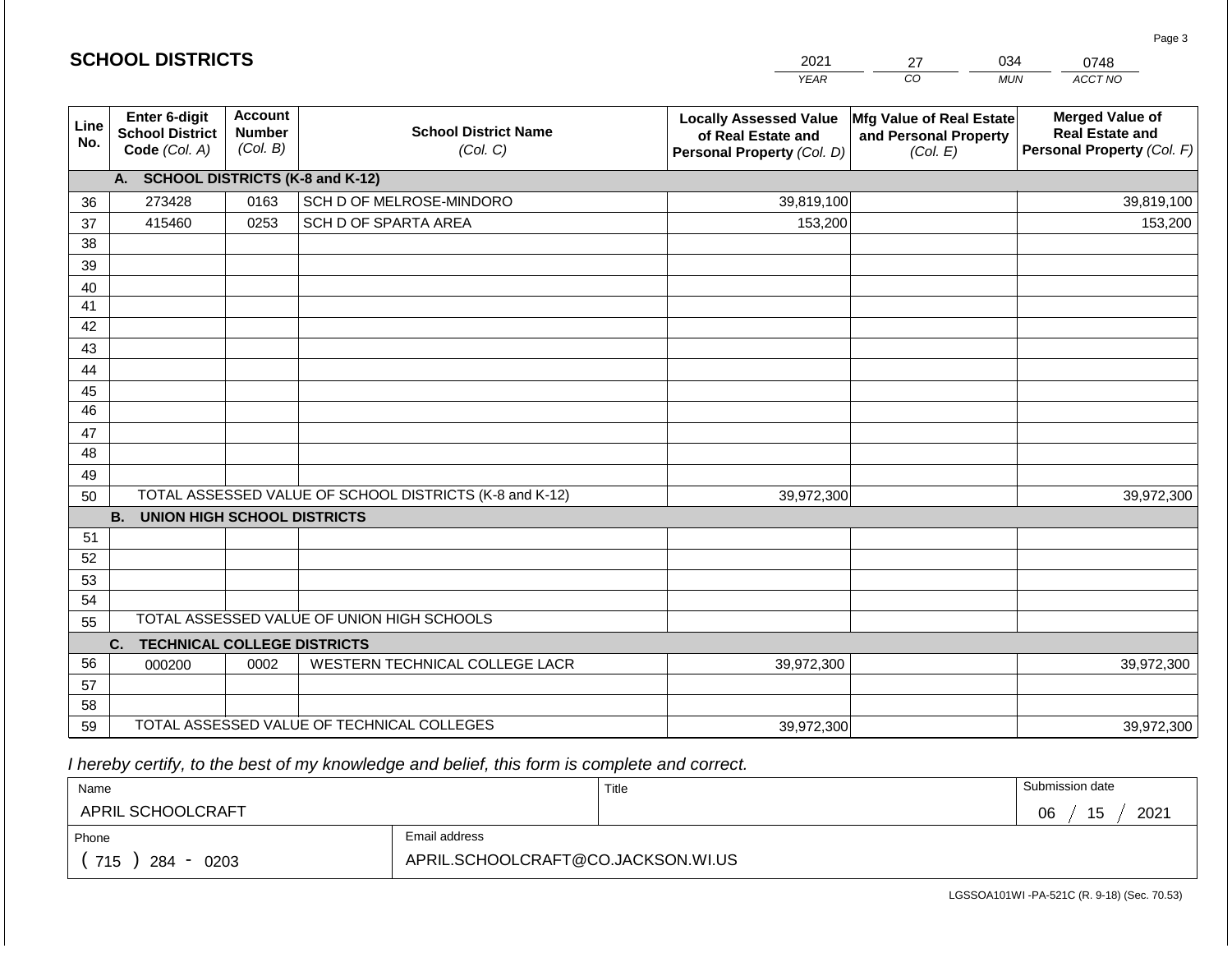- Each municipality's SOA is completed after the Board of Review and includes any changes made to the locally assessed values, under state law (sec. 70.53, Wis. Stats.)
- The Wisconsin Department of Revenue (DOR) merges the locally assessed values with the state assessed manufacturing values
- DOR provides the information regarding district names and codes. If a district is not listed, contact DOR.

Note: If you submit an amended SOA to DOR after your municipality's SOA is equated and posted to our website, we will process the SOA. However, DOR will not recalculate the *aggregate ratio or update the final SOA posted on our website. You should use the corrected values to calculate your tax rates.*

### **Page 1: Real Estate and Personal Property**

- Lines 1-9 assessed real estate values, parcel counts and acres by classification
- Lines 10-15 assessed personal property values and number of accounts by class
- Line 16 aggregate assessed value of all property subject to general property; use to calculate tax rates. Note: This line equals the total assessed value of K-8 and K-12 school districts (Line 50) and total assessed value of technical colleges (Line 59).
- Remarks assessment ratio used to calculate estimated fair market value on property tax bills

#### **Page 2: Forest Crop, Other Exempt Land and Special Districts**

- Lines 18-21 private forest crop and managed forest lands assessed values
- Line  $22 -$  tax exempt land acres
- Line 23 prior years assessed value of omitted property under sec. 70.44 and correction of errors under sec. 70.43 shown by locally assessed or manufacturing real estate and personal property. Note: If there is an amount on this line, report the corresponding tax in the Statement of Taxes, Sections J or K.
- Lines 24-35 special district assessed values. These values are used to calculate tax rates for the special districts.

#### **Page 3: School Districts**

- Lines 36-50 school districts (K-8 and K-12) assessed values. These values are used to calculate tax rates for school districts.
- Lines 51-55 union high school district assessed values. These values are used to calculate tax rates for union high school districts.
- Lines 56-59 technical college assessed values. These values are used to calculate tax rates for technical colleges.

If you have questions: Email: lgs@wisconsin.gov

 Phone: (608) 266-2569 or (608) 264-6892 Fax: (608) 264-6887

TOWN OF MELROSE TOWN OF MELROSE<br>N1307 SOUTH ROAD N1307 SOUTH ROAD **KIMBERLY TORRES MELROSE, WI 54642** MELROSE, WI 54642KIMBERLY TORRES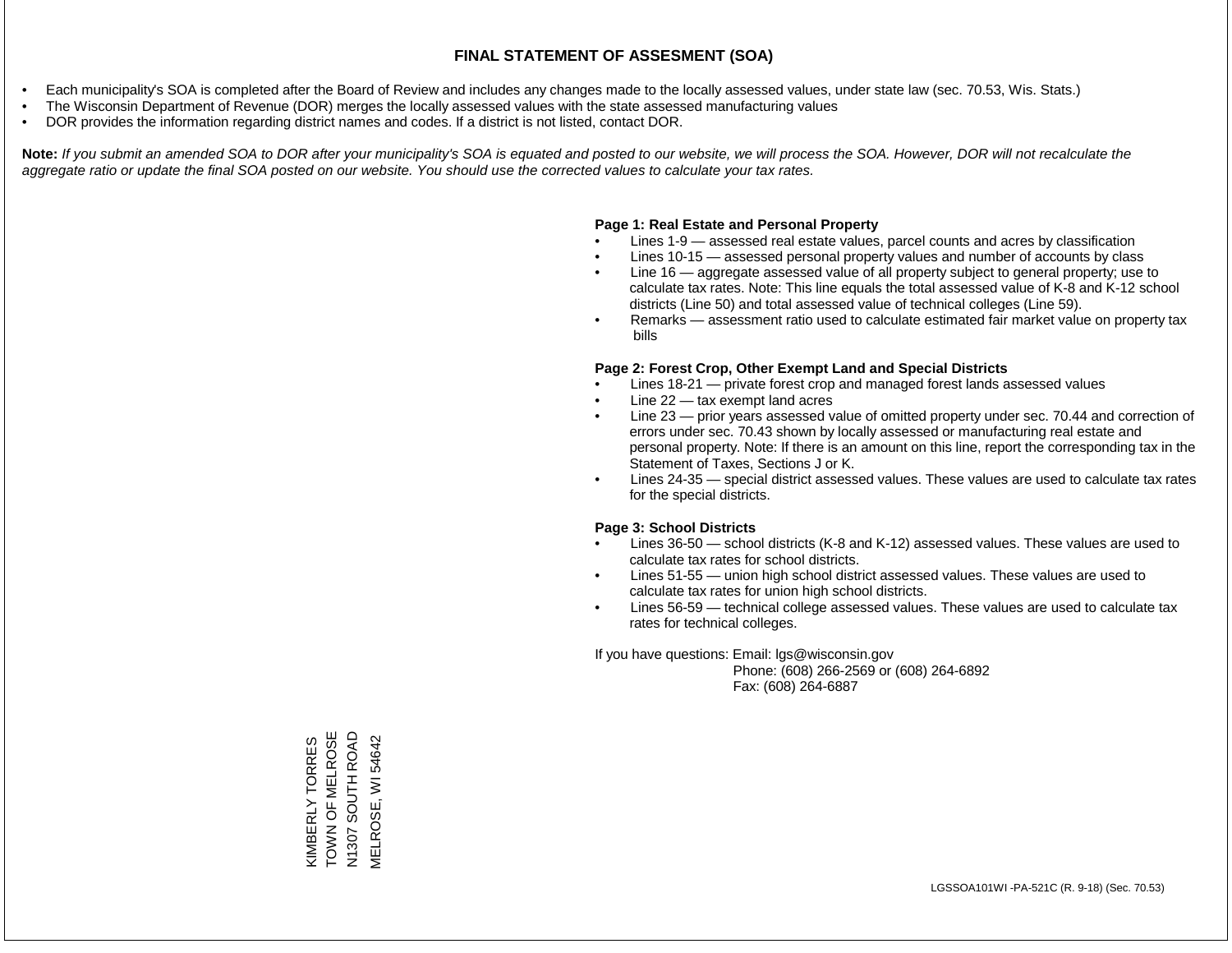|                |                                                                                                                                    | <b>FINAL - EQUATED</b><br><b>STATEMENT OF ASSESSMENT FOR 2021</b>                                                                                                                            |                                             | 27                        | 036                                         | 0749                    | This is an Amended Return | Page 1                     |
|----------------|------------------------------------------------------------------------------------------------------------------------------------|----------------------------------------------------------------------------------------------------------------------------------------------------------------------------------------------|---------------------------------------------|---------------------------|---------------------------------------------|-------------------------|---------------------------|----------------------------|
|                |                                                                                                                                    |                                                                                                                                                                                              |                                             | <b>CO</b>                 | <b>MUN</b>                                  | ACCT NO                 |                           |                            |
|                |                                                                                                                                    |                                                                                                                                                                                              |                                             |                           |                                             |                         |                           |                            |
|                | <b>FOR</b>                                                                                                                         | <b>TOWN OF</b><br>OF.<br>Town - Village - City                                                                                                                                               | <b>MILLSTON</b><br><b>Municipality Name</b> |                           | <b>JACKSON COUNTY</b><br><b>County Name</b> |                         |                           |                            |
|                |                                                                                                                                    |                                                                                                                                                                                              |                                             |                           |                                             |                         |                           |                            |
|                |                                                                                                                                    | <b>REAL ESTATE</b>                                                                                                                                                                           |                                             | PARCEL COUNT              | NO. OF ACRES<br><b>WHOLE</b>                | <b>VALUE OF</b>         | <b>VALUE OF</b>           | <b>TOTAL VALUE OF LAND</b> |
| Line<br>No.    |                                                                                                                                    | (See Lines 18 - 22 for<br>other Real Estate)                                                                                                                                                 |                                             | TOTAL LAND   IMPROVEMENTS | NUMBERS ONLY                                | <b>LAND</b>             | <b>IMPROVEMENTS</b>       | AND IMPROVEMENTS           |
|                |                                                                                                                                    |                                                                                                                                                                                              | (Col. A)                                    | (Col. B)                  | (Col, C)                                    | (Col. D)                | (Col. E)                  | (Col. F)                   |
| $\mathbf 1$    |                                                                                                                                    | <b>RESIDENTIAL - Class 1</b>                                                                                                                                                                 | 199                                         | 136                       | 191                                         | 2,034,200               | 8,344,600                 | 10,378,800                 |
| $\overline{2}$ |                                                                                                                                    | <b>COMMERCIAL - Class 2</b>                                                                                                                                                                  | 30                                          |                           | 17<br>12                                    | 285,700                 | 1,491,300                 | 1,777,000                  |
| 3              |                                                                                                                                    | <b>MANUFACTURING - Class 3</b>                                                                                                                                                               | $\Omega$                                    |                           | $\Omega$<br>$\Omega$                        | $\Omega$                | $\Omega$                  | $\Omega$                   |
| $\overline{4}$ |                                                                                                                                    | <b>AGRICULTURAL - Class 4</b>                                                                                                                                                                | 12                                          |                           | 127                                         | 18,000                  |                           | 18,000                     |
| 5              |                                                                                                                                    | UNDEVELOPED - Class 5                                                                                                                                                                        | 22                                          |                           | 479                                         | 78,000                  |                           | 78,000                     |
| 6              |                                                                                                                                    | AGRICULTURAL FOREST - Class 5m                                                                                                                                                               | 5                                           |                           | 131                                         | 121,300                 |                           | 121,300                    |
| $\overline{7}$ |                                                                                                                                    | <b>FOREST LANDS - Class 6</b>                                                                                                                                                                | 33                                          |                           | 546                                         | 991,500                 |                           | 991,500                    |
| 8              |                                                                                                                                    | OTHER - Class 7                                                                                                                                                                              | 12                                          |                           | 12<br>39                                    | 19,100                  | 591,300                   | 610,400                    |
| 9              |                                                                                                                                    | <b>TOTAL - ALL COLUMNS</b>                                                                                                                                                                   | 313                                         | 165                       | 1,525                                       | 3,547,800               | 10,427,200                | 13,975,000                 |
| 10             |                                                                                                                                    | NUMBER OF PERSONAL PROPERTY ACCOUNTS IN ROLL                                                                                                                                                 |                                             |                           | 28                                          | <b>LOCALLY ASSESSED</b> | <b>MANUFACTURING</b>      | <b>MERGED</b>              |
| 11             |                                                                                                                                    | BOATS AND OTHER WATERCRAFT NOT EXEMPT - Code 1                                                                                                                                               |                                             |                           |                                             | 0                       | $\pmb{0}$                 | $\Omega$                   |
| 12             |                                                                                                                                    | MACHINERY, TOOLS AND PATTERNS - Code 2                                                                                                                                                       |                                             |                           |                                             |                         | $\pmb{0}$                 | $\Omega$                   |
| 13             |                                                                                                                                    | FURNITURE, FIXTURES AND EQUIPMENT - Code 3                                                                                                                                                   |                                             |                           |                                             | 57,300                  | $\mathbf 0$               | 57,300                     |
| 14             |                                                                                                                                    | ALL OTHER PERSONAL PROPERTY NOT EXEMPT - Codes 4A, 4B, 4C                                                                                                                                    |                                             |                           |                                             | 1,909,200               | $\mathbf 0$               | 1,909,200                  |
| 15             |                                                                                                                                    | TOTAL OF PERSONAL PROPERTY NOT EXEMPT (Total of Lines 11-14)                                                                                                                                 |                                             |                           |                                             | 1,966,500               | $\overline{0}$            | 1,966,500                  |
| 16             |                                                                                                                                    | AGGREGATE ASSESSED VALUE OF ALL PROPERTY SUBJECT TO THE GENERAL PROPERTY TAX (Total of Lines 9F and 15F)<br>MUST EQUAL TOTAL VALUE OF THE SCHOOL DISTRICTS (K-12 PLUS K-8) - Line 50, Col. F |                                             |                           |                                             |                         |                           | 15,941,500                 |
| 17             | Name of Assessor<br>Telephone #<br><b>BOARD OF REVIEW</b><br>DATE OF FINAL ADJOURNMENT<br>05/25/2021<br>RIGLEMON APPRAISAL SERVICE |                                                                                                                                                                                              |                                             |                           |                                             |                         |                           | (608) 378-3003             |

REMARKS

The Assessment Ratio to be used in calculating the estimated Fair Market Value on tax bills for this tax district is .815276038

This ratio should be used to convert assessed values to "Calculate Equalized Values" in Step 1 of the Lottery and Gaming Credit Calculations.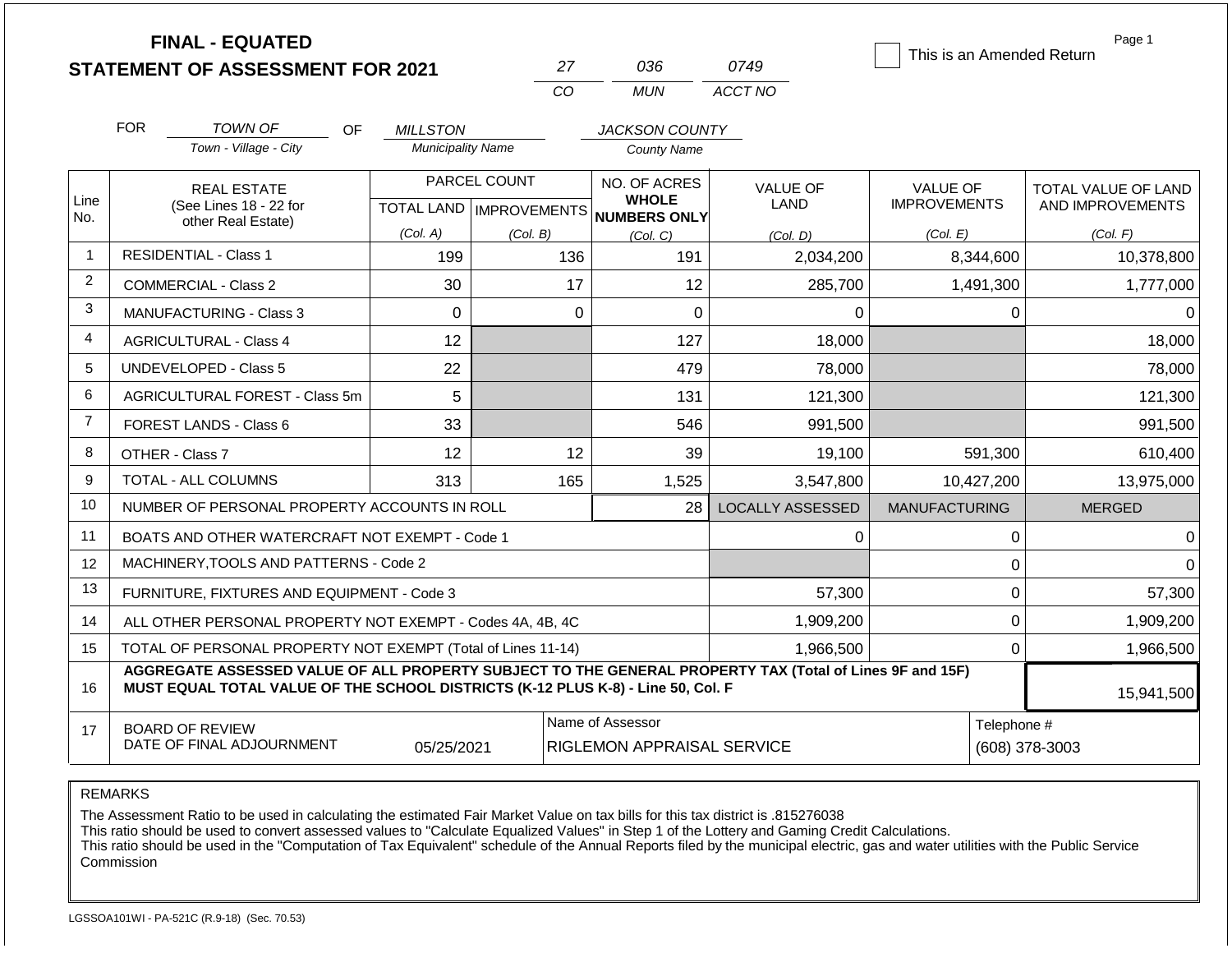2021 27 036 0749

FOREST LANDS (Line 7) and FOREST CROPS (in this section) - are **NOT** the same *YEAR CO MUN ACCT NO*

| 18 | Private Forest Crop - Reg Class @ 10¢ per acre<br>(a) PARCELS<br>(b) ACRES |                                                                 |  | (c) ASSESSED VALUE                                                             |  | (d) PARCELS                                                    |  | Private Forest Crop - Reg Class @ \$2.52 per acre<br>(e) ACRES     |                 | (f) ASSESSED VALUE                                                                                 |
|----|----------------------------------------------------------------------------|-----------------------------------------------------------------|--|--------------------------------------------------------------------------------|--|----------------------------------------------------------------|--|--------------------------------------------------------------------|-----------------|----------------------------------------------------------------------------------------------------|
| 19 | (a) PARCELS                                                                | Private Forest Crop - Special Class @ 20¢ per acre<br>(b) ACRES |  | (c) ASSESSED VALUE                                                             |  | (d) PARCELS                                                    |  | (e) ACRES                                                          |                 | Entered Before 2005 Managed Forest - Ferrous Mining CLOSED @ \$7.87 per acre<br>(f) ASSESSED VALUE |
|    |                                                                            |                                                                 |  | Entered Before 2005 Managed Forest - OPEN @ 74 ¢ per acre                      |  |                                                                |  | Entered Before 2005 Managed Forest - CLOSED @                      |                 | $$1.75$ per acre                                                                                   |
| 20 | (a) PARCELS                                                                | (b) ACRES                                                       |  | (c) ASSESSED VALUE                                                             |  | (d) PARCELS                                                    |  | (e) ACRES                                                          |                 | (f) ASSESSED VALUE                                                                                 |
|    |                                                                            |                                                                 |  | 3                                                                              |  | 85                                                             |  | 101,000                                                            |                 |                                                                                                    |
|    | Entered After 2004 Managed Forest - OPEN @ \$2.04 per acre                 |                                                                 |  |                                                                                |  | Entered After 2004 Managed Forest - CLOSED @ \$ 10.20 per acre |  |                                                                    |                 |                                                                                                    |
| 21 | (a) PARCELS                                                                | (b) ACRES                                                       |  | (c) ASSESSED VALUE                                                             |  | (d) PARCELS                                                    |  | (e) ACRES                                                          |                 | (f) ASSESSED VALUE                                                                                 |
|    |                                                                            |                                                                 |  |                                                                                |  |                                                                |  |                                                                    |                 |                                                                                                    |
|    | っ                                                                          | 50                                                              |  | 116.900                                                                        |  | 9                                                              |  | 294.07                                                             | 566,500         |                                                                                                    |
| 22 | (a) County Forest Cropland Acres                                           |                                                                 |  | (b) Federal Acres                                                              |  | (d) County (NOT FOREST CROP) Acres<br>(c) State Acres          |  |                                                                    | (e) Other Acres |                                                                                                    |
|    | 1,303.43                                                                   |                                                                 |  | 15.42                                                                          |  | 42,927.85                                                      |  | 8.12                                                               |                 | 61.91                                                                                              |
|    |                                                                            |                                                                 |  | Assessed Value of Omitted Property From Prior Years (Sec. 70.44)               |  |                                                                |  | Assessed Value of Sec. 70.43 Corrections of Errors by Assessors    |                 |                                                                                                    |
|    |                                                                            | (a) REAL ESTATE                                                 |  | (b) PERSONAL                                                                   |  |                                                                |  | (c1) REAL ESTATE                                                   | (c2) PERSONAL   |                                                                                                    |
| 23 |                                                                            |                                                                 |  |                                                                                |  |                                                                |  |                                                                    |                 |                                                                                                    |
|    |                                                                            |                                                                 |  | Manufacturing Equated Value of Omitted Property From Prior Years (Sec. 70.995) |  |                                                                |  | Mfg. Equated Value of Sec.70.43 Corrections of Errors by Assessors |                 |                                                                                                    |
|    | (d) REAL ESTATE                                                            |                                                                 |  | (e) PERSONAL                                                                   |  | (f1) REAL ESTATE                                               |  | (f2) PERSONAL                                                      |                 |                                                                                                    |
|    |                                                                            |                                                                 |  |                                                                                |  |                                                                |  |                                                                    |                 |                                                                                                    |

## **SPECIAL DISTRICTS**

| Line<br>No. | Enter 6-digit<br>Special District<br>Code (Col. A) | <b>Account</b><br><b>Number</b><br>(Col. B) | <b>Special District Name</b><br>(Col. C) | <b>Locally Assessed Value</b><br>of Real Estate and<br><b>Personal Property (Col. D)</b> | Mfg Value of Real Estate<br>and Personal Property<br>(Col. E) | <b>Merged Value of</b><br><b>Real Estate and</b><br>Personal Property (Col. F) |
|-------------|----------------------------------------------------|---------------------------------------------|------------------------------------------|------------------------------------------------------------------------------------------|---------------------------------------------------------------|--------------------------------------------------------------------------------|
| 24          |                                                    |                                             |                                          |                                                                                          |                                                               |                                                                                |
| 25          |                                                    |                                             |                                          |                                                                                          |                                                               |                                                                                |
| 26          |                                                    |                                             |                                          |                                                                                          |                                                               |                                                                                |
| 27          |                                                    |                                             |                                          |                                                                                          |                                                               |                                                                                |
| 28          |                                                    |                                             |                                          |                                                                                          |                                                               |                                                                                |
| 29          |                                                    |                                             |                                          |                                                                                          |                                                               |                                                                                |
| 30          |                                                    |                                             |                                          |                                                                                          |                                                               |                                                                                |
| 31          |                                                    |                                             |                                          |                                                                                          |                                                               |                                                                                |
| 32          |                                                    |                                             |                                          |                                                                                          |                                                               |                                                                                |
| 33          |                                                    |                                             |                                          |                                                                                          |                                                               |                                                                                |
| 34          |                                                    |                                             |                                          |                                                                                          |                                                               |                                                                                |
| 35          |                                                    |                                             |                                          |                                                                                          |                                                               |                                                                                |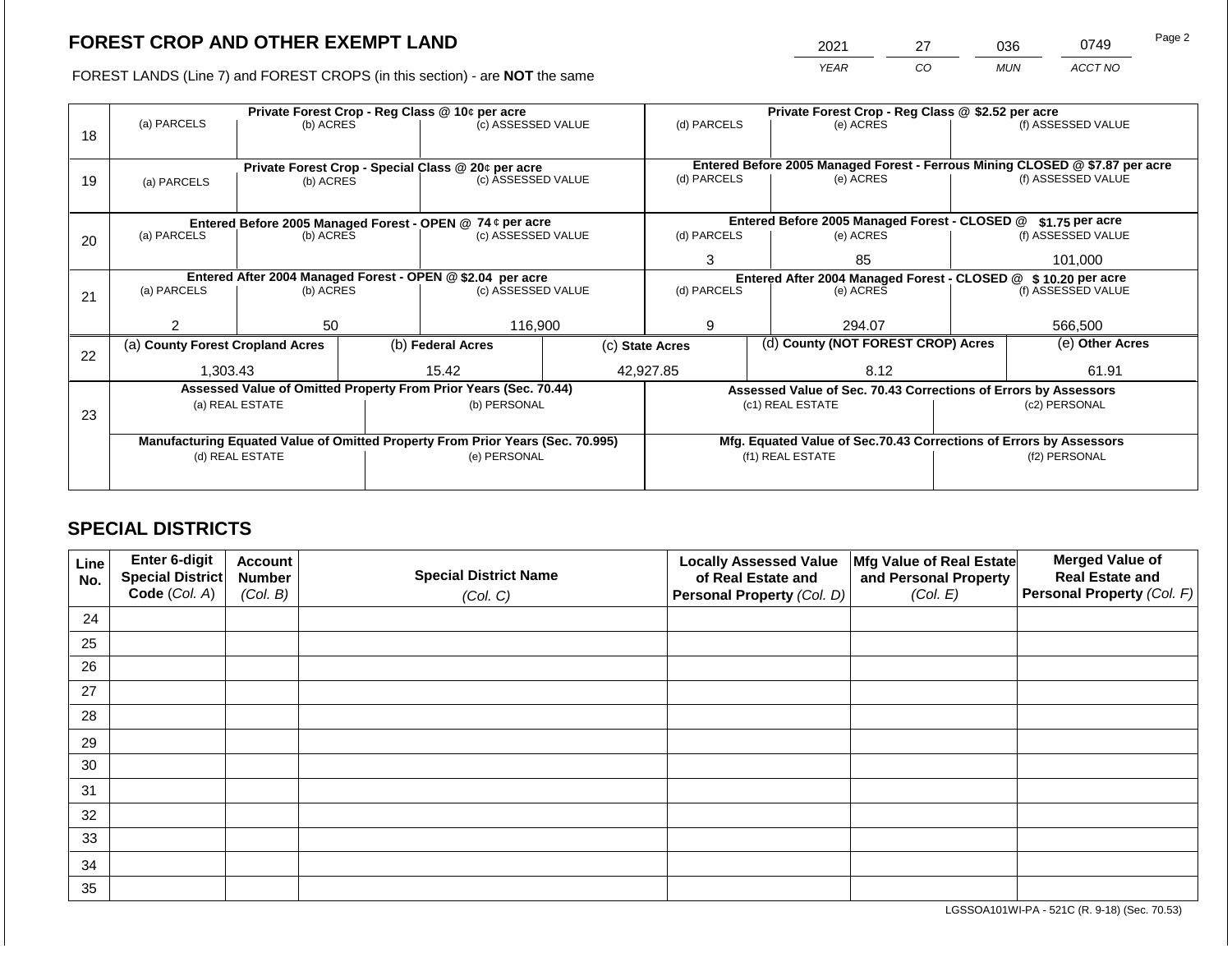#### *YEAR*   $\overline{co}$ *MUN ACCT NO*  0749 **Line No. Enter 6-digit School District Code** *(Col. A)* **Account Number** *(Col. B)* **School District Name** *(Col. C)* **Locally Assessed Value of Real Estate and Personal Property** *(Col. D)* **Mfg Value of Real Estate and Personal Property** *(Col. E)* **Merged Value of Real Estate and Personal Property** *(Col. F)* **A. SCHOOL DISTRICTS (K-8 and K-12)** 36 37 38 39 40 41 42 43 44 45 46 47 48 49 50 TOTAL ASSESSED VALUE OF SCHOOL DISTRICTS (K-8 and K-12) **B. UNION HIGH SCHOOL DISTRICTS** 51 52 53 54 55 **C. TECHNICAL COLLEGE DISTRICTS** 56 57 58 59 TOTAL ASSESSED VALUE OF TECHNICAL COLLEGES TOTAL ASSESSED VALUE OF UNION HIGH SCHOOLS 270476 0162 SCH D OF BLACK RIVER FALLS 15,941,500 15,941,500 000200 | 0002 | WESTERN TECHNICAL COLLEGE LACR 15,941,500 15,941,500 15,941,500 15,941,500 15,941,500 15,941,500

 *I hereby certify, to the best of my knowledge and belief, this form is complete and correct.*

| Name                   |                                    | Title | Submission date  |  |
|------------------------|------------------------------------|-------|------------------|--|
| APRIL SCHOOLCRAFT      |                                    |       | 17<br>2021<br>06 |  |
| Email address<br>Phone |                                    |       |                  |  |
| 715<br>284<br>0203     | APRIL.SCHOOLCRAFT@CO.JACKSON.WI.US |       |                  |  |

LGSSOA101WI -PA-521C (R. 9-18) (Sec. 70.53)

Page 3

| <b>SCHOOL DISTRICTS</b> |  |  |
|-------------------------|--|--|
|-------------------------|--|--|

2021 27 036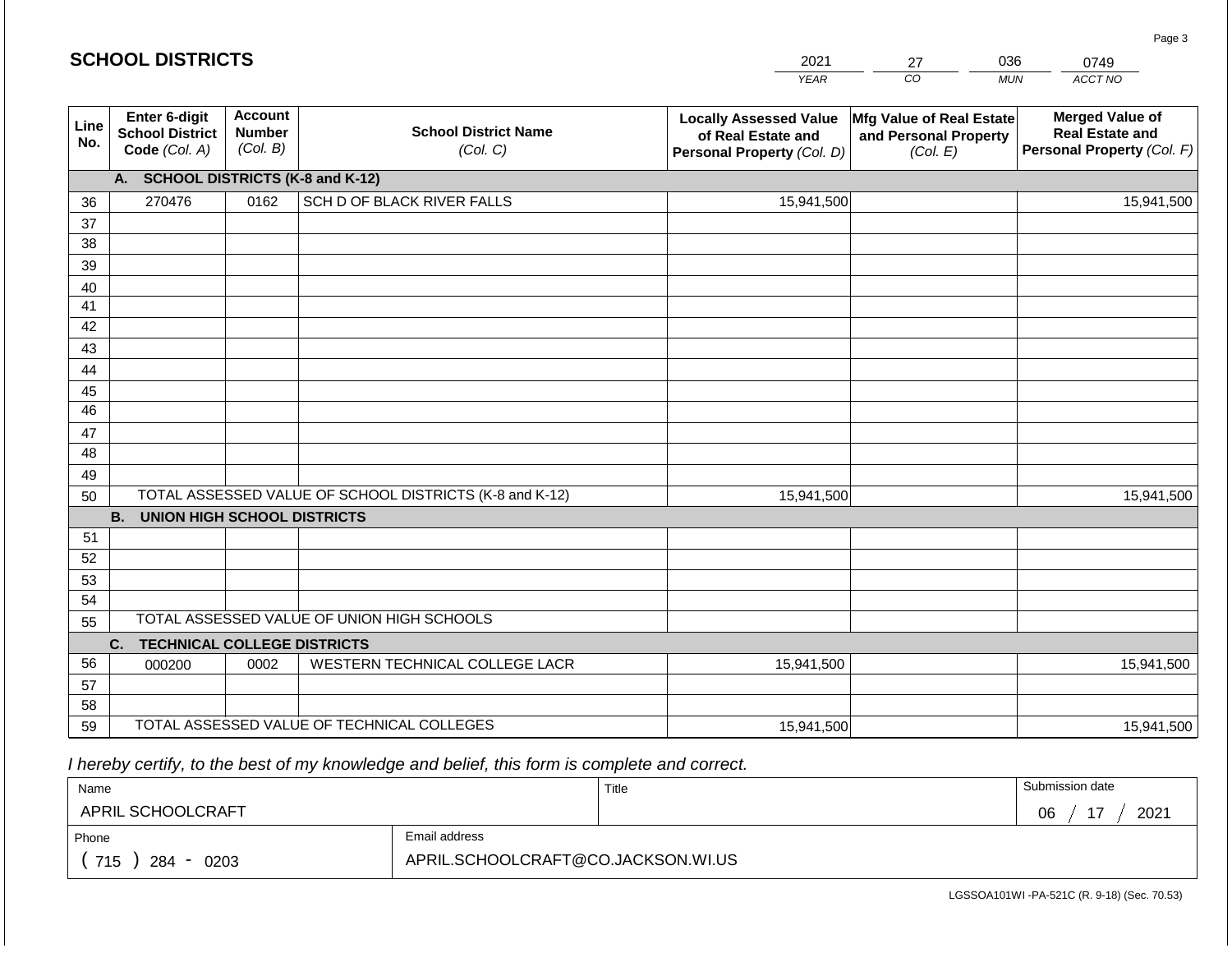- Each municipality's SOA is completed after the Board of Review and includes any changes made to the locally assessed values, under state law (sec. 70.53, Wis. Stats.)
- The Wisconsin Department of Revenue (DOR) merges the locally assessed values with the state assessed manufacturing values
- DOR provides the information regarding district names and codes. If a district is not listed, contact DOR.

Note: If you submit an amended SOA to DOR after your municipality's SOA is equated and posted to our website, we will process the SOA. However, DOR will not recalculate the *aggregate ratio or update the final SOA posted on our website. You should use the corrected values to calculate your tax rates.*

### **Page 1: Real Estate and Personal Property**

- Lines 1-9 assessed real estate values, parcel counts and acres by classification
- Lines 10-15 assessed personal property values and number of accounts by class
- Line 16 aggregate assessed value of all property subject to general property; use to calculate tax rates. Note: This line equals the total assessed value of K-8 and K-12 school districts (Line 50) and total assessed value of technical colleges (Line 59).
- Remarks assessment ratio used to calculate estimated fair market value on property tax bills

### **Page 2: Forest Crop, Other Exempt Land and Special Districts**

- Lines 18-21 private forest crop and managed forest lands assessed values
- Line  $22 -$  tax exempt land acres
- Line 23 prior years assessed value of omitted property under sec. 70.44 and correction of errors under sec. 70.43 shown by locally assessed or manufacturing real estate and personal property. Note: If there is an amount on this line, report the corresponding tax in the Statement of Taxes, Sections J or K.
- Lines 24-35 special district assessed values. These values are used to calculate tax rates for the special districts.

### **Page 3: School Districts**

- Lines 36-50 school districts (K-8 and K-12) assessed values. These values are used to calculate tax rates for school districts.
- Lines 51-55 union high school district assessed values. These values are used to calculate tax rates for union high school districts.
- Lines 56-59 technical college assessed values. These values are used to calculate tax rates for technical colleges.

If you have questions: Email: lgs@wisconsin.gov

 Phone: (608) 266-2569 or (608) 264-6892 Fax: (608) 264-6887

DAWN WOJTYLA<br>TOWN OF MILLSTON<br>W6530 WOODLAND RD W6530 WOODLAND RD TOWN OF MILLSTON VILLSTON, WI54643 MILLSTON, WI 54643DAWN WOJTYLA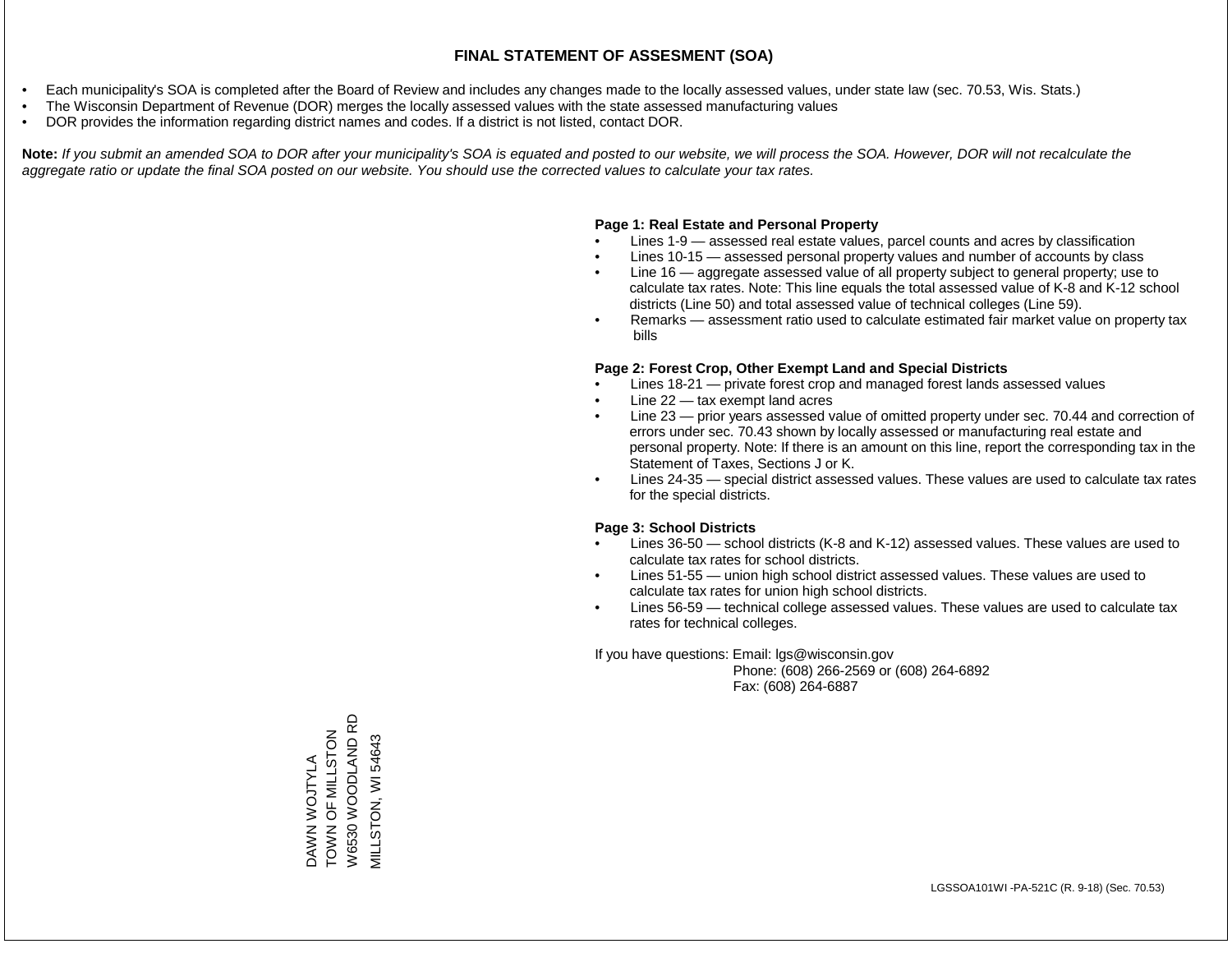|                | <b>FINAL - EQUATED</b><br><b>STATEMENT OF ASSESSMENT FOR 2021</b>                                                                                                                            |                          | 27           | 038                                                 | 0750                    | This is an Amended Return | Page 1                        |
|----------------|----------------------------------------------------------------------------------------------------------------------------------------------------------------------------------------------|--------------------------|--------------|-----------------------------------------------------|-------------------------|---------------------------|-------------------------------|
|                |                                                                                                                                                                                              |                          | CO           | <b>MUN</b>                                          | ACCT NO                 |                           |                               |
|                | <b>FOR</b><br>TOWN OF<br>OF.                                                                                                                                                                 | NORTH BEND               |              | JACKSON COUNTY                                      |                         |                           |                               |
|                | Town - Village - City                                                                                                                                                                        | <b>Municipality Name</b> |              | <b>County Name</b>                                  |                         |                           |                               |
|                | <b>REAL ESTATE</b>                                                                                                                                                                           |                          | PARCEL COUNT | NO. OF ACRES                                        | <b>VALUE OF</b>         | <b>VALUE OF</b>           | TOTAL VALUE OF LAND           |
| Line<br>No.    | (See Lines 18 - 22 for<br>other Real Estate)                                                                                                                                                 |                          |              | <b>WHOLE</b><br>TOTAL LAND MPROVEMENTS NUMBERS ONLY | <b>LAND</b>             | <b>IMPROVEMENTS</b>       | AND IMPROVEMENTS              |
|                |                                                                                                                                                                                              | (Col. A)                 | (Col. B)     | (Col, C)                                            | (Col. D)                | (Col. E)                  | (Col. F)                      |
| 1              | <b>RESIDENTIAL - Class 1</b>                                                                                                                                                                 | 212                      | 188          | 341                                                 | 3,727,300               | 24,182,100                | 27,909,400                    |
| 2              | <b>COMMERCIAL - Class 2</b>                                                                                                                                                                  | 19                       | 14           | 10                                                  | 180,500                 | 801,000                   | 981,500                       |
| 3              | <b>MANUFACTURING - Class 3</b>                                                                                                                                                               | $\overline{0}$           | $\mathbf 0$  | $\overline{0}$                                      | 0                       |                           | $\mathbf 0$<br>0              |
| 4              | <b>AGRICULTURAL - Class 4</b>                                                                                                                                                                | 456                      |              | 6,688                                               | 1,039,700               |                           | 1,039,700                     |
| 5              | <b>UNDEVELOPED - Class 5</b>                                                                                                                                                                 | 264                      |              | 999                                                 | 624,200                 |                           | 624,200                       |
| 6              | AGRICULTURAL FOREST - Class 5m                                                                                                                                                               | 313                      |              | 4,101                                               | 6,366,500               |                           | 6,366,500                     |
| $\overline{7}$ | FOREST LANDS - Class 6                                                                                                                                                                       | 108                      |              | 1,478                                               | 4,582,100               |                           | 4,582,100                     |
| 8              | OTHER - Class 7                                                                                                                                                                              | 74                       | 72           | 119                                                 | 856,500                 | 7,871,900                 | 8,728,400                     |
| 9              | <b>TOTAL - ALL COLUMNS</b>                                                                                                                                                                   | 1,446                    | 274          | 13,736                                              | 17,376,800              | 32,855,000                | 50,231,800                    |
| 10             | NUMBER OF PERSONAL PROPERTY ACCOUNTS IN ROLL                                                                                                                                                 |                          |              | 14                                                  | <b>LOCALLY ASSESSED</b> | <b>MANUFACTURING</b>      | <b>MERGED</b>                 |
| 11             | BOATS AND OTHER WATERCRAFT NOT EXEMPT - Code 1                                                                                                                                               |                          |              |                                                     | 10,000                  |                           | 10,000<br>0                   |
| 12             | MACHINERY, TOOLS AND PATTERNS - Code 2                                                                                                                                                       |                          |              |                                                     |                         |                           | $\pmb{0}$<br>$\Omega$         |
| 13             | FURNITURE, FIXTURES AND EQUIPMENT - Code 3                                                                                                                                                   |                          |              |                                                     | 13,000                  |                           | $\mathbf 0$<br>13,000         |
| 14             | ALL OTHER PERSONAL PROPERTY NOT EXEMPT - Codes 4A, 4B, 4C                                                                                                                                    |                          |              |                                                     | 238,400                 |                           | $\mathbf 0$<br>238,400        |
| 15             | TOTAL OF PERSONAL PROPERTY NOT EXEMPT (Total of Lines 11-14)                                                                                                                                 |                          |              |                                                     | 261,400                 |                           | $\mathbf 0$<br>261,400        |
| 16             | AGGREGATE ASSESSED VALUE OF ALL PROPERTY SUBJECT TO THE GENERAL PROPERTY TAX (Total of Lines 9F and 15F)<br>MUST EQUAL TOTAL VALUE OF THE SCHOOL DISTRICTS (K-12 PLUS K-8) - Line 50, Col. F |                          |              |                                                     |                         |                           | 50,493,200                    |
| 17             | <b>BOARD OF REVIEW</b><br>DATE OF FINAL ADJOURNMENT                                                                                                                                          | 11/23/2021               |              | Name of Assessor<br>GARDINER APPRAISAL SERVICE, LLC |                         |                           | Telephone #<br>(888) 756-9726 |

The Assessment Ratio to be used in calculating the estimated Fair Market Value on tax bills for this tax district is 1.0221668

This ratio should be used to convert assessed values to "Calculate Equalized Values" in Step 1 of the Lottery and Gaming Credit Calculations.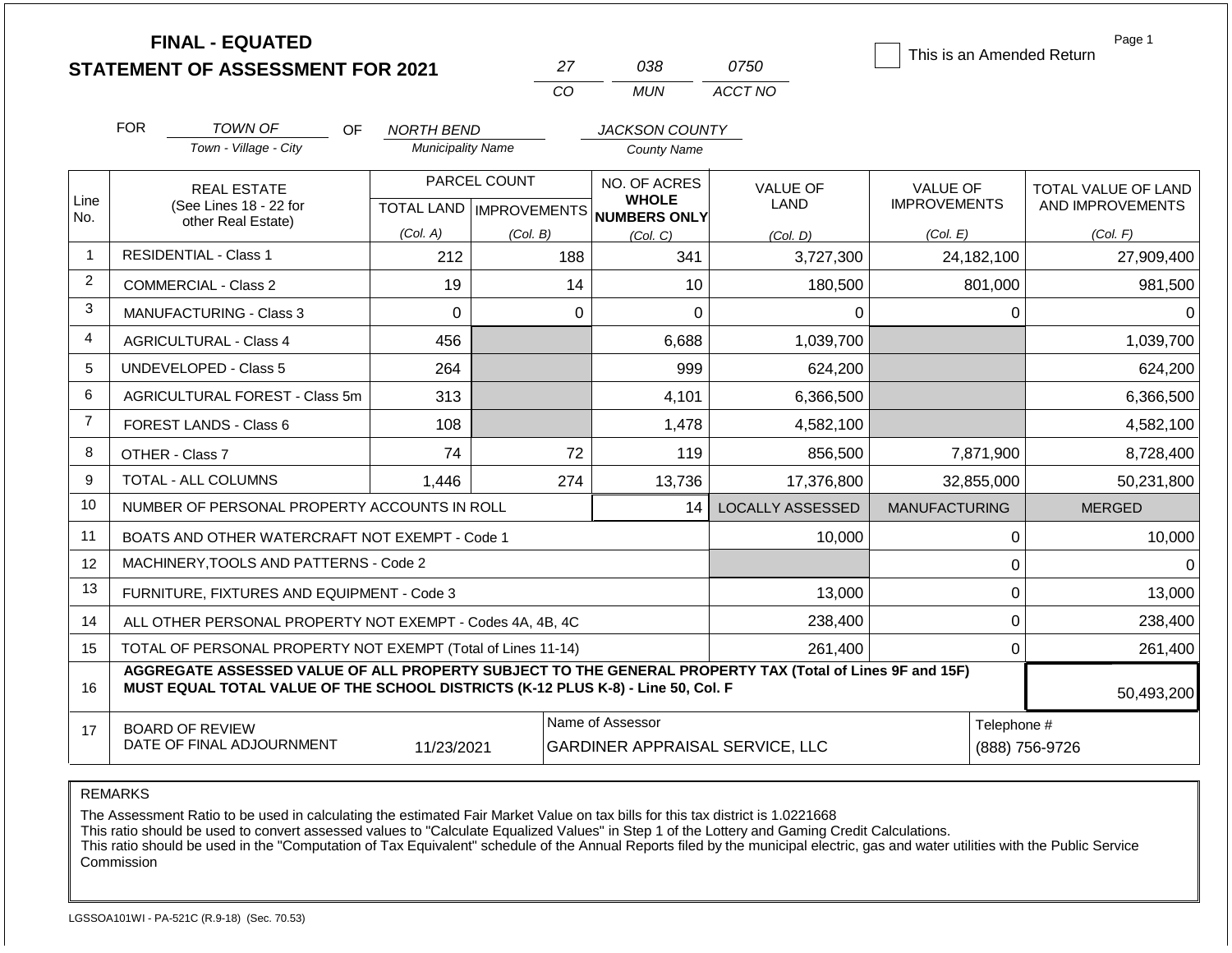2021 27 038 0750

FOREST LANDS (Line 7) and FOREST CROPS (in this section) - are **NOT** the same *YEAR CO MUN ACCT NO*

|    |                                  |                 |  | Private Forest Crop - Reg Class @ 10¢ per acre                                 |  | Private Forest Crop - Reg Class @ \$2.52 per acre |  |                                                                    |                                                                              |                    |
|----|----------------------------------|-----------------|--|--------------------------------------------------------------------------------|--|---------------------------------------------------|--|--------------------------------------------------------------------|------------------------------------------------------------------------------|--------------------|
| 18 | (a) PARCELS                      | (b) ACRES       |  | (c) ASSESSED VALUE                                                             |  | (d) PARCELS                                       |  | (e) ACRES                                                          |                                                                              | (f) ASSESSED VALUE |
|    |                                  |                 |  |                                                                                |  |                                                   |  |                                                                    |                                                                              |                    |
|    |                                  |                 |  | Private Forest Crop - Special Class @ 20¢ per acre                             |  |                                                   |  |                                                                    | Entered Before 2005 Managed Forest - Ferrous Mining CLOSED @ \$7.87 per acre |                    |
| 19 | (a) PARCELS                      | (b) ACRES       |  | (c) ASSESSED VALUE                                                             |  | (d) PARCELS                                       |  | (e) ACRES                                                          |                                                                              | (f) ASSESSED VALUE |
|    |                                  |                 |  |                                                                                |  |                                                   |  |                                                                    |                                                                              |                    |
|    |                                  |                 |  | Entered Before 2005 Managed Forest - OPEN @ 74 ¢ per acre                      |  |                                                   |  | Entered Before 2005 Managed Forest - CLOSED @                      |                                                                              | $$1.75$ per acre   |
|    | (a) PARCELS                      | (b) ACRES       |  | (c) ASSESSED VALUE                                                             |  | (d) PARCELS                                       |  | (e) ACRES                                                          |                                                                              | (f) ASSESSED VALUE |
| 20 |                                  |                 |  |                                                                                |  |                                                   |  |                                                                    |                                                                              |                    |
|    |                                  |                 |  |                                                                                |  | 21                                                |  | 485                                                                |                                                                              | 1,252,500          |
|    |                                  |                 |  | Entered After 2004 Managed Forest - OPEN @ \$2.04 per acre                     |  |                                                   |  | Entered After 2004 Managed Forest - CLOSED @ \$ 10.20 per acre     |                                                                              |                    |
| 21 | (a) PARCELS                      | (b) ACRES       |  | (c) ASSESSED VALUE                                                             |  | (d) PARCELS                                       |  | (e) ACRES                                                          |                                                                              | (f) ASSESSED VALUE |
|    |                                  |                 |  |                                                                                |  |                                                   |  |                                                                    |                                                                              |                    |
|    |                                  |                 |  |                                                                                |  | 15                                                |  | 381                                                                |                                                                              | 952,700            |
|    | (a) County Forest Cropland Acres |                 |  | (b) Federal Acres                                                              |  | (c) State Acres                                   |  | (d) County (NOT FOREST CROP) Acres                                 |                                                                              | (e) Other Acres    |
| 22 |                                  |                 |  |                                                                                |  |                                                   |  |                                                                    |                                                                              |                    |
|    |                                  |                 |  | .32                                                                            |  | 3,072.6                                           |  | 50.76                                                              |                                                                              | 78.01              |
|    |                                  |                 |  | Assessed Value of Omitted Property From Prior Years (Sec. 70.44)               |  |                                                   |  |                                                                    | Assessed Value of Sec. 70.43 Corrections of Errors by Assessors              |                    |
|    |                                  | (a) REAL ESTATE |  | (b) PERSONAL                                                                   |  |                                                   |  | (c1) REAL ESTATE                                                   |                                                                              | (c2) PERSONAL      |
| 23 |                                  |                 |  |                                                                                |  |                                                   |  |                                                                    |                                                                              |                    |
|    |                                  |                 |  | Manufacturing Equated Value of Omitted Property From Prior Years (Sec. 70.995) |  |                                                   |  | Mfg. Equated Value of Sec.70.43 Corrections of Errors by Assessors |                                                                              |                    |
|    | (d) REAL ESTATE                  |                 |  | (e) PERSONAL                                                                   |  | (f1) REAL ESTATE                                  |  |                                                                    | (f2) PERSONAL                                                                |                    |
|    |                                  |                 |  |                                                                                |  |                                                   |  |                                                                    |                                                                              |                    |
|    |                                  |                 |  |                                                                                |  |                                                   |  |                                                                    |                                                                              |                    |

# **SPECIAL DISTRICTS**

| Line<br>No. | <b>Enter 6-digit</b><br>Special District<br>Code (Col. A) | <b>Account</b><br><b>Number</b><br>(Col. B) | <b>Special District Name</b><br>(Col. C) | <b>Locally Assessed Value</b><br>of Real Estate and<br>Personal Property (Col. D) | Mfg Value of Real Estate<br>and Personal Property<br>(Col. E) | <b>Merged Value of</b><br><b>Real Estate and</b><br>Personal Property (Col. F) |
|-------------|-----------------------------------------------------------|---------------------------------------------|------------------------------------------|-----------------------------------------------------------------------------------|---------------------------------------------------------------|--------------------------------------------------------------------------------|
| 24          | 277040                                                    | 0173                                        | NORTH BEND SANITARY DISTRICT #1          | 5,453,100                                                                         |                                                               | 5,453,100                                                                      |
| 25          |                                                           |                                             |                                          |                                                                                   |                                                               |                                                                                |
| 26          |                                                           |                                             |                                          |                                                                                   |                                                               |                                                                                |
| 27          |                                                           |                                             |                                          |                                                                                   |                                                               |                                                                                |
| 28          |                                                           |                                             |                                          |                                                                                   |                                                               |                                                                                |
| 29          |                                                           |                                             |                                          |                                                                                   |                                                               |                                                                                |
| 30          |                                                           |                                             |                                          |                                                                                   |                                                               |                                                                                |
| 31          |                                                           |                                             |                                          |                                                                                   |                                                               |                                                                                |
| 32          |                                                           |                                             |                                          |                                                                                   |                                                               |                                                                                |
| 33          |                                                           |                                             |                                          |                                                                                   |                                                               |                                                                                |
| 34          |                                                           |                                             |                                          |                                                                                   |                                                               |                                                                                |
| 35          |                                                           |                                             |                                          |                                                                                   |                                                               |                                                                                |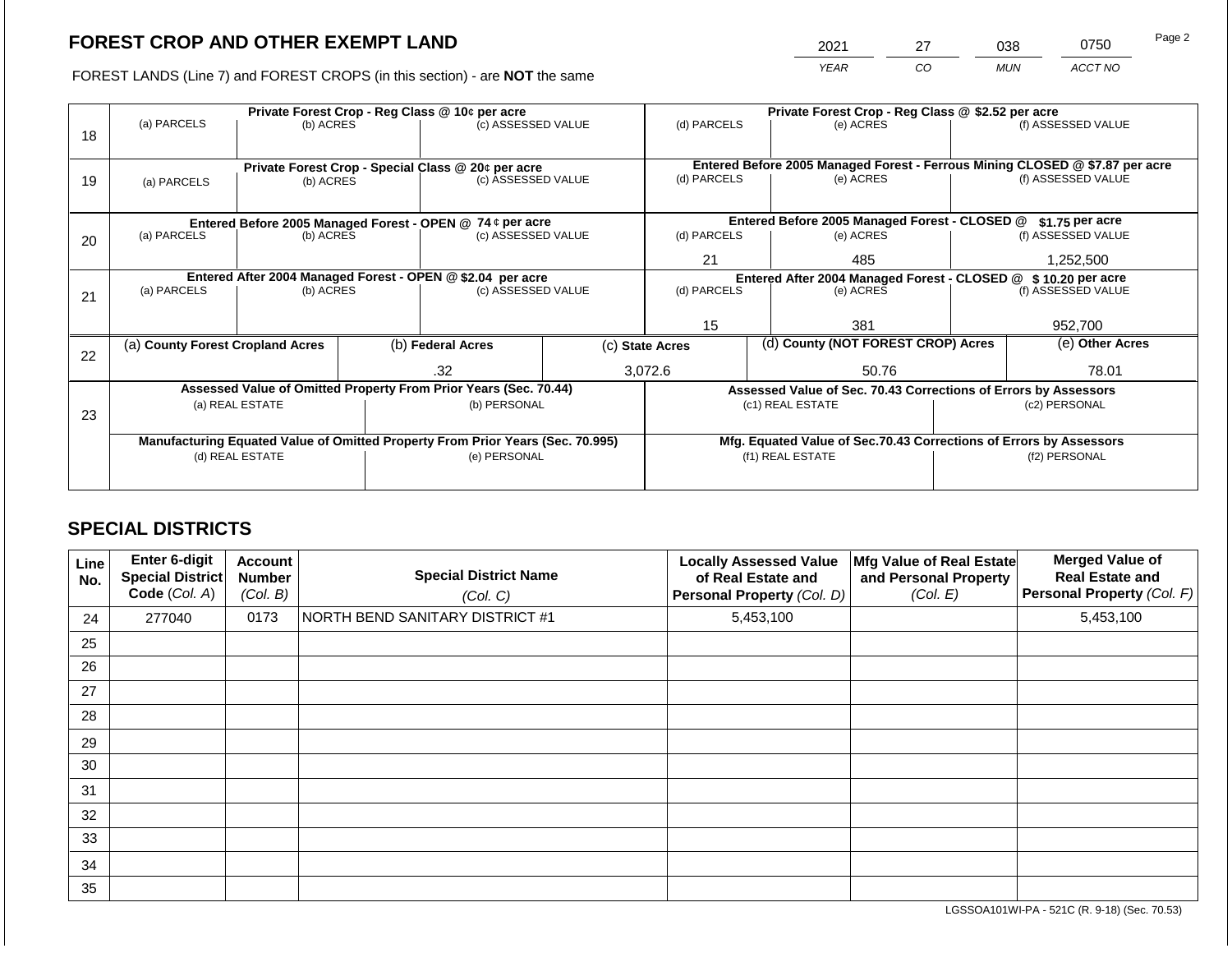|             | <b>SCHOOL DISTRICTS</b>                                  |                                             |                                                         | 2021                                                                              | 27                                                            | 038<br>0750                                                                    |
|-------------|----------------------------------------------------------|---------------------------------------------|---------------------------------------------------------|-----------------------------------------------------------------------------------|---------------------------------------------------------------|--------------------------------------------------------------------------------|
|             |                                                          |                                             |                                                         | <b>YEAR</b>                                                                       | CO                                                            | ACCT NO<br><b>MUN</b>                                                          |
| Line<br>No. | Enter 6-digit<br><b>School District</b><br>Code (Col. A) | <b>Account</b><br><b>Number</b><br>(Col. B) | <b>School District Name</b><br>(Col. C)                 | <b>Locally Assessed Value</b><br>of Real Estate and<br>Personal Property (Col. D) | Mfg Value of Real Estate<br>and Personal Property<br>(Col. E) | <b>Merged Value of</b><br><b>Real Estate and</b><br>Personal Property (Col. F) |
|             | A. SCHOOL DISTRICTS (K-8 and K-12)                       |                                             |                                                         |                                                                                   |                                                               |                                                                                |
| 36          | 273428                                                   | 0163                                        | SCH D OF MELROSE-MINDORO                                | 50,194,800                                                                        |                                                               | 50,194,800                                                                     |
| 37          | 612009                                                   | 0361                                        | SCH D OF GALESVILLE-ETTRICK                             | 298,400                                                                           |                                                               | 298,400                                                                        |
| 38          |                                                          |                                             |                                                         |                                                                                   |                                                               |                                                                                |
| 39          |                                                          |                                             |                                                         |                                                                                   |                                                               |                                                                                |
| 40          |                                                          |                                             |                                                         |                                                                                   |                                                               |                                                                                |
| 41<br>42    |                                                          |                                             |                                                         |                                                                                   |                                                               |                                                                                |
| 43          |                                                          |                                             |                                                         |                                                                                   |                                                               |                                                                                |
| 44          |                                                          |                                             |                                                         |                                                                                   |                                                               |                                                                                |
| 45          |                                                          |                                             |                                                         |                                                                                   |                                                               |                                                                                |
| 46          |                                                          |                                             |                                                         |                                                                                   |                                                               |                                                                                |
| 47          |                                                          |                                             |                                                         |                                                                                   |                                                               |                                                                                |
| 48          |                                                          |                                             |                                                         |                                                                                   |                                                               |                                                                                |
| 49          |                                                          |                                             |                                                         |                                                                                   |                                                               |                                                                                |
| 50          |                                                          |                                             | TOTAL ASSESSED VALUE OF SCHOOL DISTRICTS (K-8 and K-12) | 50,493,200                                                                        |                                                               | 50,493,200                                                                     |
|             | <b>B.</b><br><b>UNION HIGH SCHOOL DISTRICTS</b>          |                                             |                                                         |                                                                                   |                                                               |                                                                                |
| 51          |                                                          |                                             |                                                         |                                                                                   |                                                               |                                                                                |
| 52          |                                                          |                                             |                                                         |                                                                                   |                                                               |                                                                                |
| 53<br>54    |                                                          |                                             |                                                         |                                                                                   |                                                               |                                                                                |
| 55          |                                                          |                                             | TOTAL ASSESSED VALUE OF UNION HIGH SCHOOLS              |                                                                                   |                                                               |                                                                                |
|             | C.<br><b>TECHNICAL COLLEGE DISTRICTS</b>                 |                                             |                                                         |                                                                                   |                                                               |                                                                                |
| 56          | 000200                                                   | 0002                                        | WESTERN TECHNICAL COLLEGE LACR                          | 50,493,200                                                                        |                                                               | 50,493,200                                                                     |
| 57          |                                                          |                                             |                                                         |                                                                                   |                                                               |                                                                                |
| 58          |                                                          |                                             |                                                         |                                                                                   |                                                               |                                                                                |
| 59          |                                                          |                                             | TOTAL ASSESSED VALUE OF TECHNICAL COLLEGES              | 50,493,200                                                                        |                                                               | 50,493,200                                                                     |

 *I hereby certify, to the best of my knowledge and belief, this form is complete and correct.*

| Name               |                                    | Title | Submission date |
|--------------------|------------------------------------|-------|-----------------|
| APRIL SCHOOLCRAFT  |                                    |       | 2021<br>29      |
| Phone              | Email address                      |       |                 |
| 715<br>284<br>0203 | APRIL.SCHOOLCRAFT@CO.JACKSON.WI.US |       |                 |

Page 3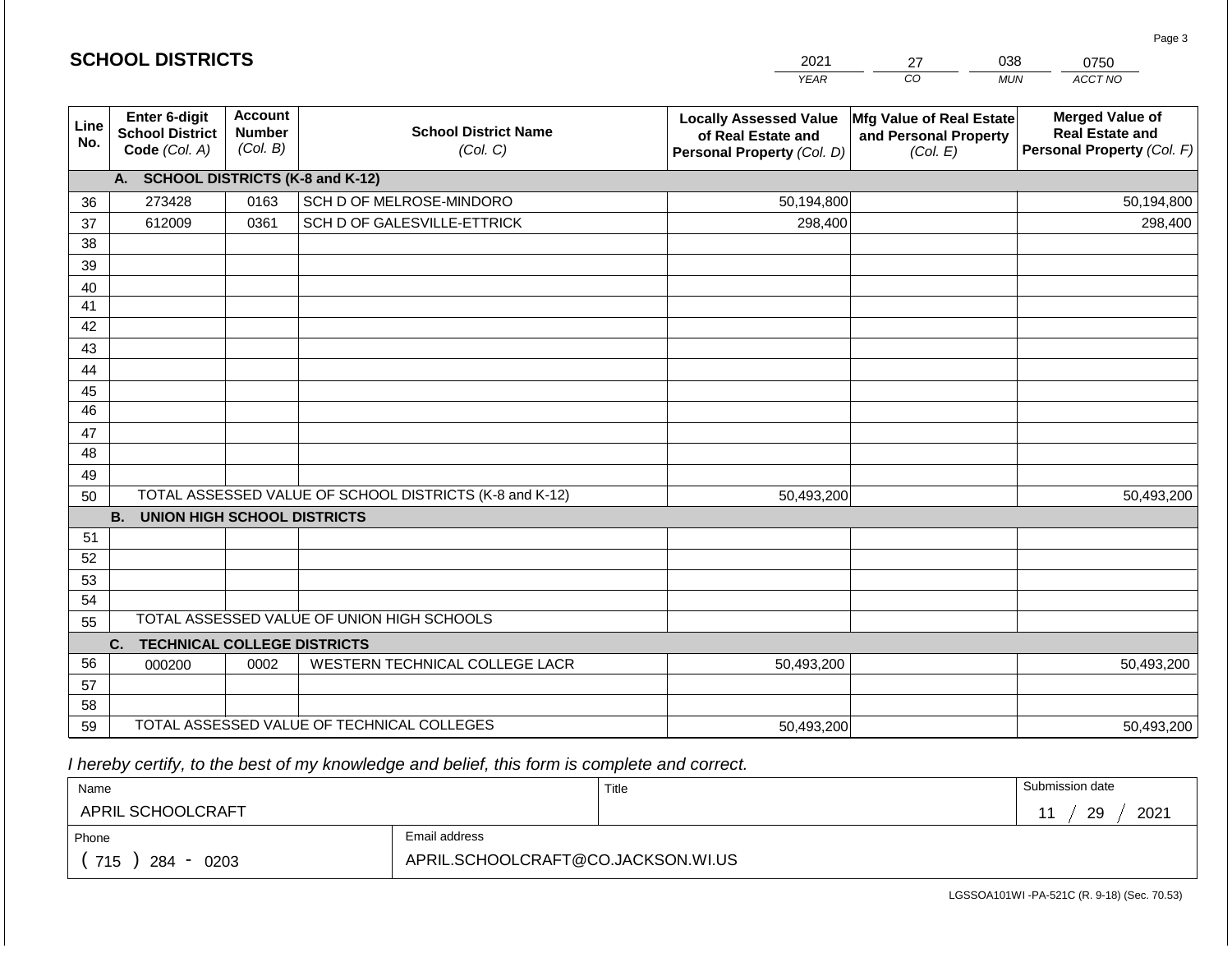- Each municipality's SOA is completed after the Board of Review and includes any changes made to the locally assessed values, under state law (sec. 70.53, Wis. Stats.)
- The Wisconsin Department of Revenue (DOR) merges the locally assessed values with the state assessed manufacturing values
- DOR provides the information regarding district names and codes. If a district is not listed, contact DOR.

Note: If you submit an amended SOA to DOR after your municipality's SOA is equated and posted to our website, we will process the SOA. However, DOR will not recalculate the *aggregate ratio or update the final SOA posted on our website. You should use the corrected values to calculate your tax rates.*

# **Page 1: Real Estate and Personal Property**

- Lines 1-9 assessed real estate values, parcel counts and acres by classification
- Lines 10-15 assessed personal property values and number of accounts by class
- Line 16 aggregate assessed value of all property subject to general property; use to calculate tax rates. Note: This line equals the total assessed value of K-8 and K-12 school districts (Line 50) and total assessed value of technical colleges (Line 59).
- Remarks assessment ratio used to calculate estimated fair market value on property tax bills

# **Page 2: Forest Crop, Other Exempt Land and Special Districts**

- Lines 18-21 private forest crop and managed forest lands assessed values
- Line  $22 -$  tax exempt land acres
- Line 23 prior years assessed value of omitted property under sec. 70.44 and correction of errors under sec. 70.43 shown by locally assessed or manufacturing real estate and personal property. Note: If there is an amount on this line, report the corresponding tax in the Statement of Taxes, Sections J or K.
- Lines 24-35 special district assessed values. These values are used to calculate tax rates for the special districts.

# **Page 3: School Districts**

- Lines 36-50 school districts (K-8 and K-12) assessed values. These values are used to calculate tax rates for school districts.
- Lines 51-55 union high school district assessed values. These values are used to calculate tax rates for union high school districts.
- Lines 56-59 technical college assessed values. These values are used to calculate tax rates for technical colleges.

If you have questions: Email: lgs@wisconsin.gov

 Phone: (608) 266-2569 or (608) 264-6892 Fax: (608) 264-6887

TOWN OF NORTH BEND SARAH HENDERSON<br>TOWN OF NORTH BEND GALESVILLE, WI 54630 N17278 COUNTY RD T GALESVILLE, WI 54630N17278 COUNTY RD T SARAH HENDERSON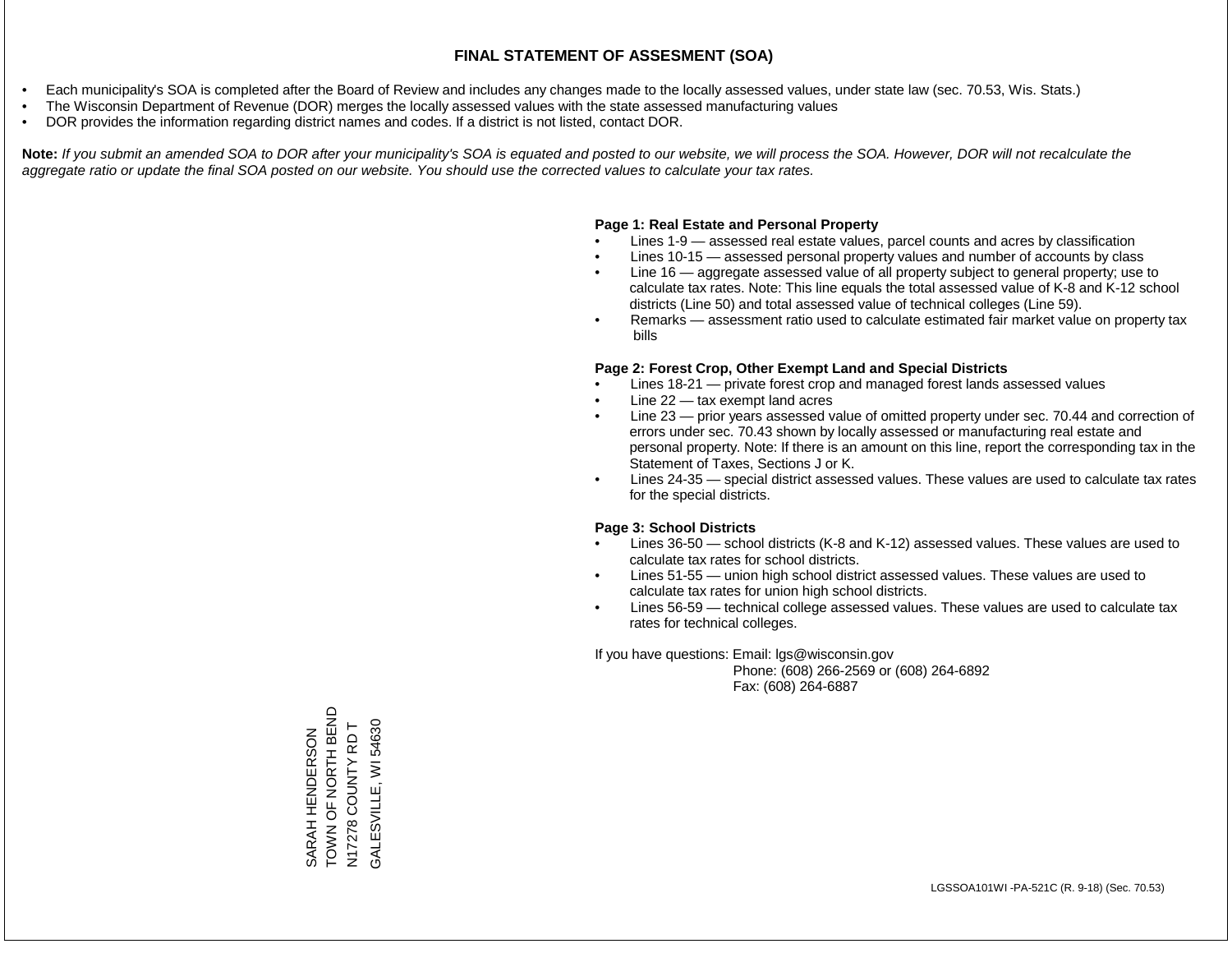|                |            | <b>FINAL - EQUATED</b><br><b>STATEMENT OF ASSESSMENT FOR 2021</b>                                                                                                                            |                                                                             |  | 27                           | 040                | 0751                    | This is an Amended Return              | Page 1                                  |  |
|----------------|------------|----------------------------------------------------------------------------------------------------------------------------------------------------------------------------------------------|-----------------------------------------------------------------------------|--|------------------------------|--------------------|-------------------------|----------------------------------------|-----------------------------------------|--|
|                |            |                                                                                                                                                                                              |                                                                             |  | CO                           | <b>MUN</b>         | ACCT NO                 |                                        |                                         |  |
|                | <b>FOR</b> | <b>TOWN OF</b><br>OF.                                                                                                                                                                        | <b>NORTHFIELD</b>                                                           |  |                              | JACKSON COUNTY     |                         |                                        |                                         |  |
|                |            | Town - Village - City                                                                                                                                                                        | <b>Municipality Name</b>                                                    |  |                              | <b>County Name</b> |                         |                                        |                                         |  |
| Line           |            | <b>REAL ESTATE</b><br>(See Lines 18 - 22 for                                                                                                                                                 | PARCEL COUNT<br>TOTAL LAND MPROVEMENTS NUMBERS ONLY<br>(Col. A)<br>(Col. B) |  | NO. OF ACRES<br><b>WHOLE</b> |                    | <b>VALUE OF</b><br>LAND | <b>VALUE OF</b><br><b>IMPROVEMENTS</b> | TOTAL VALUE OF LAND<br>AND IMPROVEMENTS |  |
| No.            |            | other Real Estate)                                                                                                                                                                           |                                                                             |  | (Col, C)                     | (Col. D)           | (Col. E)                | (Col. F)                               |                                         |  |
| $\mathbf{1}$   |            | <b>RESIDENTIAL - Class 1</b>                                                                                                                                                                 | 243                                                                         |  | 232                          | 315                | 1,277,200               | 19,697,400                             | 20,974,600                              |  |
| $\overline{c}$ |            | <b>COMMERCIAL - Class 2</b>                                                                                                                                                                  | 21                                                                          |  | 14                           | 40                 | 135,300                 | 635,300                                | 770,600                                 |  |
| 3              |            | <b>MANUFACTURING - Class 3</b>                                                                                                                                                               | $\mathbf 0$                                                                 |  | $\mathbf 0$                  | $\mathbf 0$        | 0                       | $\mathbf 0$                            |                                         |  |
| 4              |            | <b>AGRICULTURAL - Class 4</b><br>593                                                                                                                                                         |                                                                             |  |                              | 10,780             | 1,548,300               |                                        | 1,548,300                               |  |
| 5              |            | <b>UNDEVELOPED - Class 5</b>                                                                                                                                                                 | 400                                                                         |  |                              | 3,010              | 2,578,900               |                                        | 2,578,900                               |  |
| 6              |            | AGRICULTURAL FOREST - Class 5m                                                                                                                                                               | 373                                                                         |  |                              | 4,013              | 4,518,100               |                                        | 4,518,100                               |  |
| $\overline{7}$ |            | FOREST LANDS - Class 6                                                                                                                                                                       | 185                                                                         |  |                              | 2,001              | 4,480,500               |                                        | 4,480,500                               |  |
| 8              |            | OTHER - Class 7                                                                                                                                                                              | 110                                                                         |  | 107                          | 230                | 757,800                 | 11,009,500                             | 11,767,300                              |  |
| 9              |            | TOTAL - ALL COLUMNS                                                                                                                                                                          | 1,925                                                                       |  | 353                          | 20,389             | 15,296,100              | 31,342,200                             | 46,638,300                              |  |
| 10             |            | NUMBER OF PERSONAL PROPERTY ACCOUNTS IN ROLL                                                                                                                                                 |                                                                             |  |                              | 21                 | <b>LOCALLY ASSESSED</b> | <b>MANUFACTURING</b>                   | <b>MERGED</b>                           |  |
| 11             |            | BOATS AND OTHER WATERCRAFT NOT EXEMPT - Code 1                                                                                                                                               |                                                                             |  |                              |                    | 0                       | 0                                      | 0                                       |  |
| 12             |            | MACHINERY, TOOLS AND PATTERNS - Code 2                                                                                                                                                       |                                                                             |  |                              |                    |                         | 0                                      |                                         |  |
| 13             |            | FURNITURE, FIXTURES AND EQUIPMENT - Code 3                                                                                                                                                   |                                                                             |  |                              |                    | 28,900                  | $\mathbf 0$                            | 28,900                                  |  |
| 14             |            | ALL OTHER PERSONAL PROPERTY NOT EXEMPT - Codes 4A, 4B, 4C                                                                                                                                    |                                                                             |  |                              |                    | 280,500                 | $\Omega$                               | 280,500                                 |  |
| 15             |            | TOTAL OF PERSONAL PROPERTY NOT EXEMPT (Total of Lines 11-14)                                                                                                                                 |                                                                             |  |                              |                    | 309,400                 | 0                                      | 309,400                                 |  |
| 16             |            | AGGREGATE ASSESSED VALUE OF ALL PROPERTY SUBJECT TO THE GENERAL PROPERTY TAX (Total of Lines 9F and 15F)<br>MUST EQUAL TOTAL VALUE OF THE SCHOOL DISTRICTS (K-12 PLUS K-8) - Line 50, Col. F |                                                                             |  |                              |                    |                         |                                        | 46,947,700                              |  |
| 17             |            | <b>BOARD OF REVIEW</b>                                                                                                                                                                       |                                                                             |  |                              | Name of Assessor   |                         | Telephone #                            |                                         |  |
|                |            | DATE OF FINAL ADJOURNMENT                                                                                                                                                                    | 05/18/2021                                                                  |  |                              | <b>ERIC KLEVEN</b> |                         |                                        | (715) 529-1032                          |  |

The Assessment Ratio to be used in calculating the estimated Fair Market Value on tax bills for this tax district is .767287282

This ratio should be used to convert assessed values to "Calculate Equalized Values" in Step 1 of the Lottery and Gaming Credit Calculations.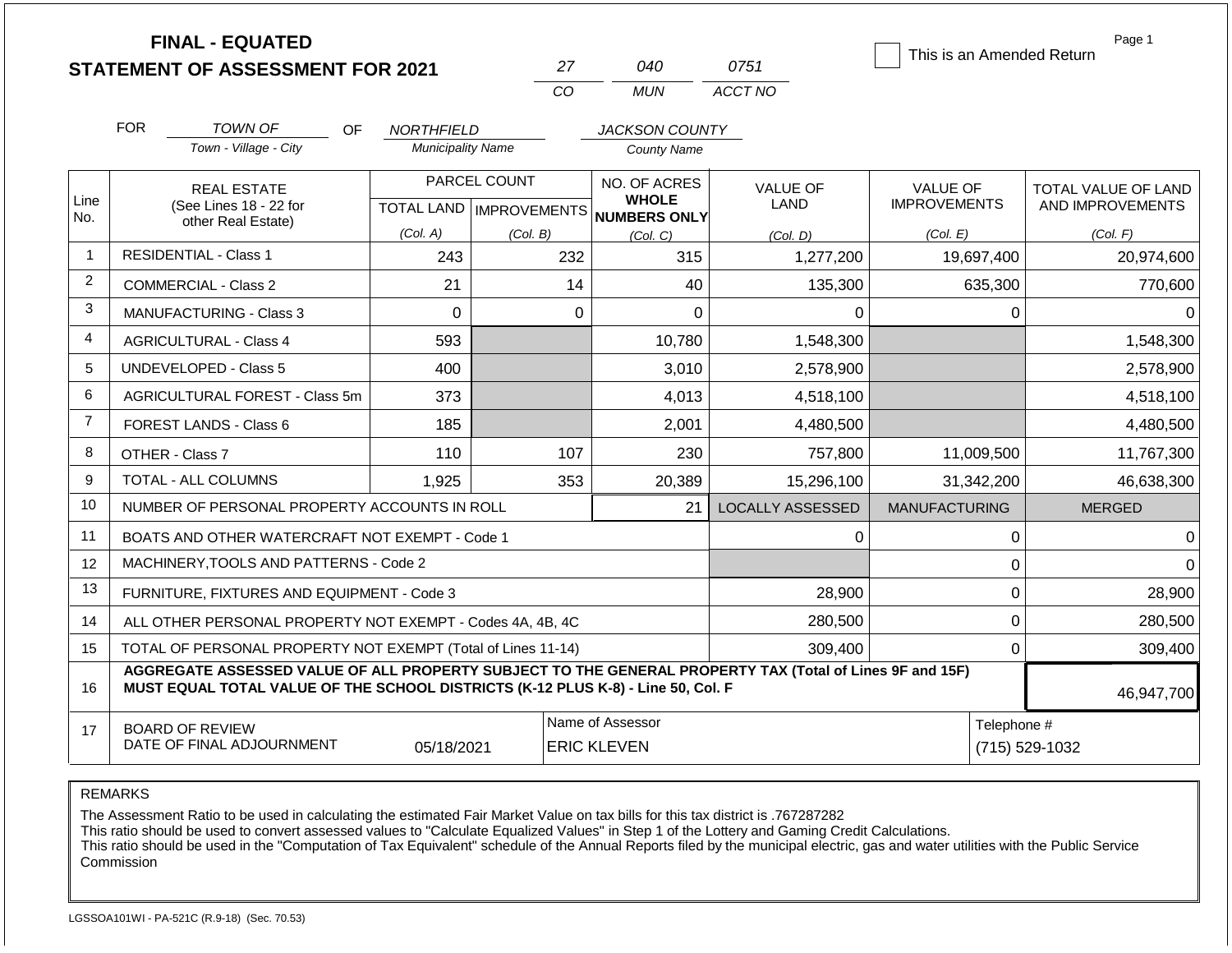2021 27 040 0751

FOREST LANDS (Line 7) and FOREST CROPS (in this section) - are **NOT** the same *YEAR CO MUN ACCT NO*

| 18 | (a) PARCELS                                                                    | Private Forest Crop - Reg Class @ 10¢ per acre<br>(c) ASSESSED VALUE<br>(b) ACRES |                                                            |                                                                          |  | (d) PARCELS                                                    |  | Private Forest Crop - Reg Class @ \$2.52 per acre<br>(e) ACRES     |                                                                 | (f) ASSESSED VALUE                                                                                 |
|----|--------------------------------------------------------------------------------|-----------------------------------------------------------------------------------|------------------------------------------------------------|--------------------------------------------------------------------------|--|----------------------------------------------------------------|--|--------------------------------------------------------------------|-----------------------------------------------------------------|----------------------------------------------------------------------------------------------------|
| 19 | (a) PARCELS                                                                    | (b) ACRES                                                                         |                                                            | Private Forest Crop - Special Class @ 20¢ per acre<br>(c) ASSESSED VALUE |  | (d) PARCELS                                                    |  | (e) ACRES                                                          |                                                                 | Entered Before 2005 Managed Forest - Ferrous Mining CLOSED @ \$7.87 per acre<br>(f) ASSESSED VALUE |
|    |                                                                                |                                                                                   |                                                            | Entered Before 2005 Managed Forest - OPEN @ 74 ¢ per acre                |  |                                                                |  | Entered Before 2005 Managed Forest - CLOSED @                      |                                                                 | \$1.75 per acre                                                                                    |
| 20 | (a) PARCELS<br>(b) ACRES                                                       |                                                                                   |                                                            | (c) ASSESSED VALUE                                                       |  | (d) PARCELS                                                    |  | (e) ACRES                                                          |                                                                 | (f) ASSESSED VALUE                                                                                 |
|    |                                                                                |                                                                                   |                                                            |                                                                          |  | 17                                                             |  | 567                                                                |                                                                 | 1,223,400                                                                                          |
|    |                                                                                |                                                                                   | Entered After 2004 Managed Forest - OPEN @ \$2.04 per acre |                                                                          |  | Entered After 2004 Managed Forest - CLOSED @ \$ 10.20 per acre |  |                                                                    |                                                                 |                                                                                                    |
| 21 | (a) PARCELS                                                                    | (b) ACRES                                                                         |                                                            | (c) ASSESSED VALUE                                                       |  | (d) PARCELS                                                    |  | (e) ACRES                                                          |                                                                 | (f) ASSESSED VALUE                                                                                 |
|    |                                                                                |                                                                                   |                                                            |                                                                          |  |                                                                |  |                                                                    |                                                                 |                                                                                                    |
|    |                                                                                |                                                                                   |                                                            |                                                                          |  | 39                                                             |  | 921                                                                |                                                                 | 1,799,300                                                                                          |
| 22 | (a) County Forest Cropland Acres                                               |                                                                                   |                                                            | (b) Federal Acres                                                        |  | (c) State Acres                                                |  | (d) County (NOT FOREST CROP) Acres                                 |                                                                 | (e) Other Acres                                                                                    |
|    |                                                                                |                                                                                   |                                                            |                                                                          |  | 703.27                                                         |  | 18                                                                 | 100.65                                                          |                                                                                                    |
|    |                                                                                |                                                                                   |                                                            | Assessed Value of Omitted Property From Prior Years (Sec. 70.44)         |  |                                                                |  |                                                                    | Assessed Value of Sec. 70.43 Corrections of Errors by Assessors |                                                                                                    |
|    |                                                                                |                                                                                   |                                                            | (b) PERSONAL                                                             |  |                                                                |  | (c1) REAL ESTATE                                                   |                                                                 | (c2) PERSONAL                                                                                      |
| 23 |                                                                                | (a) REAL ESTATE                                                                   |                                                            |                                                                          |  |                                                                |  |                                                                    |                                                                 |                                                                                                    |
|    | Manufacturing Equated Value of Omitted Property From Prior Years (Sec. 70.995) |                                                                                   |                                                            |                                                                          |  |                                                                |  | Mfg. Equated Value of Sec.70.43 Corrections of Errors by Assessors |                                                                 |                                                                                                    |
|    | (d) REAL ESTATE                                                                |                                                                                   |                                                            | (e) PERSONAL                                                             |  |                                                                |  | (f1) REAL ESTATE                                                   | (f2) PERSONAL                                                   |                                                                                                    |
|    |                                                                                |                                                                                   |                                                            |                                                                          |  |                                                                |  |                                                                    |                                                                 |                                                                                                    |

# **SPECIAL DISTRICTS**

| Line<br>No. | <b>Enter 6-digit</b><br>Special District<br>Code (Col. A) | <b>Account</b><br><b>Number</b><br>(Col. B) | <b>Special District Name</b><br>(Col. C) | <b>Locally Assessed Value</b><br>of Real Estate and<br>Personal Property (Col. D) | Mfg Value of Real Estate<br>and Personal Property<br>(Col. E) | <b>Merged Value of</b><br><b>Real Estate and</b><br>Personal Property (Col. F) |
|-------------|-----------------------------------------------------------|---------------------------------------------|------------------------------------------|-----------------------------------------------------------------------------------|---------------------------------------------------------------|--------------------------------------------------------------------------------|
| 24          | 277060                                                    | 0569                                        | NORTHFIELD SANITARY DISTRICT #2          | 1,446,300                                                                         |                                                               | 1,446,300                                                                      |
| 25          |                                                           |                                             |                                          |                                                                                   |                                                               |                                                                                |
| 26          |                                                           |                                             |                                          |                                                                                   |                                                               |                                                                                |
| 27          |                                                           |                                             |                                          |                                                                                   |                                                               |                                                                                |
| 28          |                                                           |                                             |                                          |                                                                                   |                                                               |                                                                                |
| 29          |                                                           |                                             |                                          |                                                                                   |                                                               |                                                                                |
| 30          |                                                           |                                             |                                          |                                                                                   |                                                               |                                                                                |
| 31          |                                                           |                                             |                                          |                                                                                   |                                                               |                                                                                |
| 32          |                                                           |                                             |                                          |                                                                                   |                                                               |                                                                                |
| 33          |                                                           |                                             |                                          |                                                                                   |                                                               |                                                                                |
| 34          |                                                           |                                             |                                          |                                                                                   |                                                               |                                                                                |
| 35          |                                                           |                                             |                                          |                                                                                   |                                                               |                                                                                |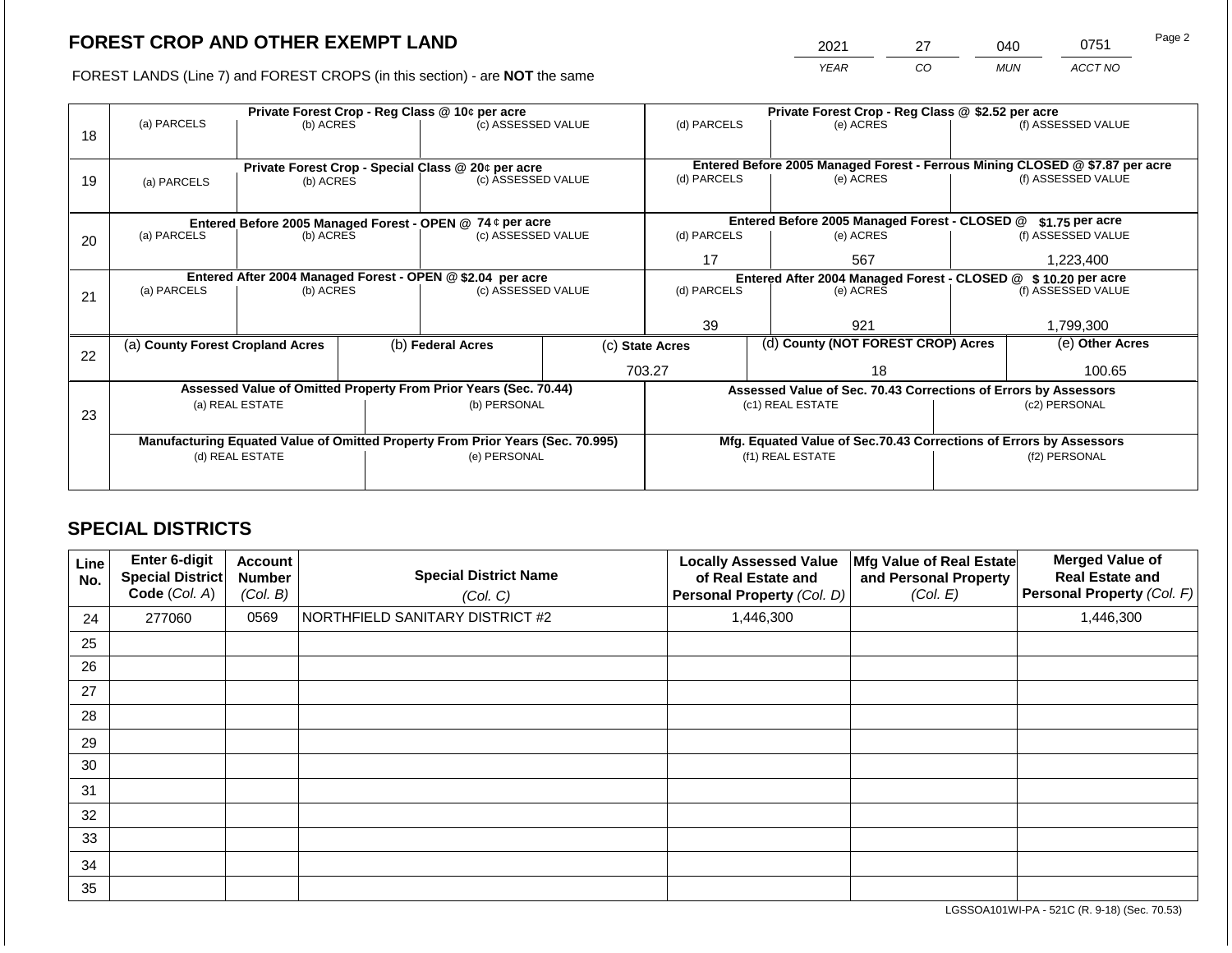|                 |                                                          |                                             |                                                         | <b>YEAR</b>                                                                       | CO<br><b>MUN</b>                                              | ACCT NO                                                                        |
|-----------------|----------------------------------------------------------|---------------------------------------------|---------------------------------------------------------|-----------------------------------------------------------------------------------|---------------------------------------------------------------|--------------------------------------------------------------------------------|
| Line<br>No.     | Enter 6-digit<br><b>School District</b><br>Code (Col. A) | <b>Account</b><br><b>Number</b><br>(Col. B) | <b>School District Name</b><br>(Col. C)                 | <b>Locally Assessed Value</b><br>of Real Estate and<br>Personal Property (Col. D) | Mfg Value of Real Estate<br>and Personal Property<br>(Col. E) | <b>Merged Value of</b><br><b>Real Estate and</b><br>Personal Property (Col. F) |
|                 | <b>SCHOOL DISTRICTS (K-8 and K-12)</b><br>A.             |                                             |                                                         |                                                                                   |                                                               |                                                                                |
| 36              | 270091                                                   | 0161                                        | SCH D OF ALMA CENTER                                    | 2,196,500                                                                         |                                                               | 2,196,500                                                                      |
| 37              | 270476                                                   | 0162                                        | SCH D OF BLACK RIVER FALLS                              | 3,671,000                                                                         |                                                               | 3,671,000                                                                      |
| 38              | 614186                                                   | 0363                                        | SCH D OF OSSEO-FAIRCHILD                                | 2,403,800                                                                         |                                                               | 2,403,800                                                                      |
| 39              | 616426                                                   | 0364                                        | <b>SCH D OF WHITEHALL</b>                               | 38,676,400                                                                        |                                                               | 38,676,400                                                                     |
| 40              |                                                          |                                             |                                                         |                                                                                   |                                                               |                                                                                |
| 41              |                                                          |                                             |                                                         |                                                                                   |                                                               |                                                                                |
| 42              |                                                          |                                             |                                                         |                                                                                   |                                                               |                                                                                |
| 43              |                                                          |                                             |                                                         |                                                                                   |                                                               |                                                                                |
| 44              |                                                          |                                             |                                                         |                                                                                   |                                                               |                                                                                |
| 45              |                                                          |                                             |                                                         |                                                                                   |                                                               |                                                                                |
| $\overline{46}$ |                                                          |                                             |                                                         |                                                                                   |                                                               |                                                                                |
| 47              |                                                          |                                             |                                                         |                                                                                   |                                                               |                                                                                |
| 48              |                                                          |                                             |                                                         |                                                                                   |                                                               |                                                                                |
| 49              |                                                          |                                             |                                                         |                                                                                   |                                                               |                                                                                |
| 50              |                                                          |                                             | TOTAL ASSESSED VALUE OF SCHOOL DISTRICTS (K-8 and K-12) | 46,947,700                                                                        |                                                               | 46,947,700                                                                     |
|                 | <b>B.</b><br>UNION HIGH SCHOOL DISTRICTS                 |                                             |                                                         |                                                                                   |                                                               |                                                                                |
| 51              |                                                          |                                             |                                                         |                                                                                   |                                                               |                                                                                |
| 52              |                                                          |                                             |                                                         |                                                                                   |                                                               |                                                                                |
| 53              |                                                          |                                             |                                                         |                                                                                   |                                                               |                                                                                |
| 54              |                                                          |                                             |                                                         |                                                                                   |                                                               |                                                                                |
| 55              |                                                          |                                             | TOTAL ASSESSED VALUE OF UNION HIGH SCHOOLS              |                                                                                   |                                                               |                                                                                |
|                 | <b>TECHNICAL COLLEGE DISTRICTS</b><br>C.                 |                                             |                                                         |                                                                                   |                                                               |                                                                                |
| 56              | 000100                                                   | 0001                                        | CHIPPEWA VALLEY TECHNICAL COLLEGE EAUC                  | 4,600,300                                                                         |                                                               | 4,600,300                                                                      |
| 57              | 000200                                                   | 0002                                        | WESTERN TECHNICAL COLLEGE LACR                          | 42,347,400                                                                        |                                                               | 42,347,400                                                                     |
| 58              |                                                          |                                             |                                                         |                                                                                   |                                                               |                                                                                |
| 59              |                                                          |                                             | TOTAL ASSESSED VALUE OF TECHNICAL COLLEGES              | 46,947,700                                                                        |                                                               | 46,947,700                                                                     |

2021

27

040

0751

Page 3

 *I hereby certify, to the best of my knowledge and belief, this form is complete and correct.*

**SCHOOL DISTRICTS**

| Name               |                                    | Title | Submission date  |
|--------------------|------------------------------------|-------|------------------|
| APRIL SCHOOLCRAFT  |                                    |       | 2021<br>17<br>06 |
| Phone              | Email address                      |       |                  |
| 715<br>284<br>0203 | APRIL.SCHOOLCRAFT@CO.JACKSON.WI.US |       |                  |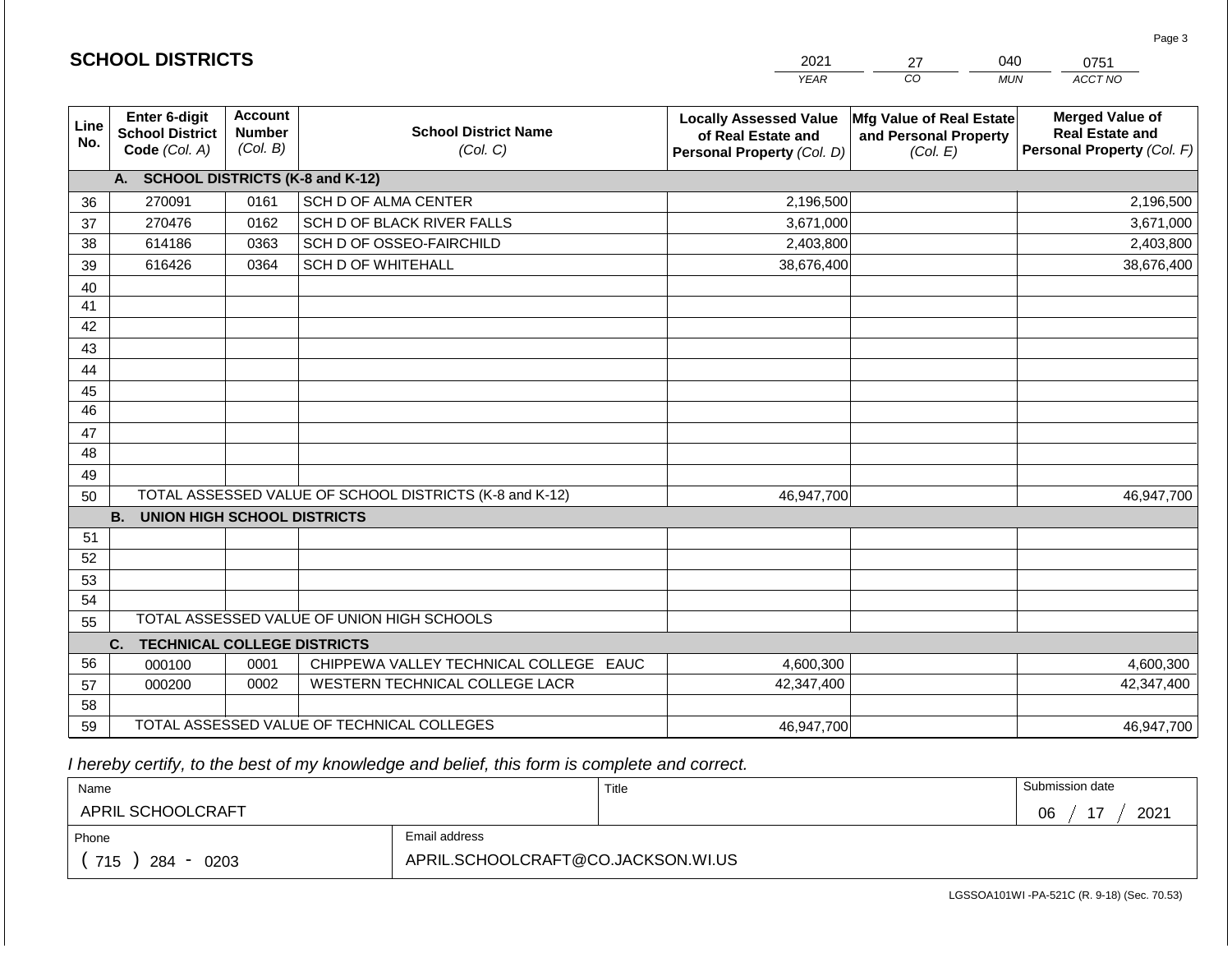- Each municipality's SOA is completed after the Board of Review and includes any changes made to the locally assessed values, under state law (sec. 70.53, Wis. Stats.)
- The Wisconsin Department of Revenue (DOR) merges the locally assessed values with the state assessed manufacturing values
- DOR provides the information regarding district names and codes. If a district is not listed, contact DOR.

Note: If you submit an amended SOA to DOR after your municipality's SOA is equated and posted to our website, we will process the SOA. However, DOR will not recalculate the *aggregate ratio or update the final SOA posted on our website. You should use the corrected values to calculate your tax rates.*

# **Page 1: Real Estate and Personal Property**

- Lines 1-9 assessed real estate values, parcel counts and acres by classification
- Lines 10-15 assessed personal property values and number of accounts by class
- Line 16 aggregate assessed value of all property subject to general property; use to calculate tax rates. Note: This line equals the total assessed value of K-8 and K-12 school districts (Line 50) and total assessed value of technical colleges (Line 59).
- Remarks assessment ratio used to calculate estimated fair market value on property tax bills

# **Page 2: Forest Crop, Other Exempt Land and Special Districts**

- Lines 18-21 private forest crop and managed forest lands assessed values
- Line  $22 -$  tax exempt land acres
- Line 23 prior years assessed value of omitted property under sec. 70.44 and correction of errors under sec. 70.43 shown by locally assessed or manufacturing real estate and personal property. Note: If there is an amount on this line, report the corresponding tax in the Statement of Taxes, Sections J or K.
- Lines 24-35 special district assessed values. These values are used to calculate tax rates for the special districts.

# **Page 3: School Districts**

- Lines 36-50 school districts (K-8 and K-12) assessed values. These values are used to calculate tax rates for school districts.
- Lines 51-55 union high school district assessed values. These values are used to calculate tax rates for union high school districts.
- Lines 56-59 technical college assessed values. These values are used to calculate tax rates for technical colleges.

If you have questions: Email: lgs@wisconsin.gov

 Phone: (608) 266-2569 or (608) 264-6892 Fax: (608) 264-6887

W16002 GILBERTSON RD W16002 GILBERTSON RD TOWN OF NORTHFIELD SHARON SEVERSON<br>TOWN OF NORTHFIELD OSSEO, WI 54758 - 7822 OSSEO, WI 54758 - 7822SHARON SEVERSON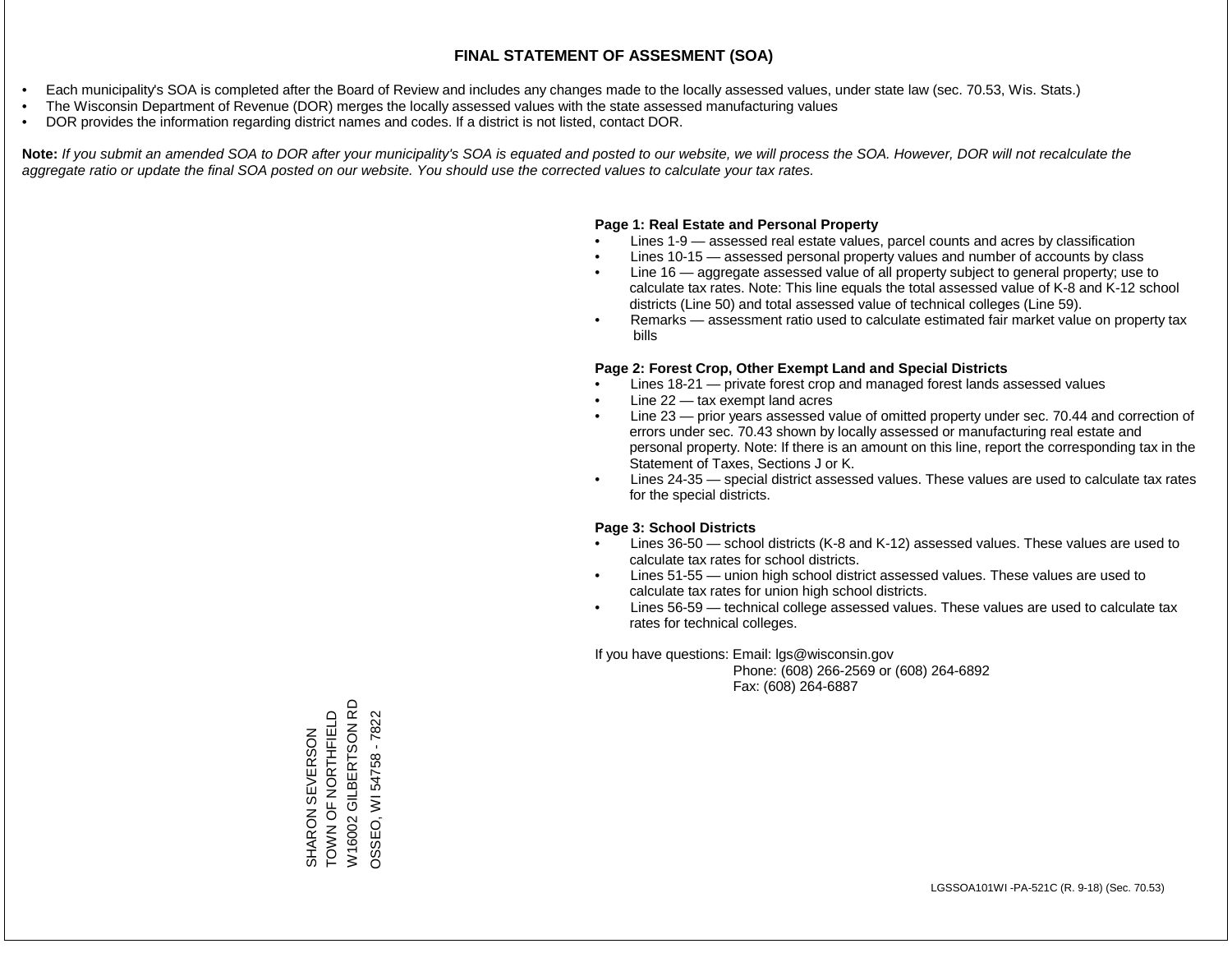|                | <b>FINAL - EQUATED</b><br><b>STATEMENT OF ASSESSMENT FOR 2021</b>                                                                                                                            |                          | 27<br>CO                         | 042<br><b>MUN</b>                         | 0752<br>ACCT NO         | This is an Amended Return | Page 1                        |  |
|----------------|----------------------------------------------------------------------------------------------------------------------------------------------------------------------------------------------|--------------------------|----------------------------------|-------------------------------------------|-------------------------|---------------------------|-------------------------------|--|
|                | <b>FOR</b><br><b>TOWN OF</b><br><b>OF</b>                                                                                                                                                    | <b>SPRINGFIELD</b>       |                                  | <b>JACKSON COUNTY</b>                     |                         |                           |                               |  |
|                | Town - Village - City                                                                                                                                                                        | <b>Municipality Name</b> |                                  | <b>County Name</b>                        |                         |                           |                               |  |
|                | <b>REAL ESTATE</b>                                                                                                                                                                           |                          | PARCEL COUNT                     | NO. OF ACRES                              | <b>VALUE OF</b>         | <b>VALUE OF</b>           | <b>TOTAL VALUE OF LAND</b>    |  |
| Line<br>No.    | (See Lines 18 - 22 for                                                                                                                                                                       |                          | <b>TOTAL LAND   IMPROVEMENTS</b> | <b>WHOLE</b><br><b>NUMBERS ONLY</b>       | LAND                    | <b>IMPROVEMENTS</b>       | AND IMPROVEMENTS              |  |
|                | other Real Estate)                                                                                                                                                                           | (Col. A)                 | (Col. B)                         | (Col. C)                                  | (Col, D)                | (Col. E)                  | (Col. F)                      |  |
| $\mathbf{1}$   | <b>RESIDENTIAL - Class 1</b>                                                                                                                                                                 | 216                      | 204                              | 388                                       | 1,644,600               | 16,842,100                | 18,486,700                    |  |
| $\overline{c}$ | <b>COMMERCIAL - Class 2</b>                                                                                                                                                                  | 9                        | 8                                | 52                                        | 319,400                 | 3,779,600                 | 4,099,000                     |  |
| 3              | <b>MANUFACTURING - Class 3</b>                                                                                                                                                               | 7                        | $\overline{2}$                   | 194                                       | 1,074,500               | 4,428,600                 | 5,503,100                     |  |
| 4              | <b>AGRICULTURAL - Class 4</b>                                                                                                                                                                | 605                      |                                  | 11,639                                    | 1,587,400               |                           | 1,587,400                     |  |
| 5              | <b>UNDEVELOPED - Class 5</b>                                                                                                                                                                 | 376                      |                                  | 1,616                                     | 863,400                 |                           | 863,400                       |  |
| 6              | <b>AGRICULTURAL FOREST - Class 5m</b>                                                                                                                                                        | 365                      |                                  | 5,093                                     | 5,872,300               |                           | 5,872,300                     |  |
| $\overline{7}$ | FOREST LANDS - Class 6                                                                                                                                                                       | 126                      |                                  | 2,050                                     | 4,568,300               |                           | 4,568,300                     |  |
| 8              | OTHER - Class 7                                                                                                                                                                              | 112                      | 110                              | 229                                       | 825,700                 | 11,398,700                | 12,224,400                    |  |
| 9              | TOTAL - ALL COLUMNS                                                                                                                                                                          | 1,816                    | 324                              | 21,261                                    | 16,755,600              | 36,449,000                | 53,204,600                    |  |
| 10             | NUMBER OF PERSONAL PROPERTY ACCOUNTS IN ROLL                                                                                                                                                 |                          |                                  | 14                                        | <b>LOCALLY ASSESSED</b> | <b>MANUFACTURING</b>      | <b>MERGED</b>                 |  |
| 11             | BOATS AND OTHER WATERCRAFT NOT EXEMPT - Code 1                                                                                                                                               |                          |                                  |                                           | 0                       | 0                         | $\Omega$                      |  |
| 12             | MACHINERY, TOOLS AND PATTERNS - Code 2                                                                                                                                                       |                          |                                  |                                           |                         | 125,700                   | 125,700                       |  |
| 13             | FURNITURE, FIXTURES AND EQUIPMENT - Code 3                                                                                                                                                   |                          |                                  |                                           | 22,120                  | 14,300                    | 36,420                        |  |
| 14             | ALL OTHER PERSONAL PROPERTY NOT EXEMPT - Codes 4A, 4B, 4C                                                                                                                                    |                          |                                  |                                           | 131,420                 | 1,600,900                 | 1,732,320                     |  |
| 15             | TOTAL OF PERSONAL PROPERTY NOT EXEMPT (Total of Lines 11-14)                                                                                                                                 |                          |                                  |                                           | 153,540                 | 1,740,900                 | 1,894,440                     |  |
| 16             | AGGREGATE ASSESSED VALUE OF ALL PROPERTY SUBJECT TO THE GENERAL PROPERTY TAX (Total of Lines 9F and 15F)<br>MUST EQUAL TOTAL VALUE OF THE SCHOOL DISTRICTS (K-12 PLUS K-8) - Line 50, Col. F |                          |                                  |                                           |                         |                           | 55,099,040                    |  |
| 17             | <b>BOARD OF REVIEW</b><br>DATE OF FINAL ADJOURNMENT                                                                                                                                          | 05/27/2021               |                                  | Name of Assessor<br><b>DARRELL KLEVEN</b> |                         |                           | Telephone #<br>(715) 287-4737 |  |

The Assessment Ratio to be used in calculating the estimated Fair Market Value on tax bills for this tax district is .819757062

This ratio should be used to convert assessed values to "Calculate Equalized Values" in Step 1 of the Lottery and Gaming Credit Calculations.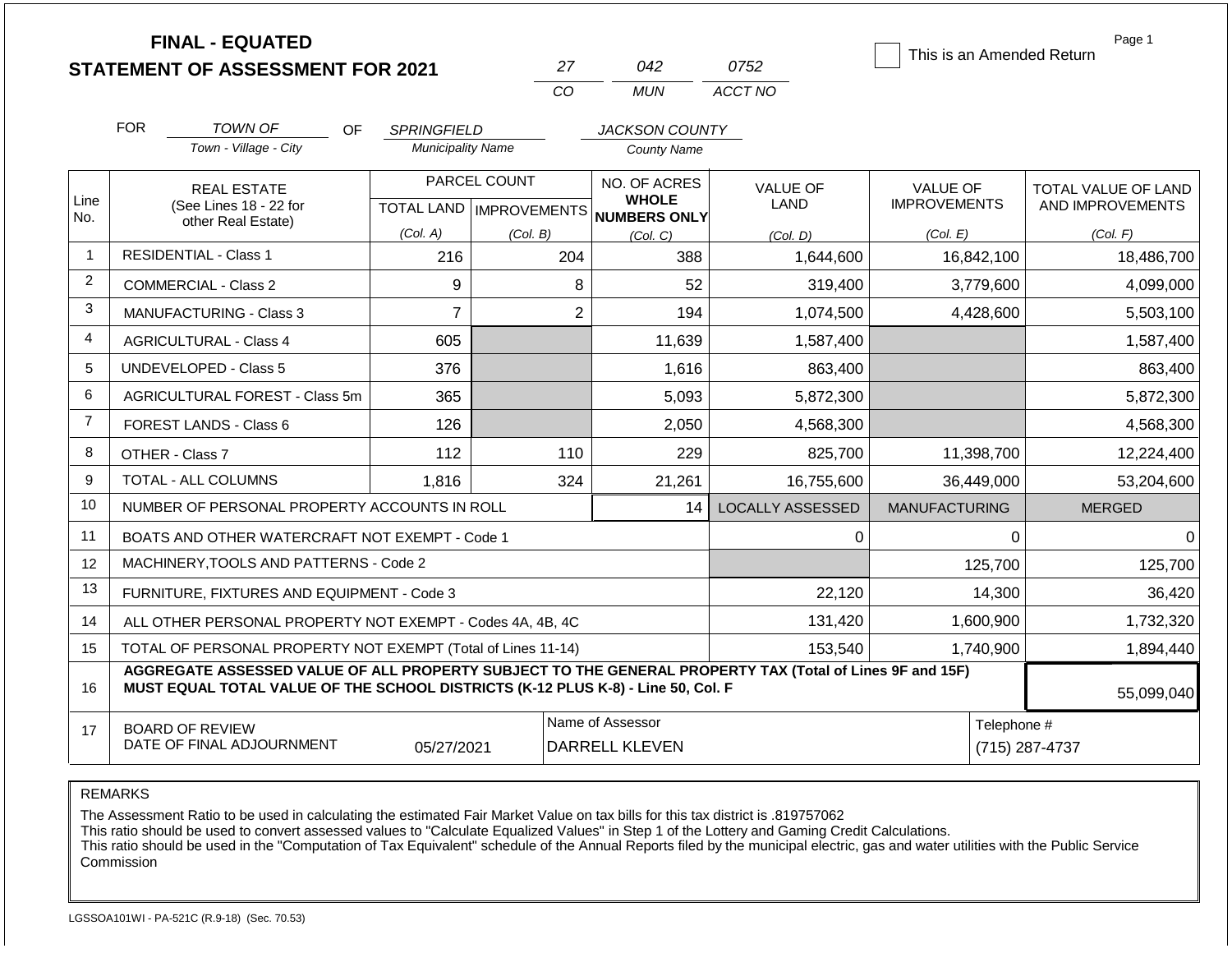2021 27 042 0752

FOREST LANDS (Line 7) and FOREST CROPS (in this section) - are **NOT** the same *YEAR CO MUN ACCT NO*

|    |                                  |                 |  | Private Forest Crop - Reg Class @ 10¢ per acre                                                 |  | Private Forest Crop - Reg Class @ \$2.52 per acre                  |  |                                               |                                                                              |                    |
|----|----------------------------------|-----------------|--|------------------------------------------------------------------------------------------------|--|--------------------------------------------------------------------|--|-----------------------------------------------|------------------------------------------------------------------------------|--------------------|
|    | (a) PARCELS                      | (b) ACRES       |  | (c) ASSESSED VALUE                                                                             |  | (d) PARCELS                                                        |  | (e) ACRES                                     |                                                                              | (f) ASSESSED VALUE |
| 18 |                                  |                 |  |                                                                                                |  |                                                                    |  |                                               |                                                                              |                    |
|    |                                  |                 |  |                                                                                                |  |                                                                    |  |                                               |                                                                              |                    |
|    |                                  |                 |  | Private Forest Crop - Special Class @ 20¢ per acre                                             |  |                                                                    |  |                                               | Entered Before 2005 Managed Forest - Ferrous Mining CLOSED @ \$7.87 per acre |                    |
| 19 | (a) PARCELS                      | (b) ACRES       |  | (c) ASSESSED VALUE                                                                             |  | (d) PARCELS                                                        |  | (e) ACRES                                     |                                                                              | (f) ASSESSED VALUE |
|    |                                  |                 |  |                                                                                                |  |                                                                    |  |                                               |                                                                              |                    |
|    |                                  |                 |  | Entered Before 2005 Managed Forest - OPEN @ 74 ¢ per acre                                      |  |                                                                    |  | Entered Before 2005 Managed Forest - CLOSED @ |                                                                              | $$1.75$ per acre   |
| 20 | (a) PARCELS                      | (b) ACRES       |  | (c) ASSESSED VALUE                                                                             |  | (d) PARCELS                                                        |  | (e) ACRES                                     |                                                                              | (f) ASSESSED VALUE |
|    |                                  |                 |  |                                                                                                |  |                                                                    |  |                                               |                                                                              |                    |
|    |                                  |                 |  |                                                                                                |  | 31                                                                 |  | 644.81                                        |                                                                              | 1,168,500          |
|    |                                  |                 |  | Entered After 2004 Managed Forest - OPEN @ \$2.04 per acre                                     |  | Entered After 2004 Managed Forest - CLOSED @ \$10.20 per acre      |  |                                               |                                                                              |                    |
| 21 | (a) PARCELS                      | (b) ACRES       |  | (c) ASSESSED VALUE                                                                             |  | (d) PARCELS                                                        |  | (e) ACRES                                     |                                                                              | (f) ASSESSED VALUE |
|    |                                  |                 |  |                                                                                                |  |                                                                    |  |                                               |                                                                              |                    |
|    |                                  | 20              |  | 28,800                                                                                         |  | 28                                                                 |  | 748.76                                        |                                                                              | 1,478,800          |
|    | (a) County Forest Cropland Acres |                 |  | (b) Federal Acres                                                                              |  | (c) State Acres                                                    |  | (d) County (NOT FOREST CROP) Acres            |                                                                              | (e) Other Acres    |
| 22 |                                  |                 |  |                                                                                                |  |                                                                    |  |                                               |                                                                              |                    |
|    |                                  |                 |  |                                                                                                |  | 603.38                                                             |  | 4.92                                          |                                                                              | 131.3              |
|    |                                  |                 |  | Assessed Value of Omitted Property From Prior Years (Sec. 70.44)                               |  |                                                                    |  |                                               | Assessed Value of Sec. 70.43 Corrections of Errors by Assessors              |                    |
|    |                                  | (a) REAL ESTATE |  | (b) PERSONAL                                                                                   |  |                                                                    |  | (c1) REAL ESTATE                              |                                                                              | (c2) PERSONAL      |
| 23 |                                  |                 |  |                                                                                                |  |                                                                    |  |                                               |                                                                              |                    |
|    |                                  |                 |  |                                                                                                |  | Mfg. Equated Value of Sec.70.43 Corrections of Errors by Assessors |  |                                               |                                                                              |                    |
|    | (d) REAL ESTATE                  |                 |  | Manufacturing Equated Value of Omitted Property From Prior Years (Sec. 70.995)<br>(e) PERSONAL |  |                                                                    |  | (f1) REAL ESTATE                              | (f2) PERSONAL                                                                |                    |
|    |                                  |                 |  |                                                                                                |  |                                                                    |  |                                               |                                                                              |                    |
|    |                                  |                 |  |                                                                                                |  |                                                                    |  |                                               |                                                                              |                    |

# **SPECIAL DISTRICTS**

| Line<br>No. | Enter 6-digit<br>Special District<br>Code (Col. A) | <b>Account</b><br><b>Number</b><br>(Col. B) | <b>Special District Name</b><br>(Col. C) | <b>Locally Assessed Value</b><br>of Real Estate and<br><b>Personal Property (Col. D)</b> | Mfg Value of Real Estate<br>and Personal Property<br>(Col. E) | <b>Merged Value of</b><br><b>Real Estate and</b><br>Personal Property (Col. F) |
|-------------|----------------------------------------------------|---------------------------------------------|------------------------------------------|------------------------------------------------------------------------------------------|---------------------------------------------------------------|--------------------------------------------------------------------------------|
| 24          |                                                    |                                             |                                          |                                                                                          |                                                               |                                                                                |
| 25          |                                                    |                                             |                                          |                                                                                          |                                                               |                                                                                |
| 26          |                                                    |                                             |                                          |                                                                                          |                                                               |                                                                                |
| 27          |                                                    |                                             |                                          |                                                                                          |                                                               |                                                                                |
| 28          |                                                    |                                             |                                          |                                                                                          |                                                               |                                                                                |
| 29          |                                                    |                                             |                                          |                                                                                          |                                                               |                                                                                |
| 30          |                                                    |                                             |                                          |                                                                                          |                                                               |                                                                                |
| 31          |                                                    |                                             |                                          |                                                                                          |                                                               |                                                                                |
| 32          |                                                    |                                             |                                          |                                                                                          |                                                               |                                                                                |
| 33          |                                                    |                                             |                                          |                                                                                          |                                                               |                                                                                |
| 34          |                                                    |                                             |                                          |                                                                                          |                                                               |                                                                                |
| 35          |                                                    |                                             |                                          |                                                                                          |                                                               |                                                                                |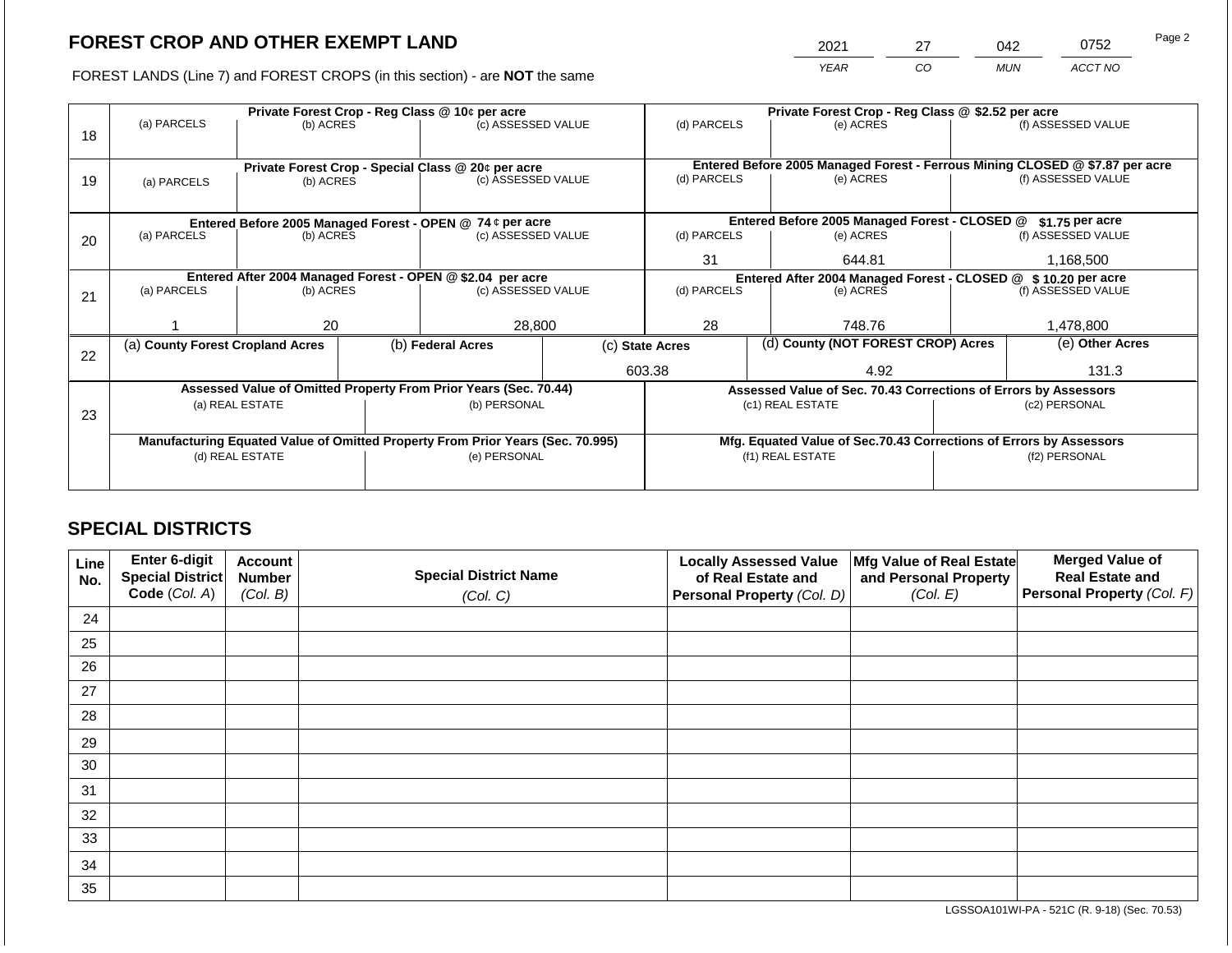|             | <b>SCHOOL DISTRICTS</b>                                  |                                             |                                                         | 2021                                                                              | 042<br>27                                                     | 0752                                                                           |  |
|-------------|----------------------------------------------------------|---------------------------------------------|---------------------------------------------------------|-----------------------------------------------------------------------------------|---------------------------------------------------------------|--------------------------------------------------------------------------------|--|
|             |                                                          |                                             |                                                         | <b>YEAR</b>                                                                       | CO<br><b>MUN</b>                                              | ACCT NO                                                                        |  |
| Line<br>No. | Enter 6-digit<br><b>School District</b><br>Code (Col. A) | <b>Account</b><br><b>Number</b><br>(Col. B) | <b>School District Name</b><br>(Col. C)                 | <b>Locally Assessed Value</b><br>of Real Estate and<br>Personal Property (Col. D) | Mfg Value of Real Estate<br>and Personal Property<br>(Col. E) | <b>Merged Value of</b><br><b>Real Estate and</b><br>Personal Property (Col. F) |  |
|             | A. SCHOOL DISTRICTS (K-8 and K-12)                       |                                             |                                                         |                                                                                   |                                                               |                                                                                |  |
| 36          | 270476                                                   | 0162                                        | SCH D OF BLACK RIVER FALLS                              | 489,500                                                                           |                                                               | 489,500                                                                        |  |
| 37          | 610485                                                   | 0359                                        | SCH D OF BLAIR-TAYLOR                                   | 47,365,540                                                                        | 7,244,000                                                     | 54,609,540                                                                     |  |
| 38          |                                                          |                                             |                                                         |                                                                                   |                                                               |                                                                                |  |
| 39          |                                                          |                                             |                                                         |                                                                                   |                                                               |                                                                                |  |
| 40          |                                                          |                                             |                                                         |                                                                                   |                                                               |                                                                                |  |
| 41          |                                                          |                                             |                                                         |                                                                                   |                                                               |                                                                                |  |
| 42          |                                                          |                                             |                                                         |                                                                                   |                                                               |                                                                                |  |
| 43          |                                                          |                                             |                                                         |                                                                                   |                                                               |                                                                                |  |
| 44<br>45    |                                                          |                                             |                                                         |                                                                                   |                                                               |                                                                                |  |
| 46          |                                                          |                                             |                                                         |                                                                                   |                                                               |                                                                                |  |
| 47          |                                                          |                                             |                                                         |                                                                                   |                                                               |                                                                                |  |
| 48          |                                                          |                                             |                                                         |                                                                                   |                                                               |                                                                                |  |
| 49          |                                                          |                                             |                                                         |                                                                                   |                                                               |                                                                                |  |
| 50          |                                                          |                                             | TOTAL ASSESSED VALUE OF SCHOOL DISTRICTS (K-8 and K-12) | 47,855,040                                                                        | 7,244,000                                                     | 55,099,040                                                                     |  |
|             | <b>B.</b><br><b>UNION HIGH SCHOOL DISTRICTS</b>          |                                             |                                                         |                                                                                   |                                                               |                                                                                |  |
| 51          |                                                          |                                             |                                                         |                                                                                   |                                                               |                                                                                |  |
| 52          |                                                          |                                             |                                                         |                                                                                   |                                                               |                                                                                |  |
| 53          |                                                          |                                             |                                                         |                                                                                   |                                                               |                                                                                |  |
| 54          |                                                          |                                             |                                                         |                                                                                   |                                                               |                                                                                |  |
| 55          |                                                          |                                             | TOTAL ASSESSED VALUE OF UNION HIGH SCHOOLS              |                                                                                   |                                                               |                                                                                |  |
|             | C.<br><b>TECHNICAL COLLEGE DISTRICTS</b>                 |                                             |                                                         |                                                                                   |                                                               |                                                                                |  |
| 56          | 000200                                                   | 0002                                        | WESTERN TECHNICAL COLLEGE LACR                          | 47,855,040                                                                        | 7,244,000                                                     | 55,099,040                                                                     |  |
| 57<br>58    |                                                          |                                             |                                                         |                                                                                   |                                                               |                                                                                |  |
| 59          |                                                          |                                             | TOTAL ASSESSED VALUE OF TECHNICAL COLLEGES              | 47,855,040                                                                        | 7,244,000                                                     | 55,099,040                                                                     |  |
|             |                                                          |                                             |                                                         |                                                                                   |                                                               |                                                                                |  |

 *I hereby certify, to the best of my knowledge and belief, this form is complete and correct.*

**SCHOOL DISTRICTS**

| Name               |                                    | Title | Submission date  |
|--------------------|------------------------------------|-------|------------------|
| APRIL SCHOOLCRAFT  |                                    |       | 2021<br>06<br>24 |
| Phone              | Email address                      |       |                  |
| 715<br>284<br>0203 | APRIL.SCHOOLCRAFT@CO.JACKSON.WI.US |       |                  |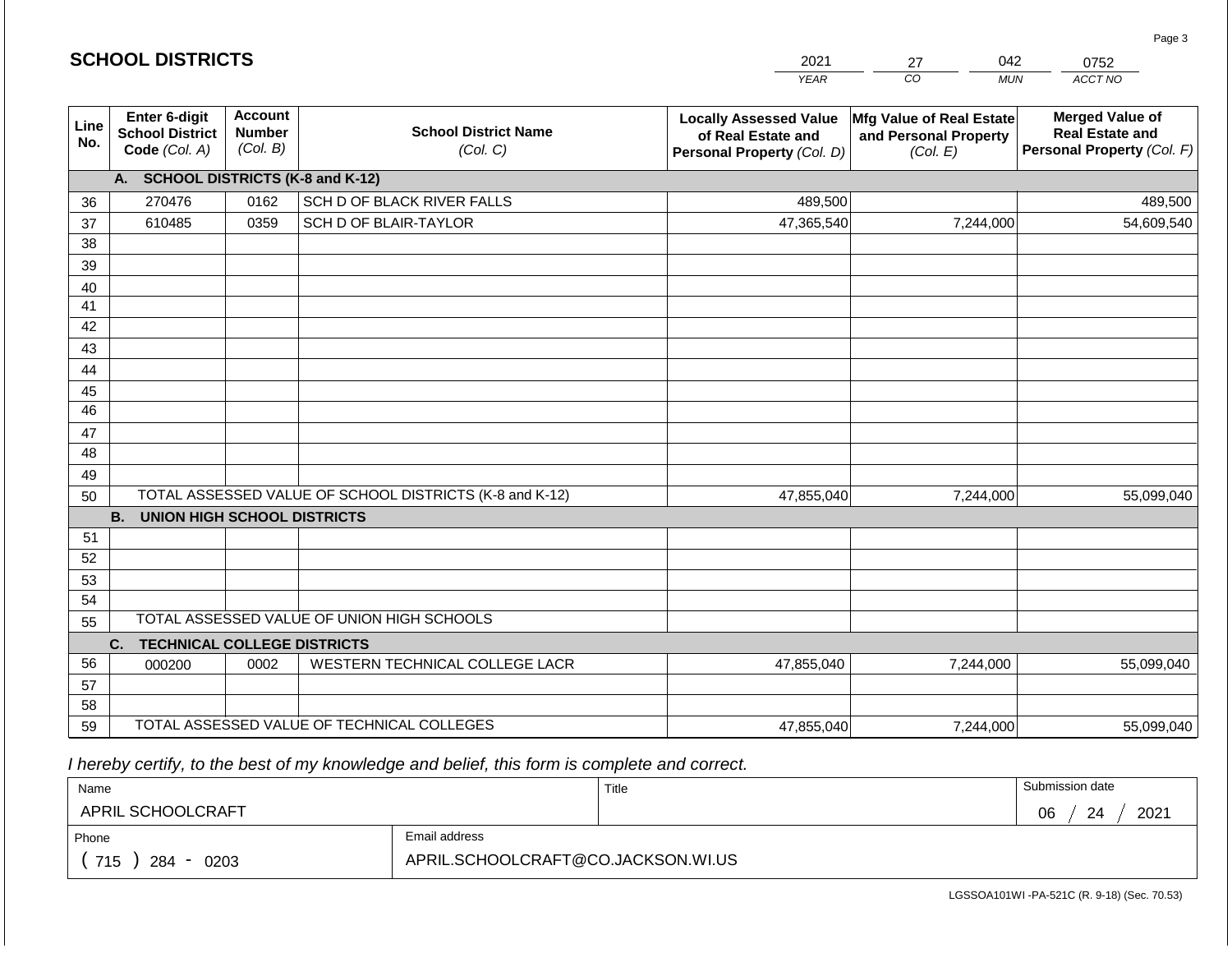- Each municipality's SOA is completed after the Board of Review and includes any changes made to the locally assessed values, under state law (sec. 70.53, Wis. Stats.)
- The Wisconsin Department of Revenue (DOR) merges the locally assessed values with the state assessed manufacturing values
- DOR provides the information regarding district names and codes. If a district is not listed, contact DOR.

Note: If you submit an amended SOA to DOR after your municipality's SOA is equated and posted to our website, we will process the SOA. However, DOR will not recalculate the *aggregate ratio or update the final SOA posted on our website. You should use the corrected values to calculate your tax rates.*

# **Page 1: Real Estate and Personal Property**

- Lines 1-9 assessed real estate values, parcel counts and acres by classification
- Lines 10-15 assessed personal property values and number of accounts by class
- Line 16 aggregate assessed value of all property subject to general property; use to calculate tax rates. Note: This line equals the total assessed value of K-8 and K-12 school districts (Line 50) and total assessed value of technical colleges (Line 59).
- Remarks assessment ratio used to calculate estimated fair market value on property tax bills

# **Page 2: Forest Crop, Other Exempt Land and Special Districts**

- Lines 18-21 private forest crop and managed forest lands assessed values
- Line  $22 -$  tax exempt land acres
- Line 23 prior years assessed value of omitted property under sec. 70.44 and correction of errors under sec. 70.43 shown by locally assessed or manufacturing real estate and personal property. Note: If there is an amount on this line, report the corresponding tax in the Statement of Taxes, Sections J or K.
- Lines 24-35 special district assessed values. These values are used to calculate tax rates for the special districts.

# **Page 3: School Districts**

- Lines 36-50 school districts (K-8 and K-12) assessed values. These values are used to calculate tax rates for school districts.
- Lines 51-55 union high school district assessed values. These values are used to calculate tax rates for union high school districts.
- Lines 56-59 technical college assessed values. These values are used to calculate tax rates for technical colleges.

If you have questions: Email: lgs@wisconsin.gov

 Phone: (608) 266-2569 or (608) 264-6892 Fax: (608) 264-6887

SUSAN WALDERA<br>TOWN OF SPRINGFIELD TOWN OF SPRINGFIELD TAYLOR, WI 54659 - 8406 TAYLOR, WI 54659 - 8406N SKUTLEY RD N6062 N SKUTLEY RD SUSAN WALDERA N6062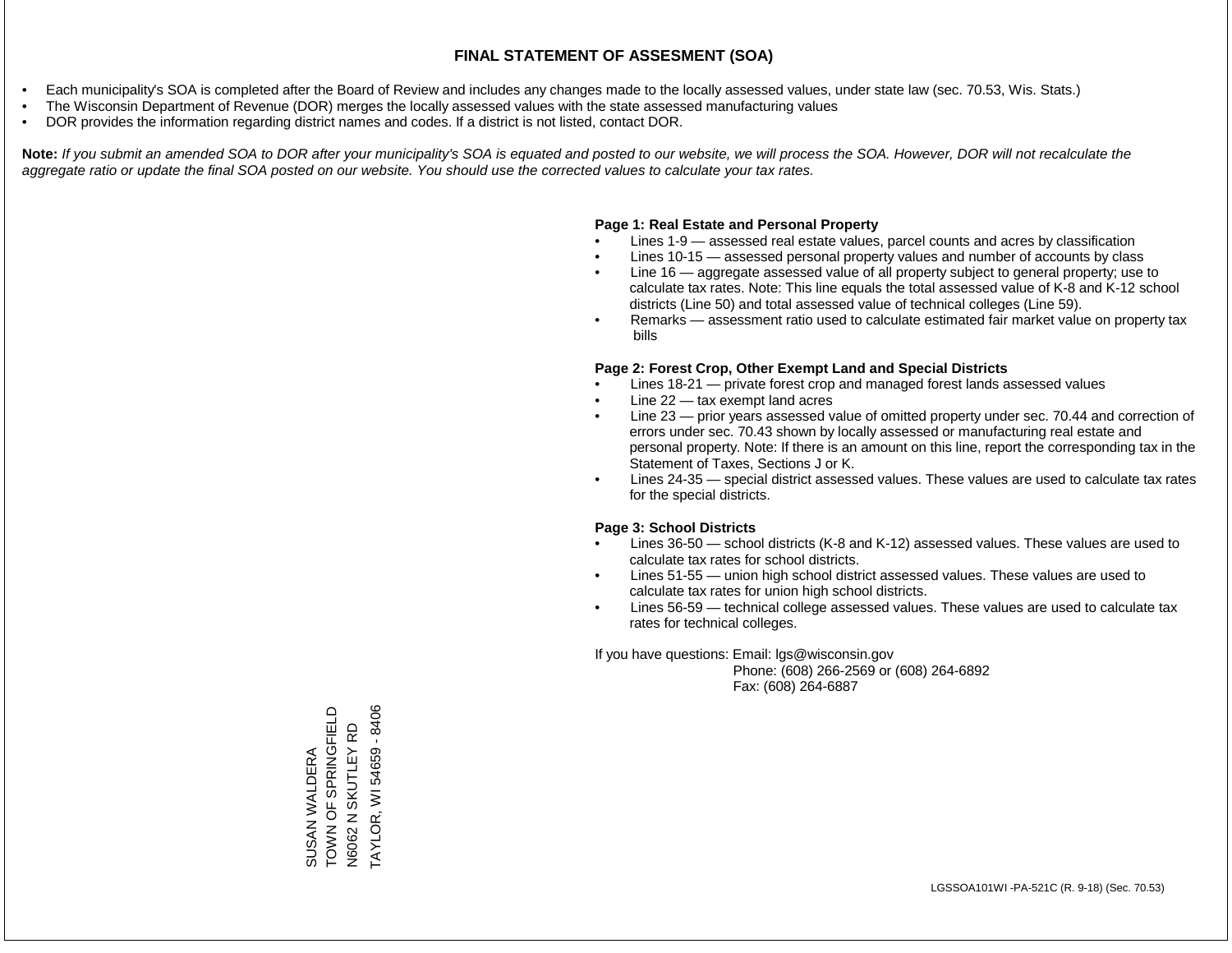|                | <b>FINAL - EQUATED</b>                                                                                                                                                                       |                          | 27           | 101                                                 |                      | 0753                    | This is an Amended Return | Page 1                        |  |
|----------------|----------------------------------------------------------------------------------------------------------------------------------------------------------------------------------------------|--------------------------|--------------|-----------------------------------------------------|----------------------|-------------------------|---------------------------|-------------------------------|--|
|                | <b>STATEMENT OF ASSESSMENT FOR 2021</b>                                                                                                                                                      |                          | CO           | <b>MUN</b>                                          |                      | ACCT NO                 |                           |                               |  |
|                |                                                                                                                                                                                              |                          |              |                                                     |                      |                         |                           |                               |  |
|                | <b>FOR</b><br><b>VILLAGE OF</b><br>OF.<br><b>JACKSON COUNTY</b><br>ALMA CENTER                                                                                                               |                          |              |                                                     |                      |                         |                           |                               |  |
|                | Town - Village - City                                                                                                                                                                        | <b>Municipality Name</b> |              | <b>County Name</b>                                  |                      |                         |                           |                               |  |
|                | <b>REAL ESTATE</b>                                                                                                                                                                           |                          | PARCEL COUNT | NO. OF ACRES                                        |                      | <b>VALUE OF</b>         | <b>VALUE OF</b>           | <b>TOTAL VALUE OF LAND</b>    |  |
| Line<br>No.    | (See Lines 18 - 22 for<br>other Real Estate)                                                                                                                                                 |                          |              | <b>WHOLE</b><br>TOTAL LAND MPROVEMENTS NUMBERS ONLY |                      | LAND                    | <b>IMPROVEMENTS</b>       | AND IMPROVEMENTS              |  |
|                |                                                                                                                                                                                              | (Col. A)                 | (Col. B)     | (Col, C)                                            |                      | (Col. D)                | (Col. E)                  | (Col. F)                      |  |
| $\overline{1}$ | <b>RESIDENTIAL - Class 1</b>                                                                                                                                                                 | 238                      |              | 177                                                 | 12                   | 1,394,600               | 14,015,600                | 15,410,200                    |  |
| 2              | COMMERCIAL - Class 2                                                                                                                                                                         | 38                       |              | 28                                                  | 12                   | 224,300                 | 1,488,200                 | 1,712,500                     |  |
| 3              | <b>MANUFACTURING - Class 3</b>                                                                                                                                                               | $\Omega$                 |              | $\mathbf 0$                                         | $\overline{0}$       | $\Omega$                | 0                         | $\Omega$                      |  |
| 4              | 16<br><b>AGRICULTURAL - Class 4</b>                                                                                                                                                          |                          |              |                                                     | 275                  | 46,400                  |                           | 46,400                        |  |
| 5              | UNDEVELOPED - Class 5                                                                                                                                                                        | 11                       |              |                                                     | 118                  | 11,800                  |                           | 11,800                        |  |
| 6              | AGRICULTURAL FOREST - Class 5m                                                                                                                                                               | $\mathbf 0$              |              |                                                     | 0                    | 0                       |                           | $\Omega$                      |  |
| $\overline{7}$ | FOREST LANDS - Class 6                                                                                                                                                                       | 0                        |              |                                                     | 0                    | $\Omega$                |                           | $\Omega$                      |  |
| 8              | OTHER - Class 7                                                                                                                                                                              | $\overline{2}$           |              | $\overline{2}$                                      | $\overline{2}$       | 10,000                  | 143,700                   | 153,700                       |  |
| 9              | <b>TOTAL - ALL COLUMNS</b>                                                                                                                                                                   | 305                      |              | 207                                                 | 419                  | 1,687,100               | 15,647,500                | 17,334,600                    |  |
| 10             | NUMBER OF PERSONAL PROPERTY ACCOUNTS IN ROLL                                                                                                                                                 |                          |              |                                                     | 19                   | <b>LOCALLY ASSESSED</b> | <b>MANUFACTURING</b>      | <b>MERGED</b>                 |  |
| 11             | BOATS AND OTHER WATERCRAFT NOT EXEMPT - Code 1                                                                                                                                               |                          |              |                                                     |                      | 0                       | $\mathbf 0$               | $\Omega$                      |  |
| 12             | MACHINERY, TOOLS AND PATTERNS - Code 2                                                                                                                                                       |                          |              |                                                     |                      |                         | $\mathbf 0$               | $\Omega$                      |  |
| 13             | FURNITURE, FIXTURES AND EQUIPMENT - Code 3                                                                                                                                                   |                          |              |                                                     |                      | 70,600                  | $\mathbf 0$               | 70,600                        |  |
| 14             | ALL OTHER PERSONAL PROPERTY NOT EXEMPT - Codes 4A, 4B, 4C                                                                                                                                    |                          |              |                                                     | 4,500                | $\mathbf 0$             | 4,500                     |                               |  |
| 15             | TOTAL OF PERSONAL PROPERTY NOT EXEMPT (Total of Lines 11-14)                                                                                                                                 |                          |              |                                                     |                      | 75,100                  | $\mathbf 0$               | 75,100                        |  |
| 16             | AGGREGATE ASSESSED VALUE OF ALL PROPERTY SUBJECT TO THE GENERAL PROPERTY TAX (Total of Lines 9F and 15F)<br>MUST EQUAL TOTAL VALUE OF THE SCHOOL DISTRICTS (K-12 PLUS K-8) - Line 50, Col. F |                          |              |                                                     |                      |                         |                           | 17,409,700                    |  |
| 17             | <b>BOARD OF REVIEW</b><br>DATE OF FINAL ADJOURNMENT                                                                                                                                          | 05/17/2021               |              | Name of Assessor                                    | APPRAISAL SERVICE CO |                         |                           | Telephone #<br>(715) 834-1361 |  |

The Assessment Ratio to be used in calculating the estimated Fair Market Value on tax bills for this tax district is .79027953

This ratio should be used to convert assessed values to "Calculate Equalized Values" in Step 1 of the Lottery and Gaming Credit Calculations.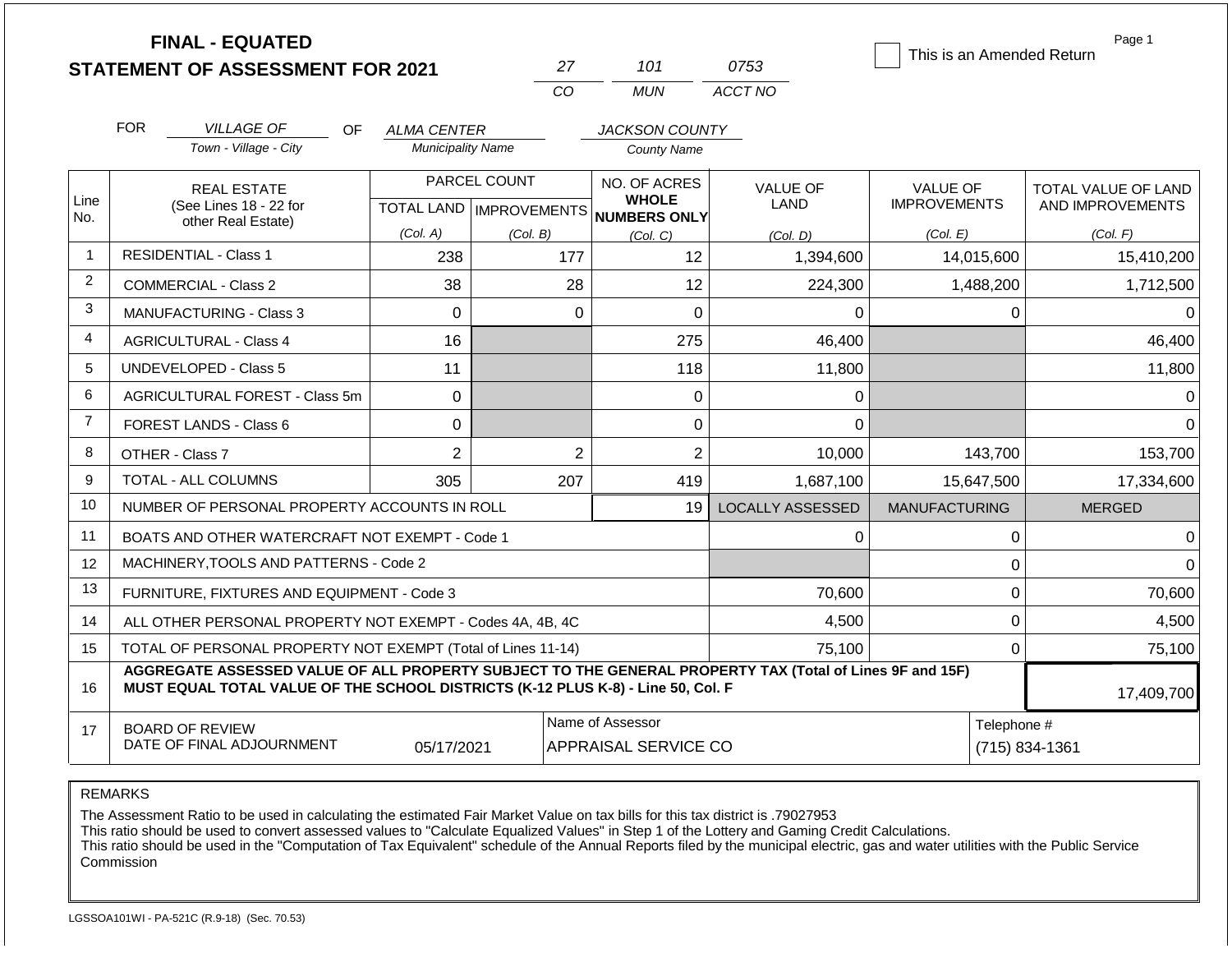2021 27 101 0753

FOREST LANDS (Line 7) and FOREST CROPS (in this section) - are **NOT** the same *YEAR CO MUN ACCT NO*

| 18 | (a) PARCELS                                                                                       | Private Forest Crop - Reg Class @ 10¢ per acre<br>(c) ASSESSED VALUE<br>(b) ACRES             |  |                                      | (d) PARCELS              |                                                                                     | Private Forest Crop - Reg Class @ \$2.52 per acre<br>(e) ACRES                         |           | (f) ASSESSED VALUE                     |                                                                                                    |
|----|---------------------------------------------------------------------------------------------------|-----------------------------------------------------------------------------------------------|--|--------------------------------------|--------------------------|-------------------------------------------------------------------------------------|----------------------------------------------------------------------------------------|-----------|----------------------------------------|----------------------------------------------------------------------------------------------------|
| 19 | (a) PARCELS                                                                                       | Private Forest Crop - Special Class @ 20¢ per acre<br>(b) ACRES                               |  | (c) ASSESSED VALUE                   |                          | (d) PARCELS                                                                         |                                                                                        | (e) ACRES |                                        | Entered Before 2005 Managed Forest - Ferrous Mining CLOSED @ \$7.87 per acre<br>(f) ASSESSED VALUE |
| 20 | (a) PARCELS                                                                                       | Entered Before 2005 Managed Forest - OPEN @ 74 ¢ per acre<br>(b) ACRES                        |  | (c) ASSESSED VALUE                   |                          | Entered Before 2005 Managed Forest - CLOSED @<br>(d) PARCELS<br>(e) ACRES           |                                                                                        |           | $$1.75$ per acre<br>(f) ASSESSED VALUE |                                                                                                    |
| 21 | (a) PARCELS                                                                                       | Entered After 2004 Managed Forest - OPEN @ \$2.04 per acre<br>(c) ASSESSED VALUE<br>(b) ACRES |  |                                      | (d) PARCELS<br>(e) ACRES |                                                                                     | Entered After 2004 Managed Forest - CLOSED @ \$10.20 per acre<br>(f) ASSESSED VALUE    |           |                                        |                                                                                                    |
| 22 | (a) County Forest Cropland Acres                                                                  |                                                                                               |  | (b) Federal Acres<br>(c) State Acres |                          | (d) County (NOT FOREST CROP) Acres<br>2.52                                          |                                                                                        |           | (e) Other Acres<br>48.53               |                                                                                                    |
| 23 | Assessed Value of Omitted Property From Prior Years (Sec. 70.44)<br>(a) REAL ESTATE               |                                                                                               |  | (b) PERSONAL                         |                          | Assessed Value of Sec. 70.43 Corrections of Errors by Assessors<br>(c1) REAL ESTATE |                                                                                        |           | (c2) PERSONAL                          |                                                                                                    |
|    | Manufacturing Equated Value of Omitted Property From Prior Years (Sec. 70.995)<br>(d) REAL ESTATE |                                                                                               |  | (e) PERSONAL                         |                          |                                                                                     | Mfg. Equated Value of Sec.70.43 Corrections of Errors by Assessors<br>(f1) REAL ESTATE |           | (f2) PERSONAL                          |                                                                                                    |

# **SPECIAL DISTRICTS**

| Line<br>No. | <b>Enter 6-digit</b><br>Special District | <b>Account</b><br><b>Number</b> | <b>Special District Name</b> | <b>Locally Assessed Value</b><br>of Real Estate and | Mfg Value of Real Estate<br>and Personal Property | <b>Merged Value of</b><br><b>Real Estate and</b> |
|-------------|------------------------------------------|---------------------------------|------------------------------|-----------------------------------------------------|---------------------------------------------------|--------------------------------------------------|
|             | Code (Col. A)                            | (Col. B)                        | (Col. C)                     | Personal Property (Col. D)                          | (Col. E)                                          | Personal Property (Col. F)                       |
| 24          |                                          |                                 |                              |                                                     |                                                   |                                                  |
| 25          |                                          |                                 |                              |                                                     |                                                   |                                                  |
| 26          |                                          |                                 |                              |                                                     |                                                   |                                                  |
| 27          |                                          |                                 |                              |                                                     |                                                   |                                                  |
| 28          |                                          |                                 |                              |                                                     |                                                   |                                                  |
| 29          |                                          |                                 |                              |                                                     |                                                   |                                                  |
| 30          |                                          |                                 |                              |                                                     |                                                   |                                                  |
| 31          |                                          |                                 |                              |                                                     |                                                   |                                                  |
| 32          |                                          |                                 |                              |                                                     |                                                   |                                                  |
| 33          |                                          |                                 |                              |                                                     |                                                   |                                                  |
| 34          |                                          |                                 |                              |                                                     |                                                   |                                                  |
| 35          |                                          |                                 |                              |                                                     |                                                   |                                                  |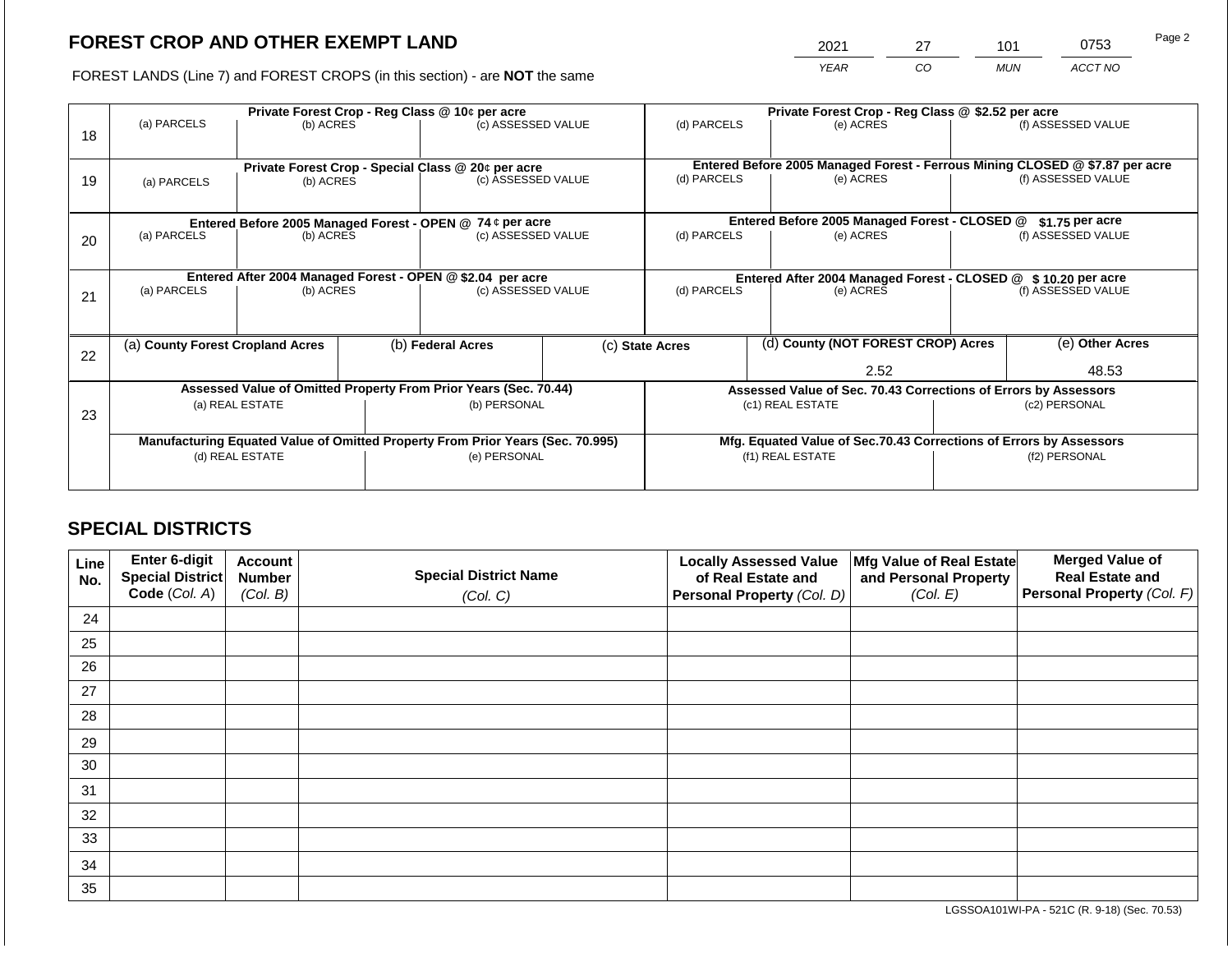#### *YEAR*  2021  $\overline{co}$ 27 *MUN*  101 *ACCT NO*  0753 **SCHOOL DISTRICTS Line No. Enter 6-digit School District Code** *(Col. A)* **Account Number** *(Col. B)* **School District Name** *(Col. C)* **Locally Assessed Value of Real Estate and Personal Property** *(Col. D)* **Mfg Value of Real Estate and Personal Property** *(Col. E)* **Merged Value of Real Estate and Personal Property** *(Col. F)* **A. SCHOOL DISTRICTS (K-8 and K-12)** 36 37 38 39 40 41 42 43 44 45 46 47 48 49 50 TOTAL ASSESSED VALUE OF SCHOOL DISTRICTS (K-8 and K-12) **B. UNION HIGH SCHOOL DISTRICTS** 51 52 53 54 55 **C. TECHNICAL COLLEGE DISTRICTS** 56 57 58 59 TOTAL ASSESSED VALUE OF TECHNICAL COLLEGES TOTAL ASSESSED VALUE OF UNION HIGH SCHOOLS 270091 0161 SCH D OF ALMA CENTER 17,409,700 17,409,700 000100 | 0001 | CHIPPEWA VALLEY TECHNICAL COLLEGE EAUC 17,409,700 17,409,700 17,409,700 17,409,700 17,409,700 17,409,700

 *I hereby certify, to the best of my knowledge and belief, this form is complete and correct.*

| Name               |                                    | Title | Submission date              |
|--------------------|------------------------------------|-------|------------------------------|
| APRIL SCHOOLCRAFT  |                                    |       | $\overline{A}$<br>2021<br>06 |
| Phone              | Email address                      |       |                              |
| 715<br>284<br>0203 | APRIL.SCHOOLCRAFT@CO.JACKSON.WI.US |       |                              |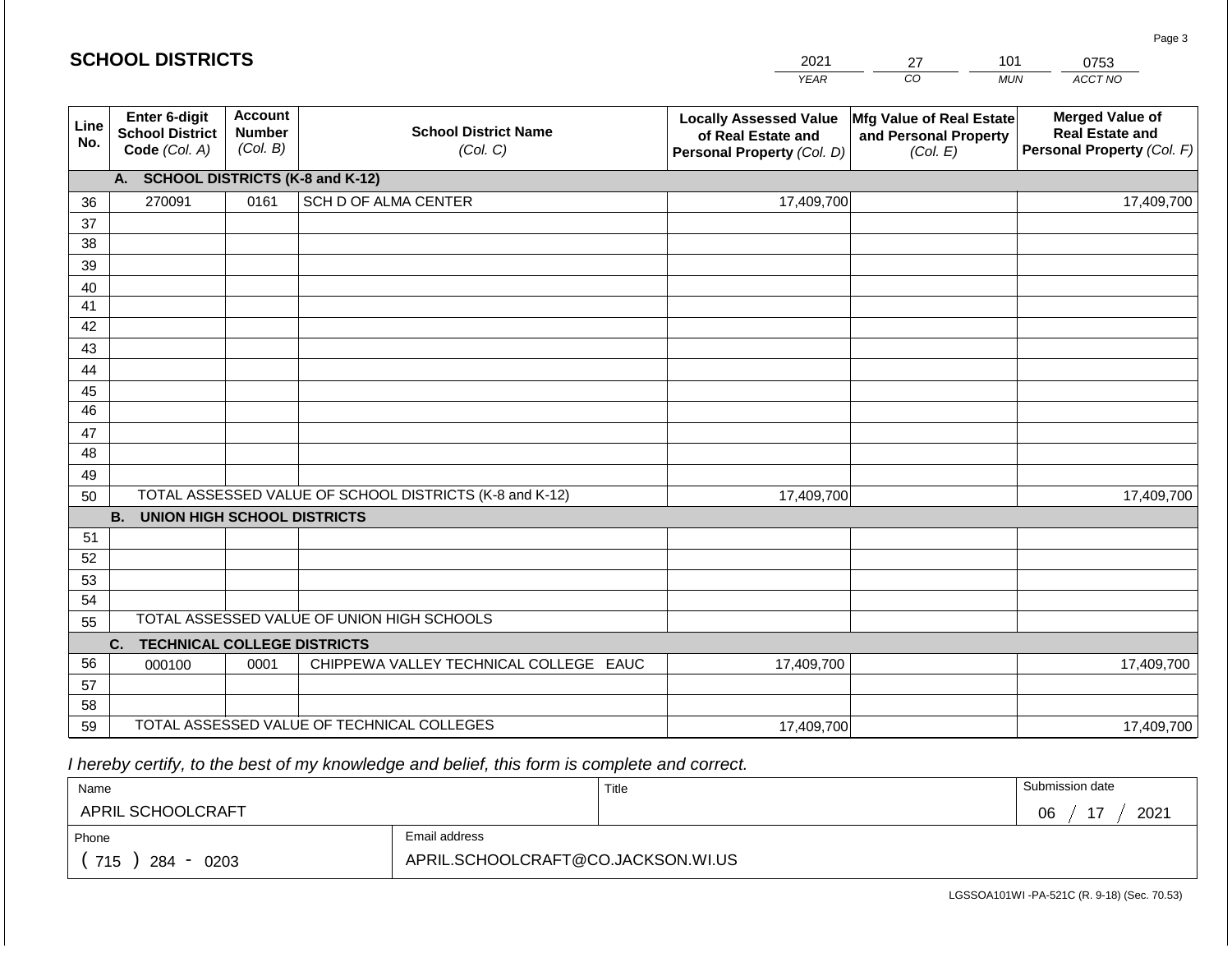- Each municipality's SOA is completed after the Board of Review and includes any changes made to the locally assessed values, under state law (sec. 70.53, Wis. Stats.)
- The Wisconsin Department of Revenue (DOR) merges the locally assessed values with the state assessed manufacturing values
- DOR provides the information regarding district names and codes. If a district is not listed, contact DOR.

Note: If you submit an amended SOA to DOR after your municipality's SOA is equated and posted to our website, we will process the SOA. However, DOR will not recalculate the *aggregate ratio or update the final SOA posted on our website. You should use the corrected values to calculate your tax rates.*

# **Page 1: Real Estate and Personal Property**

- Lines 1-9 assessed real estate values, parcel counts and acres by classification
- Lines 10-15 assessed personal property values and number of accounts by class
- Line 16 aggregate assessed value of all property subject to general property; use to calculate tax rates. Note: This line equals the total assessed value of K-8 and K-12 school districts (Line 50) and total assessed value of technical colleges (Line 59).
- Remarks assessment ratio used to calculate estimated fair market value on property tax bills

# **Page 2: Forest Crop, Other Exempt Land and Special Districts**

- Lines 18-21 private forest crop and managed forest lands assessed values
- Line  $22 -$  tax exempt land acres
- Line 23 prior years assessed value of omitted property under sec. 70.44 and correction of errors under sec. 70.43 shown by locally assessed or manufacturing real estate and personal property. Note: If there is an amount on this line, report the corresponding tax in the Statement of Taxes, Sections J or K.
- Lines 24-35 special district assessed values. These values are used to calculate tax rates for the special districts.

# **Page 3: School Districts**

- Lines 36-50 school districts (K-8 and K-12) assessed values. These values are used to calculate tax rates for school districts.
- Lines 51-55 union high school district assessed values. These values are used to calculate tax rates for union high school districts.
- Lines 56-59 technical college assessed values. These values are used to calculate tax rates for technical colleges.

If you have questions: Email: lgs@wisconsin.gov

 Phone: (608) 266-2569 or (608) 264-6892 Fax: (608) 264-6887

PO BOX 96<br>ALMA CENTER, WI 54611 - 0096 ALMA CENTER, WI 54611 - 0096VILLAGE OF ALMA CENTER CLAUDIA FIELDS<br>VILLAGE OF ALMA CENTER CLAUDIA FIELDS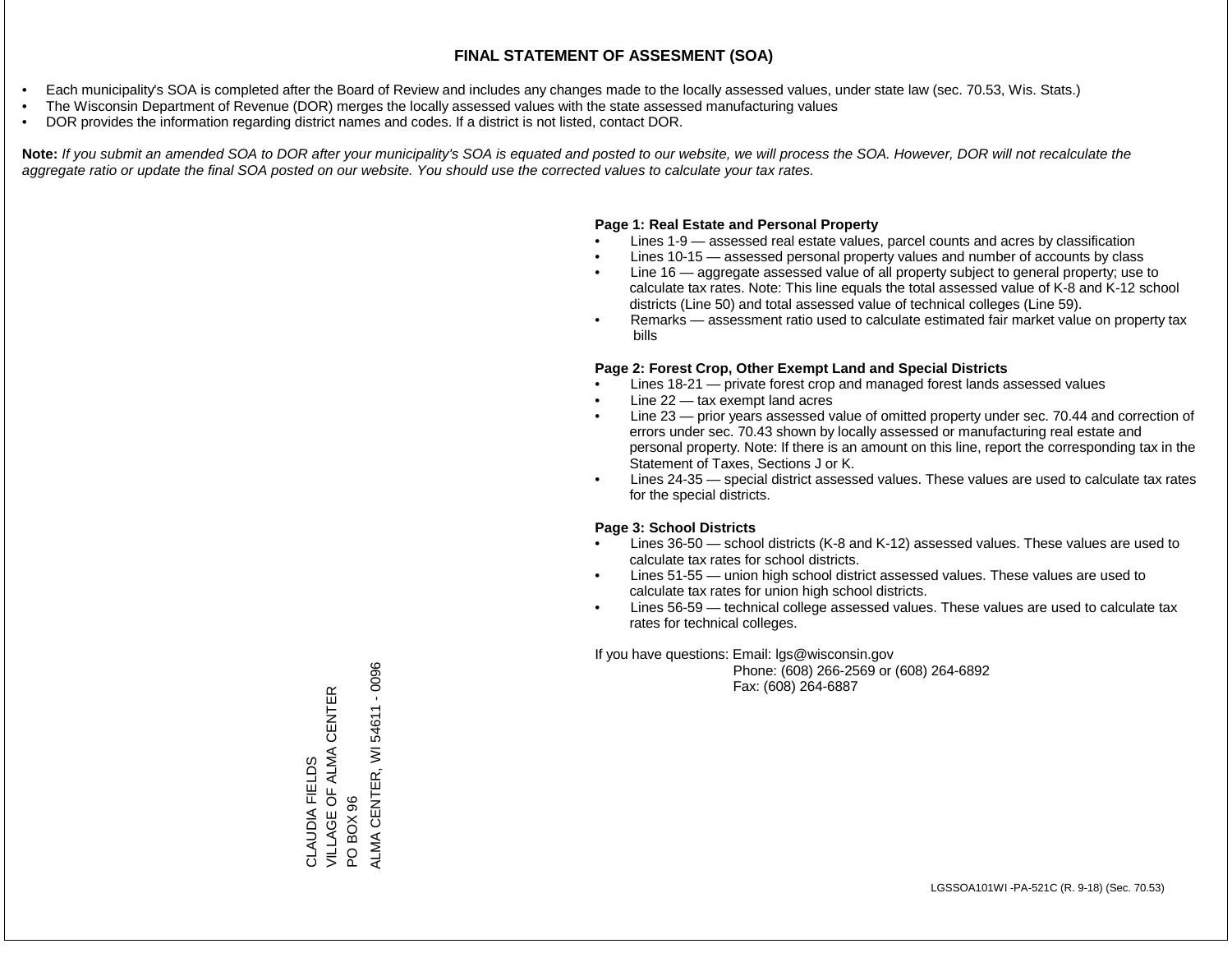|                | <b>FINAL - EQUATED</b><br><b>STATEMENT OF ASSESSMENT FOR 2021</b>                                                                                                                            |                          | 27                                        | 136                                          | 0754                    | This is an Amended Return              | Page 1                                  |
|----------------|----------------------------------------------------------------------------------------------------------------------------------------------------------------------------------------------|--------------------------|-------------------------------------------|----------------------------------------------|-------------------------|----------------------------------------|-----------------------------------------|
|                |                                                                                                                                                                                              |                          | <b>CO</b>                                 | <b>MUN</b>                                   | ACCT NO                 |                                        |                                         |
|                | <b>FOR</b><br><b>VILLAGE OF</b><br><b>OF</b>                                                                                                                                                 | <b>HIXTON</b>            |                                           | <b>JACKSON COUNTY</b>                        |                         |                                        |                                         |
|                | Town - Village - City                                                                                                                                                                        | <b>Municipality Name</b> |                                           | <b>County Name</b>                           |                         |                                        |                                         |
| Line<br>No.    | <b>REAL ESTATE</b><br>(See Lines 18 - 22 for                                                                                                                                                 |                          | PARCEL COUNT<br>TOTAL LAND   IMPROVEMENTS | NO. OF ACRES<br><b>WHOLE</b><br>NUMBERS ONLY | <b>VALUE OF</b><br>LAND | <b>VALUE OF</b><br><b>IMPROVEMENTS</b> | TOTAL VALUE OF LAND<br>AND IMPROVEMENTS |
|                | other Real Estate)                                                                                                                                                                           | (Col. A)                 | (Col. B)                                  | (Col. C)                                     | (Col. D)                | (Col. E)                               | (Col. F)                                |
| $\overline{1}$ | <b>RESIDENTIAL - Class 1</b>                                                                                                                                                                 | 219                      | 169                                       | 76                                           | 1,139,850               | 13,737,500                             | 14,877,350                              |
| 2              | <b>COMMERCIAL - Class 2</b>                                                                                                                                                                  | 55                       | 44                                        | 66                                           | 528,000                 | 7,710,200                              | 8,238,200                               |
| 3              | MANUFACTURING - Class 3                                                                                                                                                                      | $\mathbf 0$              | $\mathbf 0$                               | $\mathbf 0$                                  | 0                       | $\mathbf 0$                            | 0                                       |
| $\overline{4}$ | <b>AGRICULTURAL - Class 4</b>                                                                                                                                                                | 28                       |                                           | 214                                          | 33,300                  |                                        | 33,300                                  |
| 5              | <b>UNDEVELOPED - Class 5</b>                                                                                                                                                                 | 18                       |                                           | 103                                          | 22,200                  |                                        | 22,200                                  |
| 6              | AGRICULTURAL FOREST - Class 5m                                                                                                                                                               | 4                        |                                           | 14                                           | 15,000                  |                                        | 15,000                                  |
| $\overline{7}$ | <b>FOREST LANDS - Class 6</b>                                                                                                                                                                | 11                       |                                           | 33                                           | 55,900                  |                                        | 55,900                                  |
| 8              | OTHER - Class 7                                                                                                                                                                              | 3                        | $\overline{2}$                            | 4                                            | 12,600                  | 167,300                                | 179,900                                 |
| 9              | <b>TOTAL - ALL COLUMNS</b>                                                                                                                                                                   | 338                      | 215                                       | 510                                          | 1,806,850               | 21,615,000                             | 23,421,850                              |
| 10             | NUMBER OF PERSONAL PROPERTY ACCOUNTS IN ROLL                                                                                                                                                 |                          |                                           | 29                                           | <b>LOCALLY ASSESSED</b> | <b>MANUFACTURING</b>                   | <b>MERGED</b>                           |
| 11             | BOATS AND OTHER WATERCRAFT NOT EXEMPT - Code 1                                                                                                                                               |                          |                                           |                                              | $\Omega$                | $\mathbf{0}$                           | 0                                       |
| 12             | MACHINERY, TOOLS AND PATTERNS - Code 2                                                                                                                                                       |                          |                                           |                                              |                         | 155,000                                | 155,000                                 |
| 13             | FURNITURE, FIXTURES AND EQUIPMENT - Code 3                                                                                                                                                   |                          |                                           |                                              | 261,900                 | $\Omega$                               | 261,900                                 |
| 14             | ALL OTHER PERSONAL PROPERTY NOT EXEMPT - Codes 4A, 4B, 4C                                                                                                                                    |                          | 3,549,700                                 | 300                                          | 3,550,000               |                                        |                                         |
| 15             | TOTAL OF PERSONAL PROPERTY NOT EXEMPT (Total of Lines 11-14)                                                                                                                                 |                          | 3,811,600                                 | 155,300                                      | 3,966,900               |                                        |                                         |
| 16             | AGGREGATE ASSESSED VALUE OF ALL PROPERTY SUBJECT TO THE GENERAL PROPERTY TAX (Total of Lines 9F and 15F)<br>MUST EQUAL TOTAL VALUE OF THE SCHOOL DISTRICTS (K-12 PLUS K-8) - Line 50, Col. F |                          |                                           |                                              |                         |                                        | 27,388,750                              |
| 17             | Name of Assessor<br>Telephone #<br><b>BOARD OF REVIEW</b><br>DATE OF FINAL ADJOURNMENT<br>05/17/2021<br><b>APPRAISAL SERVICE CO</b>                                                          |                          |                                           |                                              |                         |                                        | (715) 834-1361                          |

The Assessment Ratio to be used in calculating the estimated Fair Market Value on tax bills for this tax district is .846727005

This ratio should be used to convert assessed values to "Calculate Equalized Values" in Step 1 of the Lottery and Gaming Credit Calculations.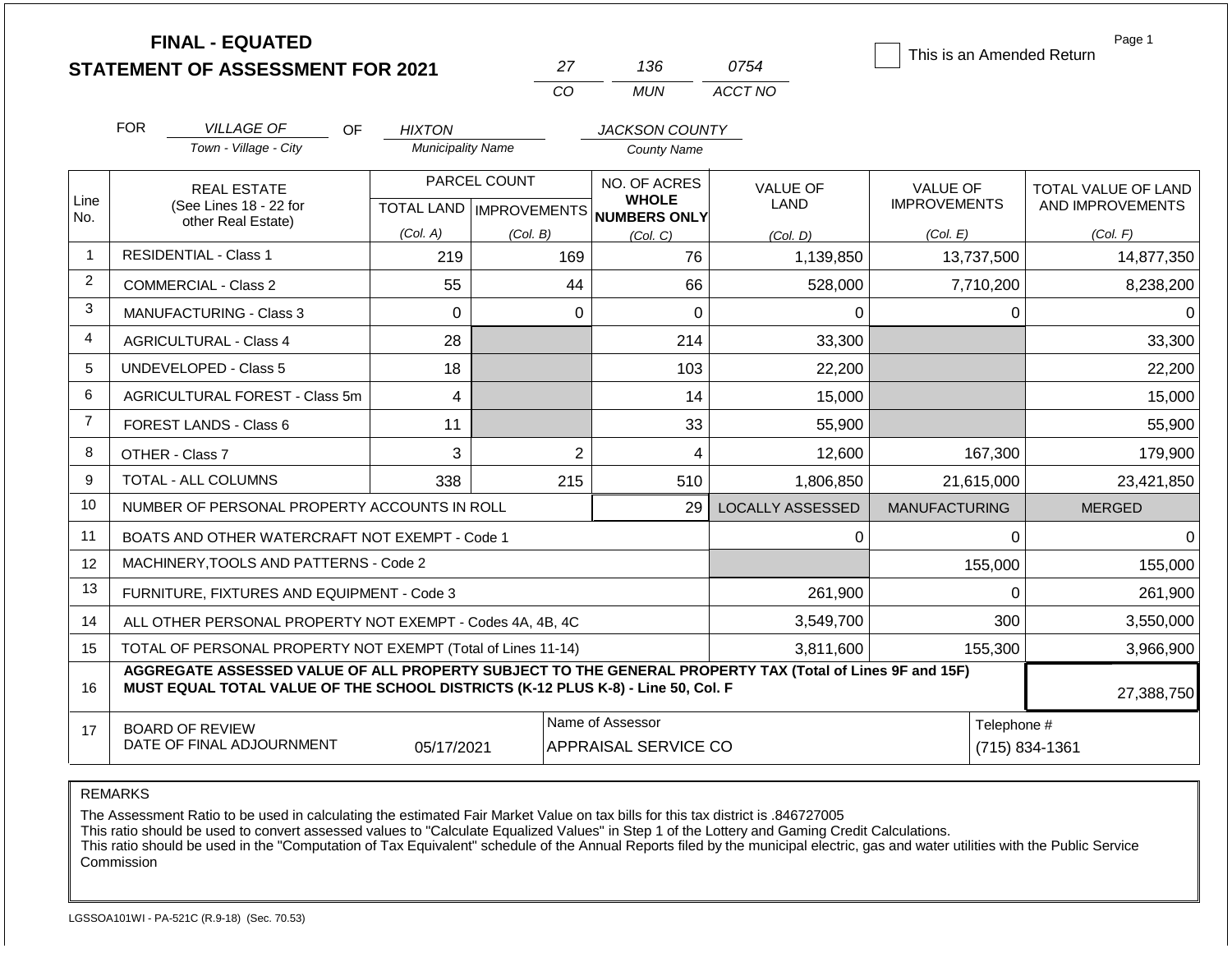2021 27 136 0754

FOREST LANDS (Line 7) and FOREST CROPS (in this section) - are **NOT** the same *YEAR CO MUN ACCT NO*

| 18 | (a) PARCELS                                                                    | Private Forest Crop - Reg Class @ 10¢ per acre<br>(b) ACRES |                                                                          | (c) ASSESSED VALUE                                               |                                               | (d) PARCELS                       |                                                                    | Private Forest Crop - Reg Class @ \$2.52 per acre<br>(e) ACRES  |                                                                                                    | (f) ASSESSED VALUE |
|----|--------------------------------------------------------------------------------|-------------------------------------------------------------|--------------------------------------------------------------------------|------------------------------------------------------------------|-----------------------------------------------|-----------------------------------|--------------------------------------------------------------------|-----------------------------------------------------------------|----------------------------------------------------------------------------------------------------|--------------------|
| 19 | (a) PARCELS                                                                    | (b) ACRES                                                   | Private Forest Crop - Special Class @ 20¢ per acre<br>(c) ASSESSED VALUE |                                                                  |                                               | (d) PARCELS<br>(e) ACRES          |                                                                    |                                                                 | Entered Before 2005 Managed Forest - Ferrous Mining CLOSED @ \$7.87 per acre<br>(f) ASSESSED VALUE |                    |
|    | Entered Before 2005 Managed Forest - OPEN @ 74 ¢ per acre                      |                                                             |                                                                          |                                                                  | Entered Before 2005 Managed Forest - CLOSED @ |                                   | $$1.75$ per acre                                                   |                                                                 |                                                                                                    |                    |
| 20 | (a) PARCELS                                                                    | (b) ACRES                                                   |                                                                          | (c) ASSESSED VALUE                                               |                                               | (d) PARCELS                       |                                                                    | (e) ACRES                                                       | (f) ASSESSED VALUE                                                                                 |                    |
|    | Entered After 2004 Managed Forest - OPEN @ \$2.04 per acre                     |                                                             |                                                                          |                                                                  |                                               |                                   |                                                                    | Entered After 2004 Managed Forest - CLOSED @ \$10.20 per acre   |                                                                                                    |                    |
| 21 | (a) PARCELS                                                                    | (b) ACRES                                                   |                                                                          | (c) ASSESSED VALUE                                               |                                               | (d) PARCELS                       |                                                                    | (e) ACRES                                                       |                                                                                                    | (f) ASSESSED VALUE |
|    |                                                                                |                                                             |                                                                          |                                                                  |                                               |                                   |                                                                    |                                                                 |                                                                                                    |                    |
| 22 | (a) County Forest Cropland Acres                                               |                                                             |                                                                          | (b) Federal Acres                                                |                                               | (c) State Acres                   |                                                                    | (d) County (NOT FOREST CROP) Acres                              |                                                                                                    | (e) Other Acres    |
|    |                                                                                |                                                             |                                                                          |                                                                  |                                               | 8.95                              |                                                                    |                                                                 |                                                                                                    | 13.95              |
|    |                                                                                |                                                             |                                                                          | Assessed Value of Omitted Property From Prior Years (Sec. 70.44) |                                               |                                   |                                                                    | Assessed Value of Sec. 70.43 Corrections of Errors by Assessors |                                                                                                    |                    |
| 23 |                                                                                | (a) REAL ESTATE                                             |                                                                          |                                                                  | (b) PERSONAL                                  | (c1) REAL ESTATE<br>(c2) PERSONAL |                                                                    |                                                                 |                                                                                                    |                    |
|    |                                                                                |                                                             |                                                                          |                                                                  |                                               |                                   |                                                                    |                                                                 |                                                                                                    |                    |
|    | Manufacturing Equated Value of Omitted Property From Prior Years (Sec. 70.995) |                                                             |                                                                          |                                                                  |                                               |                                   | Mfg. Equated Value of Sec.70.43 Corrections of Errors by Assessors |                                                                 |                                                                                                    |                    |
|    | (d) REAL ESTATE                                                                |                                                             |                                                                          | (e) PERSONAL                                                     |                                               |                                   |                                                                    | (f1) REAL ESTATE                                                |                                                                                                    | (f2) PERSONAL      |
|    |                                                                                |                                                             |                                                                          |                                                                  |                                               |                                   |                                                                    |                                                                 |                                                                                                    |                    |

# **SPECIAL DISTRICTS**

| Line<br>No. | Enter 6-digit<br>Special District | <b>Account</b><br><b>Number</b> | <b>Special District Name</b> | <b>Locally Assessed Value</b><br>of Real Estate and | Mfg Value of Real Estate<br>and Personal Property | <b>Merged Value of</b><br><b>Real Estate and</b> |
|-------------|-----------------------------------|---------------------------------|------------------------------|-----------------------------------------------------|---------------------------------------------------|--------------------------------------------------|
|             | Code (Col. A)                     | (Col. B)                        | (Col. C)                     | Personal Property (Col. D)                          | (Col. E)                                          | Personal Property (Col. F)                       |
| 24          |                                   |                                 |                              |                                                     |                                                   |                                                  |
| 25          |                                   |                                 |                              |                                                     |                                                   |                                                  |
| 26          |                                   |                                 |                              |                                                     |                                                   |                                                  |
| 27          |                                   |                                 |                              |                                                     |                                                   |                                                  |
| 28          |                                   |                                 |                              |                                                     |                                                   |                                                  |
| 29          |                                   |                                 |                              |                                                     |                                                   |                                                  |
| 30          |                                   |                                 |                              |                                                     |                                                   |                                                  |
| 31          |                                   |                                 |                              |                                                     |                                                   |                                                  |
| 32          |                                   |                                 |                              |                                                     |                                                   |                                                  |
| 33          |                                   |                                 |                              |                                                     |                                                   |                                                  |
| 34          |                                   |                                 |                              |                                                     |                                                   |                                                  |
| 35          |                                   |                                 |                              |                                                     |                                                   |                                                  |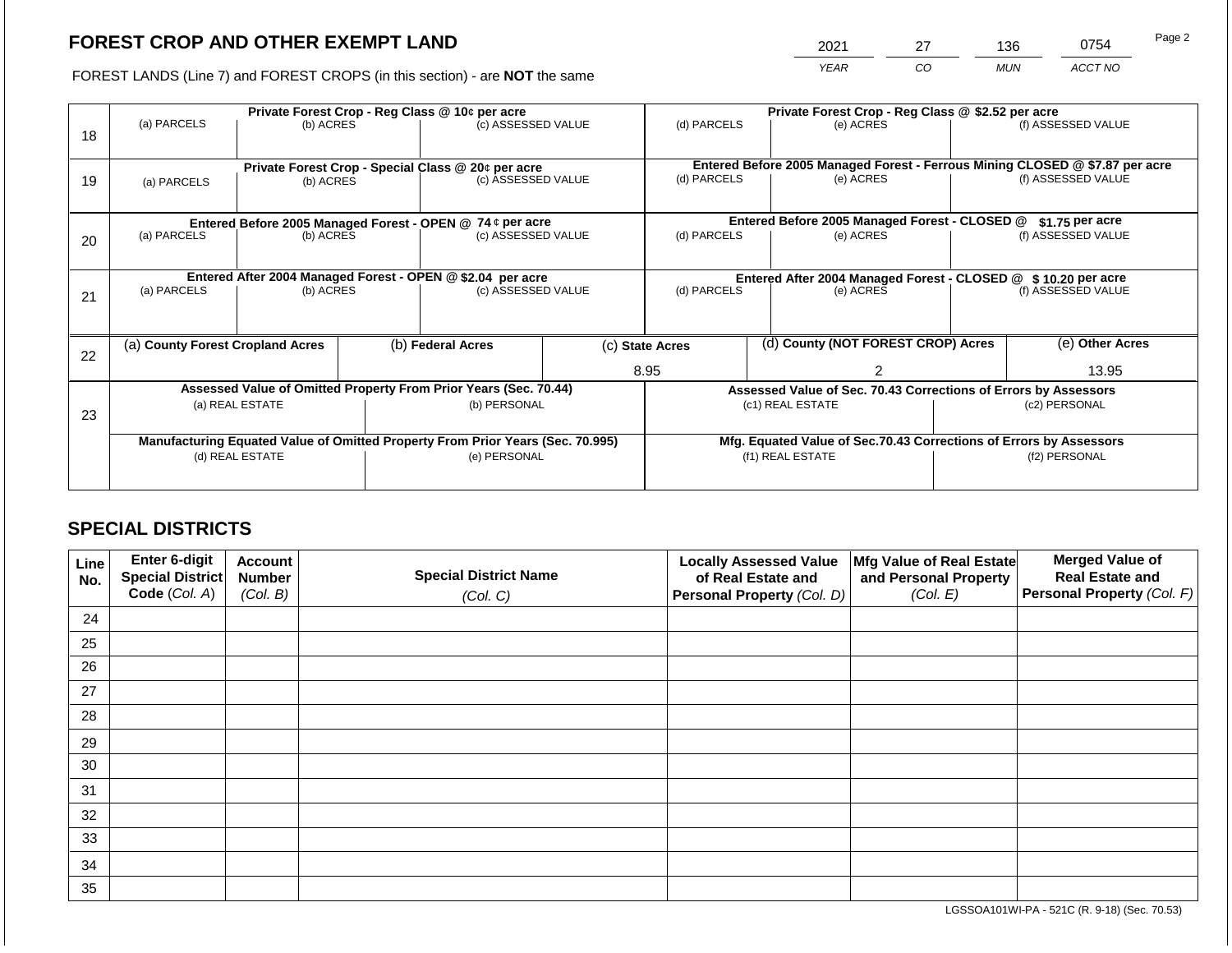#### *YEAR*  2021  $\overline{co}$ 27 *MUN ACCT NO*  0754 **Line No. Enter 6-digit School District Code** *(Col. A)* **Account Number** *(Col. B)* **School District Name** *(Col. C)* **Locally Assessed Value of Real Estate and Personal Property** *(Col. D)* **Mfg Value of Real Estate and Personal Property** *(Col. E)* **Merged Value of Real Estate and Personal Property** *(Col. F)* **A. SCHOOL DISTRICTS (K-8 and K-12)** 36 37 38 39 40 41 42 43 44 45 46 47 48 49 50 TOTAL ASSESSED VALUE OF SCHOOL DISTRICTS (K-8 and K-12) **B. UNION HIGH SCHOOL DISTRICTS** 51 52 53 54 55 **C. TECHNICAL COLLEGE DISTRICTS** 56 57 TOTAL ASSESSED VALUE OF UNION HIGH SCHOOLS 270476 0162 SCH D OF BLACK RIVER FALLS 27,233,450 27,233,450 000200 | 0002 | WESTERN TECHNICAL COLLEGE LACR 155,300 27,388,750 155,300 27,388,750 27,233,450 155,300 27,388,750

 *I hereby certify, to the best of my knowledge and belief, this form is complete and correct.*

59 TOTAL ASSESSED VALUE OF TECHNICAL COLLEGES

| Name               |                                    | Title | Submission date  |
|--------------------|------------------------------------|-------|------------------|
| APRIL SCHOOLCRAFT  |                                    |       | 16<br>2021<br>06 |
| Phone              | Email address                      |       |                  |
| 715<br>284<br>0203 | APRIL.SCHOOLCRAFT@CO.JACKSON.WI.US |       |                  |

27,233,450

155,300 27,388,750

Page 3

58

136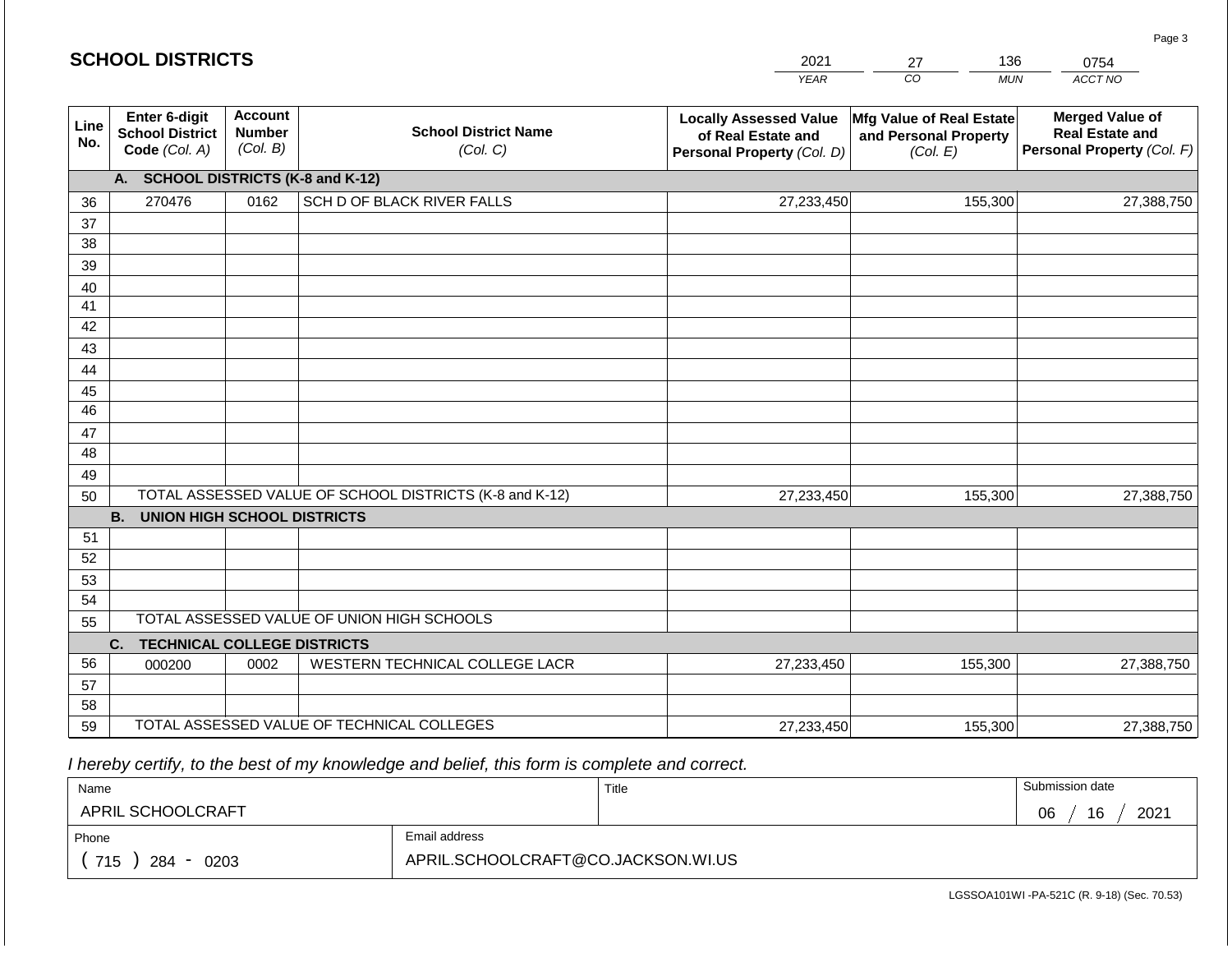- Each municipality's SOA is completed after the Board of Review and includes any changes made to the locally assessed values, under state law (sec. 70.53, Wis. Stats.)
- The Wisconsin Department of Revenue (DOR) merges the locally assessed values with the state assessed manufacturing values
- DOR provides the information regarding district names and codes. If a district is not listed, contact DOR.

Note: If you submit an amended SOA to DOR after your municipality's SOA is equated and posted to our website, we will process the SOA. However, DOR will not recalculate the *aggregate ratio or update the final SOA posted on our website. You should use the corrected values to calculate your tax rates.*

### **Page 1: Real Estate and Personal Property**

- Lines 1-9 assessed real estate values, parcel counts and acres by classification
- Lines 10-15 assessed personal property values and number of accounts by class
- Line 16 aggregate assessed value of all property subject to general property; use to calculate tax rates. Note: This line equals the total assessed value of K-8 and K-12 school districts (Line 50) and total assessed value of technical colleges (Line 59).
- Remarks assessment ratio used to calculate estimated fair market value on property tax bills

### **Page 2: Forest Crop, Other Exempt Land and Special Districts**

- Lines 18-21 private forest crop and managed forest lands assessed values
- Line  $22 -$  tax exempt land acres
- Line 23 prior years assessed value of omitted property under sec. 70.44 and correction of errors under sec. 70.43 shown by locally assessed or manufacturing real estate and personal property. Note: If there is an amount on this line, report the corresponding tax in the Statement of Taxes, Sections J or K.
- Lines 24-35 special district assessed values. These values are used to calculate tax rates for the special districts.

### **Page 3: School Districts**

- Lines 36-50 school districts (K-8 and K-12) assessed values. These values are used to calculate tax rates for school districts.
- Lines 51-55 union high school district assessed values. These values are used to calculate tax rates for union high school districts.
- Lines 56-59 technical college assessed values. These values are used to calculate tax rates for technical colleges.

If you have questions: Email: lgs@wisconsin.gov

 Phone: (608) 266-2569 or (608) 264-6892 Fax: (608) 264-6887

HIXTON, WI 54635 - 0127 HIXTON, WI 54635 - 0127ALLAGE OF HIXTOM<br>NITVGE OF HIXTOM VILLAGE OF HIXT AURIE MUELLER LAURIE MUELLER PO BOX 127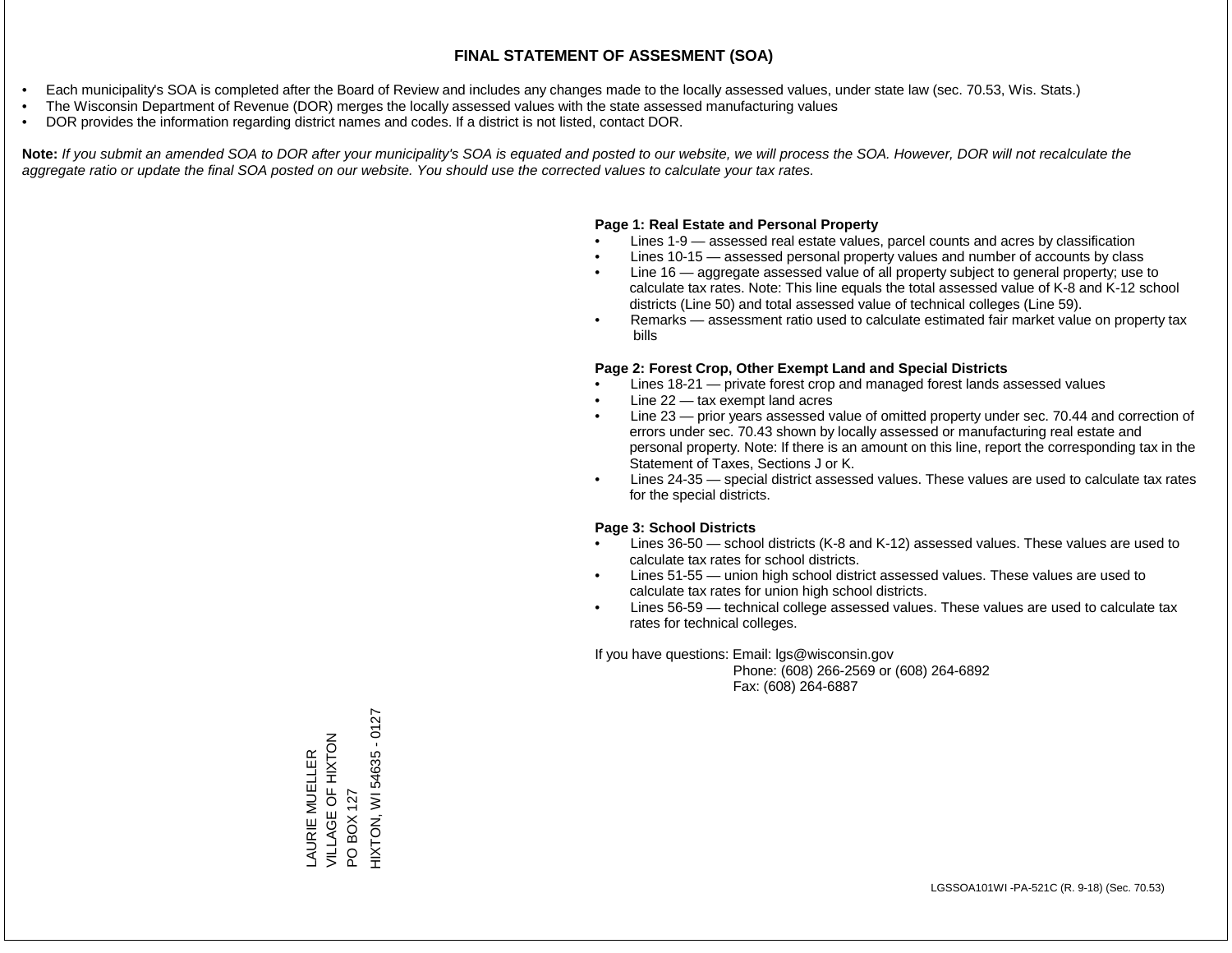|                | <b>FINAL - EQUATED</b><br><b>STATEMENT OF ASSESSMENT FOR 2021</b>                                                                                                                            |                          | 27                        | 151                             | 0755                    | This is an Amended Return | Page 1              |  |
|----------------|----------------------------------------------------------------------------------------------------------------------------------------------------------------------------------------------|--------------------------|---------------------------|---------------------------------|-------------------------|---------------------------|---------------------|--|
|                |                                                                                                                                                                                              |                          | CO                        | <b>MUN</b>                      | ACCT NO                 |                           |                     |  |
|                | <b>FOR</b><br><b>VILLAGE OF</b><br>OF.                                                                                                                                                       | <b>MELROSE</b>           |                           | <b>JACKSON COUNTY</b>           |                         |                           |                     |  |
|                | Town - Village - City                                                                                                                                                                        | <b>Municipality Name</b> |                           | <b>County Name</b>              |                         |                           |                     |  |
|                | <b>REAL ESTATE</b>                                                                                                                                                                           |                          | PARCEL COUNT              | NO. OF ACRES                    | <b>VALUE OF</b>         | <b>VALUE OF</b>           | TOTAL VALUE OF LAND |  |
| Line<br>No.    | (See Lines 18 - 22 for<br>other Real Estate)                                                                                                                                                 |                          | TOTAL LAND   IMPROVEMENTS | <b>WHOLE</b><br>NUMBERS ONLY    | <b>LAND</b>             | <b>IMPROVEMENTS</b>       | AND IMPROVEMENTS    |  |
|                |                                                                                                                                                                                              | (Col. A)                 | (Col. B)                  | (Col, C)                        | (Col, D)                | (Col. E)                  | (Col. F)            |  |
| $\mathbf 1$    | <b>RESIDENTIAL - Class 1</b>                                                                                                                                                                 | 219                      | 203                       | 118                             | 3,178,700               | 14,285,800                | 17,464,500          |  |
| 2              | <b>COMMERCIAL - Class 2</b>                                                                                                                                                                  | 43                       | 39                        | 21                              | 510,900                 | 3,186,600                 | 3,697,500           |  |
| 3              | <b>MANUFACTURING - Class 3</b>                                                                                                                                                               |                          | $\mathbf 0$               | $\overline{0}$                  | 0                       | 0                         | 0                   |  |
| 4              | <b>AGRICULTURAL - Class 4</b>                                                                                                                                                                | 14                       |                           | 221                             | 35,600                  |                           | 35,600              |  |
| 5              | <b>UNDEVELOPED - Class 5</b>                                                                                                                                                                 | 12                       |                           | 54                              | 15,600                  |                           | 15,600              |  |
| 6              | AGRICULTURAL FOREST - Class 5m                                                                                                                                                               | $\overline{7}$           |                           | 34                              | 42,400                  |                           | 42,400              |  |
| $\overline{7}$ | FOREST LANDS - Class 6                                                                                                                                                                       | 5                        |                           | 14                              | 35,100                  |                           | 35,100              |  |
| 8              | OTHER - Class 7                                                                                                                                                                              | $\overline{2}$           | $\overline{2}$            | 1                               | 2,200                   | 2,800                     | 5,000               |  |
| 9              | TOTAL - ALL COLUMNS                                                                                                                                                                          | 302                      | 244                       | 463                             | 3,820,500               | 17,475,200                | 21,295,700          |  |
| 10             | NUMBER OF PERSONAL PROPERTY ACCOUNTS IN ROLL                                                                                                                                                 |                          |                           | 21                              | <b>LOCALLY ASSESSED</b> | <b>MANUFACTURING</b>      | <b>MERGED</b>       |  |
| 11             | BOATS AND OTHER WATERCRAFT NOT EXEMPT - Code 1                                                                                                                                               |                          |                           |                                 | 0                       | 0                         | 0                   |  |
| 12             | MACHINERY, TOOLS AND PATTERNS - Code 2                                                                                                                                                       |                          |                           |                                 |                         | 0                         |                     |  |
| 13             | FURNITURE, FIXTURES AND EQUIPMENT - Code 3                                                                                                                                                   |                          |                           |                                 | 99,700                  | $\mathbf 0$               | 99,700              |  |
| 14             | ALL OTHER PERSONAL PROPERTY NOT EXEMPT - Codes 4A, 4B, 4C                                                                                                                                    |                          |                           |                                 | 4,200                   | 0                         | 4,200               |  |
| 15             | TOTAL OF PERSONAL PROPERTY NOT EXEMPT (Total of Lines 11-14)                                                                                                                                 |                          |                           |                                 | 103,900                 | 0                         | 103,900             |  |
| 16             | AGGREGATE ASSESSED VALUE OF ALL PROPERTY SUBJECT TO THE GENERAL PROPERTY TAX (Total of Lines 9F and 15F)<br>MUST EQUAL TOTAL VALUE OF THE SCHOOL DISTRICTS (K-12 PLUS K-8) - Line 50, Col. F |                          |                           |                                 |                         |                           | 21,399,600          |  |
| 17             | <b>BOARD OF REVIEW</b>                                                                                                                                                                       |                          |                           | Name of Assessor                |                         | Telephone #               |                     |  |
|                | DATE OF FINAL ADJOURNMENT                                                                                                                                                                    | 05/26/2021               |                           | GARDINER APPRAISAL SERVICE, LLC |                         | (888) 756-9726            |                     |  |

The Assessment Ratio to be used in calculating the estimated Fair Market Value on tax bills for this tax district is .783119435

This ratio should be used to convert assessed values to "Calculate Equalized Values" in Step 1 of the Lottery and Gaming Credit Calculations.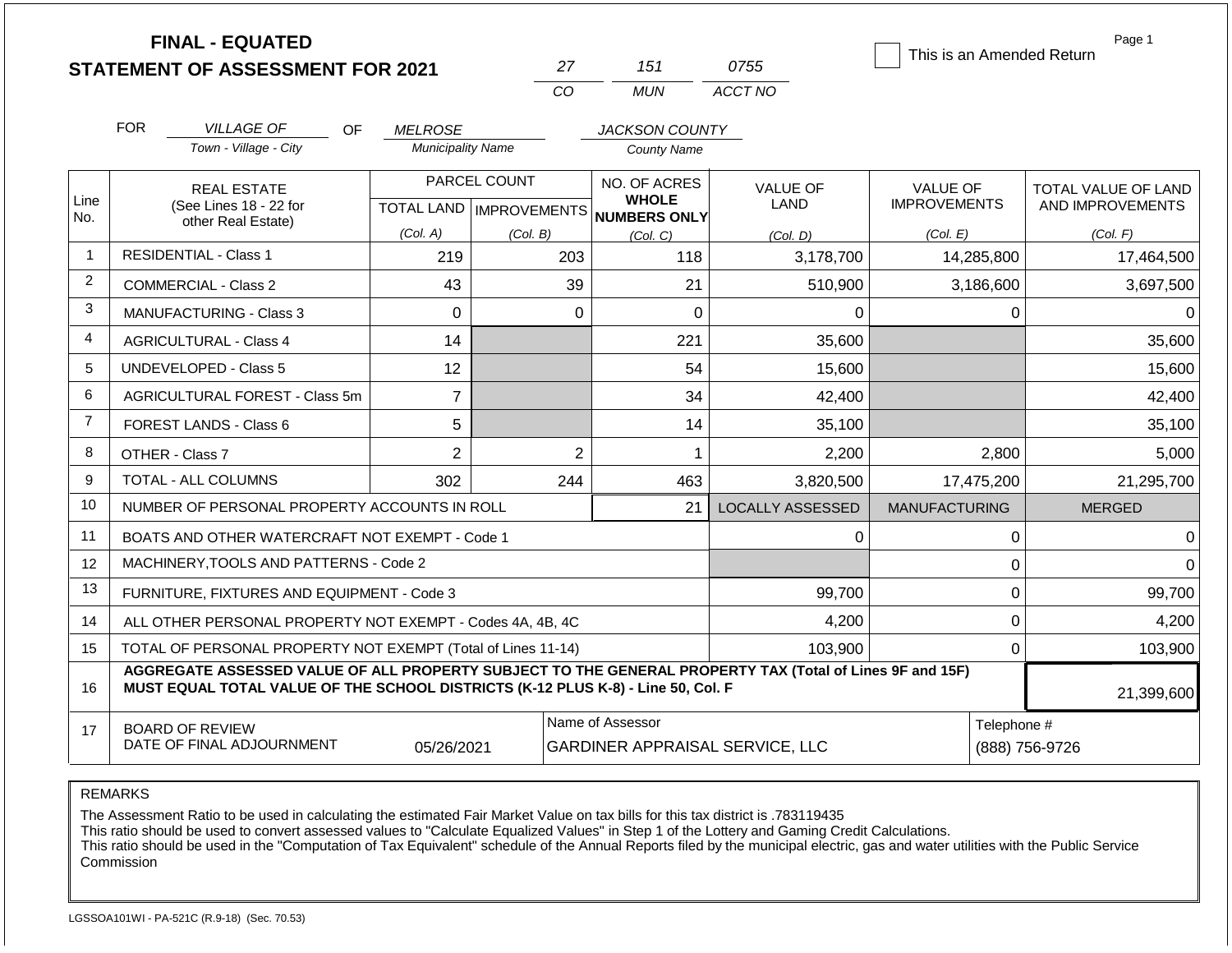2021 27 151 0755

FOREST LANDS (Line 7) and FOREST CROPS (in this section) - are **NOT** the same *YEAR CO MUN ACCT NO*

|    |                                                            | Private Forest Crop - Reg Class @ 10¢ per acre                                 |              |                                                    |                                                               |                                                                    |  | Private Forest Crop - Reg Class @ \$2.52 per acre                            |                    |                    |  |  |
|----|------------------------------------------------------------|--------------------------------------------------------------------------------|--------------|----------------------------------------------------|---------------------------------------------------------------|--------------------------------------------------------------------|--|------------------------------------------------------------------------------|--------------------|--------------------|--|--|
| 18 | (a) PARCELS                                                | (b) ACRES                                                                      |              | (c) ASSESSED VALUE                                 |                                                               | (d) PARCELS                                                        |  | (e) ACRES                                                                    |                    | (f) ASSESSED VALUE |  |  |
|    |                                                            |                                                                                |              |                                                    |                                                               |                                                                    |  |                                                                              |                    |                    |  |  |
|    |                                                            |                                                                                |              | Private Forest Crop - Special Class @ 20¢ per acre |                                                               |                                                                    |  | Entered Before 2005 Managed Forest - Ferrous Mining CLOSED @ \$7.87 per acre |                    |                    |  |  |
| 19 | (a) PARCELS                                                | (b) ACRES                                                                      |              | (c) ASSESSED VALUE                                 |                                                               | (d) PARCELS<br>(e) ACRES                                           |  |                                                                              | (f) ASSESSED VALUE |                    |  |  |
|    |                                                            |                                                                                |              |                                                    |                                                               |                                                                    |  |                                                                              |                    |                    |  |  |
|    |                                                            | Entered Before 2005 Managed Forest - OPEN @ 74 ¢ per acre                      |              |                                                    |                                                               |                                                                    |  | Entered Before 2005 Managed Forest - CLOSED @                                |                    | $$1.75$ per acre   |  |  |
| 20 | (a) PARCELS                                                | (b) ACRES                                                                      |              | (c) ASSESSED VALUE                                 |                                                               | (d) PARCELS                                                        |  | (e) ACRES                                                                    |                    | (f) ASSESSED VALUE |  |  |
|    |                                                            |                                                                                |              |                                                    |                                                               |                                                                    |  |                                                                              |                    |                    |  |  |
|    | Entered After 2004 Managed Forest - OPEN @ \$2.04 per acre |                                                                                |              |                                                    | Entered After 2004 Managed Forest - CLOSED @ \$10.20 per acre |                                                                    |  |                                                                              |                    |                    |  |  |
| 21 | (a) PARCELS                                                | (b) ACRES                                                                      |              | (c) ASSESSED VALUE                                 |                                                               | (d) PARCELS<br>(e) ACRES                                           |  |                                                                              | (f) ASSESSED VALUE |                    |  |  |
|    |                                                            |                                                                                |              |                                                    |                                                               |                                                                    |  |                                                                              |                    |                    |  |  |
|    |                                                            |                                                                                |              |                                                    |                                                               |                                                                    |  |                                                                              |                    |                    |  |  |
| 22 | (a) County Forest Cropland Acres                           |                                                                                |              | (b) Federal Acres                                  |                                                               | (d) County (NOT FOREST CROP) Acres<br>(c) State Acres              |  |                                                                              |                    | (e) Other Acres    |  |  |
|    |                                                            |                                                                                |              |                                                    |                                                               |                                                                    |  |                                                                              |                    | 17.5               |  |  |
|    |                                                            | Assessed Value of Omitted Property From Prior Years (Sec. 70.44)               |              |                                                    |                                                               |                                                                    |  | Assessed Value of Sec. 70.43 Corrections of Errors by Assessors              |                    |                    |  |  |
| 23 |                                                            | (a) REAL ESTATE                                                                |              | (b) PERSONAL                                       |                                                               |                                                                    |  | (c1) REAL ESTATE                                                             | (c2) PERSONAL      |                    |  |  |
|    |                                                            |                                                                                |              |                                                    |                                                               |                                                                    |  |                                                                              |                    |                    |  |  |
|    |                                                            | Manufacturing Equated Value of Omitted Property From Prior Years (Sec. 70.995) |              |                                                    |                                                               | Mfg. Equated Value of Sec.70.43 Corrections of Errors by Assessors |  |                                                                              |                    |                    |  |  |
|    | (d) REAL ESTATE                                            |                                                                                | (e) PERSONAL |                                                    | (f1) REAL ESTATE                                              |                                                                    |  | (f2) PERSONAL                                                                |                    |                    |  |  |
|    |                                                            |                                                                                |              |                                                    |                                                               |                                                                    |  |                                                                              |                    |                    |  |  |
|    |                                                            |                                                                                |              |                                                    |                                                               |                                                                    |  |                                                                              |                    |                    |  |  |

# **SPECIAL DISTRICTS**

| Line<br>No. | <b>Enter 6-digit</b><br>Special District | <b>Account</b><br><b>Number</b> | <b>Special District Name</b> | <b>Locally Assessed Value</b><br>of Real Estate and | Mfg Value of Real Estate<br>and Personal Property | <b>Merged Value of</b><br><b>Real Estate and</b> |
|-------------|------------------------------------------|---------------------------------|------------------------------|-----------------------------------------------------|---------------------------------------------------|--------------------------------------------------|
|             | Code (Col. A)                            | (Col. B)                        | (Col. C)                     | Personal Property (Col. D)                          | (Col. E)                                          | Personal Property (Col. F)                       |
| 24          |                                          |                                 |                              |                                                     |                                                   |                                                  |
| 25          |                                          |                                 |                              |                                                     |                                                   |                                                  |
| 26          |                                          |                                 |                              |                                                     |                                                   |                                                  |
| 27          |                                          |                                 |                              |                                                     |                                                   |                                                  |
| 28          |                                          |                                 |                              |                                                     |                                                   |                                                  |
| 29          |                                          |                                 |                              |                                                     |                                                   |                                                  |
| 30          |                                          |                                 |                              |                                                     |                                                   |                                                  |
| 31          |                                          |                                 |                              |                                                     |                                                   |                                                  |
| 32          |                                          |                                 |                              |                                                     |                                                   |                                                  |
| 33          |                                          |                                 |                              |                                                     |                                                   |                                                  |
| 34          |                                          |                                 |                              |                                                     |                                                   |                                                  |
| 35          |                                          |                                 |                              |                                                     |                                                   |                                                  |

LGSSOA101WI-PA - 521C (R. 9-18) (Sec. 70.53)

Page 2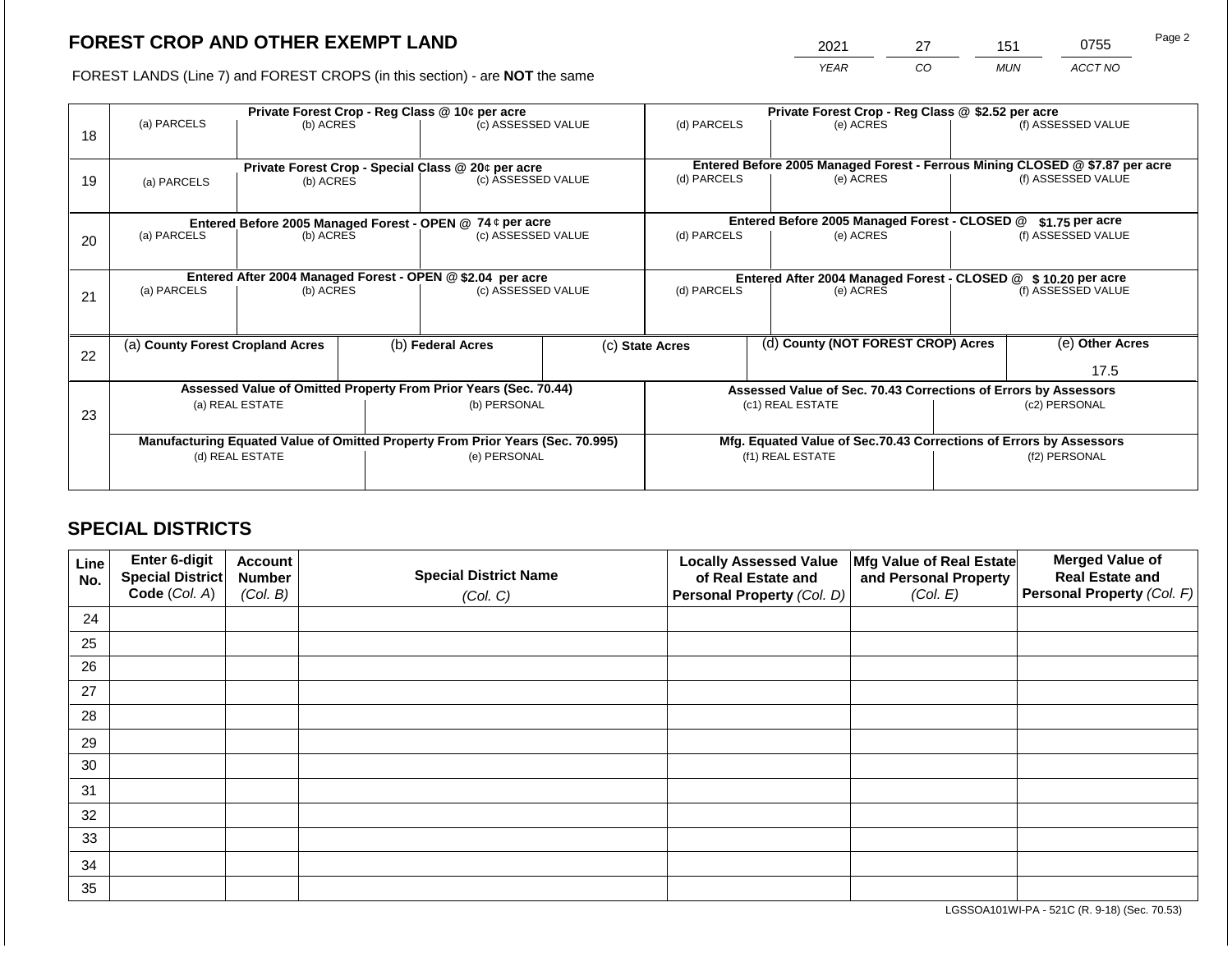### *YEAR*  2021  $\overline{co}$ 27 *MUN ACCT NO*  0755 **Line No. Enter 6-digit School District Code** *(Col. A)* **Account Number** *(Col. B)* **School District Name** *(Col. C)* **Locally Assessed Value of Real Estate and Personal Property** *(Col. D)* **Mfg Value of Real Estate and Personal Property** *(Col. E)* **Merged Value of Real Estate and Personal Property** *(Col. F)* **A. SCHOOL DISTRICTS (K-8 and K-12)** 36 37 38 39 40 41 42 43 44 45 46 47 48 49 50 TOTAL ASSESSED VALUE OF SCHOOL DISTRICTS (K-8 and K-12) **B. UNION HIGH SCHOOL DISTRICTS** 51 52 53 54 55 **C. TECHNICAL COLLEGE DISTRICTS** 56 57 58 TOTAL ASSESSED VALUE OF UNION HIGH SCHOOLS 273428 0163 SCH D OF MELROSE-MINDORO 21,399,600 21,399,600 000200 | 0002 | WESTERN TECHNICAL COLLEGE LACR 21,399,600 21,399,600 21,399,600 21,399,600

 *I hereby certify, to the best of my knowledge and belief, this form is complete and correct.*

59 TOTAL ASSESSED VALUE OF TECHNICAL COLLEGES

| Name               |                                    | Title | Submission date  |
|--------------------|------------------------------------|-------|------------------|
| APRIL SCHOOLCRAFT  |                                    |       | 2021<br>16<br>06 |
| Phone              | Email address                      |       |                  |
| 715<br>284<br>0203 | APRIL.SCHOOLCRAFT@CO.JACKSON.WI.US |       |                  |

21,399,600

LGSSOA101WI -PA-521C (R. 9-18) (Sec. 70.53)

21,399,600

Page 3

151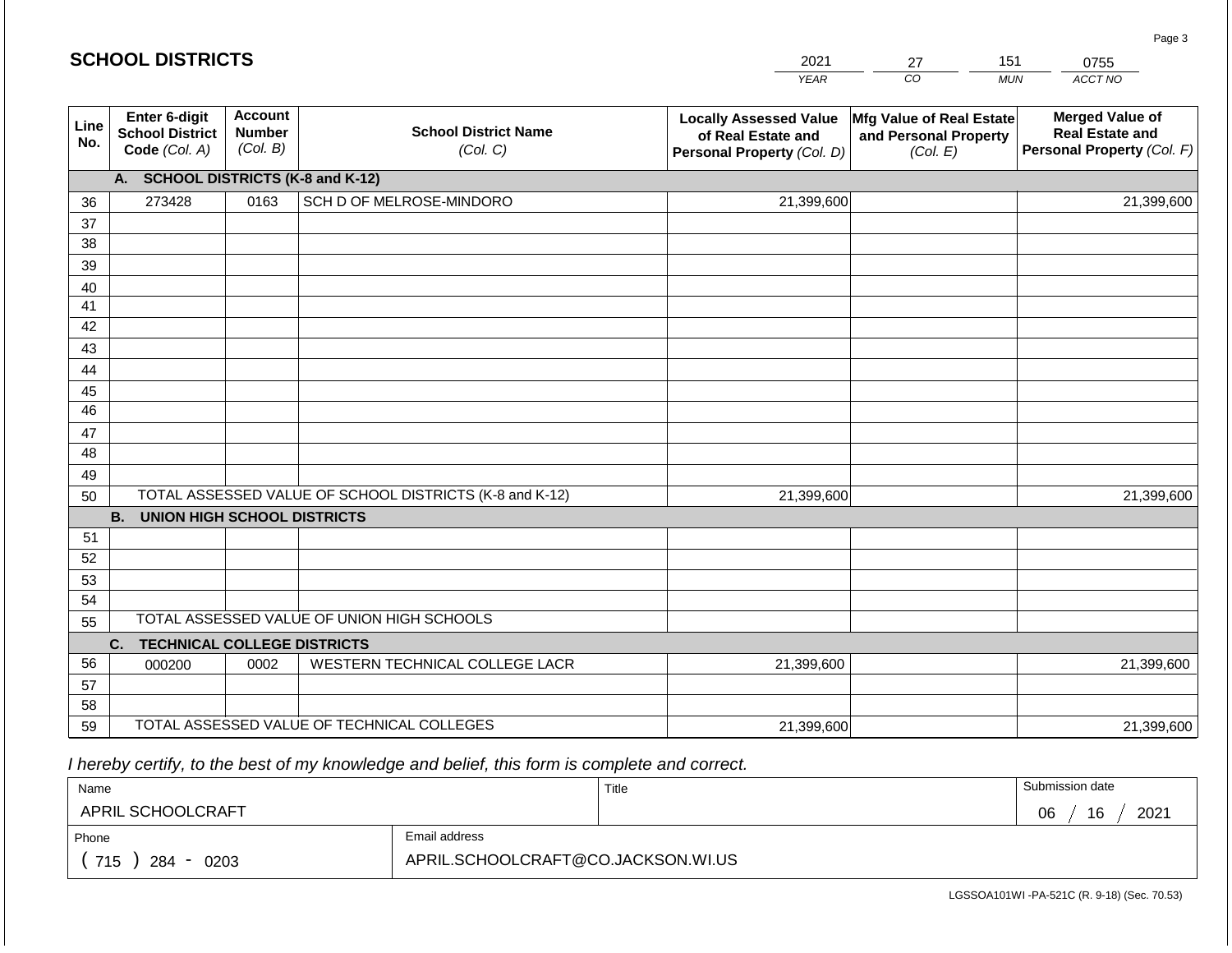- Each municipality's SOA is completed after the Board of Review and includes any changes made to the locally assessed values, under state law (sec. 70.53, Wis. Stats.)
- The Wisconsin Department of Revenue (DOR) merges the locally assessed values with the state assessed manufacturing values
- DOR provides the information regarding district names and codes. If a district is not listed, contact DOR.

Note: If you submit an amended SOA to DOR after your municipality's SOA is equated and posted to our website, we will process the SOA. However, DOR will not recalculate the *aggregate ratio or update the final SOA posted on our website. You should use the corrected values to calculate your tax rates.*

# **Page 1: Real Estate and Personal Property**

- Lines 1-9 assessed real estate values, parcel counts and acres by classification
- Lines 10-15 assessed personal property values and number of accounts by class
- Line 16 aggregate assessed value of all property subject to general property; use to calculate tax rates. Note: This line equals the total assessed value of K-8 and K-12 school districts (Line 50) and total assessed value of technical colleges (Line 59).
- Remarks assessment ratio used to calculate estimated fair market value on property tax bills

# **Page 2: Forest Crop, Other Exempt Land and Special Districts**

- Lines 18-21 private forest crop and managed forest lands assessed values
- Line  $22 -$  tax exempt land acres
- Line 23 prior years assessed value of omitted property under sec. 70.44 and correction of errors under sec. 70.43 shown by locally assessed or manufacturing real estate and personal property. Note: If there is an amount on this line, report the corresponding tax in the Statement of Taxes, Sections J or K.
- Lines 24-35 special district assessed values. These values are used to calculate tax rates for the special districts.

# **Page 3: School Districts**

- Lines 36-50 school districts (K-8 and K-12) assessed values. These values are used to calculate tax rates for school districts.
- Lines 51-55 union high school district assessed values. These values are used to calculate tax rates for union high school districts.
- Lines 56-59 technical college assessed values. These values are used to calculate tax rates for technical colleges.

If you have questions: Email: lgs@wisconsin.gov

 Phone: (608) 266-2569 or (608) 264-6892 Fax: (608) 264-6887

PO BOX 117, 112 N WASHINGTON NOLUNING IN INT (IT XOM OLIOLONIS) **MELROSE, WI 54642 - 0117** MELROSE, WI 54642 - 0117CASIE RENNING<br>VILLAGE OF MELROSE VILLAGE OF MELROSE CASIE RENNING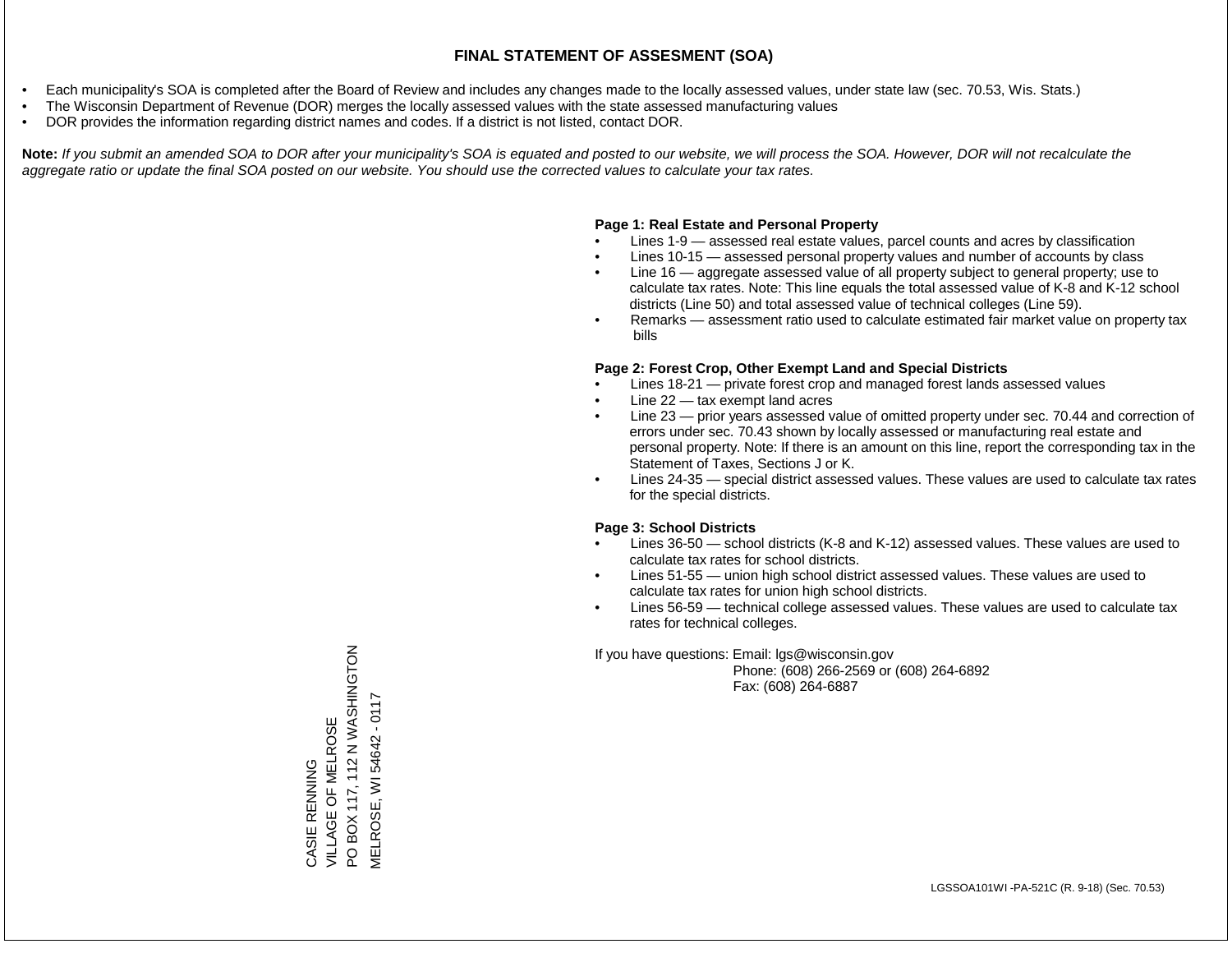|                | <b>FINAL - EQUATED</b>                                                                                                                                                                       |                          |                         |                                                                     |                                | This is an Amended Return              | Page 1                                  |
|----------------|----------------------------------------------------------------------------------------------------------------------------------------------------------------------------------------------|--------------------------|-------------------------|---------------------------------------------------------------------|--------------------------------|----------------------------------------|-----------------------------------------|
|                | <b>STATEMENT OF ASSESSMENT FOR 2021</b>                                                                                                                                                      |                          | 27                      | 152                                                                 | 0756                           |                                        |                                         |
|                |                                                                                                                                                                                              |                          | C <sub>O</sub>          | <b>MUN</b>                                                          | ACCT NO                        |                                        |                                         |
|                | <b>FOR</b><br><b>VILLAGE OF</b><br>OF.                                                                                                                                                       | <i>MERRILLAN</i>         |                         | <b>JACKSON COUNTY</b>                                               |                                |                                        |                                         |
|                | Town - Village - City                                                                                                                                                                        | <b>Municipality Name</b> |                         | <b>County Name</b>                                                  |                                |                                        |                                         |
| Line           | <b>REAL ESTATE</b><br>(See Lines 18 - 22 for                                                                                                                                                 |                          | PARCEL COUNT            | NO. OF ACRES<br><b>WHOLE</b><br>TOTAL LAND MPROVEMENTS NUMBERS ONLY | <b>VALUE OF</b><br><b>LAND</b> | <b>VALUE OF</b><br><b>IMPROVEMENTS</b> | TOTAL VALUE OF LAND<br>AND IMPROVEMENTS |
| No.            | other Real Estate)                                                                                                                                                                           | (Col. A)                 | (Col. B)                | (Col, C)                                                            | (Col, D)                       | (Col. E)                               | (Col. F)                                |
| 1              | <b>RESIDENTIAL - Class 1</b>                                                                                                                                                                 | 409                      | 252                     | 471                                                                 | 4,465,900                      | 18,074,000                             | 22,539,900                              |
| $\overline{2}$ | <b>COMMERCIAL - Class 2</b>                                                                                                                                                                  | 38                       | 31                      | 16                                                                  | 431,100                        | 3,216,000                              | 3,647,100                               |
| 3              | <b>MANUFACTURING - Class 3</b>                                                                                                                                                               | $\mathbf 0$              |                         | $\Omega$<br>0                                                       | 0                              | 0                                      | 0                                       |
| 4              | <b>AGRICULTURAL - Class 4</b><br>0                                                                                                                                                           |                          |                         | 0                                                                   | 0                              |                                        | $\Omega$                                |
| 5              | <b>UNDEVELOPED - Class 5</b>                                                                                                                                                                 | 0                        |                         | 0                                                                   | 0                              |                                        | $\overline{0}$                          |
| 6              | AGRICULTURAL FOREST - Class 5m                                                                                                                                                               | 0                        |                         | 0                                                                   | $\Omega$                       |                                        | $\Omega$                                |
| $\overline{7}$ | FOREST LANDS - Class 6                                                                                                                                                                       | 3                        |                         | 40                                                                  | 83,700                         |                                        | 83,700                                  |
| 8              | OTHER - Class 7                                                                                                                                                                              | $\mathbf 0$              |                         | $\mathbf 0$<br>0                                                    | $\Omega$                       | $\mathbf 0$                            | $\Omega$                                |
| 9              | <b>TOTAL - ALL COLUMNS</b>                                                                                                                                                                   | 450                      | 283                     | 527                                                                 | 4,980,700                      | 21,290,000                             | 26,270,700                              |
| 10             | NUMBER OF PERSONAL PROPERTY ACCOUNTS IN ROLL                                                                                                                                                 |                          |                         | 25                                                                  | <b>LOCALLY ASSESSED</b>        | <b>MANUFACTURING</b>                   | <b>MERGED</b>                           |
| 11             | BOATS AND OTHER WATERCRAFT NOT EXEMPT - Code 1                                                                                                                                               |                          |                         |                                                                     | 0                              | $\pmb{0}$                              | $\Omega$                                |
| 12             | MACHINERY, TOOLS AND PATTERNS - Code 2                                                                                                                                                       |                          |                         |                                                                     |                                | $\mathbf 0$                            | $\Omega$                                |
| 13             | FURNITURE, FIXTURES AND EQUIPMENT - Code 3                                                                                                                                                   |                          |                         |                                                                     | 162,400                        | $\mathbf 0$                            | 162,400                                 |
| 14             | ALL OTHER PERSONAL PROPERTY NOT EXEMPT - Codes 4A, 4B, 4C                                                                                                                                    |                          |                         |                                                                     | 35,000                         | $\mathbf 0$                            | 35,000                                  |
| 15             | TOTAL OF PERSONAL PROPERTY NOT EXEMPT (Total of Lines 11-14)                                                                                                                                 |                          |                         |                                                                     | 197,400                        | $\mathbf 0$                            | 197,400                                 |
| 16             | AGGREGATE ASSESSED VALUE OF ALL PROPERTY SUBJECT TO THE GENERAL PROPERTY TAX (Total of Lines 9F and 15F)<br>MUST EQUAL TOTAL VALUE OF THE SCHOOL DISTRICTS (K-12 PLUS K-8) - Line 50, Col. F |                          |                         |                                                                     |                                |                                        | 26,468,100                              |
| 17             | <b>BOARD OF REVIEW</b><br>DATE OF FINAL ADJOURNMENT                                                                                                                                          | 09/09/2021               | <b>BOWMAR APPRAISAL</b> | Telephone #                                                         | (715) 835-1141                 |                                        |                                         |

The Assessment Ratio to be used in calculating the estimated Fair Market Value on tax bills for this tax district is 1.012714361

This ratio should be used to convert assessed values to "Calculate Equalized Values" in Step 1 of the Lottery and Gaming Credit Calculations.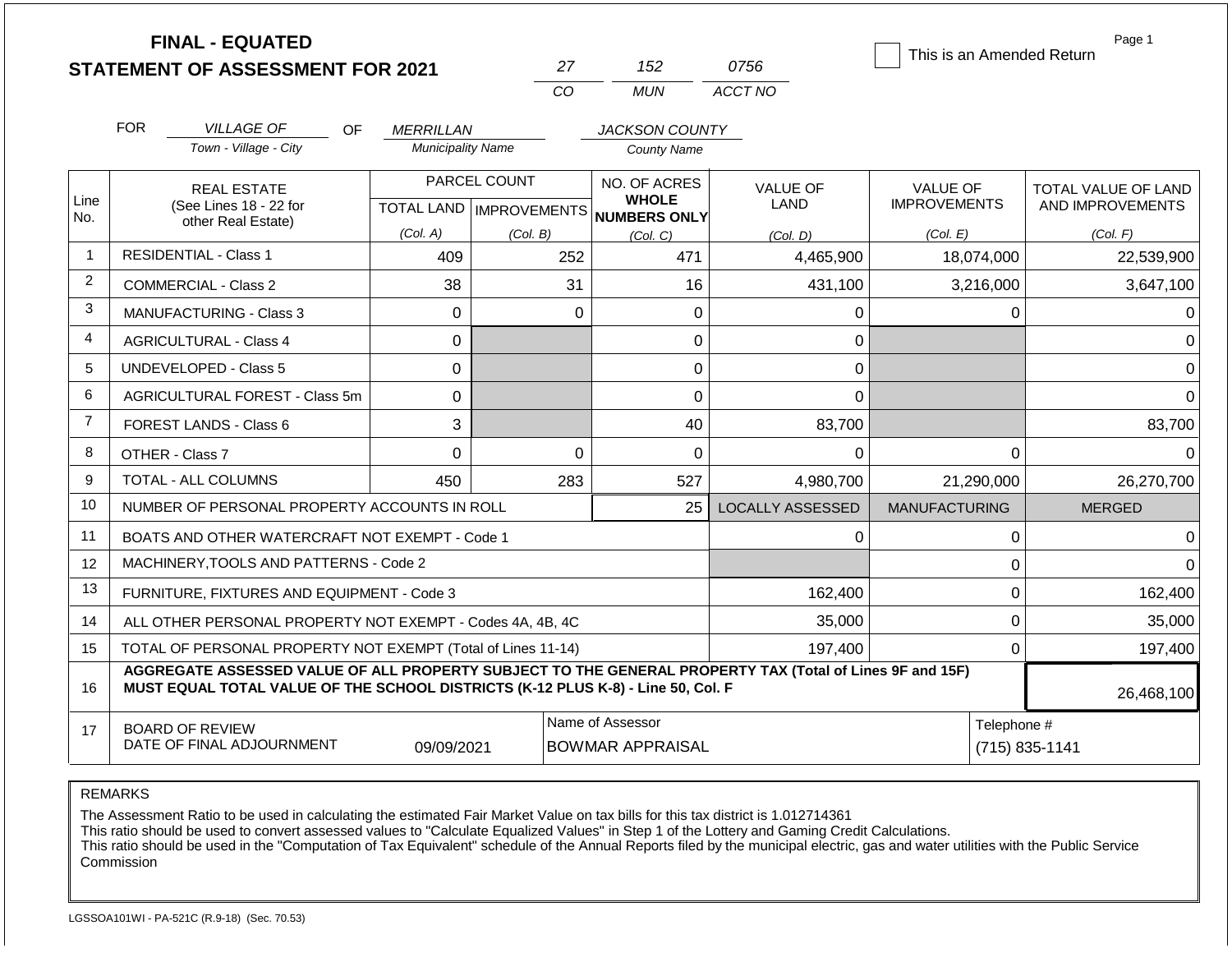2021 27 152 0756

FOREST LANDS (Line 7) and FOREST CROPS (in this section) - are **NOT** the same *YEAR CO MUN ACCT NO*

| 18 | Private Forest Crop - Reg Class @ 10¢ per acre<br>(a) PARCELS<br>(b) ACRES       |                                                                 |                                                                    | (c) ASSESSED VALUE                                                                             |                                               | Private Forest Crop - Reg Class @ \$2.52 per acre<br>(d) PARCELS<br>(e) ACRES |                                    | (f) ASSESSED VALUE                                                                        |                                                                                  |                    |
|----|----------------------------------------------------------------------------------|-----------------------------------------------------------------|--------------------------------------------------------------------|------------------------------------------------------------------------------------------------|-----------------------------------------------|-------------------------------------------------------------------------------|------------------------------------|-------------------------------------------------------------------------------------------|----------------------------------------------------------------------------------|--------------------|
| 19 | (a) PARCELS                                                                      | Private Forest Crop - Special Class @ 20¢ per acre<br>(b) ACRES |                                                                    | (c) ASSESSED VALUE                                                                             |                                               | (d) PARCELS                                                                   |                                    | Entered Before 2005 Managed Forest - Ferrous Mining CLOSED @ \$7.87 per acre<br>(e) ACRES |                                                                                  | (f) ASSESSED VALUE |
|    | Entered Before 2005 Managed Forest - OPEN @ 74 ¢ per acre                        |                                                                 |                                                                    |                                                                                                | Entered Before 2005 Managed Forest - CLOSED @ |                                                                               | $$1.75$ per acre                   |                                                                                           |                                                                                  |                    |
| 20 |                                                                                  | (a) PARCELS<br>(b) ACRES                                        |                                                                    | (c) ASSESSED VALUE                                                                             |                                               | (d) PARCELS<br>(e) ACRES                                                      |                                    |                                                                                           | (f) ASSESSED VALUE                                                               |                    |
|    | Entered After 2004 Managed Forest - OPEN @ \$2.04 per acre<br>(c) ASSESSED VALUE |                                                                 |                                                                    |                                                                                                |                                               |                                                                               |                                    | Entered After 2004 Managed Forest - CLOSED @ \$10.20 per acre                             |                                                                                  |                    |
| 21 | (a) PARCELS<br>(b) ACRES                                                         |                                                                 |                                                                    |                                                                                                |                                               | (d) PARCELS<br>(e) ACRES                                                      |                                    |                                                                                           | (f) ASSESSED VALUE                                                               |                    |
|    |                                                                                  |                                                                 |                                                                    |                                                                                                |                                               |                                                                               |                                    |                                                                                           |                                                                                  |                    |
| 22 | (a) County Forest Cropland Acres                                                 |                                                                 |                                                                    | (b) Federal Acres                                                                              | (c) State Acres                               |                                                                               | (d) County (NOT FOREST CROP) Acres |                                                                                           |                                                                                  | (e) Other Acres    |
|    |                                                                                  |                                                                 |                                                                    |                                                                                                | 1.18<br>4.89                                  |                                                                               |                                    |                                                                                           |                                                                                  | 122.88             |
|    |                                                                                  |                                                                 |                                                                    | Assessed Value of Omitted Property From Prior Years (Sec. 70.44)                               |                                               |                                                                               |                                    |                                                                                           | Assessed Value of Sec. 70.43 Corrections of Errors by Assessors<br>(c2) PERSONAL |                    |
| 23 |                                                                                  | (a) REAL ESTATE                                                 |                                                                    | (b) PERSONAL                                                                                   |                                               |                                                                               |                                    | (c1) REAL ESTATE                                                                          |                                                                                  |                    |
|    |                                                                                  |                                                                 | Mfg. Equated Value of Sec.70.43 Corrections of Errors by Assessors |                                                                                                |                                               |                                                                               |                                    |                                                                                           |                                                                                  |                    |
|    |                                                                                  | (d) REAL ESTATE                                                 |                                                                    | Manufacturing Equated Value of Omitted Property From Prior Years (Sec. 70.995)<br>(e) PERSONAL |                                               | (f1) REAL ESTATE                                                              |                                    |                                                                                           | (f2) PERSONAL                                                                    |                    |
|    |                                                                                  |                                                                 |                                                                    |                                                                                                |                                               |                                                                               |                                    |                                                                                           |                                                                                  |                    |

# **SPECIAL DISTRICTS**

| Line<br>No. | <b>Enter 6-digit</b><br>Special District | <b>Account</b><br><b>Number</b> | <b>Special District Name</b> | <b>Locally Assessed Value</b><br>of Real Estate and | Mfg Value of Real Estate<br>and Personal Property | <b>Merged Value of</b><br><b>Real Estate and</b> |
|-------------|------------------------------------------|---------------------------------|------------------------------|-----------------------------------------------------|---------------------------------------------------|--------------------------------------------------|
|             | Code (Col. A)                            | (Col. B)                        | (Col. C)                     | Personal Property (Col. D)                          | (Col. E)                                          | <b>Personal Property (Col. F)</b>                |
| 24          |                                          |                                 |                              |                                                     |                                                   |                                                  |
| 25          |                                          |                                 |                              |                                                     |                                                   |                                                  |
| 26          |                                          |                                 |                              |                                                     |                                                   |                                                  |
| 27          |                                          |                                 |                              |                                                     |                                                   |                                                  |
| 28          |                                          |                                 |                              |                                                     |                                                   |                                                  |
| 29          |                                          |                                 |                              |                                                     |                                                   |                                                  |
| 30          |                                          |                                 |                              |                                                     |                                                   |                                                  |
| 31          |                                          |                                 |                              |                                                     |                                                   |                                                  |
| 32          |                                          |                                 |                              |                                                     |                                                   |                                                  |
| 33          |                                          |                                 |                              |                                                     |                                                   |                                                  |
| 34          |                                          |                                 |                              |                                                     |                                                   |                                                  |
| 35          |                                          |                                 |                              |                                                     |                                                   |                                                  |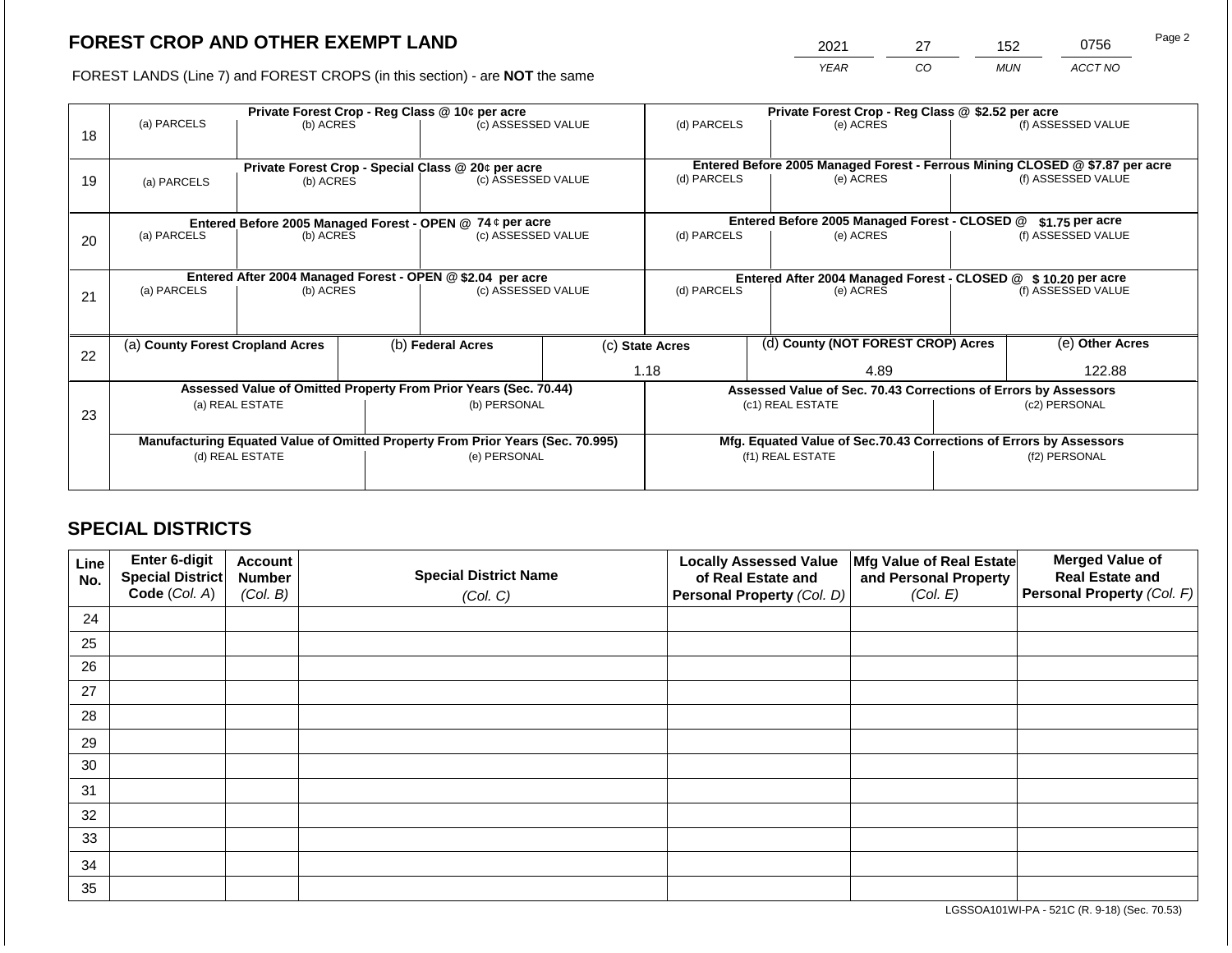|                       | <b>SCHOOL DISTRICTS</b>                                  |                                             |                                                         | 2021                                                                              | 27                                                                   | 152<br>0756                                                                    |
|-----------------------|----------------------------------------------------------|---------------------------------------------|---------------------------------------------------------|-----------------------------------------------------------------------------------|----------------------------------------------------------------------|--------------------------------------------------------------------------------|
|                       |                                                          |                                             |                                                         | <b>YEAR</b>                                                                       | CO                                                                   | ACCT NO<br><b>MUN</b>                                                          |
| Line<br>No.           | Enter 6-digit<br><b>School District</b><br>Code (Col. A) | <b>Account</b><br><b>Number</b><br>(Col. B) | <b>School District Name</b><br>(Col. C)                 | <b>Locally Assessed Value</b><br>of Real Estate and<br>Personal Property (Col. D) | <b>Mfg Value of Real Estate</b><br>and Personal Property<br>(Col. E) | <b>Merged Value of</b><br><b>Real Estate and</b><br>Personal Property (Col. F) |
|                       | <b>A.</b>                                                |                                             | <b>SCHOOL DISTRICTS (K-8 and K-12)</b>                  |                                                                                   |                                                                      |                                                                                |
| 36                    | 270091                                                   | 0161                                        | SCH D OF ALMA CENTER                                    | 26,468,100                                                                        |                                                                      | 26,468,100                                                                     |
| 37                    | 270476                                                   | 0162                                        | SCH D OF BLACK RIVER FALLS                              |                                                                                   |                                                                      |                                                                                |
| 38                    |                                                          |                                             |                                                         |                                                                                   |                                                                      |                                                                                |
| 39                    |                                                          |                                             |                                                         |                                                                                   |                                                                      |                                                                                |
| 40                    |                                                          |                                             |                                                         |                                                                                   |                                                                      |                                                                                |
| 41                    |                                                          |                                             |                                                         |                                                                                   |                                                                      |                                                                                |
| 42                    |                                                          |                                             |                                                         |                                                                                   |                                                                      |                                                                                |
| 43                    |                                                          |                                             |                                                         |                                                                                   |                                                                      |                                                                                |
| 44                    |                                                          |                                             |                                                         |                                                                                   |                                                                      |                                                                                |
| 45<br>$\overline{46}$ |                                                          |                                             |                                                         |                                                                                   |                                                                      |                                                                                |
|                       |                                                          |                                             |                                                         |                                                                                   |                                                                      |                                                                                |
| 47<br>48              |                                                          |                                             |                                                         |                                                                                   |                                                                      |                                                                                |
| 49                    |                                                          |                                             |                                                         |                                                                                   |                                                                      |                                                                                |
| 50                    |                                                          |                                             | TOTAL ASSESSED VALUE OF SCHOOL DISTRICTS (K-8 and K-12) | 26,468,100                                                                        |                                                                      | 26,468,100                                                                     |
|                       | <b>B.</b><br><b>UNION HIGH SCHOOL DISTRICTS</b>          |                                             |                                                         |                                                                                   |                                                                      |                                                                                |
| 51                    |                                                          |                                             |                                                         |                                                                                   |                                                                      |                                                                                |
| 52                    |                                                          |                                             |                                                         |                                                                                   |                                                                      |                                                                                |
| 53                    |                                                          |                                             |                                                         |                                                                                   |                                                                      |                                                                                |
| 54                    |                                                          |                                             |                                                         |                                                                                   |                                                                      |                                                                                |
| 55                    |                                                          |                                             | TOTAL ASSESSED VALUE OF UNION HIGH SCHOOLS              |                                                                                   |                                                                      |                                                                                |
|                       | <b>TECHNICAL COLLEGE DISTRICTS</b><br>C.                 |                                             |                                                         |                                                                                   |                                                                      |                                                                                |
| 56                    | 000100                                                   | 0001                                        | CHIPPEWA VALLEY TECHNICAL COLLEGE EAUC                  | 26,468,100                                                                        |                                                                      | 26,468,100                                                                     |
| 57                    | 000200                                                   | 0002                                        | WESTERN TECHNICAL COLLEGE LACR                          |                                                                                   |                                                                      |                                                                                |
| 58                    |                                                          |                                             |                                                         |                                                                                   |                                                                      |                                                                                |
| 59                    |                                                          |                                             | TOTAL ASSESSED VALUE OF TECHNICAL COLLEGES              | 26,468,100                                                                        |                                                                      | 26,468,100                                                                     |

 *I hereby certify, to the best of my knowledge and belief, this form is complete and correct.*

| Name               |                                    | Title | Submission date  |
|--------------------|------------------------------------|-------|------------------|
| APRIL SCHOOLCRAFT  |                                    |       | 2021<br>23<br>09 |
| Phone              | Email address                      |       |                  |
| 715<br>284<br>0203 | APRIL.SCHOOLCRAFT@CO.JACKSON.WI.US |       |                  |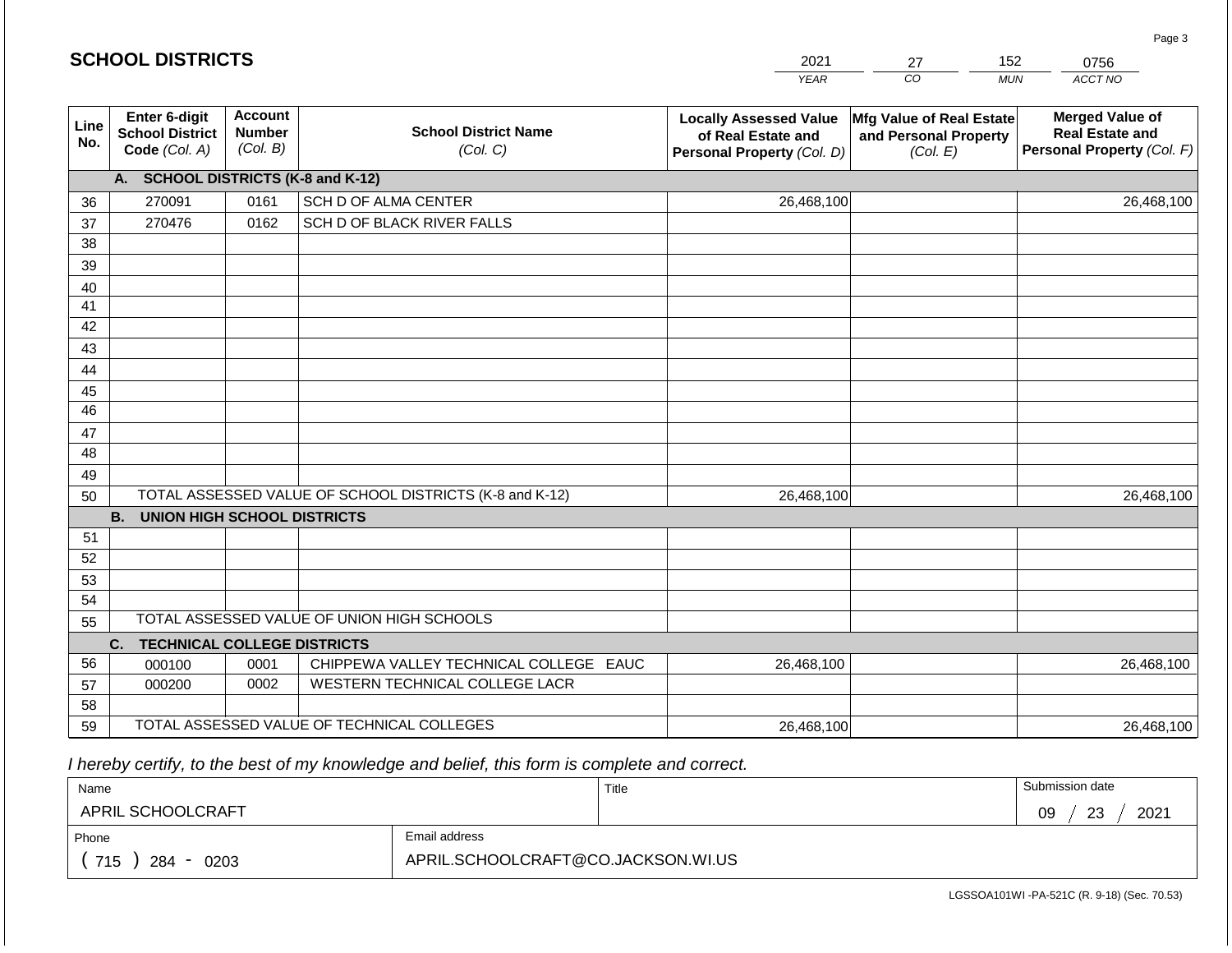- Each municipality's SOA is completed after the Board of Review and includes any changes made to the locally assessed values, under state law (sec. 70.53, Wis. Stats.)
- The Wisconsin Department of Revenue (DOR) merges the locally assessed values with the state assessed manufacturing values
- DOR provides the information regarding district names and codes. If a district is not listed, contact DOR.

Note: If you submit an amended SOA to DOR after your municipality's SOA is equated and posted to our website, we will process the SOA. However, DOR will not recalculate the *aggregate ratio or update the final SOA posted on our website. You should use the corrected values to calculate your tax rates.*

# **Page 1: Real Estate and Personal Property**

- Lines 1-9 assessed real estate values, parcel counts and acres by classification
- Lines 10-15 assessed personal property values and number of accounts by class
- Line 16 aggregate assessed value of all property subject to general property; use to calculate tax rates. Note: This line equals the total assessed value of K-8 and K-12 school districts (Line 50) and total assessed value of technical colleges (Line 59).
- Remarks assessment ratio used to calculate estimated fair market value on property tax bills

# **Page 2: Forest Crop, Other Exempt Land and Special Districts**

- Lines 18-21 private forest crop and managed forest lands assessed values
- Line  $22 -$  tax exempt land acres
- Line 23 prior years assessed value of omitted property under sec. 70.44 and correction of errors under sec. 70.43 shown by locally assessed or manufacturing real estate and personal property. Note: If there is an amount on this line, report the corresponding tax in the Statement of Taxes, Sections J or K.
- Lines 24-35 special district assessed values. These values are used to calculate tax rates for the special districts.

# **Page 3: School Districts**

- Lines 36-50 school districts (K-8 and K-12) assessed values. These values are used to calculate tax rates for school districts.
- Lines 51-55 union high school district assessed values. These values are used to calculate tax rates for union high school districts.
- Lines 56-59 technical college assessed values. These values are used to calculate tax rates for technical colleges.

If you have questions: Email: lgs@wisconsin.gov

 Phone: (608) 266-2569 or (608) 264-6892 Fax: (608) 264-6887

PO BOX 70<br>VERRILLAN, WI 54754 - 0070 MERRILLAN, WI 54754 - 0070PENNY DANIELSON<br>VILLAGE OF MERRILLAN VILLAGE OF MERRILLAN PENNY DANIELSON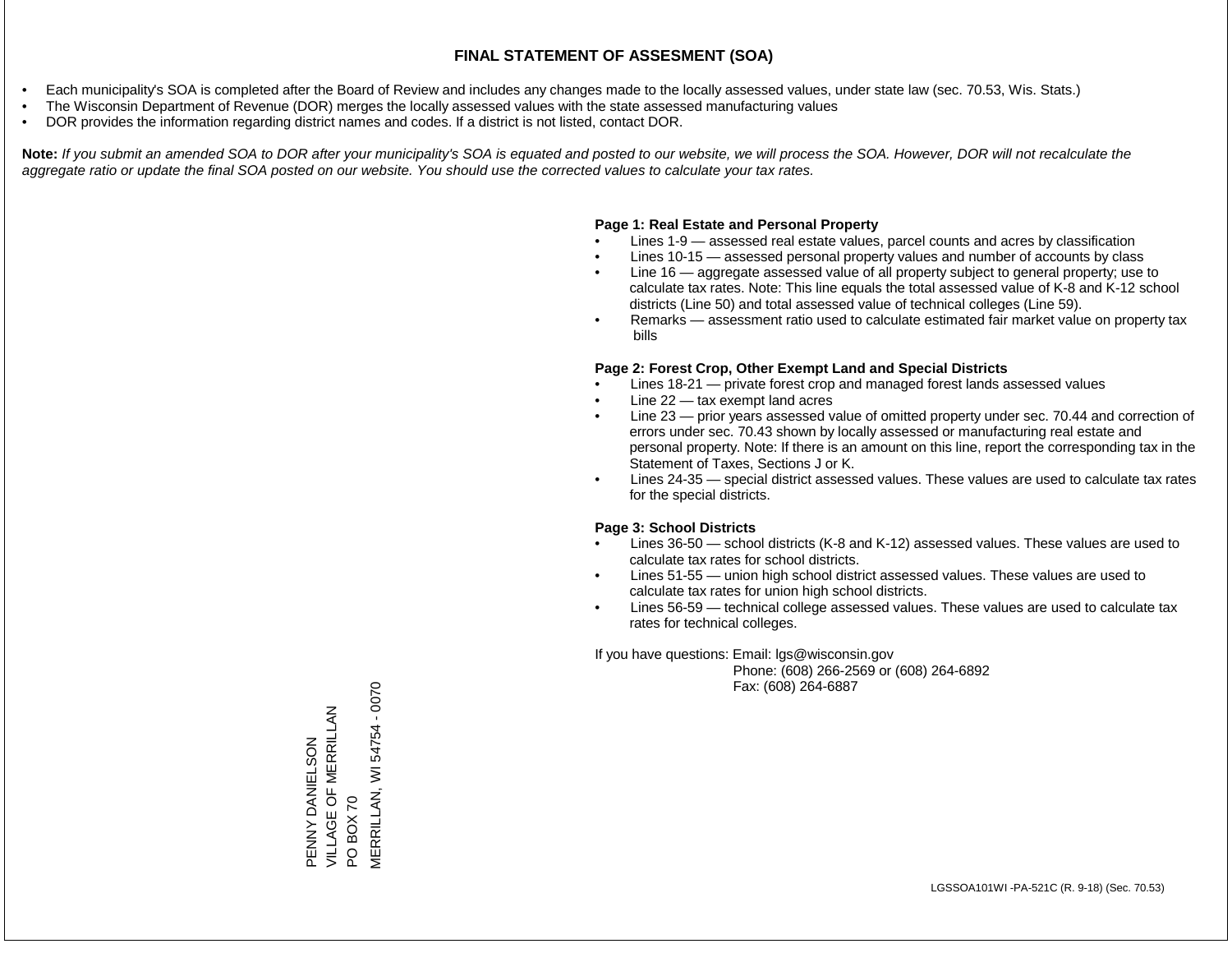|                | <b>FINAL - EQUATED</b><br><b>STATEMENT OF ASSESSMENT FOR 2021</b>                                                                                                                                          |                          | 27                                        | 186                                                        | 0757                    | This is an Amended Return              | Page 1                                  |  |  |
|----------------|------------------------------------------------------------------------------------------------------------------------------------------------------------------------------------------------------------|--------------------------|-------------------------------------------|------------------------------------------------------------|-------------------------|----------------------------------------|-----------------------------------------|--|--|
|                |                                                                                                                                                                                                            |                          | <b>CO</b>                                 | <b>MUN</b>                                                 | ACCT NO                 |                                        |                                         |  |  |
|                | <b>FOR</b><br><b>VILLAGE OF</b><br>OF.                                                                                                                                                                     | <b>TAYLOR</b>            |                                           | <b>JACKSON COUNTY</b>                                      |                         |                                        |                                         |  |  |
|                | Town - Village - City                                                                                                                                                                                      | <b>Municipality Name</b> |                                           | <b>County Name</b>                                         |                         |                                        |                                         |  |  |
| Line<br>No.    | <b>REAL ESTATE</b><br>(See Lines 18 - 22 for                                                                                                                                                               |                          | PARCEL COUNT<br>TOTAL LAND   IMPROVEMENTS | NO. OF ACRES<br><b>WHOLE</b><br>NUMBERS ONLY               | VALUE OF<br>LAND        | <b>VALUE OF</b><br><b>IMPROVEMENTS</b> | TOTAL VALUE OF LAND<br>AND IMPROVEMENTS |  |  |
|                | other Real Estate)                                                                                                                                                                                         | (Col. A)                 | (Col. B)                                  | (Col, C)                                                   | (Col. D)                | (Col. E)                               | (Col. F)                                |  |  |
| $\mathbf{1}$   | <b>RESIDENTIAL - Class 1</b>                                                                                                                                                                               | 167                      | 153                                       | 68                                                         | 1,016,100               | 9,343,400                              | 10,359,500                              |  |  |
| $\overline{2}$ | <b>COMMERCIAL - Class 2</b>                                                                                                                                                                                | 42                       |                                           | 35<br>29                                                   | 393,400                 | 2,179,300                              | 2,572,700                               |  |  |
| 3              | <b>MANUFACTURING - Class 3</b>                                                                                                                                                                             | $\Omega$                 |                                           | $\overline{0}$<br>$\mathbf 0$                              | 0                       | $\mathbf 0$                            | $\Omega$                                |  |  |
| 4              | <b>AGRICULTURAL - Class 4</b><br>14                                                                                                                                                                        |                          |                                           | 200                                                        | 32,600                  |                                        | 32,600                                  |  |  |
| 5              | <b>UNDEVELOPED - Class 5</b>                                                                                                                                                                               | 9                        |                                           | 13                                                         | 5,600                   |                                        | 5,600                                   |  |  |
| 6              | <b>AGRICULTURAL FOREST - Class 5m</b>                                                                                                                                                                      | $\overline{c}$           |                                           | 10                                                         | 12,600                  |                                        | 12,600                                  |  |  |
| $\overline{7}$ | <b>FOREST LANDS - Class 6</b>                                                                                                                                                                              | 1                        |                                           | 14                                                         | 34,800                  |                                        | 34,800                                  |  |  |
| 8              | OTHER - Class 7                                                                                                                                                                                            | 3                        |                                           | 3<br>6                                                     | 27,000                  | 135,100                                | 162,100                                 |  |  |
| 9              | <b>TOTAL - ALL COLUMNS</b>                                                                                                                                                                                 | 238                      | 191                                       | 340                                                        | 1,522,100               | 11,657,800                             | 13,179,900                              |  |  |
| 10             | NUMBER OF PERSONAL PROPERTY ACCOUNTS IN ROLL                                                                                                                                                               |                          |                                           | 15                                                         | <b>LOCALLY ASSESSED</b> | <b>MANUFACTURING</b>                   | <b>MERGED</b>                           |  |  |
| 11             | BOATS AND OTHER WATERCRAFT NOT EXEMPT - Code 1                                                                                                                                                             |                          |                                           |                                                            | 0                       | $\mathbf 0$                            | $\Omega$                                |  |  |
| 12             | MACHINERY, TOOLS AND PATTERNS - Code 2                                                                                                                                                                     |                          |                                           |                                                            |                         | $\mathbf 0$                            | $\Omega$                                |  |  |
| 13             | FURNITURE, FIXTURES AND EQUIPMENT - Code 3                                                                                                                                                                 |                          |                                           |                                                            | 55,100                  | $\pmb{0}$                              | 55,100                                  |  |  |
| 14             | ALL OTHER PERSONAL PROPERTY NOT EXEMPT - Codes 4A, 4B, 4C                                                                                                                                                  |                          |                                           |                                                            | 8,900                   | $\mathbf 0$                            | 8,900                                   |  |  |
| 15             | TOTAL OF PERSONAL PROPERTY NOT EXEMPT (Total of Lines 11-14)                                                                                                                                               |                          |                                           |                                                            | 64,000                  | $\mathbf 0$                            | 64,000                                  |  |  |
| 16             | AGGREGATE ASSESSED VALUE OF ALL PROPERTY SUBJECT TO THE GENERAL PROPERTY TAX (Total of Lines 9F and 15F)<br>MUST EQUAL TOTAL VALUE OF THE SCHOOL DISTRICTS (K-12 PLUS K-8) - Line 50, Col. F<br>13,243,900 |                          |                                           |                                                            |                         |                                        |                                         |  |  |
| 17             | <b>BOARD OF REVIEW</b><br>DATE OF FINAL ADJOURNMENT                                                                                                                                                        | 05/07/2021               |                                           | Name of Assessor<br><b>GARDINER APPRAISAL SERVICE, LLC</b> |                         | Telephone #<br>(888) 756-9726          |                                         |  |  |

The Assessment Ratio to be used in calculating the estimated Fair Market Value on tax bills for this tax district is .839725584

This ratio should be used to convert assessed values to "Calculate Equalized Values" in Step 1 of the Lottery and Gaming Credit Calculations.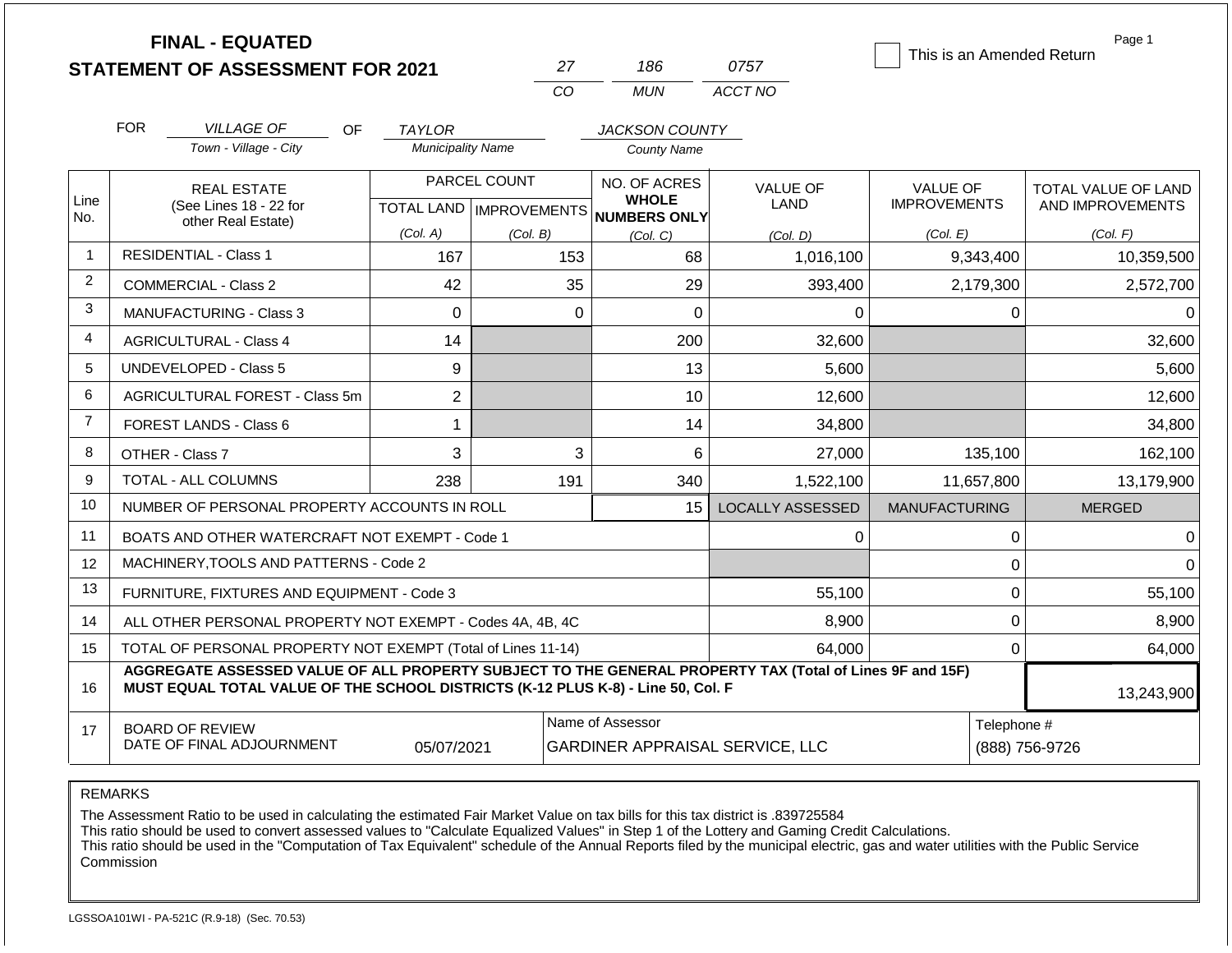2021 27 186 0757

FOREST LANDS (Line 7) and FOREST CROPS (in this section) - are **NOT** the same *YEAR CO MUN ACCT NO*

|    |                                                            | Private Forest Crop - Reg Class @ 10¢ per acre                                 |                    |                                                    |             |                          |           | Private Forest Crop - Reg Class @ \$2.52 per acre                  |                                                                              |                    |  |  |
|----|------------------------------------------------------------|--------------------------------------------------------------------------------|--------------------|----------------------------------------------------|-------------|--------------------------|-----------|--------------------------------------------------------------------|------------------------------------------------------------------------------|--------------------|--|--|
| 18 | (a) PARCELS                                                | (b) ACRES                                                                      |                    | (c) ASSESSED VALUE                                 |             | (d) PARCELS              |           | (e) ACRES                                                          |                                                                              | (f) ASSESSED VALUE |  |  |
|    |                                                            |                                                                                |                    |                                                    |             |                          |           |                                                                    |                                                                              |                    |  |  |
|    |                                                            |                                                                                |                    | Private Forest Crop - Special Class @ 20¢ per acre |             |                          |           |                                                                    | Entered Before 2005 Managed Forest - Ferrous Mining CLOSED @ \$7.87 per acre |                    |  |  |
| 19 | (b) ACRES<br>(a) PARCELS                                   |                                                                                | (c) ASSESSED VALUE |                                                    | (d) PARCELS |                          | (e) ACRES |                                                                    | (f) ASSESSED VALUE                                                           |                    |  |  |
|    |                                                            |                                                                                |                    |                                                    |             |                          |           |                                                                    |                                                                              |                    |  |  |
|    |                                                            | Entered Before 2005 Managed Forest - OPEN @ 74 ¢ per acre                      |                    |                                                    |             |                          |           | Entered Before 2005 Managed Forest - CLOSED @                      |                                                                              | $$1.75$ per acre   |  |  |
| 20 | (a) PARCELS<br>(b) ACRES                                   |                                                                                |                    | (c) ASSESSED VALUE                                 |             | (d) PARCELS              |           | (e) ACRES                                                          |                                                                              | (f) ASSESSED VALUE |  |  |
|    |                                                            |                                                                                |                    |                                                    |             |                          |           |                                                                    |                                                                              |                    |  |  |
|    | Entered After 2004 Managed Forest - OPEN @ \$2.04 per acre |                                                                                |                    |                                                    |             |                          |           | Entered After 2004 Managed Forest - CLOSED @ \$10.20 per acre      |                                                                              |                    |  |  |
| 21 | (a) PARCELS                                                | (b) ACRES                                                                      |                    | (c) ASSESSED VALUE                                 |             | (d) PARCELS<br>(e) ACRES |           |                                                                    | (f) ASSESSED VALUE                                                           |                    |  |  |
|    |                                                            |                                                                                |                    |                                                    |             |                          |           |                                                                    |                                                                              |                    |  |  |
|    | (a) County Forest Cropland Acres                           |                                                                                |                    | (b) Federal Acres                                  |             | (c) State Acres          |           | (d) County (NOT FOREST CROP) Acres                                 |                                                                              | (e) Other Acres    |  |  |
| 22 |                                                            |                                                                                |                    |                                                    |             |                          |           |                                                                    |                                                                              |                    |  |  |
|    |                                                            |                                                                                |                    |                                                    |             |                          |           |                                                                    |                                                                              | 60.95              |  |  |
|    |                                                            | Assessed Value of Omitted Property From Prior Years (Sec. 70.44)               |                    |                                                    |             |                          |           |                                                                    | Assessed Value of Sec. 70.43 Corrections of Errors by Assessors              |                    |  |  |
| 23 |                                                            | (a) REAL ESTATE                                                                |                    | (b) PERSONAL                                       |             |                          |           | (c1) REAL ESTATE                                                   | (c2) PERSONAL                                                                |                    |  |  |
|    |                                                            |                                                                                |                    |                                                    |             |                          |           |                                                                    |                                                                              |                    |  |  |
|    |                                                            | Manufacturing Equated Value of Omitted Property From Prior Years (Sec. 70.995) |                    |                                                    |             |                          |           | Mfg. Equated Value of Sec.70.43 Corrections of Errors by Assessors |                                                                              |                    |  |  |
|    |                                                            | (d) REAL ESTATE                                                                |                    | (e) PERSONAL                                       |             |                          |           | (f1) REAL ESTATE                                                   | (f2) PERSONAL                                                                |                    |  |  |
|    |                                                            |                                                                                |                    |                                                    |             |                          |           |                                                                    |                                                                              |                    |  |  |

# **SPECIAL DISTRICTS**

| Line<br>No. | <b>Enter 6-digit</b><br>Special District | <b>Account</b><br><b>Number</b> | <b>Special District Name</b> | <b>Locally Assessed Value</b><br>of Real Estate and | Mfg Value of Real Estate<br>and Personal Property | <b>Merged Value of</b><br><b>Real Estate and</b> |
|-------------|------------------------------------------|---------------------------------|------------------------------|-----------------------------------------------------|---------------------------------------------------|--------------------------------------------------|
|             | Code (Col. A)                            | (Col. B)                        | (Col. C)                     | Personal Property (Col. D)                          | (Col. E)                                          | Personal Property (Col. F)                       |
| 24          |                                          |                                 |                              |                                                     |                                                   |                                                  |
| 25          |                                          |                                 |                              |                                                     |                                                   |                                                  |
| 26          |                                          |                                 |                              |                                                     |                                                   |                                                  |
| 27          |                                          |                                 |                              |                                                     |                                                   |                                                  |
| 28          |                                          |                                 |                              |                                                     |                                                   |                                                  |
| 29          |                                          |                                 |                              |                                                     |                                                   |                                                  |
| 30          |                                          |                                 |                              |                                                     |                                                   |                                                  |
| 31          |                                          |                                 |                              |                                                     |                                                   |                                                  |
| 32          |                                          |                                 |                              |                                                     |                                                   |                                                  |
| 33          |                                          |                                 |                              |                                                     |                                                   |                                                  |
| 34          |                                          |                                 |                              |                                                     |                                                   |                                                  |
| 35          |                                          |                                 |                              |                                                     |                                                   |                                                  |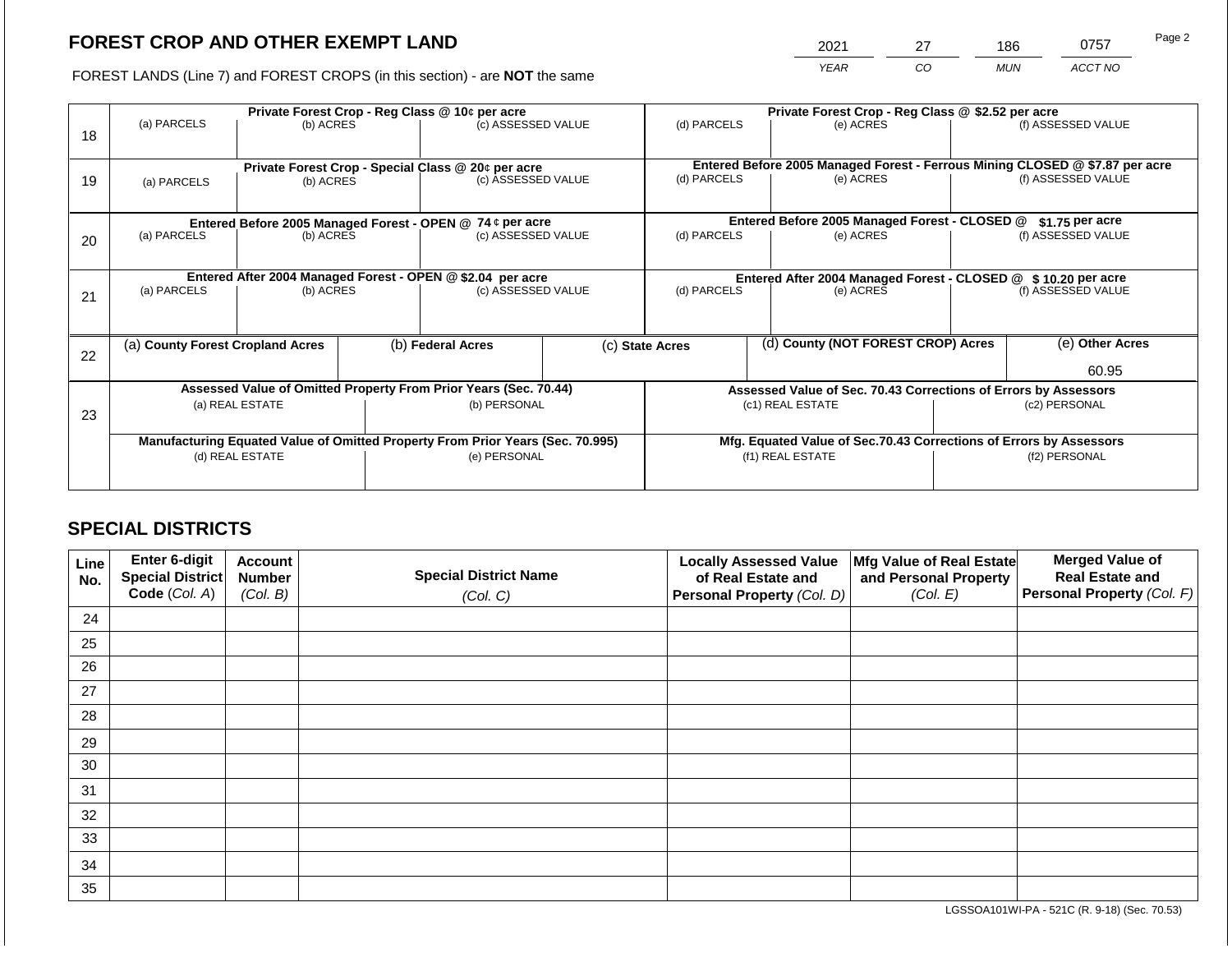### *YEAR*  2021 *CO*   $\overline{M}$ *ACCT NO*  0757 **Line No. Enter 6-digit School District Code** *(Col. A)* **Account Number** *(Col. B)* **School District Name** *(Col. C)* **Locally Assessed Value of Real Estate and Personal Property** *(Col. D)* **Mfg Value of Real Estate and Personal Property** *(Col. E)* **Merged Value of Real Estate and Personal Property** *(Col. F)* **A. SCHOOL DISTRICTS (K-8 and K-12)** 36 37 38 39 40 41 42 43 44 45 46 47 48 49 50 TOTAL ASSESSED VALUE OF SCHOOL DISTRICTS (K-8 and K-12) **B. UNION HIGH SCHOOL DISTRICTS** 51 52 53 54 55 **C. TECHNICAL COLLEGE DISTRICTS** 56 57 58 59 TOTAL ASSESSED VALUE OF TECHNICAL COLLEGES TOTAL ASSESSED VALUE OF UNION HIGH SCHOOLS 610485 0359 SCH D OF BLAIR-TAYLOR 13,243,900 13,243,900 000200 | 0002 | WESTERN TECHNICAL COLLEGE LACR 13,243,900 13,243,900 13,243,900 13,243,900 13,243,900 13,243,900

 *I hereby certify, to the best of my knowledge and belief, this form is complete and correct.*

| Name               |                                    | Title | Submission date  |
|--------------------|------------------------------------|-------|------------------|
| APRIL SCHOOLCRAFT  |                                    |       | 16<br>2021<br>06 |
| Phone              | Email address                      |       |                  |
| 715<br>284<br>0203 | APRIL.SCHOOLCRAFT@CO.JACKSON.WI.US |       |                  |

Page 3

|  | <b>SCHOOL DISTRICTS</b> |
|--|-------------------------|
|--|-------------------------|

| 1 |    |    |
|---|----|----|
| י | ۰. | ∿7 |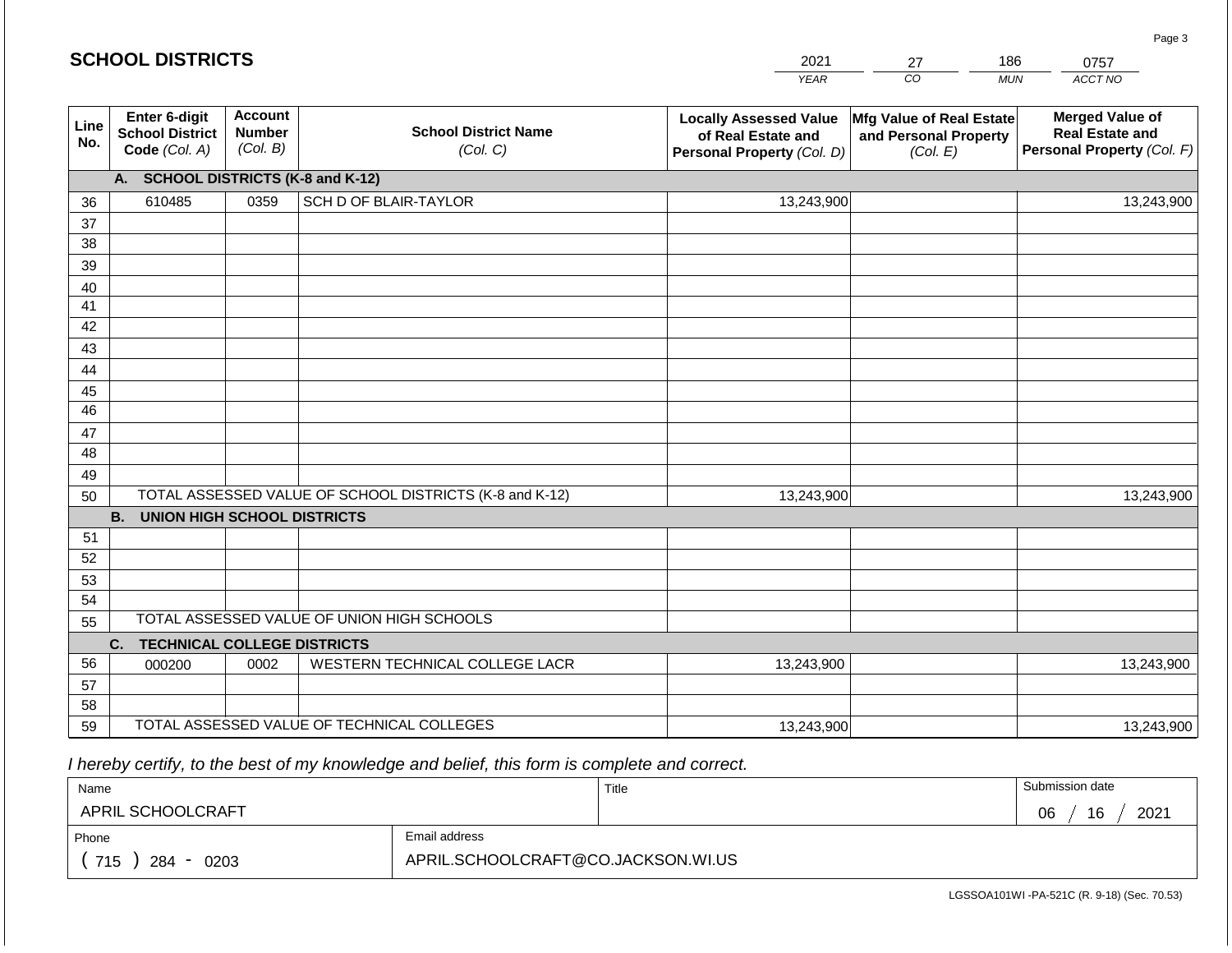- Each municipality's SOA is completed after the Board of Review and includes any changes made to the locally assessed values, under state law (sec. 70.53, Wis. Stats.)
- The Wisconsin Department of Revenue (DOR) merges the locally assessed values with the state assessed manufacturing values
- DOR provides the information regarding district names and codes. If a district is not listed, contact DOR.

Note: If you submit an amended SOA to DOR after your municipality's SOA is equated and posted to our website, we will process the SOA. However, DOR will not recalculate the *aggregate ratio or update the final SOA posted on our website. You should use the corrected values to calculate your tax rates.*

# **Page 1: Real Estate and Personal Property**

- Lines 1-9 assessed real estate values, parcel counts and acres by classification
- Lines 10-15 assessed personal property values and number of accounts by class
- Line 16 aggregate assessed value of all property subject to general property; use to calculate tax rates. Note: This line equals the total assessed value of K-8 and K-12 school districts (Line 50) and total assessed value of technical colleges (Line 59).
- Remarks assessment ratio used to calculate estimated fair market value on property tax bills

# **Page 2: Forest Crop, Other Exempt Land and Special Districts**

- Lines 18-21 private forest crop and managed forest lands assessed values
- Line  $22 -$  tax exempt land acres
- Line 23 prior years assessed value of omitted property under sec. 70.44 and correction of errors under sec. 70.43 shown by locally assessed or manufacturing real estate and personal property. Note: If there is an amount on this line, report the corresponding tax in the Statement of Taxes, Sections J or K.
- Lines 24-35 special district assessed values. These values are used to calculate tax rates for the special districts.

# **Page 3: School Districts**

- Lines 36-50 school districts (K-8 and K-12) assessed values. These values are used to calculate tax rates for school districts.
- Lines 51-55 union high school district assessed values. These values are used to calculate tax rates for union high school districts.
- Lines 56-59 technical college assessed values. These values are used to calculate tax rates for technical colleges.

If you have questions: Email: lgs@wisconsin.gov

 Phone: (608) 266-2569 or (608) 264-6892 Fax: (608) 264-6887

TAYLOR, WI 54659 - 0130 TAYLOR, WI 54659 - 0130VILLAGE OF TAYLOR WENDY BUE<br>VILLAGE OF TAYLOR PO BOX 130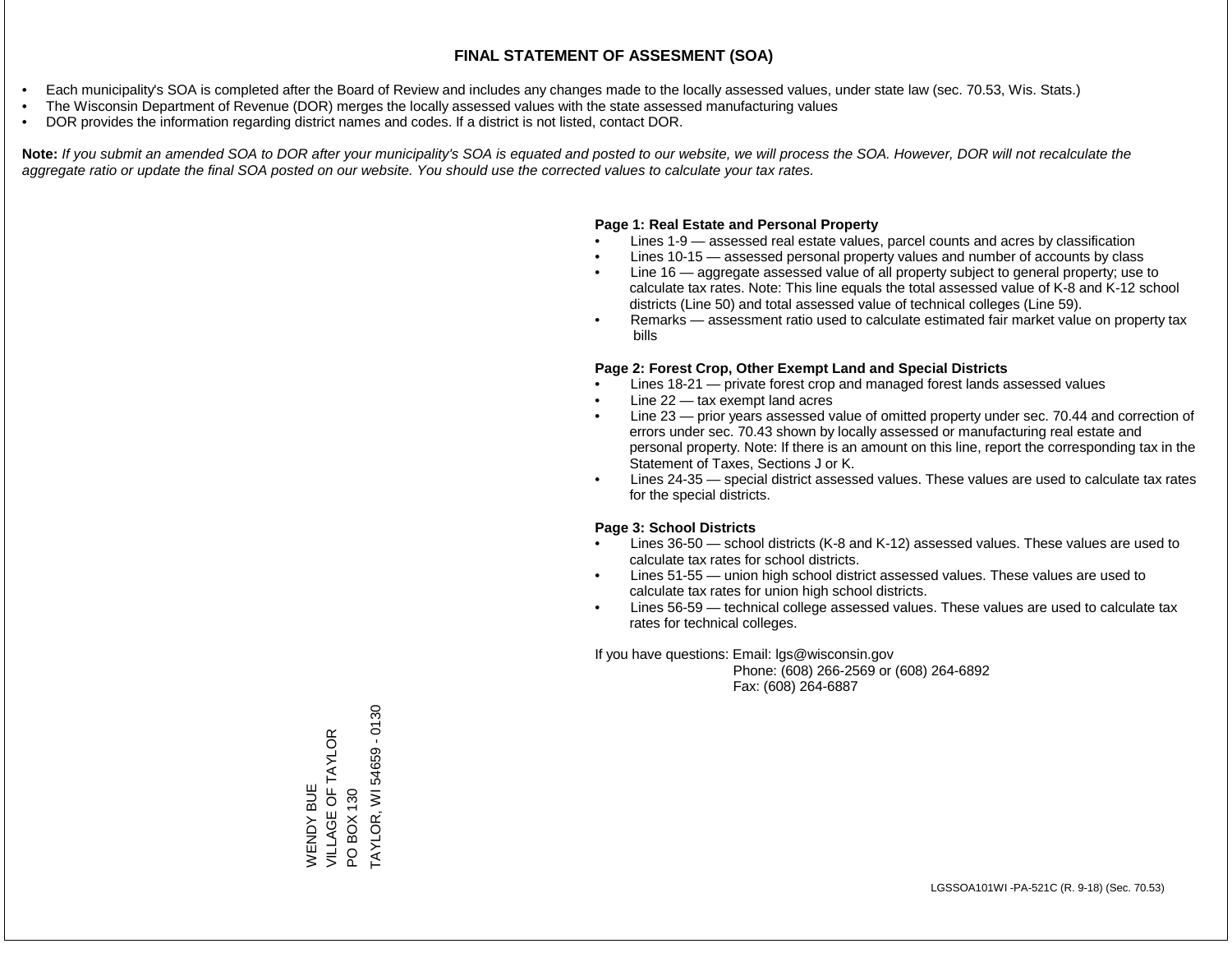|                |                                                                                                                                                                                              | <b>FINAL - EQUATED</b><br><b>STATEMENT OF ASSESSMENT FOR 2021</b> |                          |              | 27                                          | 206                                                 | 0758                    | This is an Amended Return | Page 1                        |
|----------------|----------------------------------------------------------------------------------------------------------------------------------------------------------------------------------------------|-------------------------------------------------------------------|--------------------------|--------------|---------------------------------------------|-----------------------------------------------------|-------------------------|---------------------------|-------------------------------|
|                |                                                                                                                                                                                              |                                                                   |                          |              | CO                                          | <b>MUN</b>                                          | ACCT NO                 |                           |                               |
|                | <b>FOR</b>                                                                                                                                                                                   | CITY OF<br>OF.                                                    | <b>BLACK RIVER FALLS</b> |              |                                             | JACKSON COUNTY                                      |                         |                           |                               |
|                |                                                                                                                                                                                              | Town - Village - City                                             | <b>Municipality Name</b> |              |                                             | <b>County Name</b>                                  |                         |                           |                               |
|                |                                                                                                                                                                                              | <b>REAL ESTATE</b>                                                |                          | PARCEL COUNT |                                             | NO. OF ACRES                                        | <b>VALUE OF</b>         | <b>VALUE OF</b>           | TOTAL VALUE OF LAND           |
| Line<br>No.    |                                                                                                                                                                                              | (See Lines 18 - 22 for<br>other Real Estate)                      |                          |              |                                             | <b>WHOLE</b><br>TOTAL LAND MPROVEMENTS NUMBERS ONLY | <b>LAND</b>             | <b>IMPROVEMENTS</b>       | AND IMPROVEMENTS              |
|                |                                                                                                                                                                                              |                                                                   | (Col. A)                 | (Col. B)     |                                             | (Col, C)                                            | (Col. D)                | (Col. E)                  | (Col. F)                      |
| $\mathbf{1}$   |                                                                                                                                                                                              | <b>RESIDENTIAL - Class 1</b>                                      | 1,454                    |              | 1,172                                       | 195                                                 | 20,993,800              | 105,642,200               | 126,636,000                   |
| 2              |                                                                                                                                                                                              | <b>COMMERCIAL - Class 2</b>                                       | 242                      |              | 186                                         | 324                                                 | 17,143,900              | 66,638,100                | 83,782,000                    |
| 3              |                                                                                                                                                                                              | <b>MANUFACTURING - Class 3</b>                                    | 15                       |              | 13                                          | 104                                                 | 1,343,100               | 11,929,700                | 13,272,800                    |
| $\overline{4}$ |                                                                                                                                                                                              | <b>AGRICULTURAL - Class 4</b>                                     | 5                        |              |                                             | 26                                                  | 4,100                   |                           | 4,100                         |
| 5              |                                                                                                                                                                                              | UNDEVELOPED - Class 5                                             | 1                        |              |                                             | 27                                                  | 35,600                  |                           | 35,600                        |
| 6              |                                                                                                                                                                                              | AGRICULTURAL FOREST - Class 5m                                    | 0                        |              |                                             | $\Omega$                                            | 0                       |                           | $\Omega$                      |
| $\overline{7}$ |                                                                                                                                                                                              | FOREST LANDS - Class 6                                            | 10                       |              |                                             | 173                                                 | 395,400                 |                           | 395,400                       |
| 8              |                                                                                                                                                                                              | OTHER - Class 7                                                   | 0                        |              | $\Omega$                                    | $\mathbf 0$                                         | 0                       |                           | $\mathbf 0$<br>$\Omega$       |
| 9              |                                                                                                                                                                                              | <b>TOTAL - ALL COLUMNS</b>                                        | 1,727                    |              | 1,371                                       | 849                                                 | 39,915,900              | 184,210,000               | 224,125,900                   |
| 10             |                                                                                                                                                                                              | NUMBER OF PERSONAL PROPERTY ACCOUNTS IN ROLL                      |                          |              |                                             | 237                                                 | <b>LOCALLY ASSESSED</b> | <b>MANUFACTURING</b>      | <b>MERGED</b>                 |
| 11             |                                                                                                                                                                                              | BOATS AND OTHER WATERCRAFT NOT EXEMPT - Code 1                    |                          |              |                                             |                                                     | 1,400                   |                           | $\Omega$<br>1,400             |
| 12             |                                                                                                                                                                                              | MACHINERY, TOOLS AND PATTERNS - Code 2                            |                          |              |                                             |                                                     |                         | 1,093,200                 | 1,093,200                     |
| 13             | FURNITURE, FIXTURES AND EQUIPMENT - Code 3                                                                                                                                                   |                                                                   |                          |              |                                             |                                                     | 3,615,500               | 588,100                   | 4,203,600                     |
| 14             | ALL OTHER PERSONAL PROPERTY NOT EXEMPT - Codes 4A, 4B, 4C                                                                                                                                    |                                                                   |                          |              |                                             |                                                     | 1,209,500               | 98,100                    | 1,307,600                     |
| 15             | TOTAL OF PERSONAL PROPERTY NOT EXEMPT (Total of Lines 11-14)                                                                                                                                 |                                                                   |                          |              |                                             |                                                     | 4,826,400<br>1,779,400  |                           | 6,605,800                     |
| 16             | AGGREGATE ASSESSED VALUE OF ALL PROPERTY SUBJECT TO THE GENERAL PROPERTY TAX (Total of Lines 9F and 15F)<br>MUST EQUAL TOTAL VALUE OF THE SCHOOL DISTRICTS (K-12 PLUS K-8) - Line 50, Col. F |                                                                   |                          |              |                                             |                                                     |                         | 230,731,700               |                               |
| 17             |                                                                                                                                                                                              | <b>BOARD OF REVIEW</b><br>DATE OF FINAL ADJOURNMENT               | 06/30/2021               |              | Name of Assessor<br><b>BOWMAR APPRAISAL</b> |                                                     |                         |                           | Telephone #<br>(715) 835-1141 |

The Assessment Ratio to be used in calculating the estimated Fair Market Value on tax bills for this tax district is .84143081

This ratio should be used to convert assessed values to "Calculate Equalized Values" in Step 1 of the Lottery and Gaming Credit Calculations.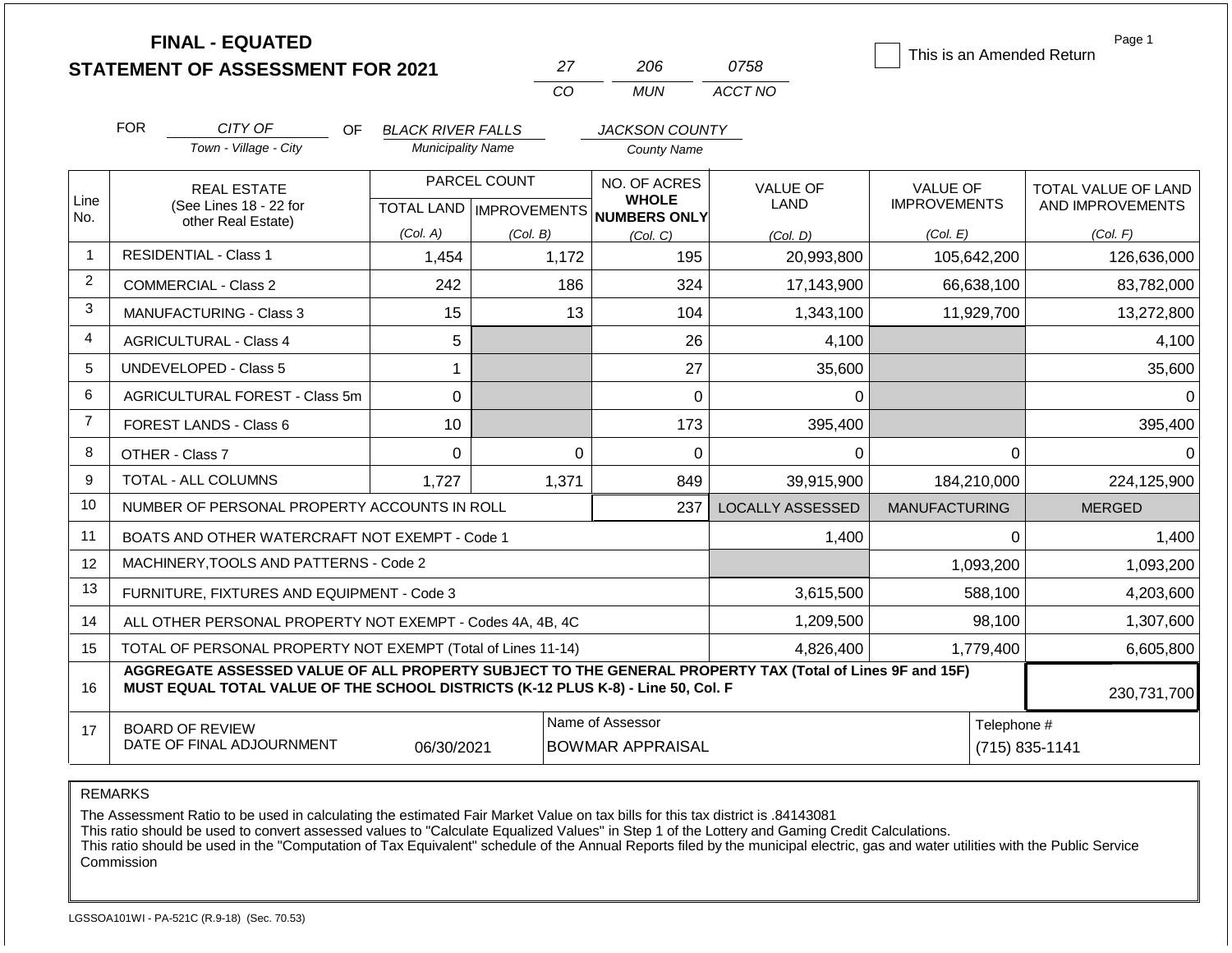2021 27 206 0758 Page 2

FOREST LANDS (Line 7) and FOREST CROPS (in this section) - are **NOT** the same *YEAR CO MUN ACCT NO*

|    | Private Forest Crop - Reg Class @ 10¢ per acre                                 |           |  |                                                            |                                                                              |                                                                    | Private Forest Crop - Reg Class @ \$2.52 per acre |                                                                 |  |                    |  |
|----|--------------------------------------------------------------------------------|-----------|--|------------------------------------------------------------|------------------------------------------------------------------------------|--------------------------------------------------------------------|---------------------------------------------------|-----------------------------------------------------------------|--|--------------------|--|
| 18 | (a) PARCELS                                                                    | (b) ACRES |  | (c) ASSESSED VALUE                                         |                                                                              | (d) PARCELS                                                        |                                                   | (e) ACRES                                                       |  | (f) ASSESSED VALUE |  |
|    |                                                                                |           |  |                                                            |                                                                              |                                                                    |                                                   |                                                                 |  |                    |  |
|    | Private Forest Crop - Special Class @ 20¢ per acre                             |           |  |                                                            | Entered Before 2005 Managed Forest - Ferrous Mining CLOSED @ \$7.87 per acre |                                                                    |                                                   |                                                                 |  |                    |  |
| 19 | (a) PARCELS                                                                    | (b) ACRES |  | (c) ASSESSED VALUE                                         |                                                                              | (d) PARCELS                                                        |                                                   | (e) ACRES                                                       |  | (f) ASSESSED VALUE |  |
|    |                                                                                |           |  |                                                            |                                                                              |                                                                    |                                                   |                                                                 |  |                    |  |
|    |                                                                                |           |  | Entered Before 2005 Managed Forest - OPEN @ 74 ¢ per acre  |                                                                              |                                                                    |                                                   | Entered Before 2005 Managed Forest - CLOSED @                   |  | \$1.75 per acre    |  |
| 20 | (a) PARCELS                                                                    | (b) ACRES |  | (c) ASSESSED VALUE                                         |                                                                              | (d) PARCELS                                                        |                                                   | (e) ACRES                                                       |  | (f) ASSESSED VALUE |  |
|    |                                                                                |           |  |                                                            |                                                                              |                                                                    |                                                   |                                                                 |  |                    |  |
|    |                                                                                |           |  | Entered After 2004 Managed Forest - OPEN @ \$2.04 per acre |                                                                              | Entered After 2004 Managed Forest - CLOSED @ \$10.20 per acre      |                                                   |                                                                 |  |                    |  |
| 21 | (a) PARCELS                                                                    | (b) ACRES |  | (c) ASSESSED VALUE                                         |                                                                              | (d) PARCELS                                                        |                                                   | (e) ACRES                                                       |  | (f) ASSESSED VALUE |  |
|    |                                                                                |           |  |                                                            |                                                                              |                                                                    |                                                   |                                                                 |  |                    |  |
|    |                                                                                |           |  |                                                            |                                                                              | 8                                                                  |                                                   | 159.81                                                          |  | 291,000            |  |
| 22 | (a) County Forest Cropland Acres                                               |           |  | (b) Federal Acres                                          |                                                                              | (d) County (NOT FOREST CROP) Acres<br>(c) State Acres              |                                                   | (e) Other Acres                                                 |  |                    |  |
|    |                                                                                |           |  | 3                                                          |                                                                              | 74.07                                                              |                                                   | 36.71                                                           |  | 524.39             |  |
|    | Assessed Value of Omitted Property From Prior Years (Sec. 70.44)               |           |  |                                                            |                                                                              |                                                                    |                                                   | Assessed Value of Sec. 70.43 Corrections of Errors by Assessors |  |                    |  |
|    | (a) REAL ESTATE                                                                |           |  | (b) PERSONAL                                               |                                                                              | (c1) REAL ESTATE                                                   |                                                   | (c2) PERSONAL                                                   |  |                    |  |
| 23 |                                                                                |           |  |                                                            |                                                                              |                                                                    |                                                   |                                                                 |  |                    |  |
|    | Manufacturing Equated Value of Omitted Property From Prior Years (Sec. 70.995) |           |  |                                                            |                                                                              | Mfg. Equated Value of Sec.70.43 Corrections of Errors by Assessors |                                                   |                                                                 |  |                    |  |
|    | (d) REAL ESTATE                                                                |           |  | (e) PERSONAL                                               |                                                                              | (f1) REAL ESTATE                                                   |                                                   | (f2) PERSONAL                                                   |  |                    |  |
|    |                                                                                |           |  |                                                            |                                                                              |                                                                    |                                                   |                                                                 |  |                    |  |
|    |                                                                                |           |  |                                                            |                                                                              |                                                                    |                                                   |                                                                 |  |                    |  |

# **SPECIAL DISTRICTS**

| Line<br>No. | Enter 6-digit<br>Special District | <b>Account</b><br><b>Number</b> | <b>Special District Name</b> | <b>Locally Assessed Value</b><br>of Real Estate and | Mfg Value of Real Estate<br>and Personal Property | <b>Merged Value of</b><br><b>Real Estate and</b> |
|-------------|-----------------------------------|---------------------------------|------------------------------|-----------------------------------------------------|---------------------------------------------------|--------------------------------------------------|
|             | Code (Col. A)                     | (Col. B)                        | (Col. C)                     | Personal Property (Col. D)                          | (Col. E)                                          | Personal Property (Col. F)                       |
| 24          |                                   |                                 |                              |                                                     |                                                   |                                                  |
| 25          |                                   |                                 |                              |                                                     |                                                   |                                                  |
| 26          |                                   |                                 |                              |                                                     |                                                   |                                                  |
| 27          |                                   |                                 |                              |                                                     |                                                   |                                                  |
| 28          |                                   |                                 |                              |                                                     |                                                   |                                                  |
| 29          |                                   |                                 |                              |                                                     |                                                   |                                                  |
| 30          |                                   |                                 |                              |                                                     |                                                   |                                                  |
| 31          |                                   |                                 |                              |                                                     |                                                   |                                                  |
| 32          |                                   |                                 |                              |                                                     |                                                   |                                                  |
| 33          |                                   |                                 |                              |                                                     |                                                   |                                                  |
| 34          |                                   |                                 |                              |                                                     |                                                   |                                                  |
| 35          |                                   |                                 |                              |                                                     |                                                   |                                                  |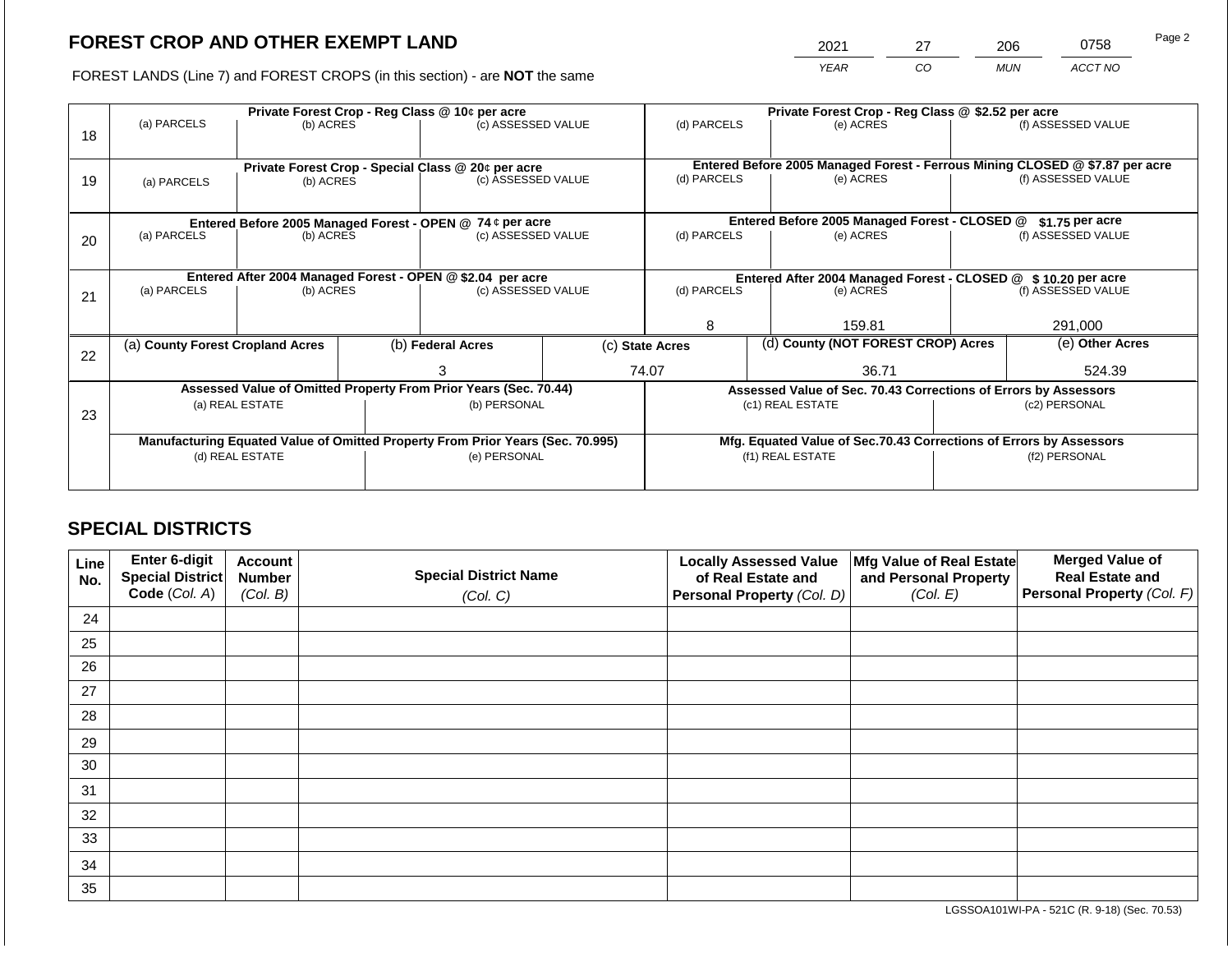|             | <b>SCHOOL DISTRICTS</b>                                         |                                      |                                         | 2021<br><b>YEAR</b>                                                               | 206<br>27<br>CO<br><b>MUN</b>                                 | 0758<br>ACCT NO                                                                |
|-------------|-----------------------------------------------------------------|--------------------------------------|-----------------------------------------|-----------------------------------------------------------------------------------|---------------------------------------------------------------|--------------------------------------------------------------------------------|
| Line<br>No. | <b>Enter 6-digit</b><br><b>School District</b><br>Code (Col. A) | Account<br><b>Number</b><br>(Col. B) | <b>School District Name</b><br>(Col. C) | <b>Locally Assessed Value</b><br>of Real Estate and<br>Personal Property (Col. D) | Mfg Value of Real Estate<br>and Personal Property<br>(Col. E) | <b>Merged Value of</b><br><b>Real Estate and</b><br>Personal Property (Col. F) |
|             | А.                                                              |                                      | <b>SCHOOL DISTRICTS (K-8 and K-12)</b>  |                                                                                   |                                                               |                                                                                |
| 36          | 270476                                                          | 0162                                 | SCH D OF BLACK RIVER FALLS              | 215,679,500                                                                       | 15,052,200                                                    | 230,731,700                                                                    |
| 37          |                                                                 |                                      |                                         |                                                                                   |                                                               |                                                                                |
| 38          |                                                                 |                                      |                                         |                                                                                   |                                                               |                                                                                |
| 39          |                                                                 |                                      |                                         |                                                                                   |                                                               |                                                                                |
| 40          |                                                                 |                                      |                                         |                                                                                   |                                                               |                                                                                |

36 37 38 39 40 41 42 43 44 45 46 47 48 49 50 TOTAL ASSESSED VALUE OF SCHOOL DISTRICTS (K-8 and K-12) **B. UNION HIGH SCHOOL DISTRICTS** 51 52 53 54 55 **C. TECHNICAL COLLEGE DISTRICTS** 56 57 58 59 TOTAL ASSESSED VALUE OF TECHNICAL COLLEGES TOTAL ASSESSED VALUE OF UNION HIGH SCHOOLS 215,679,500 000200 | 0002 | WESTERN TECHNICAL COLLEGE LACR 215,679,500 15,052,200 230,731,700 15,052,200 230,731,700 15,052,200 230,731,700 215,679,500 15,052,200 230,731,700

 *I hereby certify, to the best of my knowledge and belief, this form is complete and correct.*

| Name                                           |                                    | Title | Submission date  |
|------------------------------------------------|------------------------------------|-------|------------------|
| APRIL SCHOOLCRAFT                              |                                    |       | 30<br>2021<br>06 |
| Phone                                          | Email address                      |       |                  |
| 715<br>284<br>0203<br>$\overline{\phantom{a}}$ | APRIL.SCHOOLCRAFT@CO.JACKSON.WI.US |       |                  |